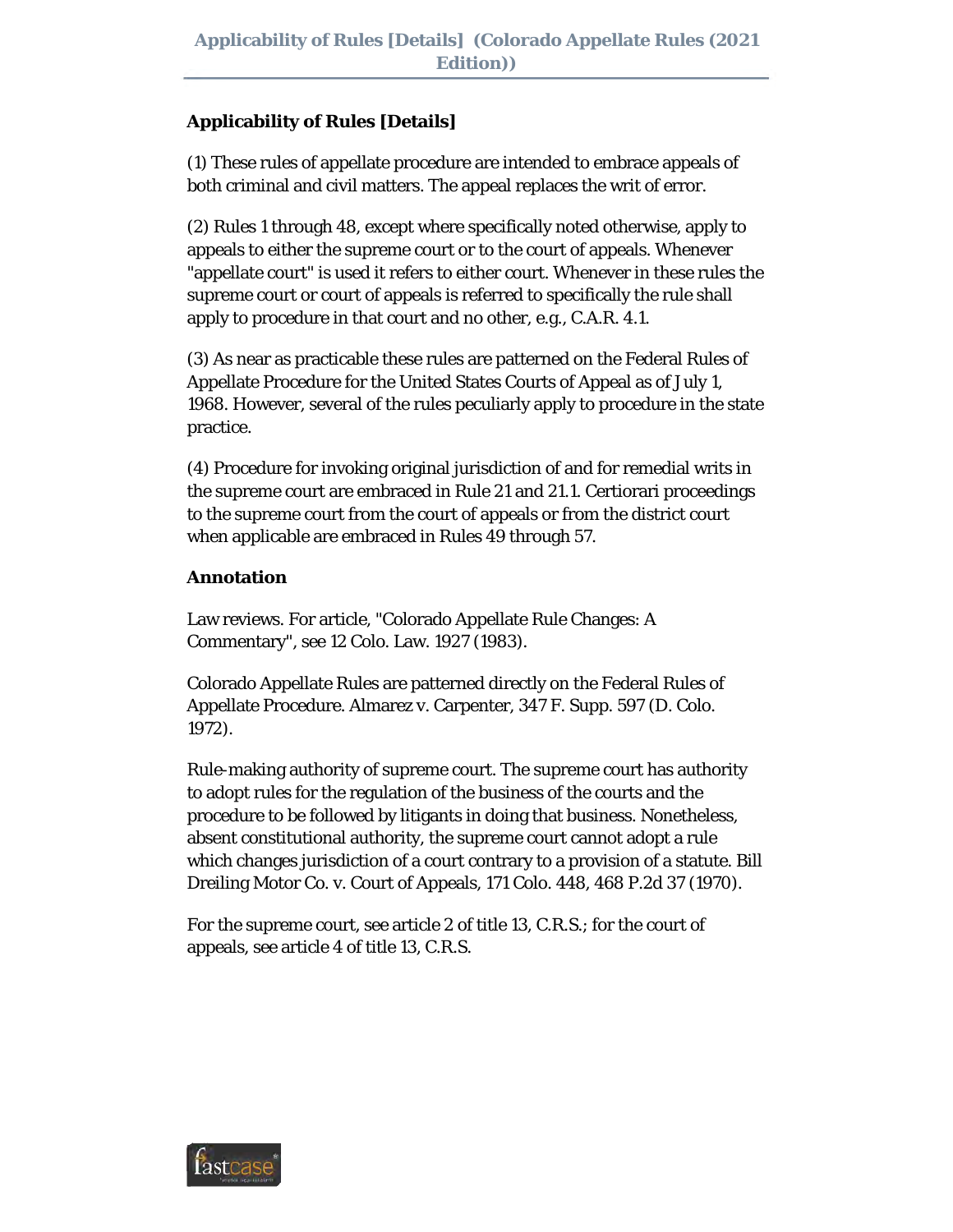## **RULE 1. Scope of Rules**

(a) **Matters Reviewable**. An appeal to the appellate court may be taken from:

(1) A final judgment of any district, probate, or juvenile court in all actions or special proceedings whether governed by these rules or by the statutes;

(2) A judgment and decree, or any portion thereof, in a proceeding concerning water rights; and an order refusing, granting, modifying, cancelling, affirming or continuing in whole or in part a conditional water right, or a determination that reasonable diligence or progress has or has not been shown in an enterprise granted a conditional water right;

(3) An order granting or denying a temporary injunction;

(4) An order appointing or denying the appointment of, or sustaining or overruling a motion to discharge, a receiver.

(b) **Limitation on Taking Appeals**. The taking of appeals shall be in accordance with these rules except for special proceedings in which a different time period is set by statute for the taking of an appeal.

(c) **Appeal Substitute for Writs of Error**. Matters designated by statute to be reviewable by writ of error shall be reviewed on appeal as herein provided.

(d) **Ground for Reversal, etc.** Briefs filed pursuant to C.A.R. 28(a) shall state clearly and briefly the grounds upon which the party relies in seeking a reversal or modification of the judgment or the correction of adverse findings, orders, or rulings of the trial court. The party will be limited to the grounds so stated although the court may in its discretion notice any error appearing of record. When an appeal has been taken, it shall not be dismissed upon motion of an appellant without notice to all interested parties whose appearances have been entered in the appellate court, and order of the court permitting such dismissal; if dismissal is objected to by any such interested party, the party may, in the court's discretion, seek reversal, modification, or correction of the judgment.

(e) **Review of Water Matters**. The notice of appeal (see C.A.R. 4) for review of the whole or any part of a judgment and decree or order as defined in subsection (a)(2) of this Rule shall designate as appellant the party or parties filing the notice of appeal and as appellee all other parties whose rights may be affected by the appeal and who in the trial court entered an appearance, by application, protest, or in any other authorized manner. If not an appellant, the division engineer shall be an appellee; provided that

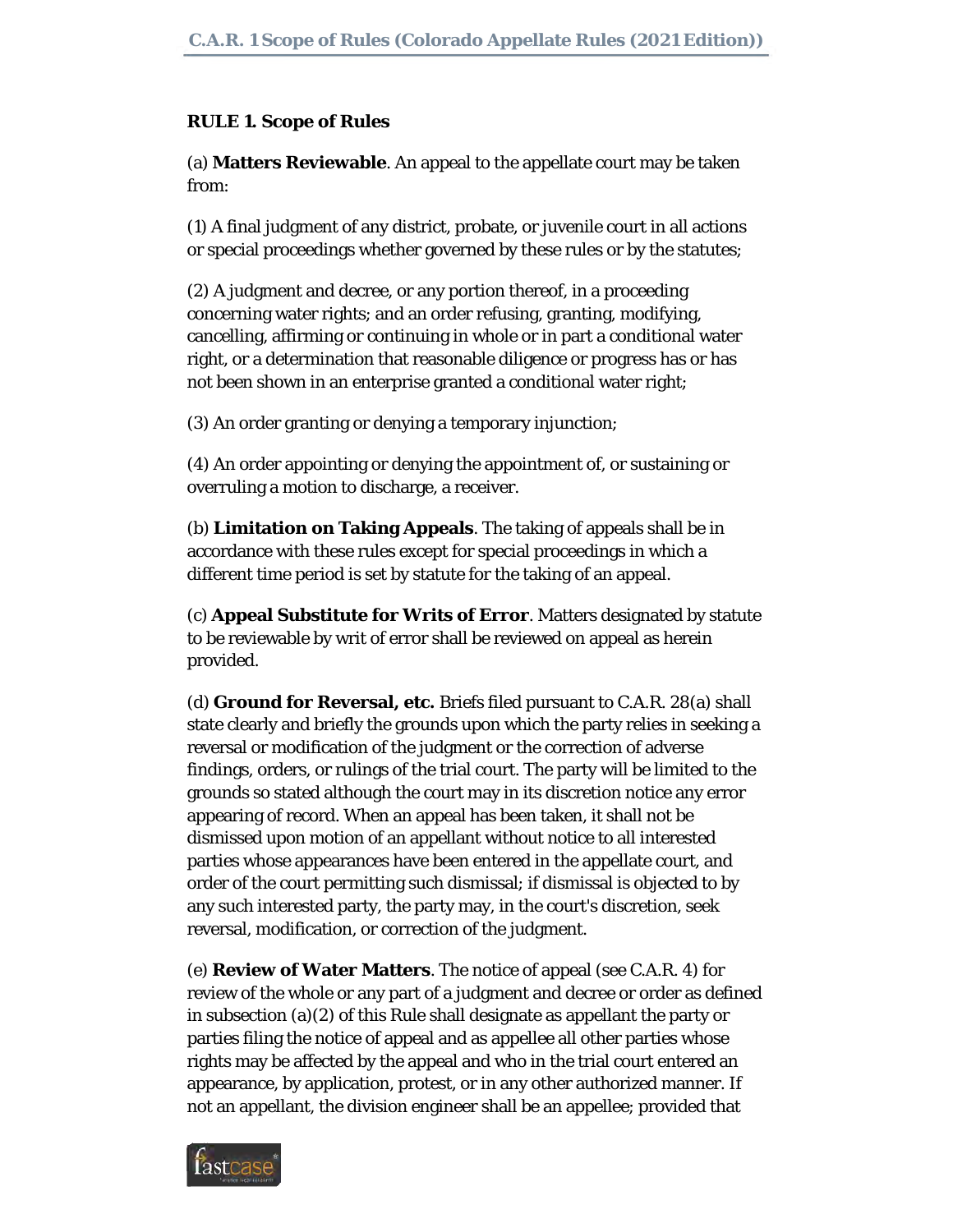upon application, a dismissal may be entered as to the division engineer in the absence of objection made by any party to the appeal within 14 days from the mailing to such party of such application. The notice of appeal shall describe the water rights with sufficient particularity to apprise each appellee of the issues sought to be reviewed. The notice of appeal shall otherwise comply with the requirements of C.A.R. 3(d).

## **Annotation**

I. General Consideration.

Law reviews. For article, "Necessity for Writs of Error and Motions for New Trial for a Review in Colorado", see 2 Rocky Mt. L. Rev. 99 (1930). For article, "The Grounds for Reversal of Criminal Cases in Colorado, 1864 to 1948", see 22 Rocky Mtn. L. Rev. 117 (1950). For note, "Colorado Appellate Procedure", see 40 U. Colo. L. Rev 551 (1968). For article, "Preserving Issues for Appeal", discussing the requirement of an offer of proof, see 20 Colo. Law. 879 (1991). For article, "Perfecting Appeals to the Colorado Court of Appeals", see 21 Colo. Law. 2385 (1992).

Appeal is a matter of right. Monti v. Bishop, 3 Colo. 605 (1877); Hull v. Denver Tramway Corp., 97 Colo. 523, 50 P.2d 791 (1935); Wheeler Kelly Hagny Trust Co. v. Williamson, 111 Colo. 515, 143 P.2d 685 (1943).

Appeal is adequate remedy to judgment of trial court. If, by any judgment entered by a trial court, the parties feel aggrieved, their remedy by appeal is speedy and altogether adequate for the protection of their rights, and there is no occasion for invoking the original jurisdiction of the supreme court. Prinster v. District Court, 137 Colo. 393, 325 P.2d 938 (1958).

Original proceeding may not be substituted for appeal. C.A.R. 21 concerning original proceedings may not be utilized to avoid the requirements of finality of judgments and orders set forth in this rule. Groendyke Transp., Inc. v. District Court, 140 Colo. 190, 343 P.2d 535 (1959).

Original proceedings in the supreme court may not be used as a substitute for appeal. Douglas v. Municipal Court, 151 Colo. 358, 377 P.2d 738 (1963); DeLong v. District Court, 151 Colo. 364, 377 P.2d 737 (1963).

Nor may writ of habeas corpus. Habeas corpus will not lie where an appeal is adequate and may not be used as a substitute for appeal. Nickle v. Reeder, 144 Colo. 593, 357 P.2d 921 (1960); Medberry v. Patterson, 142 Colo. 180, 350 P.2d 571 (1960), cert. denied, 368 U.S. 839, 82 S. Ct. 59, 7 L. Ed. 2d 39 (1961).

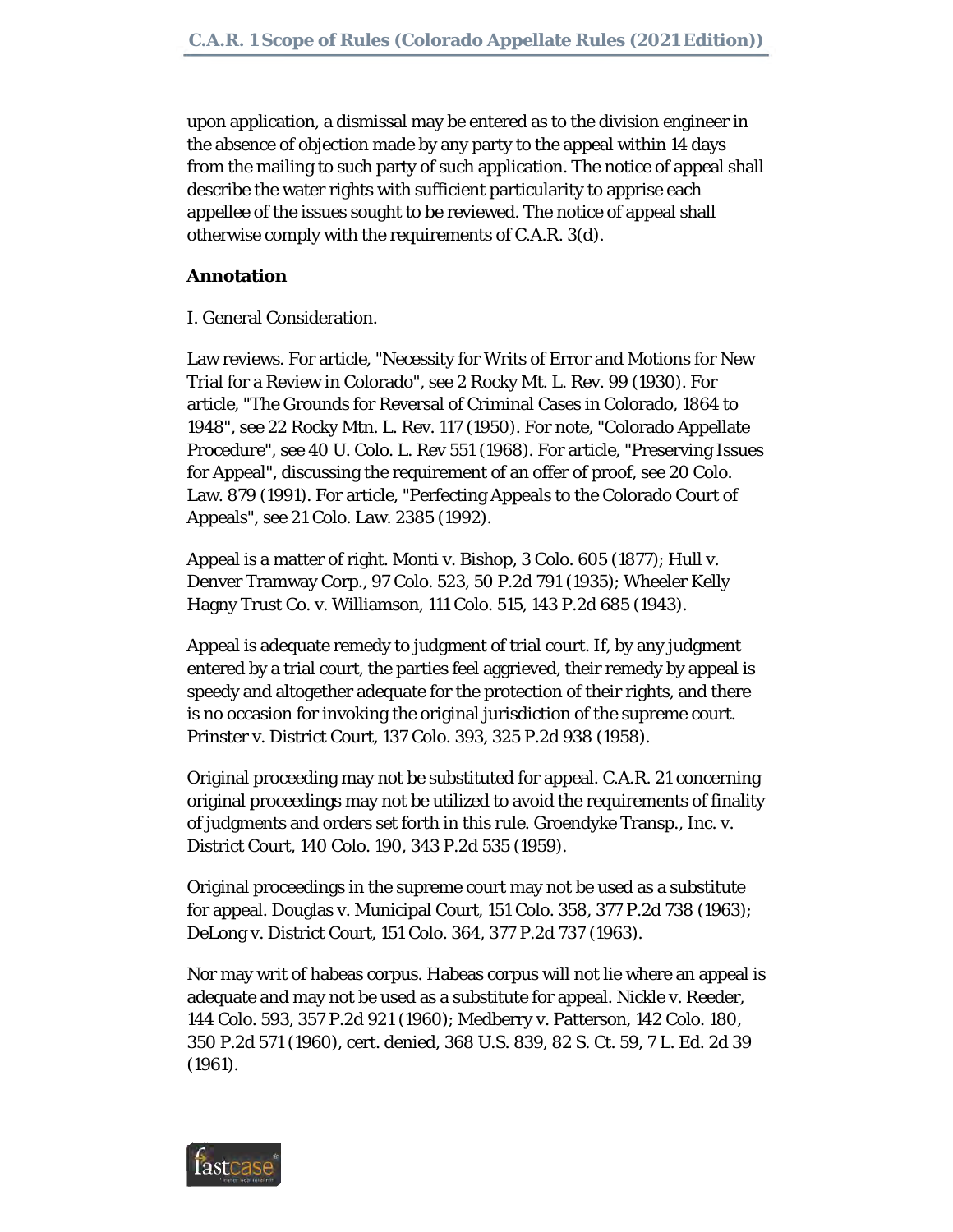A party seeking only to affirm a lower court so that its holding may be used as precedent in other cases has not presented adequate grounds for an appeal, because the party is not seeking the reversal, modification, or correction of the holding as required under subsection (d). Broomfield v. Farmers Reservoir & Irrigation Co., 235 P.3d 296 (Colo. 2010).

Appellant must be party or aggrieved by lower court's decision. One of two tests must be met before a party may prosecute an appeal to the supreme court. He must either be a party to the action or he must be a person substantially aggrieved by the disposition of the case in the lower court. Tower v. Tower, 147 Colo. 480, 364 P.2d 565 (1961).

Only parties aggrieved may appeal. The word aggrieved refers to a substantial grievance, the denial to the party of some claim of right, either of property or of person, or the imposition upon him of some burden or obligation. Miller v. Reeder, 157 Colo. 134, 401 P.2d 604 (1965).

Guarantors of a surety company on a criminal recognizance, who are permitted to intervene in the trial court, and who are the only persons who would suffer loss from a forfeiture, are parties to the record and entitled to seek a review in the supreme court by appeal. Allison v. People, 132 Colo. 156, 286 P.2d 1102 (1955).

The attorney is properly before the supreme court on a motion for fees because he is a party substantially aggrieved by the disposition in the trial court. Equity demands that he be treated as an intervenor and he was so considered by the trial court and the parties because his motion for fees was on behalf of himself and not for the wife. Tower v. Tower, 147 Colo. 480, 364 P.2d 565 (1961).

Else appellant lacks standing. Where appellants are not proper parties in an action, they have no standing in the court of appeals to question the validity of a judgment. Duke v. Pickett, 30 Colo. App. 438, 494 P.2d 120 (1972).

Standing, for purposes of an appeal, means that a party must have alleged an injury in fact and that injury must be to a legally protected or cognizable interest. The right to appeal of a matter of law follows the property interest. City of Aspen v. Artes-Roy, 855 P.2d 22 (Colo. App. 1993).

Due process not denied by limitation on filing appeals. Prejudicial irregularity in a trial court proceeding must be asserted by an appeal, and where a party sues out an appeal to review a judgment, and thereafter dismisses the same and because of the lapse of time may not again apply for an appeal, due process of law is not denied. Davidson Chevrolet, Inc. v. City

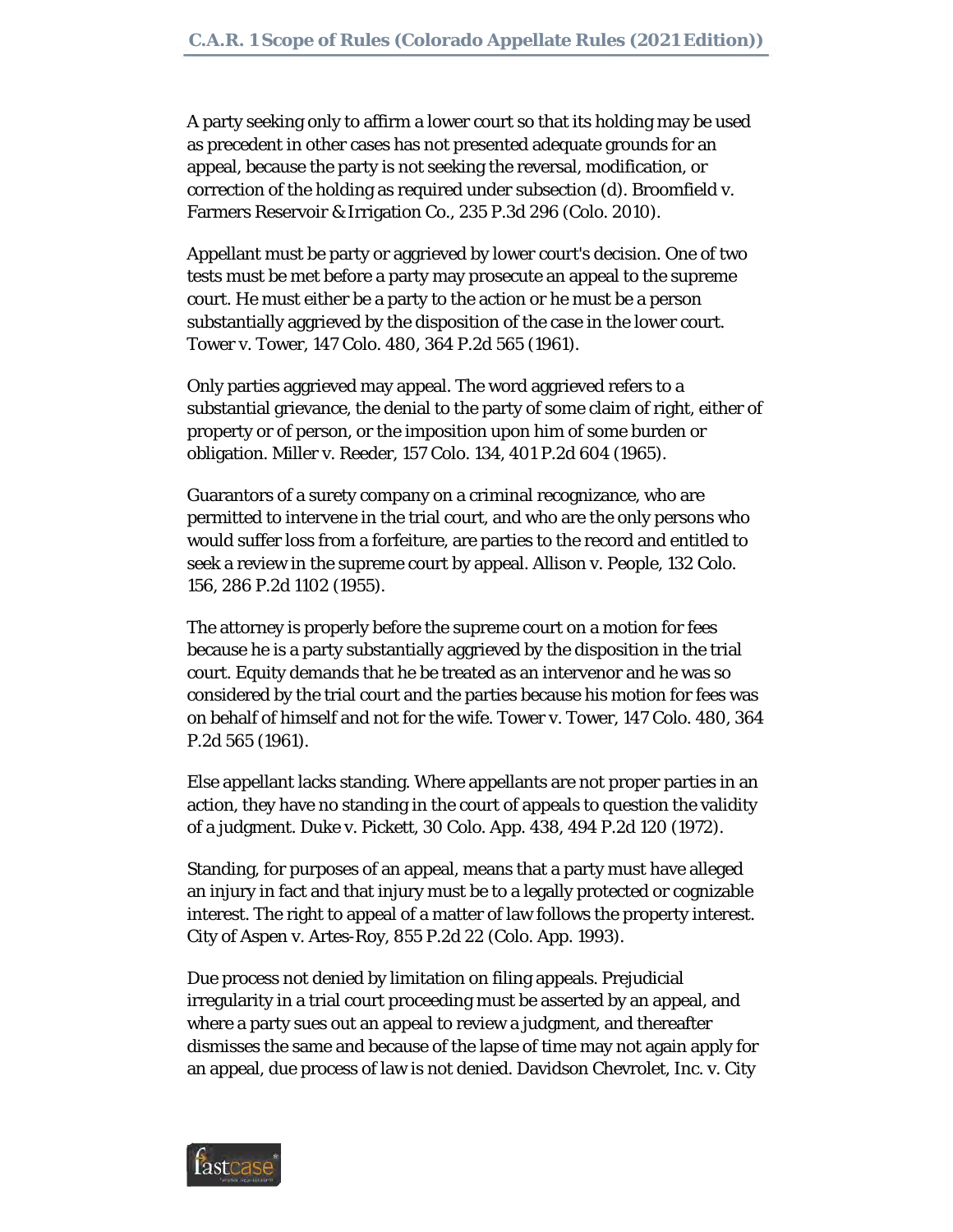& County of Denver, 138 Colo. 171, 330 P.2d 1116 (1958), cert. denied, 359 U.S. 926, 79 S. Ct. 609, 3 L. Ed. 2d 629 (1959).

Time limitations are procedural. Limitations of time within which an appeal may be brought is procedural and may be fixed by the supreme court. Sitler v. Brians, 126 Colo. 370, 251 P.2d 319 (1952).

Motion for a new trial is a prerequisite to review on appeal in cases involving questions of law only as well as in cases involving questions of fact. Colo. State Bd. of Exam'rs of Architects v. Marshall, 136 Colo. 200, 315 P.2d 198 (1957).

It is mandatory upon the party claiming error to move the trial court for a new trial, unless an order dispensing with same is entered. Security Bldg. Co. v. Lewis, 127 Colo. 139, 255 P.2d 405 (1953).

This applies to temporary injunctions. Sections (b) and (f) of C.R.C.P. 59, requiring a motion for a new trial or an order dispensing therewith, apply to appeals brought to determine validity of orders granting or denying temporary injunctions under this rule. Minshall v. Pettit, 151 Colo. 501, 379 P.2d 394 (1963); CF & I Steel, L.P. v. United Steel Workers of Am., 990 P.2d 1124 (Colo. App. 1999), aff'd on other grounds, 23 P.3d 1197 (Colo. 2001).

Failure to move for new trial requires dismissal of appeal. Where no motion for new trial was filed, and no order dispensing with such filing was entered, the requirements of this rule were not complied with, and the appeal is accordingly dismissed. People ex rel. Dunbar v. South Platt Water Conservancy Dist., 139 Colo. 503, 343 P.2d 812 (1959).

In an action on a promissory note where judgment notwithstanding the verdict was entered for plaintiff, and defendant failed to file a motion for a new trial, and the necessity for such a motion was not dispensed with pursuant to C.R.C.P. 59(f), an appeal to review such judgment will be dismissed. Boyd v. Adjustment Bureau, Inc., 148 Colo. 233, 365 P.2d 813 (1961).

As does insufficient motion for new trial. This rule presupposes that a motion for a new trial be filed with the trial court, and an appeal was dismissed where the motion which was filed was couched in such broad and general language that it informed the court that appellants were dissatisfied with the judgment, as if no motion for new trial was ever filed. Martin v. Opdyke Agency, Inc., 156 Colo. 316, 398 P.2d 971 (1965).

Substantial noncompliance with procedure requires dismissal. Where the rules relating to procedure on appeal in the supreme court are ignored or

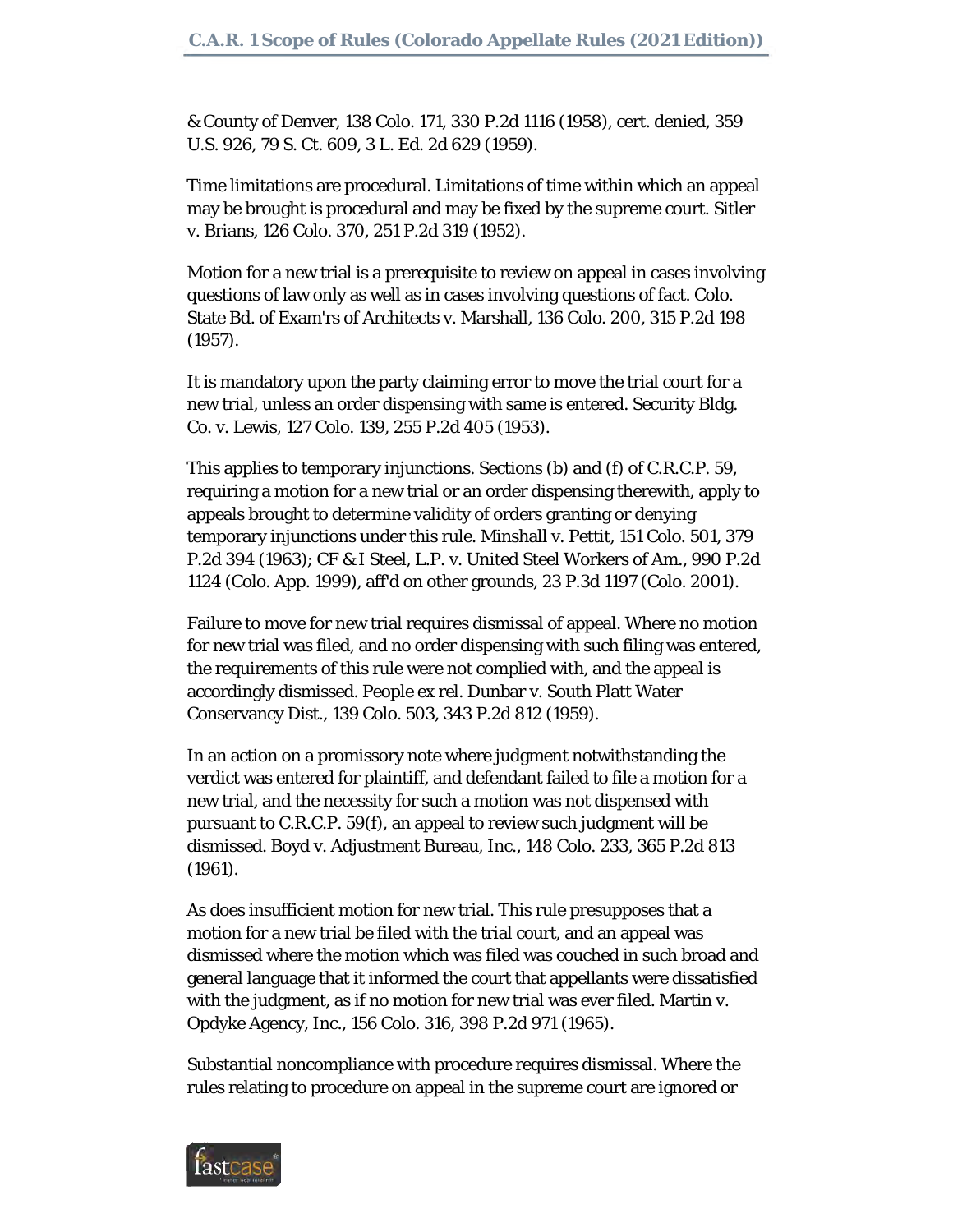disregarded in substantial particulars, an appeal will be dismissed. Farrell v. Bashor, 140 Colo. 408, 344 P.2d 692 (1959).

But strict compliance not necessary where status of children at stake. While a motion may fail to comply strictly with the requirements of C.R.C.P. 59, when the status of minor children is at stake, a court of appeals will notice error in the trial court proceedings, and remand for findings. In re Brown, 626 P.2d 755 (Colo. App. 1981).

Supreme court may dismiss an appeal on its own motion where there is no jurisdiction to review the case. Unzicker v. Unzicker, 74 Colo. 211, 220 P. 495 (1923); Diebold v. Diebold, 74 Colo. 557, 223 P. 46 (1924).

Jurisdiction of district court while appeal pending. Once a case is in the supreme court on appeal, a trial court is without jurisdiction to vacate its judgment or enter another or different judgment. Davidson Chevrolet, Inc. v. City & County of Denver, 138 Colo. 171, 330 P.2d 1116 (1958), cert. denied, 359 U.S. 926, 79 S. Ct. 609, 3 L. Ed. 2d 629 (1959).

Appellate court must not, upon review, sit as thirteenth juror and set aside a verdict because it might have drawn different conclusion from all evidence. People v. Vigil, 180 Colo. 104, 502 P.2d 418 (1972).

If sentences imposed are within statutory bounds, and if they do not shock the conscience of the court, they will not be disturbed on the grounds that they constitute cruel and unusual punishment. Trujillo v. People, 178 Colo. 136, 496 P.2d 1026 (1972).

Transfer to court of appeals does not violate rule. Section 13-4-110(2), providing that cases within the jurisdiction of the court of appeals may be transferred from the supreme court, is not void and the statutory procedure is not contrary to this rule. Bill Dreiling Motor Co. v. Court of Appeals, 171 Colo. 448, 468 P.2d 37 (1970).

There is a recognized distinction between "proceedings" and "special proceedings". Hewitt v. Landis, 75 Colo. 277, 225 P. 842 (1924); Silter v. Brians, 126 Colo. 370, 251 P.2d 319 (1952).

Applied in Graham v. Swift, 123 Colo. 309, 228 P.2d 969 (1951); Hart v. Herzig, 131 Colo. 458, 283 P.2d 177 (1955); Cline v. McDowell, 132 Colo. 37, 284 P.2d 1056 (1955); Addressograph-Multigraph Corp. v. Kelly, 146 Colo. 550, 362 P.2d 184 (1961); Schwab v. Martin, 165 Colo. 547, 441 P.2d 17 (1968); Reed v. Reed, 29 Colo. App. 199, 481 P.2d 125 (1971); People v. Morris, 190 Colo. 215, 545 P.2d 151 (1976); In re Gardella, 190 Colo. 402, 547 P.2d 928 (1976); Sanderson v. District Court, 190 Colo. 431, 548 P.2d

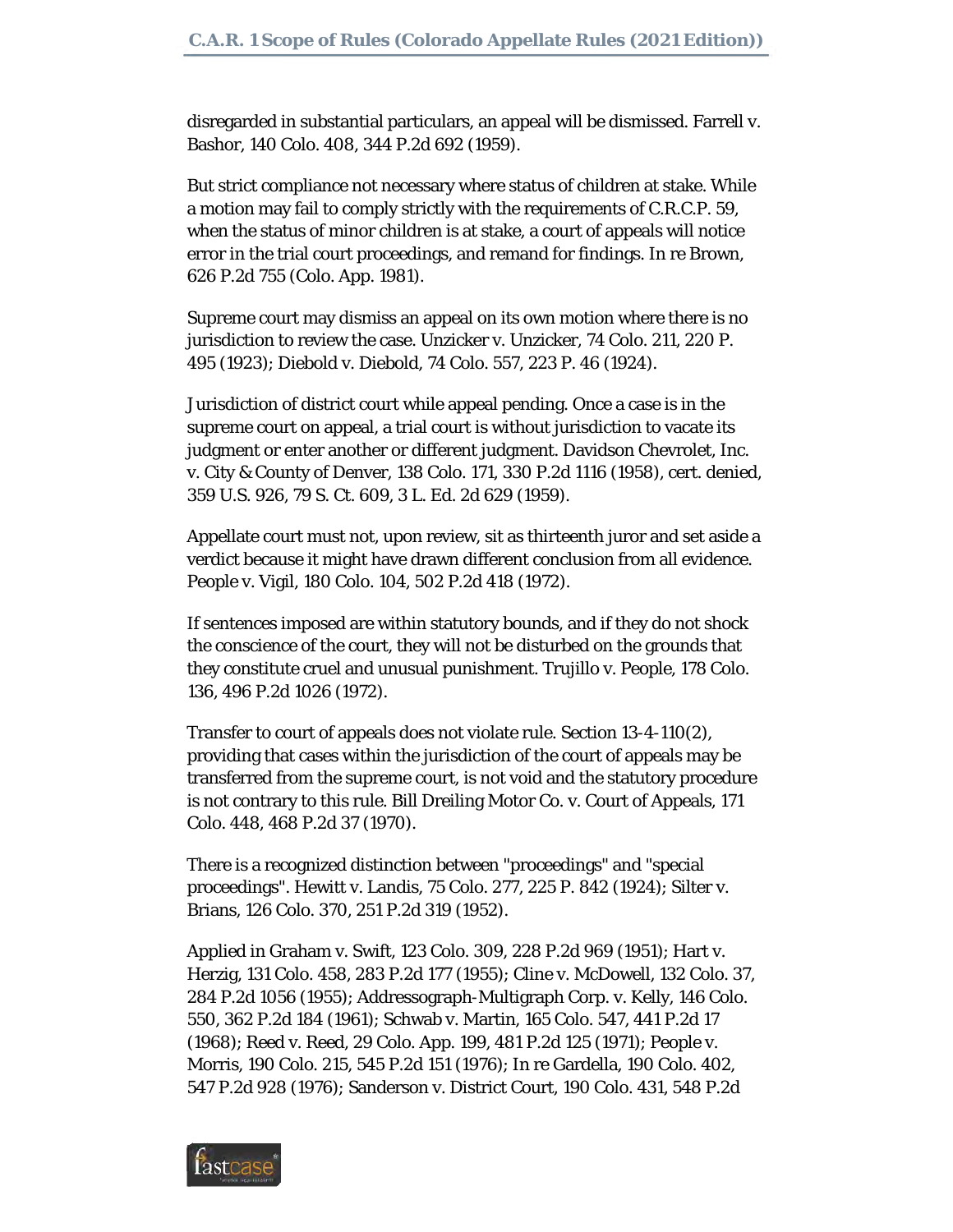921 (1976); Bd. of Water Works v. Pueblo Water Works Employees Local 1045, 196 Colo. 308, 586 P.2d 18 (1978); In re Estate of Dandrea, 40 Colo. App 547, 577 P.2d 1112 (1978); People v. Rael, 198 Colo. 225, 597 P.2d 584 (1979); Gardner v. State, 200 Colo. 221, 614 P.2d 357 (1980); Abts v. Bd. of Educ., 622 P.2d 518 (Colo. 1980); Ward v. Indus. Comm'n, 44 Colo. App. 301, 612 P.2d 1164 (1980); People in Interest of G.L., 631 P.2d 1118 (Colo. 1981); In re Rominiecki v. McIntyre Livestock Corp., 633 P.2d 1064 (Colo. 1981); Schuster v. Zwicker, 659 P.2d 687 (Colo. 1983); M.E.G. v. R.B.D., 676 P.2d 1250 (Colo. App. 1983).

II. Matters Reviewable.

A. In General.

Practice under the former code of civil procedure is analogous to the practice under this rule. Burks v. Maudlin, 109 Colo. 281, 124 P.2d 601 (1942).

Appeals are not allowed for mere purpose of delay, or to present purely abstract legal questions, however important or interesting, but to correct errors injuriously affecting the rights of some party to the litigation. Miller v. Reeder, 157 Colo. 134, 401 P.2d 604 (1965).

Jurisdiction cannot be conferred by act of parties. Jurisdiction of an appeal which otherwise does not exist cannot be conferred by act of the parties. Sons of Am. Bldg. & Inv. Ass'n v. City of Denver, 15 Colo. 592, 25 P. 1091 (1890); Bd. of Comm'rs v. McIntire, 23 Colo. 137, 46 P. 638 (1896).

An appellate court will consider only those questions properly raised by the appealing parties. Denver United States Nat'l Bank v. People ex rel. Dunbar, 29 Colo. App. 93, 480 P.2d 849 (1970).

And issues between parties to appeal. Appellate review is limited to a consideration of issues between the parties to an appeal. Mills v. Saunders, 30 Colo. App. 462, 494 P.2d 1309 (1972).

Constitutional challenges to sales and use tax provisions of municipal code made to an administrative agency but were not made in declaratory judgment action in district court are not properly preserved for appellate review. Arapahoe Roofing & Sheet Metal v. Denver, 831 P.2d 451 (Colo. 1992).

Colorado rules and decisions discourage the review of a cause piecemeal. Vandy's, Inc. v. Nelson, 130 Colo. 51, 273 P.2d 633 (1954); Berry v. Westknit Originals, Inc., 145 Colo. 48, 357 P.2d 652 (1960); Levine v. Empire Sav. & Loan Ass'n, 34 Colo. App. 235, 527 P.2d 910 (1974), aff'd, 189 Colo. 64, 536 P.2d 1134 (1975).

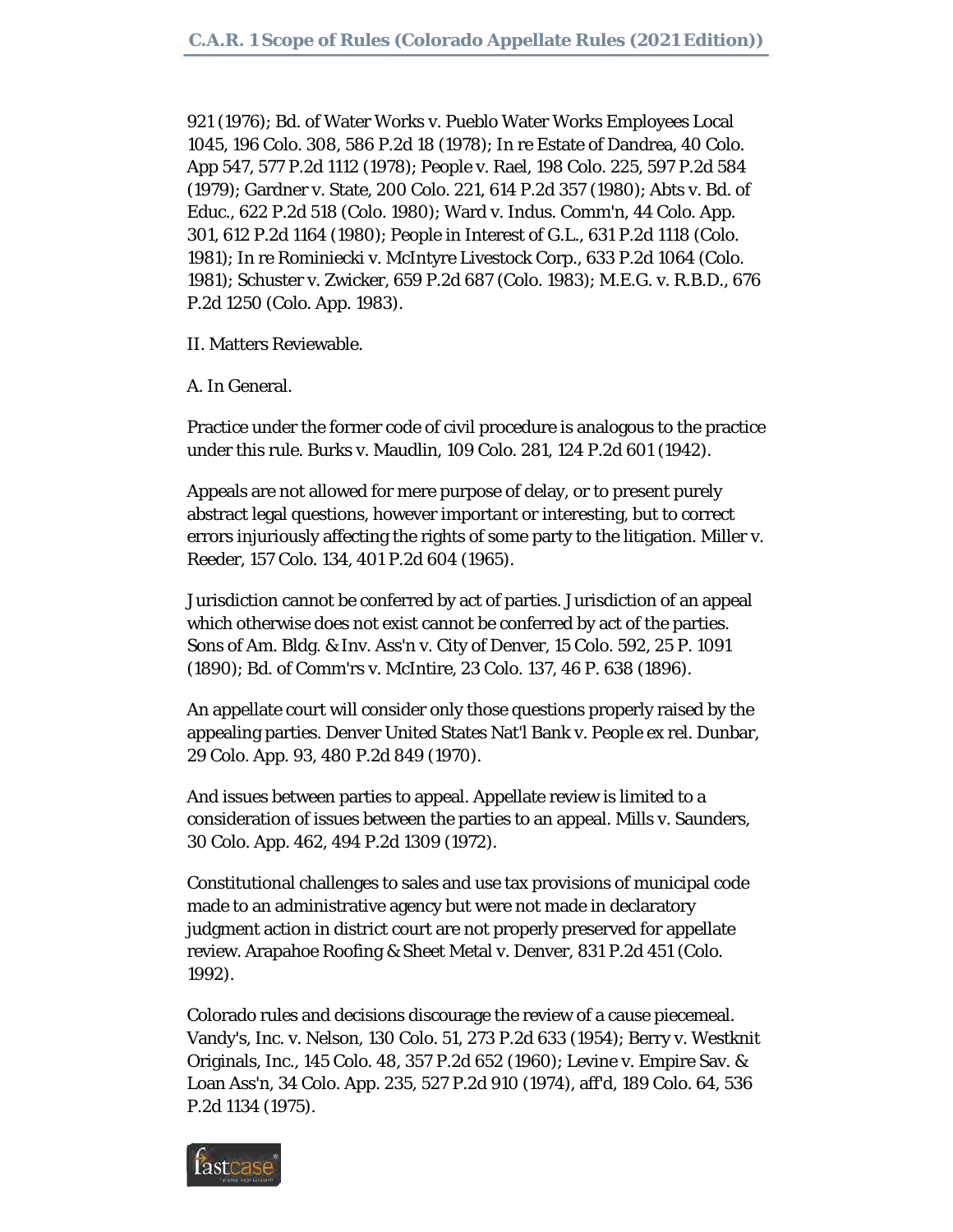Only section (a) orders are appealable. One seeking review of a judgment or order must bring his case within one of the categories under section (a); otherwise, it is not an appealable order. Freshpict Foods, Inc. v. Campos, 30 Colo. App. 354, 492 P.2d 867 (1971).

A denial of a summary judgment motion is not generally considered a final decision that is immediately appealable under this rule. City of Lakewood v. Brace, 919 P.2d 231 (Colo. 1996).

The denial of a motion for summary judgment is not an appealable ruling. Herrera v. Gene's Towing, 827 P.2d 619 (Colo. App. 1992).

Interlocutory appeal proper on denial of county department of social services employees' motion for summary judgment based on qualified immunity where denial was based on trial court's finding that plaintiff children pleaded facts sufficient to establish a violation by county employees of a clearly established constitutional right. Interlocutory review is proper but limited to the trial court's legal conclusions, taking plaintiff children's factual allegations as true. Shirk v. Forsmark, 2012 COA 3, 272 P.3d 1118.

Temporary restraining order is not appealable. Under this rule an ex parte temporary restraining order entered by the trial court is not an order granting a "temporary injunction" which is subject to review on appeal. Simpson v. Simpson, 151 Colo. 88, 376 P.2d 55 (1962).

A temporary restraining order issued under C.R.C.P. 65(b), is not an appealable order under section (a) of this rule. Freshpict Foods, Inc. v. Campos, 30 Colo. App. 354, 492 P.2d 867 (1971); O'Connell v. Colo. State Bank, 633 P.2d 511 (Colo. App. 1981).

But order granting preliminary injunction is reviewable. An order granting a preliminary injunction restraining the board of optometric examiners from enforcing its regulation is reviewable by appeal. Colo. State Bd. of Optometric Exam'rs v. Dixon, 165 Colo. 488, 440 P.2d 287 (1968).

Order appointing or overruling motion to discharge a receiver is reviewable on appeal before final judgment. Boyd v. Brown, 79 Colo. 568, 247 P. 181 (1926).

This rule provides opportunity to seek a receiver's discharge and have review if the trial court should refuse the request. Thompson v. Beck, 92 Colo. 441, 21 P.2d 712 (1933).

An order entered on a motion to discharge a receiver, although intermediate in a sense, is expressly made reviewable on appeal before final judgment. Melville v. Weybrew, 108 Colo. 520, 120 P.2d 189 (1941), cert. denied, 315

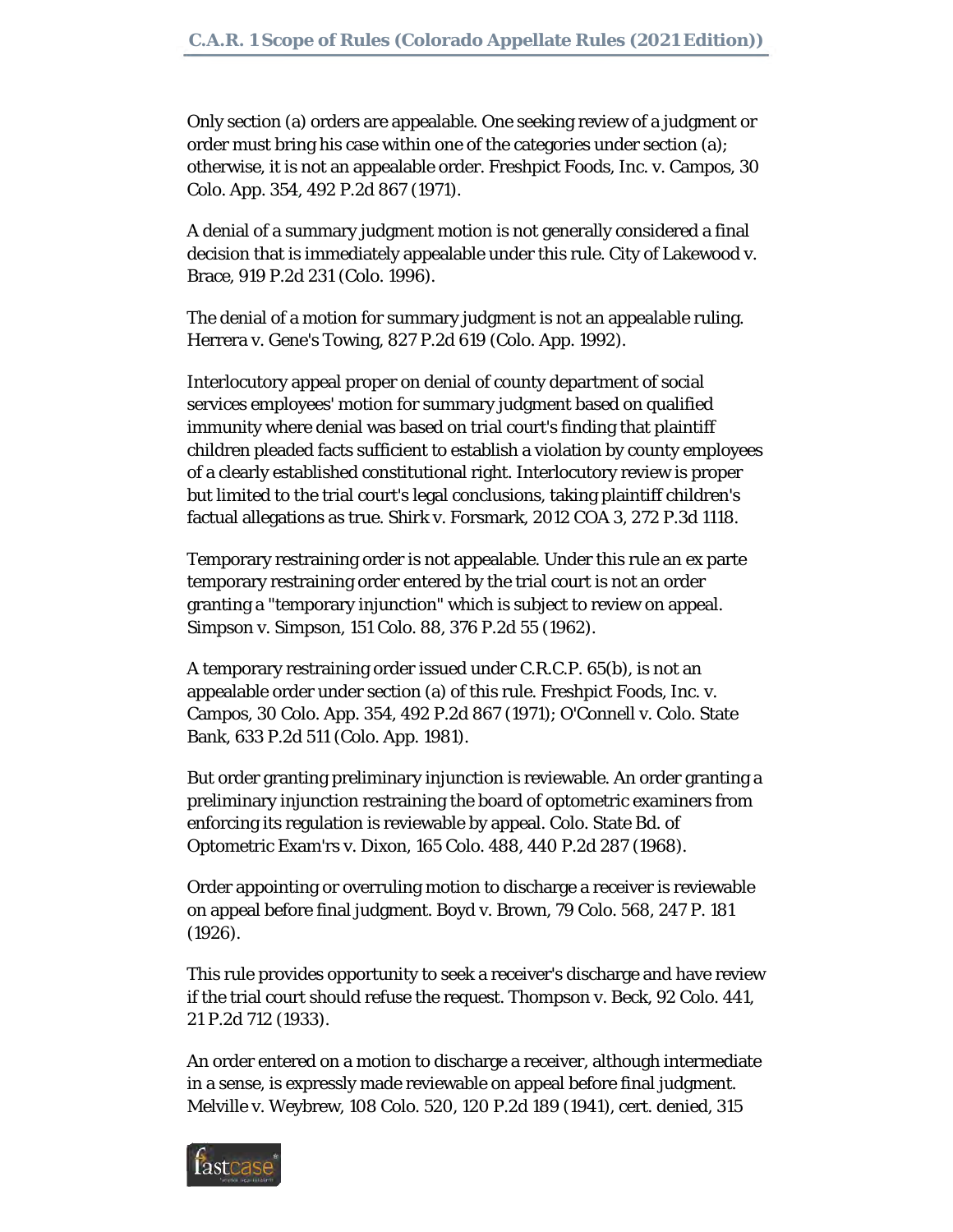U.S. 811, 62 S. Ct. 795, 86 L. Ed. 1210, reh'g denied, 315 U.S. 830, 62 S. Ct. 913, 86 L. Ed. 1224 (1942).

But appeal from interlocutory order not mandatory. Although an order granting or denying the appointment of a receiver is appealable as of right, pursuant to this rule, it is not mandatory that an appeal be taken from such an interlocutory order. Jouflas v. Wyatt, 646 P.2d 946 (Colo. App. 1982).

If an interlocutory appeal is not taken from an order appointing a receiver, a party may still appeal the subject matter of the interlocutory order upon the entry of a final judgment. Application of Northwestern Mut. Life Ins. Co., 703 P.2d 1314 (Colo. App. 1985).

And matters not disposed of by trial court not considered on review. Where a petition in intervention is filed in an action involving the appointment of a receiver, questions raised by the petition which have not been disposed of by the trial court will not be considered on review of the order appointing the receiver. Woods v. Capitol Hill State Bank, 70 Colo. 221, 199 P. 964 (1921).

Prosecutor's appeal pursuant to ? §16-12-102 subject to the final judgment requirement of this rule. People v. Guatney, 214 P.3d 1049 (Colo. 2009).

An order declining to revoke probation is not a final judgment within meaning of this rule, thus the court of appeals lacked jurisdiction to entertain the appeal. People v. Guatney, 214 P.3d 1049 (Colo. 2009).

Probation revocation order reviewable. Nothing in ? §16-12-101, prohibits a direct appeal of a probation revocation order under this rule. People v. Carr, 185 Colo. 293, 524 P.2d 301 (1974).

Appellate review of a county court's decision is available by direct appeal to the Colorado supreme court. Abts v. Bd. of Educ., 622 P.2d 518 (Colo. 1980).

Appeal may not be taken from order denying application to compel arbitration on an employment contract entered into before July 14, 1975. Monatt v. Pioneer Astro Indus., Inc., 42 Colo. App. 265, 592 P.2d 1352 (1979).

Chartering decisions of banking board not within rule. Proceedings in the court of appeals to review chartering decisions of the banking board do not fall within the rules applicable to appeals generally. Columbine State Bank v. Banking Bd., 34 Colo. App. 11, 523 P.2d 474 (1974).

B. Final Judgment.

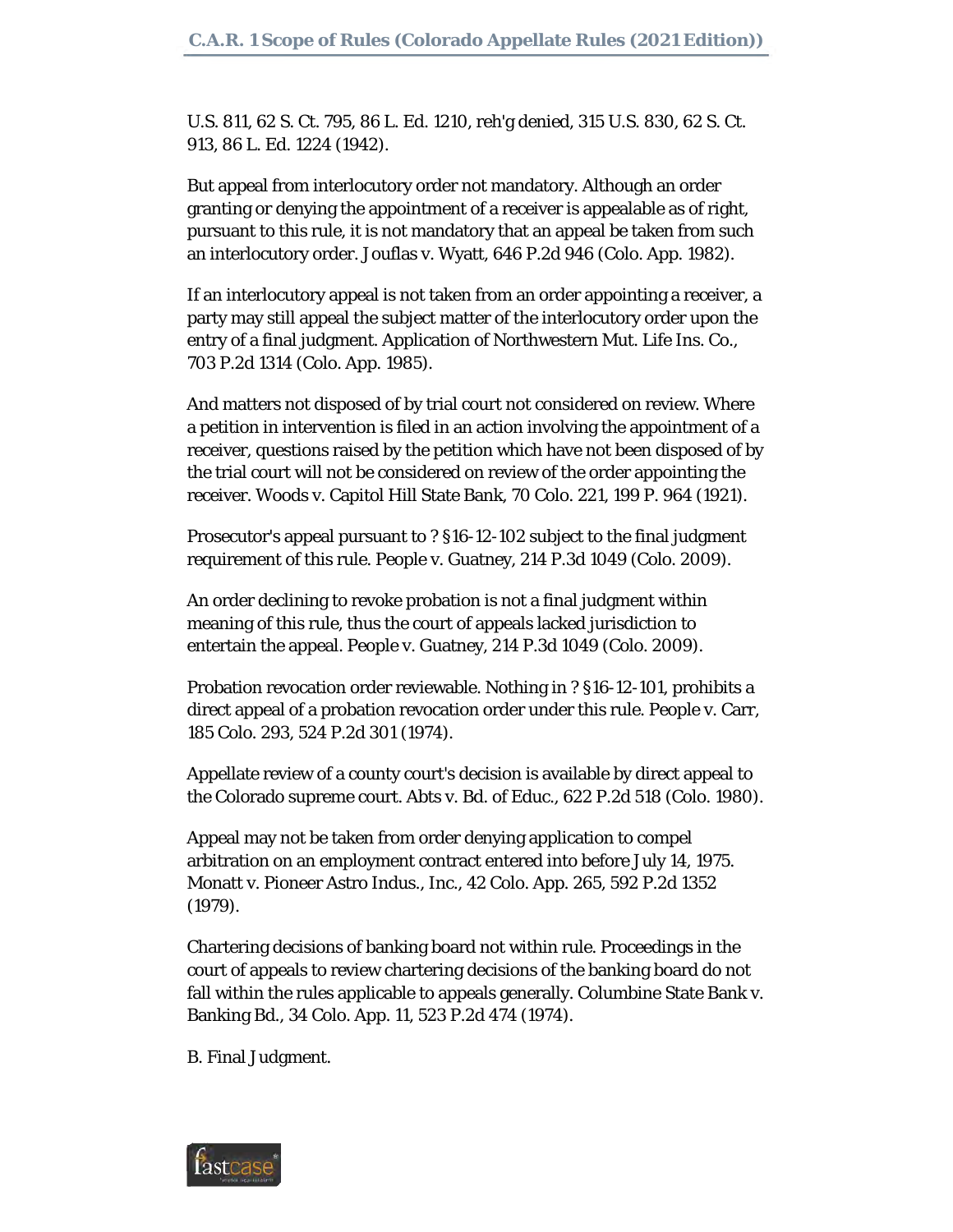Appeal may be taken from final judgment only. Doane v. Glenn, 1 Colo. 417 (1872); Hadley v. Fish, 3 Colo. 51 (1876); Alvord v. McGaushey, 5 Colo. 244 (1880); Wehle v. Kerbs, 6 Colo. 167 (1882); Meyer v. Brophy, 15 Colo. 572, 25 P. 1090 (1890); Tatarsky v. Smith, 78 Colo. 491, 242 P. 971 (1926); Colo. State Bank v. Bird, 79 Colo. 625, 247 P. 802 (1926); People ex rel. Ernst v. Eldred, 86 Colo. 174, 279 P. 41 (1929); Martin v. Way, 86 Colo. 232, 280 P. 488 (1929); Commercial Credit Co. v. Higbee, 88 Colo. 300, 295 P. 792 (1931); Marysville & Colo. Land Co. v. Heyde, 93 Colo. 523, 27 P.2d 498 (1933); Crews-Beggs Dry Goods Co. v. Bayle, 96 Colo. 19, 40 P.2d 233 (1934); Julius Hyman & Co. v. Velsicol Corp., 119 Colo. 121, 201 P.2d 380 (1948); North Sterling Irrigation Dist. v. Knifton, 132 Colo. 212, 286 P.2d 612 (1955); People v. Hernandez, 155 Colo. 519, 395 P.2d 733 (1964) (decided prior to adoption of C.A.R. 4.1 providing for interlocutory appeals in criminal cases).

Entry of final judgment is a prerequisite to the right to prosecute an appeal. Stonebraker v. Konugres, 117 Colo. 429, 188 P.2d 894 (1948).

An order entered by a trial court which is a final judgment is subject to review on appeal, and on such appeal an adequate remedy is available. DeLong v. District Court, 151 Colo. 364, 377 P.2d 737 (1963).

Other than to orders of the kinds specifically enumerated, an appeal may be taken only from a final judgment, and questions with respect to other interlocutory orders may be presented only on review of the final judgment. State v. Harrah, 118 Colo. 468, 196 P.2d 256 (1948); Vandy's, Inc. v. Nelson, 130 Colo. 51, 273 P.2d 633 (1954).

The supreme court cannot determine the propriety of the order of the district court dismissing the action as against the bank where the order or judgment, which the appellant has brought up for review is not a final judgment, but interlocutory, to which an appeal does not lie unless some statute expressly authorizes it. Boxwell v. Greenley Union Nat'l Bank, 89 Colo. 574, 5 P.2d 868, 80 A.L.R. 1179 (1931).

Or from order mentioned in subsections (a)(2), (3), or (4). Save in the exceptional instances mentioned in subsection (a)(2), (3), and (4), an appeal may be taken from a final judgment only. Burks v. Maudlin, 109 Colo. 281, 124 P.2d 601 (1942); Vandy's, Inc. v. Nelson, 130 Colo. 51, 273 P.2d 633 (1954).

But not interlocutory order. An appeal may not be taken to review an interlocutory order unless expressly authorized by rule or statute. Vandy's, Inc. v. Nelson, 130 Colo. 51, 273 P.2d 633 (1954); Lucas v. District Court, 140 Colo. 510, 345 P.2d 1064 (1959).

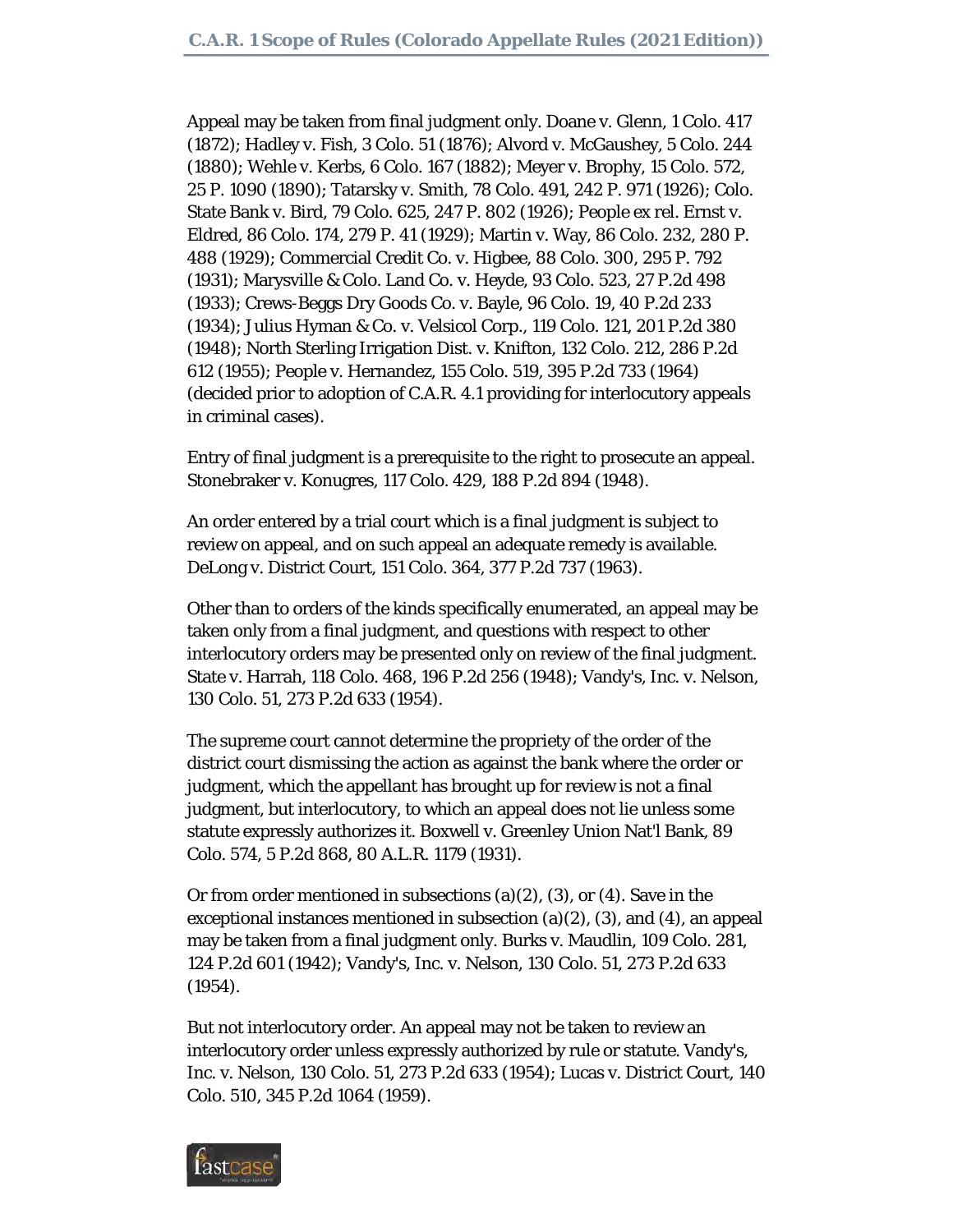An appeal to review an interlocutory order of a district court may not be taken. Town of Glendale v. City & County of Denver, 137 Colo. 188, 322 P.2d 1053 (1958).

Appeal dismissed if no final judgment. If it appears on review that there is no final judgment, the appeal will be dismissed. People ex rel. Ernst v. Eldred, 86 Colo. 174, 279 P. 41 (1929); Martin v. Way, 86 Colo. 232, 280 P. 488 (1929); Stuchlik v. Talpers, 90 Colo. 277, 8 P.2d 762 (1932); Marysville & Colo. Land Co. v. Heyde, 93 Colo. 523, 27 P.2d 498 (1933); Morron v. McDaniel, 127 Colo. 180, 254 P.2d 862 (1953); Vandy's, Inc. v. Nelson, 130 Colo. 51, 273 P.2d 633 (1954); Schoenwald v. Schoen, 132 Colo. 142, 286 P.2d 341 (1955); Cutting v. DeAndrea, 135 Colo. 501, 313 P.2d 315 (1957); Groendyke Transp., Inc. v. District Court, 140 Colo. 190, 343 P.2d 535 (1959); Ortega v. Bd. of County Comm'rs, 657 P.2d 989 (Colo. App. 1982).

Where record discloses only the sustaining of a motion to dismiss the action without the entry of any order of dismissal, no "matter reviewable" being presented, the appeal will be dismissed. Slifka v. Viettie, 110 Colo. 138, 131 P.2d 417 (1942).

Where there was no final judgment for money against appellants, only an injunction to desist from manufacturing and selling their products, and an accounting was still to be had, an appeal may not be taken and must be dismissed. Julius Hyman & Co. v. Velsicol Corp., 119 Colo. 121, 201 P.2d 380 (1948).

Because case improperly before appellate court. Where the so-called judgment and orders of the court from which an appeal is taken do not constitute a final judgment, a case is therefore improperly before an appellate court on appeal. People v. People in Interest of G.L.T., 177 Colo. 196, 493 P.2d 20 (1972).

Judicial notice of absence of final judgment. Although the absence of a final judgment was not raised by any of the parties, the court is required to take notice thereof. Hait v. Miller, 38 Colo. App. 503, 559 P.2d 260 (1977).

"Final judgment" is one which ends the particular action in which it is entered, leaving nothing further for the court pronouncing it to do in order to completely determine the rights of the parties involved in the proceeding. People v. Cochran, 176 Colo. 364, 490 P.2d 684 (1971); People in Interest of D.H., 37 Colo. App. 544, 552 P.2d 29 (1976), aff'd, 192 Colo. 542, 561 P.2d 5 (1977); Moore v. Gardner, 40 Colo. App. 194, 571 P.2d 318 (1977); People in Interest of E.A., 638 P.2d 278 (Colo. 1981); Harding Glass Co. v. Jones, 640 P.2d 1123 (Colo. 1982); People in Interest of P.L.B., 743 P.2d 980 (Colo.

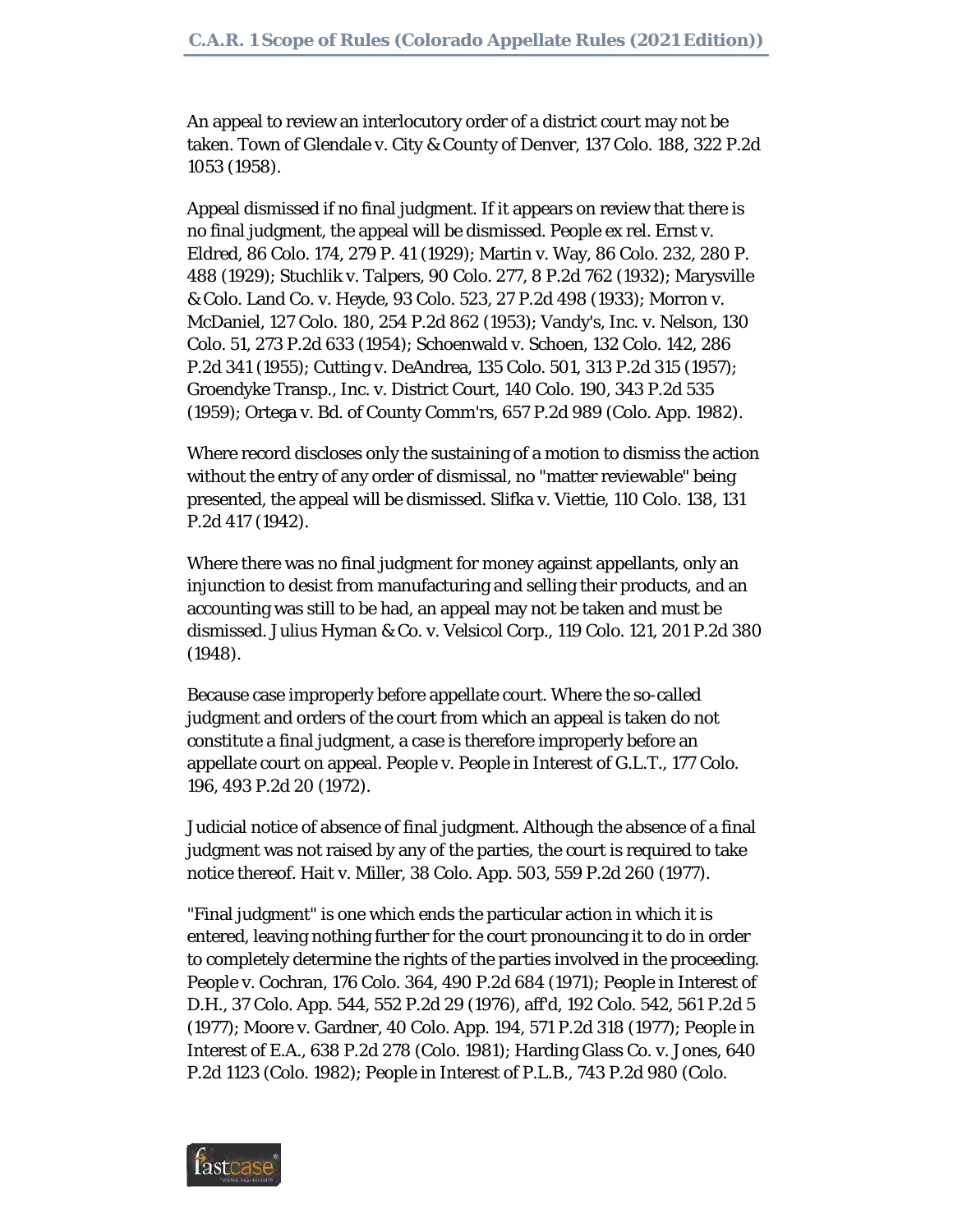App. 1987); Foothills Meadow v. Myers, 832 P.2d 1097 (Colo. App. 1992); Things Remembered v. Fireman's Ins. Co., 924 P.2d 1089 (Colo. App. 1996).

The supreme court has consistently defined a final judgment as one which concludes a case to the extent that no further action is required in order to completely determine the rights of the parties involved. Levine v. Empire Sav. & Loan Ass'n, 34 Colo. App. 235, 527 P.2d 910 (1974), aff'd, 189 Colo. 64, 536 P.2d 1134 (1975).

Until a final judgment has been rendered and entered, no substantial rights of the parties have been determined or effected. North Sterling Irrigation Dist. v. Knifton, 132 Colo. 212, 286 P.2d 612 (1955).

Otherwise, it is interlocutory. If the order entered in a cause does not put an end to the action, but leaves something further to be done before the rights of the parties are determined, it is interlocutory and not final, for, to be final, it must end the particular suit in which it is entered. Dusing v. Nelson, 7 Colo. 184, 2 P. 922 (1883); Rice v. Van Why, 49 Colo. 7, 111 P. 599 (1910); District Court v. Eagle Rock Gold Mining & Reduction Co., 50 Colo. 365, 115 P. 706 (1911); Goodknight v. Harper, 70 Colo. 41, 197 P. 237 (1921); Peters v. Peters, 82 Colo. 503, 261 P. 874 (1927); Boxwell v. Greeley Union Nat'l Bank, 89 Colo. 574, 5 P.2d 868, 80 A.L.R. 1179 (1931); Julius Hyman & Co. v. Velsicol Corp., 119 Colo. 121, 201 P.2d 380 (1948); Morron v. McDaniel, 127 Colo. 180, 254 P.2d 862 (1953); Vandy's, Inc. v. Nelson, 130 Colo. 51, 273 P.2d 633 (1954); Jones v. Galbasini, 134 Colo. 64, 299 P.2d 503 (1956); Groendyke Transp., Inc. v. District Court, 140 Colo. 190, 343 P.2d 535 (1959); Berry v. Westknit Originals, Inc., 145 Colo. 48, 357 P.2d 652 (1960); Andrews v. Hayward, 149 Colo. 585, 369 P.2d 980 (1962); Stillings v. Davis, 158 Colo. 308, 406 P.2d 337 (1965).

Final judgment must terminate the litigation between the parties. Boxwell v. Greeley Union Nat'l Bank, 89 Colo. 574, 5 P.2d 868, 80 A.L.R. 1179 (1931); Johnson v. Johnson, 132 Colo. 236, 287 P.2d 49 (1955); Jones v. Balbasini, 134 Colo. 64, 299 P.2d 503 (1956).

A judgment or decree is not final which determines the action as to less than all of the defendants. Berry v. Westknit Originals, Inc., 145 Colo. 48, 357 P.2d 652 (1960).

Until such time as the issue raised by the plea of not guilty by reason of insanity be resolved, there can be no final judgment from which an appeal could be taken, as the litigation has not yet been terminated on its merits. Rupert v. People, 156 Colo. 277, 398 P.2d 434 (1965).

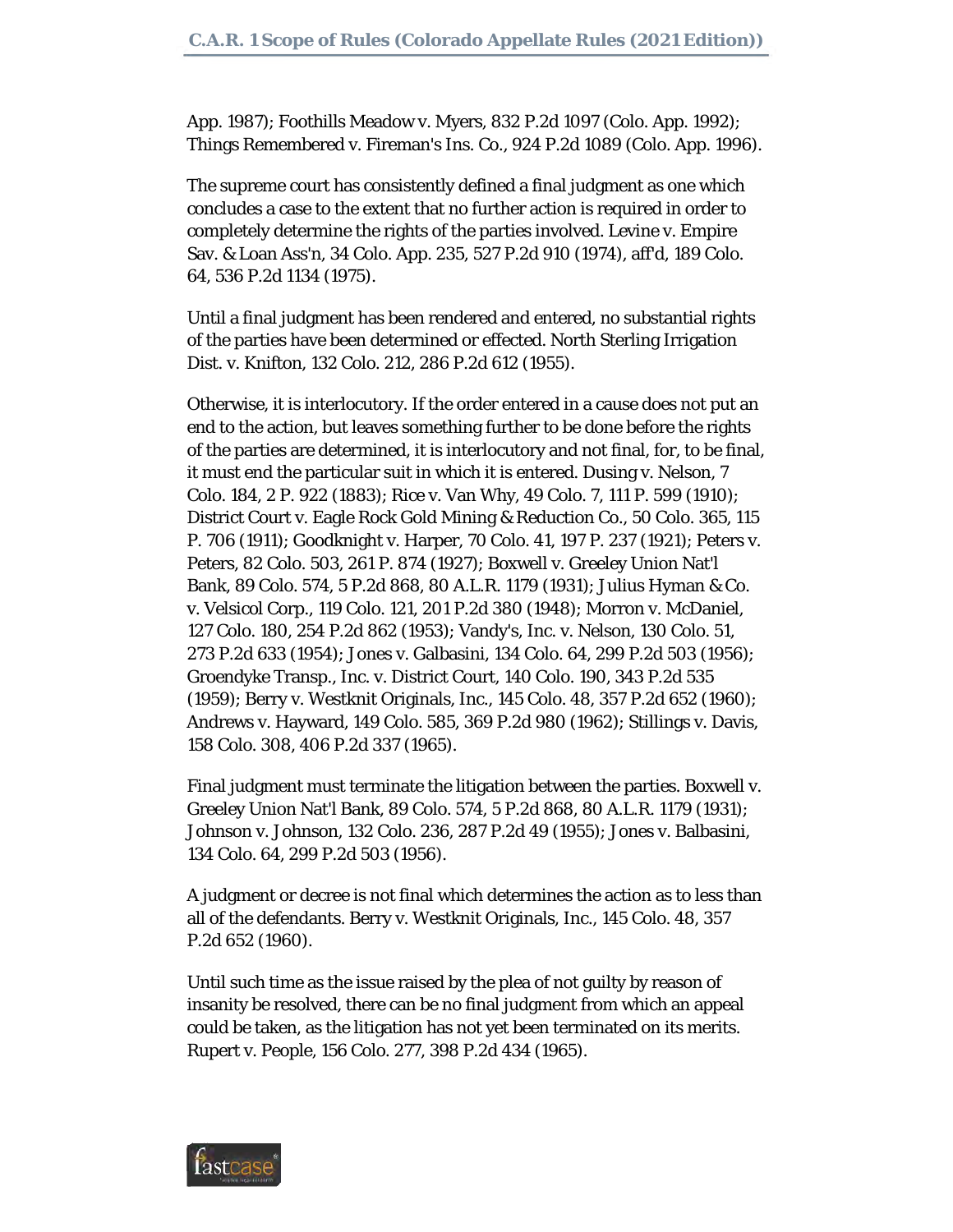Final judgment must leave nothing to be done except ministerial act of execution. Boxwell v. Greeley Union Nat'l Bank, 89 Colo. 574, 5 P.2d 868, 80 A.L.R. 1179 (1931).

Where there was no order dismissing or otherwise disposing of the claim against the appellee nor was there any order entered in accordance with C.R.C.P. 54(b), there was no final judgment to support an appeal. Hait v. Miller, 38 Colo. App. 503, 559 P.2d 260 (1977).

Certification of order does not constitute final adjudication. If an order does not constitute final adjudication of a claim, certification of it as such does not operate to make it so. Levine v. Empire Sav. & Loan Ass'n, 34 Colo. App. 235, 527 P.2d 910 (1974), aff'd, 189 Colo. 64, 536 P.2d 1134 (1975).

No particular form of words necessary. A judgment must adjudicate the issues and be complete in itself. Apart from statute, no particular form of words is necessary to constitute a judgment. Jones v. Galbasini, 134 Colo. 64, 299 P.2d 503 (1956).

The court should regard the substance and effect of an order, rather than its form, to determine whether it is subject to review. Cent. Locomotive & Car Works v. Smith, 27 Colo. App. 449, 150 P. 241 (1915).

The character of an instrument, whether a judgment or an order, is to be determined by its contents and substance, and not by its title. Johnson v. Johnson, 132 Colo. 236, 287 P.2d 49 (1955).

Counsel, by the simple step of relabeling the procedure by which review is sought, generally may not make a judicial order that is interlocutory in nature reviewable before a final judgment is entered in a case. Groendyke Transp., Inc. v. District Court, 140 Colo. 190, 343 P.2d 535 (1959).

In dissolution proceeding, where trial court incorporated partial separation agreement as well as oral supplemental agreement into the decree of dissolution, there was a final, appealable order notwithstanding the fact that wife's counsel failed to prepare and file a written form of the supplemental agreement. The decree was dated and signed by the trial court and, by expressly incorporating both the partial separation agreement and the supplemental agreement, it left nothing further for the court to do in order to completely determine the rights of the parties. In re Sorensen, 166 P.3d 254 (Colo. App. 2007).

Relief granted may be equitable or legal. A final determination of a cause is a judgment whether the relief granted is equitable or legal. Johnson v. Johnson, 132 Colo. 236, 287 P.2d 49 (1955).

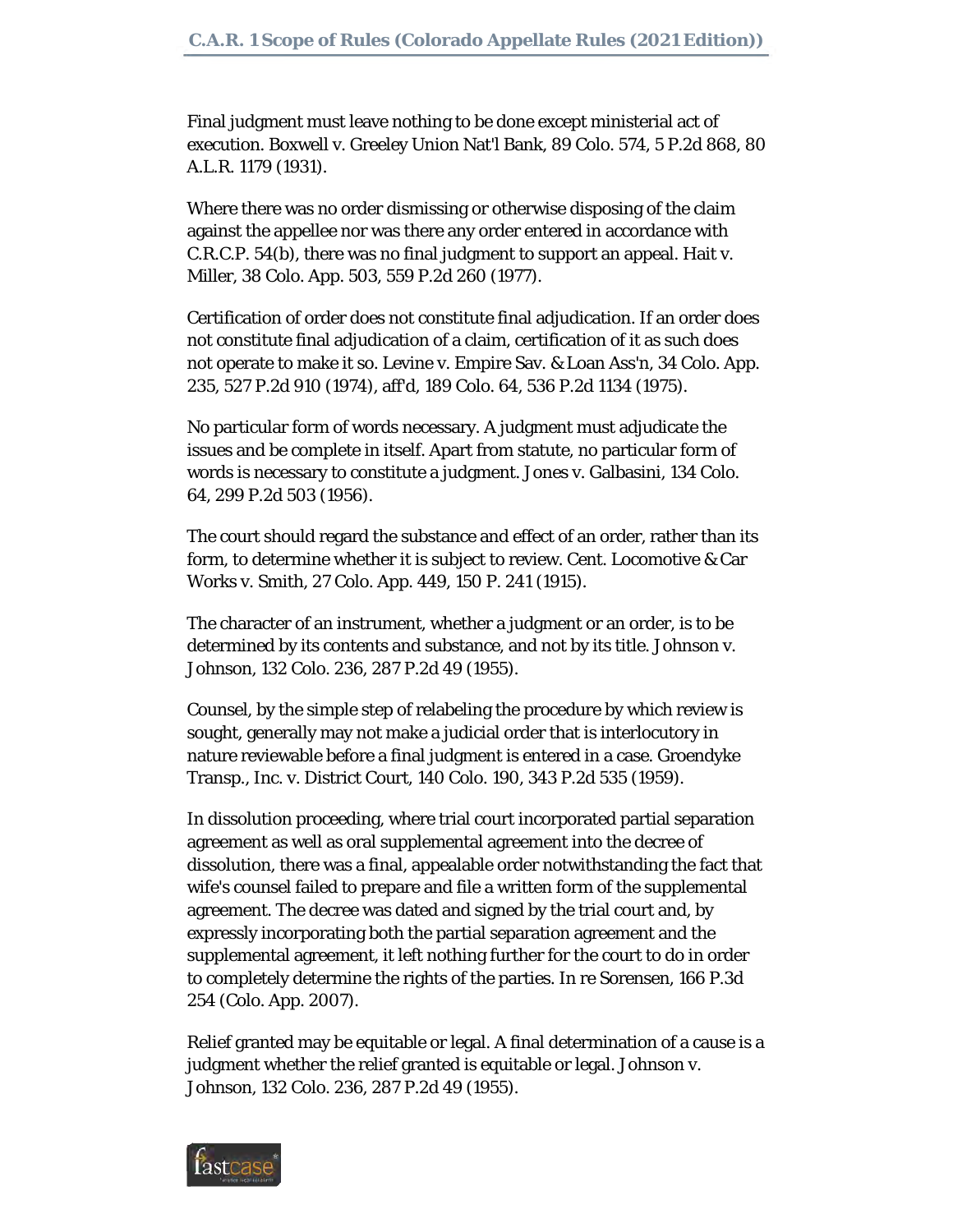Multiple claims or parties. Final adjudication of a particular claim in a case involving multiple claims or multiple parties may be certified as a final judgment. Levine v. Empire Sav. & Loan Ass'n, 34 Colo. App. 235, 527 P.2d 910 (1974), aff'd, 189 Colo. 64, 536 P.2d 1134 (1975).

In a multi-count information, dismissal of some charges is a final order appealable under this rule. People v. Jefferson, 748 P.2d 1223 (Colo. 1988).

Decision to remand is final judgment where based on denial of procedural due process. The trial court's decision to remand is a final judgment where the remand is premised solely on the conclusion that the party seeking review has been denied procedural due process. Scott v. City of Englewood, 672 P.2d 225 (Colo. App. 1983).

District court's dismissal without prejudice was not final and appealable order. Court's dismissal, without prejudice, of plaintiff's claims under 42 U.S.C. ? §? § 1983 and 1988 on the basis that claims were not properly joined with claim for judicial review under ? §42-2-122, was not a final and appealable order, and dismissal of appeal was therefore proper. Norby v. Charnes, 764 P.2d 407 (Colo. App. 1988).

The denial of a motion for judgment on the pleadings is not a final judgment subject to review on appeal. It is an interlocutory order. Central Locomotive & Car Works v. Smith, 27 Colo. App. 449, 150 P. 241 (1915); North Sterling Irrigation Dist. v. Knifton, 132 Colo. 212, 286 P.2d 612 (1955).

When denial of summary judgment is not appealable. Denial of a motion for summary judgment is not an appealable order when it does not otherwise put an end to the litigation. Glennon Heights, Inc. v. Cent. Bank & Trust, 658 P.2d 872 (Colo. 1983).

Pretrial ruling that statute is unconstitutional does not constitute a "final judgment" for purposes of appeal. People v. Young, 814 P.2d 834 (Colo. 1991).

A default is not a final judgment. Moore v. Gardner, 40 Colo. App. 194, 571 P.2d 318 (1977).

Neither is an order quashing service of summons. An order quashing service of summons and denying a default, but entering no judgment against plaintiff, is not a final judgment that can be reviewed in the appellate court. Brockway v. W. & T. Smith Co., 17 Colo. App. 96, 66 P. 1073 (1902).

Nor order striking bench warrants. An order of the trial court striking all bench warrants issued in aid of an execution and discharging defendant

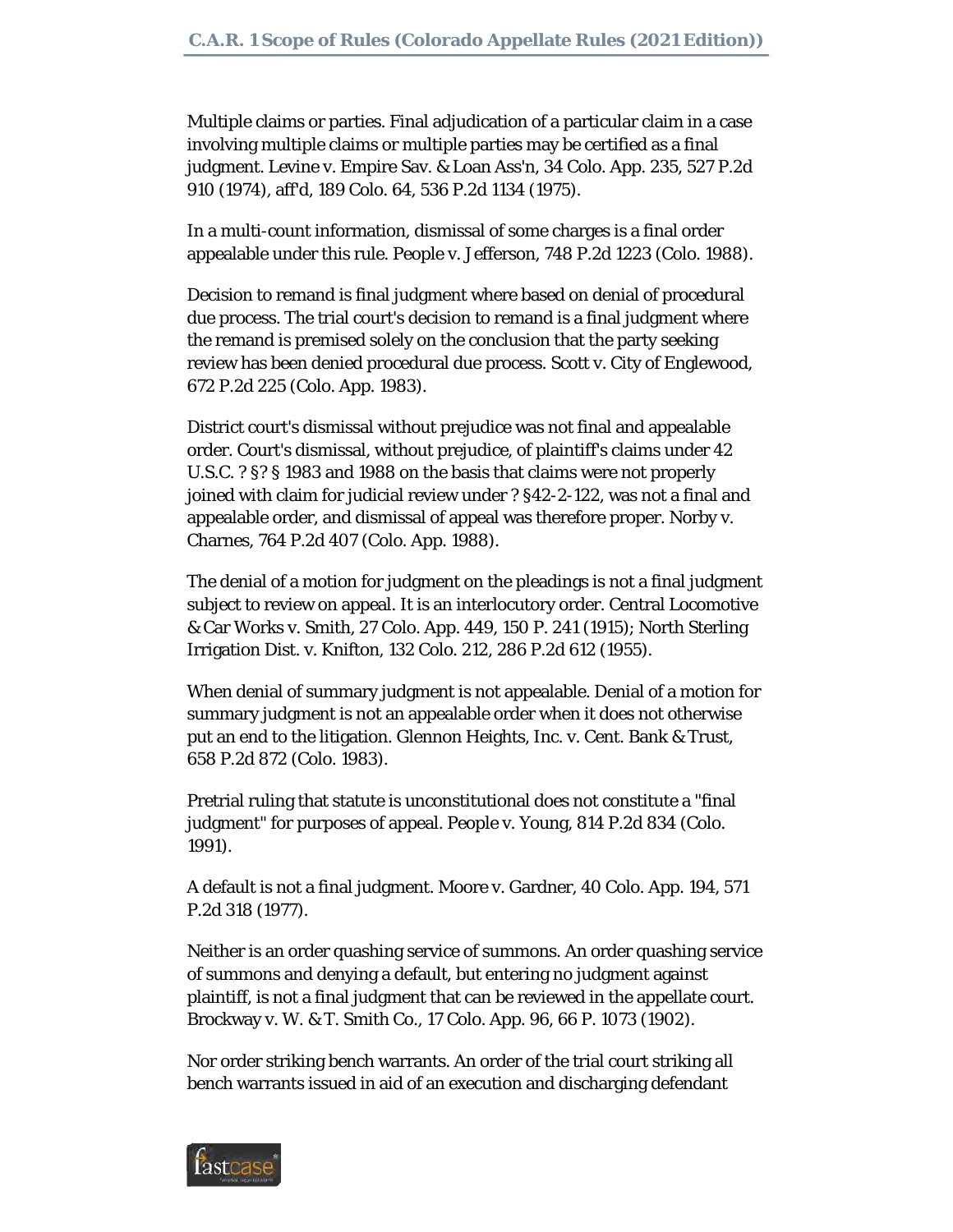from custody is not a final judgment from which an appeal may be taken. Latimer Constr. Co. v. Cram, 152 Colo. 533, 383 P.2d 315 (1963).

Nor an order for costs. An order of the district court requiring defendants to pay for the additions to the record requested by them was not such a final judgment as would form basis for an allegation of error. Hays v. City & County of Denver, 127 Colo. 154, 254 P.2d 860 (1953).

An order of a trial court rendering judgment for costs alone, but not adjudicating the case proper is not such a final judgment as would be subject to review on appeal. Free v. Chandler, 155 Colo. 128, 393 P.2d 9 (1964).

Nor an order for sales under powers. Proceedings under C.R.C.P. 120, providing for orders for sales under powers are not an adversary proceeding in which the court determines issues and enters a final judgment, and no appeal may be taken to review the same. Hastings v. Sec. Thrift & Mtg. Co., 145 Colo. 36, 357 P.2d 919 (1960).

Nor an order on motion to vacate a judgment. An order overruling a motion to vacate a judgment is not final in the sense that it may be reviewed on appeal. Polk v. Butterfield, 9 Colo. 325, 12 P. 216 (1886); Hughes v. Felton, 11 Colo. 489, 19 P. 444 (1888); Miller v. Buyer, 77 Colo. 329, 236 P. 990 (1925); Van Dyke v. Fishman, 77 Colo. 333, 236 P. 990 (1925).

An order of a trial court in setting aside its former judgment is not a final judgment; therefore, an appeal is premature. Schtul v. Christ, 132 Colo. 293, 287 P.2d 661 (1955).

An appeal may not be taken from an order of the trial court vacating a judgment since that order is not a final judgment within the scope and meaning of this rule. Westerkamp v. Westerkamp, 155 Colo. 534, 395 P.2d 737 (1964).

Order setting aside default. The only proper procedure to secure review of a trial court's order granting an application to set aside a default judgment is by appeal after final judgment. Gen. Aluminum Corp. v. Arapahoe County Dist. Court, 165 Colo. 445, 439 P.2d 340 (1968).

Additur to verdict. An order of the trial court granting additur to verdict of jury, or, if either party elected not to accept such additur, granting a new trial is not a final judgment from which an appeal may be taken until, following an election to stand upon the record, the action proceeds to judgment. Herzog v. Murad, 147 Colo. 345, 363 P.2d 645 (1961).

Orders for intervention. The nature of orders for intervention is interlocutory. An order granting intervention does no more than add a new

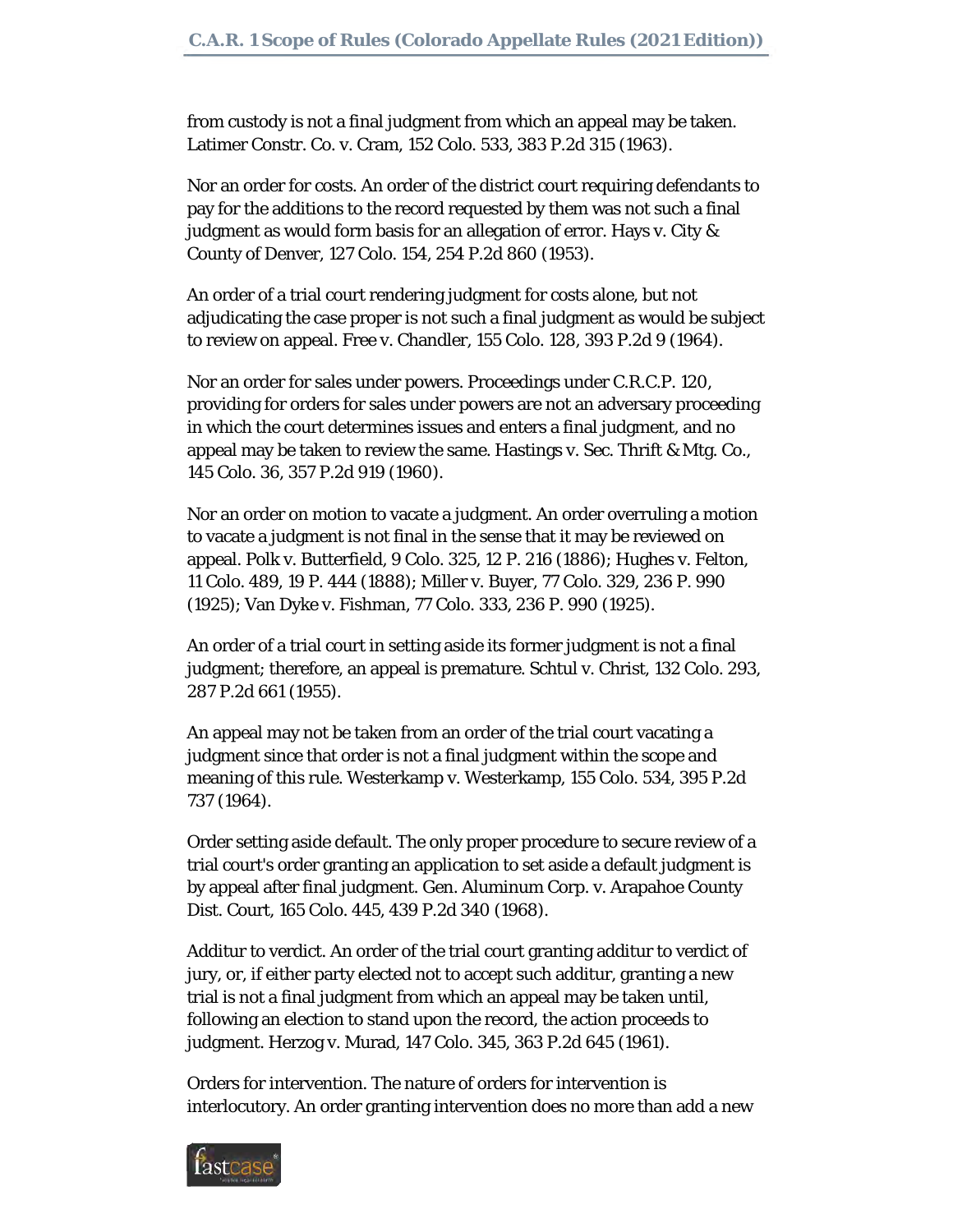party plaintiff. Such an order is not final, and no appeal from it lies until after entry of final judgment in an action. Groendyke Transp., Inc. v. District Court, 140 Colo. 190, 343 P.2d 535 (1959).

Denial of motion to join third parties. An order denying defendant's motion to make another a third-party plaintiff, being interlocutory and not a final judgment, could be presented only on review of the final judgment as an appeal cannot be taken to review such order. Burks v. Maudlin, 109 Colo. 281, 124 P.2d 601 (1942).

Denial of a motion to make a party or parties third-party defendants is not a final judgment subject to review on appeal. Weaver v. Bankers Life & Cas. Co., 146 Colo. 157, 360 P.2d 807 (1961).

Order for temporary possession. In an eminent domain proceeding an appeal may not be taken to review an interlocutory order granting immediate temporary possession. Lucas v. District Court, 140 Colo. 510, 345 P.2d 1064 (1959).

Remand of license application without affirmance or reversal. Where a trial court remands a license application case without affirming or reversing, but with instructions for further proceedings, the order is not final and appealable. Safeway Stores, Inc. v. City of Trinidad, 31 Colo. App. 75, 497 P.2d 1277 (1972).

Appeal while motion for new trial is pending is premature. Plaintiff's appeal is premature, inasmuch as the trial court has not yet entered any final judgment resolving once and for all the controversy at the trial court level, because plaintiff's motion for new trial is still pending. Commercial Credit Corp. v. Frederick, 164 Colo. 5, 431 P.2d 1016 (1967).

Order granting or denying a motion for a new trial is not appealable. Gonzales v. Trujillo, 133 Colo. 64, 291 P.2d 1063 (1956).

Where a motion for new trial is granted the issues stand undisposed of; hence an appeal taken from the granting of such motion will be dismissed. Gonzales v. Trujillo, 133 Colo. 64, 291 P.2d 1063 (1956); Andrews v. Hayward, 149 Colo. 585, 369 P.2d 980 (1962).

Where a court has ordered that the defendant be tried again on the same charge, such a ruling is not appealable, for the judgment is not final. People v. Cochran, 176 Colo. 364, 490 P.2d 684 (1971).

The granting of "a motion for new trial" is not a motion from which the state can appeal an adverse ruling, for an order granting a motion for new trial

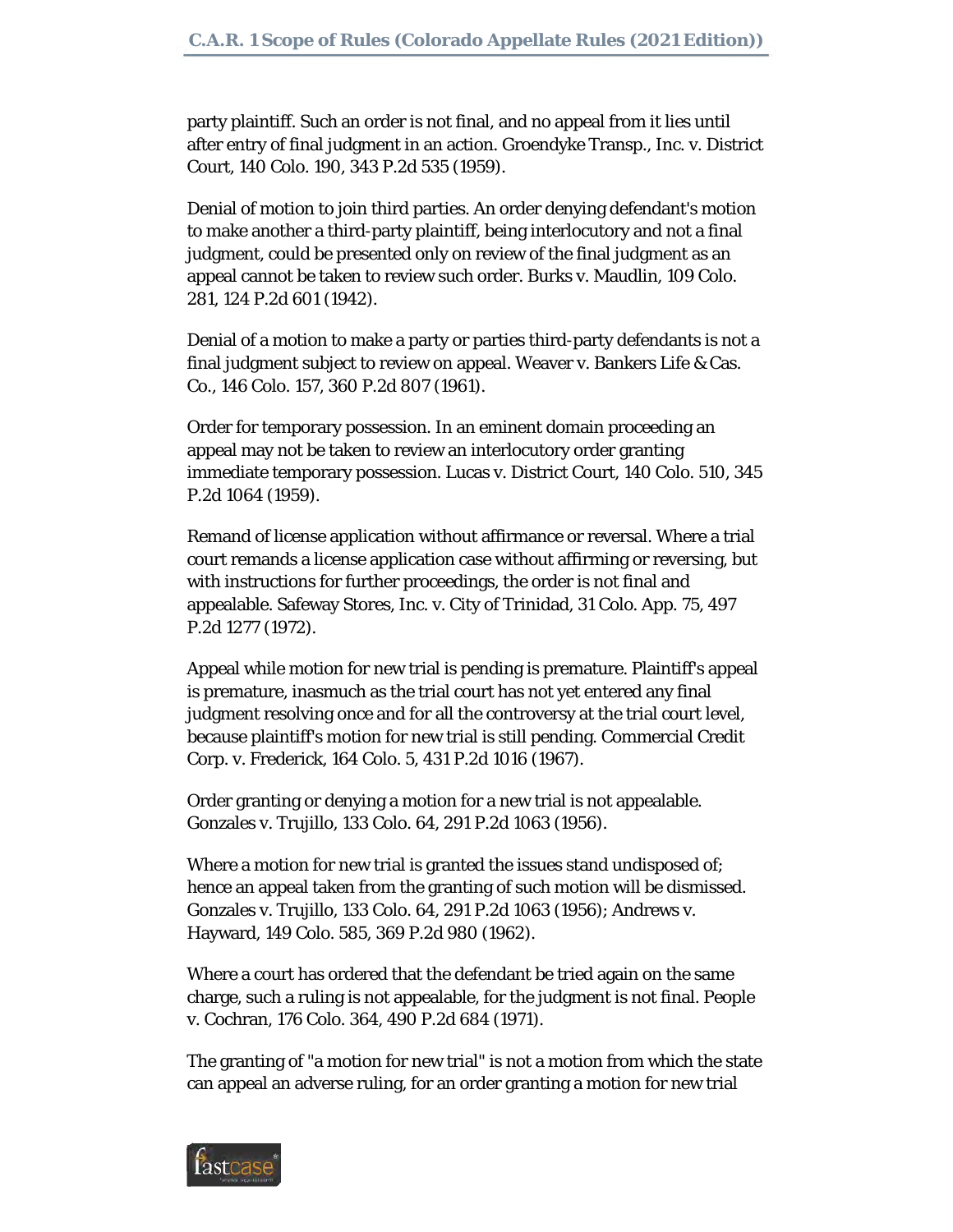does not constitute a final judgment. People v. Cochran, 176 Colo. 364, 490 P.2d 684 (1971).

Child custody order reviewable. An order determining custody of children, like an order determining alimony, is reviewable in the supreme court. Miller v. Miller, 129 Colo. 462, 271 P.2d 411 (1954); People in Interest of K.L. and A.L., 681 P.2d 535 (Colo. App. 1984).

Even though child custody order states that it is "temporary", the order is permanent and appealable if it is a permanent adjudication of custody. In re Murphy, 834 P.2d 1287 (Colo. App. 1992).

Delinquency proceedings subject to finality requirements. Delinquency proceedings are no less subject to the finality requirements of subsection (a)(1) of this rule than any other type of proceeding. People in Interest of D.H., 37 Colo. App. 544, 552 P.2d 29 (1976), aff'd, 192 Colo. 542, 561 P.2d 5 (1977).

Dependency and neglect proceedings are subject to the finality requirements of subsection (a)(1). People in Interest of P.L.B., 743 P.2d 980 (Colo. App. 1987); People in Interest of C.L.S., 934 P.2d 851 (Colo. App. 1996).

Following an adjudication of dependency and neglect, the initial disposition order adopting a treatment plan constitutes a "decree of disposition" and renders the adjudication and the initial dispositional order final for purposes of appeal. People in Interest of C.L.S., 934 P.2d 851 (Colo. App. 1996).

Modification of an order for out-of-home placement of a child is interlocutory and not appealable as such modification does not affect the legal custody of the child. People in Interest of P.L.B., 743 P.2d 980 (Colo. App. 1987).

Permanency order in juvenile proceedings held interlocutory in nature. People in Interest of H.R., 883 P.2d 619 (Colo. App. 1994).

Adjudication of a child as dependent or neglected, with the dispositional hearing continued to a future date, does not become a final judgment until a decree of disposition is entered. People in Interest of E.A., 638 P.2d 278 (Colo. 1981).

Order of juvenile division of district court waiving jurisdiction. It is evident from the provisions of ? §? § 19-3-108(4), 19-3-106, and 19-3-109, that an order of the juvenile division of the district court waiving jurisdiction is not a final disposition of the action. People in Interest of D.H., 37 Colo. App. 544, 552 P.2d 29 (1976), aff'd, 192 Colo. 542, 561 P.2d 5 (1977).

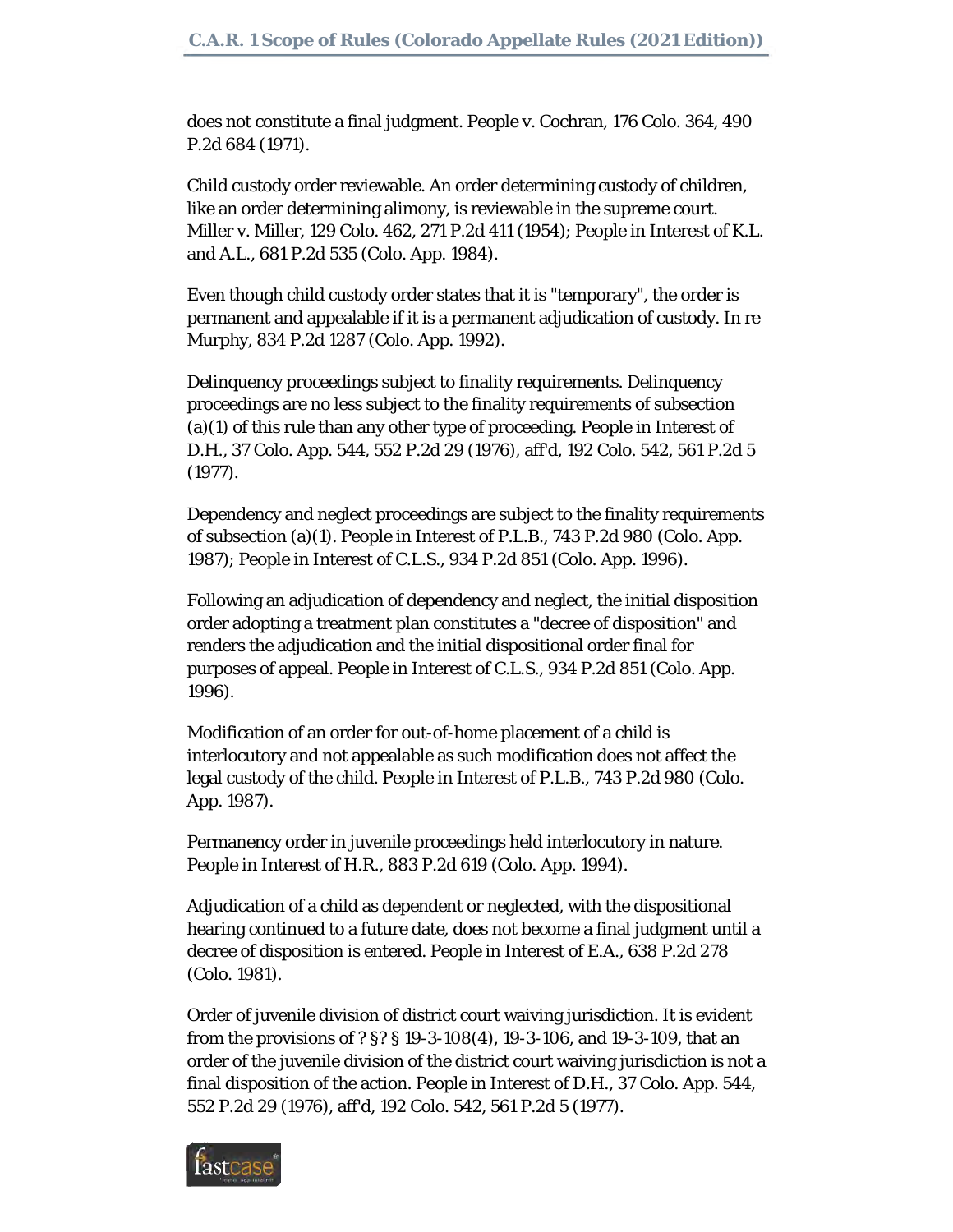Whether a probate court order is final and appealable must be determined on a case-by-case basis. The test for finality is whether the order disposes of and is conclusive of the controverted claim for which the proceeding was brought. Estate of Binford v. Gibson, 839 P.2d 508 (Colo. App. 1992).

An order which completely determines the issues of the trustee's indebtedness to and compensation from the estate is a final judgment on those issues. Retainer of jurisdiction by the probate court to later modify the trustee's rate of compensation does not change the order into an interlocutory order. Estate of Binford v. Gibson, 839 P.2d 508 (Colo. App. 1992).

The same rules of finality apply in probate cases as in other civil cases. An order of the probate court is final if it ends the particular action in which it is entered and leaves nothing further for the court pronouncing it to do in order to completely determine the rights of the parties as to that proceeding. In re Estate of Scott, 119 P.3d 511 (Colo. App. 2004), aff'd, 136 P.3d 892 (Colo. 2006).

C.R.C.P. 54(b) governs the interlocutory appeal of a probate court order. In re Estate of Scott, 119 P.3d 511 (Colo. App. 2004), aff'd, 136 P.3d 892 (Colo. 2006).

Where probate court's order of partial summary judgment adjudicated fewer than all of the parties' claims, it was not a final judgment, and party could not appeal the order without C.R.C.P. 54(b) certification. In re Estate of Scott, 119 P.3d 511 (Colo. App. 2004), aff'd, 136 P.3d 892 (Colo. 2006).

Order granting a stay in action pending resolution of case involving similar issues in another state was not a final appealable order where the issues and parties were not identical in the two proceedings and the order did not preclude plaintiff from seeking to lift the stay based upon a showing of prejudice. Things Remembered v. Fireman's Ins. Co., 924 P.2d 1089 (Colo. App. 1996).

Granting a motion to dismiss a complaint is not in and of itself a final and reviewable order of judgment from which an appeal may be taken. District 50 Metro. Rec. Dist. v. Burnside, 157 Colo. 183, 401 P.2d 833 (1965).

But entry of judgment on dismissal is final. A written ruling by a trial court ordering a complaint to be dismissed and the entry of judgment of dismissal by the clerk pursuant thereto, constitutes a final judgment. Jones v. Galbasini, 134 Colo. 64, 299 P.2d 503 (1956).

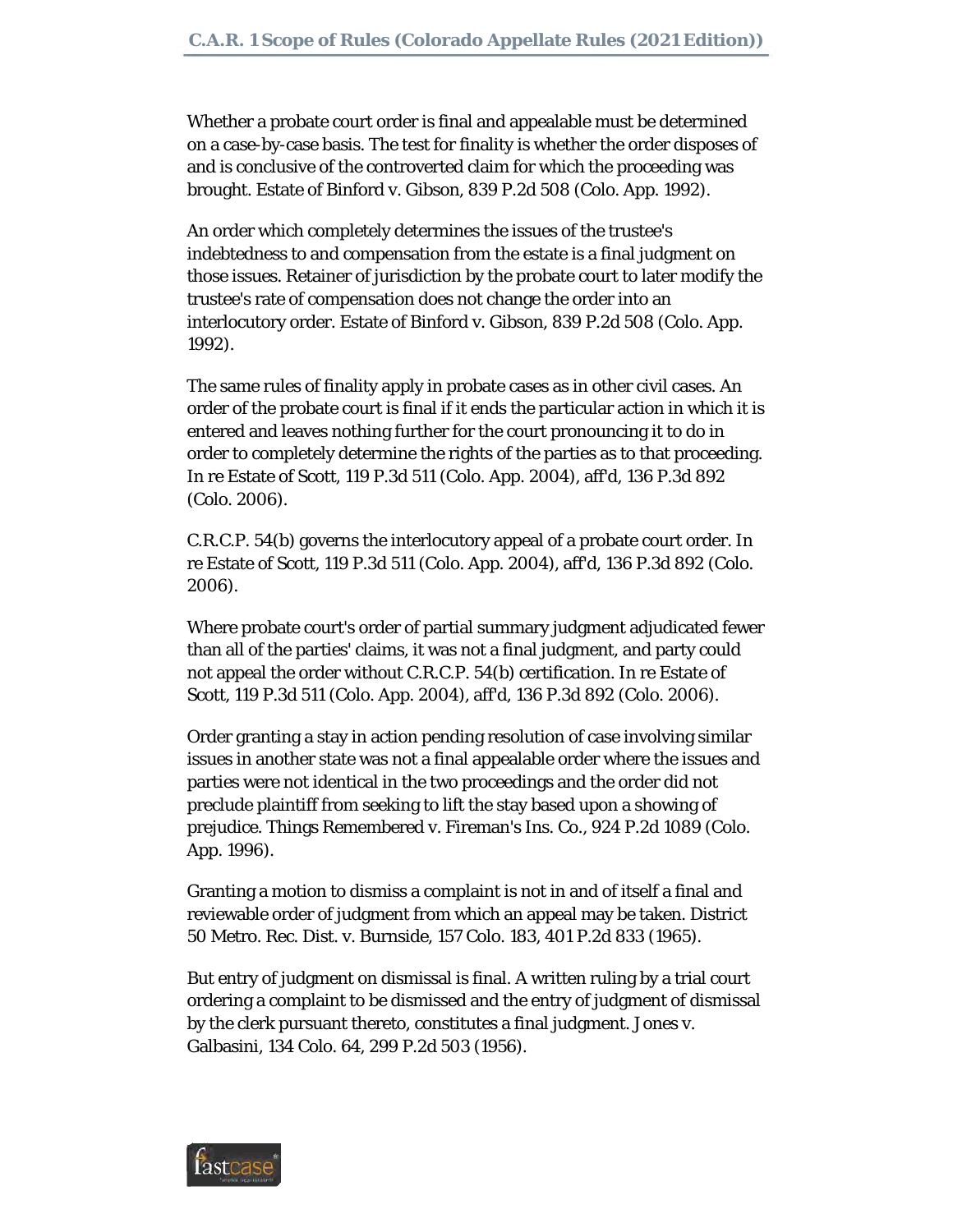An order of a trial court dismissing an action for failure to prosecute is a final judgment. Johnson v. Johnson, 132 Colo. 236, 287 P.2d 49 (1955).

An appeal could be taken from a judgment of dismissal entered on the motion of the district attorney. People v. Hernandez, 155 Colo. 519, 395 P.2d 733 (1964).

A plaintiff who voluntarily accepted an award through stipulation is estopped by his conduct from claiming any further right to relief by appeal. Farmers Elevator Co. v. First Nat'l Bank, 30 Colo. App. 529, 497 P.2d 352 (1972), aff'd, 181 Colo. 231, 508 P.2d 1261 (1973).

Where parties stipulate that judgment be satisfied, and the stipulation is approved by the court, an appeal becomes moot. Farmers Elevator Co. v. First Nat'l Bank, 30 Colo. App. 529, 497 P.2d 352 (1972), aff'd, 181 Colo. 231, 508 P.2d 1261 (1973).

Unless there is no inconsistency between enforcement and appeal. A party who accepts an award or legal advantage under any order, judgment, or decree ordinarily waives his right to any such review of the adjudication as may again put in issue his right to the benefit which he has accepted, unless the decree is such or the circumstances such that there is no inconsistency between such enforcement and the appeal. Farmers Elevator Co. v. First Nat'l Bank, 30 Colo. App. 529, 497 P.2d 352 (1972), aff'd, 181 Colo. 231, 508 P.2d 1261 (1973).

Dimissal of class action aspects of case held to constitute final judgment. Levine v. Empire Sav. & Loan Ass'n, 192 Colo. 188, 557 P.2d 386 (1976).

Judgment of district court on appeal from assessment reviewable. Under subsection (a)(1) of this rule, the supreme court may review the judgment of the district court rendered in a statutory proceeding relating to appeals from assessments made by the county assessor. In re Hover Motors, Inc., 120 Colo. 511, 212 P.2d 99 (1949).

Revocation of deferred sentence appealable. A defendant may either appeal an order revoking a deferred sentence pursuant to this rule, or file a motion for postconviction review, pursuant to Crim. P. 35(c). People v. Boykin, 631 P.2d 1149 (Colo. App. 1981).

A postjudgment collection order is final if the order ends the particular part of the action in which it is entered, leaves nothing further for the court pronouncing it to do in order to completely determine the rights of the parties as to that part of the proceeding, and is more than a ministerial or

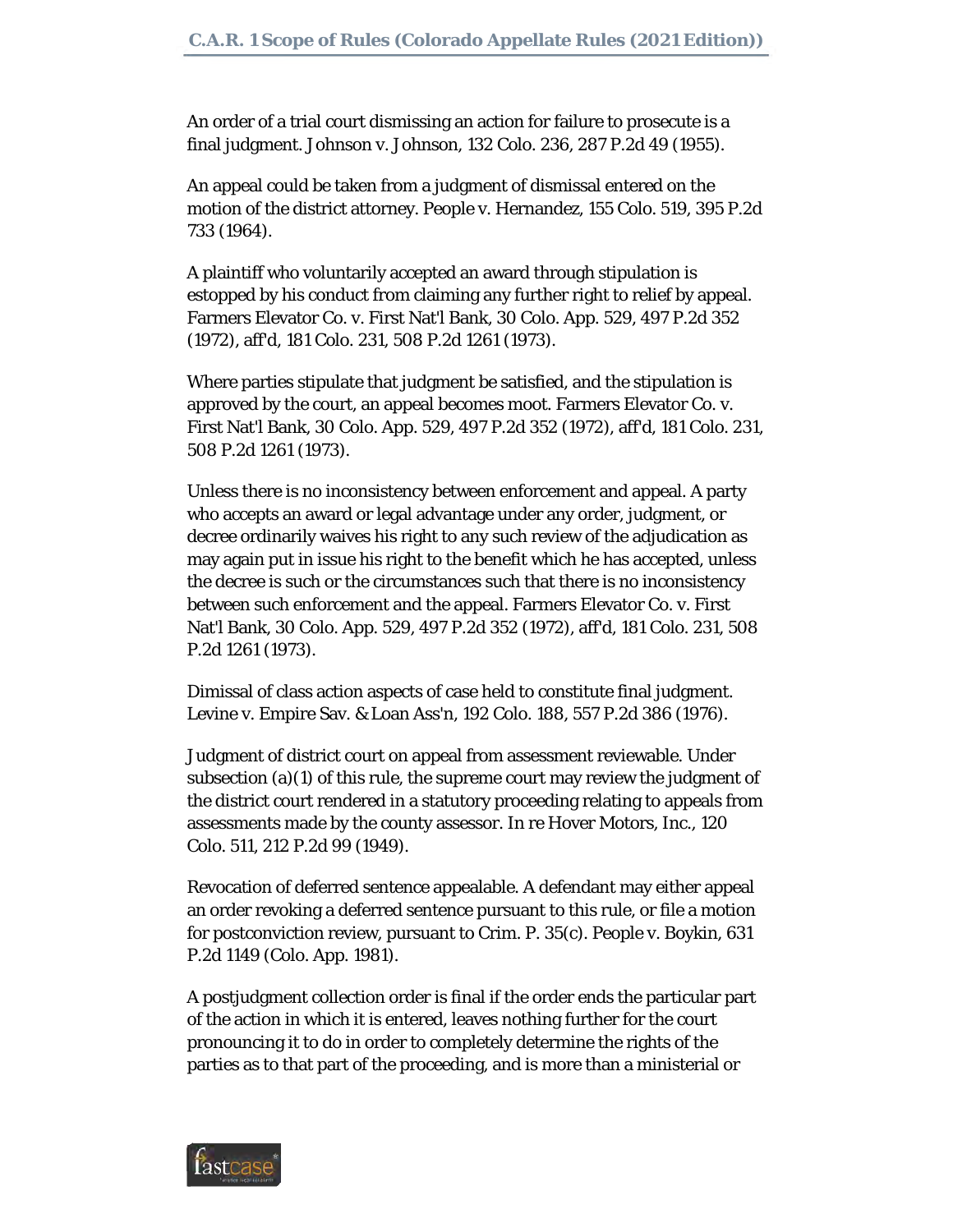administrative determination. Luster v. Brinkman, 250 P.3d 664 (Colo. App. 2010).

State cannot appeal delinquency case. An appeal on behalf of the state to review decisions of trial courts on questions of law arising in criminal cases cannot lie for a proceeding in delinquency case, for such is not a criminal case. People in Interest of P.L.V., 176 Colo. 342, 490 P.2d 685 (1971).

Rather, the state's right to appeal exists only where the trial court's decision terminates a prosecution. People v. Cochran, 176 Colo. 364, 490 P.2d 684 (1971).

When final judgment entered. For purposes of appeal, the final judgment was entered when trial court reversed its previous order imposing costs on the defendant, and therefore state's appeal taken more than 30 days after sentencing was proper. People v. Fisher, 539 P.2d 1253 (1975).

Since the trial court reserved ruling on defendant's request to withdraw his guilty plea, there is no final appealable order, so appellate review is not available. People v. Durapau, \_\_ P.3d \_\_ (Colo. App. 2011).

C. Review of Water Matters.

The supreme court has jurisdiction to review a general adjudication decree settling the priorities of the reservoirs upon a particular stream, and this necessarily involves the power to determine whether a reservoir to which a priority has been awarded is entitled to any priority whatsoever. Greeley & Loveland Irrigation Co. v. Huppe, 60 Colo. 535, 155 P. 386 (1916).

And may make and direct the entry of a proper amended decree. On appeal to review an adjudication decree, when any part of the decree is reversed, and where practicable, the supreme court shall make and direct the entry of a proper amended decree. Greeley & Loveland Irrigation Co. v. Handy Ditch Co., 77 Colo. 487, 240 P. 270 (1925).

The supreme court has jurisdiction over an appeal from a water court judgment that is a full, final, and complete determination of claims presented. The only claim at issue was a city's application for a refill right, and the mere presence of a signature line for the federal court, per the parties' stipulation, did not affect the validity of the water court's decree nor did it transfer authority to the federal court. City of Grand Junction v. Denver, 960 P.2d 675 (Colo. 1998).

All water users are proper parties. Where a proceeding is conducted pursuant to statutory direction, all users of water affected by said proceeding

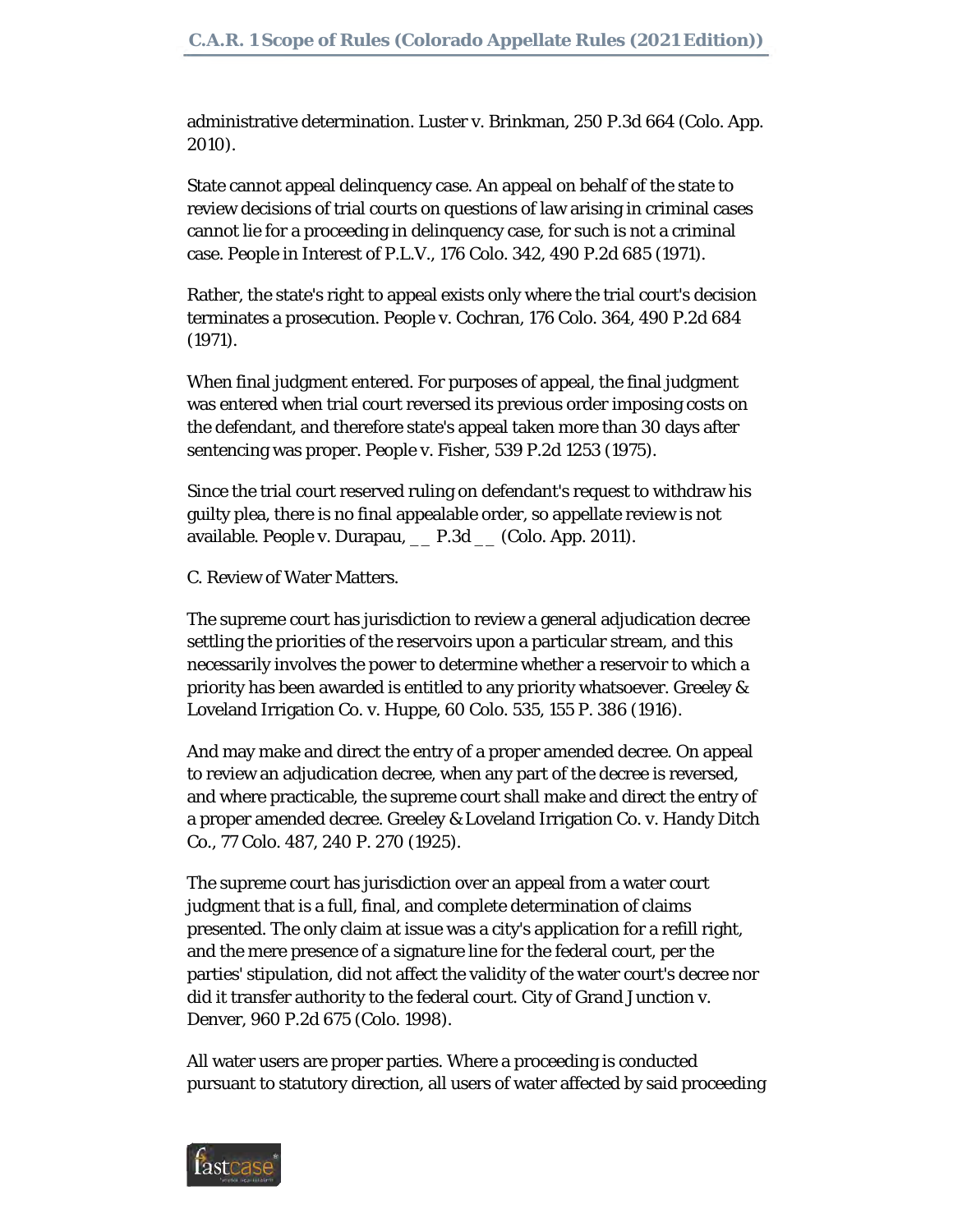are, in effect, parties and have full right to protect their rights had they so desired. Green v. Chaffee Ditch Co., 150 Colo. 91, 371 P.2d 775 (1962).

But appellants must be aggrieved by judgment to prosecute appeal. Where the only parties designated as appellees and served with notice of appeal for supreme court review were the plaintiffs in the trial court whose claims therein were dismissed and judgment entered therein in favor of the appellants, the appellants being in no wise aggrieved by the judgment, the appeal will be dismissed. Camenisch v. Nuccitelli, 150 Colo. 141, 372 P.2d 85 (1962).

Incomplete judgment on claims reversed. Where a statutory water adjudication proceeding is brought up for review, and it appears that there was an incomplete determination of some of the claims before the trial court, the judgment is reversed on that ground only, the supreme court declining to pass upon the case piecemeal. Northern Colo. Irrigation Co. v. City & County of Denver, 86 Colo. 54, 278 P. 592 (1929).

In a proceeding to adjudicate priority of rights to the use of water, a general water adjudication was held not final, where it failed to determine all claims presented. Northern Colo. Irrigation Co. v. City & County of Denver, 86 Colo. 54, 278 P. 592 (1929).

III. Grounds for Reversal.

No judicial obligation is more imperative than the accomplishment of justice in any particular case where the trial record does not reflect as an absolute that every evidentiary requirement for sustaining a guilty verdict was fulfilled. People v. Emeson, 179 Colo. 308, 500 P.2d 368 (1972).

Specification of points no longer required. The rules of civil procedure, apparently having been confusing to the bar as to the distinction between the "specification of points" and the "statement of each point intended to be urged" formerly required, were amended to eliminate specification of points. Mauldin v. Lowery, 127 Colo. 234, 255 P.2d 976 (1953); Allison v. Heller, 132 Colo. 415, 289 P.2d 160 (1955).

Incorrect instruction may be error. Where the instruction affects substantial rights of the plaintiffs, the supreme court may elect to address the correctness of the instruction in order to prevent injustice. Blueflame Gas, Inc. v. Van Hoose, 679 P.2d 579 (Colo. 1984).

General statement of error insufficient. A statement of grounds for reversal so general that it covers any possible question involved in the record is not

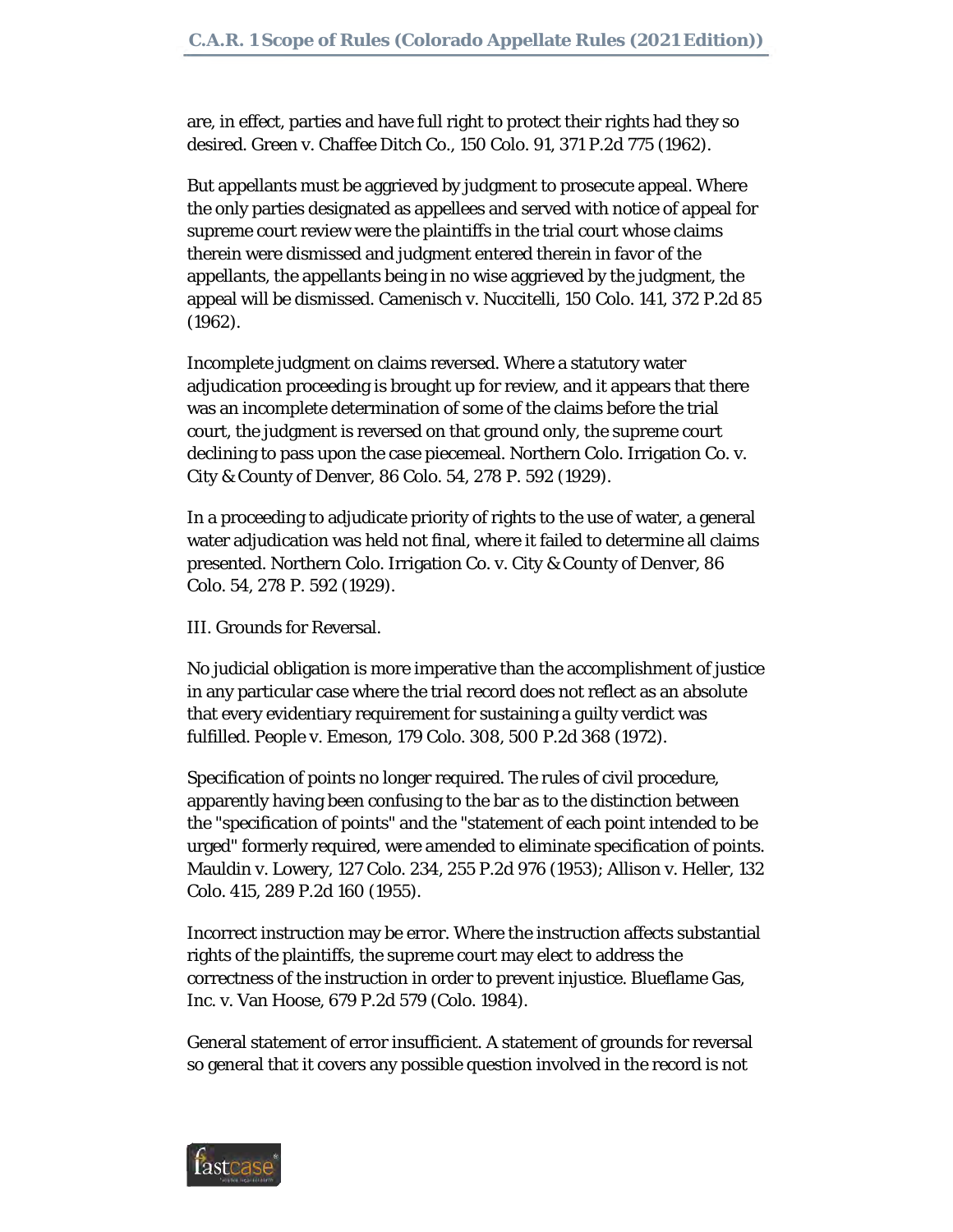sufficient to authorize its consideration on review. Allison v. Heller, 132 Colo. 415, 289 P.2d 160 (1955).

A general specification of points is insufficient and will not be considered upon review. Farrell v. Bashor, 140 Colo. 408, 344 P.2d 692 (1959).

An assertion that the findings and orders of a trial court are contrary to the evidence and contrary to the law is not sufficient to authorize its consideration upon review. Allison v. Heller, 132 Colo. 415, 289 P.2d 160 (1955); Phipps v. Hurd, 133 Colo. 547, 297 P.2d 1048 (1956).

Generally stating that evidence was insufficient to support trial court's determinations, and failing to make specific arguments, identify supporting facts, or set forth specific authorities to support contention of error was insufficient to authorize consideration upon review. People ex rel. D.B-J., 89 P.3d 530 (Colo. App. 2004).

Court may decline to notice errors where statement is deficient. Where a proper statement of grounds for reversal is lacking, or where it fails to direct attention to the alleged error, the supreme court may decline to notice alleged errors presented in the argument. Allison v. Heller, 132 Colo. 415, 289 P.2d 160 (1955).

Brief must direct attention of court to alleged error. A statement of grounds required under section (d) of this rule that fails to direct attention to any alleged error is meaningless and does not comply with this rule. Allison v. Heller, 132 Colo. 415, 289 P.2d 160 (1955).

Even though matter alleged to be error is mentioned in the defendant's motion for new trial, it was not mentioned in his brief to the supreme court, and therefore, it was waived. People v. Pleasant, 182 Colo. 144, 511 P.2d 488 (1973).

Contemporaneous objection required. An appellate court need not review errors where counsel fails to make a contemporaneous objection. City & County of Denver v. Hinsey, 177 Colo. 178, 493 P.2d 348 (1972); People v. Chavez, 179 Colo. 316, 500 P.2d 365 (1972); People v. Routa, 180 Colo. 386, 505 P.2d 1298 (1973).

Where defendant fails to object during trial to statements made by prosecutor, he waives further objection as matter of right on appeal. People v. Jacobs, 179 Colo. 182, 499 P.2d 615 (1972).

Absent defect affecting substantial right. The failure to timely object will preclude an appellate from reversing on the ground that there is an absence

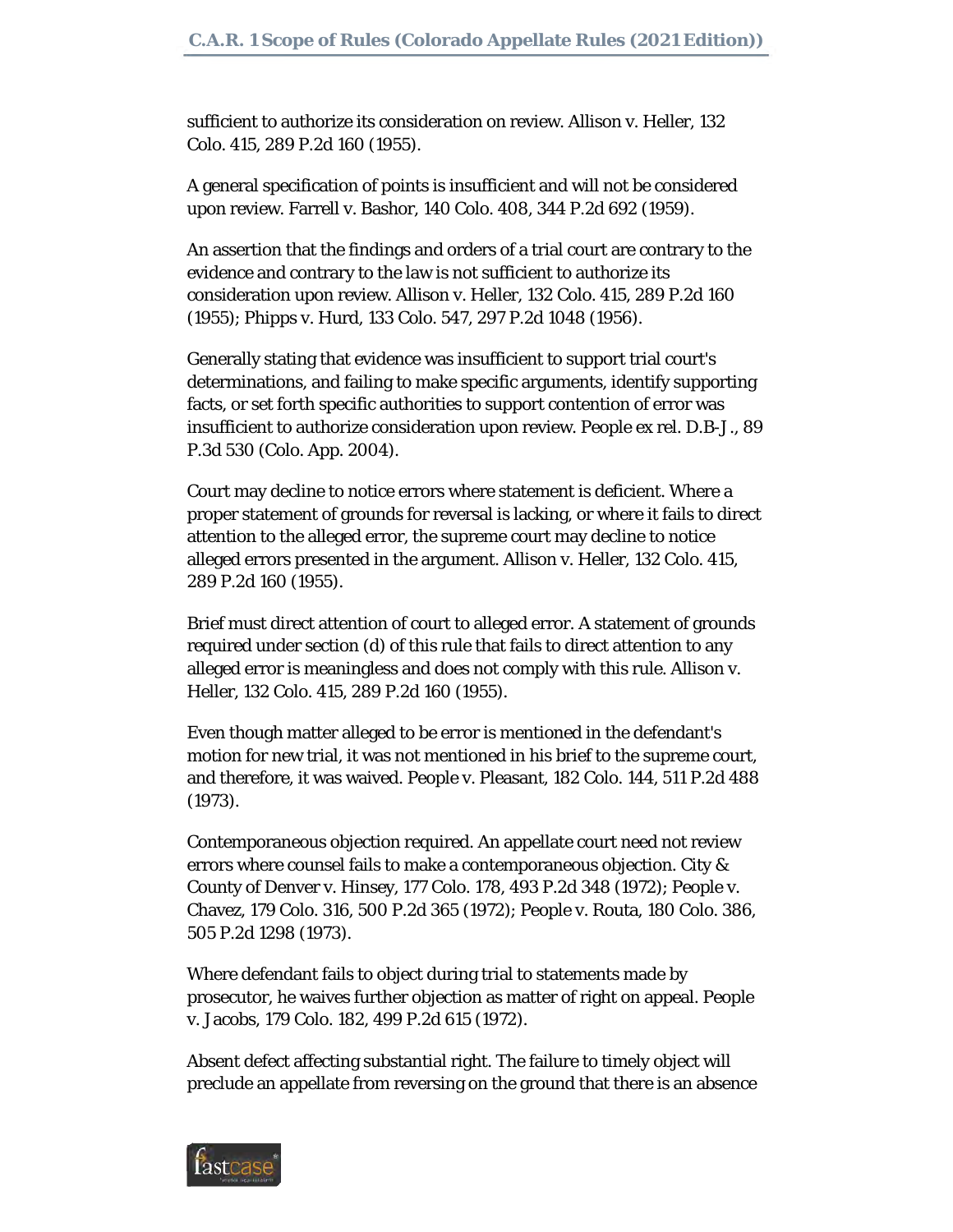of a showing of defects affecting the substantial rights. Crespin v. People, 175 Colo. 509, 488 P.2d 877 (1971).

Lack of contemporaneous objection at trial constitutes waiver of objections to admission of evidence, and issues may not be raised on appeal; if they are, they will not be considered unless errors are so fundamental as to seriously prejudice basic rights of defendant. People v. Vigil, 180 Colo. 104, 502 P.2d 418 (1972).

Or where contemporaneous objection impossible. Where purported impropriety of comments in prosecutor's opening statement cannot be alleged until prosecutor fails to support statements during presentation of case, and strict contemporaneous objection by defense counsel following opening statement is therefore impossible, the failure to object immediately to prosecutor's statements does not constitute waiver of right to object as matter of right on appeal. People v. Jacobs, 179 Colo. 182, 499 P.2d 615 (1972).

This rule modifies C.R.C.P. 51. C.R.C.P. 51, providing that only grounds specified in objections to instructions will be considered on appeal is modified by this rule permitting the supreme court at its discretion to notice any error of record, and such discretion will be exercised when necessary to do justice. Warner v. Barnard, 134 Colo. 337, 304 P.2d 898 (1956).

Court may notice error of record on its own motion. Although counsel are confined to the points properly specified, the supreme court, under special circumstances, frequently notices error appearing of record and takes appropriate action to protect the right of a litigant to have his cause determined under well-established principles of law. Warner v. Barnard, 134 Colo. 337, 304 P.2d 898 (1956); Mt. Emmons Mining Co. v. Town of Crested Butte, 690 P.2d 231 (Colo. 1984); People v. Herrera, 734 P.2d 136 (Colo. App. 1986).

The discretionary power of the supreme court to notice any error appearing of record is granted by this rule even where the plaintiff in the lower court failed to make appropriate objections and exceptions thereto. Mumm v. Adam, 134 Colo. 493, 307 P.2d 797 (1957).

Under the provisions of this rule the supreme court may notice error appearing on the face of the record when in the interest of justice to a litigant it is appropriate to do so. Kendall v. Hargrave, 142 Colo. 120, 349 P.2d 993 (1960).

The right and duty of an appellate court to notice error on appeal and to reverse under section (d) of this rule has generally been applied to those

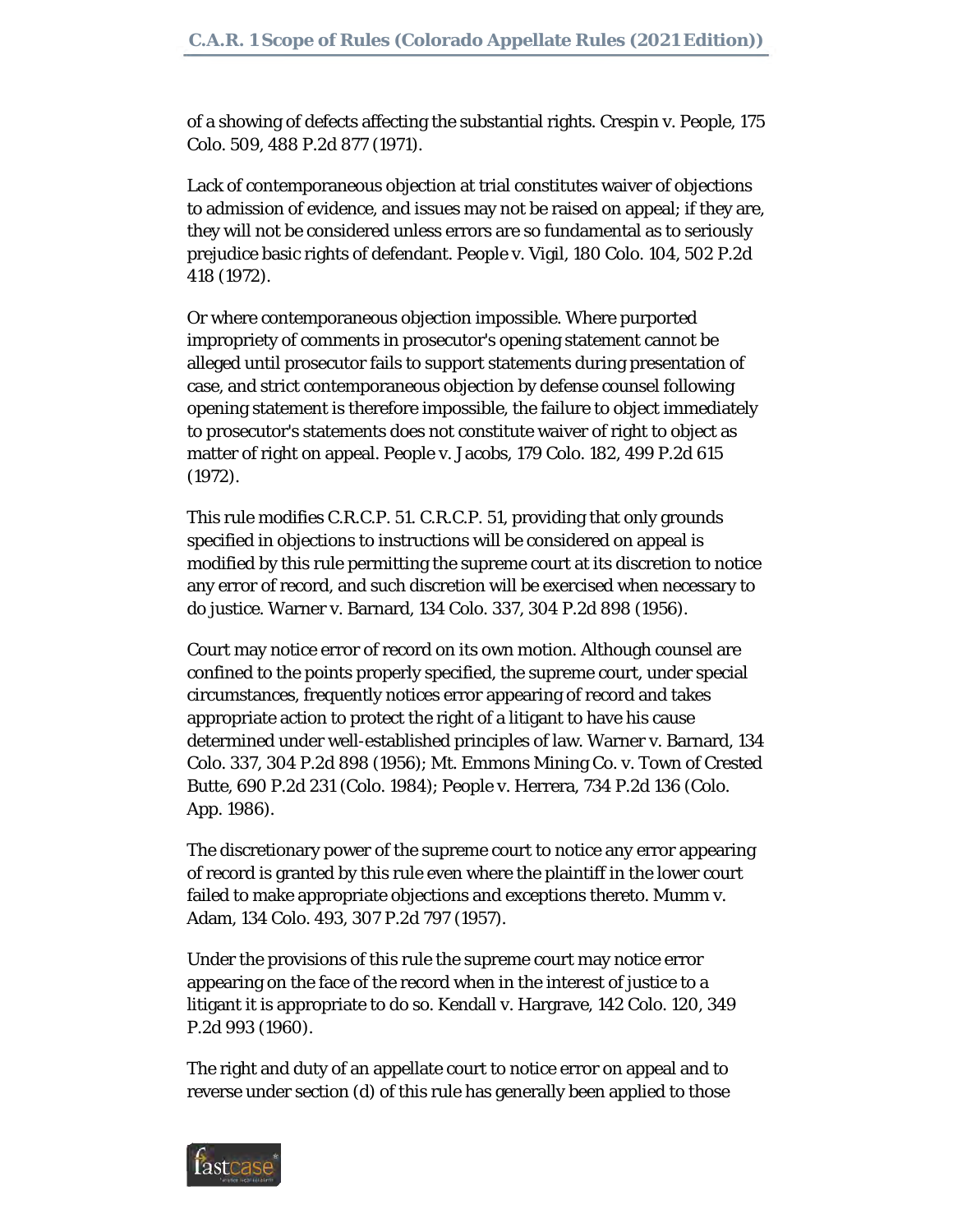situations where the error could be characterized as "fundamental" or where it is the cause of a "miscarriage of justice". Polster v. Griff's of Am., Inc., 184 Colo. 418, 520 P.2d 745 (1974).

Such as error in amount of verdict. An error in the amount of a verdict not properly before the supreme court, as for excessive damages, is one which is of enough importance to consider on the supreme court's own motion when such a course is considered necessary to do complete justice. Lamborn v. Eshom, 132 Colo. 242, 287 P.2d 43 (1955).

Where counsel failed to tender suitable instructions on the measure of damages in a personal injury action, it was the duty of the court to so instruct on its own motion. In such circumstances, the supreme court exercised its discretion in noticing error appearing on the face of the record even though not raised by the parties. Kendall v. Hargrave, 142 Colo. 120, 349 P.2d 993 (1960).

Error noticed on record was not prejudicial. Clark v. Bunnell, 172 Colo. 32, 470 P.2d 42 (1970).

Ground waived in motion for new trial unavailable on appeal. In an action to foreclose a deed of trust, where defendants' motion for a new trial waived the defense of tender before the trial court, it cannot be reasserted in the supreme court on appeal. Bernklau v. Stevens, 150 Colo. 187, 371 P.2d 765 (1962).

When defendant claims that evidence is insufficient to convict, an appellate court should view evidence in light most favorable to prosecution. People v. Vigil, 180 Colo. 104, 502 P.2d 418 (1972).

As to time limit for filing of notice of appeal and extension of such time, see C.A.R. 4; for time period for transmission of record, see C.A.R. 11; for requirements and contents of briefs, see C.A.R. 28; for enlargement of time limits in general, see C.R.C.P. 6(b); for provision that party claiming error must move for new trial, see C.R.C.P. 59; for provision exempting special proceedings from the rules of civil procedure, see C.R.C.P. 81; for statutory provisions for review of judgments in criminal cases, see ? §? §16-12-101 through 16-12-103, C.R.S.

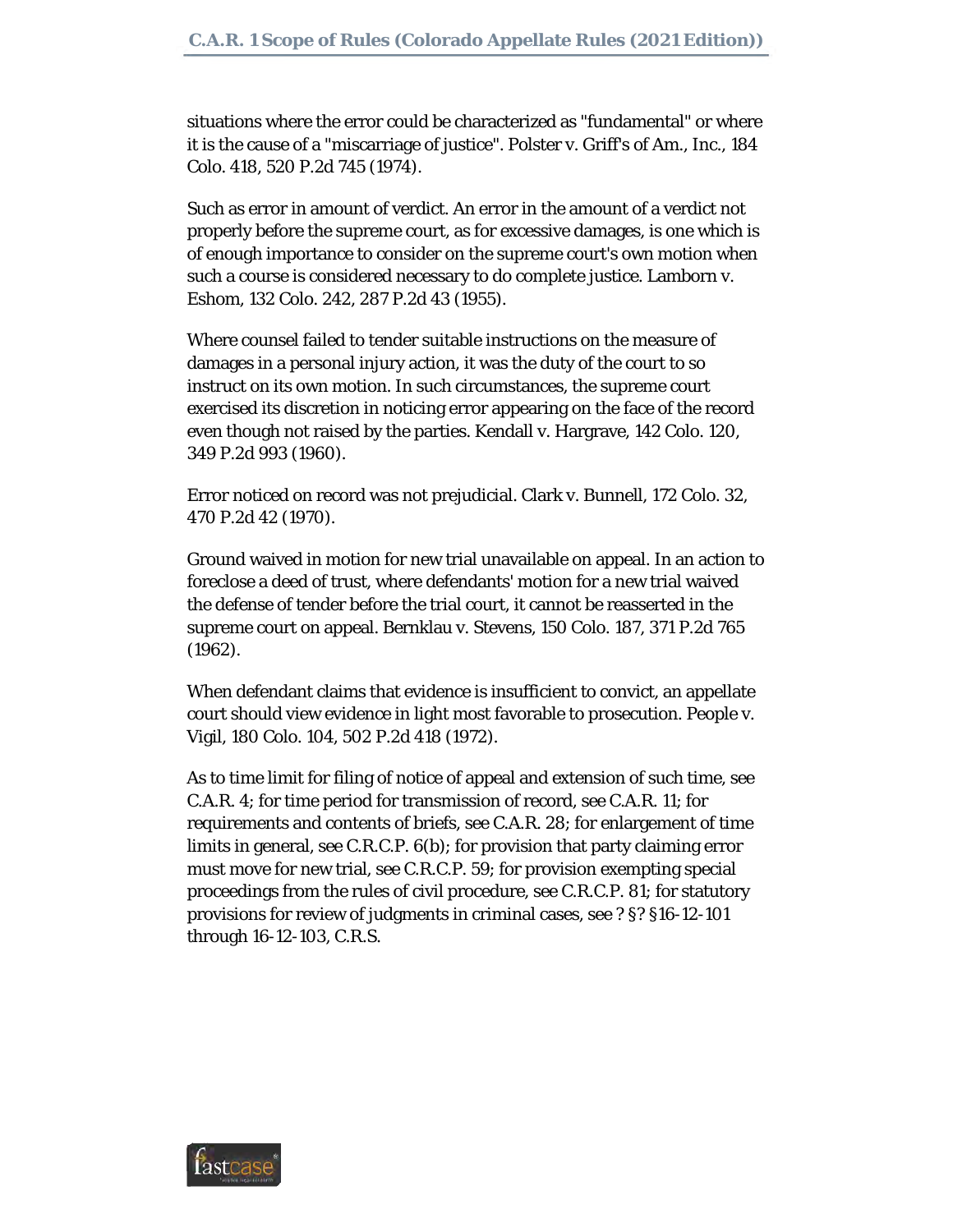## **RULE 2. Suspension of Rules**

In the interest of expediting decision, or for other good cause shown, the appellate court may, except as otherwise provided in C.A.R. 26(b), suspend the requirements or provisions of any of these rules in a particular case on application of a party or on its own motion and may order proceedings in accordance with its direction.

#### **Annotation**

The supreme court may retain and review an appeal of a declaratory order of the state personnel board that should have been filed with the court of appeals. The court's authority rests in its power under C.A.R. 50(b) to review cases pending in the court of appeals prior to judgment and under this rule to suspend the rules of appellate procedure. Colorado Ass'n of Pub. Emp. v. DOH, 809 P.2d 988 (Colo. 1991).

This rule permits an appellate court to expedite decisions and order proceedings in accordance with its direction even though C.A.R. 3.4 does not extend to permanent custody orders entered in dependency or neglect proceedings. People ex rel. K.A., 155 P.3d 558 (Colo. App. 2006).

Applied in Rivera v. Civil Serv. Comm'n, 34 Colo. App. 152, 529 P.2d 1347 (1974); Converse v. Zinke, 635 P.2d 1228 (Colo. App. 1979); People v. Williams, 736 P.2d 1229 (Colo. App. 1986).

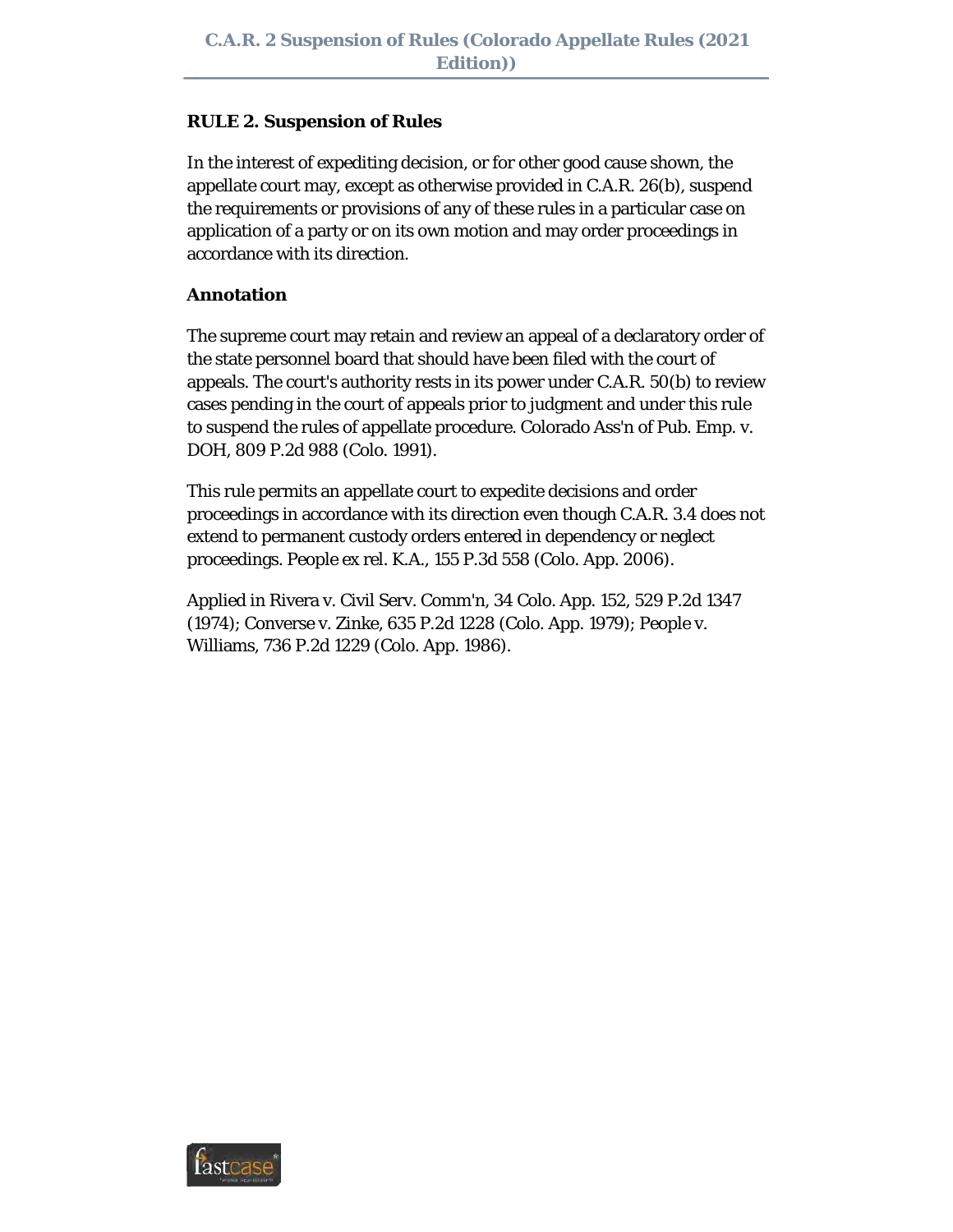## **RULE 3. Appeal as of Right-How Taken**

(a) **Filing the Notice of Appeal in Appeals from Trial Courts.** An appeal permitted by law from a trial court to the appellate court must be taken by filing a notice of appeal with the clerk of the appellate court within the time allowed by C.A.R. 4. Upon the filing of the notice of appeal, the appellate court shall have exclusive jurisdiction over the appeal and all procedures concerning the appeal unless otherwise specified by these rules. An advisory copy of the notice of appeal must be served on the clerk of the trial court within the time for its filing in the appellate court. Failure of an appellant to take any step other than the timely filing of a notice of appeal in the appellate court does not affect the validity of the appeal, but is a ground only for such action as the appellate court deems appropriate, which may include dismissal of the appeal. Content of the notice of appeal is not jurisdictional.

(b) **Filing the Notice of Appeal or Petition for Review in Appeals from State Agencies.** An appeal permitted by statute from a state agency directly to the court of appeals or appellate review from a district court must be in the manner and within the time prescribed by the particular statute.

(c) **Joint or Consolidated Appeals.** If two or more persons are entitled to appeal from a judgment or order of a trial court and their interests are such as to make joinder practicable, they may file a joint notice of appeal, or may join in appeal after filing separate timely notices of appeal, and they may thereafter proceed on appeal as a single appellant. Appeals may be consolidated by order of the appellate court upon its own motion or upon motion of a party, or by stipulation of the parties to the several appeals.

(d) **Contents of the Notice of Appeal in Civil Cases (Other Than District Court Review of Agency Actions and Appeals From State Agencies). The notice of appeal must set forth:**

(1) A caption that complies in form with C.A.R. 32;

(2) A brief description of the nature of the case including:

(A) A general statement of the nature of the controversy (not to exceed one page);

(B) The judgment, order or parts being appealed and a statement indicating the basis for the appellate court's jurisdiction;

(C) Whether the judgment or order resolved all issues pending before the trial court including attorneys' fees and costs;

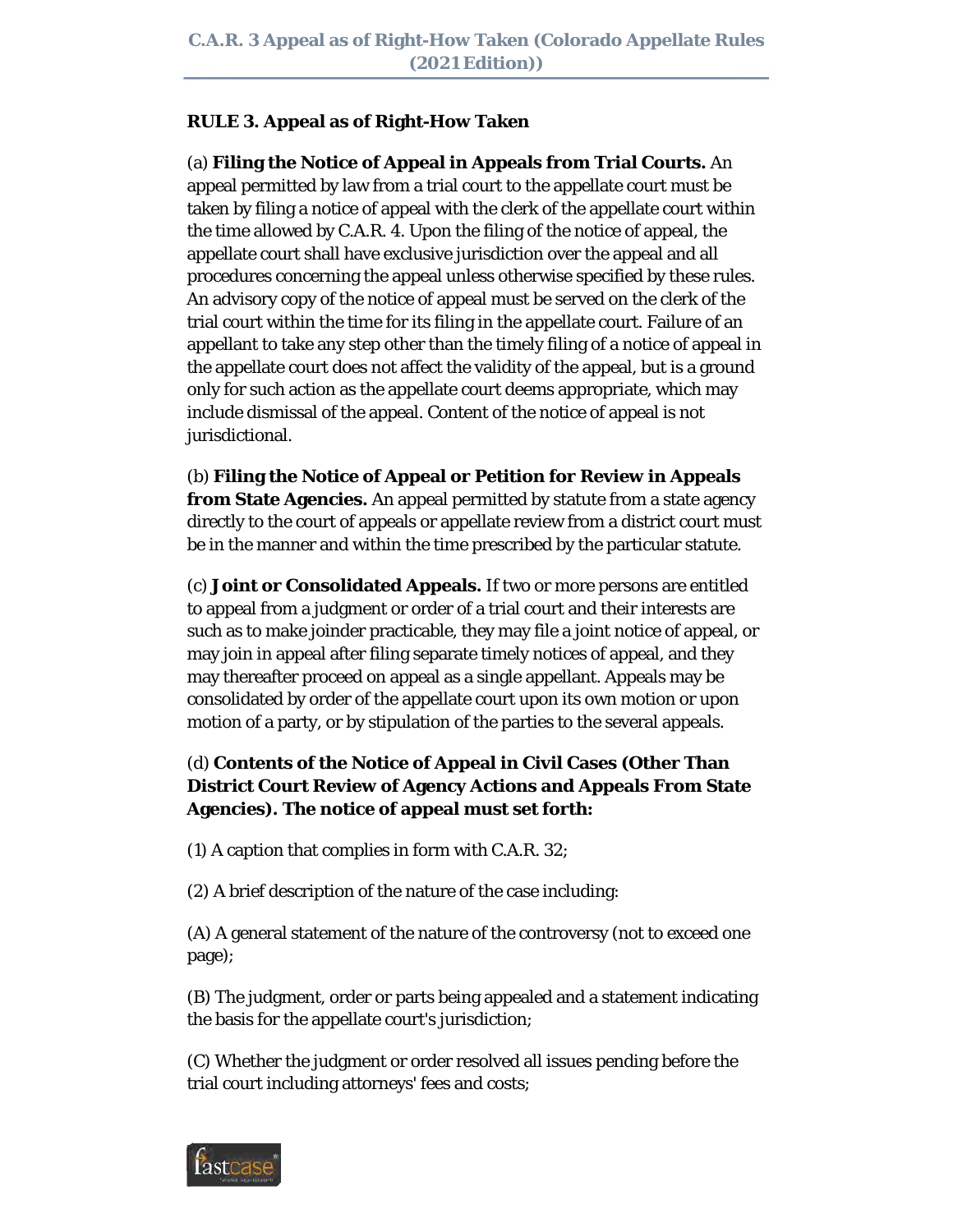(D) Whether the judgment was made final for purposes of appeal pursuant to C.R.C.P. 54(b);

(E) The date the judgment or order was entered (if there is a question of the date, set forth the details) and the date of mailing to counsel;

(F) Whether there were any extensions granted to file any motion(s) for post-trial relief, and, if so, the date of the request, whether the request was granted, and the date to which filing was extended;

(G) The date any motion for post-trial relief was filed;

(H) The date any motion for post-trial relief was denied or deemed denied under C.R.C.P. 59(j); and

(I) Whether there were any extensions granted to file any notice(s) of appeal, and, if so, the date of the request, whether the request was granted, and the date to which filing was extended;

(3) An advisory listing of the issues to be raised on appeal;

(4) Whether the transcript of any evidence taken before the trial court or any administrative agency is necessary to resolve the issues raised on appeal;

(5) Whether the order on review was issued by a magistrate where consent was necessary. If the order on review was issued by a magistrate where consent was not necessary, whether a petition for review of the order was filed in the trial court and ruled on by a trial court judge pursuant to the Colorado Rules for Magistrates;

(6) The names of counsel for the parties, their addresses, telephone numbers, e-mail addresses, and registration numbers;

(7) An appendix containing a copy of the judgment or order being appealed, the findings of the court, if any, the motion for new trial, if any, and a copy of the trial court's order granting or denying leave to proceed in forma pauperis if appellant is filing without docket fee pursuant to C.A.R. 12(b); and

(8) A certificate of service, in compliance with C.A.R. 25 showing service of a copy of the notice of appeal (with attachments) on the trial court and all other parties to the action in the trial court.

(e) **Contents of Notice of Appeal from State Agencies (Other Than the Industrial Claim Appeals Office) Directly to the Court of Appeals.** The notice of appeal must set forth:

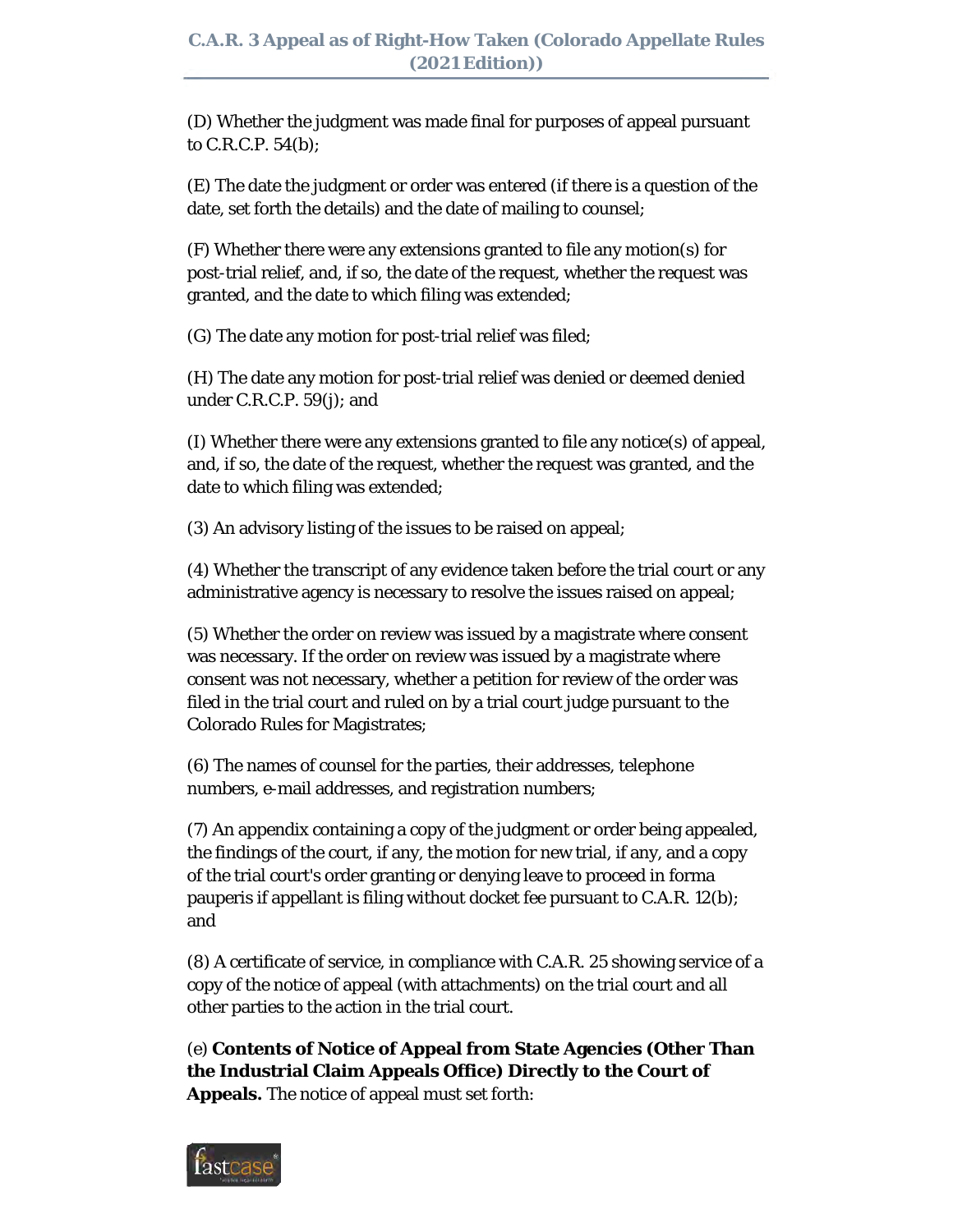(1) A caption that complies in form with C.A.R. 32;

(2) A brief description of the nature of the case including:

(A) A general statement of the nature of the controversy (not to exceed one page);

(B) The order being appealed and a statement indicating the basis for the appellate court's jurisdiction;

(C) Whether the order resolved all issues pending before the agency;

(D) Whether the order is final for purposes of appeal; and

(E) The date of service of the final order entered in the action by the agency. The date of service of an order is the date on which a copy of the order is delivered in person, or, if service is by mail, the date of mailing;

(3) An advisory listing of the issues to be raised on appeal;

(4) Whether the transcript of any evidence taken before the administrative agency is necessary to resolve the issues raised on appeal;

(5) The names of counsel for the parties, their addresses, telephone numbers, e-mail addresses, and registration numbers;

(6) An appendix containing a copy of the order being appealed and the findings of the agency, if any; and

(7) A certificate of service in compliance with C.A.R. 25 showing service of a copy of the notice of appeal (with attachments) on the state agency and all other persons who have appeared as parties to the action before the agency, or as required by section 24-4-106(4), C.R.S. concerning rule-making appeals.

(f) **Contents of Notice of Appeal from District Court Review of Agency Actions.** The notice of appeal must set forth:

(1) A caption that complies in form with C.A.R. 32;

(2) A brief description of the nature of the case including:

(A) A general statement of the nature of the controversy (not to exceed one page);

(B) The decision or order being appealed and a statement indicating the basis for the appellate court's jurisdiction;

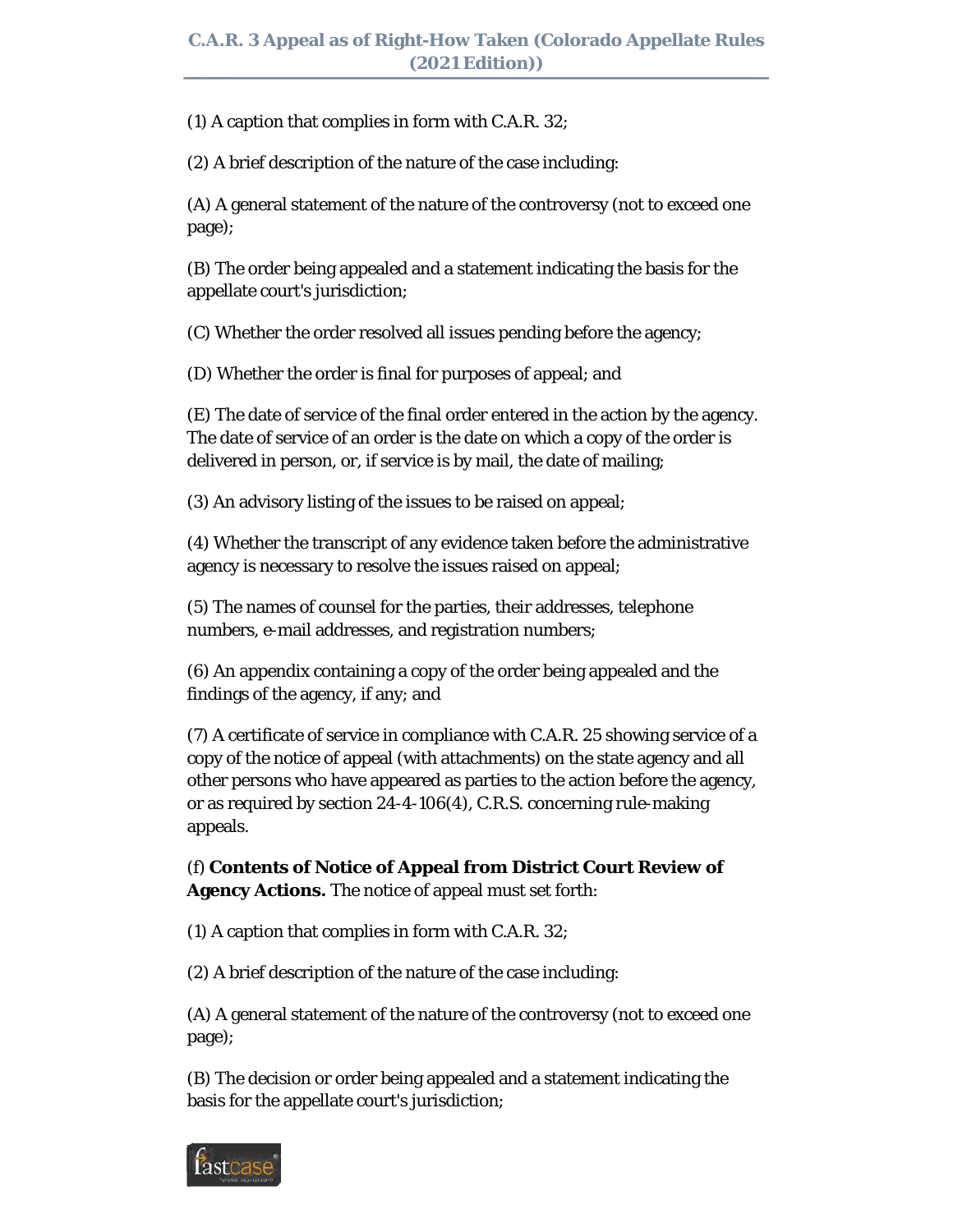(C) Whether the decision or order resolved all issues pending before the agency;

(D) Whether the decision or order is final for purposes of appeal;

(E) The date the decision or order was entered (if there is a question of the date, set forth the details) and the date of mailing to counsel;

(F) Whether there were any extensions granted to file any motion(s) for post-trial relief, and, if so, the date of the request, whether the request was granted, and the date to which filing was extended;

(G) The date any motion for post-trial relief was filed;

(H) The date any motion for post-trial relief was denied or deemed denied under C.R.C.P. 59(j);

(I) The date the notice of intent to seek appellate review was filed with the district court pursuant to C.R.S. 24-4-106(9), C.R.S.; and

(J) Whether there were any extensions granted to file any notice(s) of appeal, and, if so, the date of the request, whether the request was granted, and the date to which filing was extended;

(3) An advisory listing of the issues to be raised on appeal;

(4) Whether the transcript of any evidence taken before the administrative agency is necessary to resolve the issues raised on appeal;

(5) The names of counsel for the parties, their addresses, telephone numbers, e-mail addresses, and registration numbers;

(6) An appendix containing a copy of the decision or order being appealed, the agency order and the findings of the agency, if any; and

(7) A certificate of service in compliance with C.A.R. 25 showing service of a copy of the notice of appeal (with attachments) on the reviewing court, the agency and all other persons who have appeared as parties to the district court proceedings.

(g) **Contents of the Notice of Appeal in Criminal Cases.** The notice of appeal must set forth:

(1) A caption that complies in form with C.A.R. 32;

(2) A brief description of the nature of the case including:

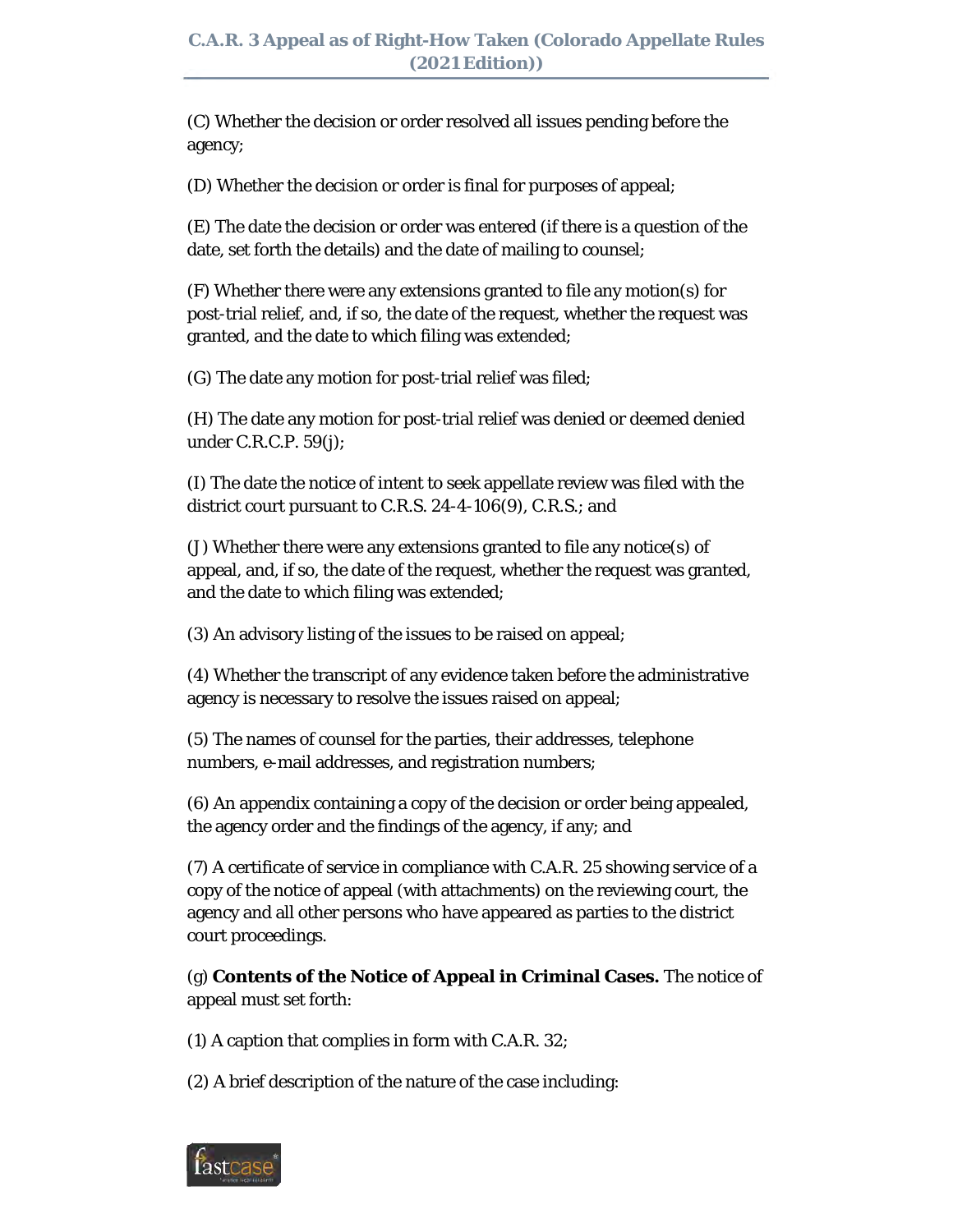(A) A general statement of the nature of the case;

(B) The charges upon which defendant was tried;

(C) The charges for which defendant was convicted;

(D) The date judgment of conviction or the order granting or denying a motion for postconviction relief was entered;

(E) The date the sentence was imposed;

(F) The sentence; and

(G) A statement indicating the basis for the appellate court's jurisdiction;

(3) Whether an appeal bond was granted and, if so, the amount of the bond;

(4) An advisory listing of the issues to be raised on appeal;

(5) Whether any transcript of evidence taken at trial is necessary to resolve the issues on appeal;

(6) The names of counsel for the parties, their addresses, telephone numbers, e-mail addresses, and registration numbers;

(7) An appendix containing a copy of the judgment or order being appealed, the mittimus, the findings of the court, if any, the motion for new trial, if any, and a copy of the trial court's order granting or denying leave to proceed in forma pauperis if appellant is filing without docket fee pursuant to C.A.R. 12(b); and

(8) A certificate of service in compliance with C.A.R. 25 showing service of a copy of the notice of appeal (with attachments) on the trial court and all other parties to the action in the trial court.

(h) **Contents of any Notice of Cross-Appeal.** A notice of cross-appeal must set forth the same information required for a notice of appeal and must set forth the party initiating the cross-appeal and designate all crossappellees.

(Source: IP(d) added and (d)(1), (d)(2), IP(f), (f)(1), and (f)(2) amended August 23, 1984, effective January 1, 1985; (d)(2)(B), (e)(2)(B), (f)(2)(B),  $(g)(2)(E)$ , and  $(g)(2)(F)$  amended and  $(g)(2)(G)$  and (i) added August 30, 1985, effective January 1, 1986; (d)(7) and (g)(7) amended May 15, 1986, effective November 1, 1986; and IP(e) and (e)(7) amended June 4, 1987, effective January 1, 1988; (h) amended March 17, 1994, effective July 1, 1994; (h) amended June 7, 1994, effective July 1, 1994; IP(d)(1), IP(e)(1),

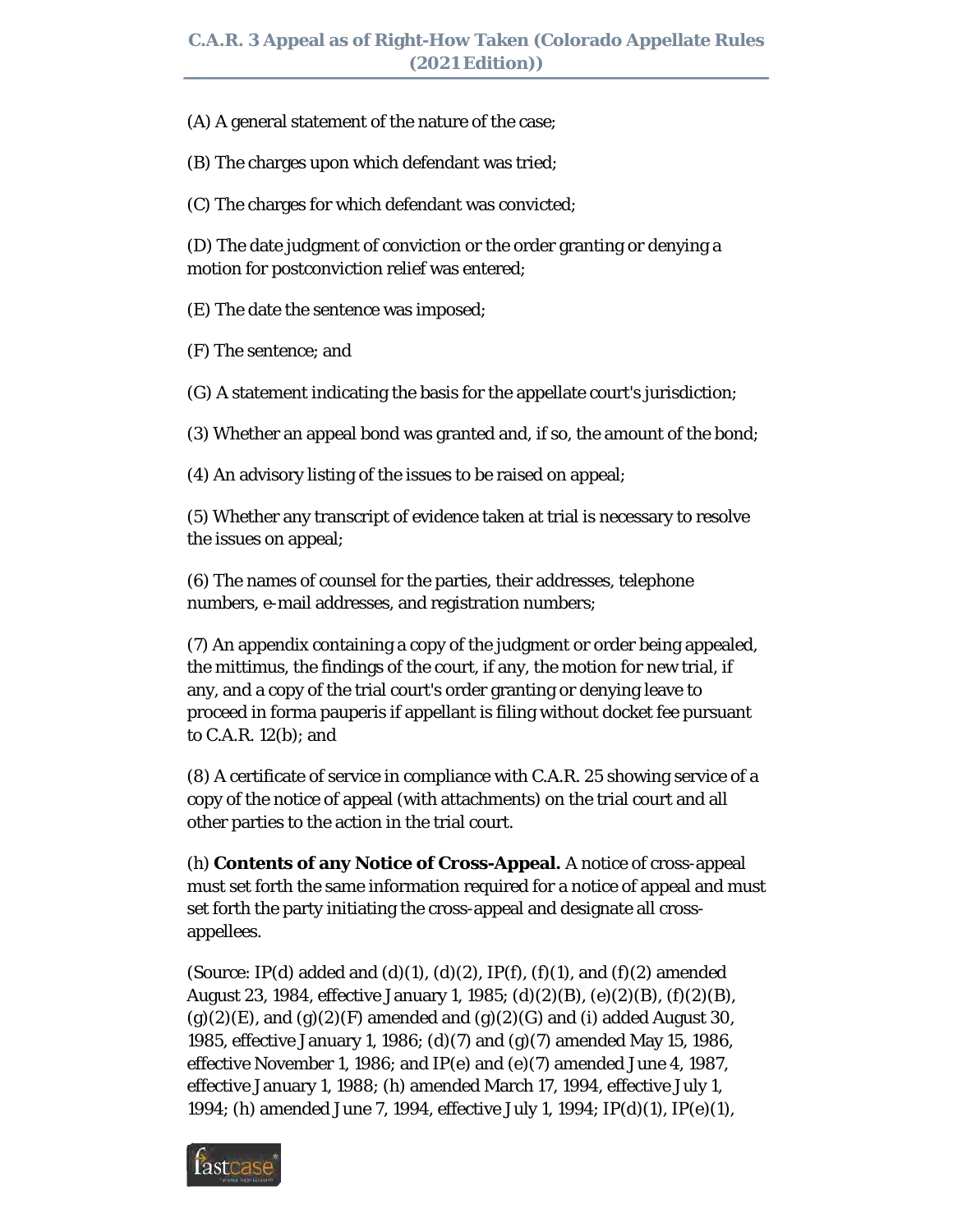IP(f)(1), and IP(g)(1) amended June 1, 2000, effective July 1, 2000; (a) amended and (a) comment deleted, (b) and (d) amended and (d) comment deleted, (e) to (g) amended and (g) comment amended, and (h) amended, and (i) repealed and comment added and effective October 17, 2014.)

Comment: In most criminal cases, the State of Colorado is represented by the Office of the Attorney General. See §24-31-101(l)(a), C.R.S.

.

## **ANNOTATION**

**Law reviews.**

For article, "Appellate Procedure and the New Supreme Court Rules", see 30 Dicta 1 (1953).

**Purpose of the notice of appeal**

is simply to put the other party on notice that an appeal will be taken and to identify the action of the trial court from which the appeal is to be taken. Widener v. District Court, 200 Colo. 398, 615 P.2d 33 (1980).

The particular function of the notice of appeal is to require the clerk of the court, in which the judgment complained of is entered, to certify the record for review. Hull v. Denver Tramway Corp., 97 Colo. 523, 50 P.2d 791 (1935); Wheeler Kelly Hagny Trust Co. v. Williamson, 111 Colo. 515, 143 P.2d 685 (1943); People v. Bost, 770 P.2d 1209 (Colo. 1989).

**Purpose of requiring notice where less than the entire record is designated on appeal**

is to permit the appellee an opportunity to add to the designated portions. People v. Slender Wrap, Inc., 36 Colo. App. 11, 536 P.2d 850 (1975).

**Timely filing of notice of appeal is mandatory and jurisdictional.**

Chapman v. Miller, 29 Colo. App. 8, 476 P.2d 763 (1970); Cline v. Farmers Ins. Exchange, 792 P.2d 305 (Colo. App. 1990).

Failure to file a notice of appeal within the prescribed time deprives the appellate court of jurisdiction and precludes a review of the merits. Widenerv. District Court, 200 Colo. 398,615 P.2d 33 (1980).

The filing of a notice of appeal is mandatory and a jurisdictional prerequisite for appellate review of a lower court decision to deny a Rule 35(a), Crim. P. motion. People v. Silvola, 198 Colo. 228, 597 P.2d 583 (1979).

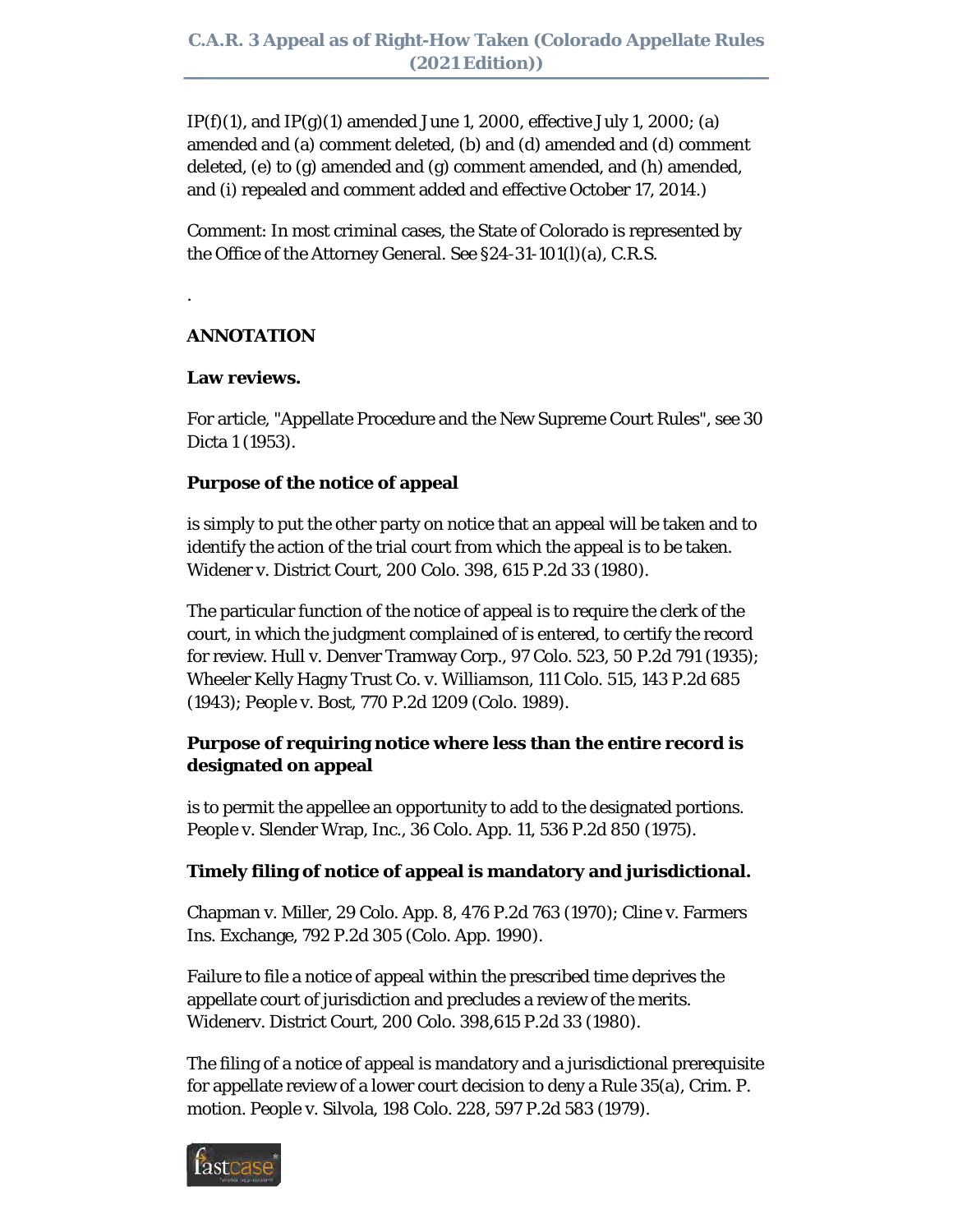**Notice of appeal not timely filed.**

Earlier notice of appeal, which related to probate of will, did not provide notice of appeal of order vacating notices of lis pendens to estate property, and since no timely appeal was filed, court lacked jurisdiction over appeal. Matter of Estate of Anderson, 727 P.2d 867 (Colo. App. 1986)(decided under former rule).

**Untimely service of notice of appeal to appellee**

does not affect court's jurisdiction to hear appeal. B.A. Leasing Corp. v. State Bd. of Equal., 745 P.2d 254 (Colo. App. 1987), aff'd sub nom. Gates Rubber Co. v. Bd. of Equalization, 770 P.2d 1189 (Colo. 1989).

**Notice of appeal is not "pleading" within strict definition of term,**

and therefore failure to serve copies of notice as directed by trial court did not warrant court of appeals decision to dismiss appeal. Matter of Estate of Jones, 704 P.2d 845 (Colo. 1985) (decided under former rule).

**Dismissal of appeal for failure to serve notice of designation of record**

is made discretionary by section (a). People v. Slender Wrap, Inc., 36 Colo. App. 11, 536 P.2d 850 (1975).

**Substantial compliance with section (c) is all that is required.**

Widener v. District Court, 200 Colo. 398, 615 P.2d 33 (1980); See People v. Bost, 770 P.2d 1209 (Colo. 1989).

Lack of designation in the caption that the document is a notice of appeal will not defeat substantial compliance. Widener v. District Court, 200 Colo. 398, 615 P.2d 33 (1980).

Where defendant objected to venue by filing a proper motion prior to answering complaint, issue was preserved for appeal regardless of lack of specific reference to venue in notice of appeal. Resolution Trust Corp. v. Parker, 824 P.2d 102 (Colo. App. 1991).

**Defect in the notice of appeal was harmless** where appellant failed to list all of the parties to the appeal, but complied with all other provisions of the rule. Turkey Creek, LLC v. Rosania, 953 P.2d 1306 (Colo. App. 1998).

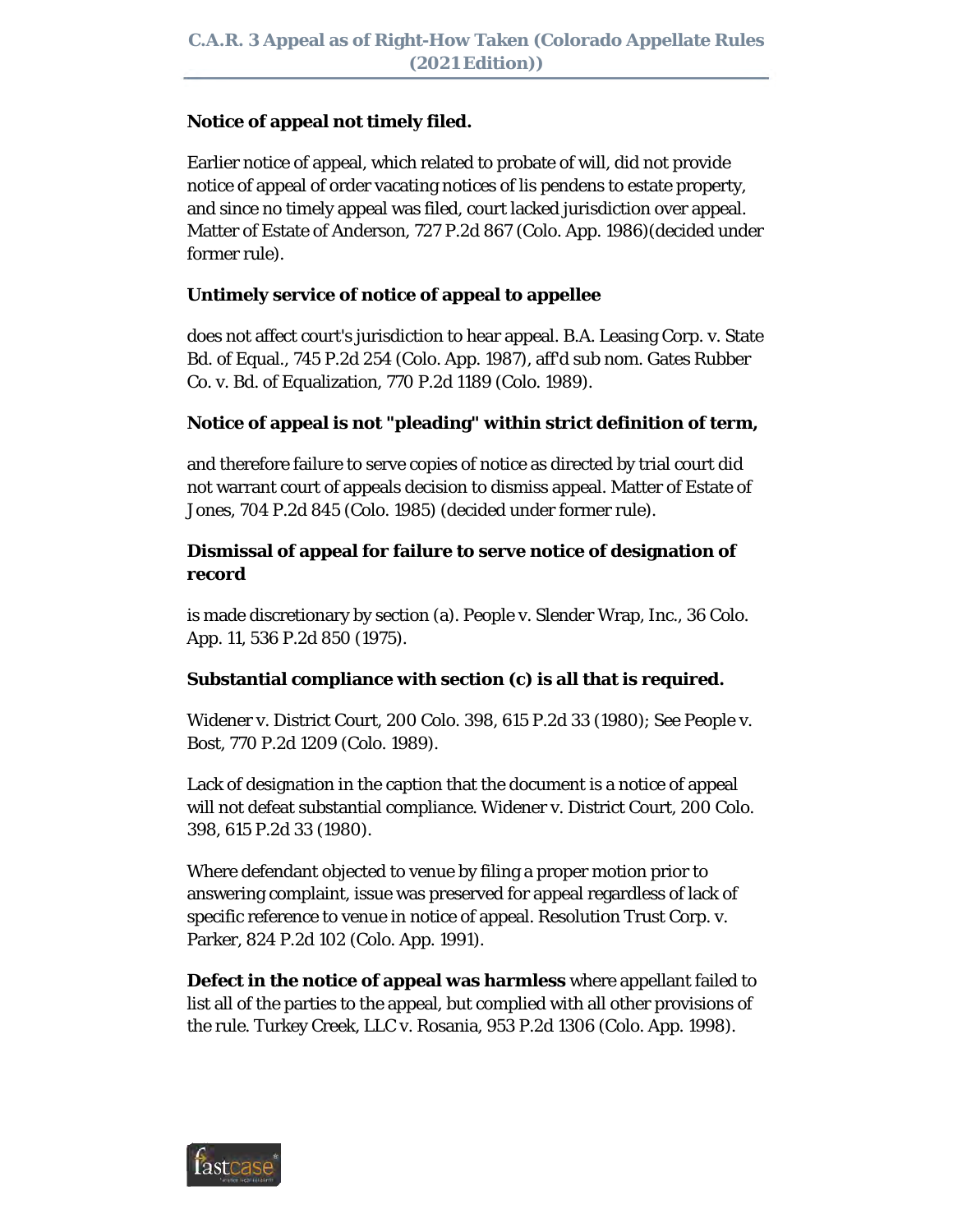**When sanctions are imposed against a litigant's attorney, the attorney is a real party in interest and must appeal in his or her own name.**

Because plaintiffs' attorney did not file a separate notice of appeal and the plaintiffs' notice of appeal did not name the attorney as an appellant, the court is jurisdictionally barred from deciding whether the trial court abused its discretion in imposing sanctions against the attorney. Maul v. Shaw, 843 P.2d 139 (Colo. App. 1992), impliedly overruled in Cruz v. Benine, 984 P.2d 1173 (Colo. 1999).

**To have standing to appeal an award of attorney fees only against a party's attorney,**

the attorney must file a separate appeal or be added as an appellant to the party's appeal. Anglum v. USAA Cas. Ins. Co., 166 P.3d 191 (Colo. App. 2007).

**Abuse of discretion.**

In light of the significance of the issues on appeal (i.e., the state's obligation to maintain state prisoners in state correctional facilities and to reimburse counties for confining state prisoners) and the fact that both petitioner and respondent sought appellate review, the court of appeals abused its discretion in dismissing case for failure to timely transmit the record. Dept. of Corr. v. Pena, 788 P.2d 143 (Colo. 1990).

**Substantiality of issues.**

When determining whether dismissal is an appropriate sanction for failure to timely transmit the record, an appellate court should consider the substantiality of the issues on appeal and the full range of possible sanctions and should select the sanction most appropriate under the circumstances. Dept. of Corr. v. Pena, 788 P.2d 143 (Colo. 1990).

**Court elected to suspend strict requirements of this rule.**

Serv. Oil Co. v. Rhodus, 179 Colo. 335, 500 P.2d 807 (1972); Converse v. Zinke, 635 P.2d 1228 (Colo. App. 1979), aff'd in part, and rev'd on other grounds, 635 P.2d 882 (Colo. 1981).

**Supersedeas not required.**

The appeal and the supersedeas are two separate things, and the appeal can be sustained without a supersedeas. Monks v. Hemphill, 119 Colo. 378, 203 P.2d 503 (1949).

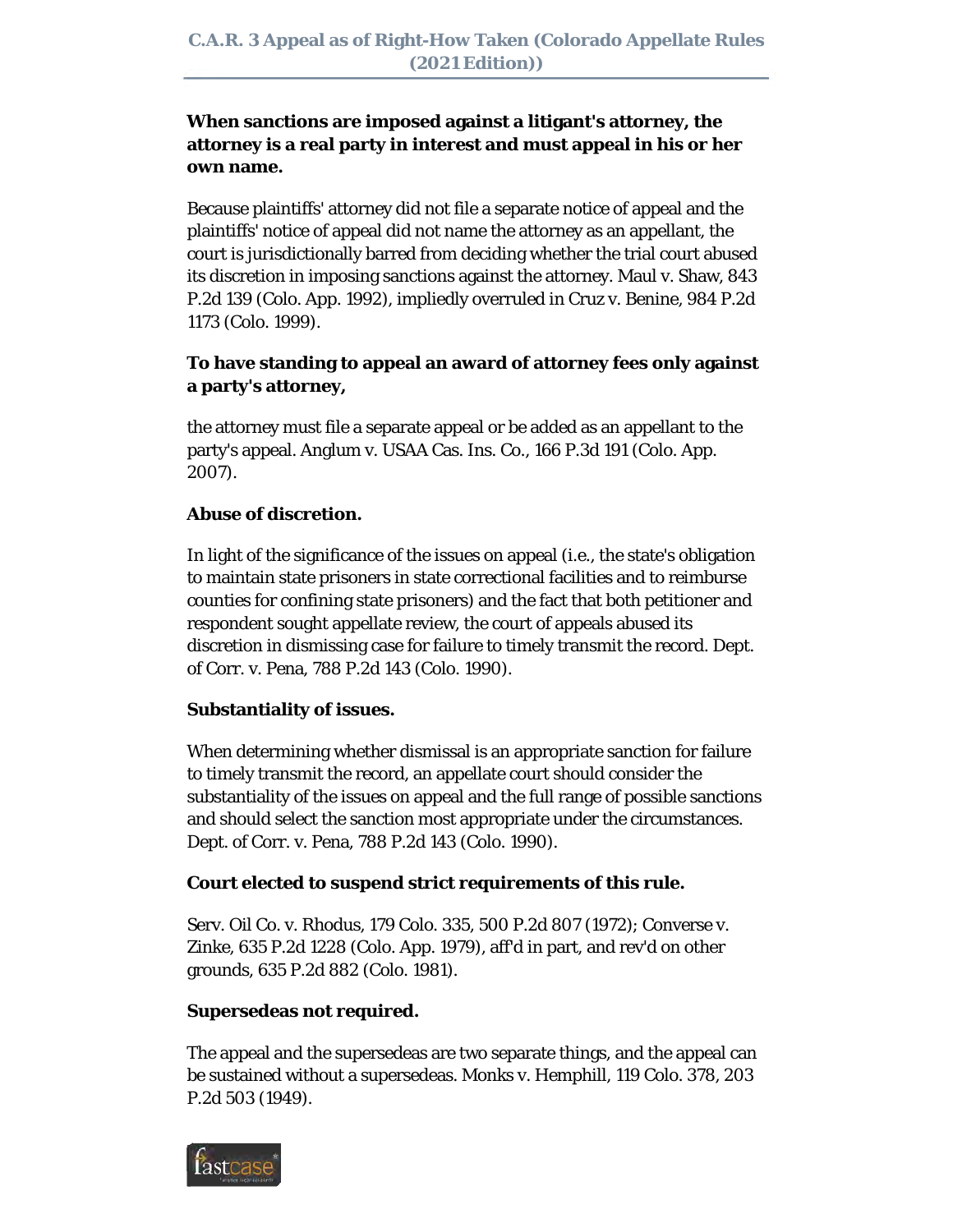**Rule inapplicable to industrial commission orders.**

This rule has no application to the review of orders of the industrial commission. Trujillo v. Indus. Comm'n, 31 Colo. App. 297, 501 P.2d 1344 (1972).

**Applied** in Beadles v. Metayka, 135 Colo. 366, 311 P.2d 711 (1957); In re Peterson, 40 Colo. App. 115, 572 P.2d 849 (1977); Catron v. Catron, 40 Colo. App. 476, 577 P.2d 322 (1978); Gillespie v. Dir. of Dept. of Rev., 41 Colo. App. 561, 592 P.2d 418 (1978); Dayhoff v. State, Motor Vehicle Div., 42 Colo. App. 91, 595 P.2d 1051 (1979); People v. Moore, 674 P.2d 354 (Colo. 1984).

For time within which notice of appeal must be filed, see C.A.R. 4.



.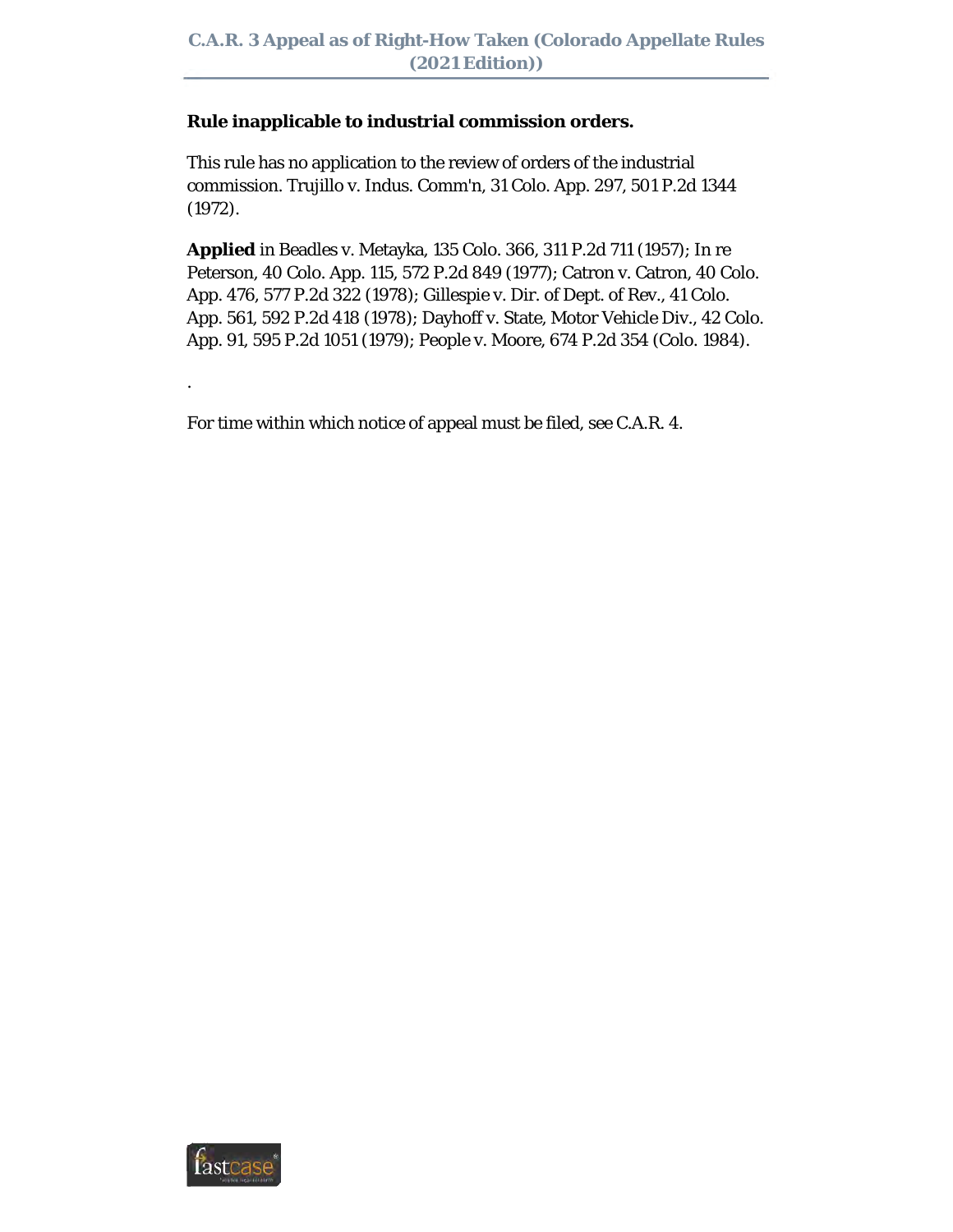## **RULE 3.1. Appeals from Industrial Claim Appeals Office**

(a) **How Taken**. Appeals from orders and awards of the Industrial Claim Appeals Office shall be in the manner and within the time prescribed by statute. On appeal from orders and awards entered upon review of cases determined by the Industrial Claim Appeals Office, the record of the proceedings shall be arranged in chronological order, with all duplicates omitted. The record shall be properly paginated and fully indexed and bound by the agency.

(b) 14 days after return of the record, the appellant shall file an opening brief. Within 14 days after service of the opening brief, the appellee shall file an answer brief. Within 7 days after service of the answer brief, the appellant may file a reply brief. Briefs may be printed, typewritten, mimeographed, or otherwise reproduced in conformity with the provisions of C.A.R. 28.

(c) **Priority of Industrial Claim Appeals Office Cases**. All appeals from the Industrial Claim Appeals Office shall have precedence over any civil cause of a different nature pending in said court, and the Court of Appeals shall always be deemed open for the determination thereof, and shall be determined by the Court of Appeals in the manner as provided for other appeals.

(d) **Contents of Notice of Appeal from the Industrial Claim Appeals Office Directly to the Court of Appeals**. The notice of appeal shall set forth:

(1) A caption that complies in form with C.A.R. 32. In the caption:

(A) The case title in compliance with C.A.R. 12(a);

(B) The party or parties initiating the appeal;

(C) All others who have appeared as parties to the action before the agency; and

(D) The agency case number.

(2) A brief description of the nature of the case including:

(A) A general statement of the nature of the controversy (not to exceed one page);

(B) The order being appealed and a statement indicating the basis for the appellate court's jurisdiction;

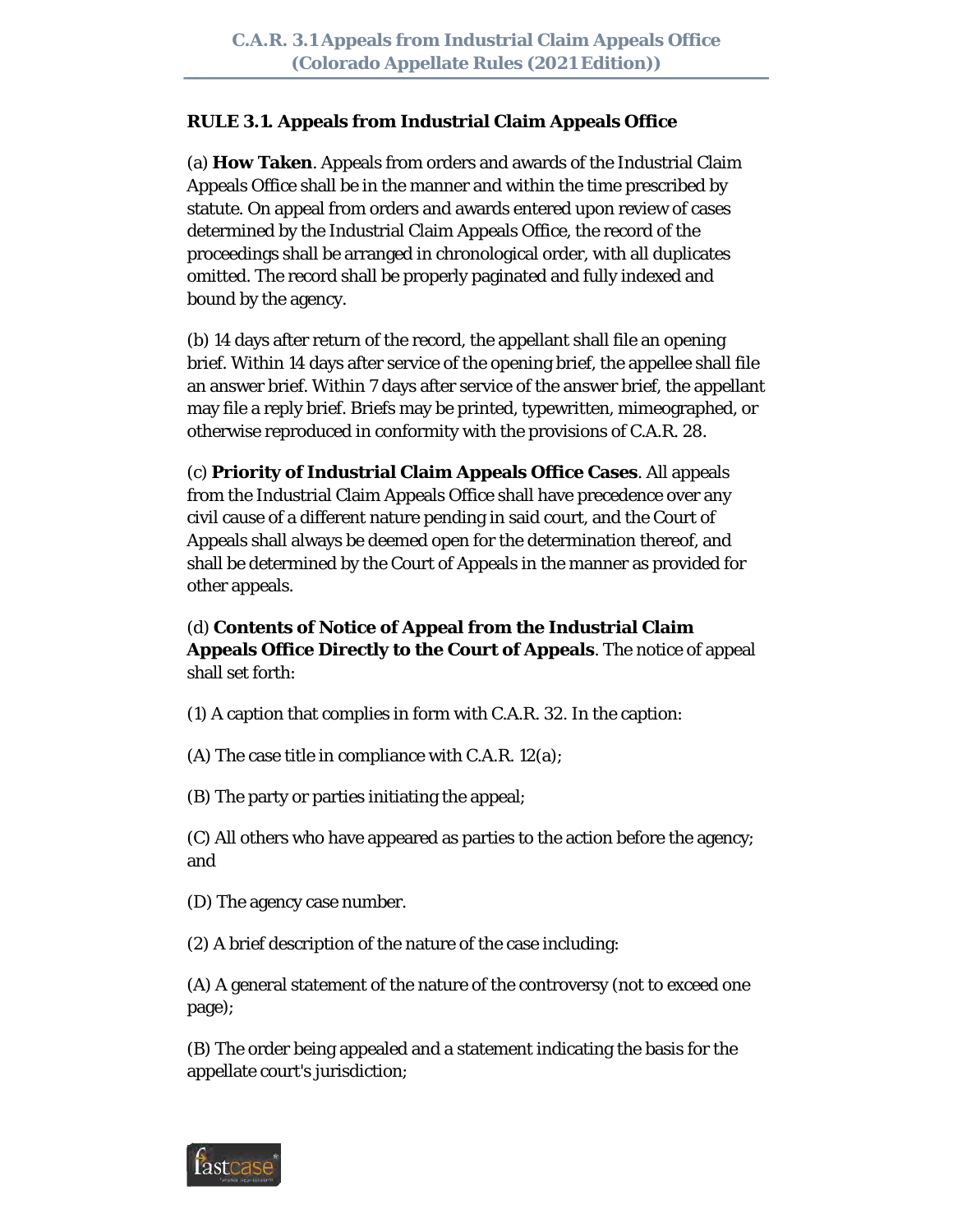(C) Whether the order resolved all issues pending before the agency;

(D) Whether the order is final for purposes of appeal; and

(E) The date of the certificate of mailing of the final order.

(3) An advisory listing of the issues to be raised on appeal;

(4) The names of counsel for the parties, their addresses, telephone numbers, and registration numbers;

(5) An appendix containing a copy of the order being appealed and the findings of the agency, if any; and

(6) A certificate of service in compliance with C.A.R. 25 showing service of a copy of the notice of appeal (with attachments) on the Industrial Claim Appeals Office panel in workmen's compensation cases, and on the Division of Employment and Training in unemployment insurance cases, and on all other persons who have appeared as parties to the action before the agency.

(Source: Entire rule amended June 4, 1987, effective January 1, 1988; IPd1 amended June 1, 2000, effective July 1, 2000; b amended and adopted December 14, 2011, effective January 1, 2012, for all cases pending on or filed on or after January 1, 2012, pursuant to C.R.C.P. 1 b.)

## **Annotation**

Procedural requirements mandatory and jurisdictional. The procedural requirements for obtaining administrative or appellate review of the commission's orders are mandatory and jurisdictional. Hildreth v. Dir. of Div. of Labor, 30 Colo. App. 415, 497 P.2d 350 (1972).

One seeking to exercise a statutory right of review or appeal must follow and comply with the procedures prescribed, and failure to do so deprives the court of jurisdiction. Trujillo v. Indus. Comm'n, 31 Colo. App. 297, 501 P.2d 1344 (1972).

There is no authority for the filing of notice of appeal in proceedings in the appellate court for review of final orders of the industrial commission; therefore, such notice is inoperative for any purpose and, being a nullity, does not extend the time prescribed for commencing the review. Trujillo v. Indus. Comm'n, 31 Colo. App. 297, 501 P.2d 1344 (1972).

With respect to the service of process requirement of ? § 8-53-119(3), (now ? §8-43-307) service upon the attorney general constitutes service upon

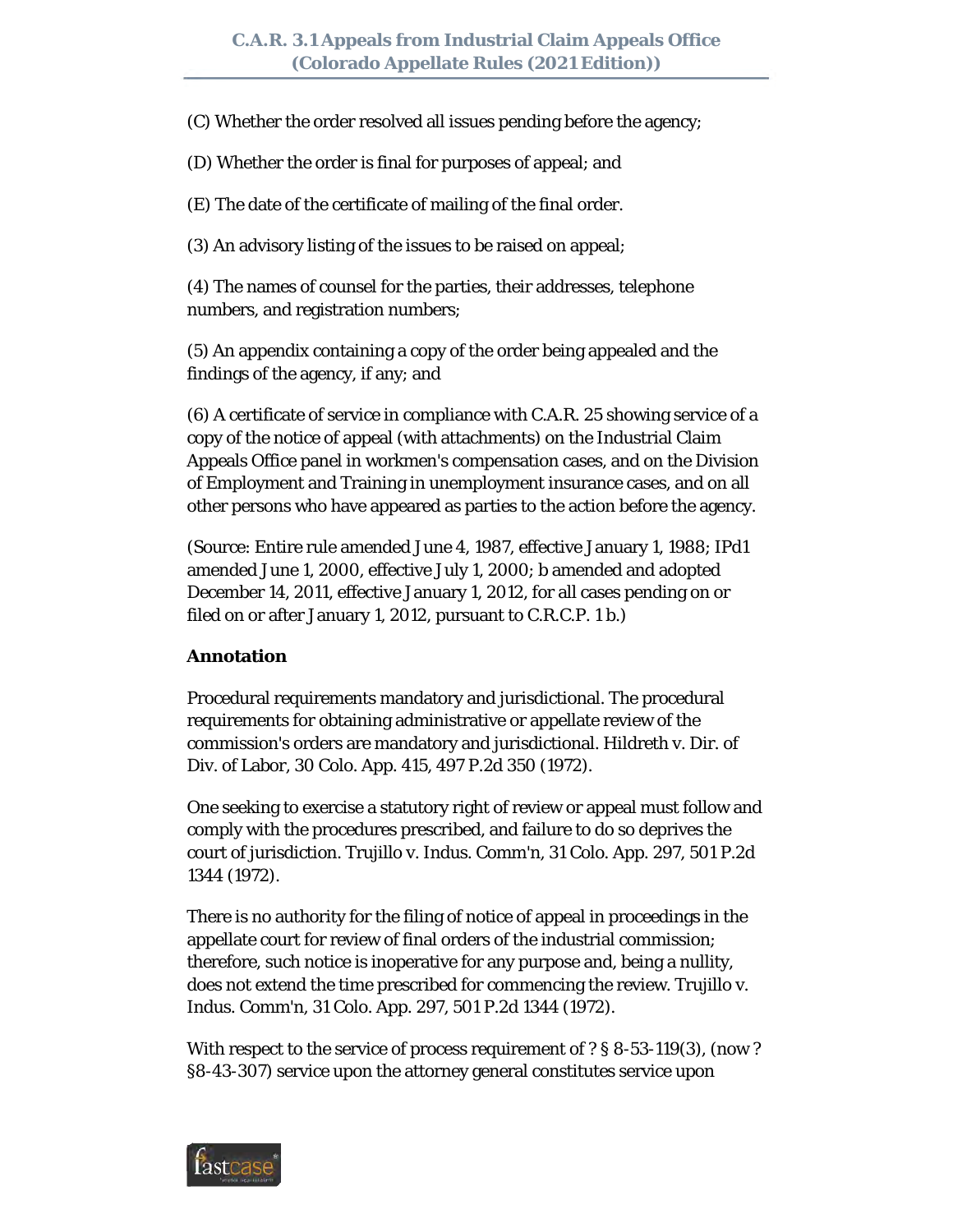industrial commission (now industrial claim appeals office). Butkovich v. Indus. Comm'n, 723 P.2d 1306 (Colo. 1985).

No damages may be awarded under this section as a sanction for a frivolous review petition. Haynes v. Interior Investments, 725 P.2d 100 (Colo. App. 1986).

Notice of appeal sufficient to satisfy requirements of ? § 8-53-119 (now ? §8- 43-307) and to invoke the jurisdiction of the Court of Appeals where the document complied with the requirements of this rule and of that section but merely failed to bear the caption "Petition for Review". Hawkins v. State Comp. Ins. Authority, 790 P.2d 893 (Colo. App. 1990).

For statutory provision relating to appellate review of workers' compensation decisions, see part 3 of article 43 of title 8, C.R.S.

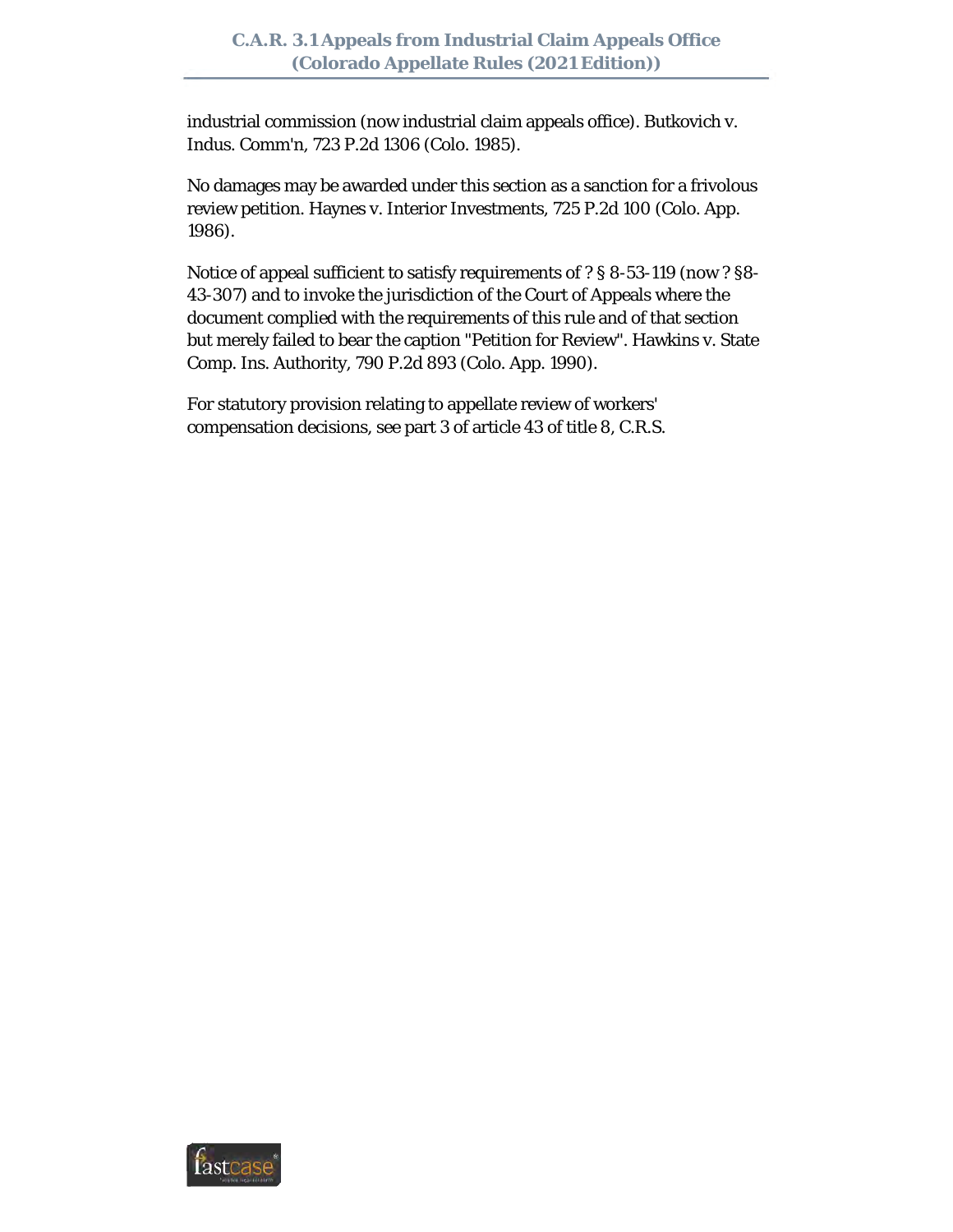**C.A.R. 3.2 Appeals from the Denial of a Petition for Waiver of Parental Notification Requirements (Colorado Appellate Rules (2021 Edition))**

**RULE 3.2. Appeals from the Denial of a Petition for Waiver of Parental Notification Requirements** 

Appeals from orders denying a petition for waiver of the parental notification requirements of Section 12-37.5-104, C.R.S., shall be in the manner and within the time prescribed in Rule 3 of Chapter 23.5 of the Colorado Rules of Civil Procedure.

(Source: Entire rule added and adopted September 18, 2003; entire rule corrected effective June 16, 2004; entire rule amended and effective June 23, 2014.)

This rule was originally adopted as rule 3.2 of chapter 1, C.R.C.P., on September 18, 2003, but was relocated pursuant to corrective order on June 16, 2004.

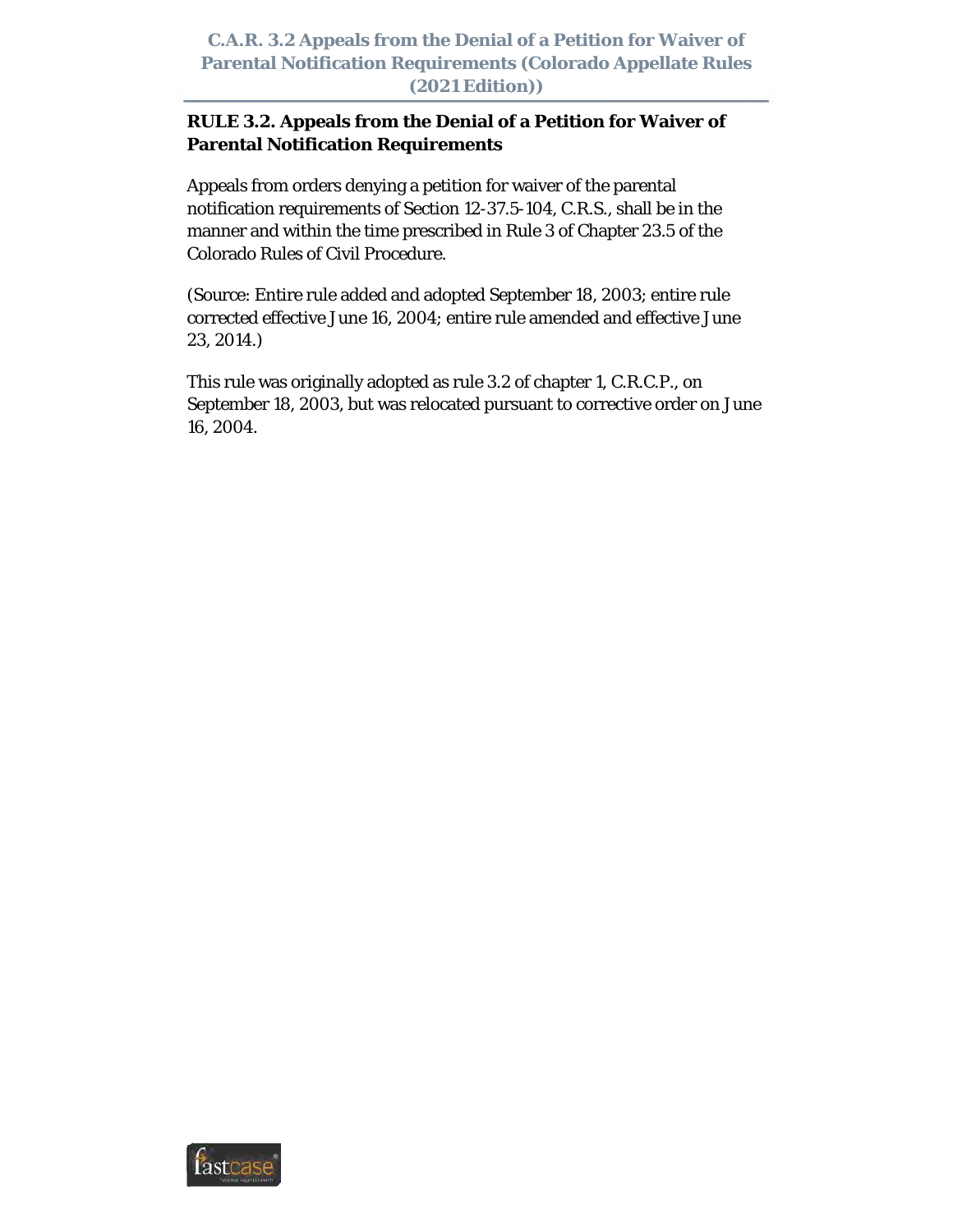**RULE 3.3. Appeals of Grant or Denial of Class Certification** 

An appeal from an order granting or denying class certification under C.R.C.P. 23(f) may be allowed pursuant to the procedures set forth in that rule and C.R.S. ? §13-20-901 .

(Source: Entire rule added and effective September 9, 2004; entire rule amended and effective April 5, 2010.)

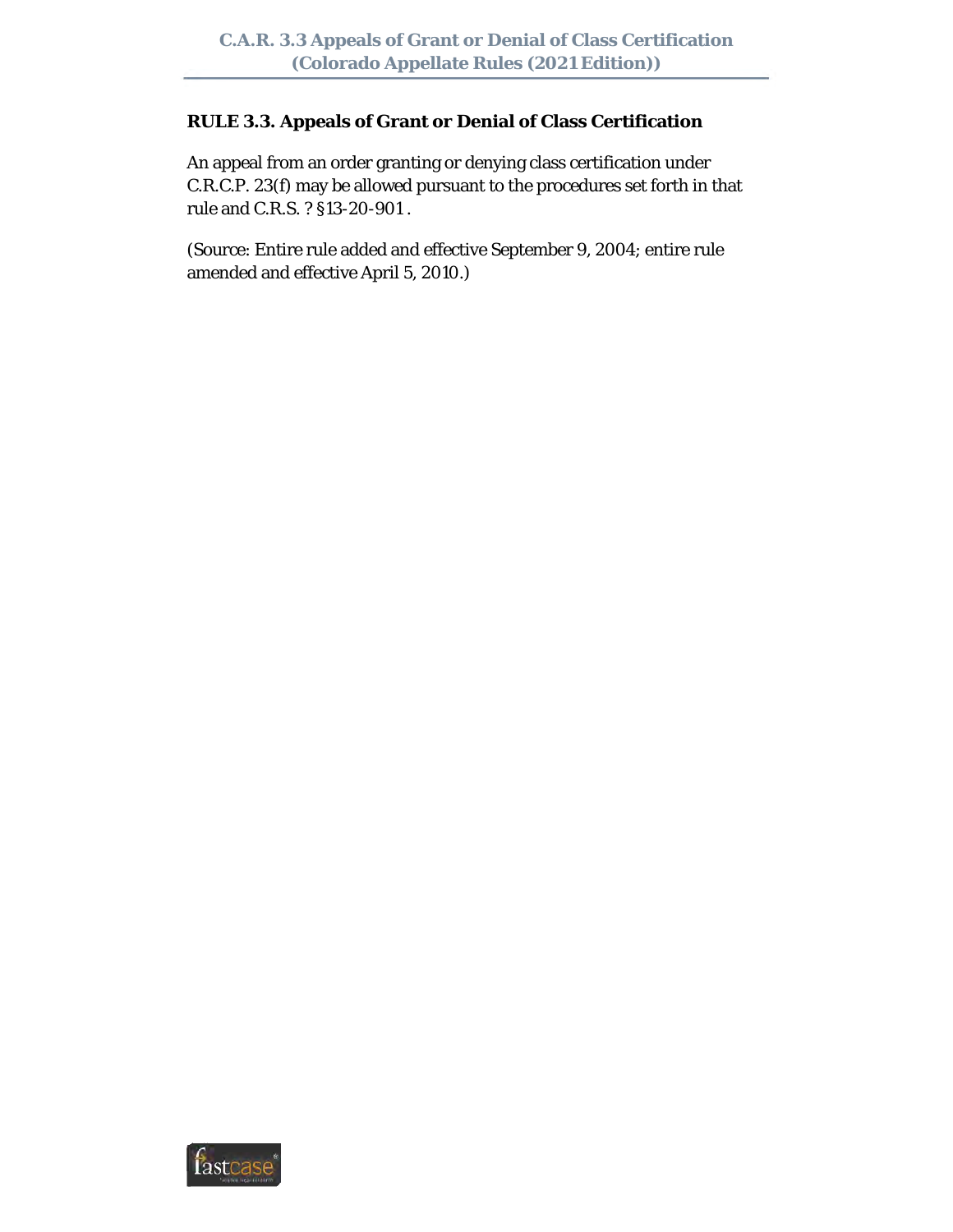# **RULE 3.4. Appeals from Proceedings in Dependency or Neglect**

(a) **How Taken.** Appeals from judgments, decrees, or orders in dependency or neglect proceedings, as permitted by section 19-1-109(2)(b) and (c), C.R.S., including an order allocating parental responsibilities pursuant to section 19-1-104(6), C.R.S., final orders entered pursuant to section 19-3- 612, C.R.S., and final orders of permanent legal custody entered pursuant to section 19-3-702, C.R.S, shall be in the manner and within the time prescribed by this rule.

(b) **Time for Appeal.**

(1) A Notice of Appeal and Designation of Transcripts (JDF 545) must be filed with the clerk of the court of appeals with an advisory copy served on the clerk of the trial court within 21 days after the entry of the judgment, decree, or order. The trial court continues to have jurisdiction to hear and decide a motion under C.R.C.P. 59, regardless of the filing of a notice of appeal, provided the C.R.C.P. 59 motion is timely filed under C.R.C.P. 59(a) and determined within the time specified in C.R.C.P. 59(j). An order is entered within the meaning of this rule when it is entered pursuant to C.R.C.P. 58. If notice of the entry of judgment, decree, or order is transmitted to the parties by mail or E-Service, the time for the filing of the notice of appeal commences. from the date of mailing or E-Service of the notice.

(2) If a timely notice of appeal is filed by a party, any other party may file a Notice of Cross-Appeal and Designation of Transcripts (JDF 545) within 7 days of the date on which the notice of appeal was filed or within the 21 days for the filing of the notice of appeal, whichever period last expires.

(3) The time in which to file a notice of appeal or a notice of cross-appeal and the designation of transcripts will not be extended, except upon a showing of good cause pursuant to C.A.R. 2 and C.A.R. 26(b).

(4) In appeals filed by respondent parents who were represented by counsel in the trial court, it is trial counsel's obligation to ensure a timely notice of appeal is filed. This obligation is met if different counsel for appeal timely files a notice of appeal. Self-represented parties are obligated to timely file a notice of appeal on their own behalf.

(c) **Contents of the Notice of Appeal.** A Notice of Appeal and Designation of Transcripts (JDF 545) must include:

(1) identification of the party or parties initiating the appeal;

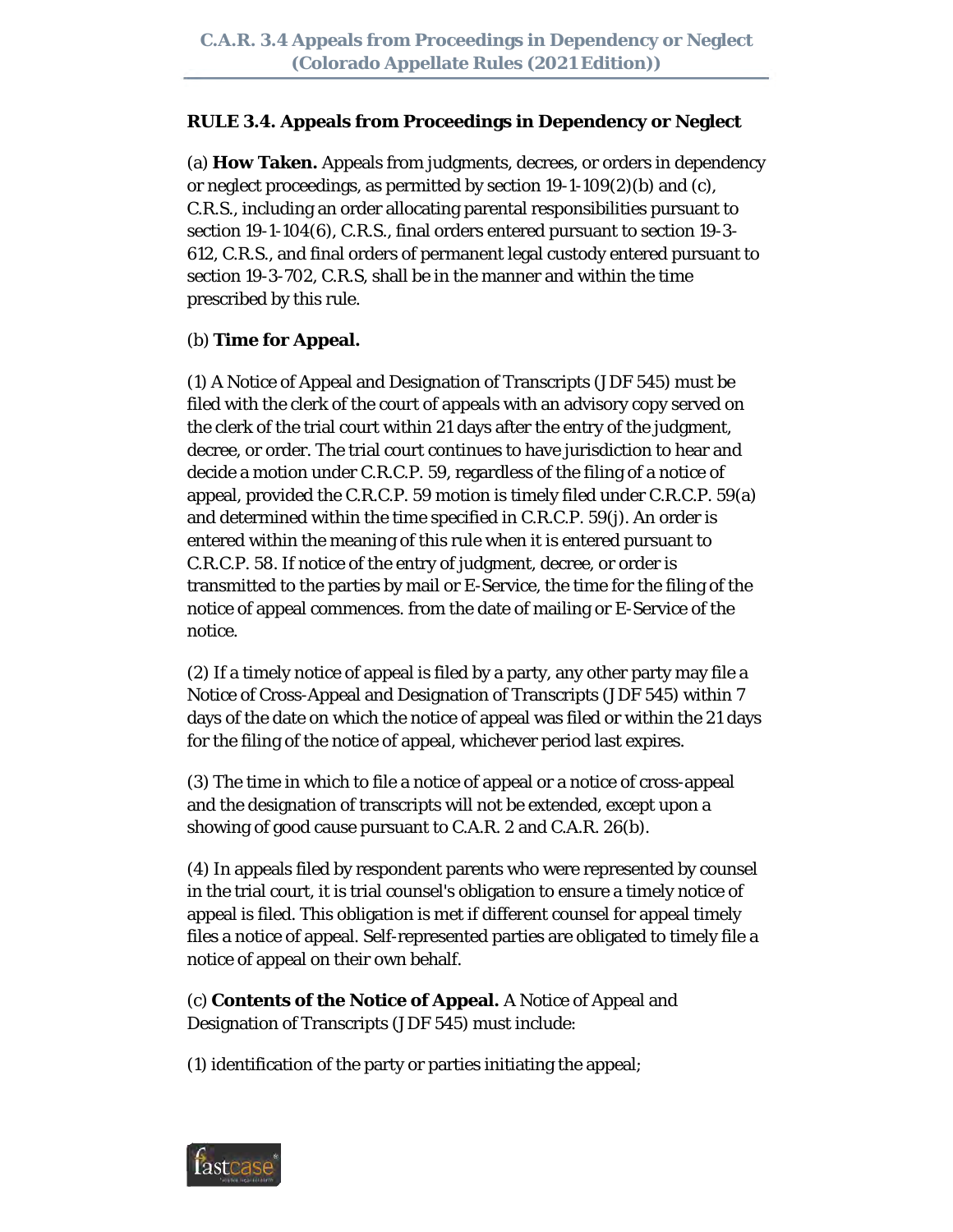(2) identification of the judgment, decree, or order from which the appeal is taken;

(3) the date the judgment, decree, or order from which the appeal is taken was signed by the trial court;

(4) a certificate of service in compliance with C.A.R. 25; and

(5) a copy of the judgment, decree, or order from which the appeal is taken.

(d) **Composition of the Record on Appeal.**

(1) The record on appeal must include the trial court file, including all exhibits. No designation of record is necessary for the trial court file and all exhibits. The record on appeal may also include any transcripts designated and ordered by the parties pursuant to this rule.

(2) It is the duty of the appellant and any cross-appellant to complete and properly serve the designation of transcripts portion of JDF 545 upon the trial court's managing court reporter at the time the notice of appeal is filed.

(3) The designation of transcripts portion of JDF 545 must set forth the dates of the proceedings for which transcripts are requested and the names of the court reporters, if applicable.

(4) Within 7 days after service of JDF 545, any appellee may complete and file a Supplemental Designation of Transcripts (JDF 547) with the clerk of the trial court and the clerk of the court of appeals and serve it on the trial court's managing court reporter

(5) The designating party or public entity responsible for the cost of transcription must make arrangements for payment with the managing court reporter within 7 days after serving the designation. Within 14 days after service of JDF 545, the court reporter must file a statement with the clerk of the trial court and the clerk of the court of appeals indicating whether arrangements for payment have been made.

(e) Transmission of Record.

(1) Within 42 days after the filing of JDF 545, the record, composed as set forth in subsection (d), must be transmitted to the court of appeals in accordance with C.A.R. 10(c)

(2) The appellant may request an extension of time of no more than 14 days in which to file the record, which will be granted only upon a showing of good cause. If a request of more than 14 days is based on a court reporter's

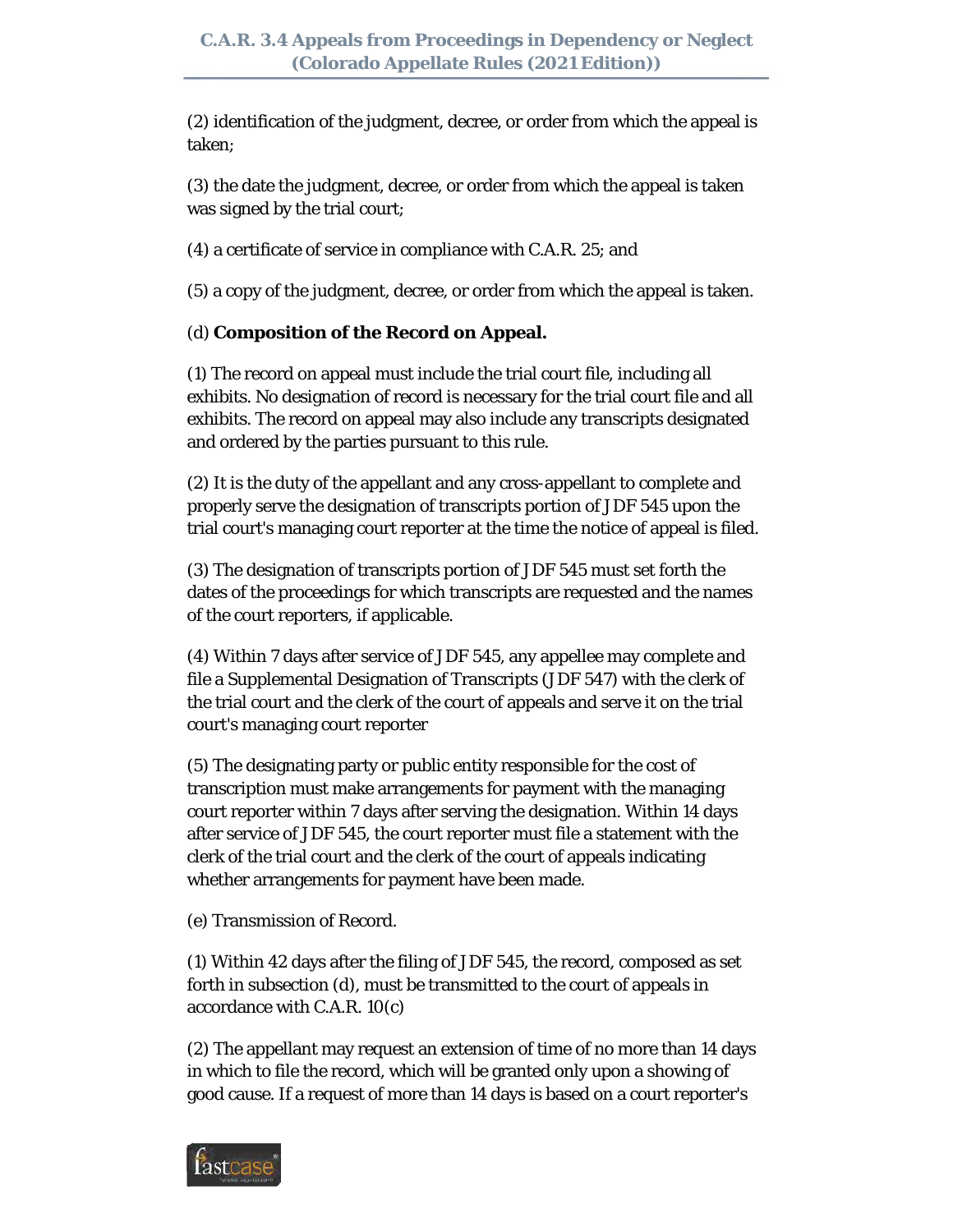or transcriber's inability to complete the transcript, it must be supported by an affidavit of the reporter, transcriber, managing court reporter, or clerk of the trial court.

(f) **Opening Brief on Appeal.**

(1) Within 21 days after the record is filed, the appellant mst file a brief. appellant~ brief must be entitled "Opening Brief' and must contain the following under appropriate headings in the order indicated:

(A) a caption in compliance with C.A.R. 32(d);

(B) a certificate of compliance as required by C.A.R.  $32(h)$ ;

(C) a table of contents, with page references;

(D) a table of authorities-cases (alphabetically arranged), statutes, and other authorities-with references to the pages of the brief where they are cited;

(E) a statement of compliance with the Indian Child Welfare Act (lCWA) with citation(s) to the location(s) in the designated record of:

(i) each date when the court made an inquiry to determine whether the child is or could be an Indian child, and a statement of any identified tribe(s) or potential tribe(s);

(ii) copies of ICWA notices (including for foster care placement and termination of parental rights proceedings, if applicable), and other communications intended to provide such notice, sent to the child's parents, the child's Indian custodian(s), the Bureau of Indian Affairs (BIA), or the child's tribe(s) or potential tribe(s) may be found;

(iii) the postal return receipts for Indian child welfare notices sent to the child's parents, the child's Indian custodian(s), the BIA, or the child's tribe(s) or potential tribe(s) may be found;

(iv) responses from the parent(s) or Indian custodian(s) of the child, the BIA, and child's tribe(s) or potential tribe(s) may be found;

(v) additional notices (including for a termination hearing) were sent to non-responding tribe(s), or the BIA; and

(vi) date(s) of any ruling as to whether the child is or is not an Indian child;

(F) a statement of the issues presented for review;

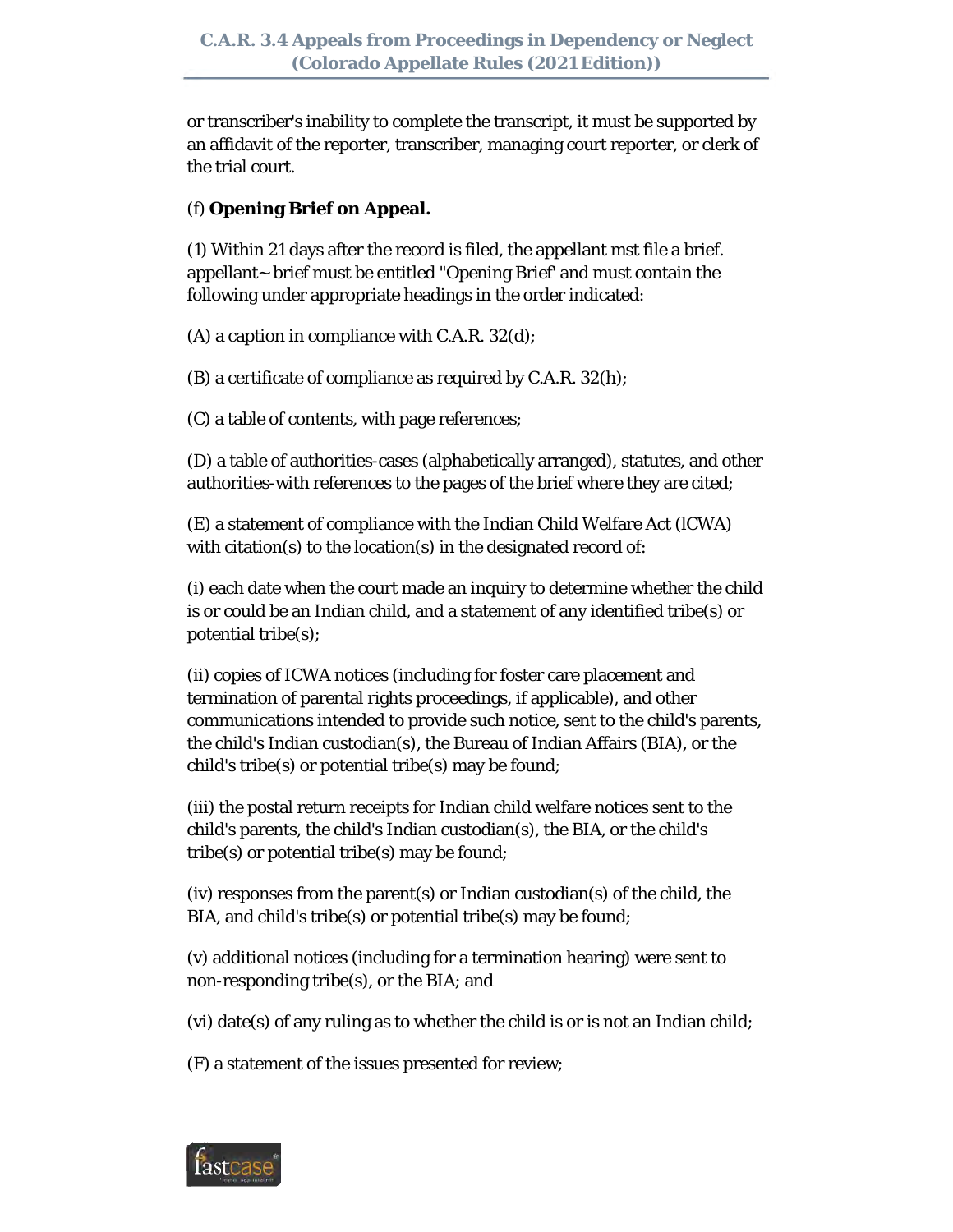(G) a concise statement identifying the nature of the case, the relevant facts and procedural history, and the ruling, judgment, or order presented for review, with appropriate references to the record (see C.A.R. 28(e)).

(H) a summary of the arguments, which must:

(i) contain a succinct, clear, and accurate statement of the arguments made in the body of the brief;

(ii) articulate the major points of reasoning employed as to each issue presented for review; and

(iii) not merely repeat the argument headings or issues presented for reVIew;

(2) the arguments, which must contain:

(i) under a separate heading placed before the discussion of each issue, statements of the applicable standard of review with citation to authority, whether the issue was preserved, and if preserved, the precise location in the record where the issue was raised and where the court ruled; and

(ii) appellant's contentions and reasoning, with citations to the authorities and parts of the record on which the appellant relies; and

(J) a short conclusion stating the precise relief sought.

(2) The appellant may request one extension of time of no more than 7 days in which to file the opening brief.

(3) The opening brief must contain no more than 7,500 words, excluding attachments and/or any addendum containing statutes, rules, regulations, etc. A self-represented party who does not have access to a word-processing system must file a typewritten or legibly handwritten opening brief of not more than 25 double-spaced and single-sided pages. Such a brief must otherwise comply with this rule and C.A.R. 32.

(g) **Answer Brief on Appeal.**

(1) Within 21 days after service of the appellant's opening brief, petition on appeal, any appellee may file an answer brief that must be entitled "Answer Brief," and any cross-appellant may file an opening/answer brief that must be entitled "Cross-Appeal Opening/Answer Brief."

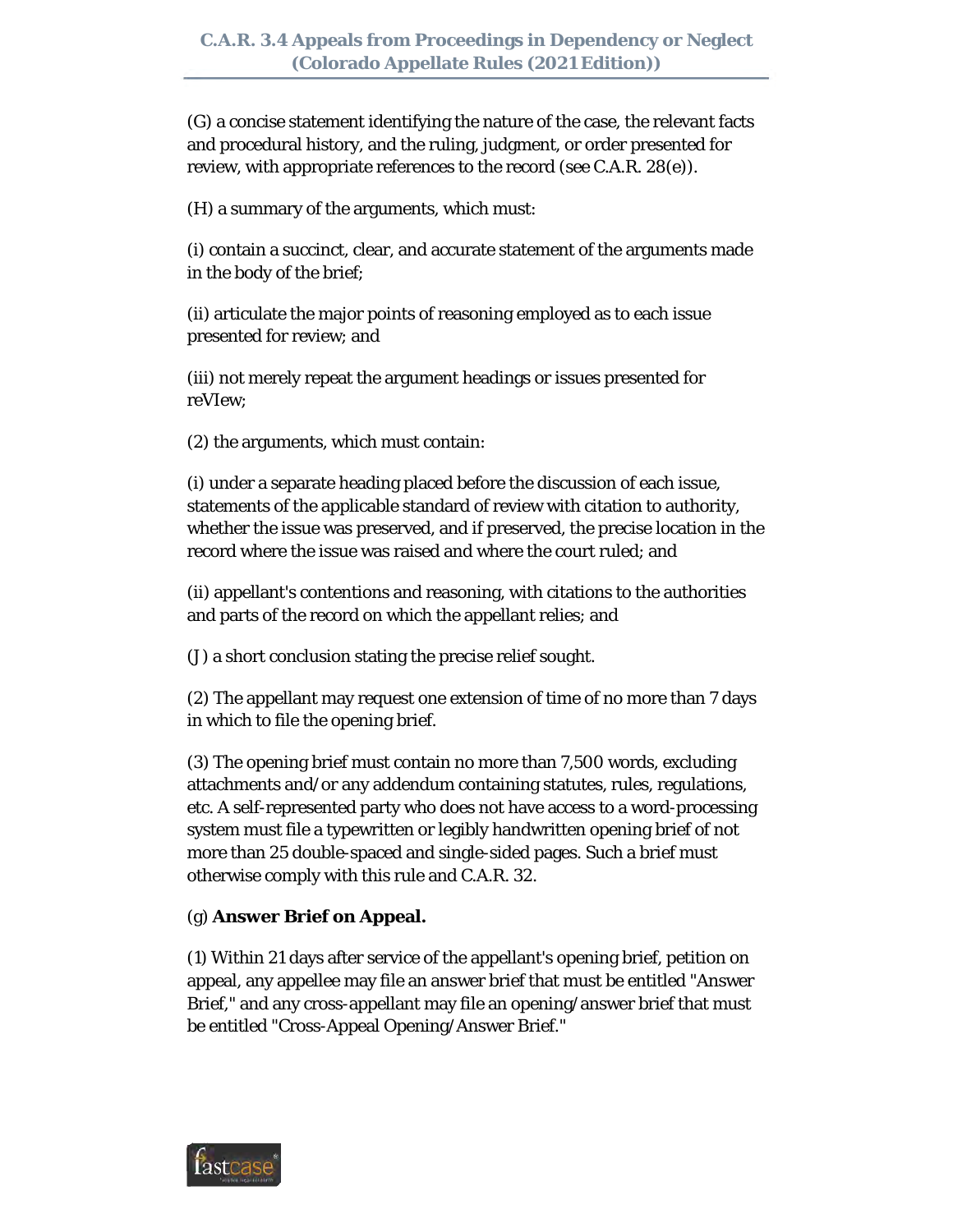(2) Under a separate heading following the table of authorities, the brief must contain a statement of whether the appellee agrees with the appellant's statements concerning compliance with the ICWA, and if not, why not.

(3) The brief must conform to the requirements of C.A.R 3.4 (0 except that separate headings titled statement of the issues or of the case need not be included unless the appellee is dissatisfied with the appellant's statement. For each issue, the answer brief must, under a separate heading placed before the discussion of the issue, state whether the appellee agrees with the appellant's statements concerning the standard of review with citation to authority and preservation for appeal, and if not, why not.

(4) A party may request one extension of time of no more than 7 days to file an answer brief or cross-appeal opening/answer brief.

(5) The answer brief or cross-appeal opening/answer brief must contain no more than 7,500 words, excluding attachments and/or any addendum containing statutes, rules, regulations, etc. A self-represented party who does not have access to a word-processing system must file a typewritten or legibly handwritten brief of not more than 25 double-spaced and singlesided pages. Such a brief must otherwise comply with this rule and C.A.R. 32.

(6) In cases involving more than one appellant and in which the appellee chooses to file an answer brief, the appellee must file a combined answer brief addressing the legal issues raised by all appellants. The combined answer brief must be filed within 28 days of service of the last opening brief filed and must contain no more than 9,500 words.

(7) In cases involving more than one appellee, the court encourages coordination among appellees to avoid repetition within the answer briefs. A joint answer brief may, but is not required to, be filed by appellees.

(h) **Reply Brief.** Within 14 days after service of the appellee's answer brief, any appellant may file a reply brief, which must be entitled "Reply Brief," in reply to the answer brief. A reply brief must comply with C.A.R. 3.4(f)(1)(A)- (D) and must contain no more than 5,700 words. A self-represented party who does not have access to a word-processing system must file a typewritten or legibly handwritten reply brief of not more than 19 doublespaced and single-sided pages.

(i) **Oral Argument.** Oral argument will be allowed upon the written request of a party or upon the court's own motion, unless the court, in its discretion, dispenses with oral argument. A request for oral argument must be made in a separate, appropriately titled document filed no later than 7

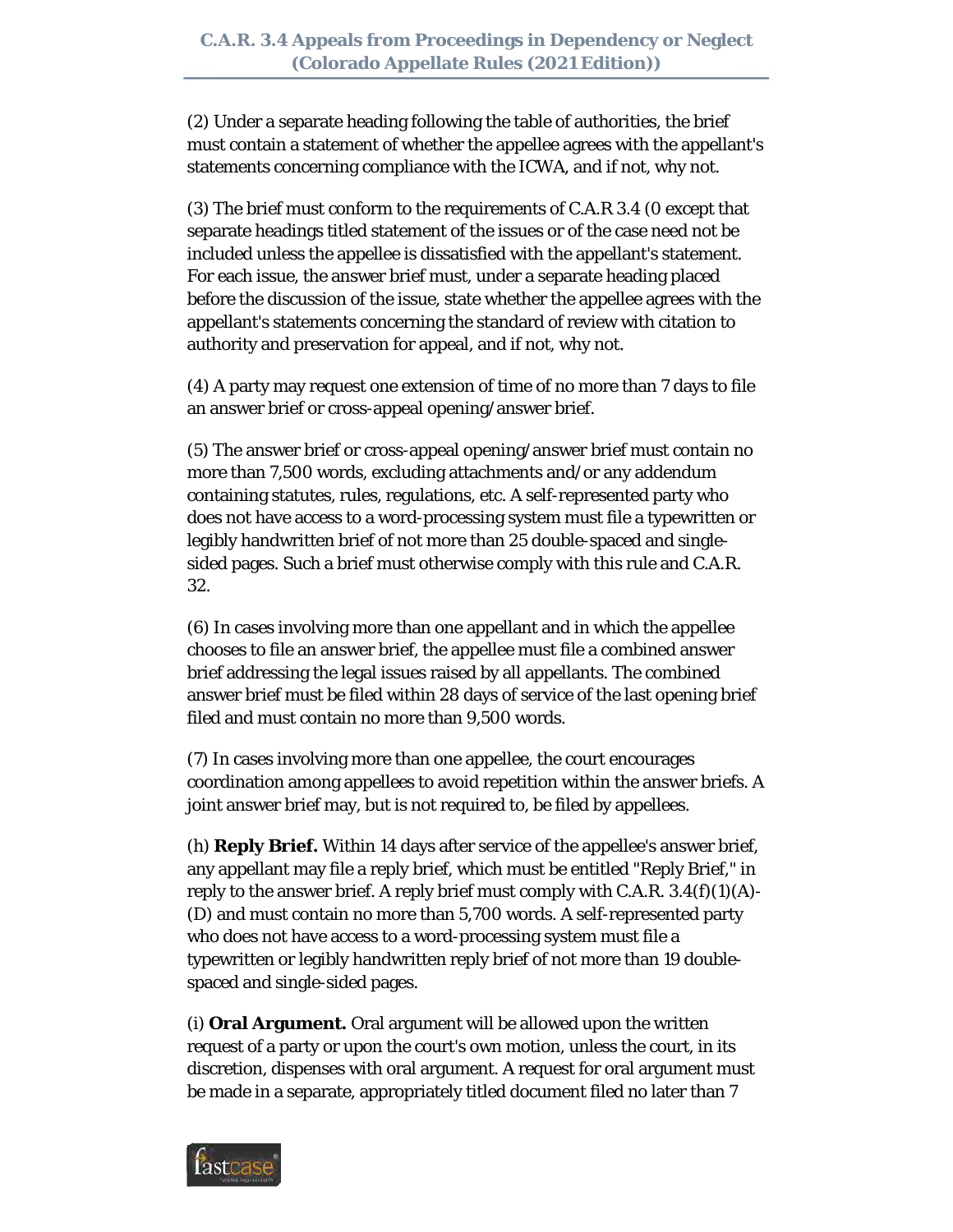days after briefs are closed. Unless otherwise ordered, argument may not exceed 15 minutes for the appellant and 15 minutes for the appellee.

(j) **Advancement on the Docket.** Appeals in dependency or neglect proceedings must be advanced on the calendar of the appellate courts pursuant to section 19-1-109(1), C.R.S., and will be set for disposition at the earliest practical time.

(k) **Petition for Rehearing.** A petition for rehearing in the form prescribed by C.A.R. 40(b) may be filed within 14 days after entry of judgment. The time in which to file the petition for rehearing will not be extended.

(l) **Petition for Writ of Certiorari.** Review of the judgment of the court of appeals may be sought by filing a petition for writ of certiorari in the Supreme Court in accordance with C.A.R. 51. The petition must be filed within 14 days after the expiration of the time for filing a petition for rehearing or the date of denial of a petition for rehearing by the court of appeals. The filing of the petition results in an automatic stay of proceedings in the court of appeals. Any cross-petition or opposition brief to a petition for writ of certiorari must be filed within 14 days after the filing of the petition. The petition for writ of certiorari, any cross-petition, and any opposition brief must be in the form prescribed by C.A.R. 53(a)-(c) and filed and served in accordance with C.A.R. 53(h).

(m) **Issuance of Mandate.** The mandate must be in the form prescribed by C.A.R. 41(a) and must issue 29 days after entry of the judgment. The timely filing of a petition for rehearing will stay the mandate until the court of appeals has ruled on the petition. If the petition is denied, the mandate must issue 14 days after entry of the order denying the petition. The mandate may also be stayed in accordance with C.A.R. 41.

(n) **Filing and Service.** All papers required or permitted by this rule must be filed and served in accordance with C.A.R. 25.

(o) **Computation and Extension of Time.** Computation and extension of any time period prescribed by this rule must be in accordance with C.A.R. 26.

(Entire rule added February 10, 2005, effective March 1, 2005; (a), (b)(3), (d),  $(g)(3)(E)$ ,  $(g)(3)(F)$ ,  $(h)(3)(C)$ , and  $(h)(3)(D)$  amended and effective November 9, 2006; (b)(1), (b)(2), (e)(4), (e)(5), (f), (g)(1), (g)(2), (h)(1),  $(h)(2)$ ,  $(i)(2)$ ,  $(k)$ , and  $(l)$  amended and adopted December 14, 2011, effective January 1, 2012, for all cases pending on or filed on or after January 1, 2012, pursuant to C.R.C.P. 1(b); Amended and Adopted by the Court, En Banc,

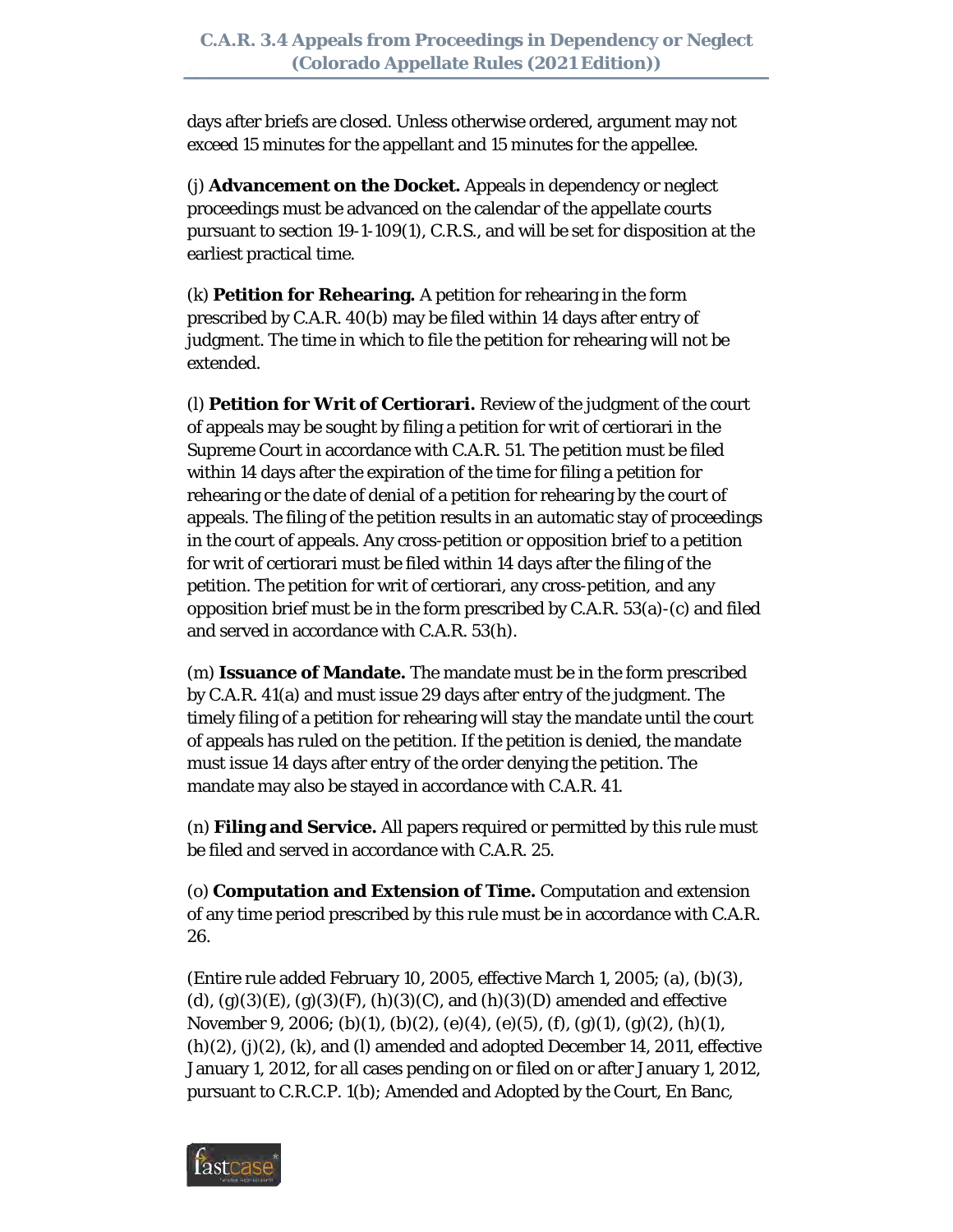May 23, 2016, effective July 1, 2016 for cases filed on or after July 1, 2016 b; Amended November 1, 2017, effective January 1, 2018; amended and adopted September 11, 2018, effective September 11, 2018.)

# **ANNOTATION**

**Law reviews.** For article, "Implementing C.A.R. 3.4 to Expedite Appeals in Dependency and Neglect Cases", see 34 Colo. Law. 47 (June 2005). For article, "Dependency and Neglect Appeals Under C.A.R. 3.4 ", see 36 Colo. Law. 55 (October 2007).

**Court of appeals has jurisdiction to address the constitutionality of this rule as promulgated by the Colorado supreme court.** People ex rel. T.D., 140 P.3d 205 (Colo. App.), cert. denied, 549 U.S. 1020, 127 S. Ct. 564, 166 L. Ed. 2d 411, and 549 U.S. 1024, 127 S. Ct. 565, 166 L. Ed. 2d 419 (2006).

**Expedited procedure under this rule does not violate procedural due process because** it benefits parents by quickly correcting decisions in which their rights were terminated erroneously; benefits children, whose parents have had their rights terminated, by decreasing the time before they are either returned to their parents or permitted to be legally adopted; and furthers the state's interest in protecting children. People ex rel. T.D., 140 P.3d 205 (Colo. App.), cert. denied, 549 U.S. 1020, 127 S. Ct. 564, 166 L. Ed. 2d 411, and 549 U.S. 1024, 127 S. Ct. 565, 166 L. Ed. 2d 419 (2006).

**Expedited process does not violate procedural due process by placing court of appeals in the role of an advocate on legal issues** because it does not alter the court's responsibility to thoroughly examine the record on factual issues. People ex rel. T.D., 140 P.3d 205 (Colo. App.), cert. denied, 549 U.S. 1020, 127 S. Ct. 564, 166 L. Ed. 2d 411, and 549 U.S. 1024, 127 S. Ct. 565, 166 L. Ed. 2d 419 (2006).

**This rule sufficiently protects parents in dependency and neglect cases against the risk of an erroneous deprivation of their appellate rights** by (1) allowing appellate counsel for the parents a reasonable opportunity to review an unedited transcript and to raise possible issues for appeal, and (2) allowing the assigned division of the court of appeals to review the complete record and order supplemental briefing when appropriate. People ex rel. T.D., 140 P.3d 205 (Colo. App.), cert. denied, 549 U.S. 1020, 127 S. Ct. 564, 166 L. Ed. 2d 411, and 549 U.S. 1024, 127 S. Ct. 565, 166 L. Ed. 2d 419 (2006).

**This rule does not violate plaintiff's constitutional right to equal protection because parents whose rights are terminated under** 

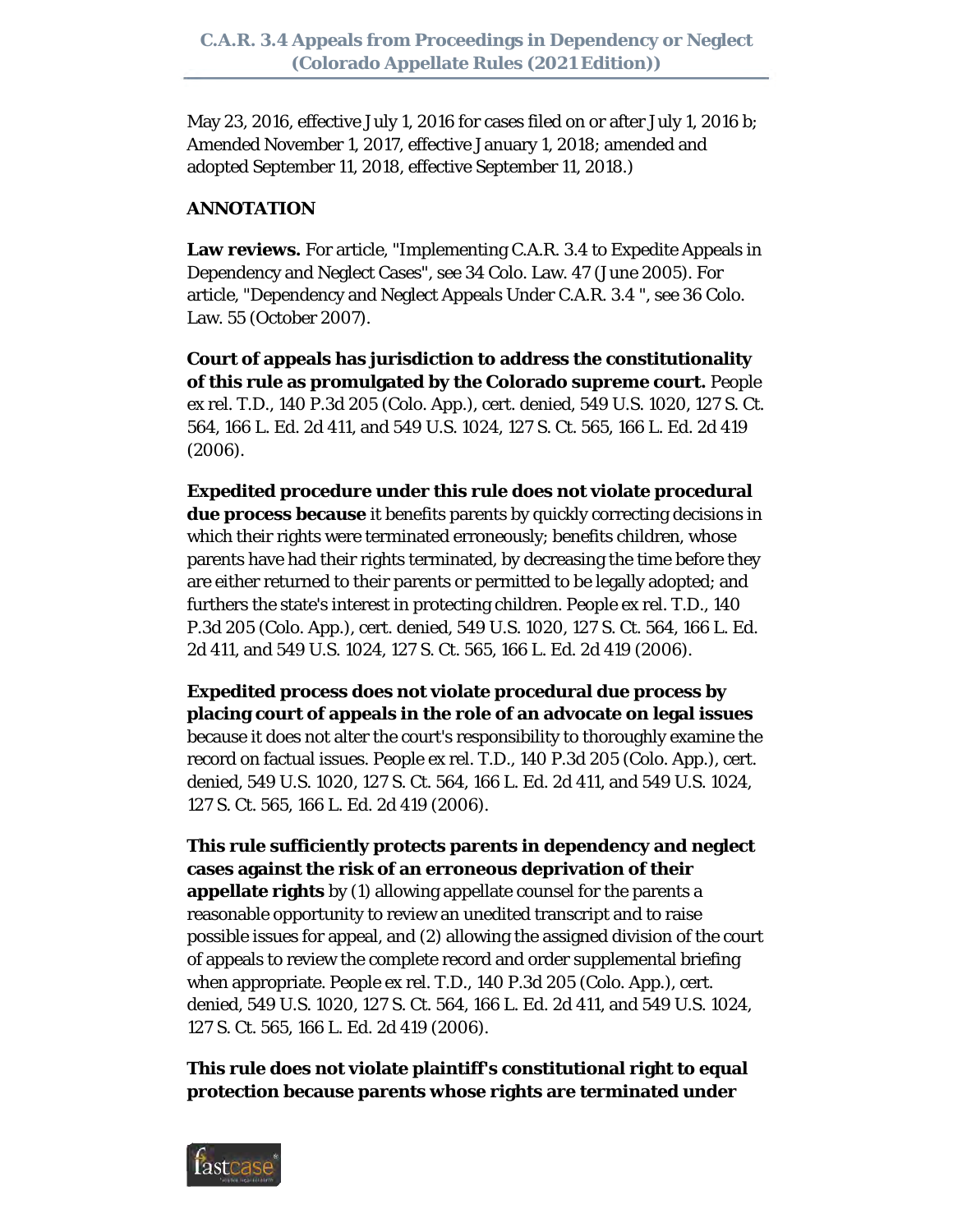**article 5 of the Colorado Children's Code are not similarly situated to parents whose rights are involuntarily terminated under article 3 of the code.** This rule applies to parents subject to dependency and neglect proceedings under article 3 of the Colorado Children's Code. As such, the proceedings focus primarily on the protection and safety of the children, not on the custodial interests of the parent. Further, such a proceeding can be initiated only by the state. People ex rel. T.D., 140 P.3d 205 (Colo. App.), cert. denied, 549 U.S. 1020, 127 S. Ct. 564, 166 L. Ed. 2d 411, and 549 U.S. 1024, 127 S. Ct. 565, 166 L. Ed. 2d 419 (2006).

**Constitutional right to effective assistance of counsel is not violated because of a lack of a complete record** because this rule provides access to an unedited transcript for preparation of the petition on appeal and an opportunity to identify the issues on appeal. People ex rel. T.D., 140 P.3d 205 (Colo. App.), cert. denied, 549 U.S. 1020, 127 S. Ct. 564, 166 L. Ed. 2d 411, and 549 U.S. 1024, 127 S. Ct. 565, 166 L. Ed. 2d 419 (2006).

**C.A.R. 2 permits an appellate court to expedite decisions and order proceedings in accordance with its direction** even though this rule does not extend to permanent custody orders entered in dependency or neglect proceedings. People ex rel. K.A., 155 P.3d 558 (Colo. App. 2006).

**The Colorado rules of civil procedure apply and govern the appropriate methods of service in dependency and neglect cases** because neither the Colorado Children's Code nor the Colorado rules of juvenile procedure address the method by which a trial court may serve orders on parties. People ex rel. S.M.A.M.A., 172 P.3d 958 (Colo. App. 2007).

Three days must be added to the deadline for filing a notice of appeal pursuant to subsection (b) when the order appealed is served on the parties by delivery to attorney's courthouse mailbox, which constitutes service by mail. People ex rel. S.M.A.M.A., 172 P.3d 958 (Colo. App. 2007).

**Appellant mother's consent is a substantive condition precedent to a valid notice of appeal.** Mother's counsel was not empowered to file a notice of appeal without mother's signature or specific authorization, and her defective notice did not invoke the court's jurisdiction even overlooking the untimeliness of the notice. People ex rel. R.D., 259 P.3d 562 (Colo. App. 2011).

**The language of subsection (b)(3) prohibiting extensions of time does not preclude enlarging or suspending the deadline for filing** 

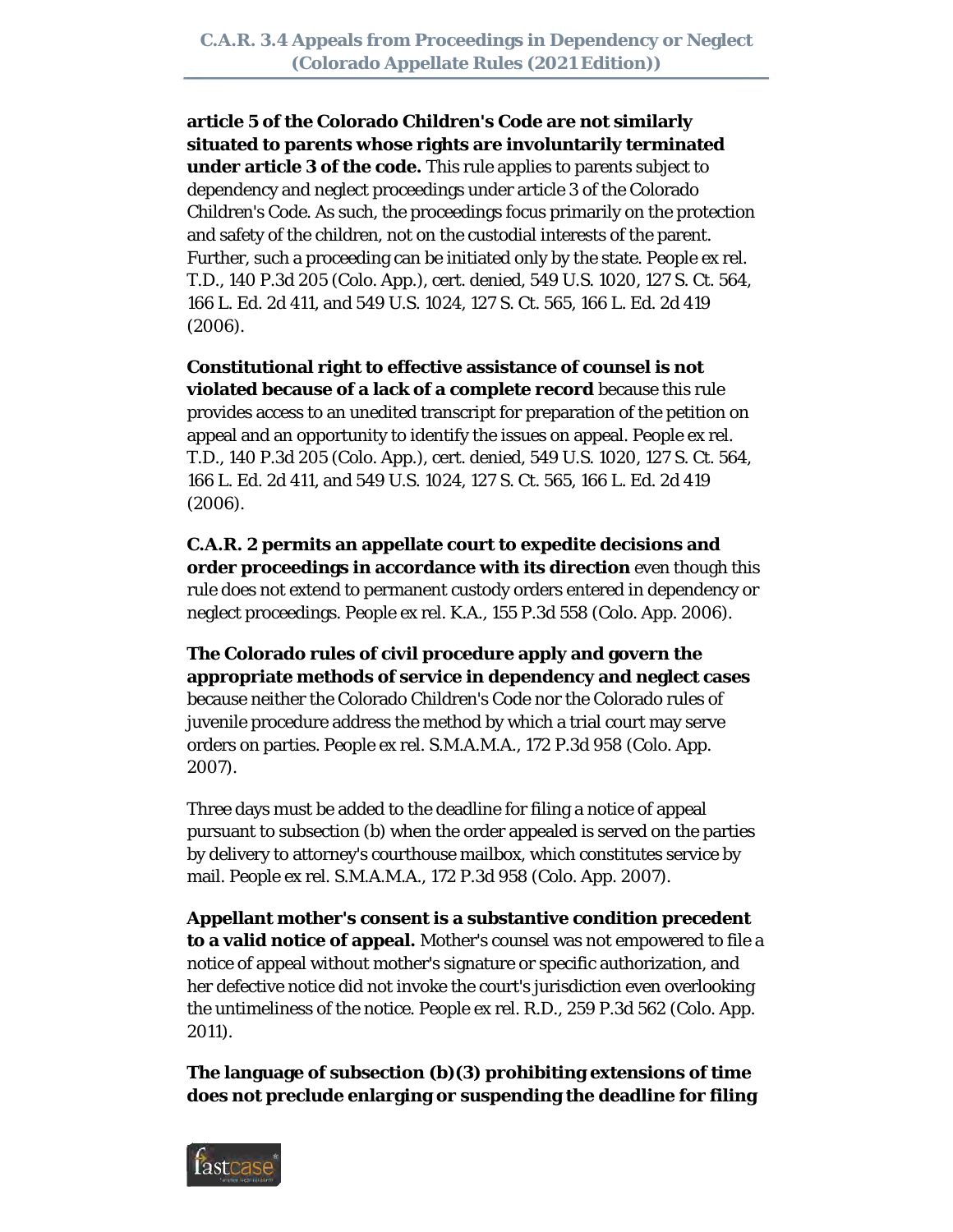**a notice of appeal for good cause.** An appellate court remains empowered to extend or suspend deadlines based on a showing of good cause. People ex rel. A.J., 143 P.3d 1143 (Colo. App. 2006).

**Based on the "unique circumstances exception", court of appeals has the authority to extend the deadline** for filing the notice of appeal in a dependency and neglect case. The "no extensions" provision in section (b) does not preclude application of the unique circumstances exception, because it is an exception to procedural rules limiting a court's authority to grant exceptions. Here, the trial court must bear some responsibility for the late filing because of an ambiguous ruling and subsequent written orders. People ex rel. A.J.H, 134 P.3d 528 (Colo. App. 2006).

**Substitution of both parents' counsel appropriate.** Applying the criminal standard, there was good cause for the substitution of both parents' counsel in dependency and neglect proceedings when the motions judge ordered supplemental briefing on the issue in Anders v. California, 386 U.S. 738, 87 S. Ct. 1396, 18 L. Ed. 2d 493, and the substitution of mother's counsel after the announcement of A.L.L. v. People, 226 P.3d 1054 (Colo. 2010). People ex rel. C.Z., 262 P.3d 895 (Colo. App. 2010).

The good cause standard is the same standard recognized in criminal cases, not the standard for civil cases set forth in C.R.C.P. 121? §1-1(2)(b). People ex rel. C.Z., 262 P.3d 895 (Colo. App. 2010).

**Matter is moot where guardian ad litem (GAL) failed to offer facts in supplemental brief demonstrating a current basis to terminate mother's parental rights.** Although the GAL argued on appeal that the court improperly failed to terminate mother's rights, the child has been returned to the mother and all parties believed that the child should remain in the mother's custody. A matter is moot when the relief sought, if granted, would have no practical legal effect on the existing controversy. People ex rel. L.O.L., 197 P.3d 291 (Colo. App. 2008).

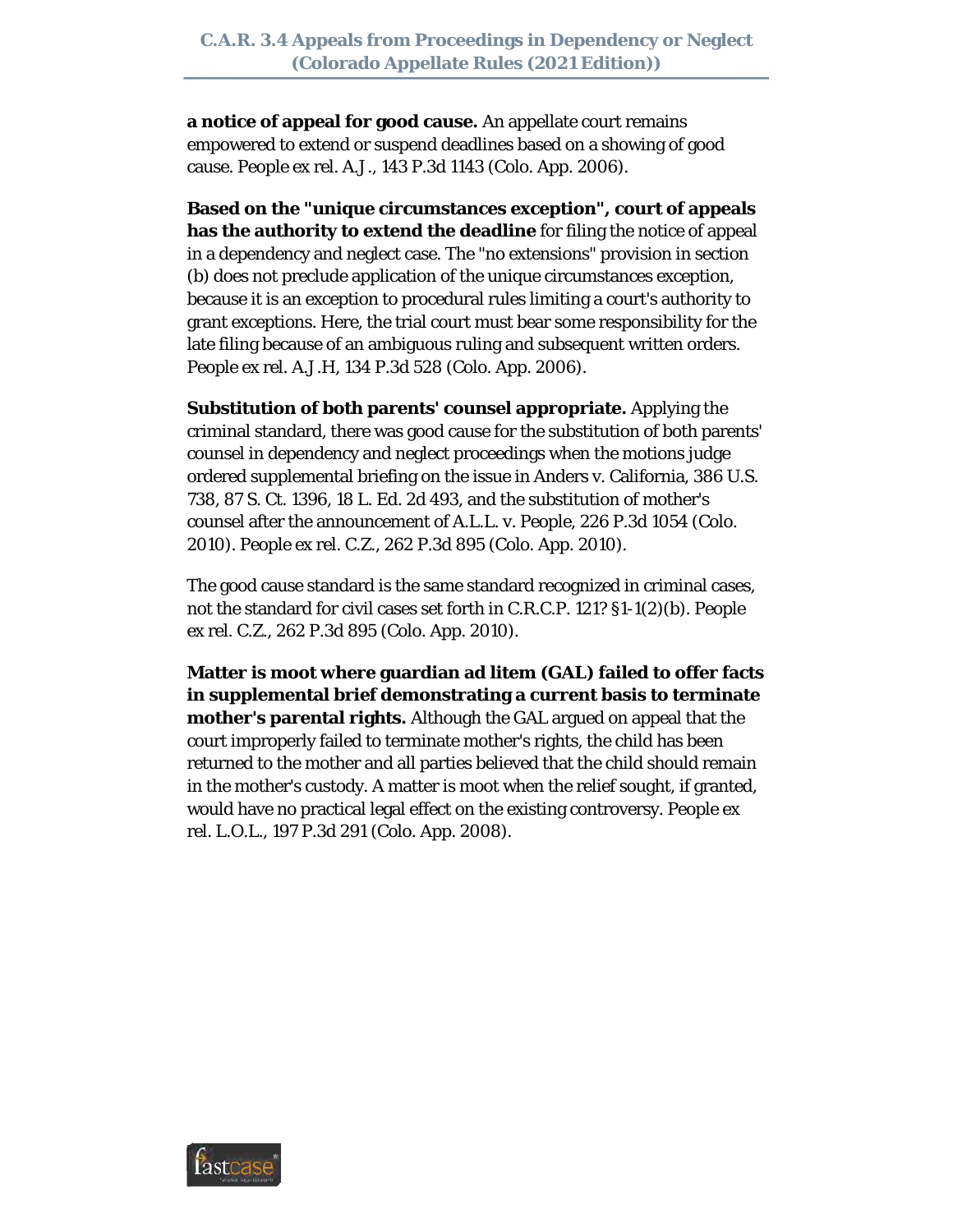## **RULE 4. Appeal as of Right - When Taken**

(a) **Appeals in Civil Cases (Other than Appeals or Appellate Review Within C.A.R. 3.1, 3.2, 3.3 and 3.4)**. Except as provided in Rule 4(e), in a civil case in which an appeal is permitted by law as of right from a trial court to the appellate court, the notice of appeal required by C.A.R. 3 shall be filed with the appellate court with an advisory copy served on the clerk of the trial court within 49 days of the date of the entry of the judgment, decree, or order from which the party appeals. In appeals from district court review of agency actions, such notice of appeal shall be in addition to the statutory 45-day notice of intent to seek appellate review filed with the district court required by C.R.S. 24-4-106(9). If a timely notice of appeal is filed by a party, any other party may file a notice of appeal within 14 days of the date on which the first notice of appeal is filed, or within the time otherwise prescribed by this section (a), whichever period last expires.

The running of the time for filing a notice of appeal is terminated as to all parties by a timely motion filed in the trial court by any party pursuant to the Colorado Rules of Civil Procedure hereafter enumerated in this sentence, and the full time for appeal fixed by this section (a) commences to run and is to be computed from the entry of any of the following orders made upon a timely motion under such rules: (1) Granting or denying a motion under C.R.C.P. 59 for judgment notwithstanding verdict; (2) granting or denying a motion under C.R.C.P. 59, to amend findings of fact, whether or not an alteration of the judgment would be required if the motion is granted; (3) granting or denying a motion under C.R.C.P. 59, to alter or amend the judgment; (4) denying a motion for a new trial under C.R.C.P. 59; (5) expiration of a court granted extension of time to file motion(s) for post-trial relief under C.R.C.P. 59, where no motion is filed. The trial court shall continue to have jurisdiction to hear and decide a motion under C.R.C.P. 59 regardless of the filing of a notice of appeal, provided the C.R.C.P. 59 motion is timely filed under C.R.C.P. 59(a) and determined within the time specified in C.R.C.P. 59(j). During such time, all proceedings in the appellate court shall be stayed. A judgment or order is entered within the meaning of this section (a) when it is entered pursuant to C.R.C.P. 58. If notice of the entry of judgment, decree, or order is transmitted to the parties by mail or E-Service, the time for the filing of the notice of appeal shall commence from the date of the mailing or E-Service of the notice.

Upon a showing of excusable neglect, the appellate court may extend the time for filing the notice of appeal by a party for a period not to exceed 35 days from the expiration of the time otherwise prescribed by this section (a). Such an extension may be granted before or after the time otherwise prescribed by this section (a) has expired; but if a request for an extension is

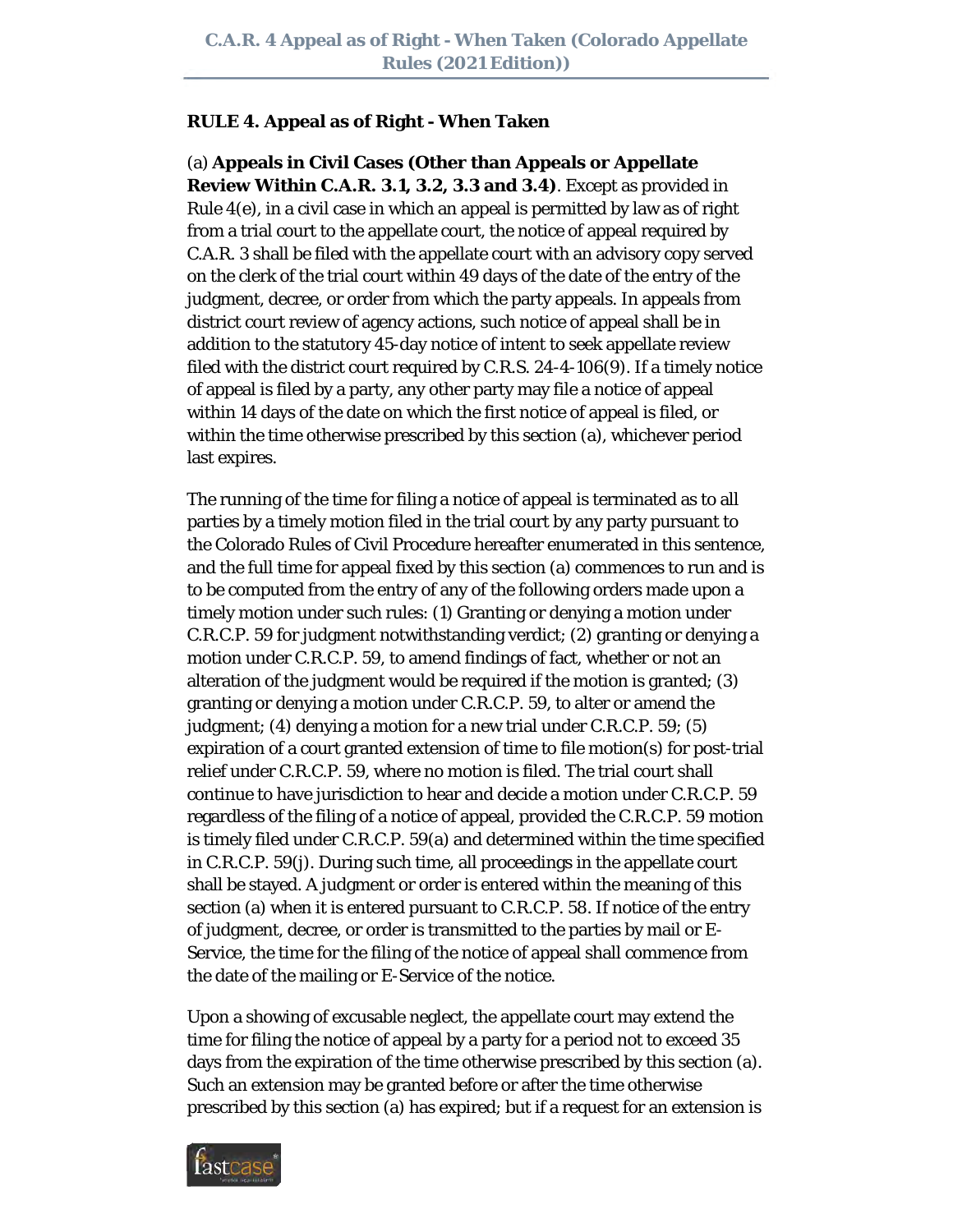made after such time has expired, it shall be made by motion with such notice as the court shall deem appropriate.

(b) **Appeals in Criminal Cases**.

(1) Except as provided in Rule 4(e), in a criminal case the notice of appeal by a defendant shall be filed in the appellate court and an advisory copy served on the clerk of the trial court within 49 days after the entry of the judgment or order appealed from. A notice of appeal filed after the announcement of a decision, sentence, or order but before entry of the judgment or order shall be treated as filed on the date of such entry. If a timely motion in arrest of judgment or for a new trial on any ground other than newly discovered evidence has been made, an appeal from a judgment of conviction may be taken within 49 days after the entry of an order denying the motion. A motion for a new trial based on the ground of newly discovered evidence will similarly extend the time for appeal from a judgment of conviction if the motion is made within 14 days after entry of the judgment. A judgment or order is entered within the meaning of this section (b) when it is entered in the criminal docket. Upon a showing of excusable neglect the appellate court may, before or at any time after the time has expired, with or without motion and notice, extend the time for filing a notice of appeal for a period not to exceed 35 days from the expiration of the time otherwise prescribed by this section (b).

(2) Unless otherwise provided by statute or Colorado appellate rule, when an appeal by the state or the people is authorized by statute, the notice of appeal shall be filed in the Court of Appeals within 49 days after the entry of judgment or order appealed from. The Court of Appeals, after consideration of said appeal, shall issue a written decision answering the issues in the case and shall not dismiss the appeal as without precedential value. The final decision of the Court of Appeals is subject to petition for certiorari to the Supreme Court.

(3) **Prosecutorial Appeals in Criminal Cases.** An appeal by the state or the people from an order dismissing one or more but less than all counts of a charging document prior to trial, including a finding of no probable cause at a preliminary hearing, shall be filed in the court of appeals unless the order is based on a determination that a statute, municipal charter provision, or ordinance is unconstitutional, in which case the appeal shall be filed in the supreme court. Appeals of orders dismissing one or more but less than all counts of a charging document shall otherwise be conducted pursuant to the procedures set forth in Rule 4.1, except petitions for rehearing and certiorari shall be permitted, and mandates shall issue, as provided by these rules.

(c) **Appellate Review of Felony Sentences**.

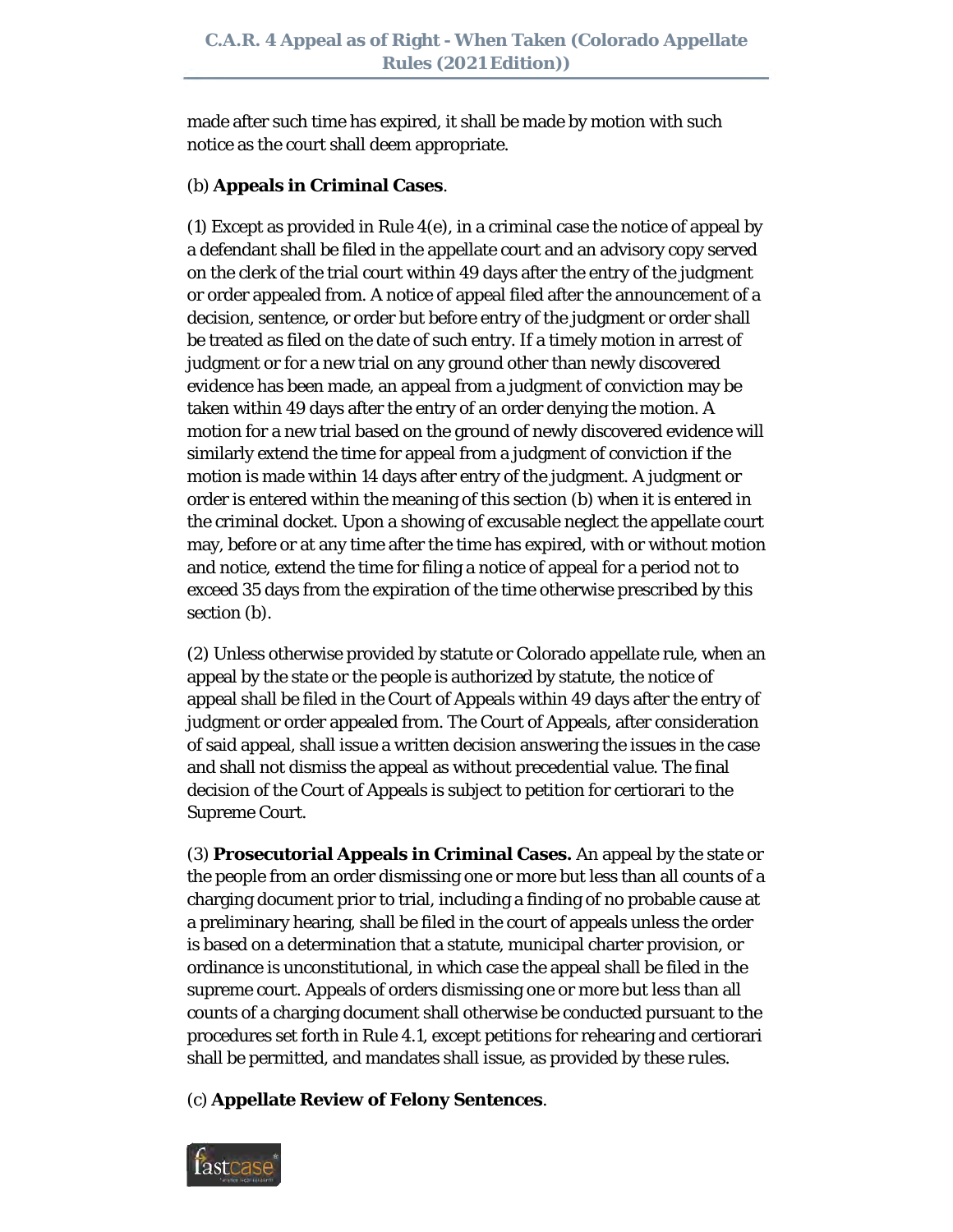(1) **Availability of Review**. Except in those cases provided for in subsection (e) of this Rule, a person upon whom sentence is imposed for conviction of a felony shall have the right to one appellate review of the propriety of the sentence, having regard to the nature of the offense, the character of the offender, the public interest, and the sufficiency and accuracy of the information on which the sentence was based.

(I) If the appeal review of conviction is sought in a case where there has been a trial and conviction on the merits, appellate review of the propriety of the sentence will be a part of and be treated in the same manner as the review of the conviction.

(II) If the appeal is to review a sentence following a plea of guilty or nolo contendere, or resentencing, where the imposition of sentence was the only issue before the court, then the following abbreviated procedure for appellate review of sentences will be utilized:

(A) The notice of appeal must be filed within 49 days from the date of the imposition of sentence. The notice shall be filed with the appellate court with an advisory copy served on the clerk of the trial court which imposed the sentence. The time for filing the notice of appeal may be extended by the appellate court.

(B) Except as provided by this Rule, the Colorado Appellate Rules governing criminal appeals shall apply to appellate review of sentences.

(d) **Appeals of Cases in Which a Sentence of Death Has Been Imposed**.

(1) **Availability of Review**. Whenever a sentence of death is imposed, the Supreme Court shall review the propriety of the sentence, having regard to the nature of the offense, the character and record of the offender, the public interest, and the manner in which the sentence was imposed, including the sufficiency and accuracy of the information upon which it was based.

If the Supreme Court determines that the sentence was imposed under the influence of passion, prejudice, or any other arbitrary factor, or that, as a matter of law, the sentence is not supported by the evidence, a sentence of death shall not thereafter be imposed.

(2) **Procedure and Conditions**.

(I) The trial court, at the time of imposition of a sentence of death, shall enter an order staying execution of the judgment and sentence until further order of the Supreme Court, and shall direct the clerk of the trial court to

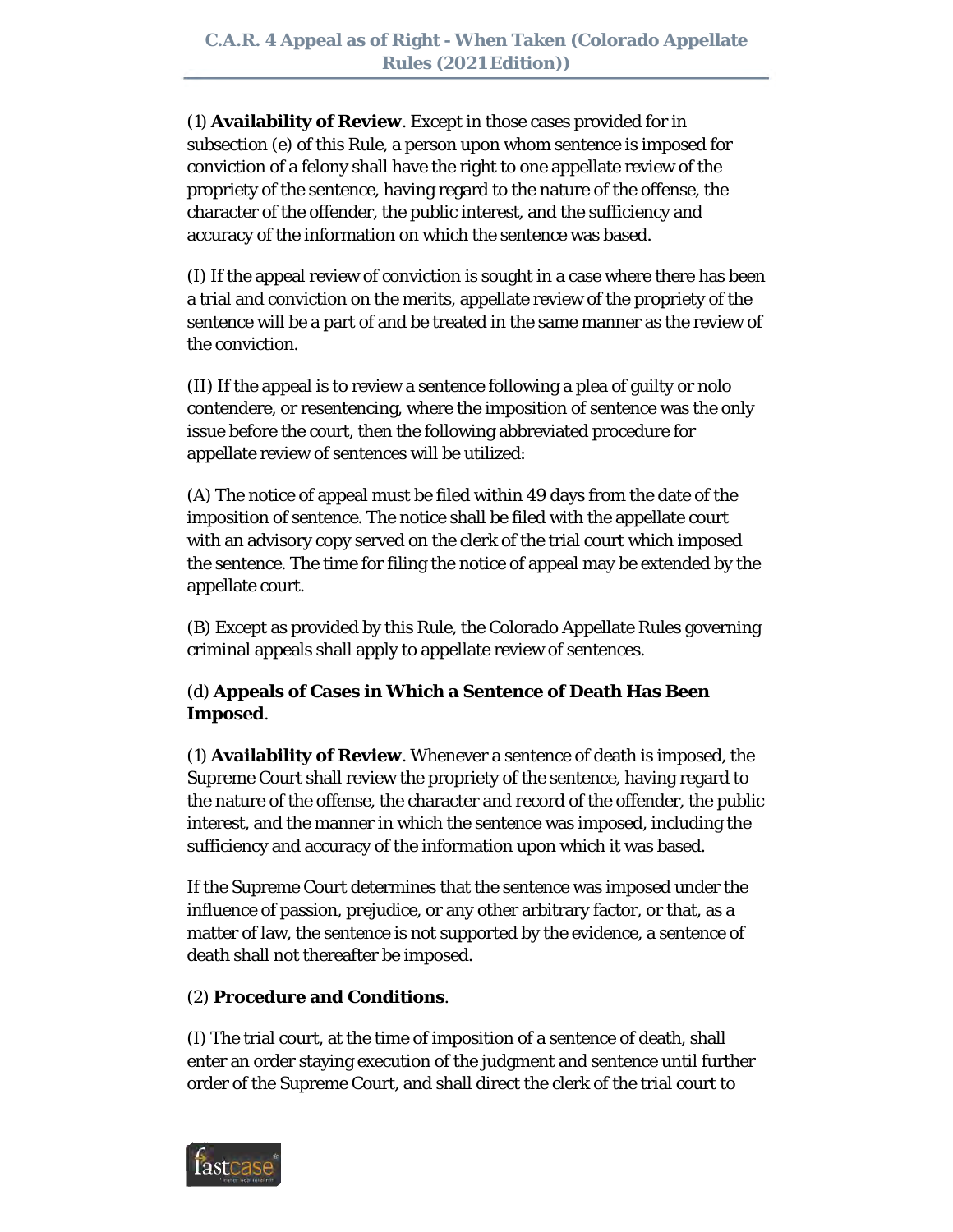mail to the Supreme Court, within 7 days of imposition of sentence, a copy of the judgment, sentence, and mittimus.

(II) The record, as described in subsection (3) of this Rule, shall be prepared in the same form as any other record to be presented to the Supreme Court and shall be transmitted by the clerk of the trial court within 42 days of imposition of sentence, or such additional time as may be allowed by the Supreme Court.

(3) **Record on Appeal**. In appeals under subsection (e) of this Rule, the following items shall be included in the record on appeal:

(I) The indictment or information upon which the sentence is based; a verbatim transcript of the entire sentencing proceeding; the instructions given by the trial court and tendered by the parties in the sentencing proceeding; all exhibits admitted or offered during the trial and at the sentencing proceeding; all verdict forms submitted to the jury; and the judgment, sentence, and mittimus.

(II) Such other portions of the record as may be designated under C.A.R. 10(b) or as may be ordered by the Supreme Court.

(e) **Appeal by an Inmate Confined in an Institution**. If an inmate confined in an institution files a notice of appeal in either a civil case or a criminal case, the notice of appeal is timely filed if it is deposited in the institution's internal mail system on or before the last day for filing. If an institution has a system designed for legal mail, the inmate must use that system to receive the benefit of this rule.

(Source: a amended August 23, 1984, effective January 1, 1985; b2 amended July 7, 1988, effective August 1, 1988; a amended and effective June 18, 1992; a and d amended March 17, 1994, effective July 1, 1994; c1I amended and effective April 7, 1994; a corrected and effective January 9, 1995; entire rule amended and adopted May 17, 2001, effective July 1, 2001; b1 corrected June 12, 2001, effective July 1, 2001; b3 added and adopted June 27, 2002, effective July 1, 2002; a amended and effective September 9, 2004; a amended and effective November 9, 2006; a amended and effective February 7, 2008; d2 amended and effective May 10, 2010; a, b1, b2, c1IIA, and d2 amended and adopted December 14, 2011, effective July 1, 2012.)

C.A.R. 4(a) provides for the notice of appeal to be filed with the appellate court and a copy to be served upon the trial court. Time for filing the notice of appeal is increased to 49 days.

C.A.R. 4(b) has been altered to make it conform more closely to C.A.R. 4(a).

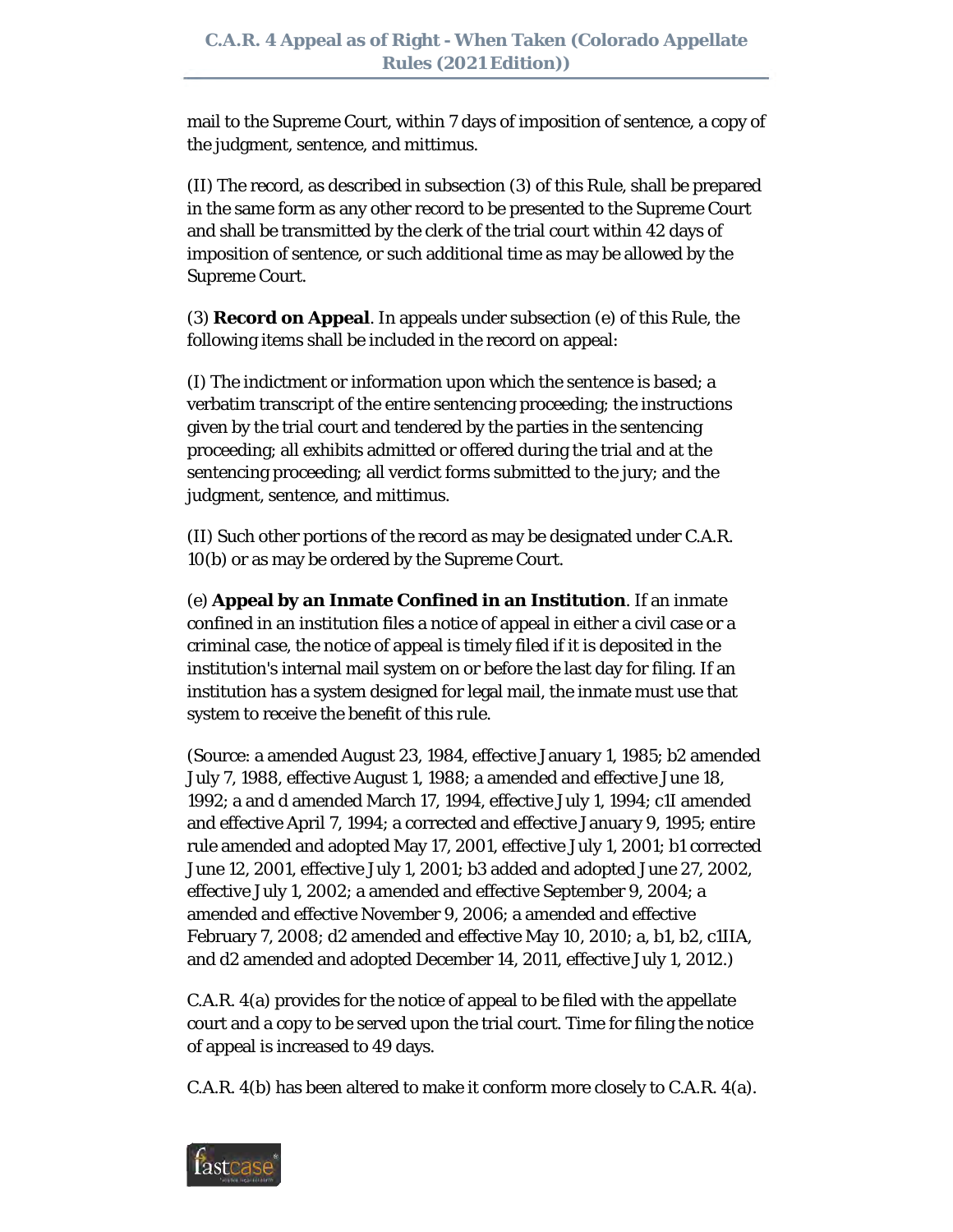The change in the title and deletion of subsection (d) of this rule became necessary because of repeal of C.R.S. 18-1-409 (2.1) and (2.2) and repeal of C.R.S. 18-1-409.5 effective July 1, 1981. In 1984 this rule was changed to make it conform more closely to C.A.R. 4(a) and (b).

#### **Annotation**

I. General Consideration.

Law reviews. For article, "Defects in Ineffective Assistance Standards Used By State Courts", see 50 U. Colo. L. Rev. 389 (1979). For article, "The Problem of Delay in the Colorado Court of Appeals", see 58 Den. L.J. 1 (1980). For article, "Colorado Felony Sentencing", see 11 Colo. Law. 1478 (1982).

Compliance with the rules of court is prerequisite to appellate jurisdiction, and actions undertaken to avoid application of those rules, whether by the parties or by the trial court, cannot operate to confer jurisdiction. Dill v. County Court, 37 Colo. App. 75, 541 P.2d 1272 (1975); Moore & Co. v. Williams, 657 P.2d 984 (Colo. App. 1982).

Although adherence to strict jurisdictional notions may sometimes create a needless waste of judicial resources. In re Ross, 670 P.2d 26 (Colo. App. 1983).

Rule is procedural requirement without jurisdictional significance. Trial court's preparation and transmission of findings with an order nunc pro tunc to date of original sentencing was valid because trial court did not lose jurisdiction by initial oversight. People v. Abeyta, 677 P.2d 393 (Colo. App. 1983).

New requirement that notice of appeal be filed with the appellate court with an advisory copy served on the clerk of the trial court is jurisdictional, and strict compliance with the rule is required. Therefore, a notice of appeal erroneously filed in the trial court was of no effect under the new rules, and the trial court was without authority to grant an extension of time to correctly file a notice of appeal. Collins v. Boulder Urban Renewal Auth., 684 P.2d 952 (Colo. App. 1984).

The timely filing of notice of appeal is a jurisdictional prerequisite to appellate review. Estep v. People, 753 P.2d 1241 (Colo. 1988); Hillen v. Colo. Comp. Ins. Auth., 883 P.2d 586 (Colo. App. 1994).

Reduction of charge. In reducing a charge, the court in effect dismisses the greater charge and substitutes a lesser one. Through such action, the court does not dismiss the case in its entirety; therefore, the appeal of the case is

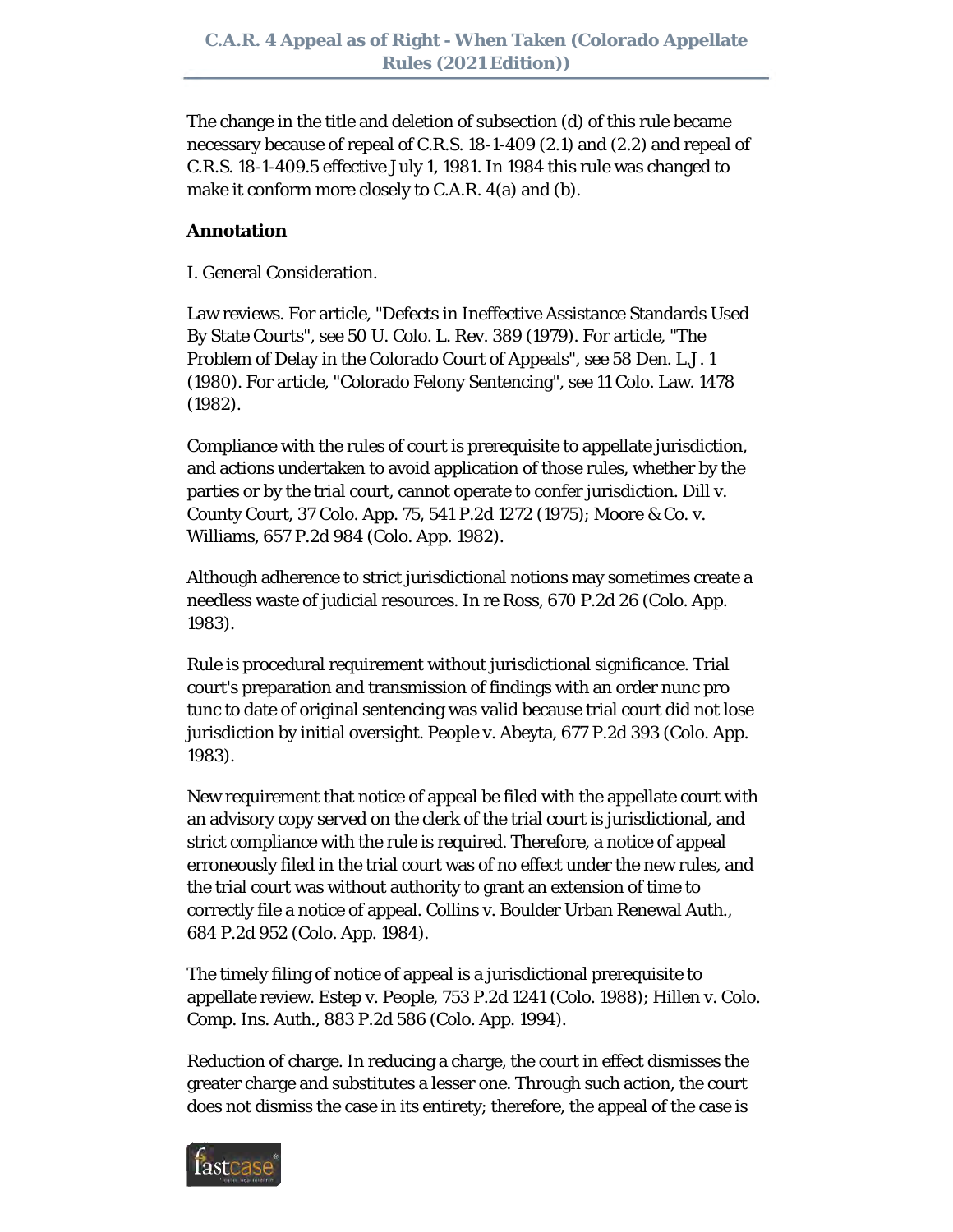governed by the procedures set forth in subsection (b)(3) of this rule and in C.A.R. 4.1, not subsection (b)(2), and must be filed within 10 days of the date of the order. People v. Severin, 122 P.3d 1073 (Colo. App. 2005).

Court does not pass upon plaintiff's claim that stay order was improperly entered where he did not formally protest that order by filing either a notice of appeal under this rule or a motion under C.A.R. 8. DiMarco v. Dept. of Rev., MVD, 857 P.2d 1349 (Colo. App. 1993).

This rule is inapplicable to review of orders of the industrial appeals panel. Picken v. Indus. Claim Appeals Office, 874 P.2d 485 (Colo. App. 1994).

Trial court may not correct jurisdictional defects in the appeal. Dill v. County Court, 37 Colo. App. 75, 541 P.2d 1272 (1975).

Rule on appellate review of criminal sentences controls over conflicting statute, ? §18-1-409, which had not been amended after rule was changed. People v. Arevalo, 835 P. 2d 552 (Colo. App. 1992).

However, ? §18-1-409 prevails over a conflicting supreme court rule in substantive matters. To the extent that subsection (c)(1) of this rule provides that every defendant may seek review of the propriety of his or her sentence, it conflicts with the substantive provisions of ? §18-1-409(1). People v. Prophet, 42 P.3d 61 (Colo. App. 2001).

A nunc pro tunc judgment may not be used to circumvent the time requirements of the rules of procedure. Dill v. County Court, 37 Colo. App. 75, 541 P.2d 1272 (1975).

Applied in Carr v. District Court, 157 Colo. 226, 402 P.2d 182 (1965); City & County of Denver v. Bd. of Adjustment, 31 Colo. App. 324, 505 P.2d 44 (1972); People v. Samora, 188 Colo. 74, 532 P.2d 946 (1975); People v. Martinez, 190 Colo. 507, 549 P.2d 758 (1976); People v. Hinchman, 40 Colo. App. 9, 574 P.2d 866 (1977); Emerick v. Greene, 40 Colo. App. 246, 575 P.2d 441 (1977); Schenk v. Indus. Comm'n, 40 Colo. App. 350, 579 P.2d 1171 (1978); People v. McKnight, 41 Colo. App. 372, 588 P.2d 886 (1978); People v. Reyes, 42 Colo. App. 73, 589 P.2d 1385 (1979); People v. Mikkleson, 42 Colo. App. 77, 593 P.2d 975 (1979); People v. Malacara, 199 Colo. 243, 606 P.2d 1300 (1980); Widener v. District Court, 200 Colo. 398, 615 P.2d 33 (1980); People v. Foster, 200 Colo. 283, 615 P.2d 652 (1980); People v. Martinez, 628 P.2d 608 (Colo. 1981); People v. Francis, 630 P.2d 82 (Colo. 1981); People v. Hunt, 632 P.2d 572 (Colo. 1981); People v. Byerley, 635 P.2d 542 (Colo. 1981); People v. District Court, 638 P.2d 65 (Colo. 1981); People v. Boivin, 632 P.2d 1038 (Colo. App. 1981); In re Van Camp, 632 P.2d 1062 (Colo. App. 1981); Danielson v. Kerbs AG., Inc., 646 P.2d 363 (Colo. 1982);

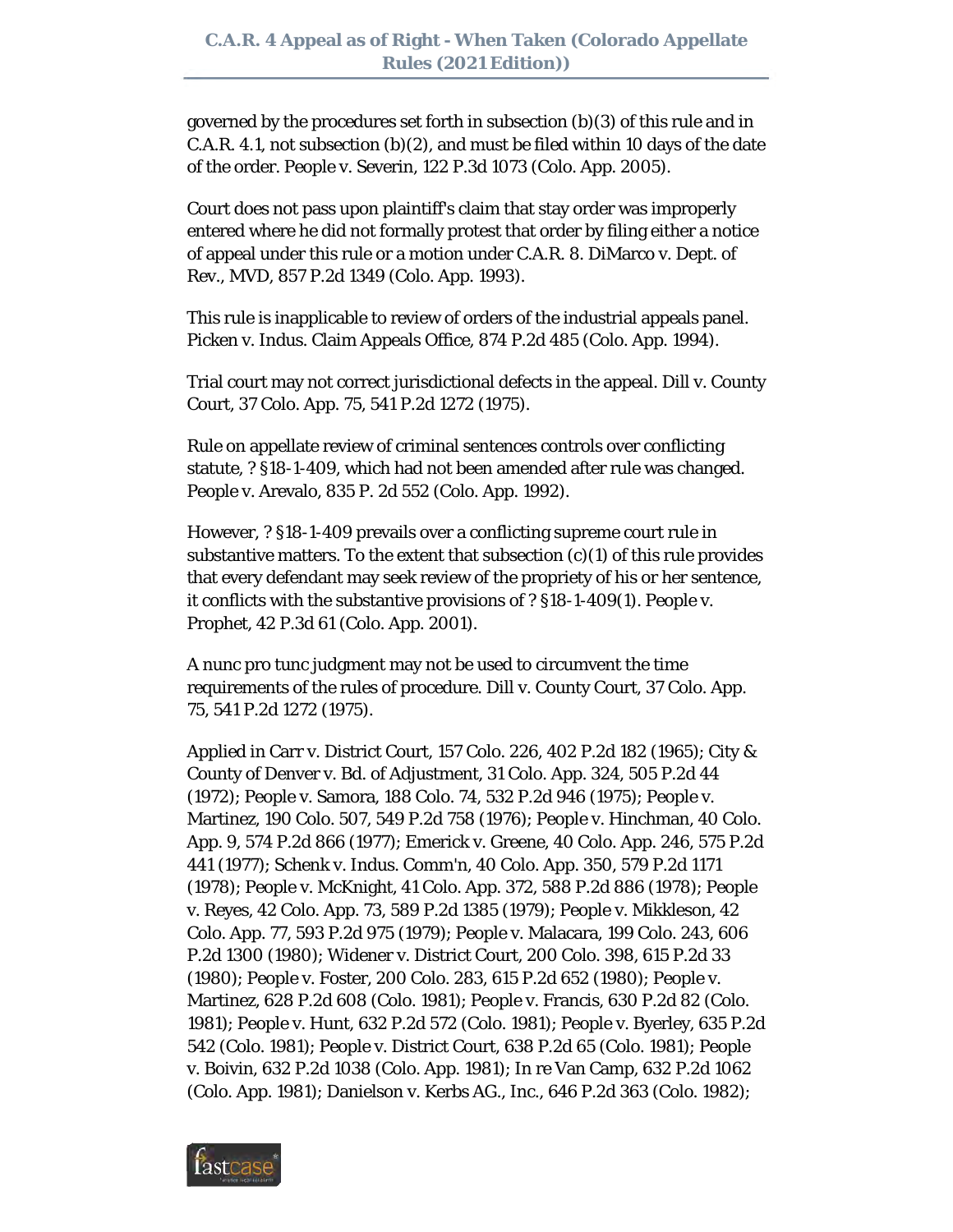People v. Rafferty, 644 P.2d 102 (Colo. App. 1982); People v. Dennis, 649 P.2d 321 (Colo. 1982); People v. Cole, 648 P.2d 687 (Colo. App. 1982); People v. Peterson, 656 P.2d 1301 (Colo. 1983); Acme Delivery Serv., Inc. v. Samsonite Corp., 663 P.2d 621 (Colo. 1983); Church v. Am. Standard Ins. Co. of Wis., 742 P.2d 971 (Colo. App. 1987); People v. Harmon, 3 P.3d 480 (Colo. App. 2000); People v. Banuelos-Landa, 109 P.3d 1039 (Colo. App. 2004); Harris v. Reg'l Transp. Dist., 155 P.3d 583 (Colo. App. 2006).

II. Civil Cases.

Timely filing of a notice of appeal is mandatory and jurisdictional. Chapman v. Miller, 29 Colo. App. 8, 476 P.2d 763 (1970); Concelman v. Ray, 36 Colo. App. 181, 538 P.2d 1343 (1975); In re Foster, 39 Colo. App. 130, 564 P.2d 429 (1977).

Compliance with section (a) is mandatory. Failure to comply deprives the appellate court of jurisdiction and precludes a review of the merits. Bosworth Data Servs., Inc. v. Gloss, 41 Colo. App. 530, 587 P.2d 1201 (1978).

Time limitation contained in section (a) is jurisdictional. Federal Lumber Co. v. Hanley, 33 Colo. App. 18, 515 P.2d 480 (1973).

The filing of a notice of appeal is mandatory and a jurisdictional prerequisite for appellate review of a lower court decision. People v. Silvola, 198 Colo. 228, 597 P.2d 583 (1979).

Strict compliance with section (a) is essential. Laugesen v. Witkin Homes Inc., 29 Colo. App. 58, 479 P.2d 289 (1970).

Any appeal of the dismissal of a claim as barred by the Governmental Immunity Act, article 10 of title 24, C.R.S., must be sought immediately within the time limits specified in this rule, or it is barred. Buckles v. State, Div. of Wildlife, 952 P.2d 855 (Colo. App. 1998).

Jurisdictional defect created which warranted dismissal. Where trial court took no action with respect to appellant's posttrial motion within 60 days after that motion was filed, that motion was "deemed denied", pursuant to C.R.C.P. 59(j), so that appellant's failure to file notice of appeal within 45 days after the posttrial motion was "deemed denied" created a jurisdictional defect in the appeal which warranted dismissal under this rule. Baum v. State Bd. for Cmty. Colls., 715 P.2d 346 (Colo. App. 1986); Anderson v. Molitor, 738 P.2d 402 (Colo. App. 1987).

Lack of a proper order determining a C.R.C.P. 59 motion was not fatal to appeal where party appealed from underlying order of dissolution of

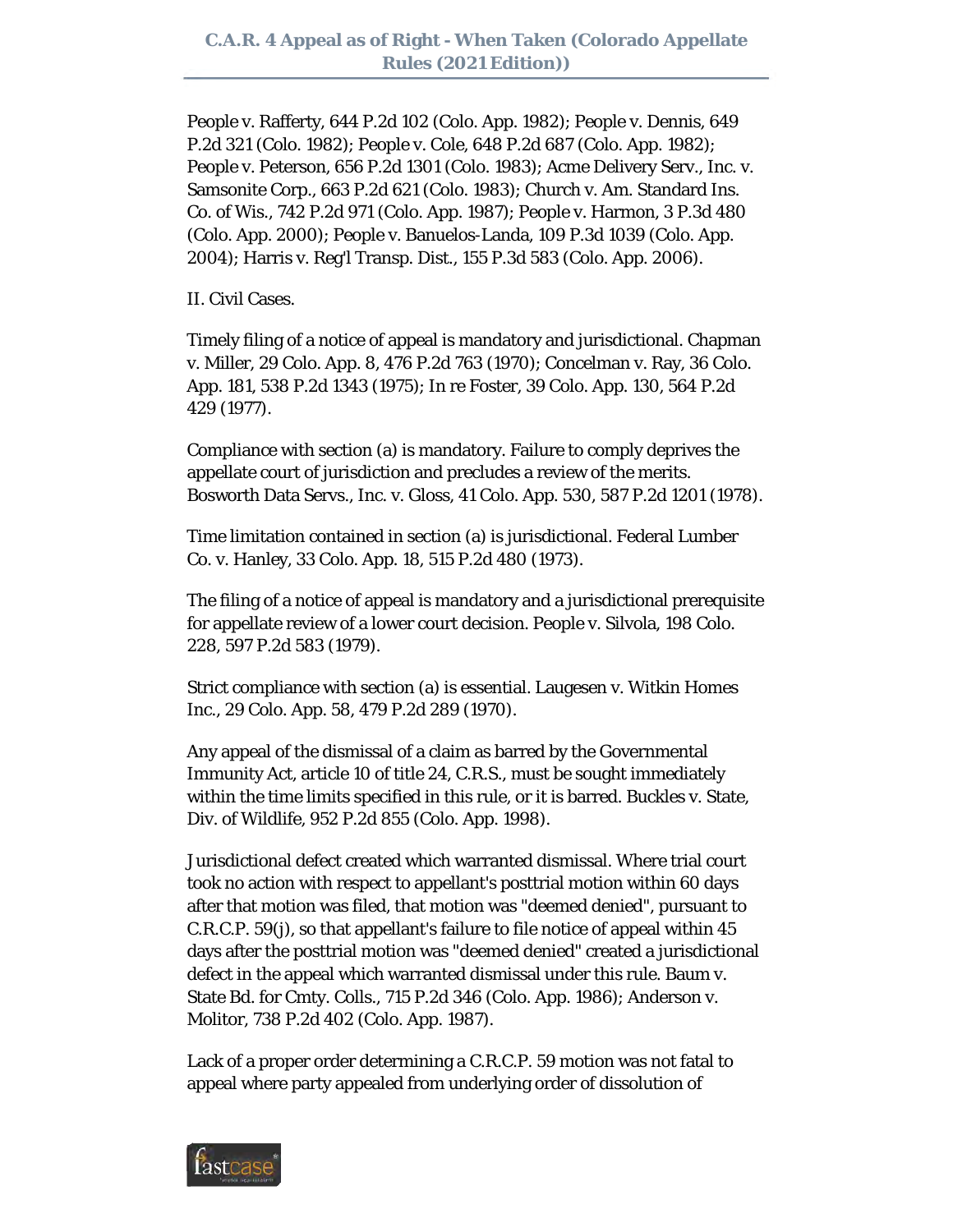marriage, not from denial of the rule 59 motion. In re Christen, 899 P.2d 339 (Colo. App. 1995).

Temporary orders as to maintenance are reviewable as a final judgment even if there has not been a final judgment in the form of a decree of dissolution. In re Nussbeck, 899 P.2d 347 (Colo. App. 1995), rev'd on other grounds, 974 P.2d 493 (Colo. 1999).

Post-trial motions for attorney fees are subject to the provisions of C.R.C.P. 59 and the effect of such motions upon the time limitations of this rule are as specified in C.R.C.P. 59. Torrez v. Day, 725 P.2d 1184 (Colo. App. 1986).

Requirements of this rule must be met for appeals of judgments for attorney fees. The award of attorney fees in a case is sufficiently separate from an underlying judgment on the merits to require that a separate notice of appeal be filed within the time limits of this rule from the judgment awarding attorney fees independently of the judgment entered on the merits of the underlying case. If this is not done, the court of appeals is not vested with subject matter jurisdiction to determine issues related to the award of attorney fees. Dawes Agency v. Am. Prop. Mortg., 804 P.2d 255 (Colo. App. 1990).

Judgment awarding prejudgment interest is not final until the amount of such interest is reduced to a sum certain. Grand County Custom Homebuilding, LLC v. Bell, 148 P.3d 398 (Colo. App. 2006).

Timely filing of motion for reconsideration of a completed post-trial ruling on an attorney fees issue tolls the time for filing a notice of appeal under this rule until the court determines the motion or the motion is deemed denied after 60 days pursuant to C.R.C.P. 59(j). Jensen v. Runta, 80 P.3d 906 (Colo. App. 2003).

The court of appeals is not usually precluded from reviewing an appeal merely because the notice of appeal was premature. Bush v. Winker, 892 P.2d 328 (Colo. App. 1994).

Calculation of timeliness of notice of appeal. The timeliness of a notice of appeal is calculated from the date the judgment appealed from is entered on the register of actions. Moore & Co. v. Williams, 672 P.2d 999 (Colo. 1983).

Construction given "announced" within context of section (a) for purposes of resolving timeliness of notices of appeal. Oral ruling on posttrial motions in presence of parties and their counsel did not constitute "announcement" of trial court's judgment. Judgment was not "announced" until signing of the order in its final form thereby deferring commencement of the running of

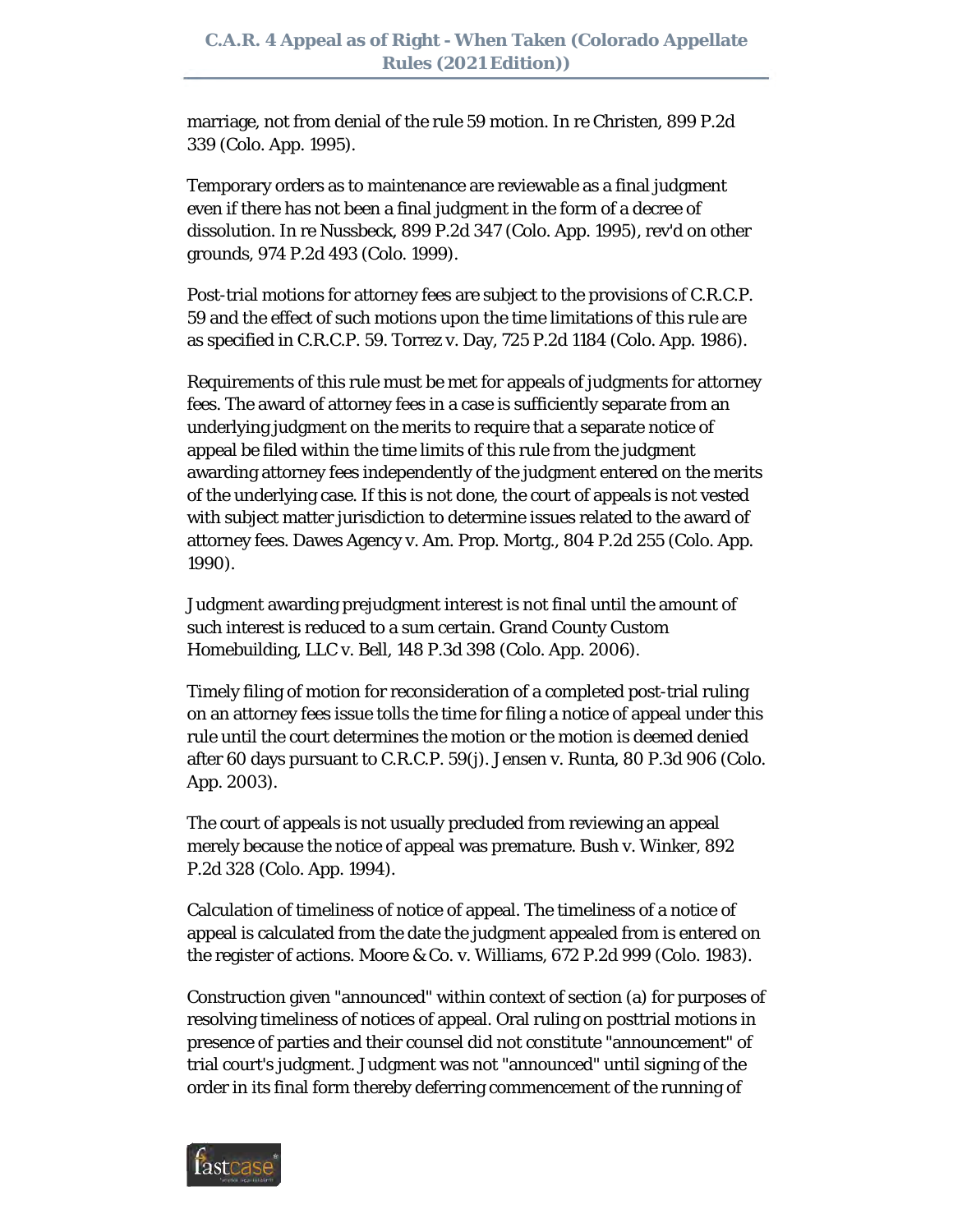the time to appeal until the parties were notified by mail of such action. City of Colo. Springs v. Timberland Assocs., 783 P.2d 287 (Colo. 1989).

For purposes of timeliness of notice of appeal, order of dismissal is final judgment and motion for reconsideration operated to suspend the running of time until the ruling thereon. Small v. General Motors, 694 P.2d 374 (Colo. App. 1984).

Failure to file timely notice of appeal requires dismissal. An appeal must be dismissed when appellant has failed to file a timely notice of appeal under section (a). Federal Lumber Co. v. Hanley, 33 Colo. App. 18, 515 P.2d 480 (1973).

Jurisdictionally defective notice insufficient. A notice of appeal which is jurisdictionally defective is not a "timely notice of appeal" as contemplated in section (a). Watered Down Farms v. Rowe, 39 Colo. App. 169, 566 P.2d 710 (1977), rev'd on other grounds, 195 Colo. 152, 576 P.2d 172 (1978).

Notice of appeal not timely filed. Earlier notice of appeal, which related to probate of will, did not provide notice of appeal of order vacating notices of lis pendens to estate property, and since no timely appeal was filed, court lacked jurisdiction over appeal. Matter of Estate of Anderson, 727 P.2d 867 (Colo. App. 1986).

Proponent's notice of appeal as to the probate court's November order denying a partial summary judgment was timely filed in March since the November court order adjudicated fewer than all of proponent's pending claims in the proceedings and, therefore, did not constitute a final judgment, but the court's intervening February order resolved the remaining issue pending between the parties. In re Estate of Scott, 119 P.3d 511 (Colo. App. 2004), aff'd, 136 P.3d 892 (Colo. 2006).

Notice of appeal timely filed when filed within 45 days of amended order. In trial involving title to a road segment, original order expressly deferred determination of road segment's width to a later date, and the notice of appeal was timely filed after trial court amended the order to incorporate the road segment's width. Camp Bird Colo., Inc. v. Bd. of County Comm'rs of Ouray, 215 P.3d 1277 (Colo. App. 2009).

Defendant's notice of appeal from automatic denial of motion to alter and amend judgment pursuant to C.R.C.P. 59(j) was untimely and prevents prosecution of the appeal. Sandoval v. Trinidad Area Health Ass'n, 752 P.2d 1062 (Colo. App. 1988).

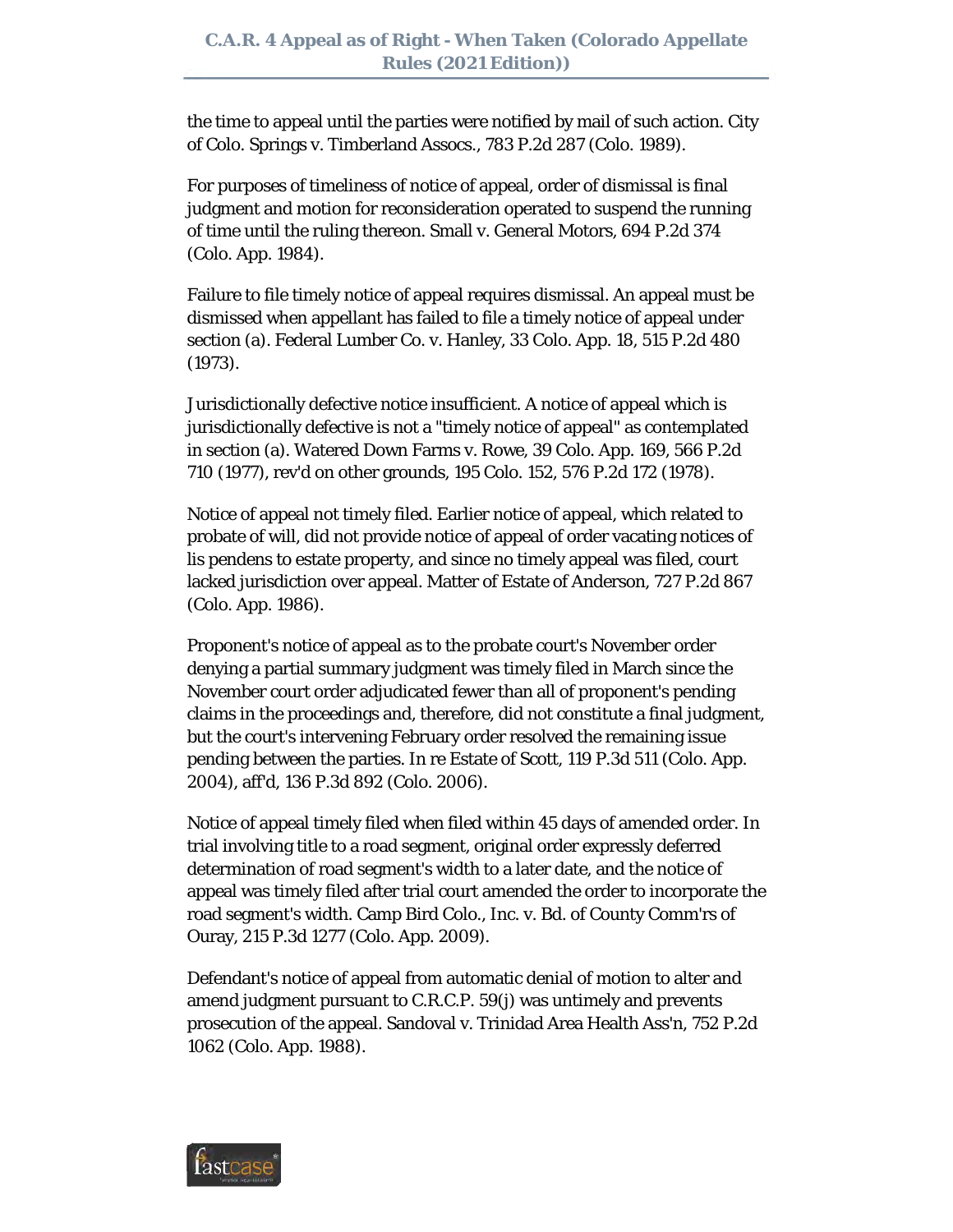When second motion to alter or amend not prerequisite to filing of notice. Where an appellant seeks no greater or different relief on appeal than that asked of the trial court in the motion directed to the original judgment, where appellant is not urging any new alleged errors arising from the amended judgment, and where the amended judgment is not the result of a post-judgment hearing involving controverted issues of fact, the appellant need not file another motion to alter or amend or for a new trial after entry of the amended judgment as a prerequisite to the filing of his notice of appeal. In re Foster, 39 Colo. App. 130, 564 P.2d 429 (1977).

Effect of filing motion for new trial. The running of the time for filing a notice of appeal is terminated upon the timely filing of a motion for new trial, and the time begins to run anew when that motion is denied. A subsequent motion for new trial that raises issues that either were or could have been raised in the movant's prior motion does not affect the running of the time for filing the notice of appeal. Wright Farms, Inc. v. Weninger, 669 P.2d 1054 (Colo. App. 1983); United Bank of Boulder, N.A. v. Buchanan, 836 P.2d 473 (Colo. App. 1992).

Denial of motion for new trial starts filing period. Until such time as the motion, for new trial is denied, plaintiff's time within which it may file an appeal in the supreme court does not even start to run. Commercial Credit Corp. v. Frederick, 164 Colo. 5, 431 P.2d 1016 (1967).

Where final order appealed from is denial of a C.R.C.P. 60(b) motion for relief from judgment, and C.R.C.P. 59 motion to reconsider such denial has been filed, time for filing notice of appeal runs from denial of C.R.C.P. 59 motion, not from the date of the underlying judgment. United Bank of Boulder, N.A. v. Buchanan, 836 P.2d 473 (Colo. App. 1992).

Final entry of judgment for purposes of timely notice of appeal under this rule based on denial of new trial motion is date on which court filed written judgment in fixed amount on special verdict. Vallejo v. Eldridge, 764 P.2d 417 (Colo. App. 1988).

Rule 60(b) motion is appealable independently of an underlying judgment, and, where the notice of appeal was timely as to the trial court's order denying defendant's motion to set aside the judgment dismissing the action, the appellate court has jurisdiction to consider it. Guevara v. Foxhoven, 928 P.2d 793 (Colo. App. 1996).

A notice of appeal must be filed within 45 days from the entry of an order granting or denying a motion filed pursuant to C.R.C.P. 59. Campbell v. McGill, 810 P.2d 199 (Colo. 1991).

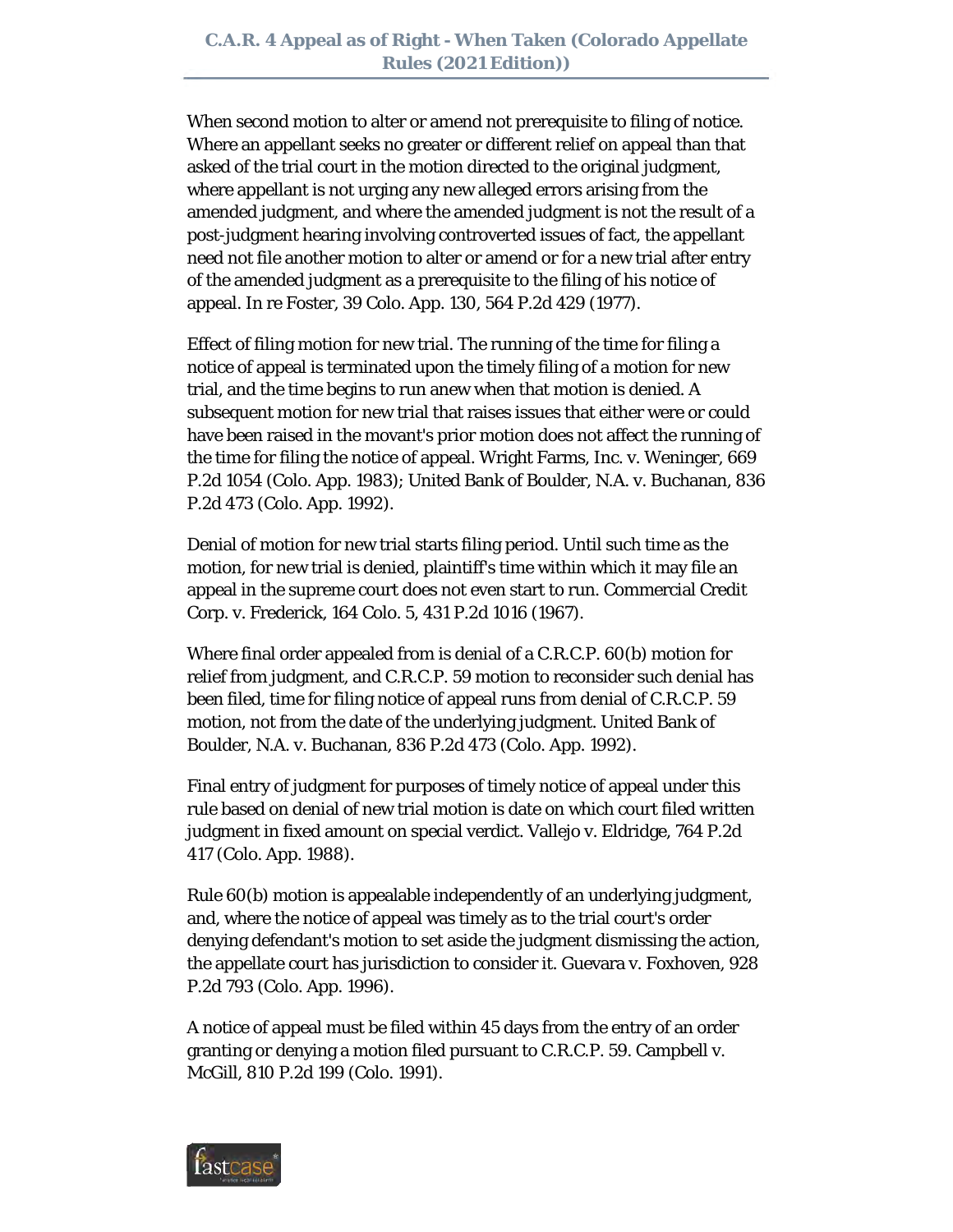When a party timely files a C.R.C.P. 59 motion, the running of the 45 days for the notice of appeal under section (a) of this rule is terminated and does not begin to run anew until either a ruling on the motion within 60 days or when the motion is deemed denied at the end of the 60-day period. Stone v. People, 895 P.2d 1154 (Colo. App. 1995).

If a C.R.C.P. 59 motion is timely filed, the time for filing a notice of appeal commences when the trial court determines that motion or when the motion is deemed denied under the rule. Guevara v. Foxhoven, 928 P.2d 793 (Colo. App. 1996).

Filing notice gives extra time to all parties. The timely filing of a notice of appeal by any party affords an additional 14 days to all other parties, regardless of whether the party subsequently appealing was an appellee in the initial appeal. Kitto v. Gilbert, 39 Colo. App. 374, 570 P.2d 544 (1977).

Effect of filing motion to alter or amend judgment. The filing of a motion to alter or amend a judgment tolls the running of the time for filing notice of appeal. Valenzuela v. Mercy Hosp., 34 Colo. App. 5, 521 P.2d 1287 (1974).

Amendment of judgment does not extend filing period. Generally where an appellant procures an amendment of a judgment, the time period in which to file an appeal will not be extended. In re Everhart, 636 P.2d 1321 (Colo. App. 1981); Mosley v. Indus. Claim Appeals Office, 78 P.3d 1150 (Colo. App. 2003).

Neither does petition to show cause. The filing of a petition to show cause in the supreme court within a 10-day period following entry of final judgment, coupled with the filing of a motion in a trial court to suspend proceedings, does not stay the time to file a motion for a new trial under C.R.C.P. 59 or the time to proceed under C.A.R. 11 or this rule. Walter v. Walter, 136 Colo. 405, 318 P.2d 221 (1957).

Nor does pendency of motion for attorney fees and costs. The pendency of such a motion does not preclude a judgment on the merits from becoming final or toll the running of the 45-day period for filing a notice of appeal, at least where attorney fees are sought pursuant to a statutory fee-shifting provision rather than as damages. Goodwin v. Homeland Cent. Ins. Co., 172 P.3d 938 (Colo. App. 2007).

Parties may not waive requirement of timely filing. Parties may not by their independent action amend or waive the jurisdictional requirement of timely filing of a notice of appeal under section (a). Concelman v. Ray, 36 Colo. App. 181, 538 P.2d 1343 (1975).

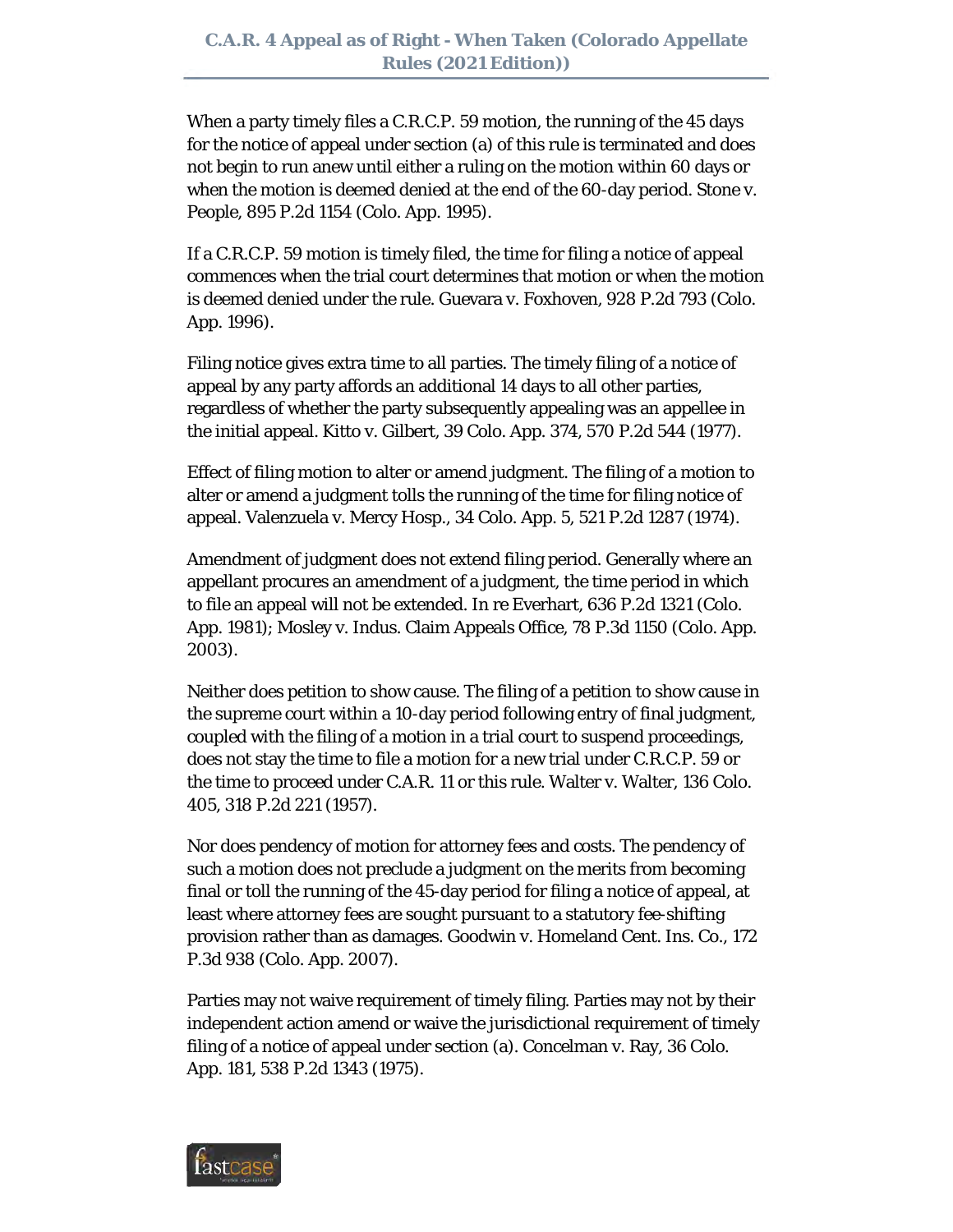Court may extend the time for filing a notice of appeal upon a showing of excusable neglect only in cases that are appealed from a trial court. Section (a) does not apply to appeals from rulings of an administrative agency. Martinez v. Colo. State Pers. Bd., 28 P.3d 978 (Colo. App. 2001).

Upon showing of excusable neglect, trial court may extend the time for filing the notice of appeal for a period not to exceed 30 days. Chapman v. Miller, 29 Colo. App. 8, 476 P.2d 763 (1970).

Finding of excusable neglect is supported by the record and binding upon review. F.W. Woolworth Co. v. State Dept. of Rev., 699 P.2d 1 (Colo. App. 1984).

Reason for late filing critical in determination of excusable neglect. Although the number of days that a filing is late may be one factor in determining whether neglect is excusable for purposes of extending time to file notice of appeal, the critical question is the reason for the late filing. Bosworth Data Servs., Inc. v. Gloss, 41 Colo. App. 530, 587 P.2d 1201 (1978).

Negligence of counsel generally is not considered "excusable neglect" which would justify the late filing of a notice of appeal under section (a). Trujillo v. Indus. Comm'n, 648 P.2d 1094 (Colo. App. 1982).

Nor attorney's press of work. The press of work or other activities of an attorney do not constitute excusable neglect. Cox v. Adams, 171 Colo. 37, 464 P.2d 513 (1970); Laugesen v. Witkin Homes, Inc., 29 Colo. App. 58, 479 P.2d 289 (1970).

Miscounting days within which to file notice of appeal does not constitute excusable neglect. Bosworth Data Servs., Inc. v. Gloss, 41 Colo. App. 530, 587 P.2d 1201 (1978); Kronkow, Inc. v. Wood, 44 Colo. App. 462, 615 P.2d 71 (1980).

Reliance on post office's assurance of timely delivery of notice of appeal did not constitute excusable neglect. Ford v. Henderson, 691 P.2d 754 (Colo. 1984).

Reliance on office staff to make appropriate filings did not constitute excusable neglect. Hillen v. Colo. Comp. Ins. Auth., 883 P.2d 586 (Colo. App. 1994).

Doctrine of "unique circumstances" and finding of excusable neglect. When counsel erroneously filed motion for extension of time to file notice of appeal of an order terminating parental rights with trial court instead of appellate court within 45-day period and counsel relied on trial court's erroneous extension of deadline and filed notice of appeal after the 45-day period but

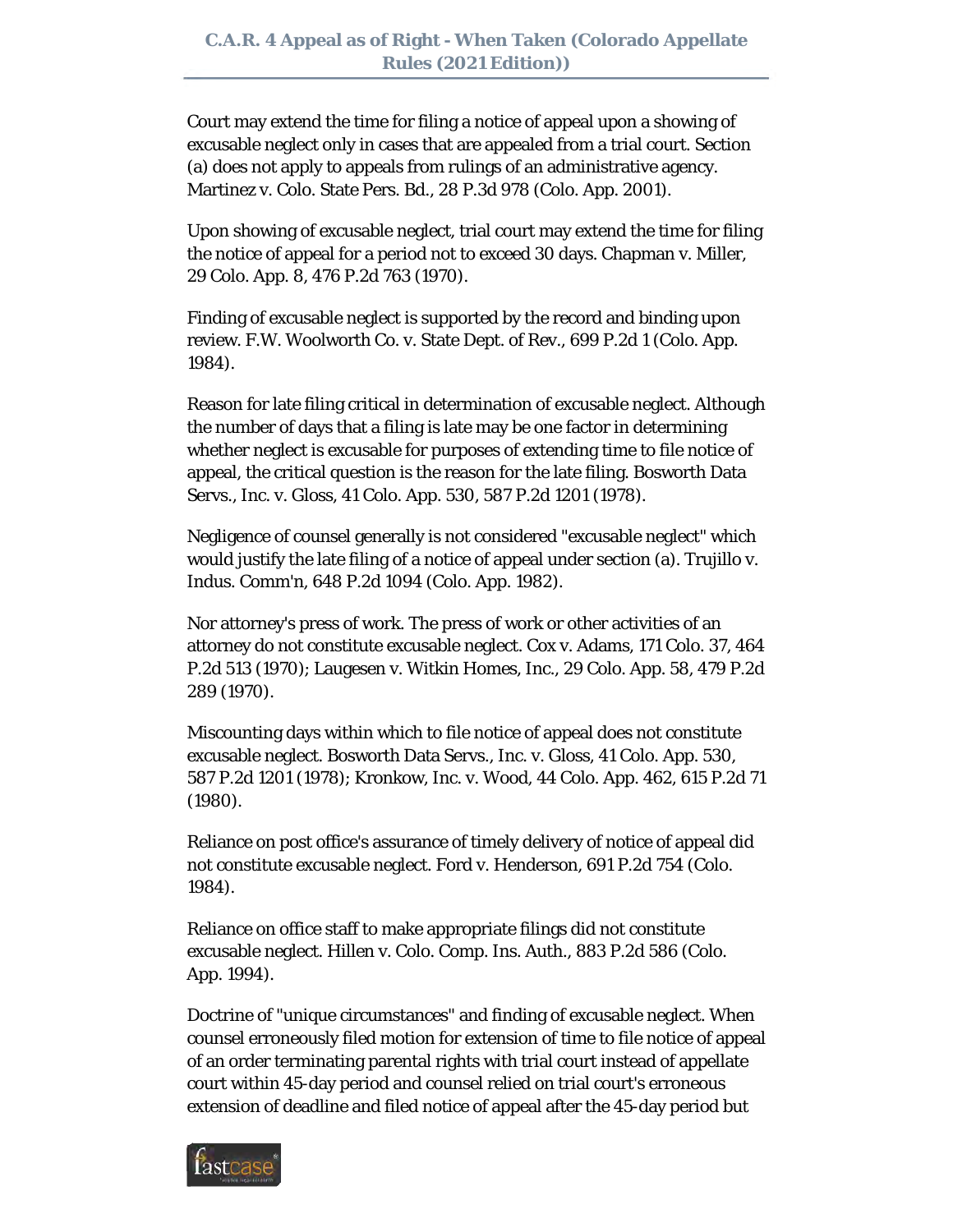within the 30-day extension period for excusable neglect, court of appeals had jurisdiction to consider a request for late filing under "unique circumstances" doctrine and failure to find excusable neglect to justify extension of time was abuse of discretion. P.H. v. People in Interest of S.H., 814 P.2d 909 (Colo. 1991).

Refusal of extension was not abuse of discretion. Where there is no showing of excusable neglect, there is no abuse of discretion on the part of the trial court in its refusal to extend the time for filing the notice of appeal. Long v. Ross, 30 Colo. App. 436, 494 P.2d 128 (1972).

Forty-five-day time limit for filing appeal with court of appeals in tax assessment cases, rather than statutory time period, is applicable when appeal has first been filed with state board of assessment appeals and not in district court. Denver v. Bd. of Assessment Appeals, 748 P.2d 1306 (Colo. App. 1987).

"Unique circumstances" doctrine may be applied to allow the filing of notice of appeal in a kinship adoption proceeding governed by C.A.R. 4(a) beyond the 75-day jurisdictional deadline. Court shall consider the totality of the circumstances in decision to apply doctrine. In re C.A.B.L., 221 P.3d 433 (Colo. App. 2009).

III. Criminal Cases.

Appellate court may, for good cause shown, enlarge the time for filing under section (b). People v. Allen, 182 Colo. 395, 513 P.2d 1060 (1973); People v. Baker, 104 P.3d 893 (Colo. 2005).

Where public defender was notified of appointment to represent petitioner on last day on which petitioner could file late notice of appeal, court of appeals should have either allowed notice of appeal or given petitioner additional time to gather more supporting information rather than denying motion for out of time filing. Weason v. Colo. Court of Appeals, 731 P.2d 736 (Colo. 1987).

A motion filed after entry of the order challenged on appeal does not extend the time for the prosecution to file its notice past the 45 days allowed by this rule. People v. Retallack, 804 P.2d 279 (Colo. App. 1990).

But trial court cannot extend time for filing past 75 days. A trial court has no authority or jurisdiction to extend the time for filing of notice of appeal from criminal conviction past 60 days (now 75 days) after the entry of the judgment. People v. Allen, 182 Colo. 395, 513 P.2d 1060 (1973).

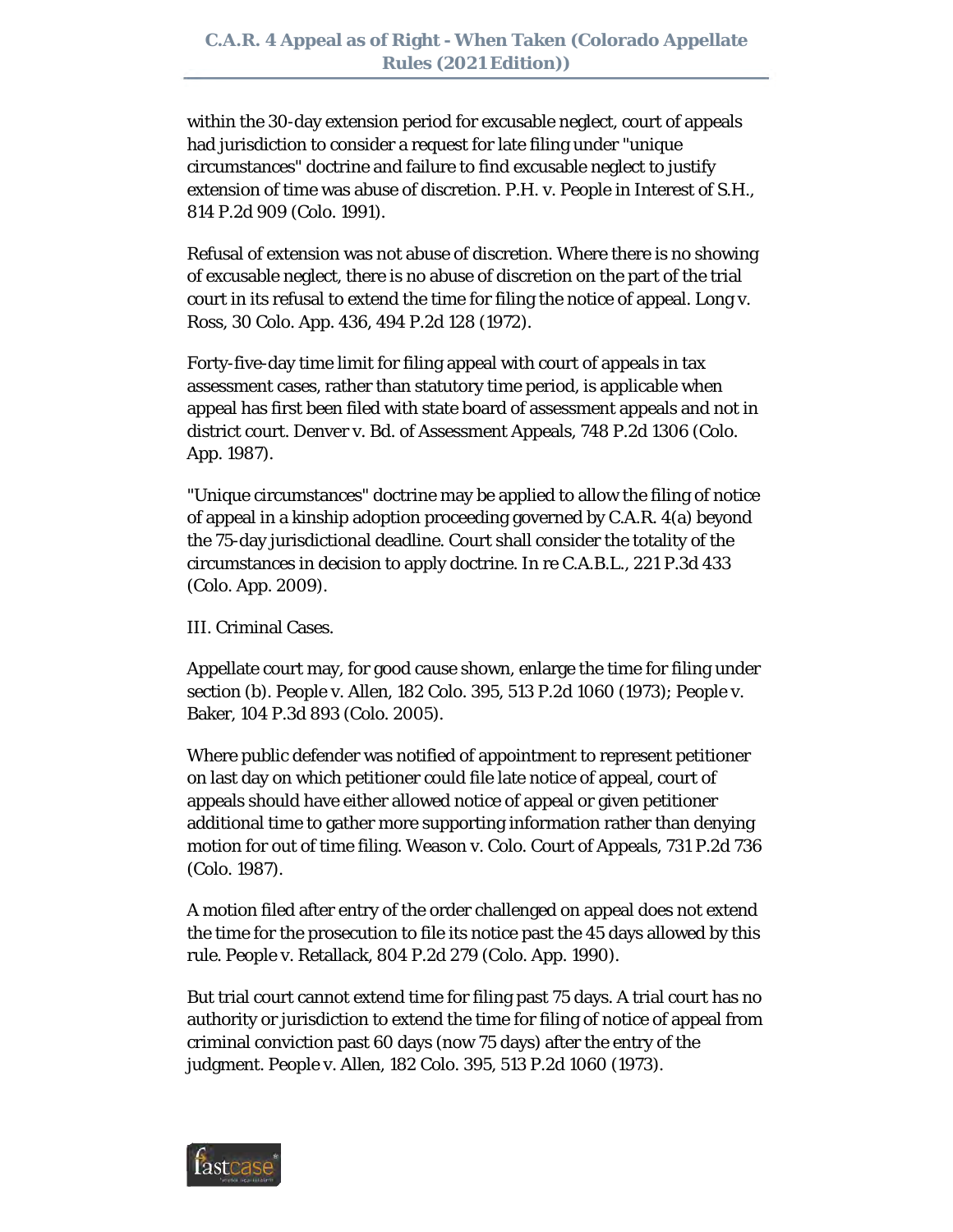The excusable neglect provision does not apply to appeals by the people. People v. Gilmore, 97 P.3d 123 (Colo. App. 2003).

The civil cross-appeal rule that allows for sequential submissions does not apply in criminal cases. People v. Gilmore, 97 P.3d 123 (Colo. App. 2003).

An order granting a new trial is a final order pursuant to ? §16-12-102, therefore, prosecution must file its appeal within 45 days of the order. People v. Curren, 228 P.3d 253 (Colo. App. 2009).

Order granting motion for a new trial not final judgment for purposes of appeal, and therefore people's failure to file appeal within 45 days of such order did not render subsequent appeal untimely. People v. Campbell, 738 P.2d 1179 (Colo. 1987).

Alleged errors must be preserved by objection and motion. Proper procedure necessitates that alleged error, including errors of a constitutional nature, be preserved by raising same by objection during the trial and by motion for a new trial. People v. Sanchez, 180 Colo. 119, 503 P.2d 619 (1972).

Timely but defective notice was adequate to invoke appellate jurisdiction. People v. Bost, 770 P.2d 1209 (Colo. 1989).

Perfection of appeal divests trial court of jurisdiction. Unless otherwise specifically authorized by statute or rule, once an appeal has been perfected, the trial court has no jurisdiction to issue further orders in the case relative to the order or judgment appealed from. Consequently, should it be necessary for the trial court to act, other than in aid of the appeal or pursuant to specific statutory authorization, the proper course would be for a party to obtain a limited remand from the appellate court. People v. Dillon, 655 P.2d 841 (Colo. 1982).

Sentence imposed after revocation of probation is final judgment. Where the trial court has initially imposed sentence on a defendant and has suspended execution of the sentence and granted probation, which is thereafter revoked, the resulting sentence imposed after revocation of probation is the final judgment. People v. Jenkins, 40 Colo. App. 140, 575 P.2d 13 (1977).

As is reversal of order imposing costs. The final judgment for purposes of appeal was entered when trial court reversed its previous order imposing costs on the defendant, and therefore state's appeal taken more than 30 days after sentencing was proper. People v. Fisher, 189 Colo. 297, 539 P.2d 1258 (1975).

IV. Review of Sentences.

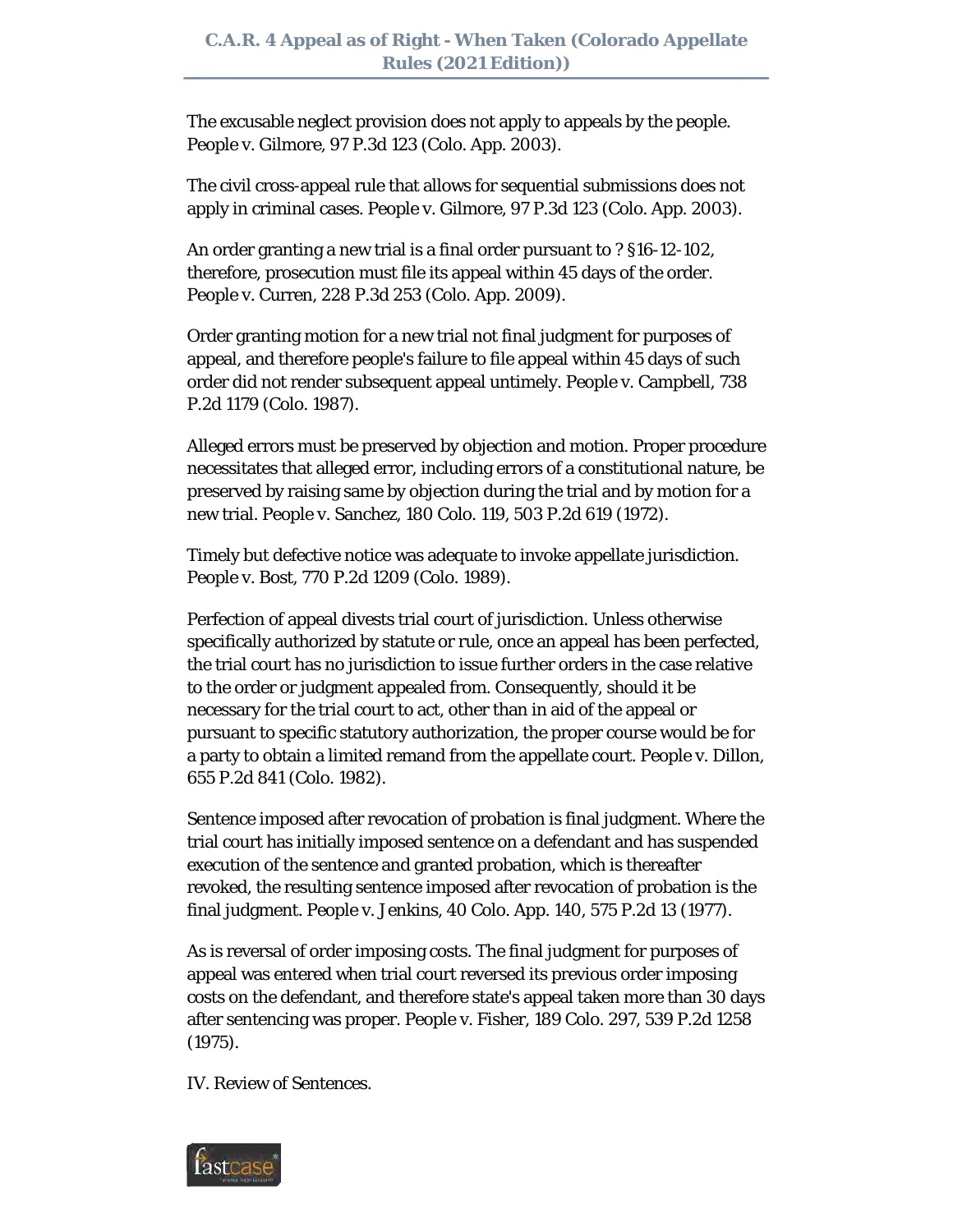Misdemeanor sentence. There is no provision for appellate review of the propriety of a misdemeanor sentence. People v. Roberts, 668 P.2d 977 (Colo. App. 1983).

Sentencing by its very nature is a discretionary decision which requires the weighing of various factors and striking a fair accommodation between the defendant's need for rehabilitation or corrective treatment and society's interest in safety and deterrence. People v. Watkins, 200 Colo. 163, 613 P.2d 633 (1980).

Wide latitude will be given the trial court's final decision since it is in the best position to balance the many factors which must be considered in tailoring an appropriate sentence in each individual case. People v. Valencia, 630 P.2d 85 (Colo. 1981).

But discretion not unrestricted. The discretion implicit in the sentencing decision is not an unrestricted discretion devoid of reason or principle. People v. Watkins, 200 Colo. 163, 613 P.2d 633 (1980).

Sentencing decisions should reflect rational selection from various sentencing alternatives in a manner consistent with the dominant aims of the sentencing process. People v. Watkins, 200 Colo. 163, 613 P.2d 633 (1980).

Record to include reasons for imposition of sentence. Hereafter in felony convictions involving the imposition of a sentence to a correctional facility, the sentencing judge must state on the record the basic reasons for the imposition of sentence. People v. Watkins, 200 Colo. 163, 613 P.2d 633 (1980).

The statement of reasons that sentencing judge must state on record need not be lengthy, but should include the primary factual considerations bearing on the judge's sentencing decision. People v. Watkins, 200 Colo. 163, 613 P.2d 633 (1980).

Factors considered in sentencing. Some of the more common considerations significant to the sentencing process are: The gravity of the offense in terms of harm to person or property; the gravity of the offense in terms of the culpability requirement of the law; the defendant's history of prior criminal conduct; the degree of danger the defendant might present to the community if released forthwith; the likelihood of future criminality in the absence of corrective incarceration or treatment; the prospects for rehabilitation under some less drastic sentencing alternative, such as probation, and the likelihood of depreciating the seriousness of the offense

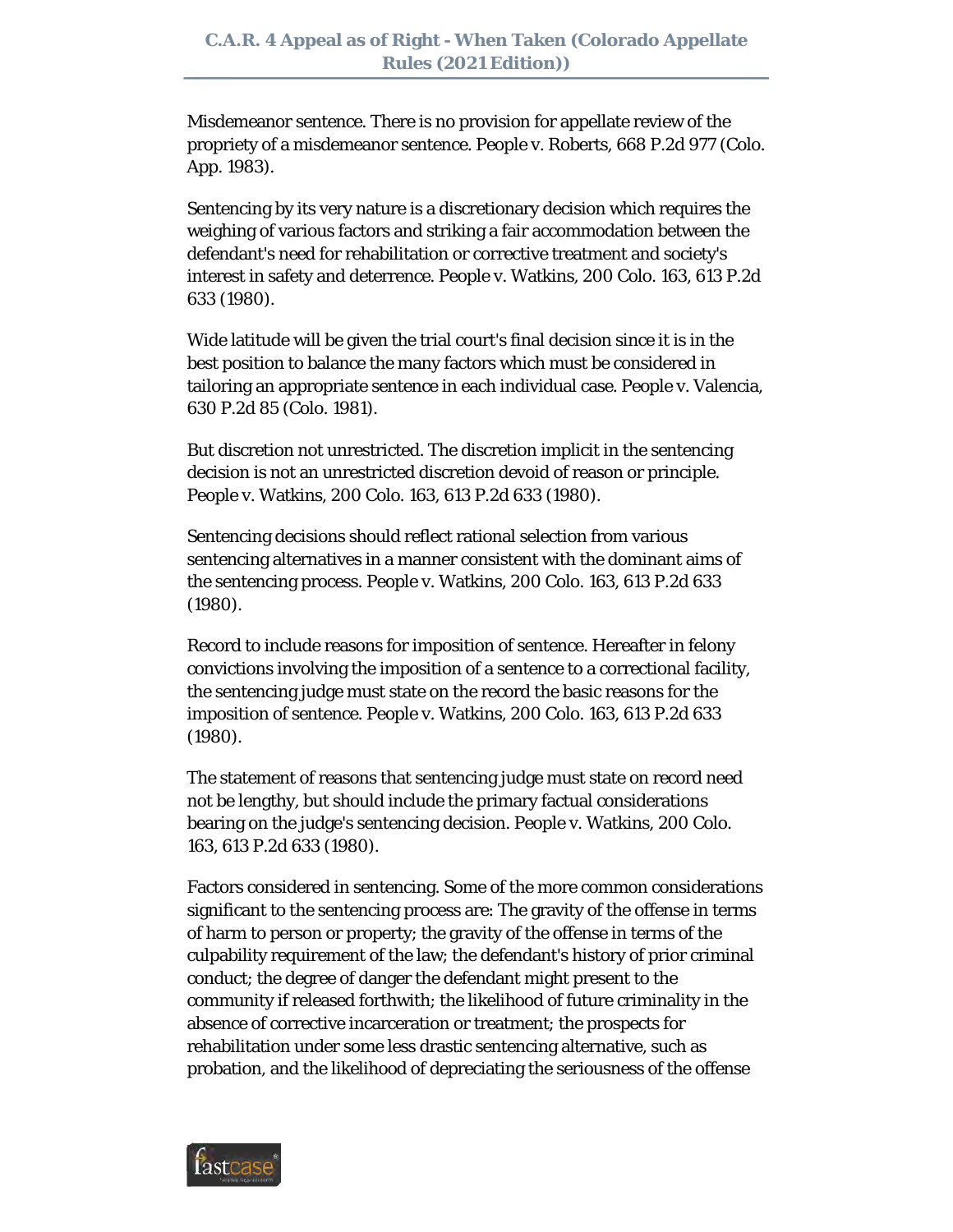were a less drastic sentencing alternative chosen. People v. Watkins, 200 Colo. 163, 613 P.2d 633 (1980).

In reviewing the district court's imposition of sentence, the supreme court is to consider the following factors: The nature of the offense, the character of the offender, the public interest in safety and deterrence, and the sufficiency and accuracy of the information on which the sentence was based. People v. Mattas, 645 P.2d 254 (Colo. 1982).

An appellate court must consider the nature of the offense, the character of the offender, and the public interest in safety and deterrence in reviewing a sentence claimed to be excessive. People v. Valencia, 630 P.2d 85 (Colo. 1981).

Review of propriety of sentence limited. Neither the court of appeals nor the supreme court of Colorado has jurisdiction to review the propriety of a sentence except on direct appeal from the initial sentence, and then only under the limitations established in this rule and in ? §18-1-409 . Mikkleson v. People, 199 Colo. 319, 618 P.2d 1101 (1980).

Record to justify extended term sentence. Where a sentence is imposed for an extended term, the record must clearly justify the decision of the sentencing judge. People v. Valencia, 630 P.2d 85 (Colo. 1981).

Sentence cannot be modified absent abuse of discretion. In reviewing the record in a proceeding under this rule, the sentence imposed cannot be modified unless it appears to the appellate court that the trial judge abused his discretion in imposing the sentence. People v. Walker, 189 Colo. 545, 542 P.2d 1283 (1975).

Trial court does not err in failing to hold hearing. When a defendant does not raise a question or move for a new trial, but raises the question for the first time on appeal of conviction, the trial court does not err in failing to hold a hearing "sua sponte" to determine such. People v. Sanchez, 180 Colo. 119, 503 P.2d 619 (1972).

Invoking fifth amendment at codefendant's trial. Where a defendant is appealing his sentence and fears that his testimony in the trial of his codefendant might be used at a subsequent hearing to enhance the sentence should it be vacated, he may invoke his fifth amendment right against selfincrimination. People v. Villa, 671 P.2d 971 (Colo. App. 1983).

The language of subsection (b)(2) is plain and unambiguous and dictates that if an appeal by the People is authorized by statute, the court of appeals

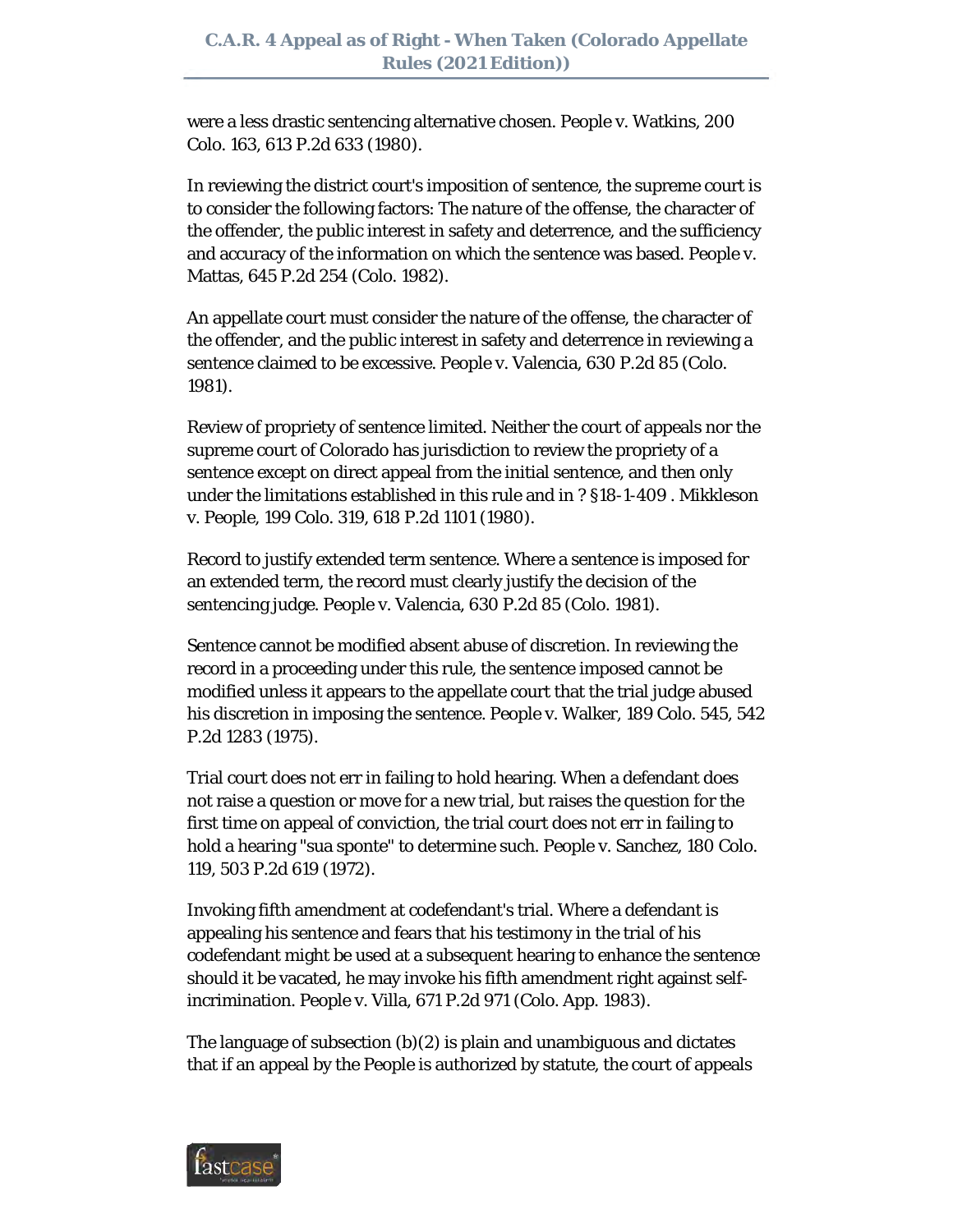must issue a written decision. People v. Jackson, 972 P.2d 698 (Colo. App. 1998).

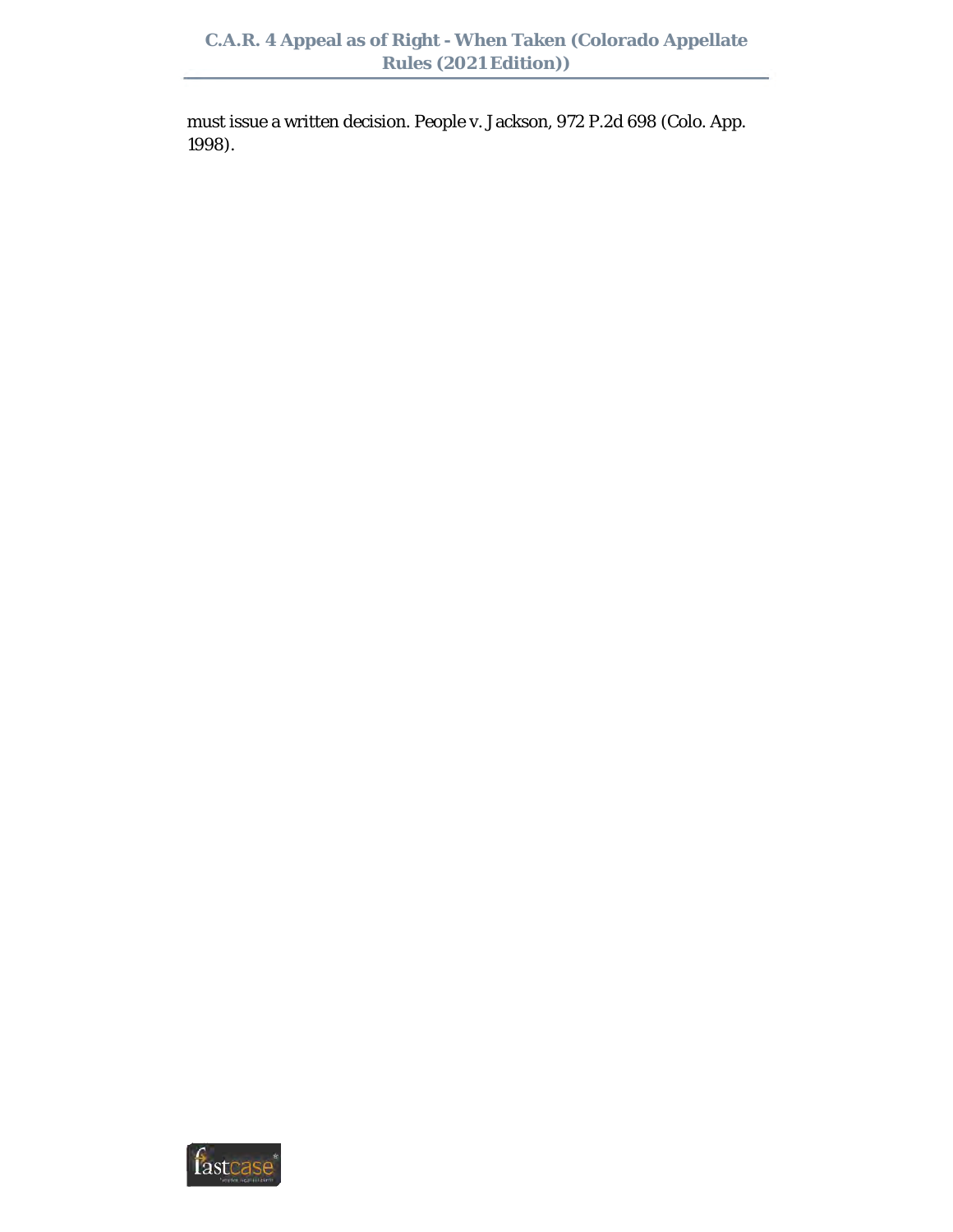# **RULE 4.1. Interlocutory Appeals in Criminal Cases**

(a) **Grounds.** The state may file an interlocutory appeal in the Supreme Court from a ruling of a district court granting a motion under Crim. P. 41(e) and (g) and Crim. P. 41.1(i) made in advance of trial by the defendant for return of property and to suppress evidence or granting a motion to suppress an extra-judicial confession or admission; provided that the state certifies to the judge who granted such motion and to the Supreme Court that the appeal is not taken for purposes of delay and the evidence is a substantial part of the proof of the charge pending against the defendant.

(b) **Limitation on Time of Issuance.** An interlocutory appeal must be filed within 14 days after the entry of the order complained of. It shall not be a condition for the filing of such interlocutory appeal that a motion for a new trial or rehearing shall have been filed and denied in the trial court.

(c) **How Filed.** To file an interlocutory appeal the state, within the time fixed by this Rule, shall file the notice of appeal with the clerk of the appellate court with an advisory copy served on the clerk of the trial court.

(d) **Record.** The record for an interlocutory appeal shall consist of the information or indictment, the plea of the defendant or the defendants, the motions filed by the defendant or defendants on the grounds stated in section (a) above, the reporter's transcript of all testimony taken at the hearing on said motions and such exhibits or reasonable copies, facsimiles, or photographs thereof as the parties may designate (subject to the provisions in C.A.R. 10(c)(3) pertaining to exhibits of bulk), the order of court ruling on said motions together with the date, if one has been fixed, that the case is set for trial or a certificate by the clerk that the case has not been set for trial. After the filing of the record, such other exhibits or reasonable copies, facsimiles, or photographs thereof shall be transmitted by the clerk of the trial court to the appellate court as the appellate court may order. The record shall be filed within 14 days of the date of filing the notice of appeal.

(e) **Appearances.** The state in these proceedings shall be represented by the district attorney, and briefs shall be prepared by the district attorney's office and responsive briefs or pleadings served upon that office.

(f) **Briefs.** Within 14 days after the record has been filed in the Supreme Court, the state shall file its brief, and within 14 days thereafter, the appellee shall file the answer brief, and the state shall have 7 days after service of the answer brief to file any reply brief.

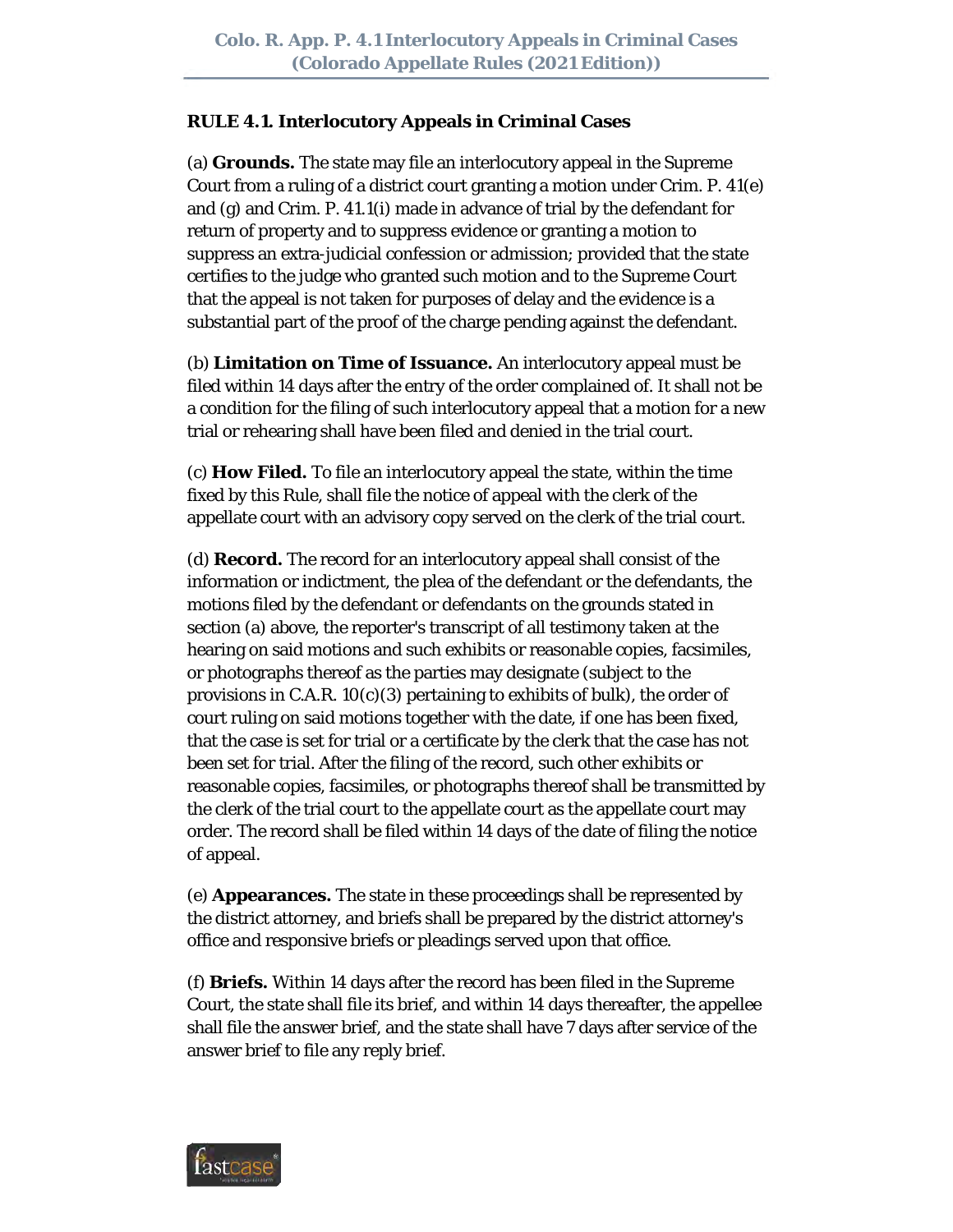(g) **Disposition of Cause.** No oral argument shall be permitted except when ordered by the court. The decision of the court shall be by written opinion, copies of which shall be transmitted by the clerk of the court to the trial judge and to one attorney on each side of the case. No petition for rehearing shall be permitted. Remittiturs ha II accompany said opinion.

(h) **Time.** The time limits herein may only be enlarged by order of the appropriate court before the existing time limit has expired.

(Source: (b), (d), and (f) amended and adopted December 14, 2011, effective January 1, 2012, for all cases pending on or filed on or after January 1, 2012, pursuant to C.R.C.P. 1(b); entire rule amended and effective June 23, 2014; (d) amended and adopted October 26, 2017, Amended November 1, 2017, effective January 1, 2018.)

## **ANNOTATION**

**Rule not violative of equal protection.**

The provisions of this rule permitting only the prosecution to enter an interlocutory appeal are not violative of equal protection, since the prosecution is precluded from placing the defendant in double jeopardy after the final verdict has been reached, and its only meaningful avenue of appeal must be found in a prejudgment proceeding. People v. Traubert, 199 Colo. 322, 608 P.2d 342 (1980).

**This rule requires filing of an interlocutory appeal within ten days after entry of an appealable order.**

However, where there was no indication that entry of a motion to reconsider was an attempt to circumvent the appeals process or delay the proceedings, the prosecution complied with this rule by filing an appeal within ten days after the modified ruling. People v. Melton, 910 P.2d 672 (Colo. 1996).

**In order to toll the time for filing an interlocutory appeal, a motion to reconsider a trial court order of suppression must be filed within ten days of the date of the order of suppression.**

People v. Powers, 47 P.3d 686 (Colo. 2002).

**This rule provides an appeal for the prosecution rather than defendant,**

therefore, the court does not have jurisdiction to address any issues resolved by the trial court in favor of the prosecution. People v. Gothard, 185 P.3d 180 (Colo. 2008).

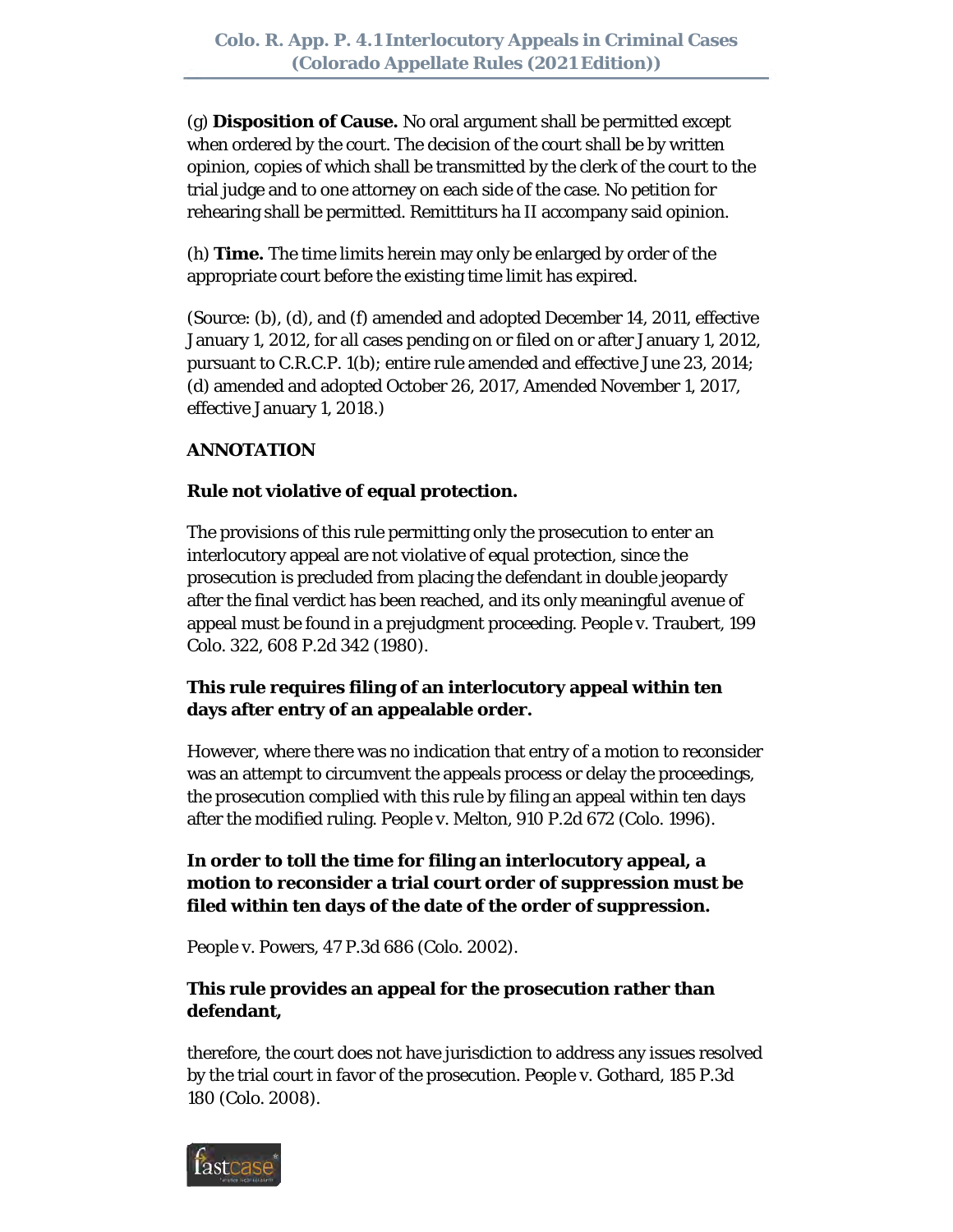**Issues raised by defendant are not normally included.**

An interlocutary appeal by the people under this rule does not normally include issues raised by the defendant. People v. Barton, 673 P.2d 1005 (Colo. 1984).

The supreme court has no jurisdiction to address a ruling adverse to the defendant in an interlocutory appeal under this rule. People v. Oates, 698 P.2d 811 (Colo. 1985); People v. Griffin, 727 P.2d 55 (Colo. 1986); People v. Weston, 869 P.2d 1293 (Colo. 1994).

**This rule does not interfere with defendant's rights to appeal his conviction**

after a verdict has been reached. People v. Traubert, 199 Colo. 322, 608 P.2d 342 (1980).

**This rule is designed as procedural device to facilitate review,**

and does not represent a constitutional right on the part of either the defendant or the state. People v. Renfrow, 172 Colo. 399, 473 P.2d 957 (1970).

**Reduction of charge.**

In reducing a charge, the court in effect dismisses the greater charge and substitutes a lesser one. Through such action, the court does not dismiss the case in its entirety; therefore, the appeal of the case is governed by the procedures set forth in C.A.R. 4(b) (3) and in this rule, not C.A.R. 4(b)(2), and must be filed within 10 days of the date of the order. People v. Severin, 122 P.3d 1073 (Colo. App. 2005).

**Interlocutory appeals may not be employed to obtained pretrial review**

of issues not covered by this rule. People v. Dailey, 639 P.2d 1068 (Colo. 1982); People v. Cummings, 706 P.2d 766 (Colo. 1985); People v. Weston, 869 P.2d 1293 (Colo. 1994).

Interlocutory appeal rule may not be employed to "piggyback" issues not embraced by that rule for pretrial review. People v. Morrison, 196 Colo. 319, 583 P.2d 924 (1978).

**Where a suppression order is based on conclusions that statements were the product of an illegal arrest and of a custodial interrogation not preceded by Miranda warnings,**

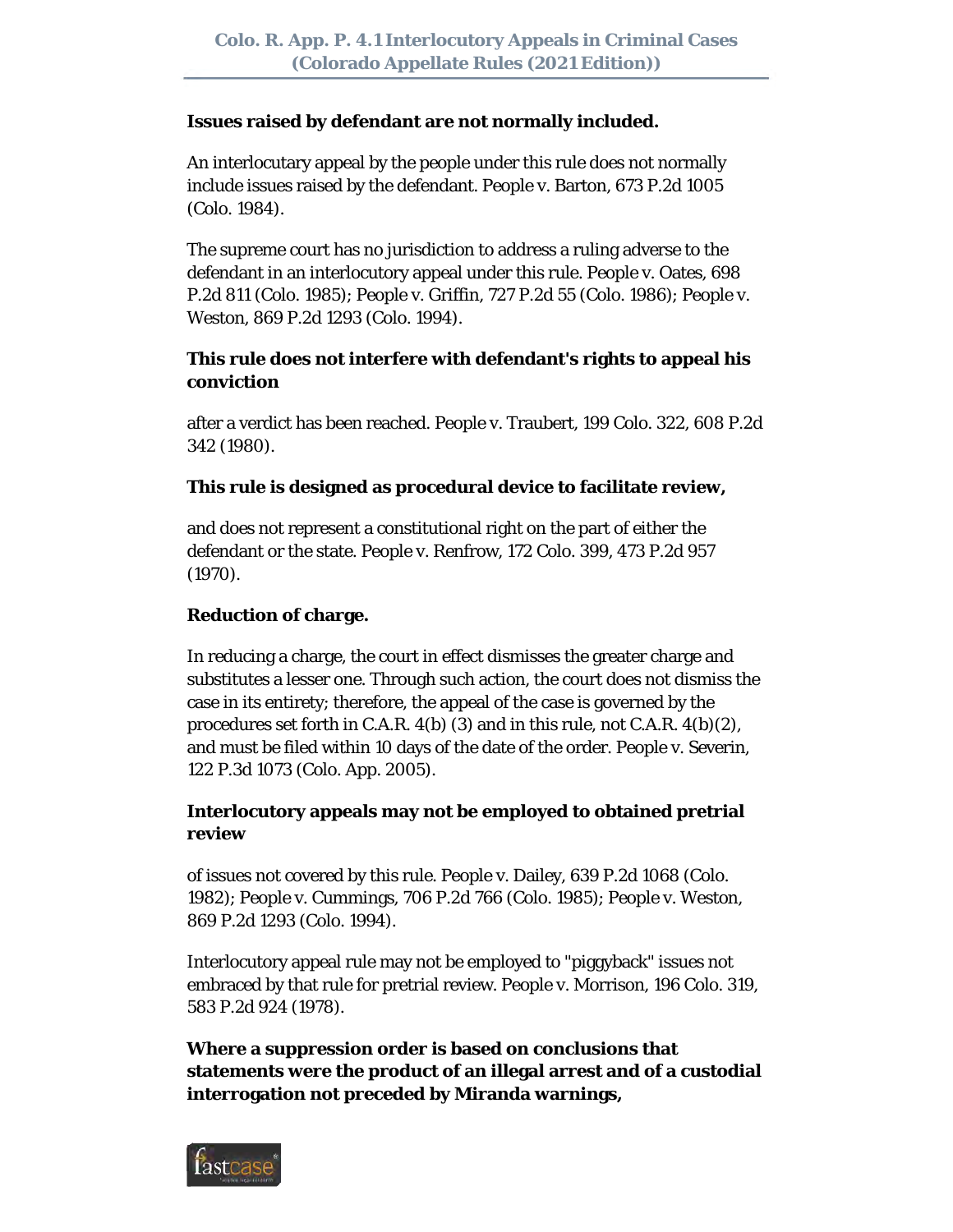a district court must make sufficient findings of fact and conclusions of law to identify each of the statements at issue and to permit appellate review of its rulings with regard to whether the statements must be suppressed. People v. Haurey, 859 P.2d 889 (Colo. 1993).

**Appellate court has the responsibility**

of ascertaining whether the trial court's legal conclusions are supported by sufficient evidence and whether the trial court applied the correct legal standard. People v. Brazzel, 18 P.3d 1285 (Colo. 2001).

**Trial court's findings of fact are entitled to deference**

by a reviewing court, but when the absence of factual findings regarding key contested issues hinders appellate review, or when unresolved evidentiary conflicts exist with regard to material facts, case must be remanded to the trial court for further fact-finding. People v. Brazzel, 18 P.3d 1285 (Colo. 2001).

**Review of suppression hearings.**

This rule is designed to review rulings of the trial court made upon suppression hearings under Crim. P. 41(e) and Crim. P. 41(g). People v. Thornburg, 173 Colo. 230, 477 P.2d 372 (1970); People v. Cobbin, 692 P.2d 1069 (Colo. 1984).

Interlocutory appeals are limited to motions to suppress, and it is contemplated that the motion be disposed of prior to trial. People v. Voss, 191 Colo. 338, 552 P.2d 1012 (1976).

**And only from adverse rulings.**

Interlocutory appeals under this rule may only be appealed from adverse rulings on Crim. P. 41 motion. People v. Fidler, 175 Colo. 90, 485 P.2d 725 (1971). See People v. McNulty, 173 Colo. 491, 480 P.2d 560 (1971).

Unless an adverse trial court ruling is within the scope of Crim. P. 41(e) and Crim. P. 41(g), it is not within an appellate court's jurisdiction on interlocutory appeal under this rule. People v. Patterson, 175 Colo. 19, 485 P.2d 494 (1971). See People v. Thornburg, 173 Colo. 230, 477 P.2d 372 (1970); People v. Braunthal, 31 P.3d 167 (Colo. 2001).

**Only three circumstances for interlocutory appeal of a suppression order.**

Review is proper where evidence was suppressed due to:

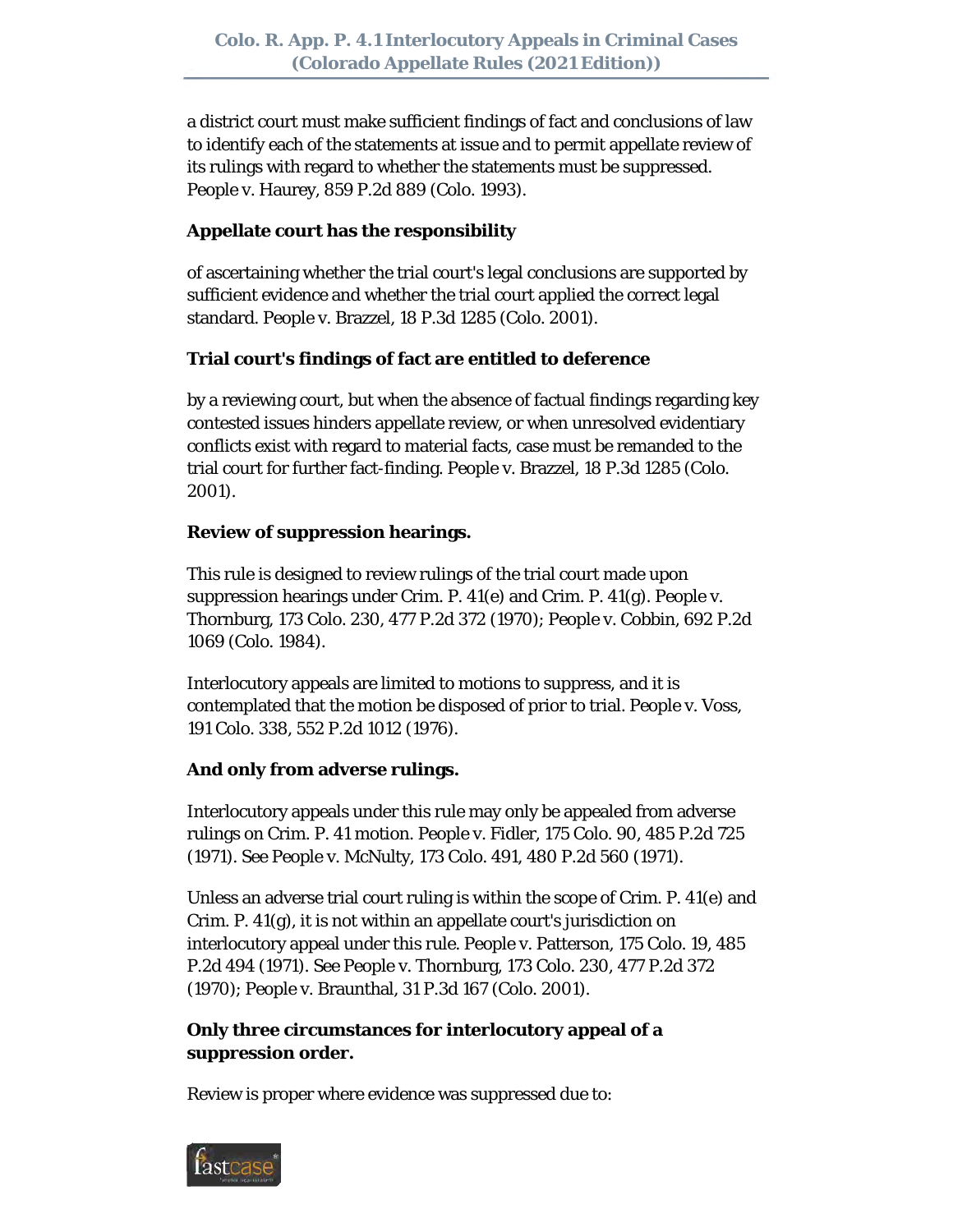(1) An unlawful search and seizure;

(2) an involuntary confession or admission; or

(3) an improperly ordered or insufficiently supported, nontestimonial identification. People v. Braunthal, 31 P.3d 167 (Colo. 2001).

**Prosecution's brief and the record do not support certification that defendant's statements form a substantial part of the evidence**

where defendant's statements were made during transport as a part of a non-material, benign interchange meant to solace the defendant and where the officer did not immediately prepare any notes or reports documenting the statements. People v. MacCallum, 925 P.2d 758 (Colo. 1996).

**Statements suppressed by trial court held to constitute substantial part of proof of charges**

pending against defendant; therefore, prosecution was entitled to bring interlocutory appeal. People v. Mendoza-Rodriguez, 790 P.2d 810 (Colo. 1990).

**Suppression order based upon sanctions was not reviewable under this rule.**

However, the court could consider the issue on an interlocutory appeal under C.A.R. 21. People v. Casias, 59 P.3d 853 (Colo. 2002).

**Supreme court will not expand jurisdiction.**

The supreme court will not stray beyond the scope of its interlocutory appeal jurisdiction set forth in this rule and will not consider rulings issued in a preliminary hearing held in conjunction with a motion to suppress. People v. Singleton, 174 Colo. 138,482 P.2d 978 (1971).

If the evidence or statement suppressed is not a "substantial part" of the proof which may be offered against the defendant, the supreme court will not address the substantive issues raised by the interlocutory appeal. People v. Harding, 671 P.2d 975 (Colo. App. 1983).

Where review of the record provided on appeal convinced court that the defendant's statement, suppressed under Crim. P. 41(g) did not form a "substantial part" of the proof to be offered against the defendant, the court refused to address the substantive issues raised by the prosecution. People v. Valdez, 621 P.2d 332 (Colo. 1981).

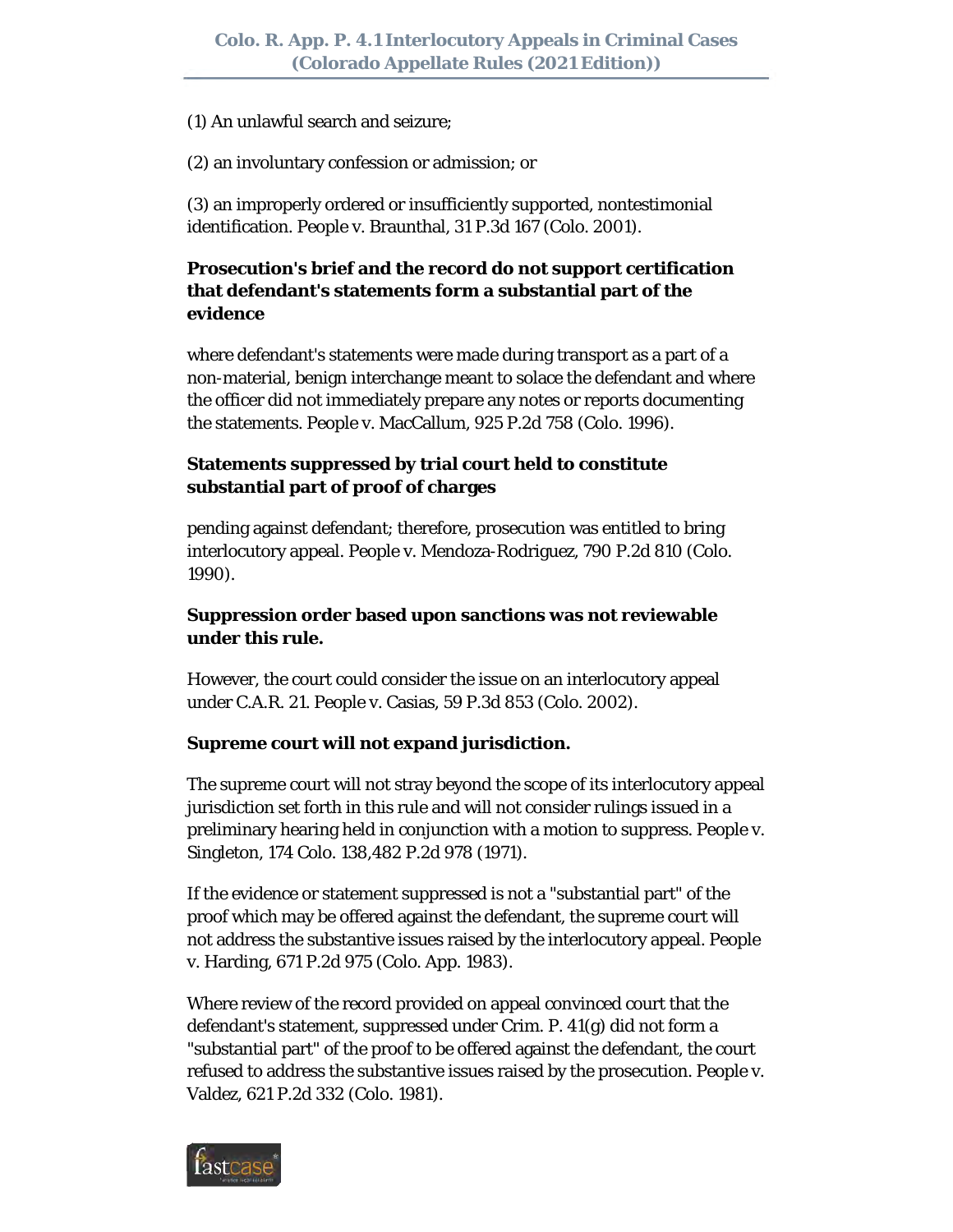An order granting a motion to sever a count for separate trial is not within scope of rule. People v. Wallace, 724 P.2d 670 (Colo. 1986).

**Proceeding is interlocutory in nature if it intervenes**

between the commencement and the final decision of a case. People v. Medina, 40 Colo. App. 490, 583 P.2d 293 (1978).

**An appeal could not be interlocutory where it was from a final order**

after trial. People v. Voss, 191 Colo. 338, 552 P.2d 1012 (1976).

**Ruling granting a defendant's pretrial motion to suppress**

is subject to interlocutory appeal under this rule. People v. Nunez, 658 P.2d 879 (Colo. 1983).

**Lineup identification is question for trial, and not interlocutory appeal.**

The question of whether eyewitness identification evidence was obtained from a lineup that was overly suggestive is a matter to be resolved at trial; it is not within the ambit of the interlocutory appeal rule since it is not a proper subject of a pretrial suppression hearing. People v. Thornburg, 173 Colo. 230, 477 P.2d 372 (1970).

**Order suppressing statement which prosecution sought to use only for impeachment purposes if defendant elected to testify**

is not subject to interlocutory appeal because it was not a substantial part of the prosecution's proof. People v. Garner, 736 P.2d 413 (Colo. 1987).

**But suppression order was properly the subject of an interlocutory appeal under this rule**

where the suppressed statements concerned a murder conspiracy, jointly fabricated alibi, and videotaped confession that constituted a substantial part of the proof of the pending charges. People v. Matheny, 46 P.3d 453 (Colo. 2002).

**Court exercised its discretion to review district court's full pretrial order**

even though order did not "neatly" fall within the scope of this rule. People v. Luna-Solis, 2013 CO 21, 298 P.3d 927.

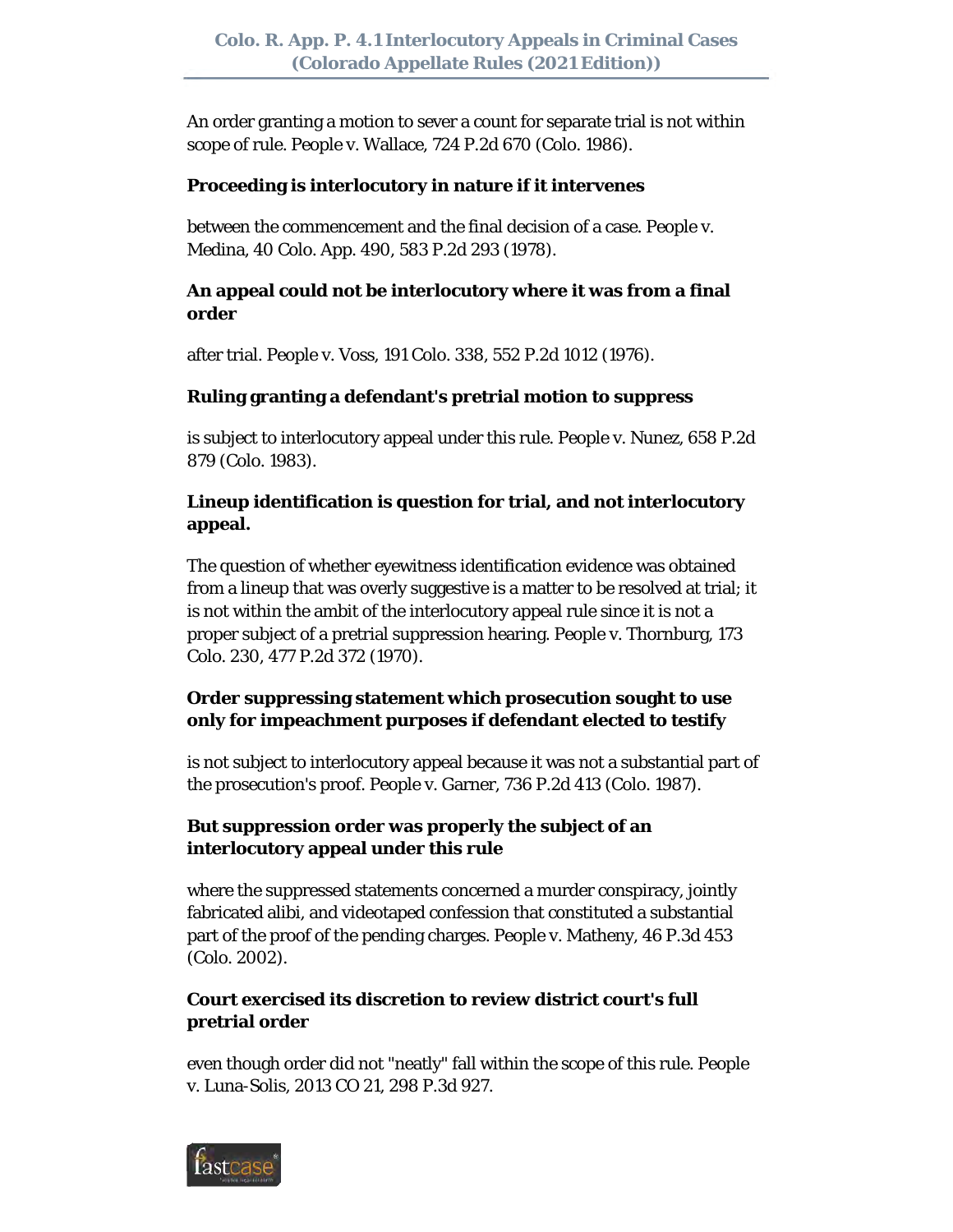**A ruling limiting the scope of cross-examination of a witness in a criminal case is not appealable under this rule.**

People v. Haurey, 859 P.2d 889 (Colo. 1993).

**Record did not support the prosecution's certification**

that statements were a substantial part of the evidence. People v. Mounts, 801 P.2d 1199 (Colo. 1990).

**Interlocutory appeal unavailable in delinquency proceedings.**

An interlocutory appeal is not available to either the state or the respondent in a delinquency proceeding under the Colorado children's code. People in Interest of P.L.V. v. P.L.V., 172 Colo. 269, 472 P.2d 127 (1970); People in Interest of G.D.K. v. G.D.K., 30 Colo. App. 54, 491 P.2d 81 (1971). See People in Interest of P.L.V., 176 Colo. 342, 490 P.2d 685 (1971).

**Findings on second motion held sufficient to support ruling in earlier case.**

Where in one case the district judge, in denying the motion to suppress, did not make sufficient findings, but in another case the findings upon denial of the motion to suppress were amply sufficient, since the findings in the second case were by the same court, although by a different judge, since the rulings by both judges were the same, and since the parties and the search and in substantial effect the testimony - are identical, the supreme court is justified in considering the findings in the second case as governing the first case. It would be useless to remand the first case for findings. People v. Ramey, 174 Colo. 250,483 P.2d 374 (1971).

**Applied** in People v. McGahey, 179 Colo. 401, 500 P.2d 977 (1972); People v. District Court, 196 Colo. 401, 586 P.2d 31 (1978); People v. Lott, 197 Colo. 78, 589 P.2d 945 (1979); People v. Hillyard, 197 Colo. 83, 589 P.2d 939 (1979); People in Interest of M.R.J., 633 P.2d 474 (Colo. 1981); People v. Ferguson, 653 P.2d 725 (Colo. 1982); People v. Lindsey, 660 P.2d 502 (Colo. 1983); People v. Cobbin, 692 P.2d 1069 (Colo. 1984); People v. Lingo, 806 P.2d 949 (Colo. 1991); People v. Washington, 865 P.2d 145 (Colo. 1994); People v. Reyes, 956 P.2d 1254 (Colo. 1998); People v. Legler, 969 P.2d 691 (Colo. 1998); People v. Holmes, 981 P.2d 168 (Colo. 1999); People v. Winpigler, 8 P.3d 439 (Colo. 1999); People v. Crippen, 223 P.3d 114 (Colo. 2010).

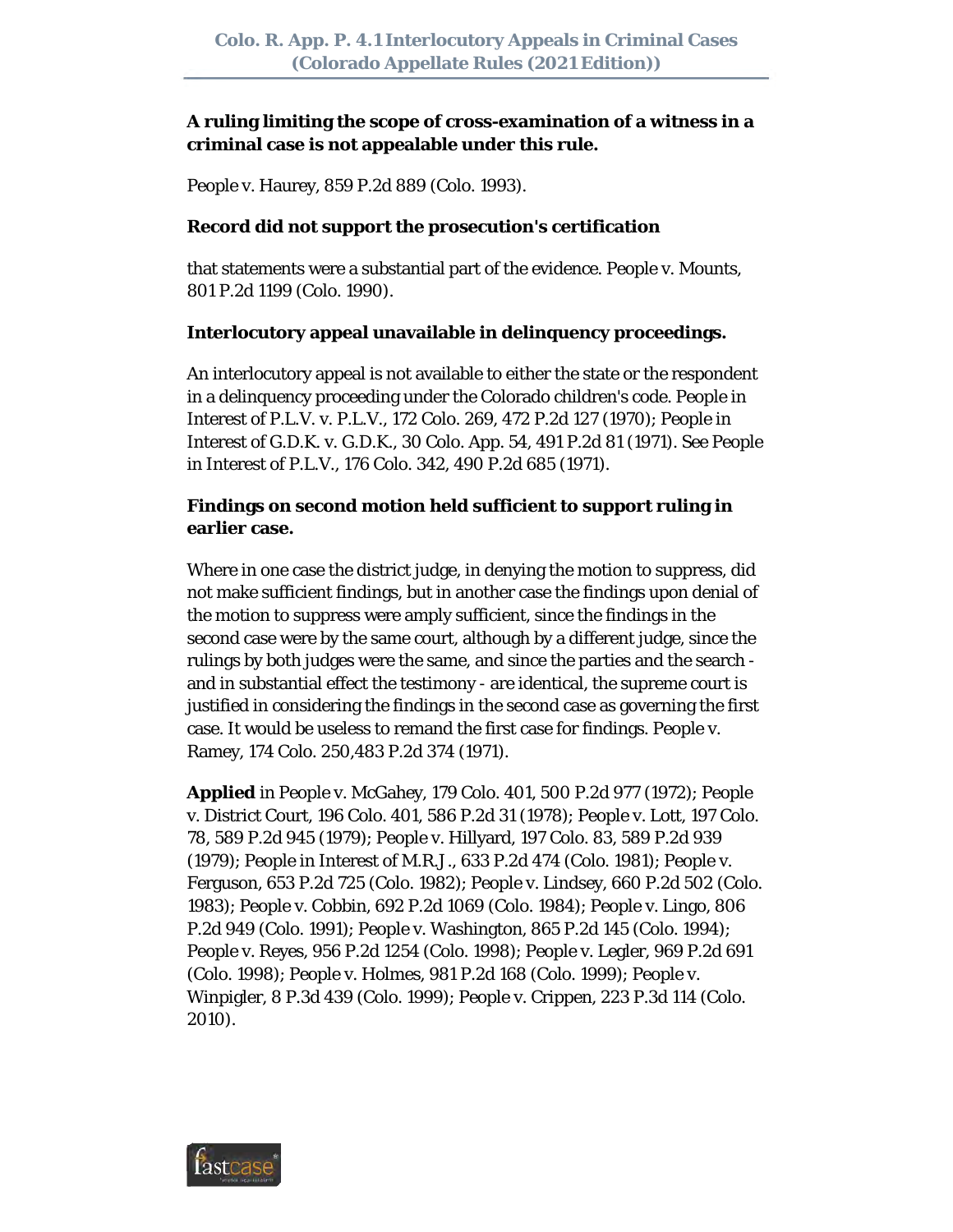# **RULE 4.2. Interlocutory Appeals in Civil Cases**

(a) **Discretionary Interlocutory Appeals.** Upon certification by the trial court, or stipulation of all parties, the court of appeals may, in its discretion, allow an interlocutory appeal of an order in a civil action. This rule applies only to cases governed by C.R.S. 13-4-102.1 .

(b) **Grounds for Granting Interlocutory Appeal.** Grounds for certifying and allowing an interlocutory appeal are:

(1) Where immediate review may promote a more orderly disposition or establish a final disposition of the litigation; and

(2) The order involves a controlling and unresolved question of law. For purposes of this rule, an "unresolved question of law" is a question that has not been resolved by the Colorado Supreme Court or determined in a published decision of the Colorado Court of Appeals, or a question of federal law that has not been resolved by the United States Supreme Court.

(c) **Procedure in the Trial Court.** The party seeking to appeal shall move for certification or submit a stipulation signed by all parties within 14 days after the date of the order to be appealed, stating that the appeal is not being sought for purposes of delay. The trial court may, in its discretion, certify an order as immediately appealable, but if all parties stipulate, the trial court must forthwith certify the order. Denial of a motion for certification is not appealable.

(d) **Procedure in the Appellate Court.** If the trial court certifies an order for an interlocutory appeal, the party seeking an appeal shall file a petition to appeal with the clerk of the court of appeals with an advisory copy served on the clerk of the trial court within 14 days of the date of the trial court's certification.

(1) Docketing of Petition and Fees; Form of Papers. Upon the filing of a petition to appeal, appellant shall pay to the clerk of the court of appeals the applicable docket fee. All papers filed under this rule shall comply with C.A.R. 32.

(2) Number of Copies to be Filed and Served. An original of any petition or brief shall be filed. One set of supporting documents shall be filed.

(3) Content of Papers and Service.

(A) The petition shall contain a caption that complies with C.A.R. 3(d)(1) and C.A.R. 32.

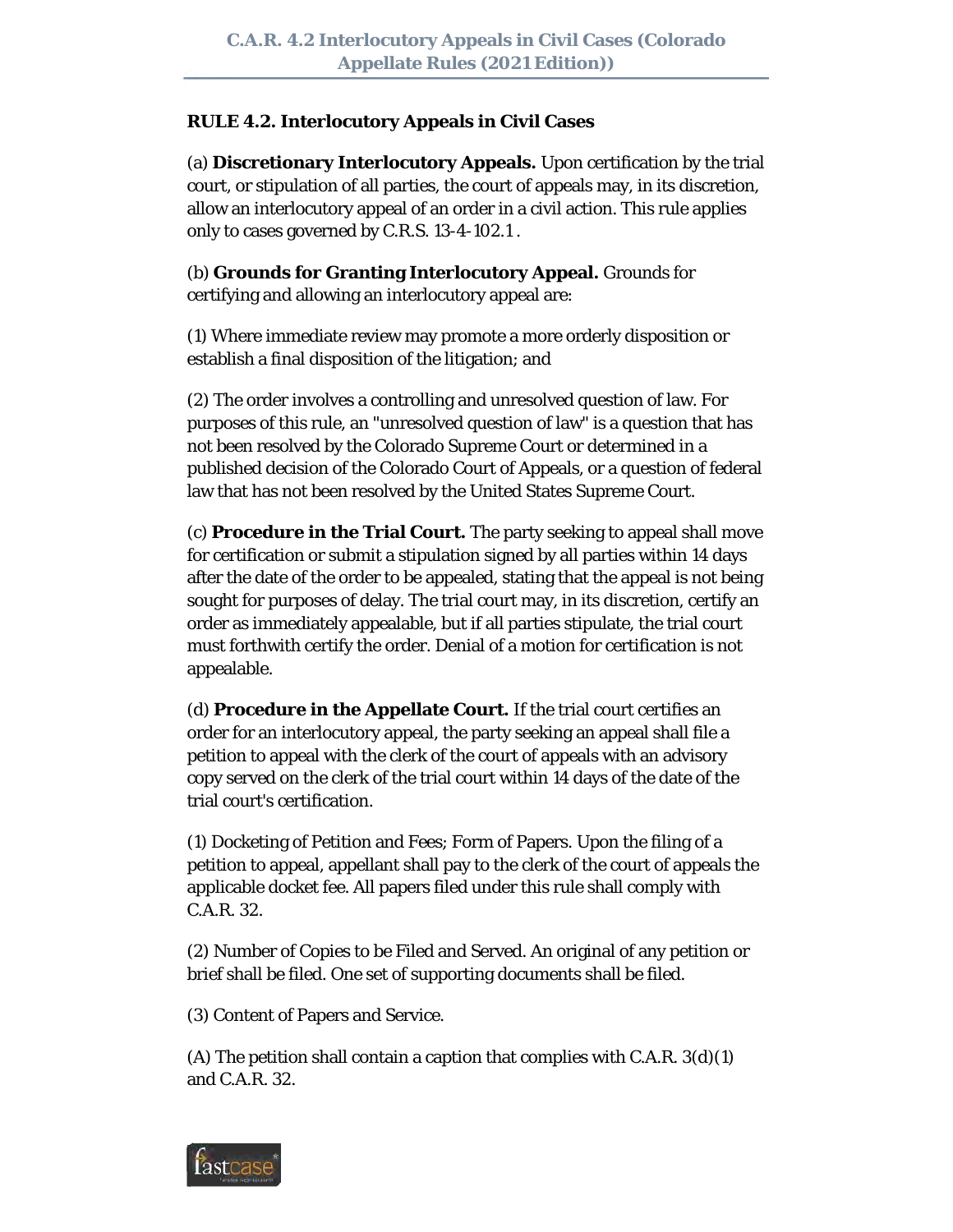(B) To enable the court to determine whether the petition should be granted, the petition shall disclose in sufficient detail the following:

(i) The identities of all parties and their status in the proceeding below;

(ii) The order being appealed;

(iii) The reasons why immediate review may promote a more orderly disposition or establish a final disposition of the litigation and why the order involves a controlling and unresolved question of law;

(iv) The issues presented;

(v) The facts necessary to understand the issues presented;

(vi) Argument and points of authority explaining why the petition to appeal should be granted and why the relief requested should be granted; and

(vii) A list of supporting documents, or an explanation of why supporting documents are not available.

(C) The petition shall include the names, addresses, email addresses and telephone and fax numbers, if any, of all parties to the proceeding below; or, if a party is represented by counsel, the attorney's name, address, email address and telephone and fax numbers.

(D) The petition shall be served upon each party and the court below.

(4) Supporting Documents. A petition shall be accompanied by a separate, indexed set of available supporting documents adequate to permit review. Some or all of the following documents may be necessary:

(A) The order being appealed;

(B) Documents and exhibits submitted in the proceeding below that are necessary for a complete understanding of the issues presented;

(C) A transcript of the proceeding leading to the order below.

(5) No Initial Response to Petition Allowed. Unless requested by the court of appeals, no response to the petition shall be filed prior to the court's determination of whether to grant or deny the petition.

(6) Briefs. If the court grants the petition to appeal, the petition to appeal shall serve as appellant's opening brief. The appellee shall file an answer brief and the appellant may file a reply brief according to a briefing schedule established by the court in its order granting the petition to appeal. The

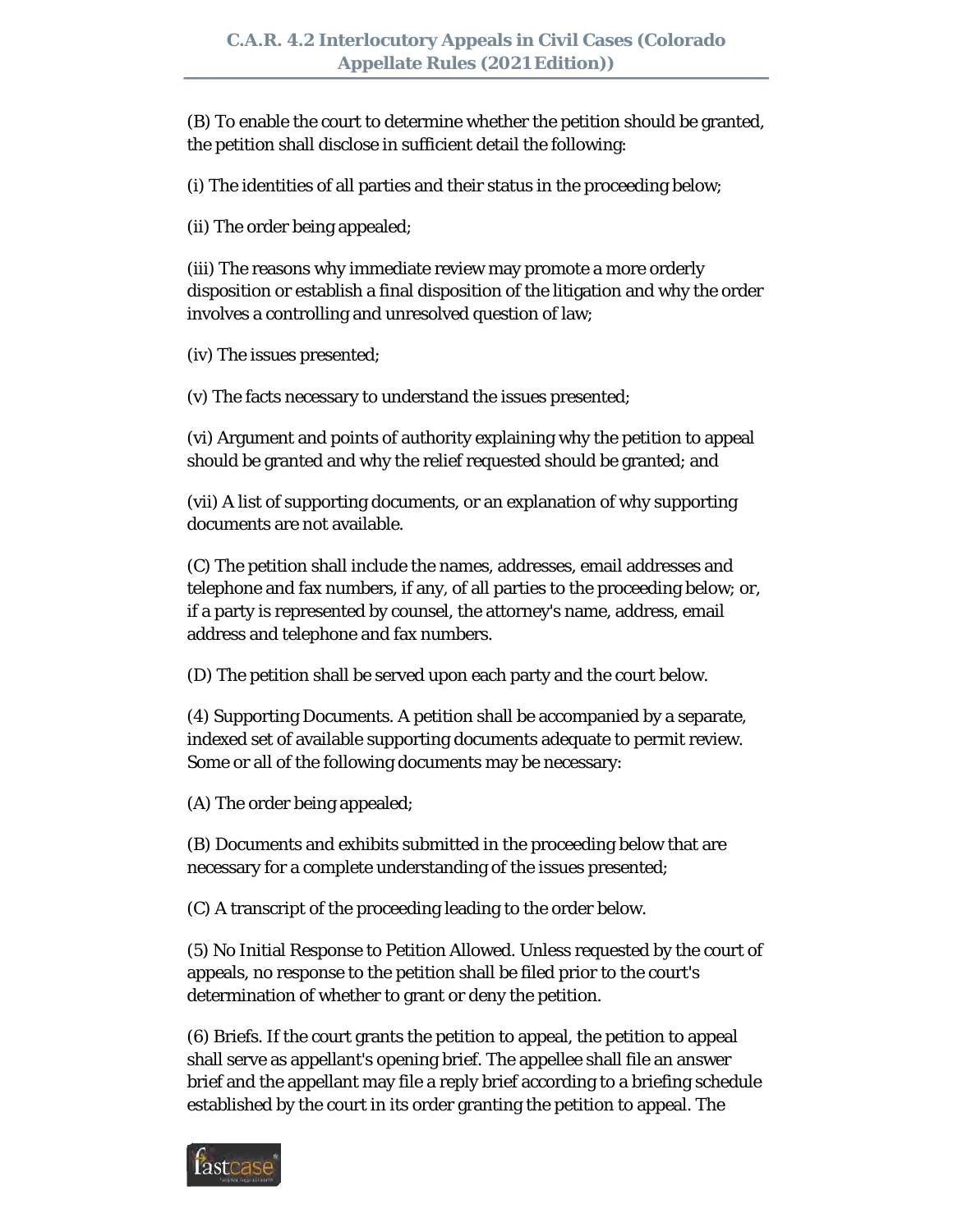petition and briefs shall comply with the limitations on length contained in C.A.R. 28(g).

(7) Oral Argument. Oral argument is governed by C.A.R. 34.

(8) Petition for Rehearing. In all proceedings under this Rule 4.2, where the court of appeals has issued an opinion on the merits of the interlocutory appeal, a petition for rehearing may be filed in accordance with the provisions of C.A.R. 40.

(e) **Stay of Trial Court Proceedings**.

(1) The filing of a petition under this rule does not stay any proceeding below or the running of any applicable time limit. If the appellant seeks temporary stay pending the court's determination of whether to grant the petition to appeal, a stay ordinarily shall be sought in the first instance from the trial court. If a request for stay below is impracticable or not promptly ruled upon or is denied, the appellant may file a separate motion for temporary stay in the court of appeals supported by accompanying materials justifying the requested stay.

(2) An order granting the petition to appeal by the court of appeals automatically stays all proceedings below until final determination of the interlocutory appeal in the court of appeals unless the court, sua sponte, or upon motion lifts such stay in whole or in part.

(f) **Effect of Failure to Seek or Denial of Interlocutory Review**. Failure to seek or obtain interlocutory review shall not limit the scope of review upon an appeal from entry of the final judgment.

(g) **Supreme Court Review**. Denial of a petition to appeal is not subject to certiorari review. A decision of the court of appeals on the merits shall be subject to certiorari review. No provision of this rule limits the jurisdiction of the Supreme Court under C.A.R. 21.

(h) All matters in the Court of Appeals under this rule shall be heard and determined by a special or regular division of three judges as assigned by the Chief Judge.

(Source: Entire rule added and effective January 13, 2011; (c) and IP(d) amended and adopted December 14, 2011, effective January 1, 2012, for all cases pending on or filed on or after January 1, 2012, pursuant to C.R.C.P. 1(b); entire rule amended and effective June 23, 2014.)

**ANNOTATION**

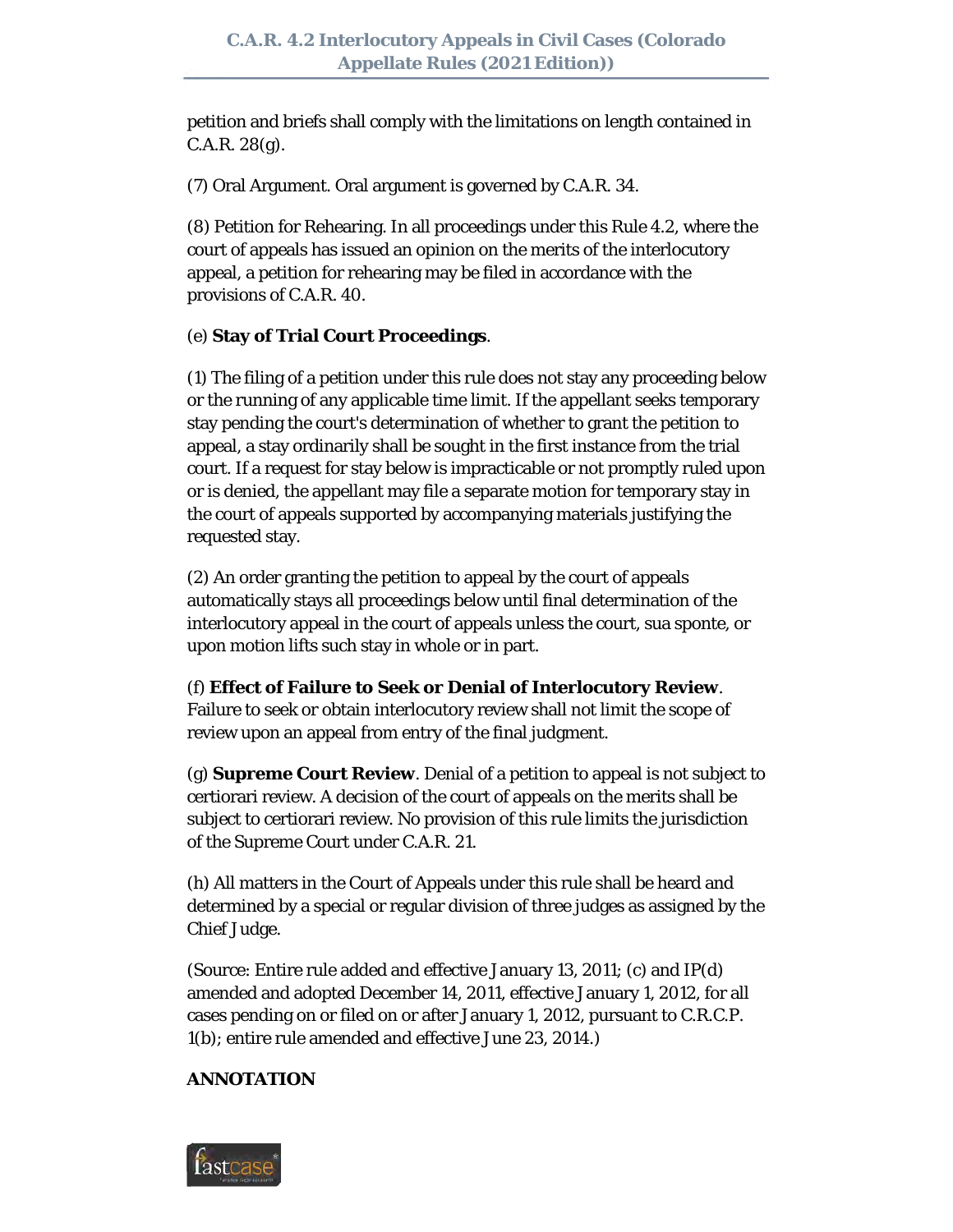**Law reviews.**

For article, "Interlocutory Appeals in Civil Cases Under C.A.R. 4.2", see 41 Colo. Law. 67 (April 2012). For article, "Knowing When to Change Trains: The Ins and Outs of Interlocutory Appeals", see 41 Colo. Law. 31 (June 2012).

**Interlocutory resolution would not promote a more orderly disposition.**

Where plaintiff petitioned for interlocutory review of district court's order that economic loss rule barred plaintiff's other claims against defendants, immediate review would not have avoided a trial. Therefore, interlocutory resolution of the economic loss question would not promote a more orderly disposition of the litigation. Wahrman v. Golden W. Realty, 313 P.3d 674 (Colo. App. 2011).

**Trial court cannot certify sua sponte**

an issue for interlocutory review. In Interest of M.K.D.A.L., 2014 COA 148,\_\_P.3d\_\_.

**A trial court has no authority to extend the deadline contained in section (c).**

This rule itself says nothing about extending the deadlines established therein. Further, a trial court lacks inherent authority to extend that deadline. Farm Deals, LLLP v. State, 2012 COA 6, 300 P.3d 921.

**The 14-day deadline in section (d) is jurisdictional.**

A party's failure to timely file a petition to appeal deprives the appellate court of jurisdiction to consider the appeal. Farm Deals, LLLP v. State, 2012 COA 6, 300 P.3d 921.

**An appellate court may, for good cause, extend the time for filing under section (d) of this rule.**

Pursuant to C.A.R. 26(b), an appellate court may, for good cause shown, enlarge time prescribed under the Colorado appellate rules. Farm Deals, LLLP v. State, 2012 COA 6, 300 P.3d 921.

**Motion to trial court to reconsider disqualification order did not toll the provisions of section (c) requiring the filing of a motion or stipulation for certification by the trial court within 14 days after the date of the disqualification order.**

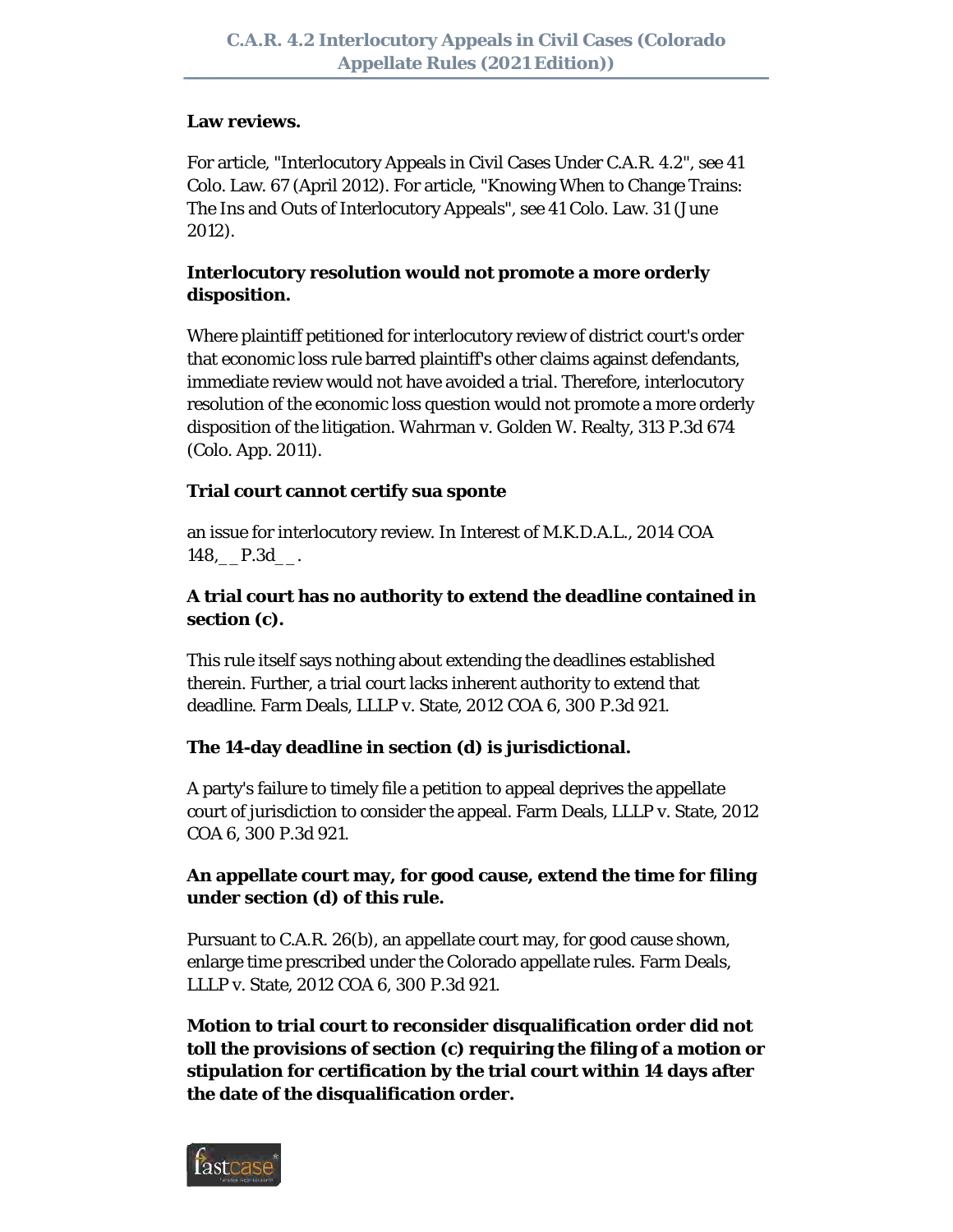The trial court does not have authority pursuant to C.R.C.P 6(b) to extend the 14-day deadline for filing a motion for certification of issues in the trial court. The department of human services' motion for reconsideration was not a C.R.C.P. 59 motion. Further, C.A.R. 26(b) does not apply because the failure to timely file was not the result of excusable neglect. People ex rel. A.M.C., 2014 COA 31,\_\_P.3d\_\_.

**Generally, an issue of contract interpretation that applies wellsettled principles is not a "question of law"**

for purposes of this rule. Rich v. Ball Ranch P'ship, 2015 COA 6, 345 P.3d 980.

**Applied** in Kowalchikv. Brohl, 2012 COA 25, 277 P.3d 885; Triple Crown at Observatory Vill. Ass'n v. Vill. Homes of Colo., Inc., 2013 COA 144,\_\_P.3d\_\_.



.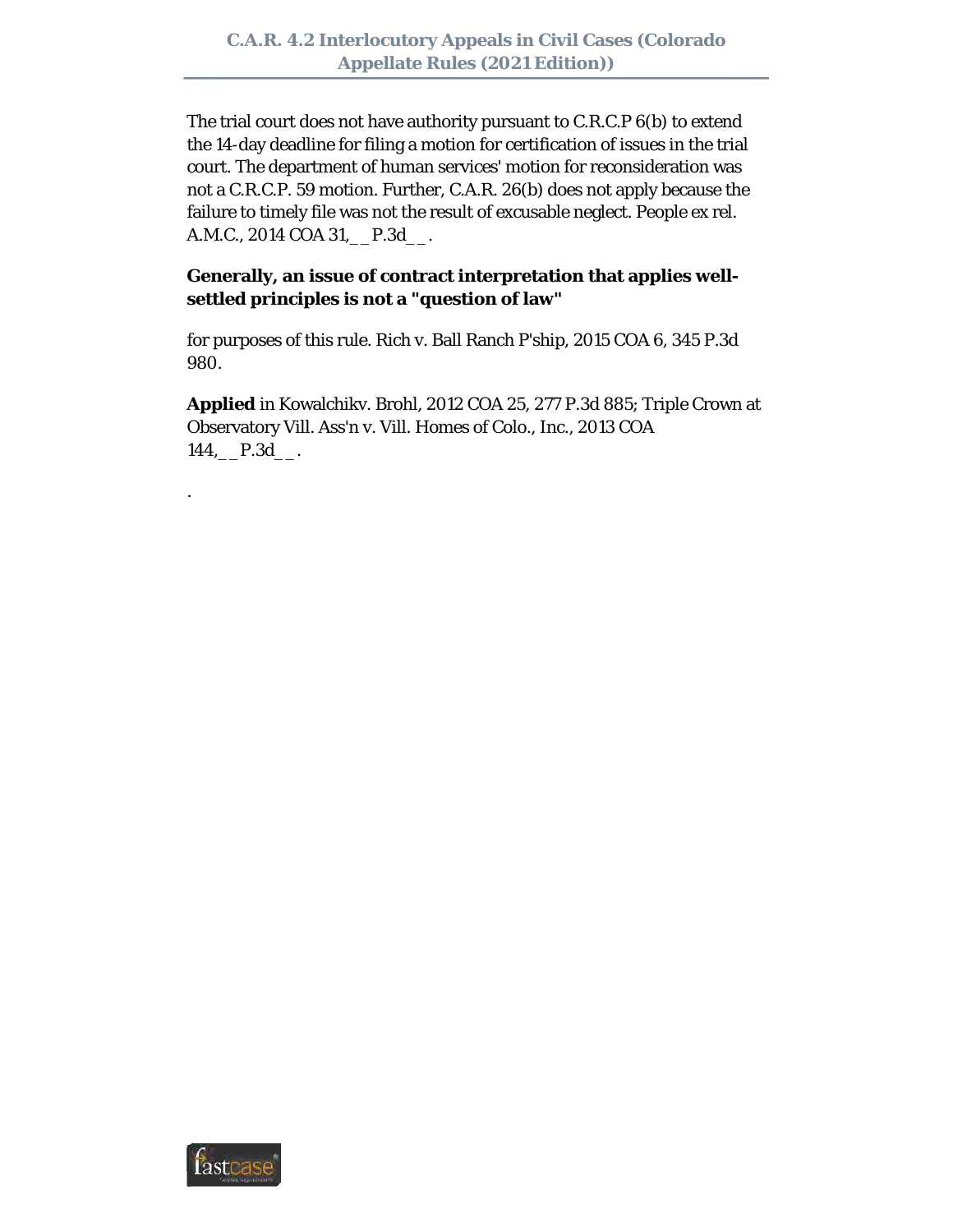# **RULE 5. Entry of Appearance and Withdrawal**

(a) **Entry of Appearance**. No attorney shall appear in any matter before the court until the attorney has entered an appearance by filing an Entry of Appearance or signing a pleading. An entry of appearance shall state (a) the identity of the party for whom the appearance is made; (b) the attorney's office address; (c) the attorney's telephone number; and (d) the attorney registration number.

(b) **Withdrawal**. An attorney may withdraw from a case only upon order of court. Such approval shall rest in the sound discretion of the court, and shall not be granted until the attorney seeking to withdraw has made reasonable efforts to give actual notice to the client:

(1) That the attorney wishes to withdraw;

(2) That the court retains jurisdiction;

(3) That the client has the burden of keeping the court informed where notices, pleadings or other papers may be served;

(4) That the client has the obligation to prepare for all appellate proceedings, or secure other counsel to so prepare;

(5) That if the client fails or refuses to meet these burdens, the court may impose appropriate sanctions;

(6) Of the dates of any proceedings and that the holding of such proceedings will not be affected by the withdrawal of counsel;

(7) If the client is not a natural person, that it must be represented by counsel in any appellate proceeding unless it is a closely held entity and first complies with section 13-1-127, C.R.S.;

(8) That process may be served upon the client at his last known address; and

(9) Of the client's right to object within 14 days of the date of the notice.

(c) **Written Notification Certificate**. The attorney seeking to withdraw shall prepare a notification certificate stating that the above notification requirements have been met and the manner by which such notification was given to the client, and setting forth the client's last known address and telephone number. The notification certificate shall be filed with the court and a copy mailed to the client and all other parties. The client and opposing counsel shall have 14 days prior to entry of an order permitting withdrawal

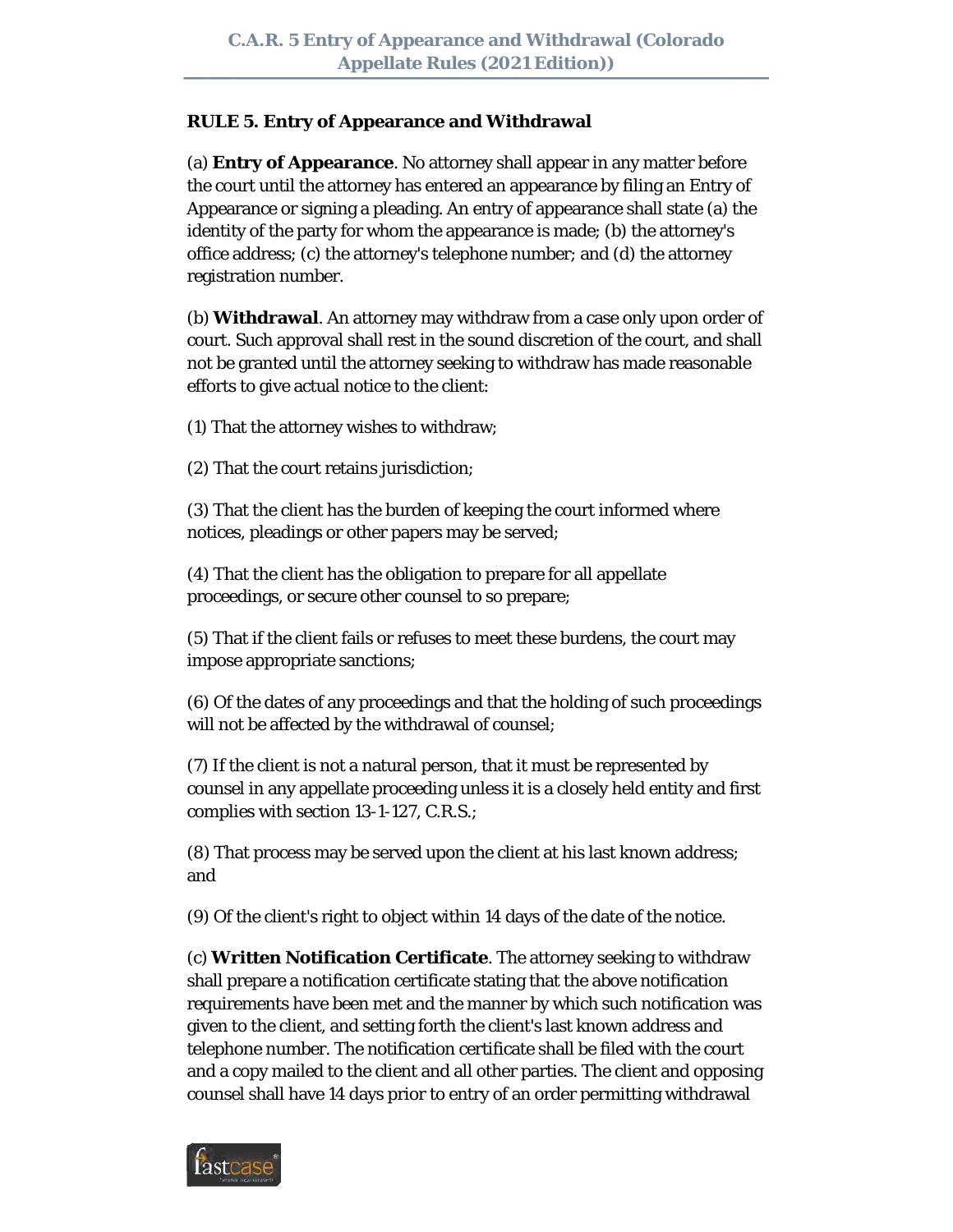or such lesser time as the court may permit within which to file objections to the withdrawal. After order permitting withdrawal, the client shall be notified by the withdrawing attorney of the effective date of the withdrawal and all pleadings, notices or other papers may be served on the party directly by mail at the last known address of the party until new counsel enters an appearance.

(d) **Entries of Appearance and Withdrawals by Members or Employees of Law Firms, Professional Corporations or Clinics**. The entry of an appearance or withdrawal by an attorney who is a member or an employee of a law firm, professional corporation or clinic shall relieve other members or employees of the same law firm, professional corporation or clinic from the necessity of filing additional entries of appearance or withdrawal in the same litigation unless otherwise indicated.

(e) **Notice of Limited Representation Entry of Appearance and Withdrawal.** An attorney may undertake to provide limited representation to a pro se party involved in a civil appellate proceeding. Upon the request and with the consent of a pro se party, an attorney may make a limited appearance for the pro se party to file a notice of appeal and designation of transcripts in the court of appeals or the supreme court, to file or oppose a petition or cross-petition for a writ of certiorari in the supreme court, to respond to an order to show cause issued by the supreme court or the court of appeals, or to participate in one or more specified motion proceedings in either court, if the attorney files and serves with the court and the other parties and attorneys (if any) a notice of the limited appearance prior to or simultaneous with the proceeding(s) for which the attorney appears. At the conclusion of such proceeding(s), the attorney's appearance terminates without the necessity of leave of court, upon the attorney filing a notice of completion of limited appearance in the appellate court in which the attorney appeared, a copy of which may be filed in any other court, except that an attorney filing a notice of appeal or petition or cross-petition for writ of certiorari is obligated, absent leave of court, to respond to any issues regarding the appellate court's jurisdiction. Service on an attorney who makes a limited appearance for a party shall be valid only in connection with the specific proceedings(s) for which the attorney appears. The provisions of this C.A.R. 5(e) shall not apply to an attorney who has filed an opening or answer brief pursuant to C.A.R. 31.

(f) **Termination of Representation.** When an attorney has entered an appearance, other than a limited appearance pursuant to C.A.R. 5(e), on behalf of a party in an appellate court without having previously represented that party in the matter in any other court, the attorney's representation of the party shall terminate at the conclusion of the proceedings in the appellate court in which the attorney has appeared, unless otherwise

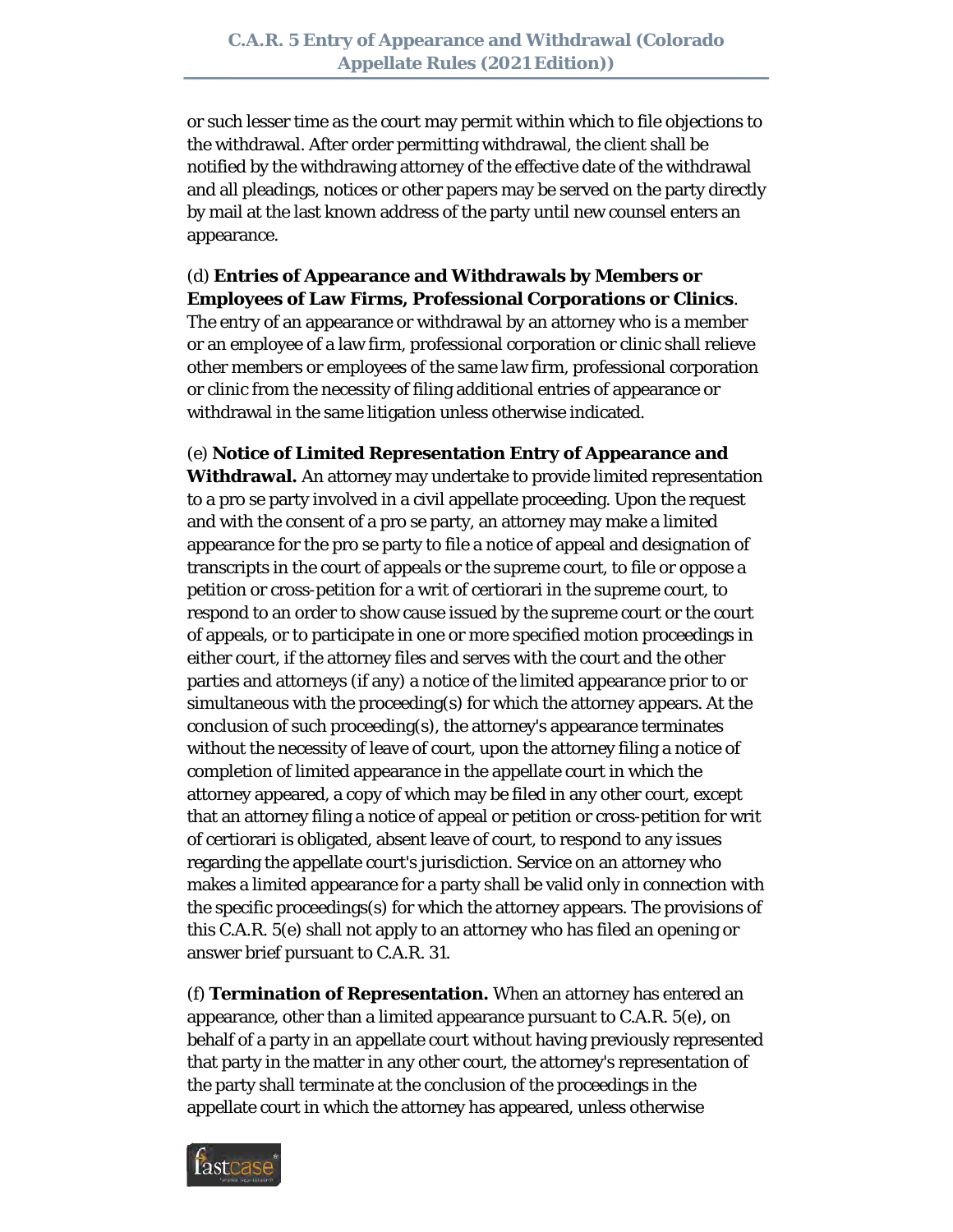directed by the appellate court or agreed to by the attorney and the party represented. Counsel may file a notice of such termination of representation in any other court.

(Source: Entire rule added August 30, 1985, effective January 1, 1986; b2 amended and effective April 7, 1994; b amended and effective April 5, 2010; b9 and c amended and adopted December 14, 2011, effective January 1, 2012, for all cases pending on or filed on or after January 1, 2012, pursuant to C.R.C.P. 1 b; e and f adopted and effective October 11, 2012; Amended November 1, 2017, effective January 1, 2018.)

## **Comment**

The purpose of C.A.R. 5(e) is to establish a procedure similar to that set forth in Colorado Rule of Civil Procedure 121 Section 1-1(5). This procedure provides assurance that an attorney who makes a limited appearance for a pro se party in a specified appellate case proceeding(s), at the request of and with the consent of the pro se party, can withdraw from the case upon filing a notice of completion of the limited appearance, without leave of court. The purpose of C.A.R. 5(f) is to make clear that when an attorney appears for a party, whom he or she has not previously represented, in an appellate court and the proceedings in that court have concluded, the attorney is not obligated to represent the party in any other proceeding on remand or in any review of the appellate court's decision by any other court. Nothing in this provision would prevent the attorney from entering a limited or general appearance on behalf of the party in another court (for example, on a writ of certiorari to the supreme court), if agreed to by the attorney and the party.

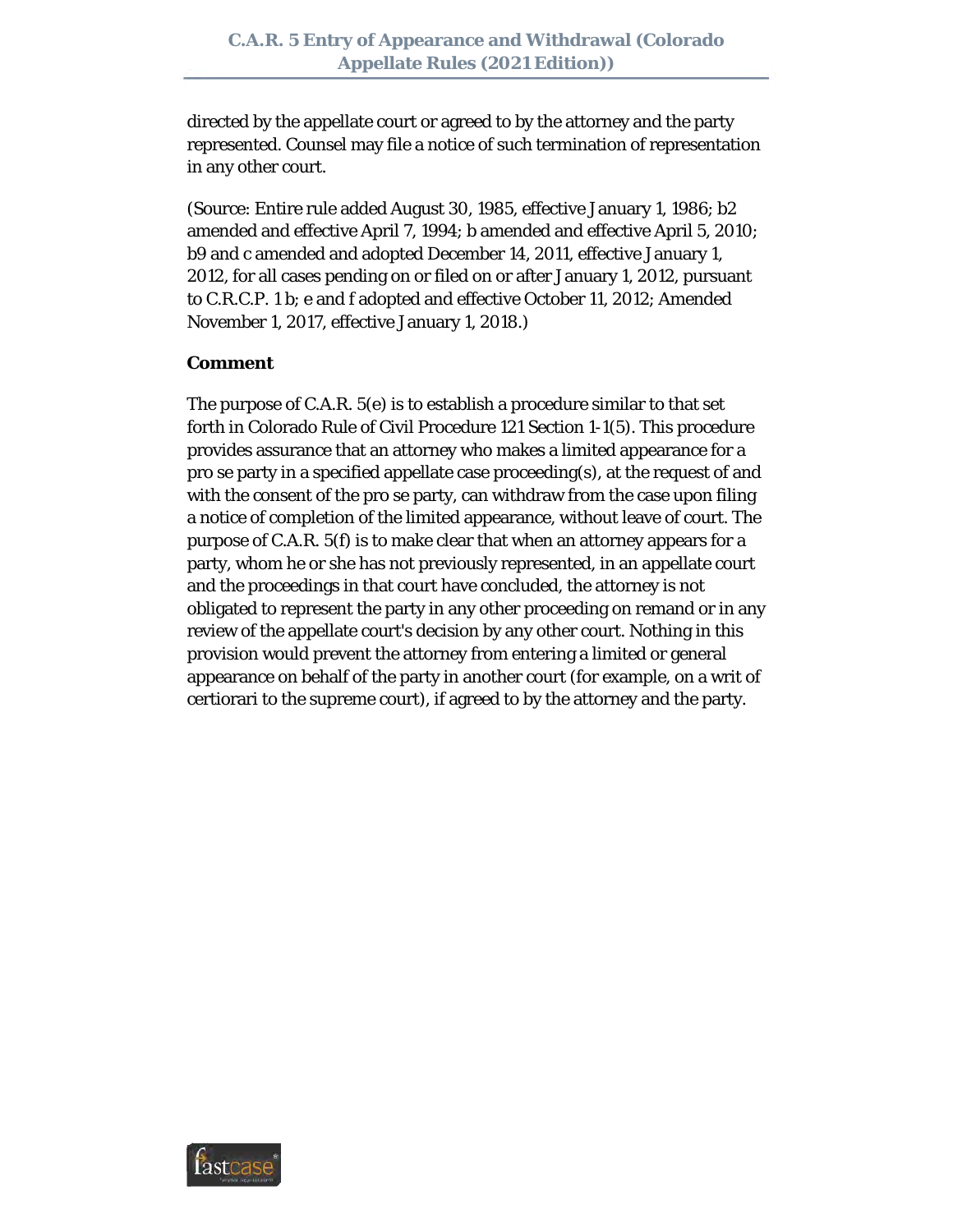# **RULE 7. Bond for Costs on Appeal in Civil Cases**

Unless an appellant is exempted by law, or has filed a supersedeas bond or other undertaking which includes security for the payment of costs on appeal, in civil cases a bond for costs on appeal or equivalent security shall be filed by the appellant in the trial court with the notice of appeal; but security shall not be required of an appellant who is not subject to costs. The bond or equivalent security shall be in the sum or value of \$250 unless the trial court fixes a different amount. A bond for costs on appeal shall have sufficient surety, and it or any equivalent security shall be conditioned to secure the payment of costs if the appeal is finally dismissed or the judgment affirmed, or of such costs as the appellate court may direct if the judgment is modified. If a bond or equivalent security in the sum or value of \$250 is given, no approval thereof is necessary. After a bond for costs on appeal is filed, an appellee may raise for determination by the clerk of the trial court objections to the form of the bond or to the sufficiency of the surety. The provisions of C.A.R. 8(b) apply to a surety upon a bond given pursuant to this Rule.

#### **Annotation**

Law reviews. For article, "Bonds in Colorado Courts: A Primer for Practitioners", see 34 Colo. Law. 59 (March 2005).

An indigent plaintiff should be allowed to proceed on appeal under this rule without payment of a cost bond. In re Delahoussaye, 924 P.2d 1210 (Colo. App. 1996).

This rule does not apply to an appeal filed directly from an administrative agency. For the purposes of this rule, an administrative hearing is not a "civil case". Anheuser Busch, Inc. v. Indus. Claim Appeals Office, 28 P.3d 969 (Colo. App. 2001).

Applied in Caldwell v. Armstrong, 642 P.2d 47 (Colo. App. 1981).



.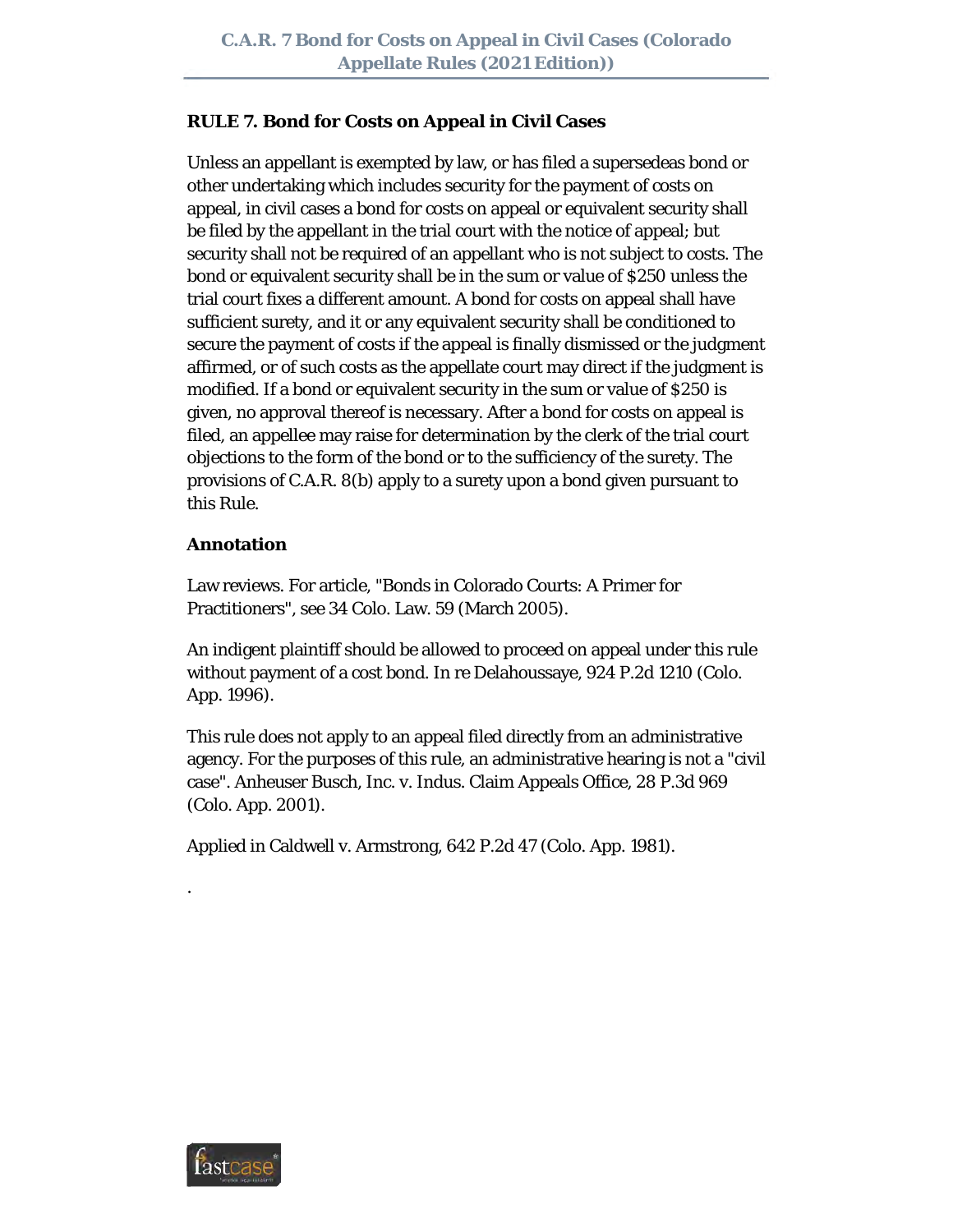# **RULE 8. Stay or Injunction Pending Appeal**

(a) **Motions for Stay.**

(1) **Initial Motion in District Court.** A party must ordinarily move first in the district court for the following relief:

(A) a stay of the judgment or order of a district court pending appeal;

(B) approval of a supersedeas bond;

(C) an order suspending, modifying, restoring, or granting an injunction while an appeal is pending.

(2) **Motion in Appellate Court; Conditions on Relief.** A motion for relief under Rule 8(a)(1) may be made to the appellate court or to an appellate justice or judge.

(A) any such motion must:

(i) show that moving first in the district court would be impracticable, or

(ii) show that the district court has denied an application, or has failed to afford the relief requested, and state the reasons given by the district court for its action.

(B) The motion must also include:

(i) the reasons for granting the relief requested and the facts relied on;

(ii) originals or copies of affidavits or other sworn statements if the facts are in dispute; and

(iii) relevant parts of the record.

(C) The moving party must give reasonable notice of the motion to all parties.

(D) A motion under this Rule 8(a)(2) must be filed with the clerk but in exceptional cases where such filing would be impracticable due to the requirements of time, the motion may be made to and considered by a single justice or judge.

(E) Except as provided in Rule 8(c), the appellate court may condition relief on a party's filing a bond or other appropriate security in the district court.

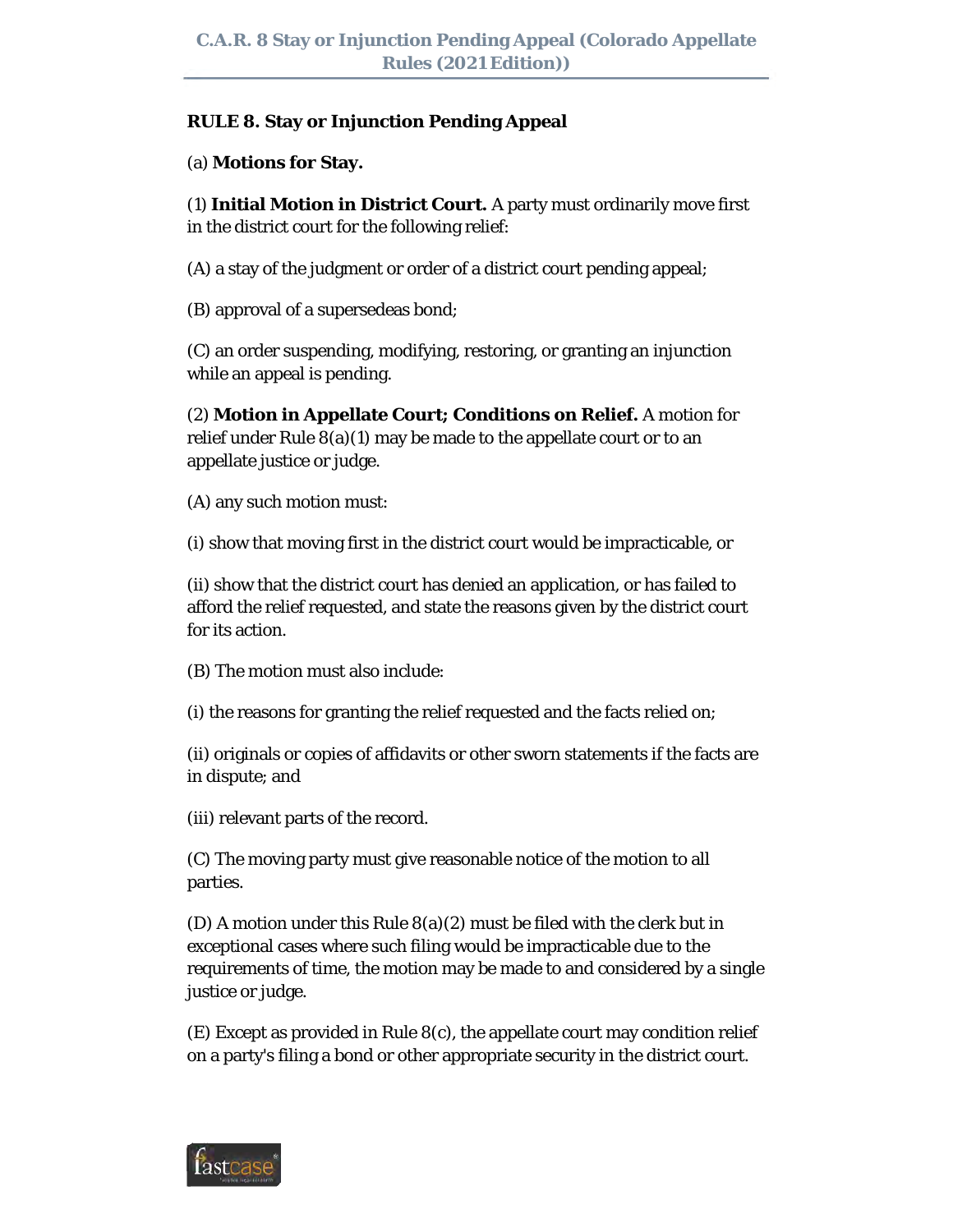(b) **Proceedings Against Sureties**. If a party gives security in the form of a bond or stipulation or other undertaking with one or more sureties, each surety submits to the jurisdiction of the district court and irrevocably appoints the district court clerk as the surety's agent on whom any documents affecting the surety's liability on the bond or undertaking may be served. On motion, the surety's liability may be enforced in the district court without the necessity of an independent action. The motion and any notice that the district court prescribes may be served on the district court clerk, who must mail a copy to each surety whose address is known.

(c) **When Bond Not Required.** The appellate court may, in its discretion, dispense with or limit the amount of bond when the appellant is an executor, administrator, conservator, or guardian of an estate and has given sufficient bond as such. The appellate court shall not require the following to furnish bond:

- (1) the state;
- (2) the county commissioners of the various counties;
- (3) cities;
- (4) towns;
- (5) school districts;

(6) charitable, educational, and reformatory institutions under the patronage or control of the state; and

(7) public officials when suing or defending in their official capacities for the benefit of the public.

(d) **Bond; Release of Lien or of Notice of Lis Pendens.** If a money judgment has been made a lien upon real estate, the lien will be released when a bond is given. The clerk of the court that granted a stay will issue a certificate that the judgment has been stayed. The certificate may be recorded with the recorder of the county in which the real estate is situated. The certificate may also be served upon any officer holding an execution. Upon such service, all proceedings under such execution must be discontinued, and the officer must return the same in to the issuing court together with the certificate served on the officer. The return must indicate what the officer has done under the execution.

# **Annotation**

I. General Consideration.

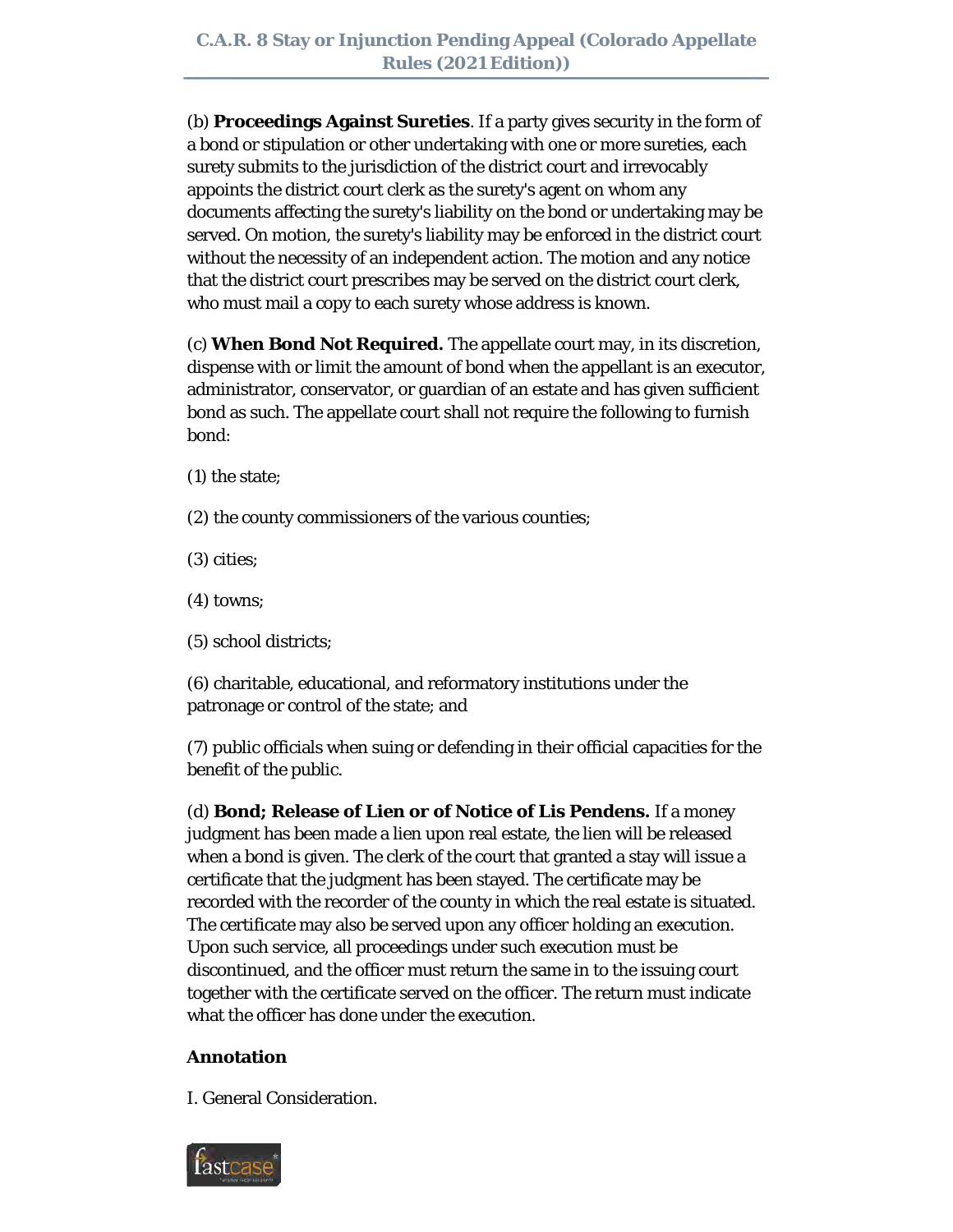Law reviews. For article, "Supreme Court Proceedings: Rules 111-119 ", see 23 Rocky Mtn. L. Rev. 618 (1951). For article, "Appellate Procedure and the New Supreme Court Rules", see 30 Dicta 1 (1953). For article, "Some Observations on Colorado Appellate Practice", see 34 Dicta 363 (1957).

This rule must be observed, and the supreme court will grant the application for supersedeas only after compliance with the rule. Alsup v. Alsup, 76 Colo. 260, 230 P. 796 (1924).

Trial court's jurisdiction usually lost upon perfection of appeal. Under normal appellate procedures a trial court loses its jurisdiction over a case as soon as an appeal is perfected in an appellate court. Hylton v. City of Colo. Springs, 32 Colo. App. 9, 505 P.2d 26 (1973).

But jurisdiction reinvested upon appellate court's decision. When an appellate court announces its decision to affirm, reverse, remand, or modify then a trial court is automatically reinvested with jurisdiction. Hylton v. City of Colo. Springs, 32 Colo. App. 9, 505 P.2d 26 (1973).

No power to stay writ of habeas corpus. A court has no power to stay proceedings upon an order of discharge of a prisoner upon a writ of habeas corpus. Geer v. Alaniz, 137 Colo. 432, 326 P.2d 71 (1958).

Court does not pass upon plaintiff's claim that the stay order was improperly entered when he did not formally protest that order by filing either a notice of appeal under C.A.R. 4 or a motion under this rule. DiMarco v. Dept. of Rev., MVD, 857 P.2d 1349 (Colo. App. 1993).

Although a habeas corpus proceeding is a civil action, this rule and Rule 62, C.R.C.P., do not apply, and stays of execution are not appropriate in such a proceeding. Geer v. Alaniz, 137 Colo. 432, 326 P.2d 71 (1958).

Applied in Bernstein v. Goldberg, 81 Colo. 39, 253 P. 477 (1927); Shotking v. Atchison, T. & S.F.R.R., 124 Colo. 141, 235 P.2d 990 (1951); Williams v. Guaranty Nat'l Ins. Co., 152 Colo. 457, 382 P.2d 802 (1963).

II. Application for Stay or Injunction.

"Supersedeas" defined. Supersedeas is merely an auxiliary process designed to supersede the enforcement of the judgment of the court below brought up on appeal for review. Monks v. Hemphill, 119 Colo. 378, 203 P.2d 503 (1949).

Appeal may be had without supersedeas. The appeal and supersedeas are two separate things, and the appeal can be sustained without a supersedeas. Monks v. Hemphill, 119 Colo. 378, 203 P.2d 503 (1949).

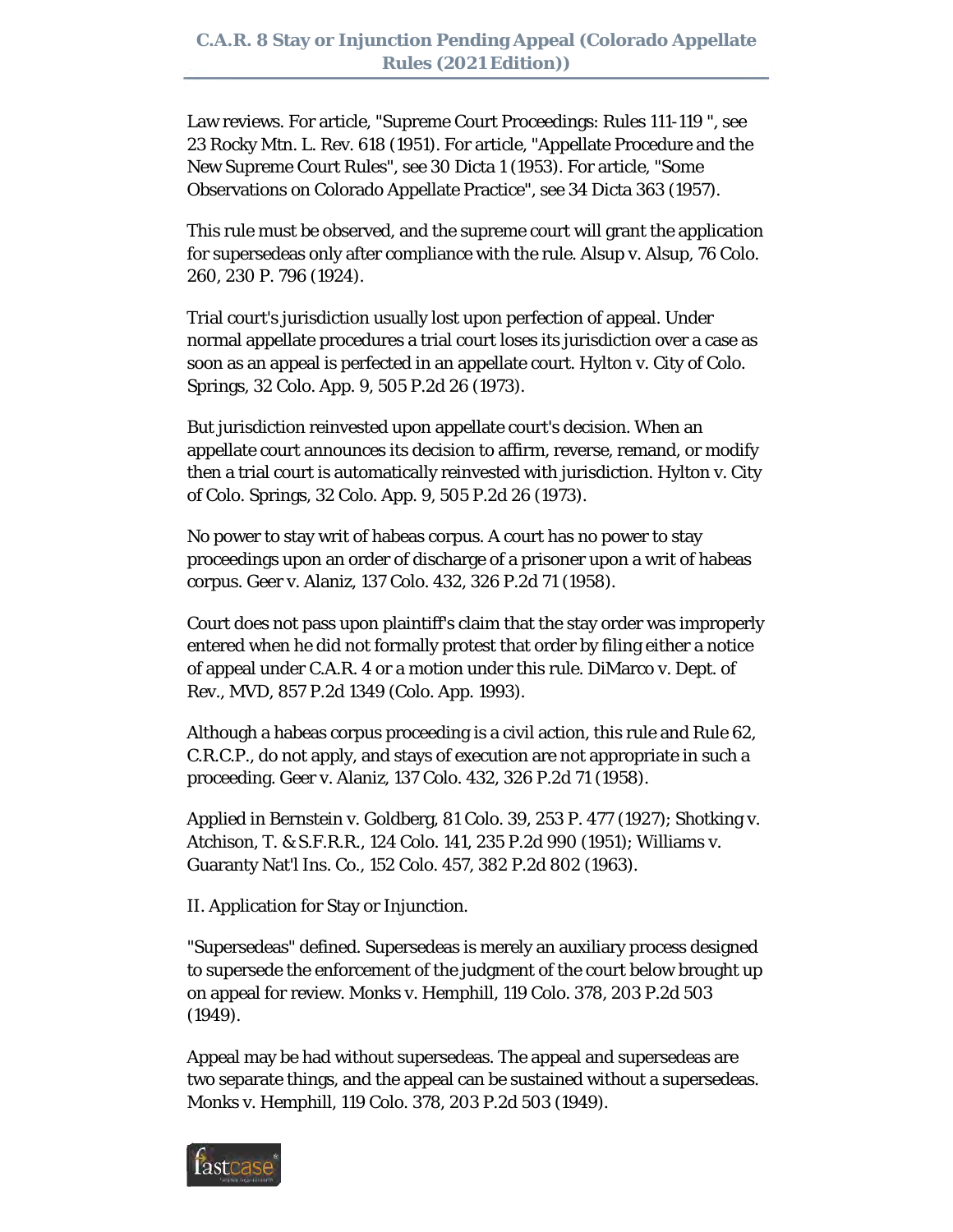But stay of execution must be sought by supersedeas. Where a stay of execution is desired by appellant, such relief must be sought by application for supersedeas. Alden Sign Co. v. Roblee, 119 Colo. 409, 203 P.2d 915 (1949).

Record must be complete before supersedeas will be granted. While the record must be complete before an application for supersedeas will be granted, in a case involving many parties and many causes of action and counterclaims, if it is complete so far as concerns those controversies in which error is assigned, it will be sufficient. Murray v. Stuart, 77 Colo. 167, 234 P. 1113 (1925).

Supersedeas not granted until application made therefor. Whether or not a supersedeas should be granted will not be considered until an application is made for the writ. Ward v. Ward, 89 Colo. 396, 3 P.2d 415 (1931).

Trial court may issue a stay either before or after a notice of appeal is filed. Odd Fellows Bldg. & Inv. Co. v. City of Englewood, 667 P.2d 1358 (Colo. 1983).

To determine whether to stay an order denying or granting an injunction, a court must consider four factors: (1) Whether the stay applicant has made a strong showing that he or she is likely to succeed on the merits; (2) whether the applicant will be irreparably injured absent a stay; (3) whether issuance of the stay will substantially injure the other parties interested in the proceeding; and (4) where the public interest lies. Romero v. City of Fountain, \_\_ P.3d \_\_ (Colo. App. 2011).

The probability of success that must be demonstrated is inversely proportional to the amount of irreparable injury a plaintiff will suffer absent the stay. More of one excuses less of the other. Romero v. City of Fountain, \_\_ P.3d \_\_ (Colo. App. 2011).

Supersedeas not granted to stay execution for costs. Where a supersedeas would serve only to stay an execution for costs application for the writ will be denied. Hunter v. Stapleton, 77 Colo. 456, 236 P. 1013 (1925).

Stay of proceedings ordered. Zaharia v. County Court ex rel. County of Jefferson, 673 P.2d 378 (Colo. App. 1983).

III. Bond; Sureties; When Bond Not Required.

Law reviews. For article, "Bonds in Colorado Courts: A Primer for Practitioners", see 34 Colo. Law. 59 (March 2005).

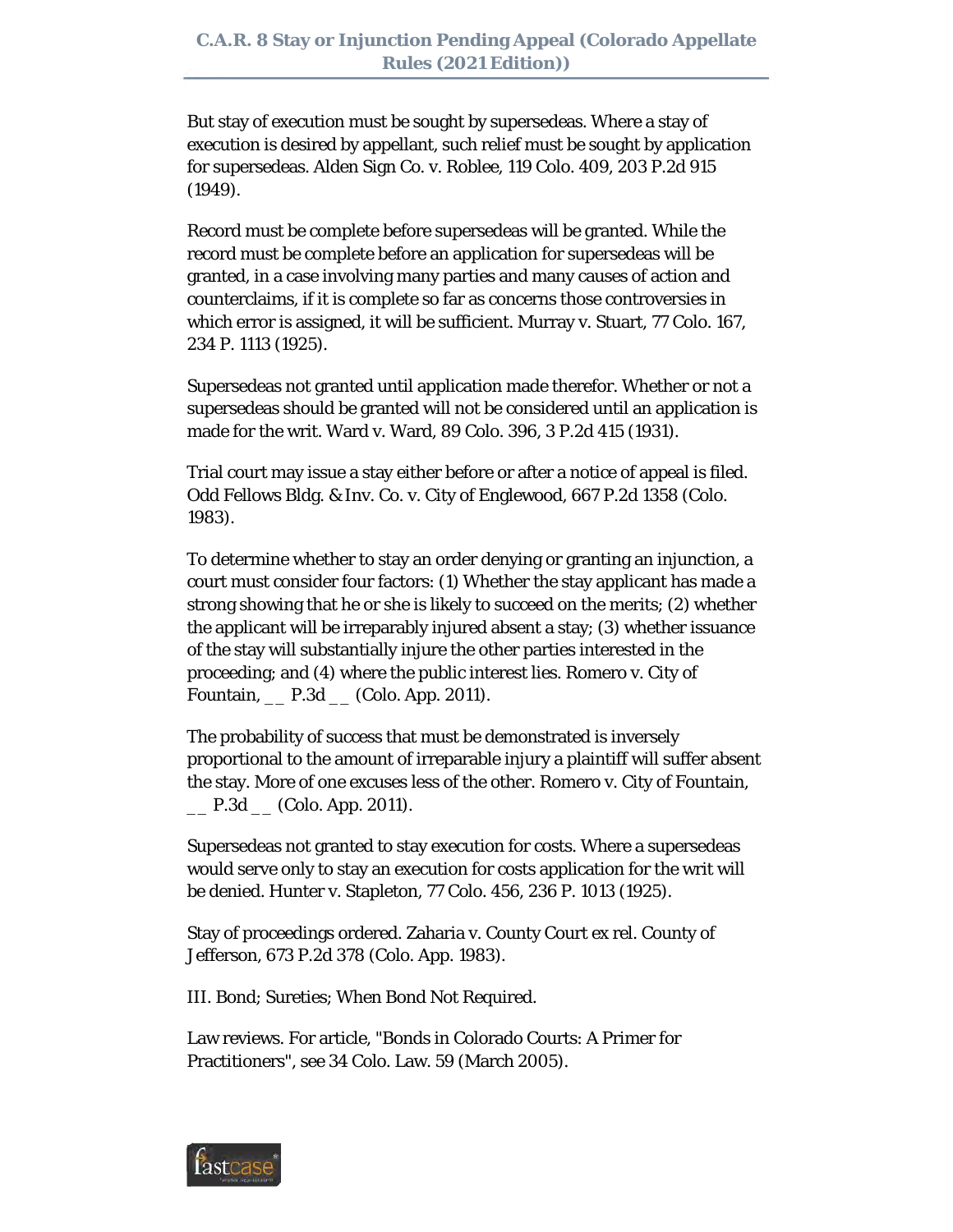Trial court erred in entering an order staying all proceedings relative to enforcement of family support order without requiring appellant to file supersedeas bond. Muck v. Arapahoe County Dist. Court, 814 P.2d 869 (Colo. 1991).

Charitable institution may execute supersedeas bond as principal. Buchhalter v. Solomon, 78 Colo. 227, 241 P. 718 (1925), appeal dismissed, 273 U.S. 640, 47 S. Ct. 106, 71 L. Ed. 818 (1926).

Bond in form of cost bond not within rule. A bond in the form prescribed by ? §13-16-101 for a cost bond is not a supersedeas bond and is not within this rule. Fifer v. Fifer, 120 Colo. 10, 206 P.2d 336 (1949).

Sureties subject themselves to judgment. In entering into the bond the sureties agreed, in effect, to abide by the law permitting the entry of judgment. Buchhalter v. Solomon, 78 Colo. 227, 241 P. 718 (1925), appeal dismissed, 273 U.S. 640, 47 S. Ct. 106, 71 L. Ed. 818 (1926).

Burden to show cause why the execution should not issue. In a proceeding by scire facias to obtain execution upon a judgment on a supersedeas bond, the burden is upon the surety to show cause why the execution should not issue. Bosworth v. Garwood, 79 Colo. 391, 246 P. 555 (1926).

Corporation held not under patronage or control of state. Buchhalter v. Solomon, 78 Colo. 227, 241 P. 718 (1925), appeal dismissed, 273 U.S. 640, 47 S. Ct. 106, 71 L. Ed. 818 (1926).

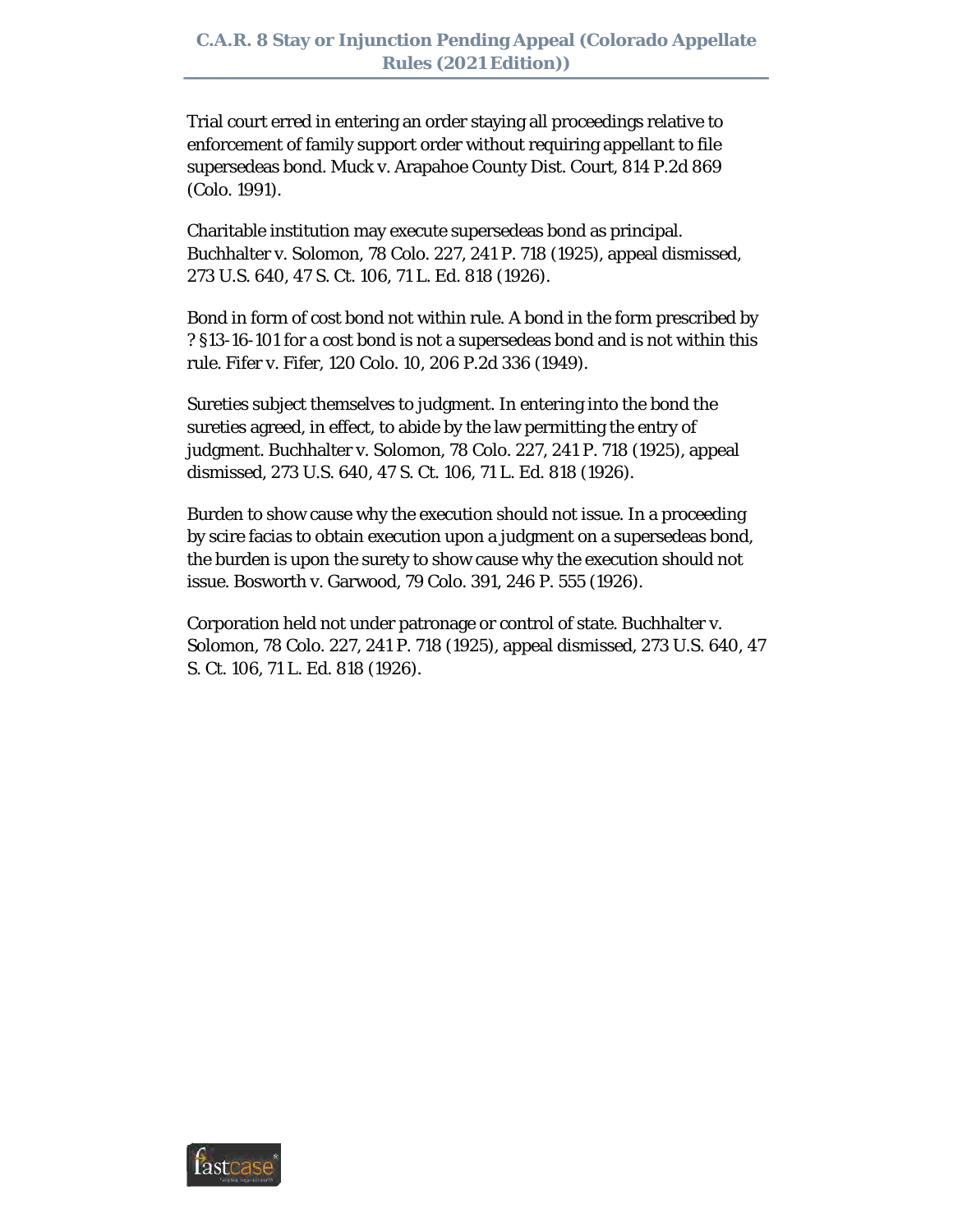## **RULE 8.1. Stays in Criminal Cases**

(a) **Stay of Execution**.

(1) **Death**. A sentence of death shall be stayed upon the filing of a notice of appeal.

(2) **Imprisonment**. A sentence of imprisonment shall be stayed if a notice of appeal is filed and a defendant elects not to commence service of the sentence or is admitted to bail. The sentencing court shall, upon written notice of the defendant for a stay and stating that he intends to seek review, stay a sentence of imprisonment but for not more than sixty days if the defendant is not admitted to bail.

(3) **Fine**. A sentence to pay a fine or a fine and costs may be stayed by the trial court upon such terms as the court deems proper if a notice of appeal is filed. The court may require the defendant to deposit the whole or any part of the fine and costs in the registry of the trial court or to give bond for the payment thereof, or to submit to an examination of assets, and it may make an appropriate order to restrain the defendant from dissipating his assets.

(4) **Probation**. An order placing the defendant on probation shall remain in effect pending review by an appellate court unless the court grants a stay of probation.

(b) **Bail**. Admission to bail pending the determination of review as provided in Rule 46, Crim. P.

(c) **Application for Relief Pending Review**. If an application is made to an appellate court, or justice or judge thereof, for bail pending review or for an extension of time for filing the record or for any other relief which might have been granted by the trial court, the application shall be upon notice and shall show that application to the court below or a judge thereof is not practicable or that application has been made and denied, with the reasons given for the denial, or that the lower court action on the application did not afford the relief to which the applicant considers himself entitled.

(Source: a4 amended and effective January 26, 1995.)

#### **Annotation**

Defendant who elects not to commence service of his sentence cannot receive credit for time spent in jail pending disposition of an appeal. People v. Scott, 176 Colo. 86, 489 P.2d 198 (1971). See People v. Falgout, 176 Colo. 94, 489 P.2d 195 (1971).

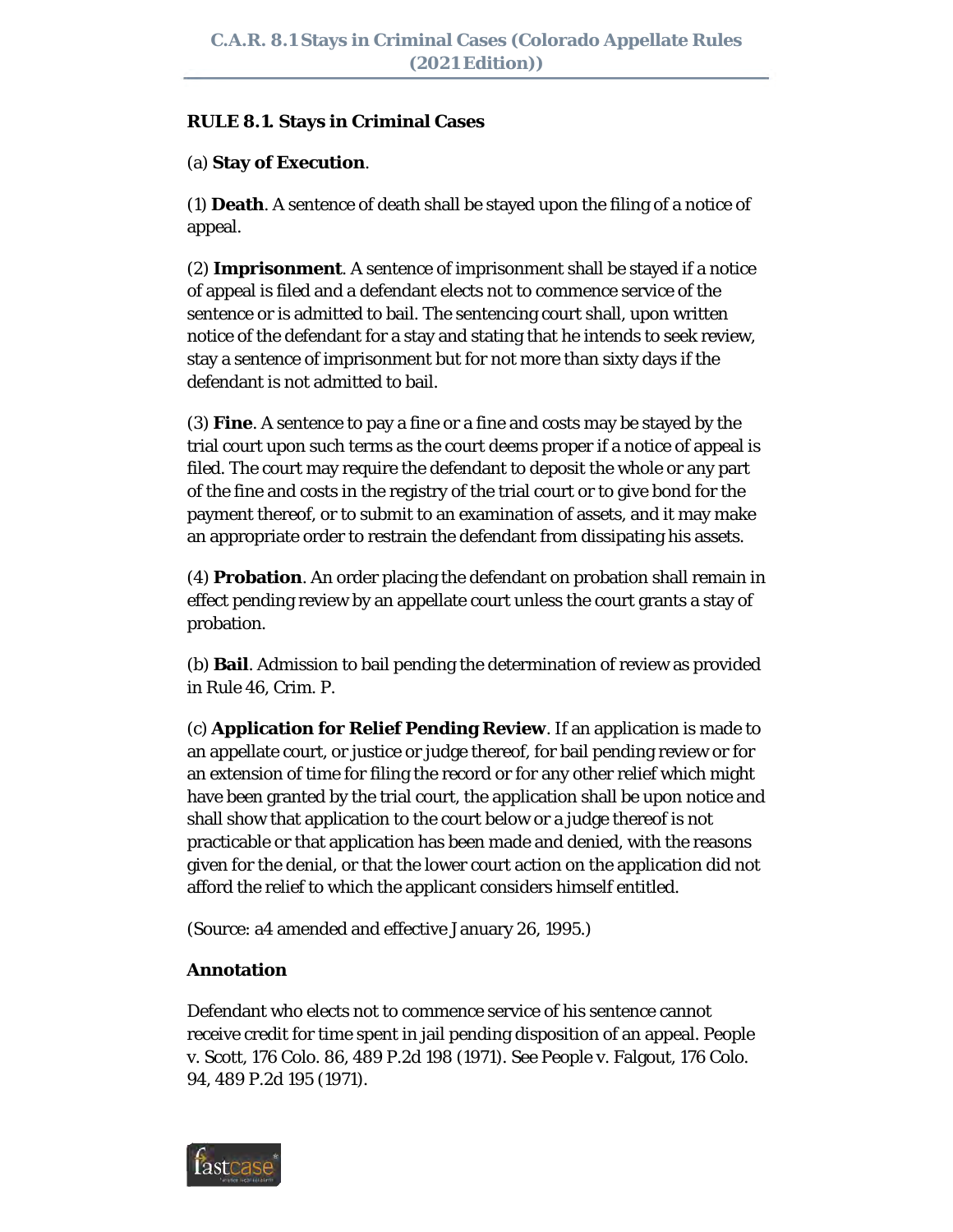Once the choice has been made, the defendant is bound by his election not to commence service of his sentence. People v. Scott, 176 Colo. 86, 489 P.2d 198 (1971).

Once probationary period has expired and an order terminating defendant's probation is entered, the prosecution cannot rely on the notice of appeal filed by defendant at the start of the probationary period as grounds that defendant's probation was stayed and that he never commenced his probation. People v. Chesnick, 797 P.2d 812 (Colo. App. 1990).

Subsection 8.1(a)(4) automatically stays a probation order when a notice of appeal is filed, and the trial court lacked jurisdiction to revoke defendant's probation. Defendant did not waive the right to a stay of the probation order by participating in the probation program. People v. Taylor, 876 P.2d 130 (Colo. App. 1994) (decided prior to 1995 amendment to subsection (a)(4)).

No automatic stay of probation order pending appeal. Under subsection (a)(4) of this rule, as amended, the trial court retains jurisdiction to modify and terminate probation during the pendency of an appeal. People v. Widhalm, 991 P.2d 291 (Colo. App. 1999).

Applied in People v. District Court, 191 Colo. 558, 554 P.2d 1105 (1976).

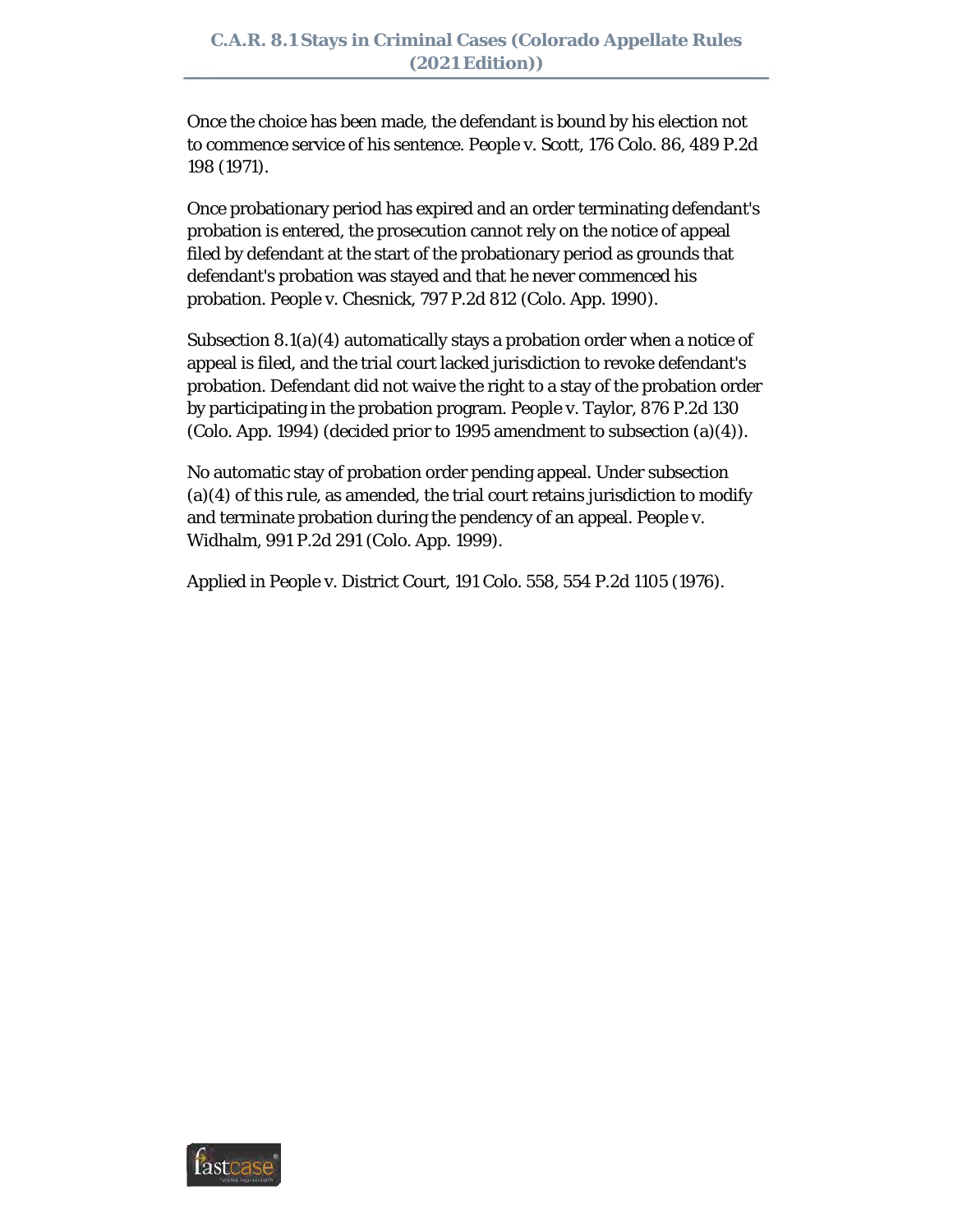## **RULE 9. Release in Criminal Cases**

(a) **Appeals from Orders Respecting Release Entered Prior to a Judgment of Conviction.** An appeal authorized by law from an order refusing or imposing conditions of release shall be determined promptly. Upon entry of an order refusing or imposing conditions of release, the trial court shall state in writing the reasons for the action taken. The appeal shall be heard without the necessity of briefs after reasonable notice to the appellee upon such papers, affidavits, and portions of the record as the parties shall present. An appellate court, or justice or judge thereof, may order the release of the appellant pending the appeal.

(b) **Release Pending Appeal from a Judgment of Conviction**. Application for release after a judgment of conviction shall be made in the first instance in the trial court. If the trial court refuses release pending appeal, or imposes conditions of release, the court shall state in writing the reasons for the action taken. Thereafter, if an appeal is pending, a motion for release, or for modification of the conditions of release, pending review may be made to an appellate court, or justice or judge thereof. The motion shall be determined promptly upon such papers, affidavits, and portions of the record as the parties shall present and after reasonable notice to the appellee. An appellate court, or justice or judge thereof, may order the release of the appellant pending disposition of the motion.

#### **Annotation**

.

The trial court retains jurisdiction to grant or deny an appeal bond even after the defendant has filed a notice of appeal. The trial court retains jurisdiction to act with respect to matters that are not relative to or do not affect the order or judgment on appeal. Since the granting or denial of an appeal bond has no impact or bearing upon the underlying conviction or related issues pending on appeal, the trial court retains jurisdiction. People v. Stewart, 26 P.3d 17 (Colo. App. 2000), rev'd on other grounds, 55 P.3d 107 (Colo. 2002).

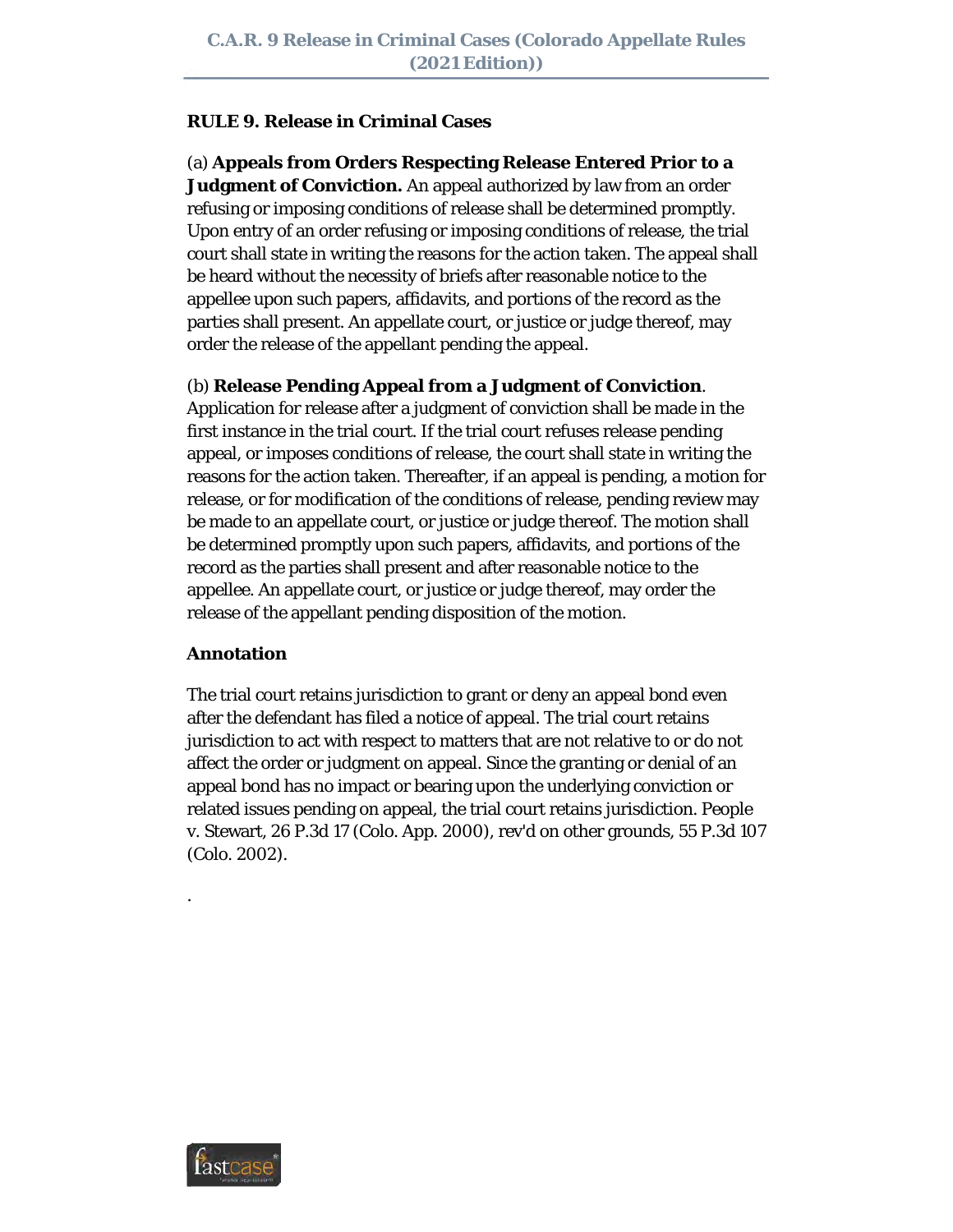# **RULE 10. Record on Appeal**

(a) **Composition of the Record on Appeal.** The record on appeal in all cases consists of:

(1) All documents filed in the trial court case as of the date of filing of a notice of appeal or any amended notice of appeal; and

(A) Transcripts designated by counsel as set forth in section (d); or

(B) In limited circumstances, such as when the transcript is unavailable, a statement of the evidence or proceedings certified by the trial court as set forth in section (e).

(2) If a timely filed motion pursuant to C.R.C.P. 59 has been filed, the record must also include that motion, any responses, and any order on the C.R.C.P. 59 motion.

(b) **Format of the Record**

(1) **Electronic Record.** If all or part of the record is maintained in electronic format by the trial court, the clerk of the trial court is authorized to transmit the record electronically in accordance with procedures established by the appellate court.

(2) **Paper Record.** If all or part of the record is transmitted in paper format, the original papers in the record must be submitted. The paper-filed portion of the record must be properly paginated and fully indexed and must be prepared and bound in accordance with procedures established by the appellate court.

# (c) **Transmission**

(1) **Complete Record.** The clerk of the trial court must transmit the record to the clerk of the appellate court when it is complete. If the record includes any transcripts, the clerk of the trial court will not transmit the record to the clerk of the appellate court until transcripts are available.

(2) **Time.** The record on appeal must be transmitted to the appellate court within 63 days (9 weeks) after the date of filing of the notice of appeal unless the time is shortened or extended by an order of the appellate court.

(A) For good cause shown, the appellate court may extend the time for transmitting the record. A request for extension must be made by the clerk of the trial court or the clerk of the trial court's designee within the time originally prescribed or as previously extended.

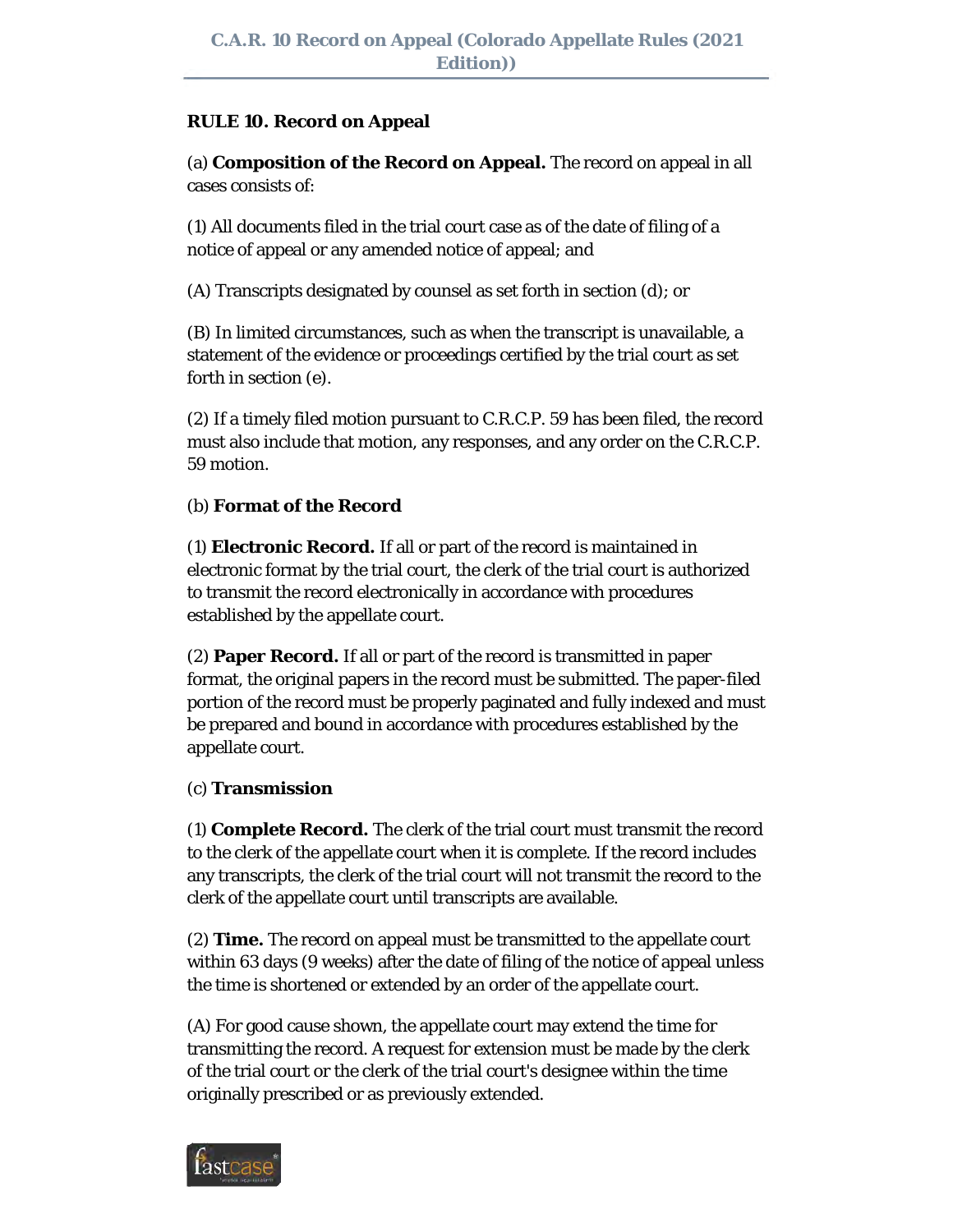(B) Any request for extension of the period of time based upon a court reporter's inability to complete the transcript must be supported by an affidavit of the reporter specifying why the transcript has not yet been prepared and the date by which the transcript will be completed. If the reason stated in a court reporter's affidavit for the reporter's inability to complete the record is the failure of the designating party to make adequate arrangement for payment of the transcripts, the designating party must file a response to the affidavit with the appellate court within 7 days.

(C) The appellate court may direct the trial court to expedite the preparation and transmittal of the record on appeal and, upon motion or of its own initiative, take other appropriate action regarding preparation and completion of the record.

(3) **Oversized Exhibits.** Documents of unusual bulk or weight and physical exhibits will not be transmitted by the clerk of the trial court unless directed to do so by the appellate court.

(4) **Sexually Exploitative Material.** Transmission of sexually exploitative material will be in accordance with Chief Justice Directive 16- 03.

(d) **Designation of Transcripts.**

(1) If appellant intends to include transcripts of any hearings or trial included in the record on appeal, the appellant must file a designation of transcripts with the trial court and an advisory copy with the appellate court within 7 days of the date of filing the appellant's notice of appeal.

(2) [Form 8](https://resources.fastcase.com/Colorado%20Appellate%20Rules/Colorado%20Appellate%20Rules%20(2021%20Edition)/appform_8.pdf) must be used to file any designation of transcripts. Any party designating transcripts must comply with the policies adopted by the appellate and trial courts for designating transcripts.

(3) The appellant must include in the record transcripts of all proceedings necessary for considering and deciding the issues on appeal. Unless the entire transcript is to be included, the appellant must include in the designation of transcript a description of the part of the transcript that the appellant intends to include in the record and a statement of the issues to be presented on appeal. The appellee may, within 14 days after the notice of appeal is filed, file with the trial court and an advisory copy with the appellate court its own designation of transcripts if the appellee deems additional transcripts or parts thereof necessary.

(e) **Statement of the Evidence or Proceedings.** Upon the agreement of the parties, or in cases where a transcript of the evidence or proceedings at a

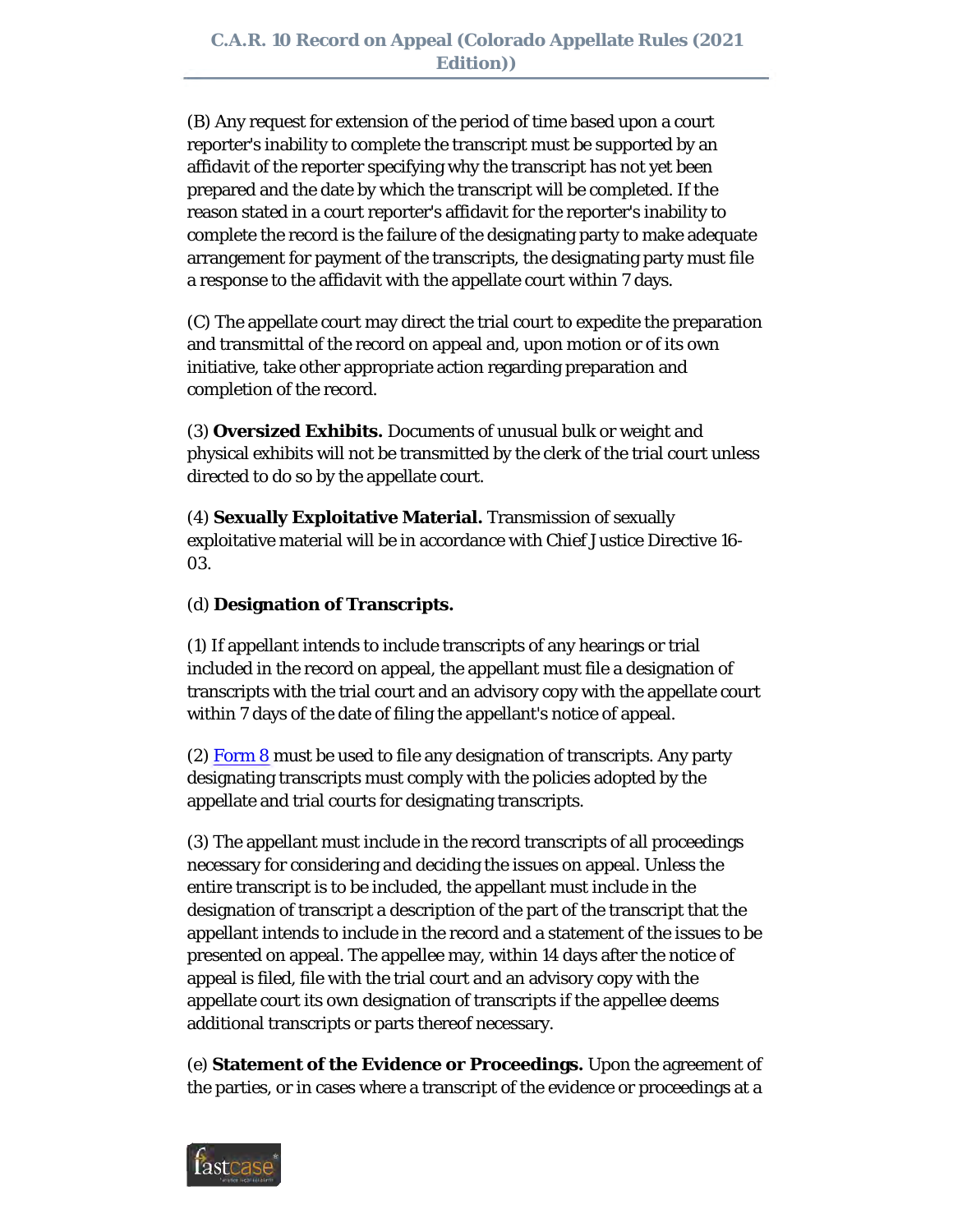hearing or trial is unavailable, the parties may file a statement of the evidence or proceedings in lieu of designating transcripts with the trial court, and the trial court must certify a statement of the evidence or proceedings in lieu of a transcript.

(f) **Supplementing the Record on Appeal.**

(1) **Before Record is Transmitted.** If any material part of the trial court record is omitted or missing from the trial court's record or is misstated therein by error or accident before the record is transmitted to the appellate court, the parties, by stipulation, or the trial court may direct that the omission or misstatement be corrected.

(2) **After Record is Transmitted.** If any material part of the trial court record is omitted or missing from the record by error or accident or is misstated therein after the record is transmitted to the appellate court, the appellate court, on motion or of its own initiative, may order that the supplemental record be certified and transmitted. [Form 9](https://resources.fastcase.com/Colorado%20Appellate%20Rules/Colorado%20Appellate%20Rules%20(2021%20Edition)/appform_9.pdf) must be used by any party requesting to supplement the record after the record has been filed in the appellate court.

(g) **Settling the Record on Appeal.**

(1) If any difference arises as to whether the record truly discloses what occurred in the trial court or a portion of the record is not in the possession of the trial court, the difference must be submitted to and settled by the trial court. The party moving to settle the record must file a motion to stay the appellate court proceedings in the appellate court while the trial court considers the motion to settle the record.

(2) All other questions as to the form and content of the record must be presented to the appellate court.

(Source: Amended and effective June 18, 1992; a2 and b amended and adopted October 30, 1997, effective January 1, 1998; a3 and b amended and adopted April 27, 1998, effective July 1, 1998; a4 and a5 amended and effective September 7, 2006; b and c amended and adopted December 14, 2011, effective January 1, 2012, for all cases pending on or filed on or after January 1, 2012, pursuant to C.R.C.P. 1b; Adopted November 1, 2017, effective January 1, 2018; amended and adopted June 7, 2018, effective July 1, 2018.)

**Comment:**

**2018**

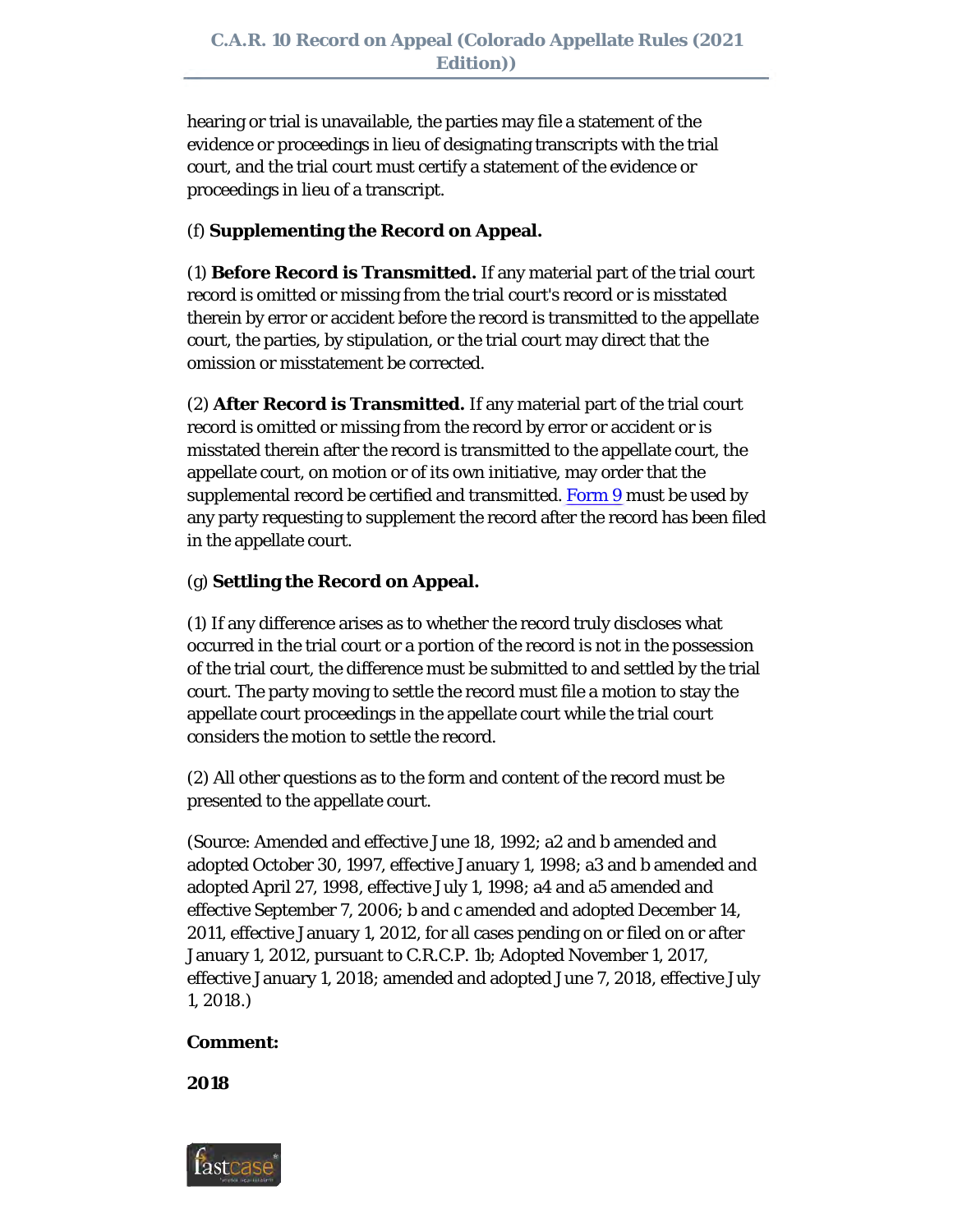[1] The rule contains the substance of former C.A.R. 11, Transmission of Record. With the adoption of the 2018 revisions, C.A.R. 11 has been deleted from the Colorado Appellate Rules

[2] The amendments are designed to provide better organization and to create a more comprehensive records rule. With the 2018 revisions, designation of the record, found in prior versions of C.A.R. 10, has been deleted from the rule.

[3] Two new forms, Designation of Transcripts (Form 8) and Motion to Supplement the Record (Form 9) were adopted with the rule change.

## **Annotation**

I. General Consideration.

Law reviews. For article, "Supreme Court Proceedings: Rules 111-119 ", see 23 Rocky Mtn. L. Rev. 618 (1951). For article, "Appellate Procedure and the New Supreme Court Rules", see 30 Dicta 1 (1953). For article, "Some Observations on Colorado Appellate Practice", see 34 Dicta 363 (1957). For note, "Colorado Appellate Procedure", see 40 U. Colo. L. Rev. 551 (1968). For article, "The Problem of Delay in the Colorado Court of Appeals", see 58 Den. L.J. 1 (1980).

This rule is not inherently constitutionally invalid. Almarez v. Carpenter, 347 F. Supp. 597 (D. Colo. 1972).

Intent of this rule, in dealing with the preparation of transcripts, is to insure that the appellate court will be given sufficient information to arrive at a just and reasoned decision. City of Aurora v. Webb, 41 Colo. App. 11, 585 P.2d 288 (1978); People in Interest of J.L.P., 870 P.2d 1252 (Colo. App. 1994).

For three-part test to determine whether a new trial is warranted as relief for an inadequate or missing court record, see Knoll v. Allstate Fire & Cas. Ins., 216 P.3d 615 (Colo. App. 2009).

Trial court to supervise preparation of record. The intention of this rule is that the trial court shall supervise the preparation of the record on appeal as designated by the party seeking same. Cont'l Air Lines v. City & County of Denver, 129 Colo. 1, 266 P.2d 400 (1954).

Appellant must overcome adverse judgment by record. A judgment entered by a court of general jurisdiction is presumed to be correct. A litigant suffering an adverse judgment has the burden of overcoming this presumption, and the supreme court must look to the record alone to

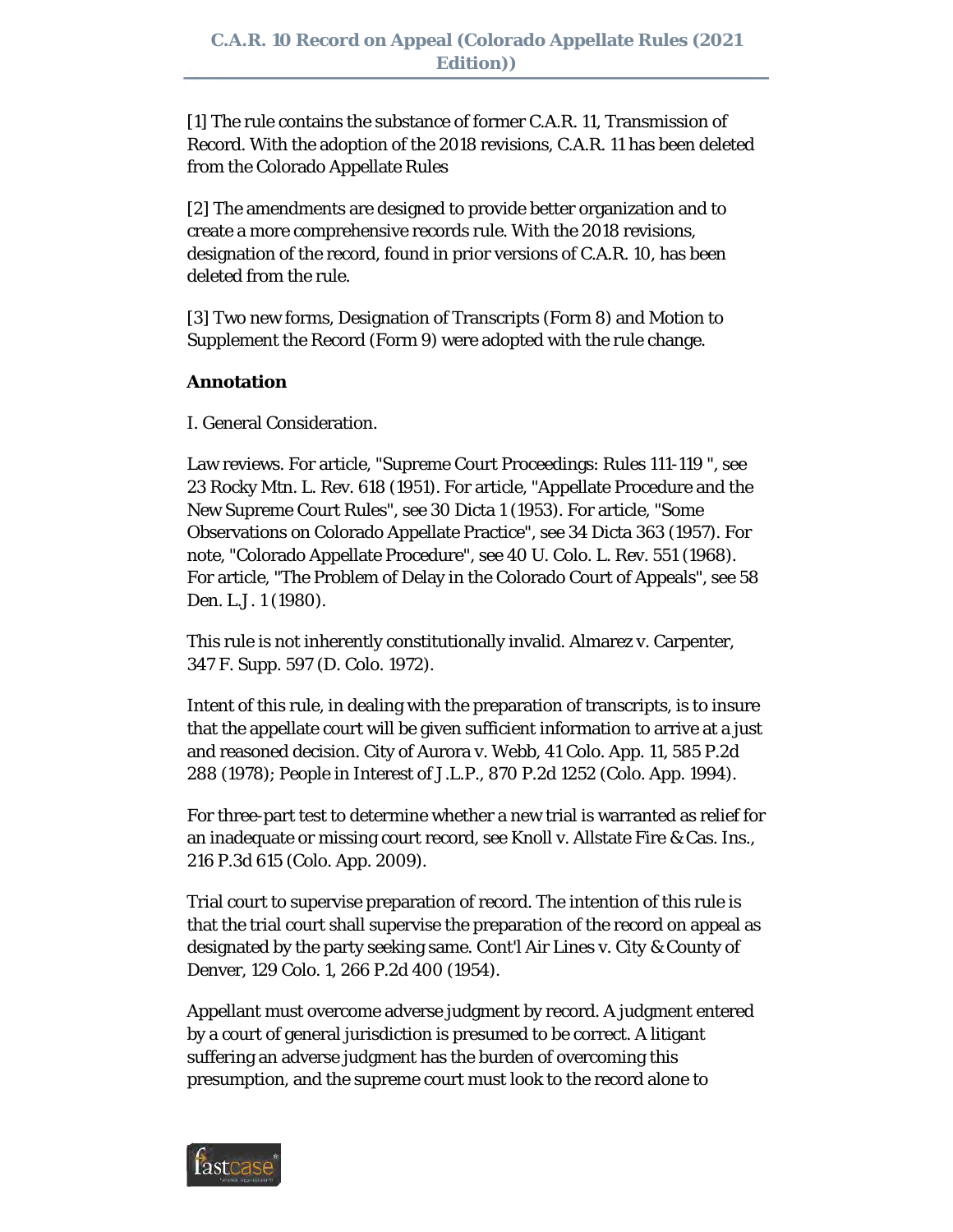determine whether the trial court acted properly in the premises. Laessig v. May D & F, 157 Colo. 260, 402 P.2d 183 (1965).

Appellant's duty to obtain record. The party prosecuting an appeal shall do any and all things necessary under this rule to obtain the record on appeal. Cont'l Air Lines v. City & County of Denver, 129 Colo. 1, 266 P.2d 400 (1954).

It is the appellant's duty to designate portions of record he deems necessary for appeal, and to see that the record is transmitted, and the appellant will not be permitted to take advantage of his own failure to designate the pertinent portions of the transcript as part of the record on appeal. Till v. People, 196 Colo. 126, 581 P.2d 299 (1978); People v. Tippett, 733 P.2d 1183 (Colo. 1987).

It is the responsibility of an appellant to designate the record on appeal or such parts thereof as he deems necessary for his appeal and to ensure that the record is transmitted to the appellate court. People v. Velarde, 200 Colo. 374, 616 P.2d 104 (1980); People v. Rollins, 759 P.2d 816 (Colo. App. 1988).

Duty rests upon counsel to present a complete record in cases brought to the supreme court. Nutter v. Wright, 132 Colo. 304, 287 P.2d 655 (1955).

Appeal subject to dismissal for failure to comply with rule. Where a record on review fails to conform with this rule, the appeal may be dismissed either on motion or the court's own initiative. Williams v. Williams, 110 Colo. 473, 135 P.2d 1016 (1943); George W. Clayton Coll. v. District Court, 110 Colo. 365, 135 P.2d 138 (1943).

A reviewing court may of its own motion dismiss a proceeding where the record is confused or incomplete. Hinshaw v. Dyer, 166 Colo. 394, 443 P.2d 992 (1968).

But court has discretion to pass on questions presented. Although a record on appeal may not comply with this rule, the supreme court may, in its discretion, elect to pass upon questions presented in order that further delay and expense to the parties may be avoided. Williams v. Williams, 110 Colo. 473, 135 P.2d 1016 (1943).

Appellant who does not correctly anticipate appellee's and court's conceptions of what should be included in a record should not forfeit his case. City of Aurora v. Webb, 41 Colo. App. 11, 585 P.2d 288 (1978).

Presumption that trial court's findings are supported by evidence. An appellate court must presume that the trial court's findings and conclusions are supported by the evidence where the appellant has failed to provide a

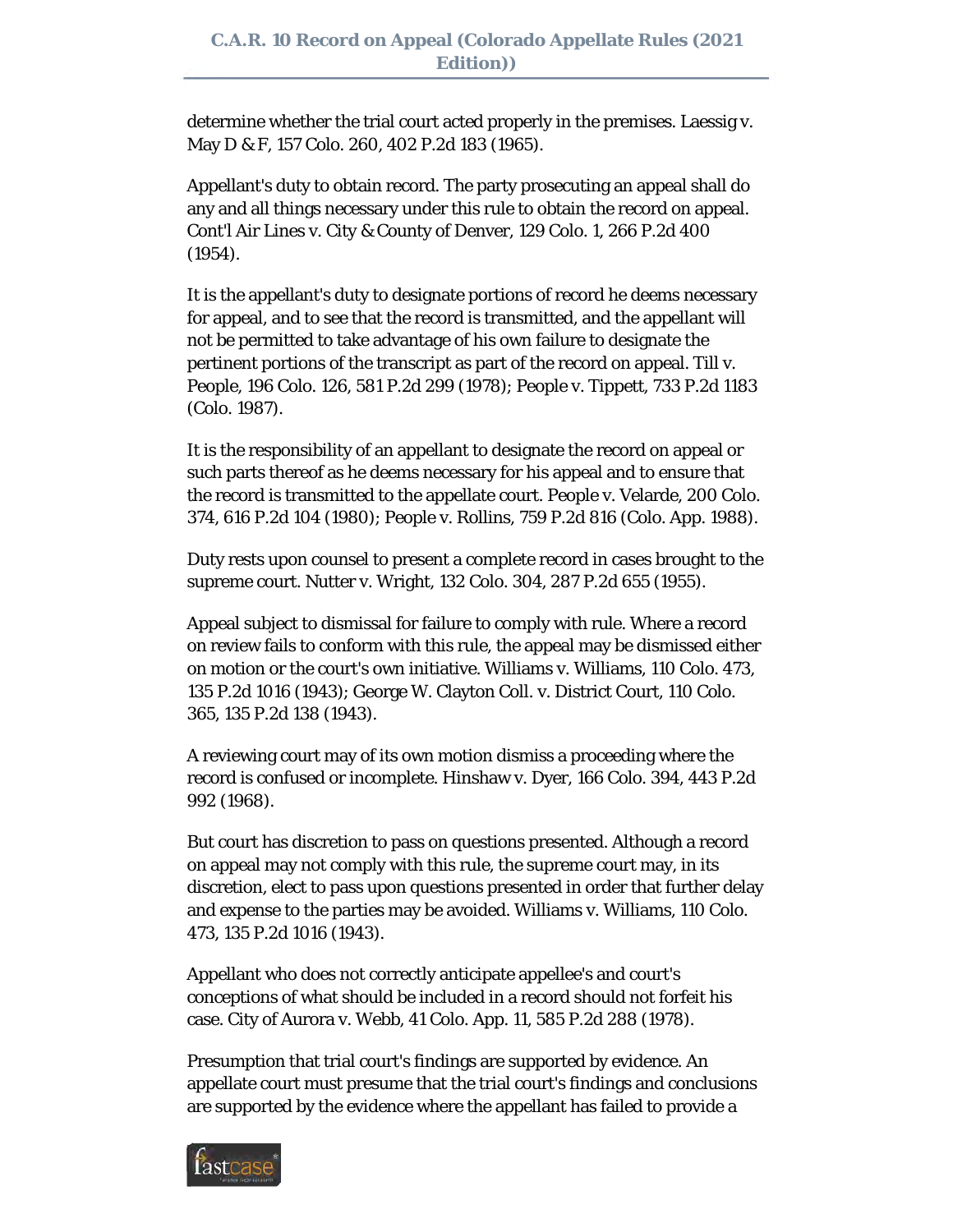complete record on appeal. People v. Morgan, 199 Colo. 237, 606 P.2d 1296 (1980); People v. Alberico, 817 P.2d 573 (Colo. App. 1991).

Where no transcript of evidence considered by lower court is made part of record on appeal and there is no showing to contrary, an appellate court must presume that findings are supported by evidence presented to and considered by court. People v. Gallegos, 179 Colo. 211, 499 P.2d 315 (1972).

Where the record does not contain any of the trial court's instructions, a reviewing court will presume that an instruction given by the trial court correctly and clearly stated the law and that defendant's objection is that the evidence does not support the giving of the instruction. Nunn v. People, 177 Colo. 87, 493 P.2d 6 (1972).

Claim not raised in trial court will not be considered on appeal. Cmty. Mgt. Ass'n v. Tousley, 32 Colo. App. 33, 505 P.2d 1314 (1973).

An issue not before the trial court in the motion for new trial will not be considered on appeal. Cady v. City of Arvada, 31 Colo. App. 85, 499 P.2d 1203 (1972).

Ineffective assistance of counsel claim procedurally barred where appellant failed to specially designate on appeal any and all exhibits that were necessary to a resolution of the claim. Bunton v. Atherton, 613 F.3d 973 (10th Cir. 2010).

Defendant cannot bottom error upon occurrence in a portion of the trial which he has specifically agreed is not to be reported, for there is no way for an appellate court to review the alleged error. Taylor v. People, 176 Colo. 316, 490 P.2d 292 (1971).

Issue must be raised by parties, not "amicus curiae". Where issue is not raised by parties to appeal, but is raised in brief of "amicus curiae" issue will not be considered by appellate court. Eugene Cervi & Co. v. Russell, 31 Colo. App. 525, 506 P.2d 748 (1972), aff'd, 184 Colo. 282, 519 P.2d 1189 (1974).

Error cannot be asserted on prosecution's evidence alone. Where upon trial court's denial of defendant's motion for acquittal at close of people's case, defendant proceeds to offer evidence warranting submission of case to jury, defendant cannot assert error on people's evidence alone. People v. Olinger, 180 Colo. 58, 502 P.2d 79 (1972).

Applied in People ex rel. Dunbar v. South Platte Water Conservancy Dist., 139 Colo. 503, 343 P.2d 812 (1959); Hinshaw v. Dept. of Welfare, 157 Colo. 447, 403 P.2d 206 (1965); Schroeder v. Bd. of County Comm'rs, 152 Colo. 313, 381 P.2d 820 (1963); Threadgill v. Capra, 161 Colo. 453, 423 P.2d 318

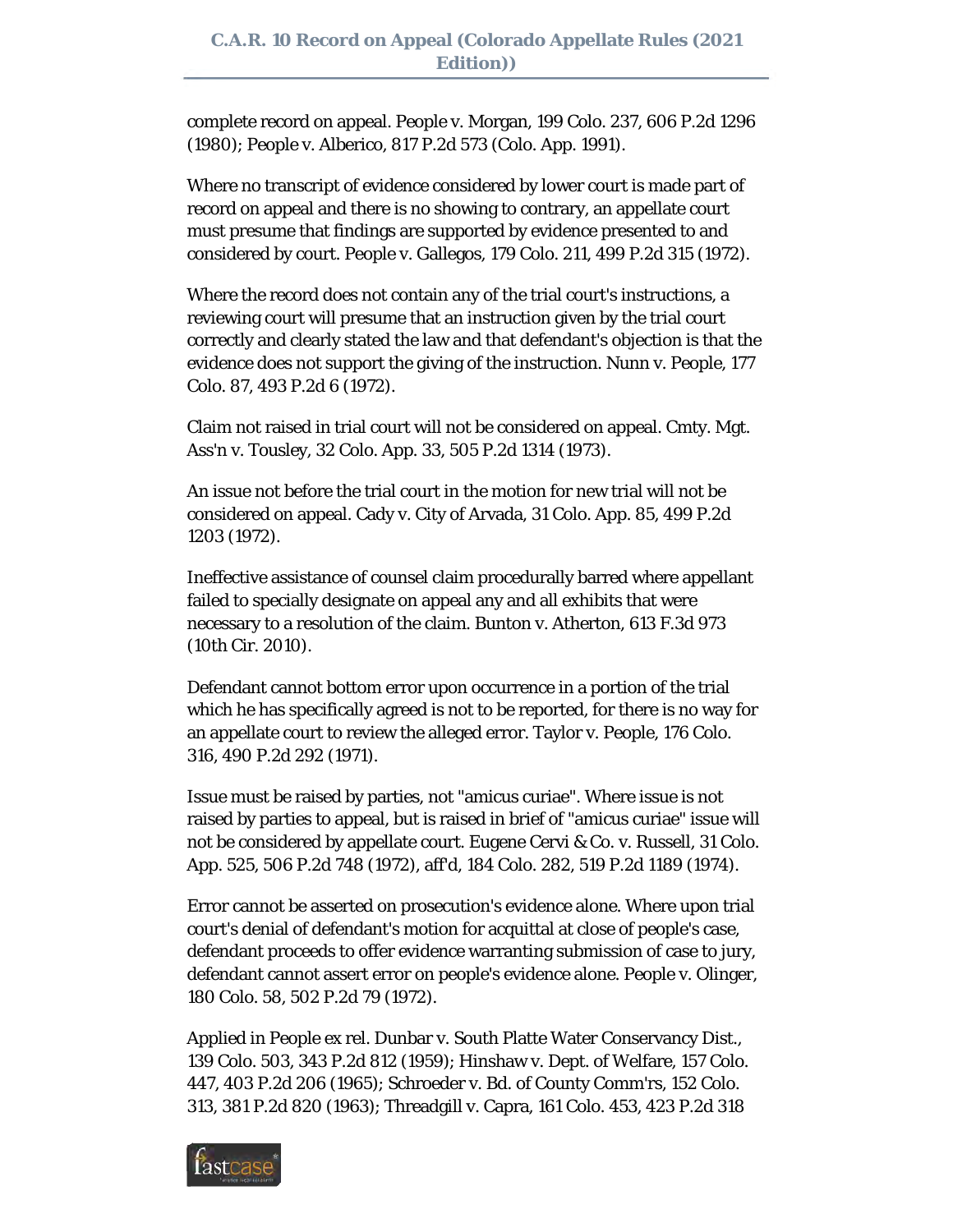(1967); In re People in Interest of A.R.S., 31 Colo. App. 268, 502 P.2d 92 (1972); People v. Slender Wrap, Inc., 36 Colo. App. 11, 536 P.2d 850 (1975); Tucker v. Shoemaker, 190 Colo. 267, 546 P.2d 951 (1976); Lemier v. Real Estate Comm'n, 38 Colo. App. 489, 558 P.2d 591 (1976); C.M. v. People in Interest of J.M., 198 Colo. 436, 601 P.2d 1364 (1979); Augustin v. Barnes, 626 P.2d 625 (Colo. 1981); In re Edilson, 637 P.2d 362 (Colo. 1981).

II. Composition of Record.

A. In General.

Purpose of the notice of appeal is to require the clerk of the court in which the judgment complained of is entered to certify the record for review. Hull v. Denver Tramway Corp., 97 Colo. 523, 50 P.2d 791 (1935); Wheeler Kelly Hagny Trust Co. v. Williamson, 111 Colo. 515, 143 P.2d 685 (1943).

This rule retains a vestige of the bill of exceptions procedure not contained in the federal rules, for section (a) requires certification of the reporter's transcript by the trial judge, but Federal Rule of Appellate Procedure 10(a) has no such requirement. Almarez v. Carpenter, 347 F. Supp. 597 (D. Colo. 1972).

The right to an appeal is not denied by the absence of written findings of fact or conclusions of law in the record. Neither C.R.C.P. 52(a) nor this rule, requires written findings of fact and conclusions of law. Dunbar v. District Court, 131 Colo. 483, 283 P.2d 182 (1955).

Trial court's findings held adequate for purpose of appellate review. In re People in Interest of D.S., 31 Colo. App. 300, 502 P.2d 95 (1972).

No requirement that appellate record be all inclusive. This rule does not require that every folio with any conceivable relationship to an issue raised on appeal be designated as part of the appellate record. Rather, this rule gives the appellant the discretion to determine what is necessary, and the appellant himself may, if it appears he has not included enough, supplement the record; or an appellee who feels that the designated record is lacking in some essential respect may file and serve on the appellant a designation of additional parts of the record to be included. City of Aurora v. Webb, 41 Colo. App. 11, 585 P.2d 288 (1978).

Certification of the record is an official act of the inferior tribunal. Civil Serv. Comm'n v. Doyle, 174 Colo. 149, 483 P.2d 380 (1971).

And is not necessarily contingent upon certification of the transcript of the proceedings by a certified shorthand reporter. Civil Serv. Comm'n v. Doyle, 174 Colo. 149, 483 P.2d 380 (1971).

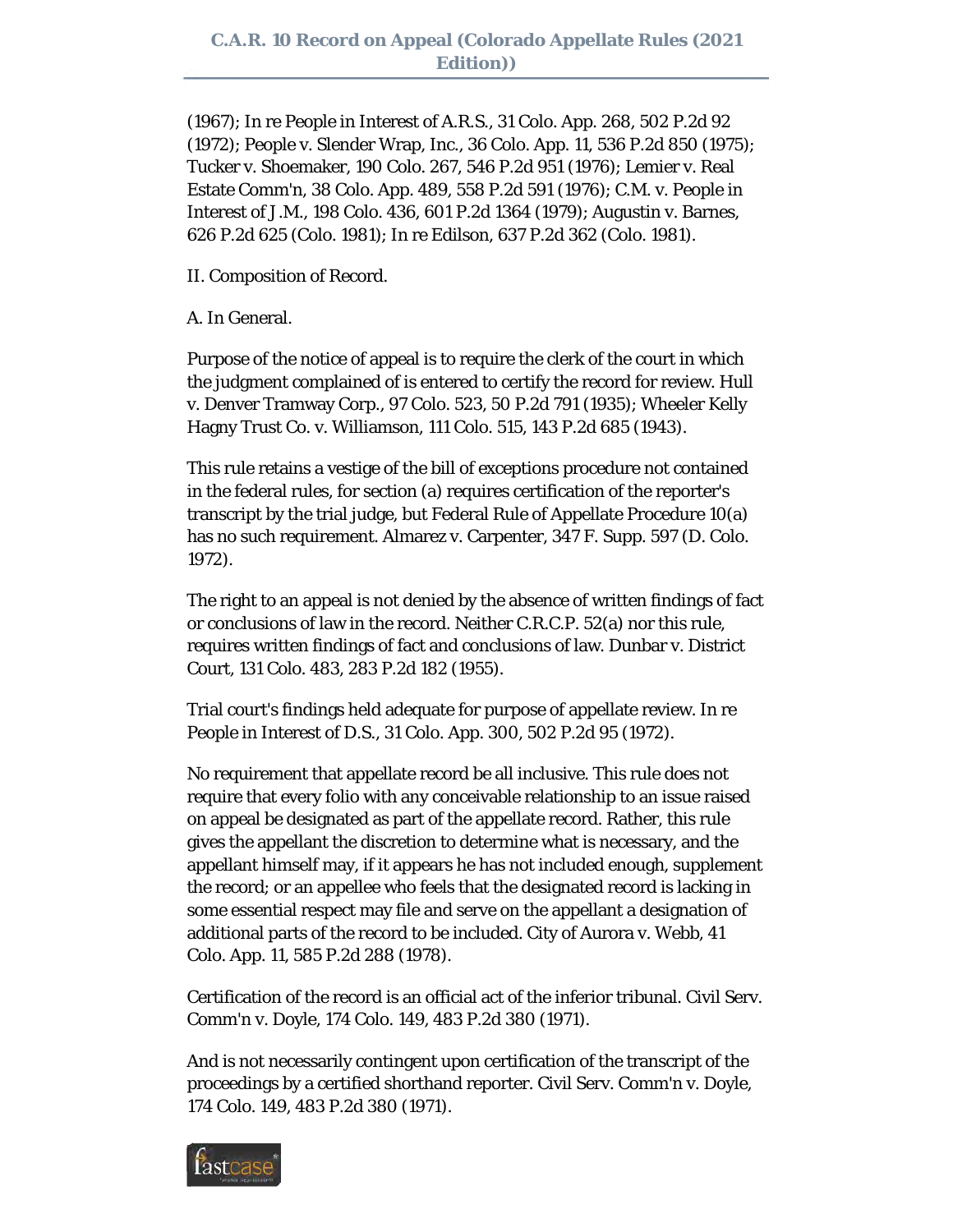Judicial notice may generally not be taken of municipal ordinances or resolutions, and thus, it is a party's responsibility to introduce into the record copies of municipal ordinances or resolutions on which reliance is placed. Concrete Contractors v. City of Arvada, 621 P.2d 320 (Colo. 1981).

Where the district court considered the provisions of a city's charter, a municipal ordinance, and a municipal resolution in reaching its decision, the court of appeals abused its discretion in failing to ensure that those provisions of municipal law were made a part of the record in the case. Concrete Contractors v. City of Arvada, 621 P.2d 320 (Colo. 1981).

## B. Judgment.

"Judgment" construed. To constitute a judgment there must be an express adjudication to that effect, but, subject to the requirements of statute or court rule or practice, no particular form or verbal formula is required in a court proceeding to render its order a judgment, provided the rights of the parties may be ascertained therefrom. Jones v. Galbasini, 134 Colo. 64, 299 P.2d 503 (1956).

Inclusion of the judgment in the record is mandatory. J. & R. A. Savageau, Inc. v. Larsen, 117 Colo. 229, 185 P.2d 1012 (1947); Horlbeck v. Walther, 131 Colo. 36, 279 P.2d 434 (1955). French v. Haarhues, 132 Colo. 261, 287 P.2d 278 (1955); Nutter v. Wright, 132 Colo. 304, 287 P.2d 655 (1955); Abbott v. Poynter, 153 Colo. 147, 385 P.2d 120 (1963).

Failure to include judgment requires dismissal. Without a compliance with this rule requiring the inclusion of the judgment in the record, there is nothing for this court to review; consequently, an order of dismissal should be entered. J. & R. A. Savageau, Inc. v. Larsen, 117 Colo. 229, 185 P.2d 1012 (1947); Horlbeck v. Walther, 131 Colo. 36, 279 P.2d 434 (1955).

Unless a final judgment appears in the record, the appeal will be dismissed. Sutley v. Davis, 131 Colo. 75, 279 P.2d 848 (1955); French v. Haarhues, 132 Colo. 261, 287 P.2d 278 (1955); Nutter v. Wright, 132 Colo. 304, 287 P.2d 655 (1955).

Where the record did not disclose any final judgment entered in the court below in violation of this rule, there was nothing presented for review. Howard v. Am. Law Book Co., 121 Colo. 5, 212 P.2d 1006 (1949).

Litigant has duty to ensure record contains proper judgment. The entry of judgment upon the court's order is a ministerial duty of the clerk, but if a litigant desires a review on appeal, it is his duty to see that the record on appeal is properly prepared and contains a final judgment; otherwise

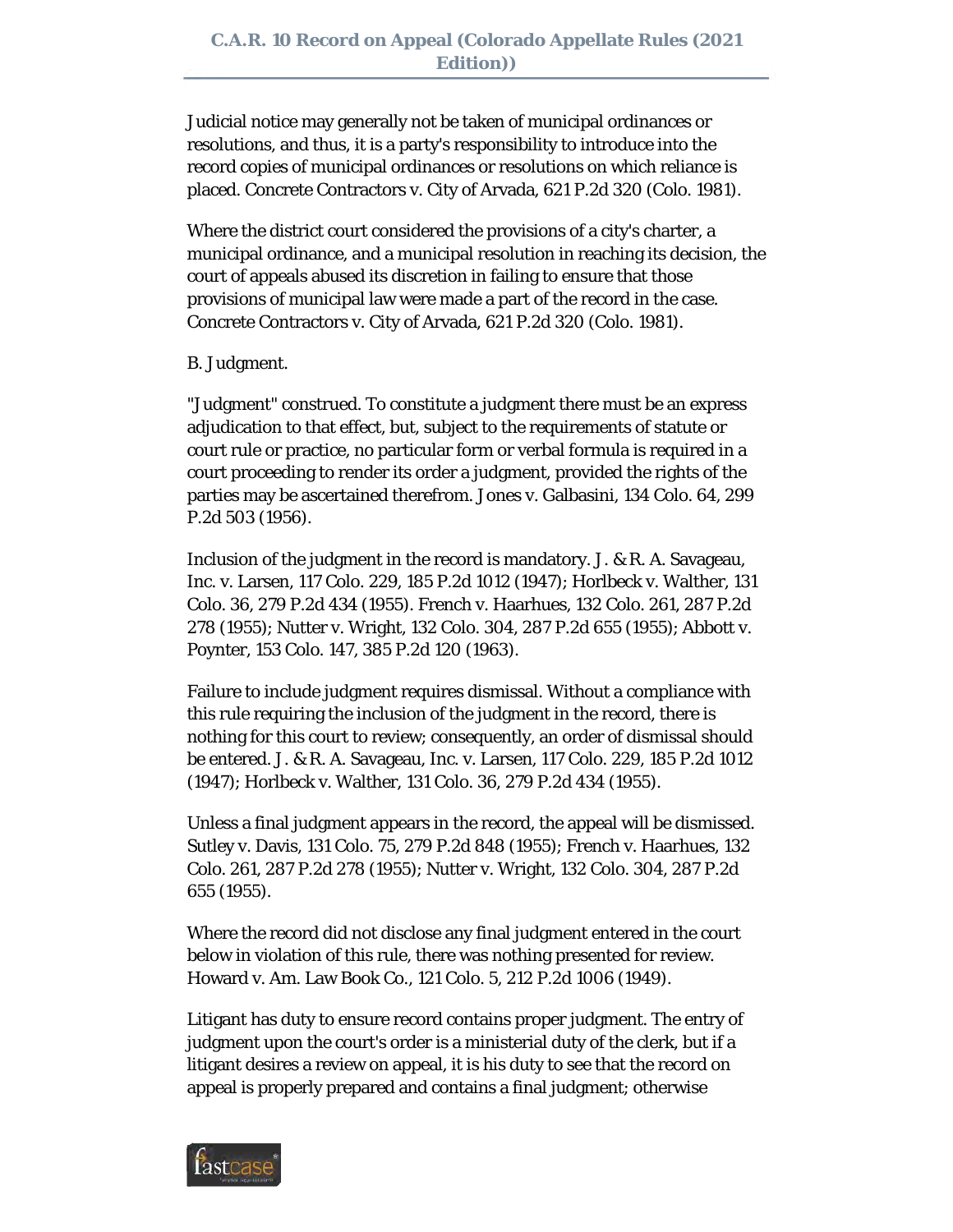dismissal will follow. French v. Haarhues, 132 Colo. 216, 287 P.2d 278 (1955); Nutter v. Wright, 132 Colo. 304, 287 P.2d 655 (1955).

It is the duty of one who seeks review in the supreme court to see to it that an actual judgment has been pronounced by the trial court and entered by the clerk and that such judgment appears in the record on appeal. Jones v. Galbasini, 134 Colo. 64, 299 P.2d 503 (1956); Abbott v. Poynter, 153 Colo. 147, 385 P.2d 120 (1963).

Ruling is not substitute for judgment. A ruling by the trial court at the close of plaintiff's evidence granting a motion to dismiss and dispensing with the motion for new trial does not rise to the dignity of a judgment, and its inclusion in the record is not a substitute for the requirement of this rule that the record must include the judgment to be reviewed. Jones v. Galbasini, 134 Colo. 64, 299 P.2d 503 (1956); Abbott v. Poynter, 153 Colo. 147, 385 P.2d 120 (1963).

Where the designation of record on error requests that the record include the judgment entered and the direction for entry of the same judgment, the record contains the "order and judgment" and the order to the clerk of the court for entry of judgment, and this rule requires no more. Flournoy v. McComas, 175 Colo. 526, 488 P.2d 1104 (1971).

C. Reporter's Transcript.

Compliance with rule imperative. Compliance with the rules in the preparation, certification, and lodging of the transcript is imperative if it is desired to make it a part of the record on appeal. Freeman v. Cross, 134 Colo. 437, 305 P.2d 759 (1957).

Transcript is not an absolute necessity in the reviewing court. Almarez v. Carpenter, 173 Colo. 284, 477 P.2d 792 (1970).

Because it is only part of record. The reporter's transcript is not the record on appeal, but only a part thereof. Cont'l Air Lines v. City & County of Denver, 129 Colo. 1, 266 P.2d 400 (1954).

Transcript is not, by definition, a writ, process, or proceeding. Almarez v. Carpenter, 173 Colo. 284, 477 P.2d 792 (1970).

Only relevant portions of the trial proceedings need be included in the record, as may be necessary to present the issues on appeal. Almarez v. Carpenter, 173 Colo. 284, 477 P.2d 792 (1970); Almarez v. Carpenter, 347 F. Supp. 597 (D. Colo. 1972).

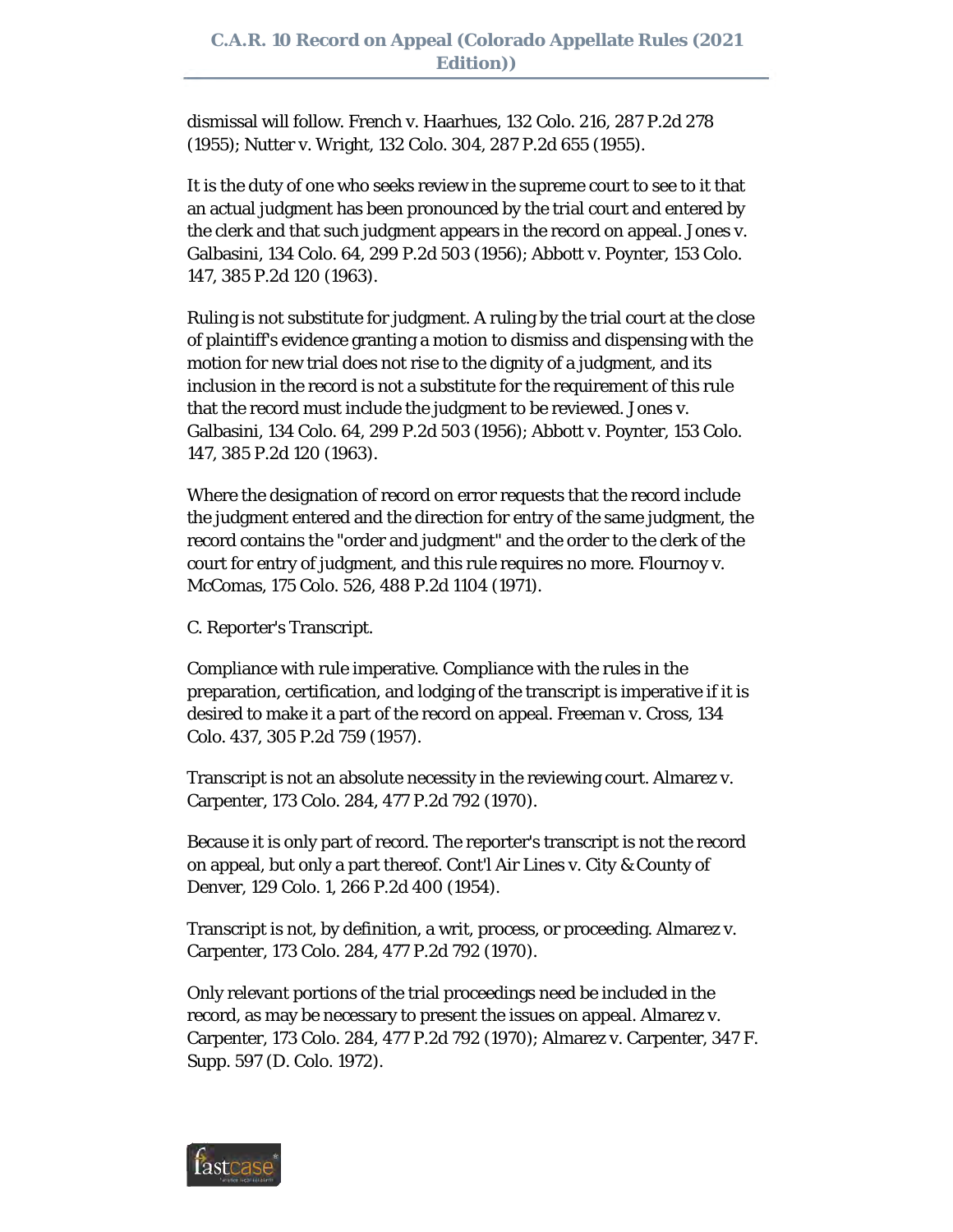Transcript must be certified by the judge. Hudson v. Am. Founders Life Ins. Co., 151 Colo. 54, 377 P.2d 391 (1962).

Authentication is judicial act. In the authentication of the full transcript, the trial judge acts as a judge under the solemnity of his official oath, and is presumed to have faithfully and honestly performed his duty. Hudson v. Am. Founders Life Ins. Co., 151 Colo. 54, 377 P.2d 391 (1962).

It is presumed that a court acts under the solemnity of its oath in determining the authenticity of the transcript. Churning v. Staples, 628 P.2d 180 (Colo. App. 1981).

When certified transcript considered true. A transcript of the record as originally prepared by the reporter which is authenticated by a certificate signed by the trial judge, and transmitted to the supreme court under the seal of the clerk of the trial court, is to be considered true as if the parties had agreed to it. Hudson v. Am. Founders Life Ins. Co., 151 Colo. 54, 377 P.2d 391 (1962).

Imperfection in a reporter's transcript cannot be cured by guesswork or by indulging in inferences or presumptions. Hinshaw v. Dyer, 166 Colo. 394, 443 P.2d 992 (1968).

Uncertified transcript of evidence filed with reviewing court is not properly before it. Stuckman v. Kasal, 158 Colo. 232, 405 P.2d 948 (1965).

Uncertified transcript stricken. Rechnitz v. Rechnitz, 135 Colo. 165, 309 P.2d 200 (1957).

Lacking transcript, support of findings presumed. There being no reporter's transcript properly before the supreme court for consideration due to untimely filing, the regularity of the judgment and support of the findings of fact by the evidence must be presumed. Bonham v. City of Aurora, 133 Colo. 276, 294 P.2d 267 (1956).

Where a transcript of the evidence not filed pursuant to this rule cannot be considered because of the trial judge's justifiable refusal to certify it, the regularity of the judgment and support of it in evidence must be presumed. Stuckman v. Kasal, 158 Colo. 232, 405 P.2d 948 (1965).

In the absence of a transcript, the supreme court is bound to presume that the findings and conclusions of the trial court are correct and that the evidence presented supports the judgment. Cox v. Adams, 171 Colo. 37, 464 P.2d 513 (1970); Furer v. Allied Steel Co., 174 Colo. 171, 483 P.2d 212 (1971).

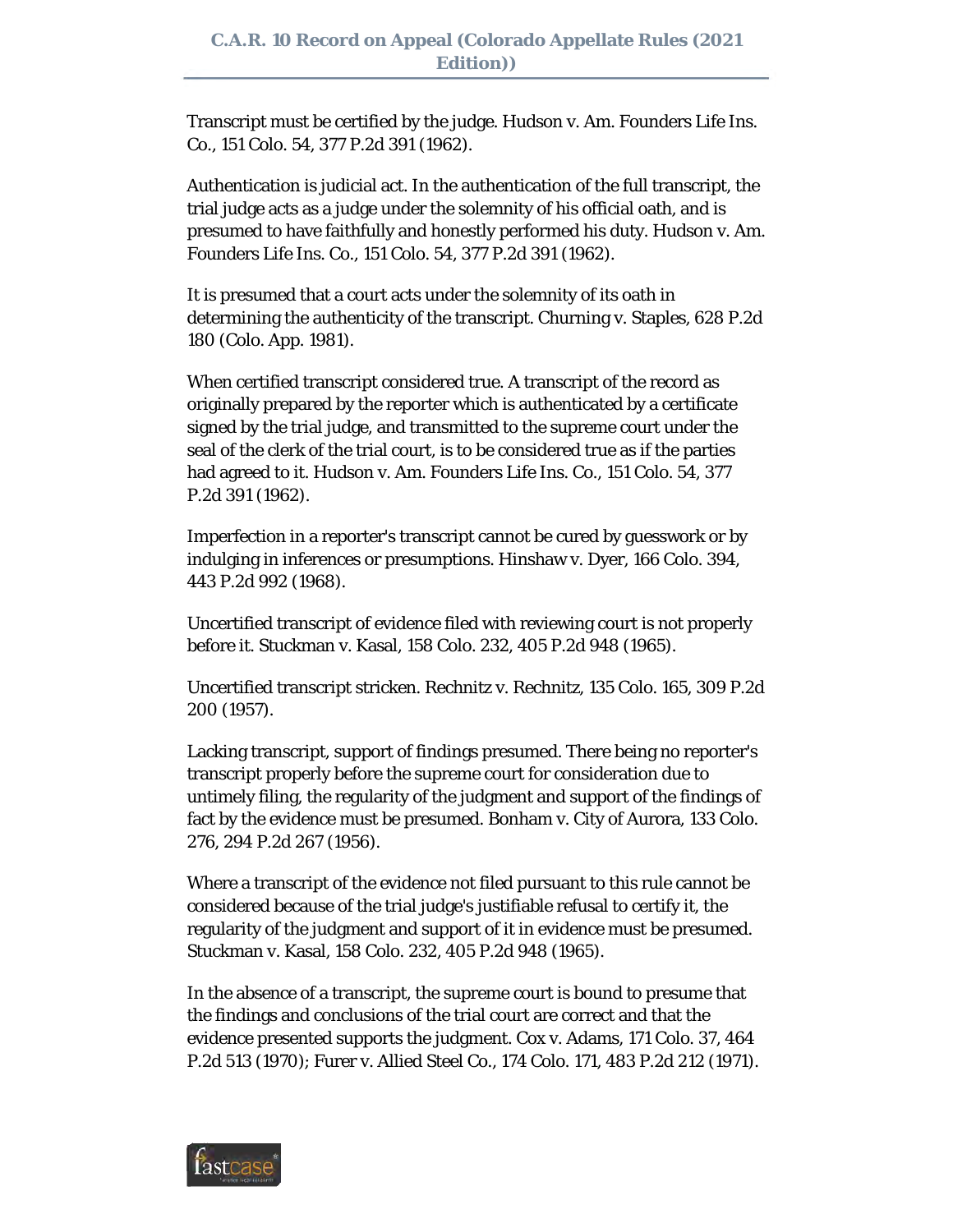Unless there is before the supreme court a certified transcript of the proceedings, the supreme court is unable to state that the trial court abused its discretion or that it was arbitrary and capricious. Rechnitz v. Rechnitz, 135 Colo. 165, 309 P.2d 200 (1957).

Where there is no transcript before the court on appeal, the regularity of the trial court's judgment and the competency of the evidence upon which that judgment is based must be presumed. Oman v. Morris, 28 Colo. App. 124, 471 P.2d 430 (1970).

Where no transcript is provided on appeal the court must look to the record alone to determine whether the trial court acted properly. Statements made in the briefs of litigants cannot supply that which must appear in a certified record. Loomis v. Seely, 677 P.2d 400 (Colo. App. 1983).

Reconstruction of the record in the trial court is not appropriate when the precise language of the testimony is critical. People v. Killpack, 793 P.2d 642 (Colo. App. 1990).

Where defendant's argument on appeal is ascertainable from the existing record and the record is sufficient for appellate review, a complete transcript is unnecessary for purposes of reconstructing the record for one of the days during trial. People v. Jackson, 98 P.3d 940 (Colo. App. 2004).

The statements of counsel may not substitute for that which must appear of record. Subsequent Injury Fund v. Gallegos, 746 P.2d 71 (Colo. App. 1987).

Litigant must make his own arrangements with the reporter if he desires a transcript. Almarez v. Carpenter, 173 Colo. 284, 477 P.2d 792 (1970).

Transcript fees may not be waived by court. The preparation of a transcript by a reporter of his notes is a service which is not covered by his salary. Hence, the fees for such service are not payable to the court and the court cannot waive them. Almarez v. Carpenter, 173 Colo. 284, 477 P.2d 792 (1970).

Free transcript need not be provided when the furnishing of a transcript would be a vain and useless gesture. Snavely v. Shannon, 182 Colo. 223, 511 P.2d 905 (1973).

Since the provisions of subsections (c) and (d) provide for a constitutionally permissible alternative method of proceeding on appeal where no reporter's transcript is available, there is no deprivation of due process or equal protection because indigents cannot obtain a cost-free reporter's transcript. Almarez v. Carpenter, 347 F. Supp. 597 (D. Colo. 1972).

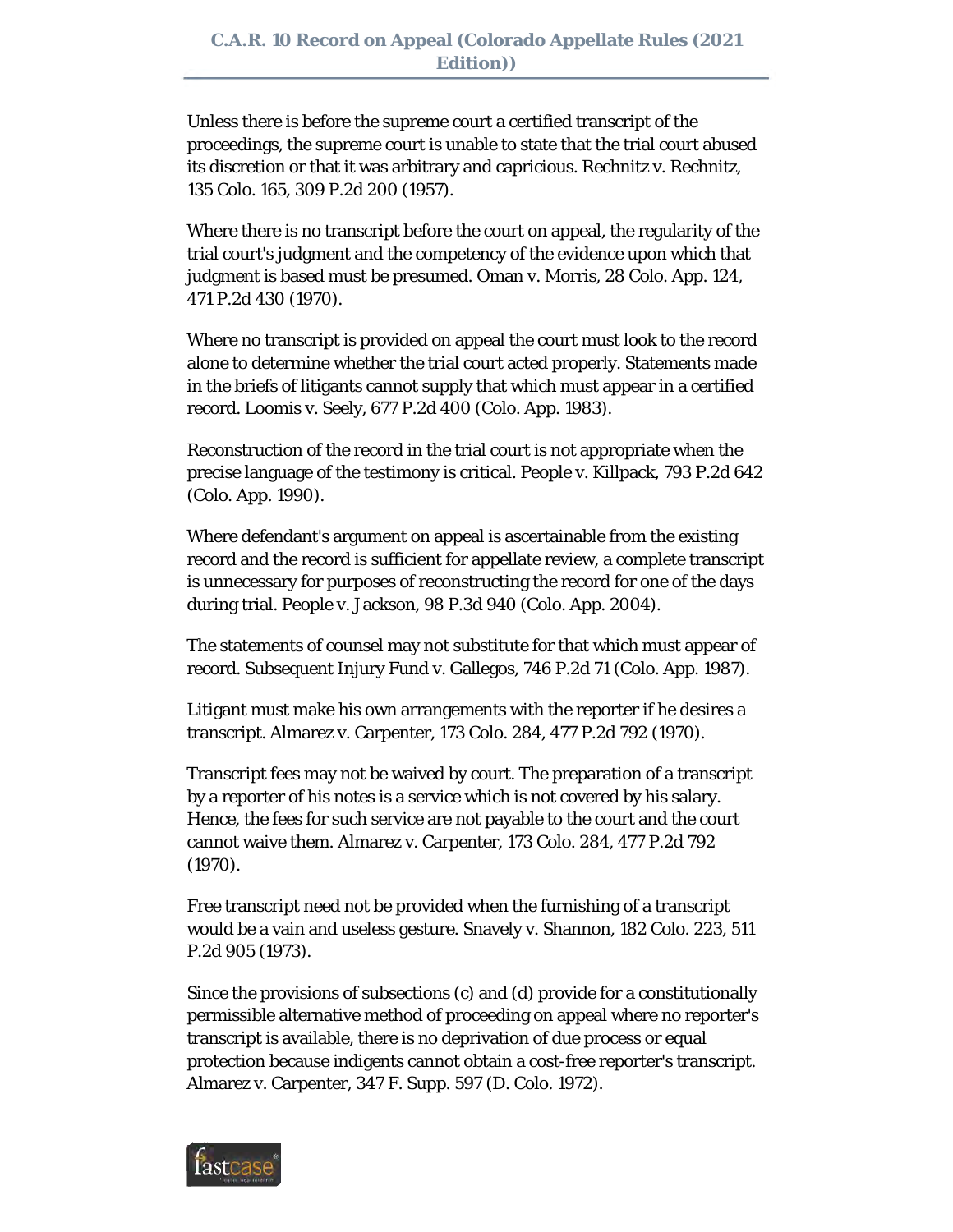And denial does not preclude appellate remedy. The denial of a request for a free transcript does not deny an indigent litigant any appellate remedy. Almarez v. Carpenter, 173 Colo. 284, 477 P.2d 792 (1970).

Or deny constitutional right. By virtue of the waiver of costs provided by ? §13-16-103, and the alternative methods of furnishing a trial court record provided by this rule, courts of justice, both trial and appellate, are "open" and available to the indigent litigant, and there is no denial of any constitutional right embraced within the language or interpretation of ? §6 of art. II, Colo. Const.Almarez v. Carpenter, 173 Colo. 284, 477 P.2d 792 (1970).

D. Alternatives to Transcript; Agreed Statement.

Reporter's transcript is not only means provided by sections (a) through (e) of this rule for preserving and presenting to the appellate courts alleged error involving evidentiary or factual issues. Almarez v. Carpenter, 347 F. Supp. 597 (D. Colo. 1972).

Requirements in circumstances in which stenographic transcipt unavailable. Appellant must prepare a statement from recollection that is first submitted to trial court for approval. If it is necessary to add to record parts of evidence or proceedings that were not recorded by the reporter, the provisions of section (c) must be followed. Where there was no compliance with this rule, the appellate court has an inadequate basis to evaluate the parties' claims and the trial court's ruling. Halliburton v. Pub. Serv. Co., 804 P.2d 213 (Colo. App. 1990); In re McSoud, 131 P.3d 1208 (Colo. App. 2006); Knoll v. Allstate Fire & Cas. Ins., 216 P.3d 619 (Colo. App. 2009).

Nothing in section (c) prohibits a trial court from using its own notes or recollection in record reconstruction. People v. Jackson, 98 P.3d 940 (Colo. App. 2004).

The trial court in doing so in an impartial manner eliminates any need for the trial judge to testify before a different judge regarding the reconstruction to maintain impartiality. People v. Jackson, 98 P.3d 940 (Colo. App. 2004).

Duty to follow procedures of this rule if no transcript available. An appellant is required to take the necessary steps to provide an adequate record for review. In those circumstances in which a stenographic transcript is not available, section (c) provides that the appellant should prepare a statement of the evidence or proceedings from the best available means, serve the statement upon opposing counsel for comments and changes, and then submit the final statement to the trial court for settlement, approval, and inclusion in the record on appeal. In the event the parties are unable to

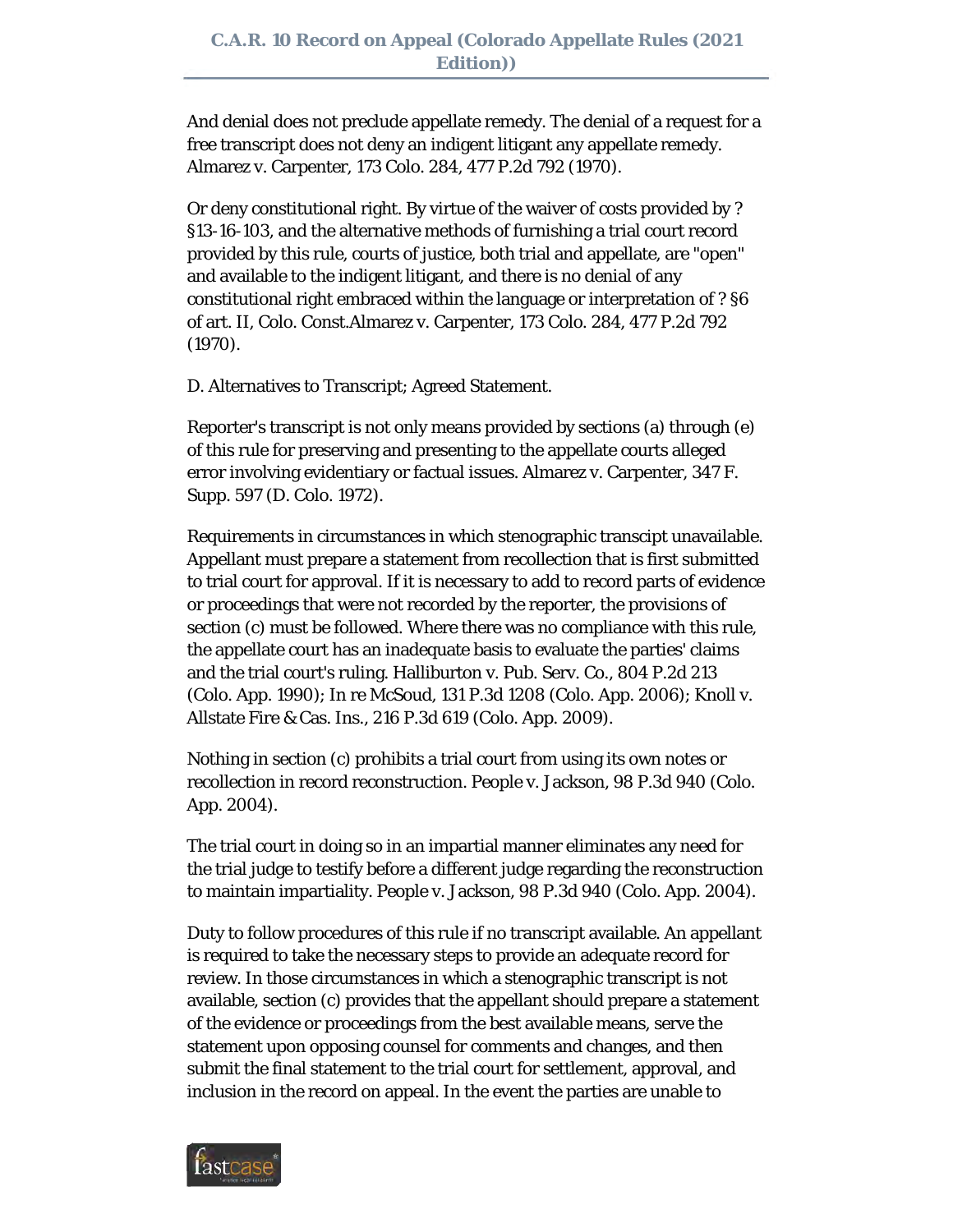reach agreement concerning the contents of this statement, section (d) provides a mechanism for resolution of these differences. People v. Conley, 804 P.2d 240 (Colo. App. 1990).

Sections (c), (d), and (e) were promulgated specifically to reduce the cost of appellate review to the litigants and to conserve review time by the court itself. Almarez v. Carpenter, 173 Colo. 284, 477 P.2d 792 (1970); Almarez v. Carpenter, 347 F. Supp. 597 (D. Colo. 1972).

Section (e) of this rule insures adequate consideration of any issue involving evidentiary or factual material. Almarez v. Carpenter, 173 Colo. 284, 477 P.2d 792 (1970).

Statements made in briefs insufficient to establish record. Statements made in briefs of litigants cannot supply what must appear from a certified record or an agreed statement. Laessig v. May D & F, 157 Colo. 260, 402 P.2d 183 (1965); Hinshaw v. Dyer, 166 Colo. 394, 443 P.2d 992 (1968); McCall v. Meyers, 94 P.3d 1271 (Colo. App. 2004).

Although this rule does not on its face apply to appellate review of an administrative agency decision, the underlying principle is applicable to such review. Earl v. District Court, 719 P.2d 321 (Colo. 1986); Schaffer v. District Court, 719 P.2d 1088 (Colo. 1986).

III. Correction or Modification of Record.

Certification to the transcript of the proceedings is final. Hudson v. Am. Founders Life Ins. Co., 151 Colo. 54, 377 P.2d 391 (1962).

This is true where the objectors produced no evidence or sworn testimony contradicting the transcript as finally certified and approved by the trial judge during the lengthy hearing on their objections. Hudson v. Am. Founders Life Ins. Co., 151 Colo. 54, 377 P.2d 391 (1962).

Inaccuracies in certified transcript were not prejudicial. Although each of 98 inaccuracies in the certified transcript does alter the particular sentence somewhat, reviewing all of the changes elicited at the evidentiary hearing before the trial court, the supreme court concluded that reasonable men, considering the transcript in its entirety, would be compelled to find that the content of the transcript is not materially altered. Since this evidence showed no errors of any substance and since appellee did not show that the corrected record was in any manner false or untrue, he was not prejudiced by the changes and the transcript is a fair and accurate record of the civil service commission's proceedings which may be reviewed. Civil Serv. Comm'n v. Doyle, 174 Colo. 149, 483 P.2d 380 (1971).

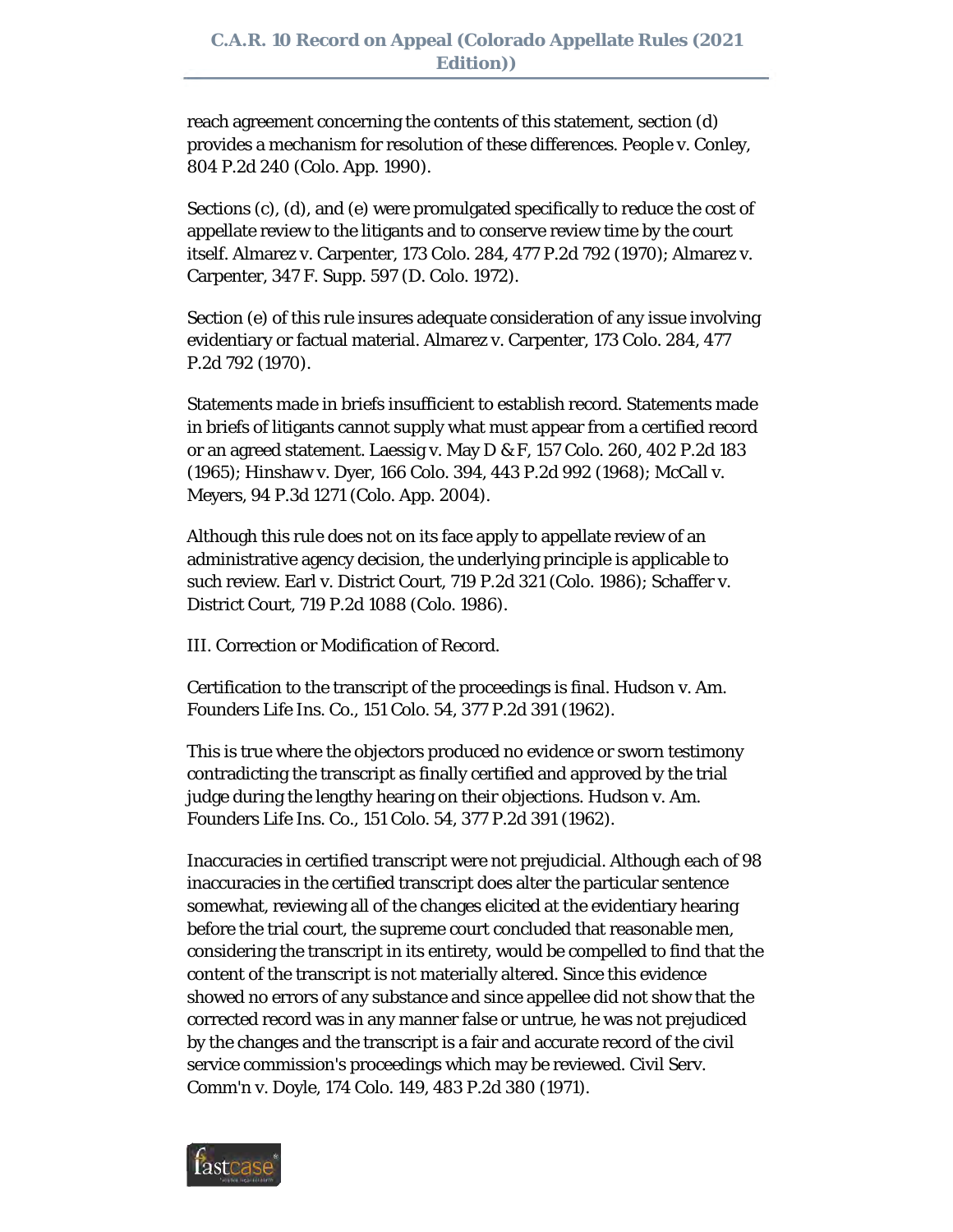Although the juvenile court was not the proper forum to resolve a motion to narrow the record on appeal which had been designated pursuant to this rule, any error arising from the limitation imposed by the trial court was, under the circumstances, harmless error. People in Interest of J.L.P., 870 P.2d 1252 (Colo. App. 1994).

Nothing in the plain language of this rule precludes an appellate court from considering a motion to correct a misstatement in the record after an opinion has been announced. It was reasonable for the trial court to correct the record and an injustice would occur here if an appeal were decided on the basis of an incorrect record. People v. Wolfe, 9 P.3d 1137 (Colo. App. 1999).

Court rejected defendant's argument that People's attempt to correct the record was barred by doctrine of laches and waiver. Trial court properly concluded that the interest in finality of the opinion was outweighed by the importance of ensuring an accurate result on appeal. People v. Wolfe, 9 P.3d 1137 (Colo. App. 1999).

For transmission of transcript to appellate court, see C.A.R. 11; for inclusion of cost of reporter's transcript in taxable costs of appeal, see C.A.R. 39.

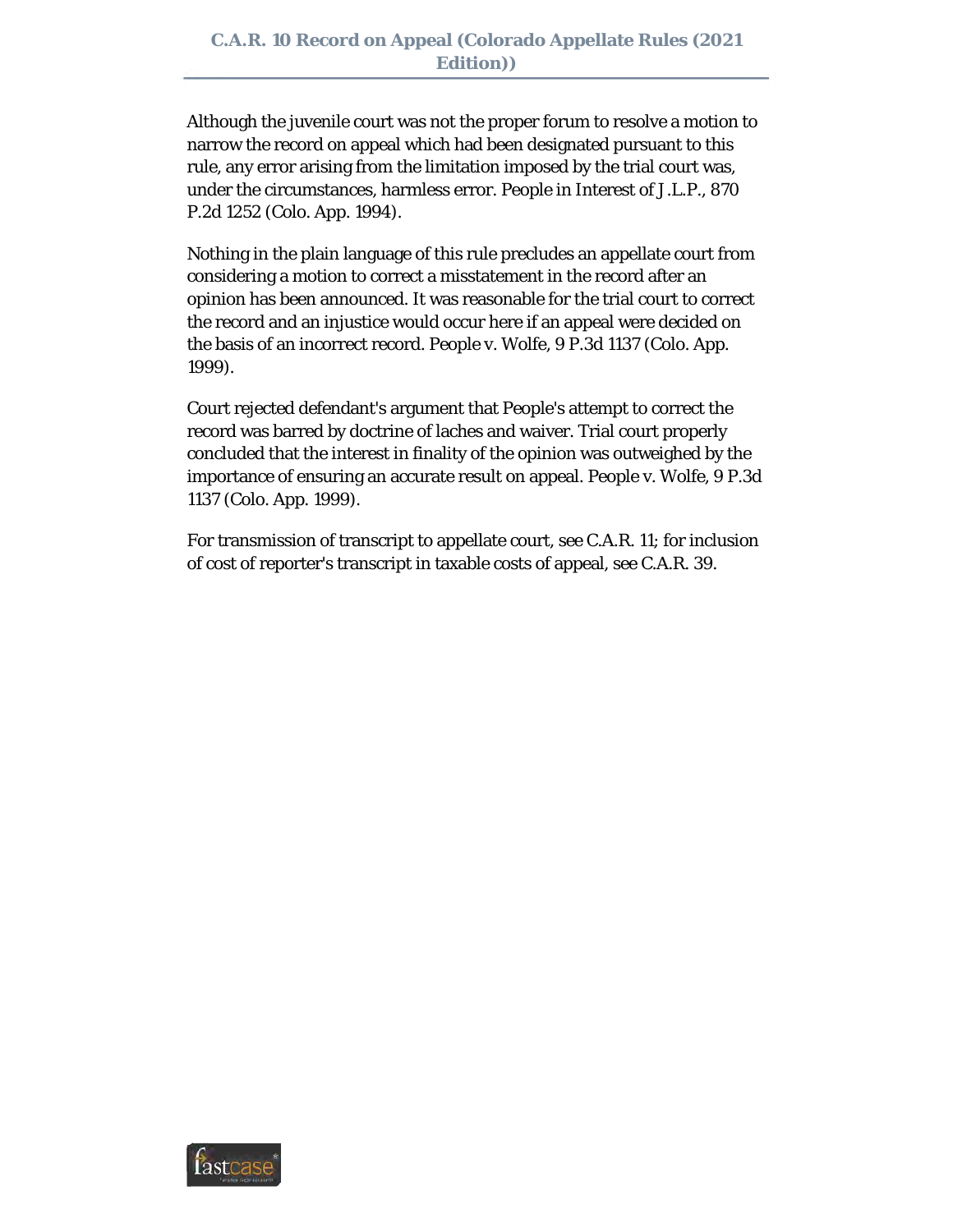# **RULE 10.1. Court of Appeals Accelerated Docket**

(Repealed September 23, 1983, effective January 1, 1984.)

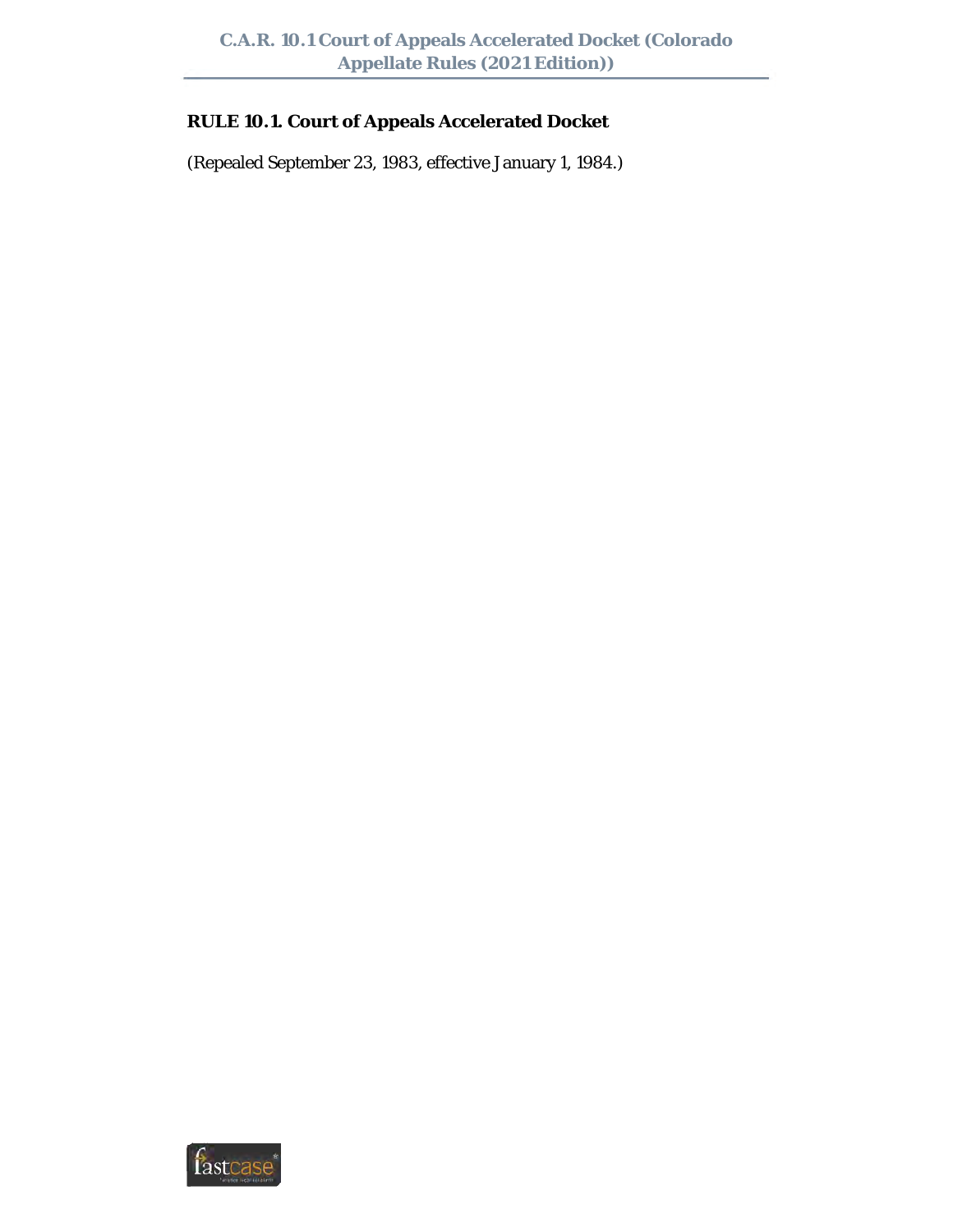# **RULE 11. Transmission of Record [Repealed]**

Repealed October 26, 2017, effective January 1, 2018.

(Source:(b) and (d) amended and adopted April 27, 1998, effective July 1, 1998;(b) amended and effective September 7, 2006;(a), (a) comment, and (d) comment amended and adopted December 14, 2011, effective January 1, 2012, for all cases pending on or filed on or after January 1, 2012, pursuant to C.R.C.P. 1(b); repealed October 26, 2017, effective January 1, 2018.)

## **ANNOTATION**

**I. General Consideration.**

**II. Transmission of Record.**

**III. Enlargement of Time.**

**Law reviews.**

For article, "The Problem of Delay in the Colorado Court of Appeals", see 58 Den. L.J. 1 (1980).

**Supreme court requires strict compliance with this rule**

providing the time within which a reporter's transcript must be lodged. Cox v. Adams, 171 Colo. 37, 464 P.2d 513 (1970).

Compliance with the rules in the preparation, certification and lodging of the reporter's transcript is imperative if it is desired to make it a part of the record on error. Smith v. Woodall, 129 Colo. 435, 270 P.2d 746 (1954).

**This rule must be interpreted to give it a practical effect.**

Pueblo v. Mace, 130 Colo. 162, 273 P.2d 1015 (1954).

**Applied** in People v. Boivin, 632 P.2d 1038 (Colo. App. 1981).

**Duties of appellant in appellate and trial courts.**

A litigant desiring a review of his case upon appeal is confronted with the accomplishment of two projects: One in the supreme court and the other in the trial court. In the supreme court he must make certain that the notice of appeal is timely filed and that his record on appeal is filed within the time prescribed by this rule, or such enlargement thereof as may be fixed. In the trial court, where preparation of the record on appeal is under the jurisdiction of the trial court in manner as provided by C.A.R. 10, he must

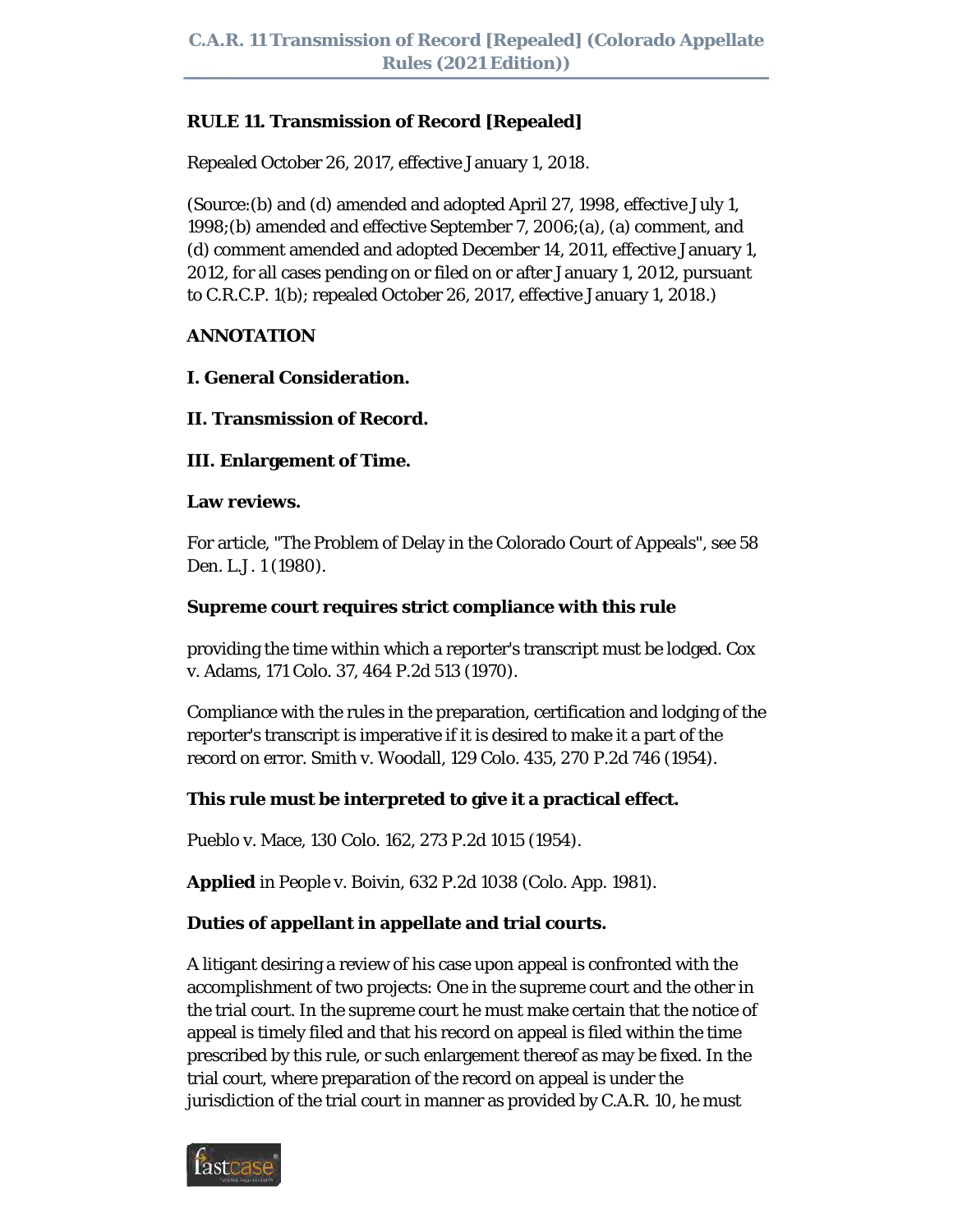see to it that the reporter's transcript, if he desires that it be included in the record on appeal, is prepared and lodged within the time fixed therefor by said C.A.R. 10 and this rule, or within such extended period as may be granted by appropriate court order. Cont'l Air Lines v. City & County of Denver, 129 Colo. 1, 266 P.2d 400 (1954).

**Appellant's duty to designate portions of record he deems necessary**

for appeal, and to see that the record is transmitted, and the appellant will not be permitted to take advantage of his own failure to designate the pertinent portions of the transcript as part of the record on appeal. Till v. People, 196 Colo. 126, 581 P.2d 299 (1978).

**Transcript may not be filed only when "convenient".**

Transcripts, like briefs, may not be filed whenever or wherever counsel may find it convenient. Smith v. Woodall, 129 Colo. 435, 270 P.2d 746 (1954); Freeman v. Cross, 134 Colo. 437, 305 P.2d 759 (1957).

**Transcript stricken for inexcusable delay in transmission.**

Cont'l Air Lines v. City & County of Denver, 129 Colo. 1, 266 P.2d 400 (1954); Freeman v. Cross, 134 Colo. 437, 305 P.2d 759 (1957); Furer v. Allied Steel Co., 174 Colo. 171, 483 P.2d 212 (1971).

**Where transcript of testimony is not certified**

to either the court of appeals or to the supreme court, the findings made by the trial court are binding upon the supreme court. Hobbs v. Smith, 177 Colo. 299, 493 P.2d 1352 (1972).

**Petition to show cause does not stay time to proceed.**

The filing of a petition to show cause in the supreme court within a 10-day period following entry of final judgment, coupled with the filing of a motion in a trial court to suspend proceedings, does not stay the time to file a motion for a new trial under Rule 59, C.R.C.P., or stay the time to proceed under C.A.R. 4 and this rule. Walter v. Walter, 136 Colo. 405, 318 P.2d 221 (1957) (decided prior to 1983 amendment).

**Enlargement of time primarily a function of the trial court.**

While the supreme court has the inherent power to enlarge the time within which a reporter's transcript may be lodged, this function lies primarily and especially within the province and jurisdiction of the trial court. Smith v.

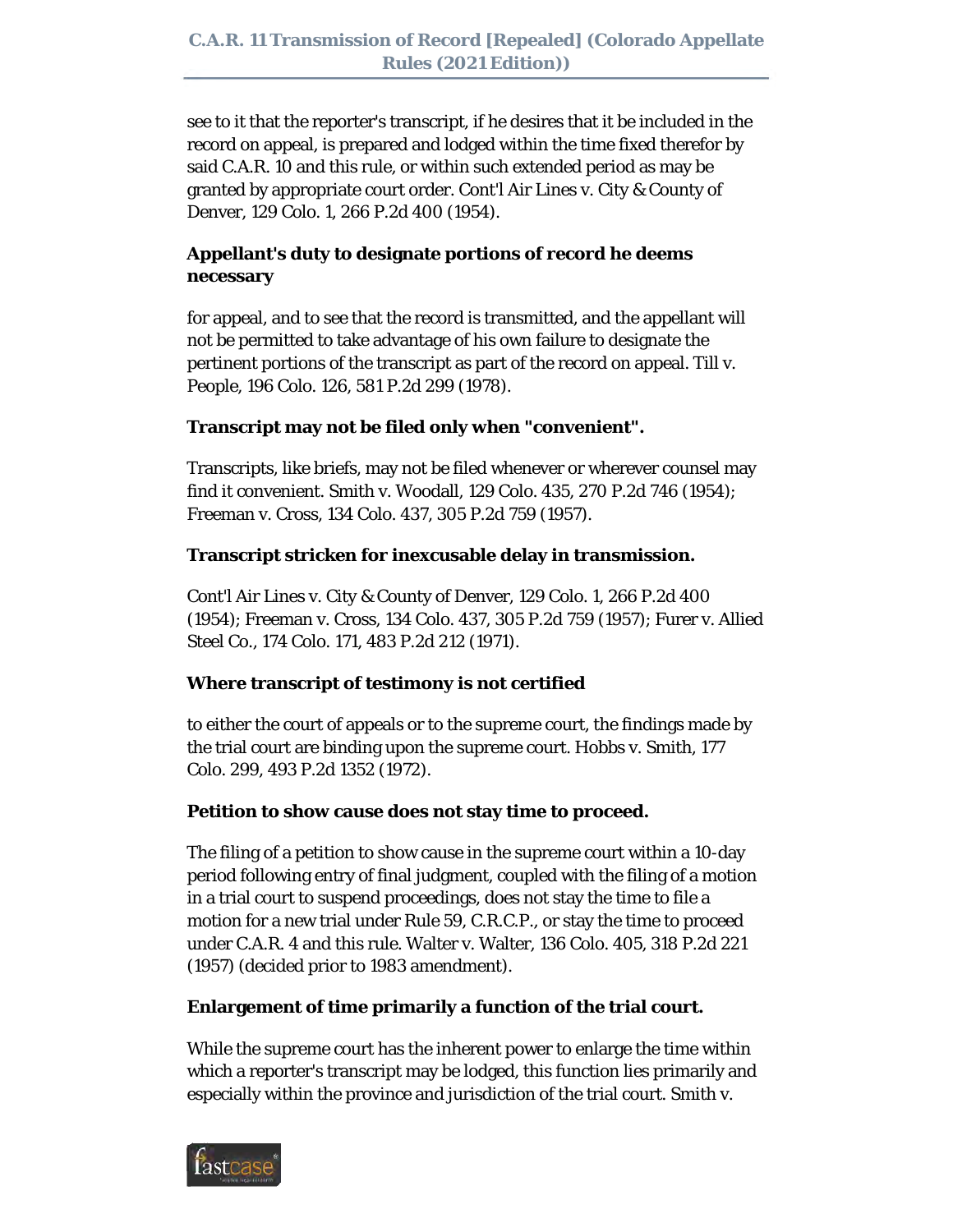Woodall, 129 Colo. 435, 270 P.2d 746 (1954) (decided prior to 1983 amendment).

**Granting of extension rests in discretion of court.**

The granting of an extension of the period allowed under section (a) of this rule for the filing of a reporter's transcript rests within the sound discretion of the trial court, and the action taken will not be disturbed on review in the absence of a clear showing of abuse of that discretion. Mitchell v. Espinosa, 125 Colo. 267, 243 P.2d 412 (1952) (decided prior to 1983 amendment).

**Effective date of final judgment in the trial court does not terminate the authority of the judge**

of that court. This rule extends the authority of the trial court to order extensions of time. King v. Williams, 131 Colo. 286, 281 P.2d 163 (1955) (decided prior to 1983 amendment).

**Failure to apply for enlargement under C.R.C.P. 6 rarely excusable.**

Under C.R.C.P. 6(b)(1), enlargements of time are so readily obtainable where application is made therefor within apt time that there is rarely an occasion where failure to do so would appear to be excusable. Smith v. Woodall, 129 Colo. 435, 270 P.2d 746 (1954).

**The press of work or other activities of an attorney does not constitute excusable neglect.**

Cox v. Adams, 171 Colo. 37, 464 P.2d 513 (1970); Laugesen v. Witkins Homes, Inc., 29 Colo. App. 58, 479 P.2d 289 (1970).

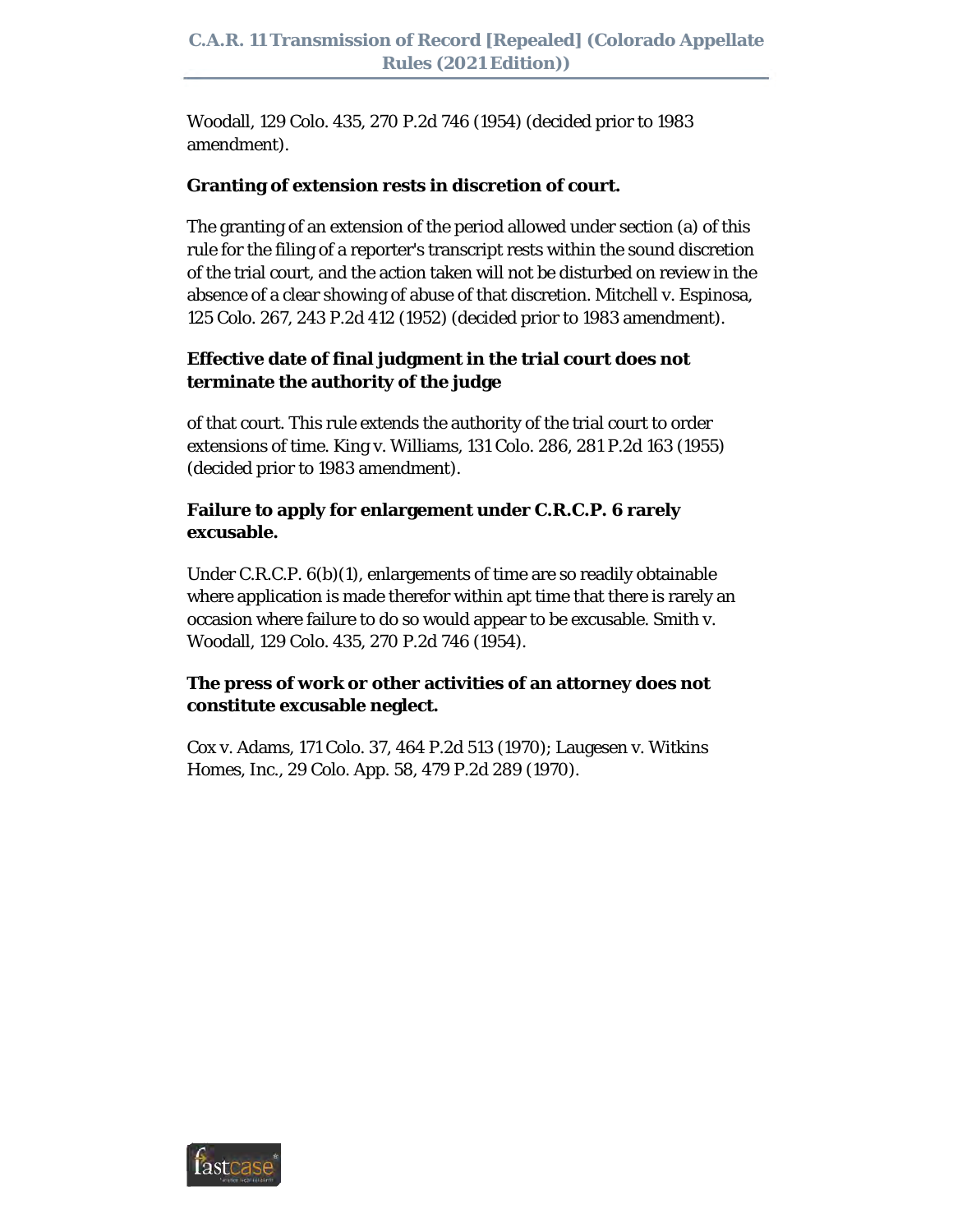**C.A.R. 12 Docketing the Appeal and Fees; Proceedings in Forma Pauperis; Filing of the Record (Colorado Appellate Rules (2021 Edition))**

# **RULE 12. Docketing the Appeal and Fees; Proceedings in Forma Pauperis; Filing of the Record**

(a) **Docketing the Appeal; Fees of Clerk**. At the time of the filing of the notice of appeal or the time of filing any documents with an appellate court before the filing of the notice of appeal, the appellant shall pay to the clerk of the appellate court the docket fee as required by section 13-4-112(1) and the clerk shall enter the appeal upon the docket. If an appellant is authorized to prosecute the appeal without prepayment of fees, the clerk shall enter the appeal on the docket at the written request of that party. The party appealing shall docket the case as nearly as possible under the title given to the action in the trial court, with the appellant identified as such, but if such title does not contain the name of the appellant, the appellant's name, identified as appellant, shall be added to the title. Unless necessary to show the relationship of the parties, such caption shall not include the names of parties not involved in the appeal. The docket fee for an appellee as required by section 13-4-112(1) shall be paid upon the entry of appearance of the appellee. After an initial appellant or appellee has paid the docket fee, any additional appellants, appellees or cross-appellants entering an appearance by an attorney who is not already of record in the case, shall also pay the docket fee as required by section 13-4-112(1). A cross-appellant shall pay the docket fee amount at the time the cross-appeal is filed. Extension of time shall not be granted for paying docket fees.

(b) **Leave to Proceed on Appeal in Forma Pauperis from Trial Court to Appellate Court**. A party to an action in a trial court who desires to proceed on appeal in forma pauperis shall file in the trial court a motion for leave so to proceed, together with an affidavit showing an inability to pay fees and costs or to give security, a belief that the party is entitled to redress, and a statement of the issues which the party intends to present on appeal. If the motion is granted, the party may proceed without further application to the appellate court and without prepayment of fees or costs in either court or the giving of security. If the motion is denied, the trial court shall state in writing the reasons for the denial.

Notwithstanding the provisions of the preceding paragraph, a party who has been permitted to proceed in an action in the trial court in forma pauperis, or who has been permitted to proceed there as one who is financially unable to obtain an adequate defense in a criminal case, may proceed on appeal in forma pauperis without further authorization unless, before or after the notice of appeal is filed, the trial court shall certify that the appeal is not taken in good faith or shall find that the party is otherwise not entitled so to proceed, in which event the trial court shall state in writing the reasons for such certification or finding. A party proceeding under this subparagraph (b) shall attach a copy of the trial court's order granting or denying leave to

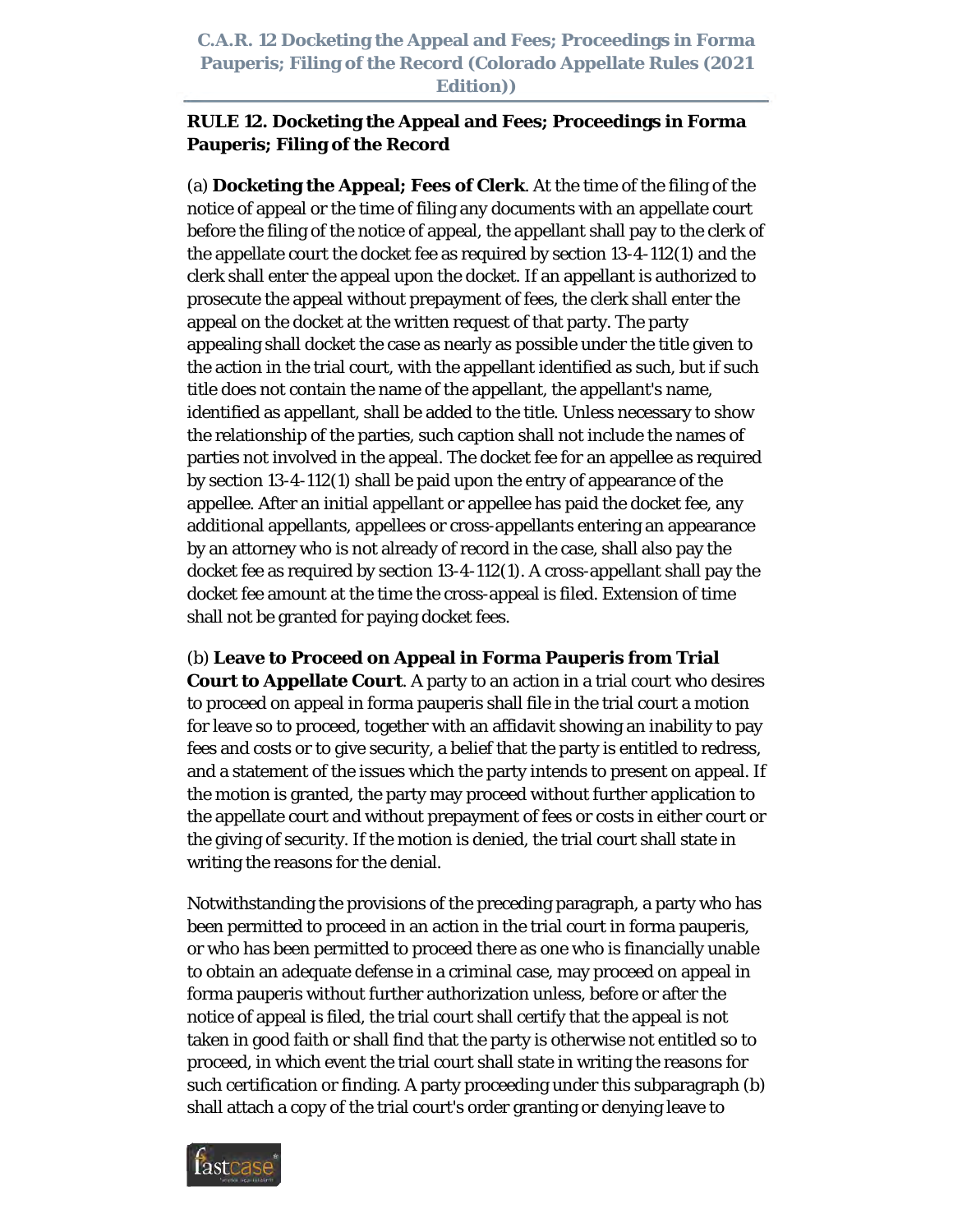**C.A.R. 12 Docketing the Appeal and Fees; Proceedings in Forma Pauperis; Filing of the Record (Colorado Appellate Rules (2021 Edition))**

proceed in forma pauperis in the trial court with the appendix to the notice of appeal.

(c) **Leave to Proceed on Appeal or Review in Forma Pauperis in Administrative Agency Proceedings**. A party to a proceeding before an administrative agency, board, commission, or officer who desires to proceed on appeal or review in the appellate court in forma pauperis shall file in the said court a motion for leave so to proceed, together with the affidavit prescribed by the first paragraph of section (a) of this Rule.

(d) **Form of Briefs and Other Papers**. Parties allowed to proceed in forma pauperis may file briefs and other papers in typewritten form, and may request that the appeal be heard on the original record without the necessity of reproducing parts thereof in any form.

(e) Filing of the Record. Upon receipt of the record, the clerk shall file the record. The clerk shall immediately give notice to all parties of the date on which the record was filed.

(f) Deleted September 23, 1983, effective January 1, 1984.

(Source: a amended August 30, 1985, effective January 1, 1986; b amended May 15, 1986, effective November 1, 1986; a and e amended and effective February 7, 2008; Amended November 1, 2017, effective January 1, 2018.)

Comment to (a): This revision calls for the payment of appellant's docket fee when the notice of appeal is filed, or, at the time of filing of the initial documents with the appellate court. It also eliminates designation of parties form.

Comment to (e): This change is necessary because "docketing" has been eliminated.

## **Annotation**

Law reviews. For article, "Supreme Court Proceedings: Rules 111-119 ", see 23 Rocky Mtn. L. Rev. 618 (1951). For article, "Appellate Procedure and the New Supreme Court Rules", see 30 Dicta 1 (1953). For note, "Colorado Appellate Procedure", see 40 U. Colo. L. Rev. 551 (1968). For article, "The Problem of Delay in the Colorado Court of Appeals", see 58 Den. L.J. 1 (1980).

Failure to comply with rule will cause dismissal. Where appellants fail to comply with this rule in that they do not file designation of parties or pay docket fee within time fixed for transmission of record, failing to do so for approximately 90 days thereafter, where appellants fail to show good cause

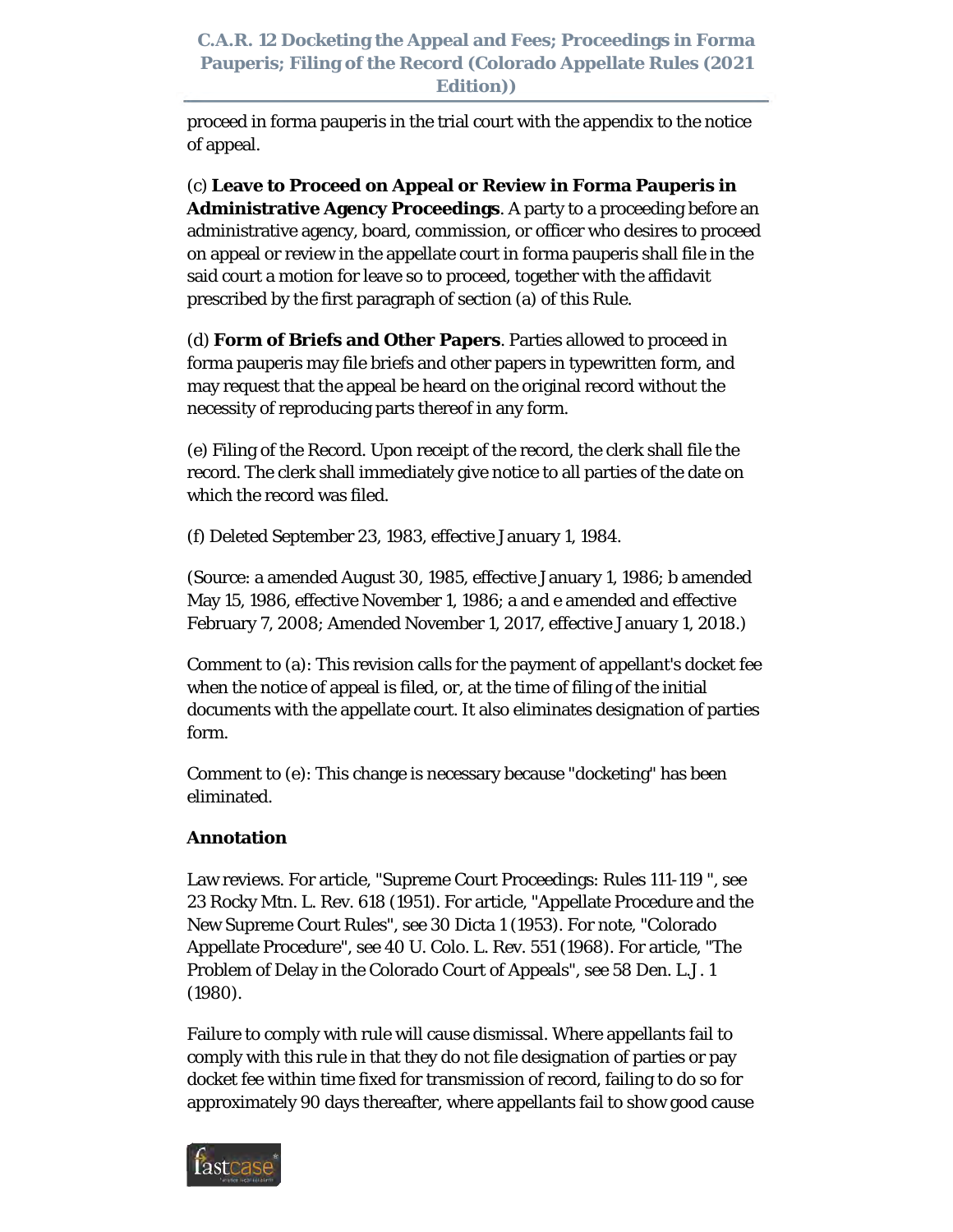### **C.A.R. 12 Docketing the Appeal and Fees; Proceedings in Forma Pauperis; Filing of the Record (Colorado Appellate Rules (2021 Edition))**

for noncompliance, where appellee moves for dismissal based thereon, and where 60-day extension of time for transmission of record has been granted, appeal will be dismissed. Gonzales v. Petriken, 31 Colo. App. 415, 502 P.2d 1110 (1972).

Failure to comply with rule may be waived by failure to file objection, but where sufficient and timely objection is made and there is no adequate excuse for failure to comply, it is an appellate court's duty to enforce this rule. Gonzales v. Petriken, 31 Colo. App. 415, 502 P.2d 1110 (1972).

Leave to proceed in forma pauperis granted. In re Petition of Griffin, 152 Colo. 347, 382 P.2d 202 (1963); In re Petition of Pigg, 152 Colo. 500, 384 P.2d 267 (1963).

Supreme court will not consider unintelligible petitions and motions which have no legal significance and which do not meet the requirements of established procedures in appellate practice, in view of the right of an indigent defendant to have counsel appointed to prosecute an appeal. In re Petition of Griffin, 152 Colo. 347, 382 P.2d 202 (1963).

Issue cannot be reviewed on appeal when the record does not contain a transcript of the testimony taken in the trial court. Buder v. Reynolds, 175 Colo. 28, 486 P.2d 432 (1971).

When a reporter fails within 60 days to file a reporter's transcript or seek an extension of time, the trial court will order that the transcript be stricken from the record on error. Buder v. Reynolds, 175 Colo. 28, 486 P.2d 432 (1971).

Determination of indigency lies within the discretion of the trial court. A party who proceeded as an indigent in the trial court may proceed as an indigent on appeal without further authorization unless the court finds, in writing, that the party is no longer entitled to so proceed. The trial court may order the production of any documents or evidence it deems necessary to determine continuing indigency. People in Interest of M.N., 950 P.2d 674 (Colo. App. 1997).

Because trial court had previously permitted defendant to proceed in forma pauperis on direct appeal, it was unnecessary for defendant to reapply to the trial court to proceed in forma pauperis on his motion for postconviction relief; thus trial court's failure to address defendant's motion to proceed in forma pauperis on appeal contemporaneously with his motion for postconviction relief was not error. People v. Boyd, 23 P.3d 1242 (Colo. App. 2001).

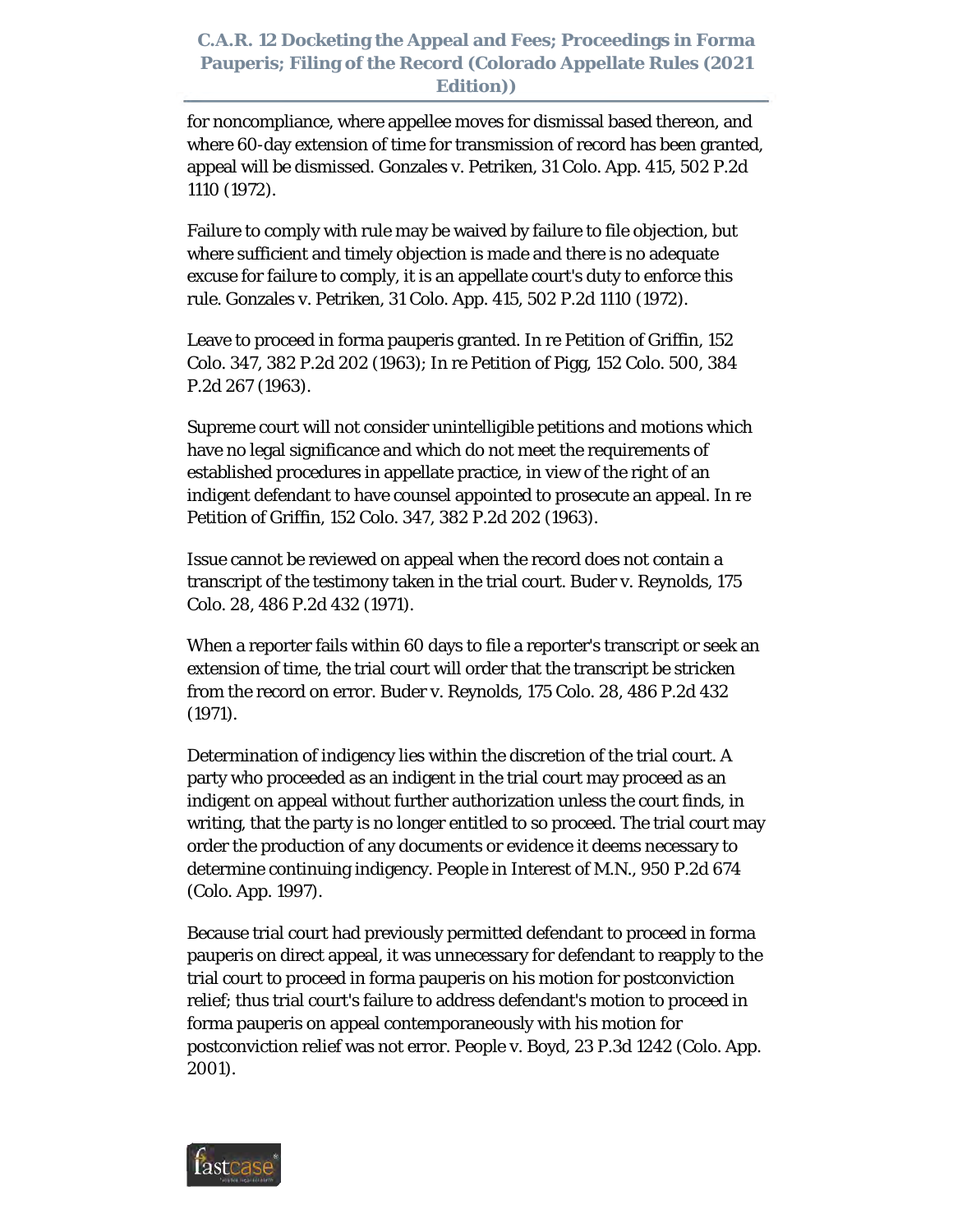**C.A.R. 12 Docketing the Appeal and Fees; Proceedings in Forma Pauperis; Filing of the Record (Colorado Appellate Rules (2021 Edition))**

Applied in Denbow v. District Court, 652 P.2d 1065 (Colo. 1982).

For current rule concerning dismissal for failure to timely docket, see C.A.R. 38(a); for waiver of costs incurred by poor persons, see ? §13-16-103, C.R.S.

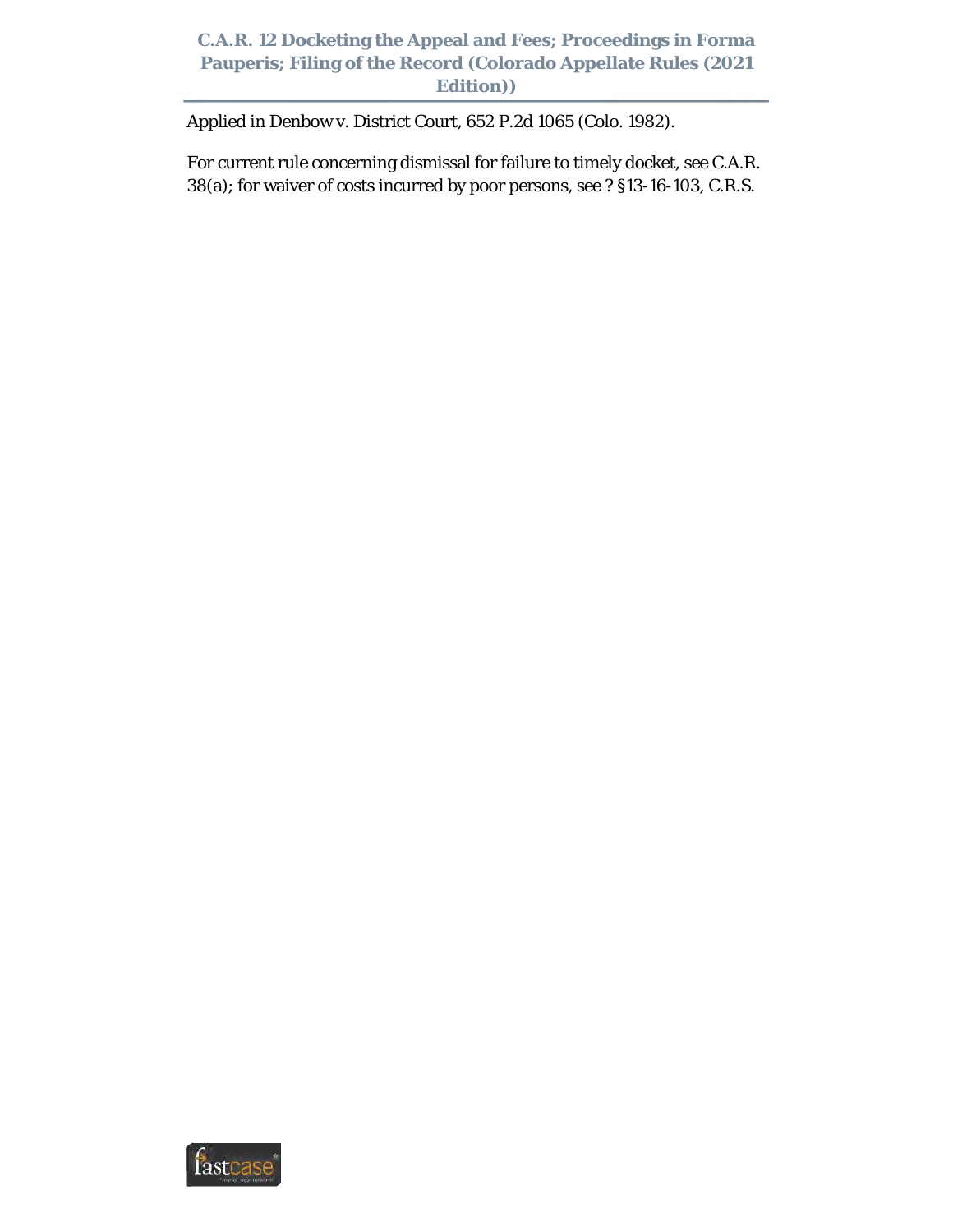# **RULE 21. Procedure in Original Proceedings**

(a) **Original Jurisdiction Under the Constitution.**

(1) This rule applies only to the original jurisdiction of the supreme court to issue writs as provided in Section 3 of Article VI of the Colorado Constitution and to the exercise of the supreme court's general superintending authority over all courts as provided in Section 2 of Article VI of the Colorado Constitution. Relief under this rule is extraordinary in nature and is a matter wholly within the discretion of the supreme court. Such relief will be granted only when no other adequate remedy, including relief available by appeal or under C.R.C.P. 106, is available.

(2) Petitions to the supreme court in the nature of mandamus, certiorari, habeas corpus, quo warranto, injunction, prohibition and other forms of writs cognizable under the common law are subject to this rule. The petitioner need not designate a specific form of writ when seeking relief under this rule.

(b) **How Sought; Proposed Respondents.** Petitioner must file a petition for a rule to show cause specifying the relief sought and must request the court to issue to one or more proposed respondents a rule to show cause why the relief requested should not be granted. The proposed respondent(s) should be the real party (or parties) in interest.

(c) **Docketing of Petition and Fees; Form of Pleadings.** Upon the filing of a petition for a rule to show cause, petitioner must pay to the clerk of the supreme court the docket fee of \$225.00. All documents filed under this rule must comply with C.A.R. 32.

(d) **Content of Petition and Service.**

(1) The petition must be titled, "In Re Caption of Underlying Proceeding." If there is no underlying proceeding, the petition must be titled, "In Re [Petitioner v. Proposed Respondent]."

(2) The petitioner has the burden of showing that the court should issue a rule to show cause. To enable the court to determine whether a rule to show case should be issued, the petition must disclose in sufficient detail the following:

(A) the identity of the petitioner and of the proposed respondent(s), together with, if applicable, their party status in the underlying proceeding (e.g., plaintiff, defendant, etc.);

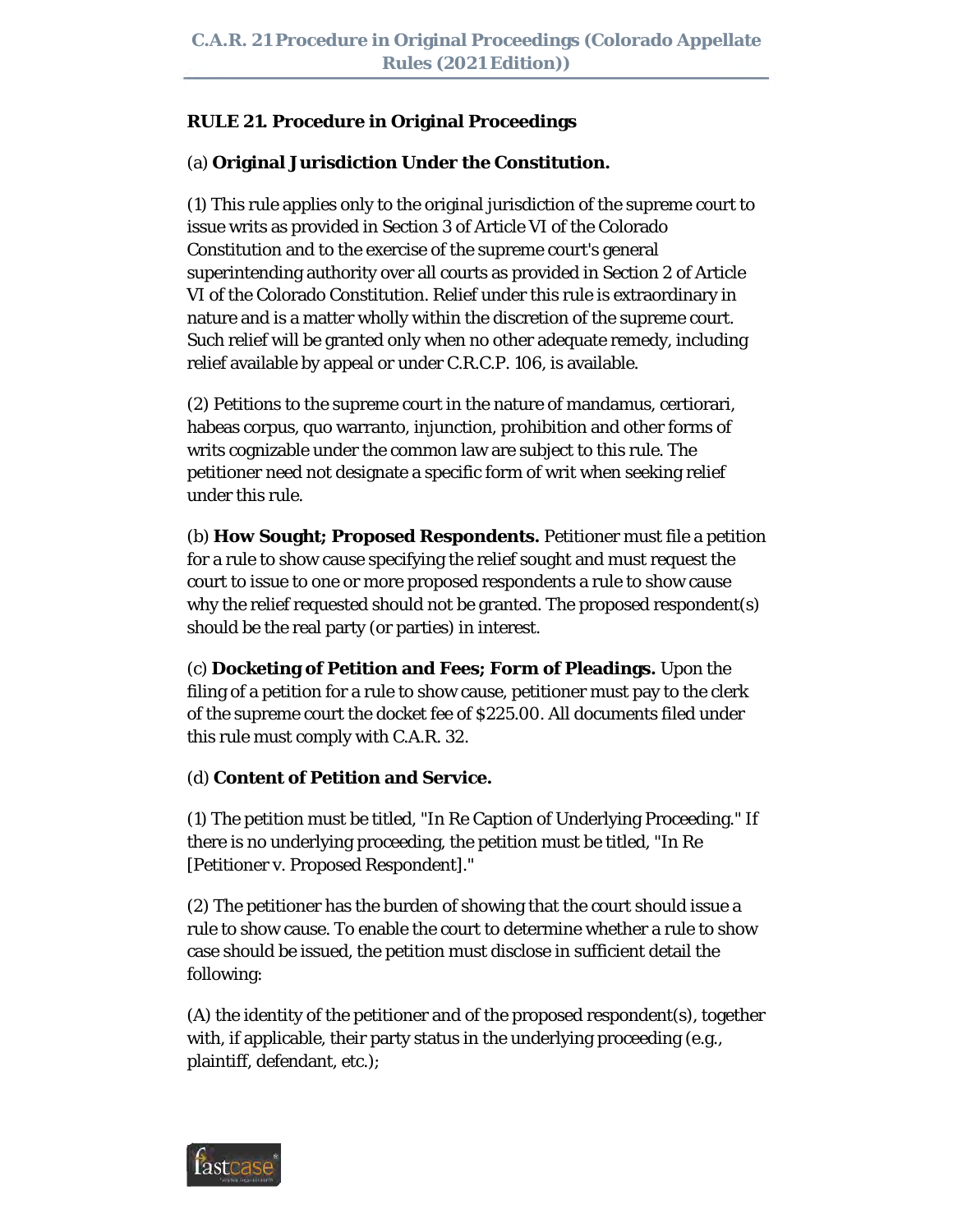(B) the identity of the court or other underlying tribunal, the case name and case number or other identification of the underlying proceeding, if any, and identification of any other related proceeding;

(C) the identity of the persons or entities against whom relief is sought;

(D) the ruling, action, or failure to act complained of and the relief being sought;

(E) the reasons why no other adequate remedy is available;

(F) the issues presented;

(G) the facts necessary to understand the issues presented;

(H) argument and points of authority explaining why the court should issue a rule to show cause and grant the relief requested; and

(I) a list of supporting documents, or an explanation of why supporting documents are not available.

(3) The petition must include the names, addresses, telephone numbers, email addresses (if any), and fax numbers (if any) of all parties to the underlying proceeding; or, if a party is represented by counsel, the attorney's name, address, telephone number, e-mail address (if any), and fax number (if any).

(4) The petition must be served upon each party and proposed respondent and, if applicable, upon the lower court or tribunal.

(e) **Supporting Documents.** A petition must be accompanied by a separate, indexed set of available supporting documents adequate to permit review. In cases involving an underlying proceeding, the following documents must be included:

(1) the order or judgment from which relief is sought if applicable;

(2) documents and exhibits submitted in the underlying proceeding that are necessary for a complete understanding of the issues presented;

(3) a transcript of the proceeding leading to the underlying order or judgment if available.

(f) **Stay; Jurisdiction.**

(1) The filing of a petition under this rule does not stay any underlying proceeding or the running of any applicable time limit. If the petitioner

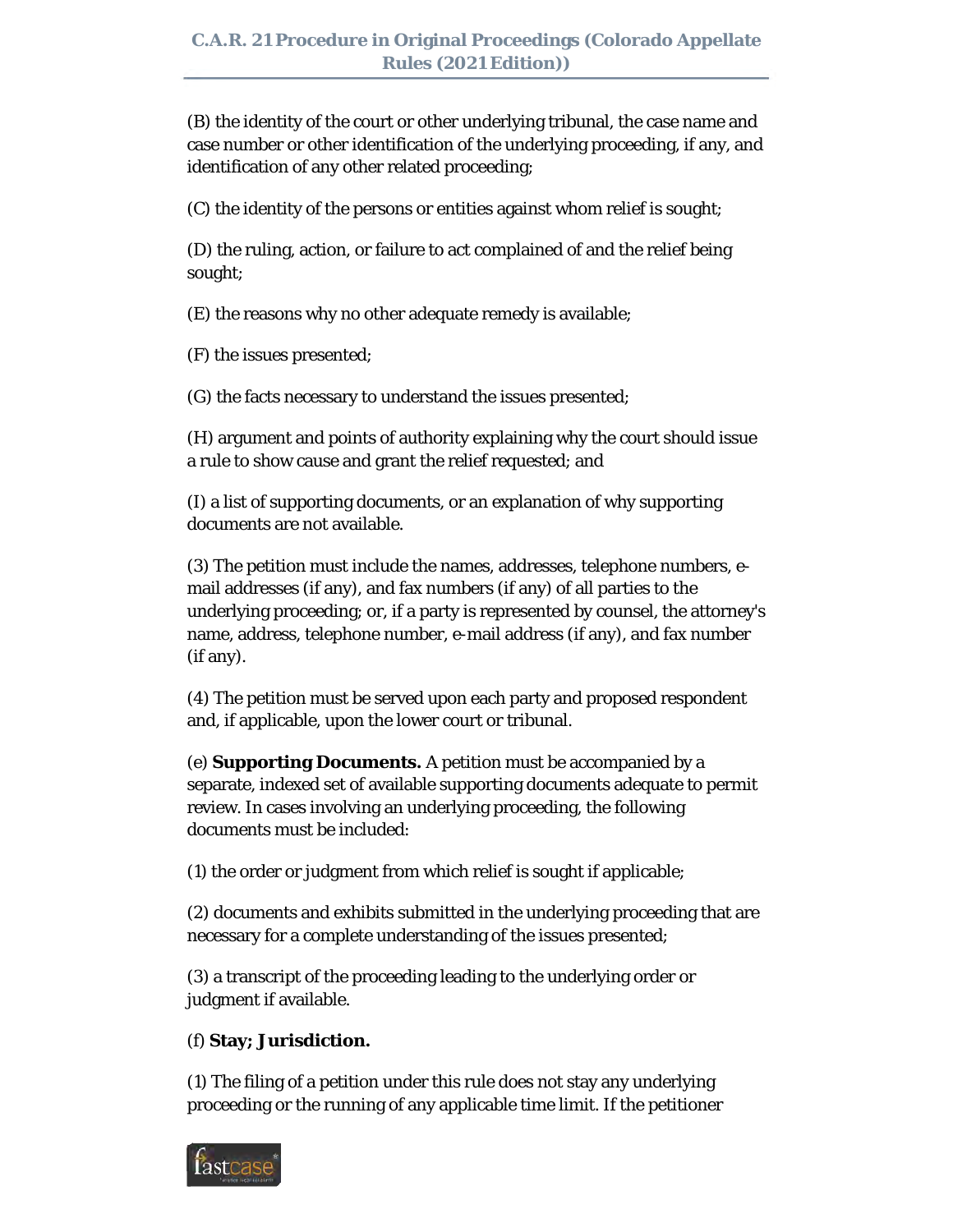seeks a temporary stay in connection with the petition pending the court's determination whether to issue a rule to show cause, a stay ordinarily must be sought in the first instance from the lower court or tribunal. If a request for stay below is impracticable, not promptly ruled upon, or is denied, the petitioner may file a separate motion for a temporary stay in the supreme court supported by accompanying materials justifying the requested stay.

(2) Issuance of a rule to show cause by the supreme court automatically stays all underlying proceedings until final determination of the original proceeding in the supreme court unless the court, acting on its own, or upon motion, lifts the stay in whole or in part.

(g) **No Initial Responsive Pleading to Petition Allowed.** Unless requested by the supreme court, no responsive pleading to the petition may be filed prior to the court's determination of whether to issue a rule to show cause.

(h) **Denial; Rule to Show Cause.**

(1) The court in its discretion may issue a rule to show cause or deny the petition without explanation and without an answer by any respondent.

(2) The clerk, by first class mail, will serve the rule to show cause on all persons ordered or invited by the court to respond and, if applicable, on the judge or other officer in the underlying proceeding.

(i) **Response to Rule to Show Cause.**

(1) The court in its discretion may invite or order any person in the underlying proceeding to respond to the rule to show cause within a fixed time, and may invite amicus curiae participation. Any person in the underlying proceeding may request permission to respond to the rule to show cause but may not respond unless invited or ordered to do so by the court. Those ordered by the court to respond are the respondent.

(2) The response to any order of the court must conform with C.A.R. 28(g) and 32. Any responses submitted by amicus curiae must comply with C.A.R. 29.

(3) Two or more respondents may respond jointly.

(j) **Reply to Response to Rule to Show Cause.** The petitioner may submit a reply brief within the time fixed by the court. Any reply must conform with C.A.R. 28(g) and 32.

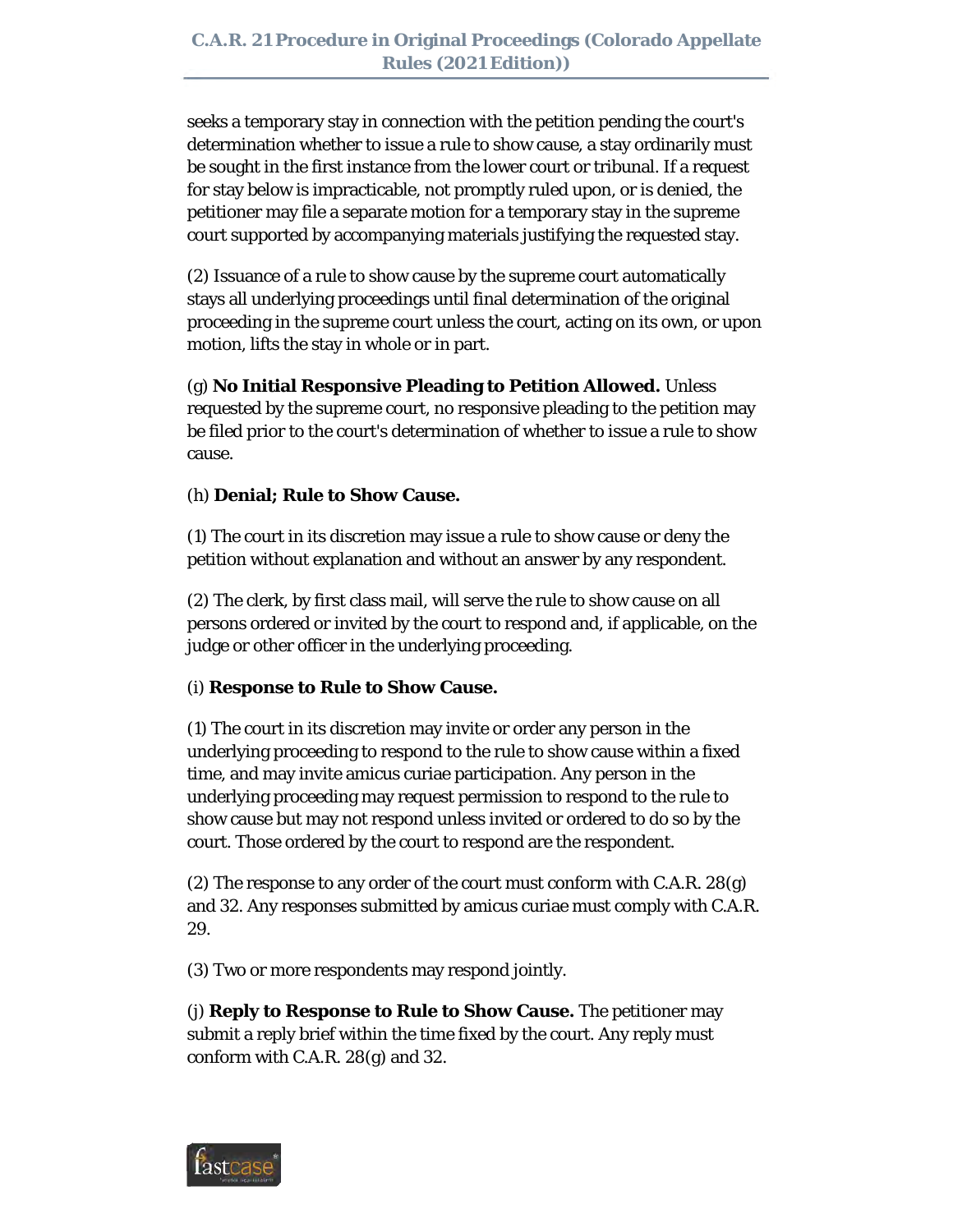(k) **No Oral Argument.** There will be no oral argument unless ordered by the court.

(l) **Opinion Discretionary.** The court, upon review, in its discretion may discharge the rule or make it absolute, in whole or in part, with or without opinion.

(m) **Petition for Rehearing.** In all proceedings under this rule, where the supreme court has issued an opinion discharging a rule or making a rule absolute, a petition for rehearing may be filed in accordance with the provisions of C.A.R. 40(c)(2).

(Source: Entire rule repealed and readopted November 19, 1998, effective January 1, 1999; d amended and adopted June 27, 2002, effective July 1, 2002; c amended and adopted February 27, 2003, effective March 3, 2003; amended and adopted June 7, 2018, effective July 1, 2018.)

### **Annotation**

I. General Consideration.

Law reviews. For article, "Supreme Court Proceedings: Rules 111-119 ", see 23 Rocky Mtn. L. Rev. 618 (1951). For note, "Habeas Corpus in Colorado for the Convicted Criminal", see 30 Rocky Mt. L. Rev. 145 (1958). For article, "One Year Review of Civil Procedure and Appeals", see 37 Dicta 21 (1960). For note, "One Year Review of Colorado Law-1964", see 42 Den. L. Ctr. J. 140 (1965). For note, "Colorado Appellate Procedure", see 40 U. Colo. L. Rev. 551 (1968). For note, "Civil Procedure Application of 'Indispensable Party' Provision of Colo. R. Civ. P. 19 -the 'Procedural Phantom' Still Stalks in Colorado", see 46 U. Colo. L. Rev. 609 (1974-75). For comment, "Reporter's Privilege: Pankratz v. District Court", see 58 Den. L.J. 681 (1981). For article, "A Summary of Colorado Supreme Court Internal Operating Procedures", see 11 Colo. Law. 356 (1982). For article, "Original Proceedings in the Colorado Supreme Court", see 12 Colo. Law. 413 (1983).

Annotator's note. For other annotations concerning original jurisdiction of supreme court, see Const. Colo., art. VI, sec. 3.

Purpose of original proceedings. Original proceedings are authorized to test whether the trial court is proceeding without or in excess of its jurisdiction and to review a serious abuse of discretion where an appellate remedy would not be adequate. Margolis v. District Court, 638 P.2d 297 (Colo. 1981); People v. District Court, Arapahoe County, 868 P.2d 400 (Colo. 1994); Vail/Arrowhead, Inc. v. District Court, 954 P.2d 608 (Colo. 1998); Kourlis v. District Court, 930 P.2d 1329 (Colo. 1997); Hawkinson v. Biddle, 880 P.2d

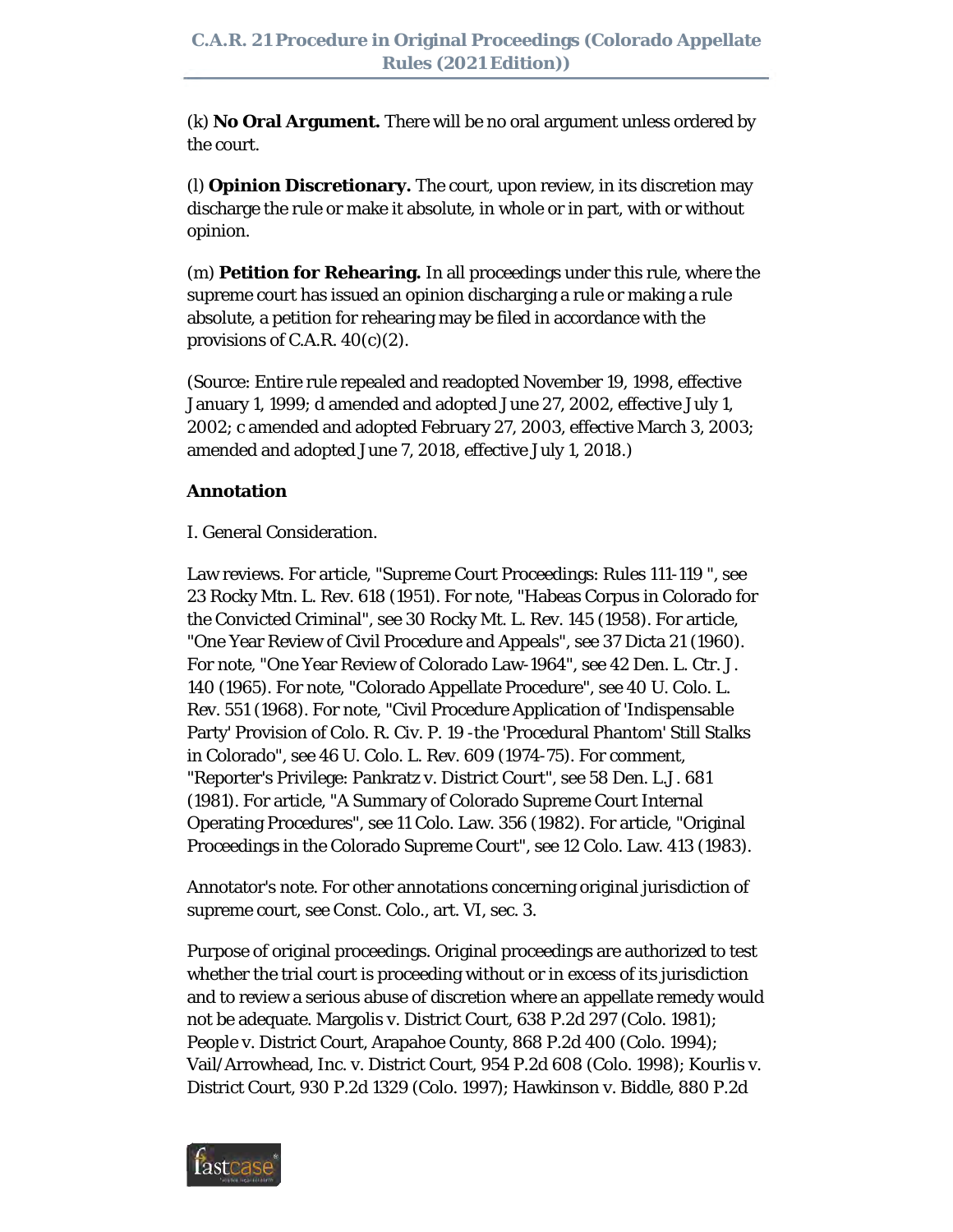748 (Colo. 1994); Semental v. Denver County Court, 978 P.2d 668 (Colo. 1999).

The general function of a writ of prohibition is to enjoin an excessive or improper assumption of jurisdiction. Vaughn v. District Court, 192 Colo. 348, 559 P.2d 222 (1977).

An original proceeding is an appropriate way to challenge a district court ruling allegedly in excess of the court's jurisdiction. Chavez v. District Court, 648 P.2d 658 (Colo. 1982).

An original proceeding pursuant to this rule is not a substitute for an appeal and is limited to an inquiry into whether the trial court exceeded its jurisdiction or abused its discretion. Hayes v. District Court, 854 P.2d 1240 (Colo. 1993); Lambdin v. District Ct. of Arapahoe Cty., 903 P.2d 1126 (Colo. 1995); Pearson v. District Court, 18th Jud. Dist., 924 P.2d 512 (Colo. 1996).

An original proceeding is appropriate to prevent an excess of jurisdiction by a lower court when no other remedy would be adequate. Paul v. People, 105 P.3d 628 (Colo. 2005).

Original and remedial writs are the common-law writs. Lucas v. District Court, 140 Colo. 510, 345 P.2d 1064 (1959); Leonhart v. District Court, 138 Colo. 1, 329 P.2d 781 (1958).

But present authority to entertain original and remedial writs is conferred by the constitution. Lucas v. District Court, 140 Colo. 510, 345 P.2d 1064 (1959).

Colorado supreme court's original jurisdiction has its source in ? §3 of art. VI, Colo. Const.; its exercise is discretionary and governed by the circumstances of the case. Sanchez v. District Court, 624 P.2d 1314 (Colo. 1981).

C.R.C.P. 106 and this rule are to be construed together. Solliday v. District Court, 135 Colo. 489, 313 P.2d 1000 (1957).

Prohibition is not available where party has adequate remedies at law, or where it will supersede the functions of an appeal. Fitzgerald v. District Court, 177 Colo. 29, 493 P.2d 27 (1972).

Where a municipal court has jurisdiction over the defendants and the subject matter of the action, and an adequate remedy at law is available, original proceedings in prohibition will not be entertained. Douglas v. Municipal Court, 151 Colo. 358, 377 P.2d 738 (1963).

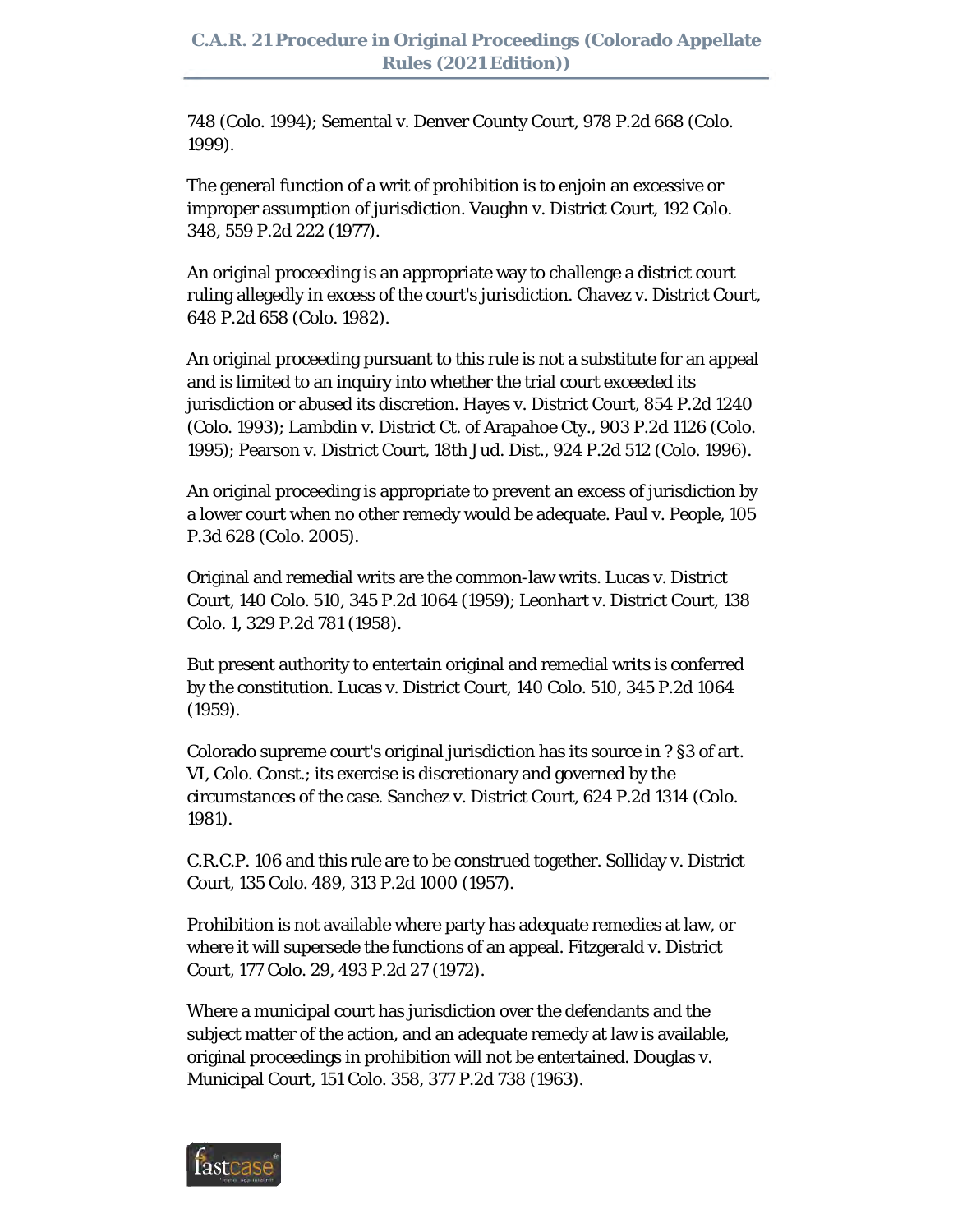Court will not consider issues not presented below. The orderly administration of justice requires that parties first present all evidence and arguments to the trial court. Simply stated, the supreme court will not consider issues and evidence presented for the first time in original proceedings. Panos Inv. Co. v. District Court, 662 P.2d 180 (Colo. 1983).

Petitioner responsible for providing substantiating record. A petitioner seeking prohibition has the responsibility of providing the supreme court with a record that will substantiate the request for extraordinary relief. Mitchell v. District Court ex rel. Eighth Judicial Dist., 672 P.2d 997 (Colo. 1983).

In the absence of a compelling need, this rule may not serve as a substitute for an adequate appellate remedy that a party simply fails to exercise. C.A.R. 3.4 provides adequate process for appellants to the court of appeals in dependancy and neglect cases. People ex rel. A.H., 216 P.3d 581 (Colo. 2009).

Original writ disfavored where appeal available. There is a general policy which disfavors the use of an original writ where an appeal would be an appropriate remedy. Weaver Constr. Co. v. District Court, 190 Colo. 227, 545 P.2d 1042 (1976).

Absent a showing that appellate review would not afford adequate relief, relief by original proceedings is disfavored. Coquina Oil Corp. v. District Court, 623 P.2d 40 (Colo. 1981).

In contempt proceedings to enforce an order, the validity of the questioned order can be challenged and defendants will be afforded full opportunity to justify their failure or refusal to comply therewith. If, by any judgment entered by the trial court in those proceedings, the parties feel aggrieved, their remedy by appeal is speedy and altogether adequate for the protection of their rights, and there is no occasion for invoking the original jurisdiction of the supreme court. Valas v. District Court, 130 Colo. 21, 273 P.2d 1017 (1954); Meaker v. District Court, 134 Colo. 151, 300 P.2d 805 (1956).

But to be used where appeal inadequate. Where an appeal is not a plain, speedy, and adequate remedy, one may be entitled to an original writ of prohibition. Weaver Constr. Co. v. District Court, 190 Colo. 227, 545 P.2d 1042 (1976).

A proceeding under this rule is appropriate to review a serious abuse of discretion where an appellate remedy would not be adequate. Halliburton v. County Court ex rel. City & County of Denver, 672 P.2d 1006 (Colo. 1983); Direct Sales Tire Co. v. District Court, 686 P.2d 1316 (Colo. 1984).

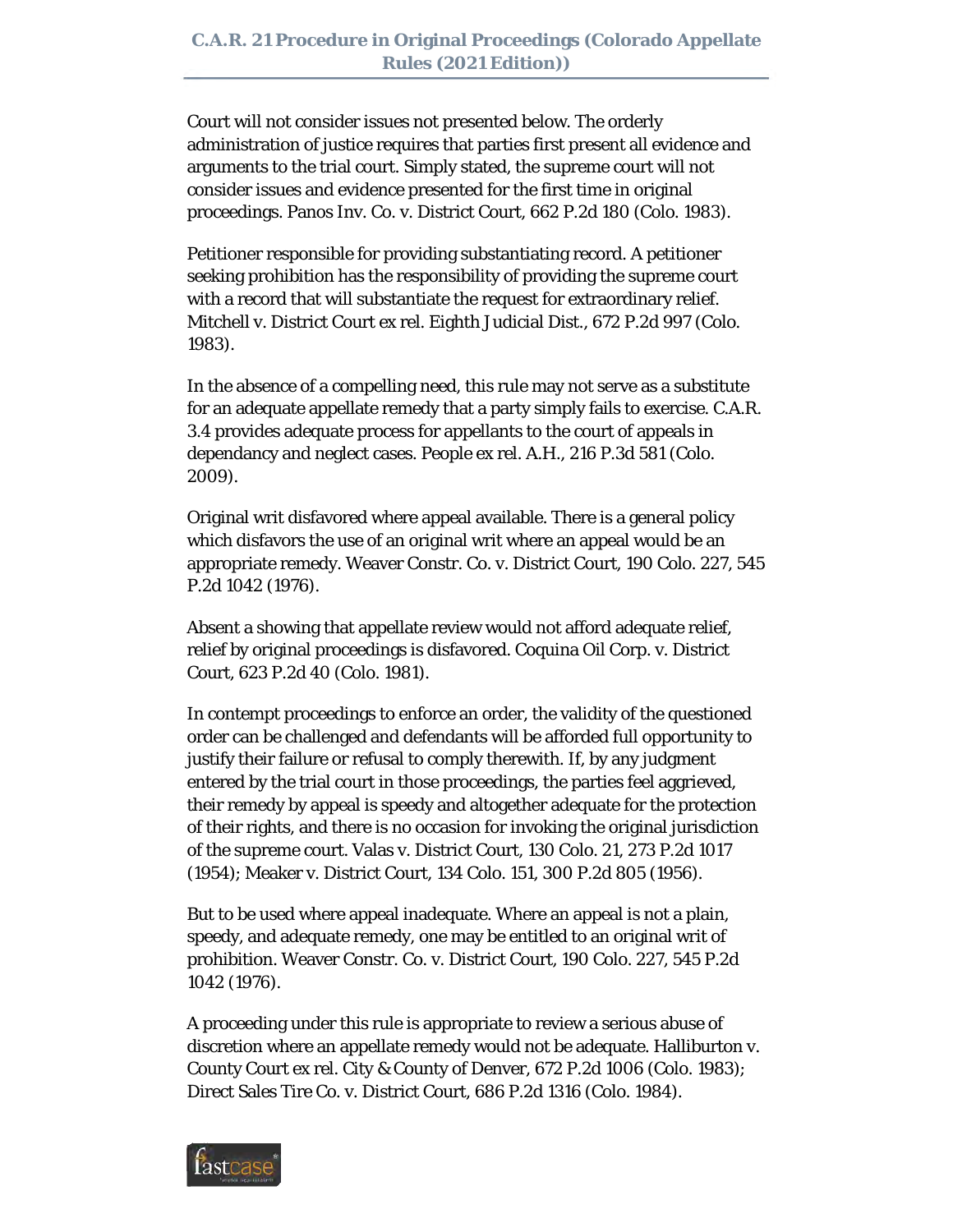Where the damage that may result from the court's abuse of discretion cannot be cured on appeal, mandamus will lie to ensure observance of the rules of civil procedure. Tyler v. District Court, 193 Colo. 31, 561 P.2d 1260 (1977).

Although the questions involved upon which the relief in original jurisdiction is asked may be reviewed on appeal, that is not conclusive against the right as to relief if in the judgment of the court, such remedies are not plain, speedy, and adequate. People ex rel. Lackey v. District Court, 30 Colo. 123, 69 P. 597 (1902); People ex rel. L'Abbe v. District Court, 26 Colo. 386, 58 P. 604, 46 L.R.A. 850 (1899).

A writ in the nature of prohibition is an extraordinary remedy and should be granted only in cases where the party seeking relief does not have an adequate remedy on appeal. Valas v. District Court, 130 Colo. 21, 273 P.2d 1017 (1954); Meaker v. District Court, 134 Colo. 151, 300 P.2d 805 (1956).

Original proceedings are only applicable to those matters in which an adequate remedy is not available on appeal. DeLong v. District Court, 151 Colo. 364, 377 P.2d 737 (1963).

Original jurisdiction under this rule will be invoked where appellate remedies are inadequate. People v. District Court, 664 P.2d 247 (Colo. 1983); Hawkinson v. Biddle, 880 P.2d 748 (Colo. 1994); Kourlis v. District Court, El Paso County, 930 P.2d 1329 (Colo. 1997).

The exercise of original jurisdiction is appropriate where a pre-trial ruling will place a party at a significant disadvantage in litigating the merits of the controversy and conventional appellate remedies are inadequate. Mitchell v. Wilmore, 981 P.2d 172 (Colo. 1999).

A trial court's decision to vacate a jury-imposed death verdict is a matter of public importance invoking original jurisdiction. People v. Harlan, 109 P.3d 616 (Colo. 2005).

Original jurisdiction may be exercised to entertain an interlocutory appeal that was improperly brought pursuant to another rule. People v. Braunthal, 31 P.3d 167 (Colo. 2001).

Prohibition is an appropriate remedy when the trial court has abused its discretion and where an appellate remedy would not be adequate and in this case the supreme court exercised original jurisdiction to address issues of significance not yet examined. City and County of Denver v. District Court, 939 P.2d 1353 (Colo. 1997).

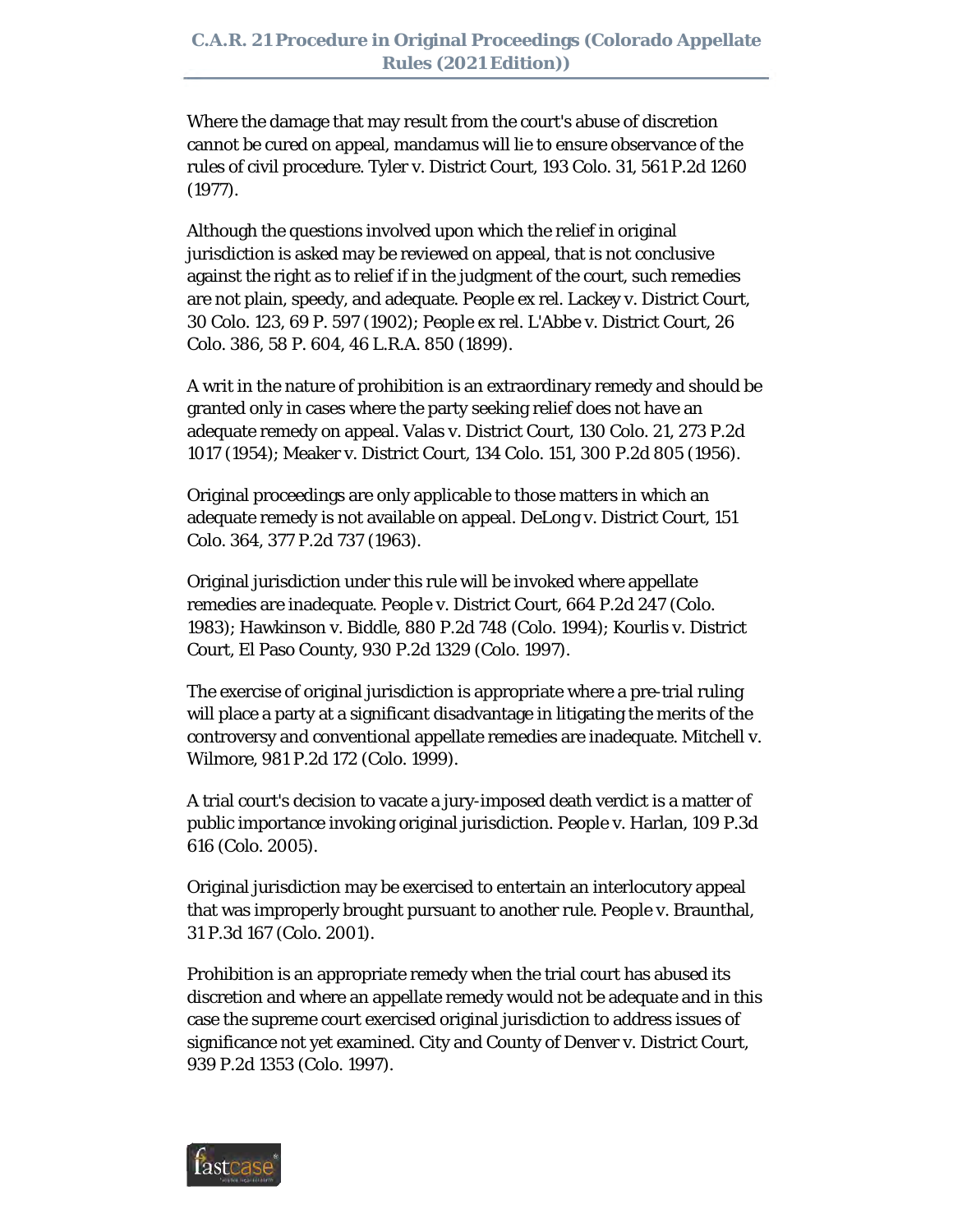Original jurisdiction is proper under this rule, prior to dismissal of the underlying action or appeal, on issue of sanctions. While the court of appeals is not without jurisdiction to determine the issue of propriety of sanctions issued by a settlement conference judge, the appellate remedy under such circumstances would not assist petitioner who is under order to comply or risk contempt. Halaby, McCrea & Cross v. Hoffman, 831 P.2d 902 (Colo. 1992).

Original jurisdiction under this rule is proper when appellate review of trial court's evidentiary ruling would not afford adequate relief since jeopardy will have attached and the defendant cannot be retried. People v. District Court of El Paso County, 869 P.2d 1281 (Colo. 1994).

Appeal held adequate remedy. The mere fact that a new trial may be necessary to correct an improper denial of a third-party complaint does not in itself render an appeal inadequate as a remedy for the third-party plaintiff. Pub. Serv. Co. v. District Court, 638 P.2d 772 (Colo. 1981).

Original writs cannot supersede the ordinary functions of an appeal. People ex rel. City & County of Denver v. District Court, 81 Colo. 163, 255 P. 447 (1927); White v. District Court, 695 P.2d 1133 (Colo. 1984).

Original proceedings may not be employed as a substitute for an appeal. Douglas v. Municipal Court, 151 Colo. 358, 377 P.2d 738 (1963); DeLong v. District Court, 151 Colo. 364, 377 P.2d 737 (1963); Coquina Oil Corp. v. District Court, 623 P.2d 40 (Colo. 1981).

Prohibition may not be used in lieu of an appeal. Prinster v. District Court, 137 Colo. 393, 325 P.2d 938 (1958); Leonhart v. District Court, 138 Colo. 1, 329 P.2d 781 (1958); Town of Vail v. District Court, 163 Colo. 305, 430 P.2d 477 (1967); First Nat'l Bank v. District Court, 164 Colo. 9, 432 P.2d 1 (1967); Vaughn v. District Court, 192 Colo. 348, 559 P.2d 222 (1977); Lincoln First Bank v. District Court, 628 P.2d 615 (Colo. 1981).

Prohibition cannot be converted into, or made to serve the purpose of, an appeal, or writ of review to undo what already has been done. Prinster v. District Court, 137 Colo. 393, 325 P.2d 938 (1958).

Original jurisdiction may not be utilized to avoid the requirements of finality of judgments and orders set forth in C.A.R. 1. Groendyke Transp., Inc. v. District Court, 140 Colo. 190, 343 P.2d 535 (1959).

Prohibition is preventive, rather than corrective, remedy, and usually issues only to prevent the commission of a future act, rather than to undo an act

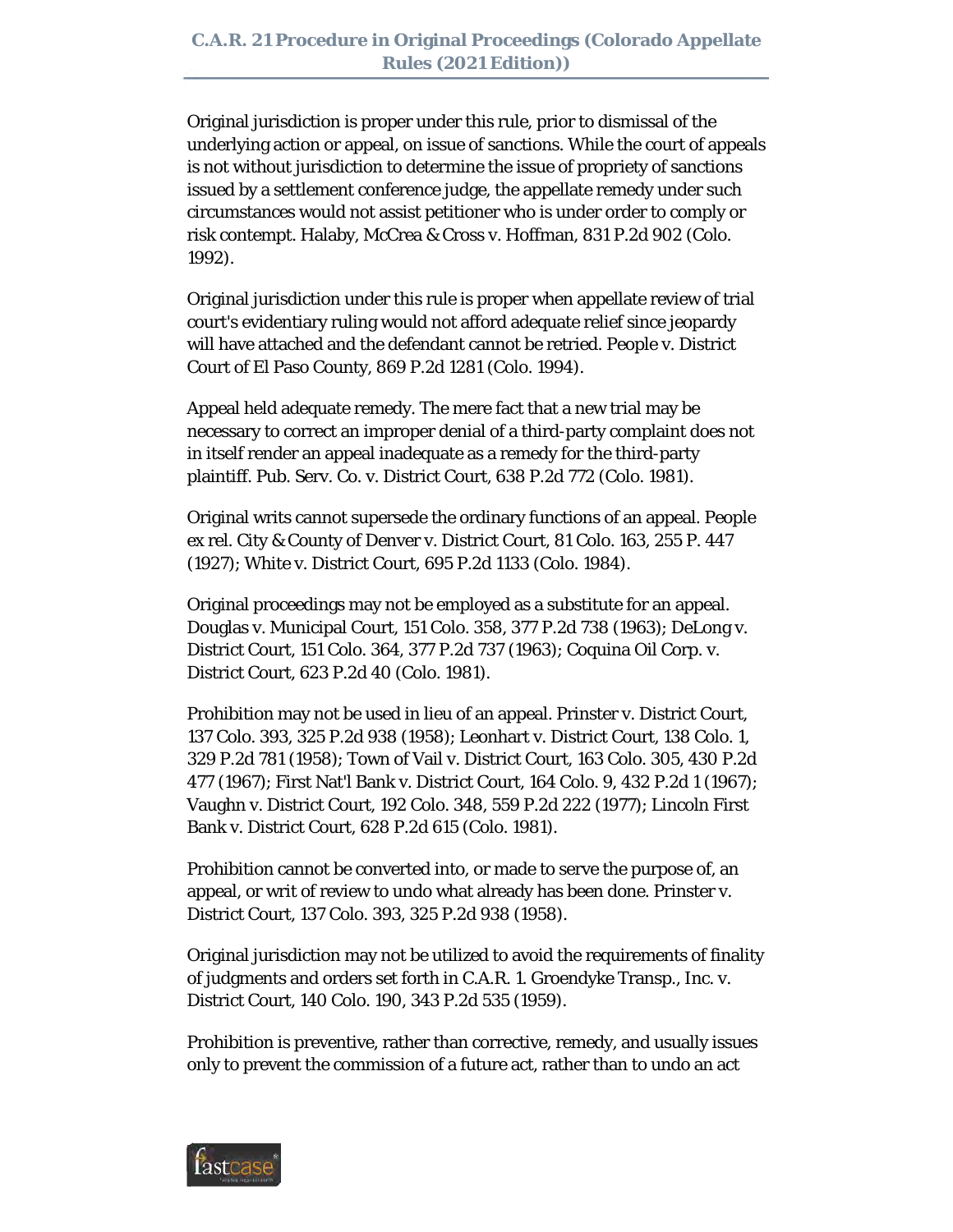already performed. People ex rel. Long v. District Court, 28 Colo. 161, 63 P. 321 (1900); Stiger v. District Court, 188 Colo. 407, 535 P.2d 508 (1975).

A writ of prohibition is designed to restrain rather than remedy an abuse of jurisdiction. Vaughn v. District Court, 192 Colo. 348, 559 P.2d 222 (1977).

The remedy of prohibition is primarily preventive or restraining, not corrective, and only incidentally remedial in the sense of giving relief to the parties. Prinster v. District Court, 137 Colo. 393, 325 P.2d 938 (1958); Leonhart v. District Court, 138 Colo. 1, 329 P.2d 781 (1958).

The office of the writ of prohibition is preventive in that it restrains excessive or improper assumption of jurisdiction by a tribunal possessing judicial or quasi-judicial powers. City of Aurora v. Congregation Beth Medrosh Hagodol, 140 Colo. 462, 345 P.2d 385 (1959).

Relief in the nature of prohibition is discretionary with the supreme court. People ex rel. L'Abbe v. District Court, 26 Colo. 386, 58 P. 604, 46 L.R.A. 850 (1899); People ex rel. Bonfils v. District Court, 29 Colo. 83, 66 P. 1068 (1901); People ex rel. Barnum v. District Court, 74 Colo. 48, 218 P. 912 (1923); People ex rel. Zalinger v. County Court, 77 Colo. 172, 235 P. 370 (1925); Meaker v. District Court, 134 Colo. 151, 300 P.2d 805 (1956); Stull v. District Court, 135 Colo. 86, 308 P.2d 1006 (1957); Leonhart v. District Court, 138 Colo. 1, 329 P.2d 781 (1958); City of Aurora v. Congregation Beth Medrosh Hagodol, 140 Colo. 462, 345 P.2d 385 (1959); Vaughn v. District Court, 192 Colo. 348, 559 P.2d 222 (1977); Coquina Oil Corp. v. District Court, 623 P.2d 40 (Colo. 1981); White v. District Court, 695 P.2d 1133 (Colo. 1984); Halaby, McCrea & Cross v. Hoffman, 831 P.2d 902 (Colo. 1992); People v. District Court, Arapahoe County, 868 P.2d 400 (Colo. 1994); Pearson v. District Court, 18th Jud. Dist., 924 P.2d 512 (Colo. 1996).

It is a supervisory power. Prohibition is a power conferred by the constitution by means of which, when necessary, supervisory control may be exercised over inferior tribunals, acting without or in excess of their jurisdiction. People ex rel. Lackey v. District Court, 30 Colo. 123, 69 P. 597 (1902).

And prohibition not granted unless the inferior court has no jurisdiction to act. People ex rel. Barnum v. District Court, 74 Colo. 48, 218 P. 912 (1923); People ex rel. Zalinger v. County Court, 77 Colo. 172, 235 P. 370 (1925); People ex rel. City & County of Denver v. District Court, 81 Colo. 163, 255 P. 447 (1927); Stull v. District Court, 135 Colo. 86, 308 P.2d 1006 (1957); Hampton v. District Court, 199 Colo. 104, 605 P.2d 54 (1980).

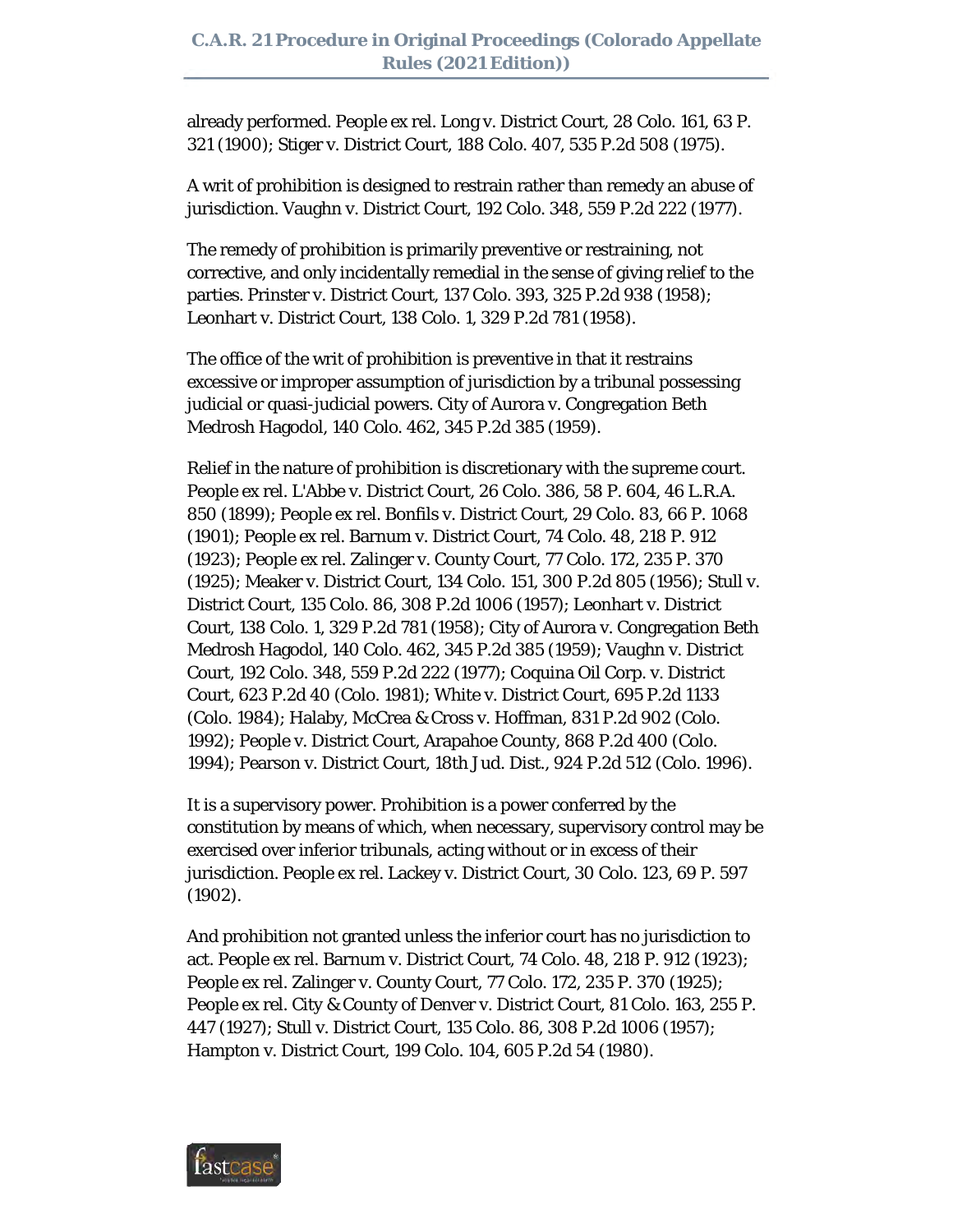When prohibition proper remedy. Relief in the nature of prohibition is a proper remedy only in those cases where the district court is proceeding without or in excess of its jurisdiction or has abused its discretion in exercising its functions. City of Colo. Springs v. District Court, 184 Colo. 177, 519 P.2d 325 (1974); People v. Gallagher, 194 Colo. 121, 570 P.2d 236 (1977); Prudential Prop. & Cas. Ins. Co. of Am. v. District Court, 617 P.2d 556 (Colo. 1980); Lincoln First Bank v. District Court, 628 P.2d 615 (Colo. 1981); Marks v. District Court, 643 P.2d 741 (Colo.), cert. denied, 458 U.S. 1107102 S. Ct. 3486, 73 L. Ed. 2d 1368 (1982); People v. District Court, 825 P.2d 1000 (Colo. 1992); Beckord v. District Court, 698 P.2d 1323 (Colo. 1985); Halaby, McCrea & Cross v. Hoffman, 831 P.2d 902 (Colo. 1992).

Relief in the nature of prohibition is appropriate where the district court is proceeding without or in excess of its jurisdiction, or has abused its discretion. Tyler v. District Court, 193 Colo. 31, 561 P.2d 1260 (1977); Marquez v. District Court, 200 Colo. 55, 613 P.2d 1302 (1980).

An aggrieved party may petition the supreme court for relief in the nature of prohibition when an inferior tribunal has allegedly exceeded its jurisdiction. Solliday v. District Court, 135 Colo. 489, 313 P.2d 1000 (1957).

An order in the nature of prohibition should be entertained where it is apparent that no judgment in favor of the plaintiff in the court below could be affirmed for want of jurisdiction over the person of the defendant. Carlson v. District Court, 116 Colo. 330, 180 P.2d 525 (1947); Kellner v. District Court, 127 Colo. 320, 256 P.2d 887 (1953).

Relief in the nature of prohibition in an original proceeding is proper where a trial court is proceeding, or threatens to proceed, without jurisdiction. Andrews v. Lull, 139 Colo. 536, 341 P.2d 475 (1959).

Although a district court may have jurisdiction of a case, prohibition still may lie upon a clear showing that the court has grossly abused its discretion and that an appeal would not provide an adequate remedy. Western Food Plan, Inc. v. District Court, 198 Colo. 251, 598 P.2d 1038 (1979).

Mandamus proper remedy where court has abused its discretion. Relief in the nature of mandamus under this rule is a proper remedy in a case in which a district court has abused its discretion in exercising its functions. Gonzales v. District Court, 198 Colo. 505, 602 P.2d 857 (1979).

A writ in the nature of mandamus will issue only upon a showing that the trial court has abused its discretion and that the damage sustained as a result of the abuse of discretion cannot be remedied on appeal. Pub. Serv. Co. v. District Court, 638 P.2d 772 (Colo. 1981).

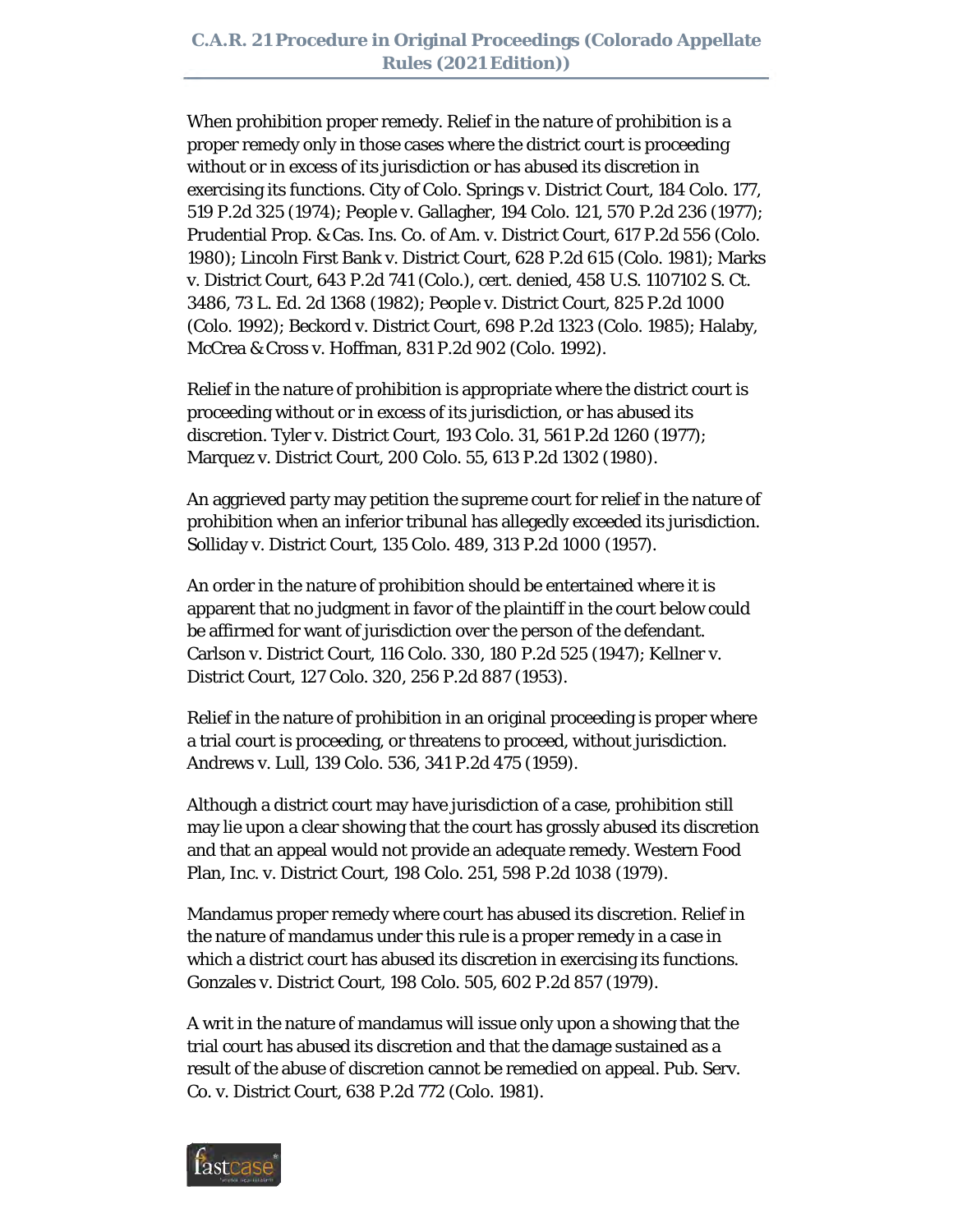The issuance of a writ to mandate the vacation of the reference order to a master is necessary to protect the rights of the petitioner where the court is proceeding in excess of its power, for to await the final judgment based on the master's report would be too late, any appeal at that point a futile act, the expenditure of both time and money would already have occurred, and there would then be no way to undo what had already been erroneously done. Gelfond v. District Court, 180 Colo. 95, 504 P.2d 673 (1972).

Prohibition will not issue when the petitioner has failed to act with reasonable promptness. James v. James, 95 Colo. 1, 32 P.2d 821 (1934).

Nor where attention of lower court must be directed to jurisdiction question. Prohibition will not issue where the attention of the inferior tribunal has not been called to its alleged lack of jurisdiction, since one summoned can appear specially in the court or quasi-judicial agency to move that process be quashed as to him. City of Thornton v. Pub. Utils. Comm'n, 154 Colo. 431, 391 P.2d 374 (1964).

The attention of the trial court must be called to any lack of jurisdiction before a writ of prohibition will issue from the supreme court. Town of Vail v. District Court, 163 Colo. 305, 430 P.2d 477 (1967); LeGrange v. District Court, 657 P.2d 454 (Colo. 1983).

Nor to prevent court from proceeding to final conclusion. Prohibition will not issue to restrain a trial court having jurisdiction of the parties and of the subject matter from proceeding to a final conclusion. Prinster v. District Court, 137 Colo. 393, 325 P.2d 938 (1958); Leonhart v. District Court, 138 Colo. 1, 329 P.2d 781 (1958); Town of Vail v. District Court, 163 Colo. 305, 430 P.2d 477 (1967); First Nat'l Bank v. District Court, 164 Colo. 9, 432 P.2d 1 (1967).

Nor to restrain court from error in case properly before it. Prohibition may never be used to restrain a trial court from committing error in deciding a question properly before it. Prinster v. District Court, 137 Colo. 393, 325 P.2d 938 (1958); Leonhart v. District Court, 138 Colo. 1, 329 P.2d 781 (1958); Town of Vail v. District Court, 163 Colo. 305, 430 P.2d 477 (1967); First Nat'l Bank v. District Court, 164 Colo. 9, 432 P.2d 1 (1967).

If an inferior court has jurisdiction of the subject, a mistaken exercise of that jurisdiction or of its acknowledged powers will not justify a resort to the extraordinary remedy of prohibition; there must be excess of jurisdiction, and not mere error in the exercise of a conceded jurisdiction. Leonhart v. District Court, 138 Colo. 1, 329 P.2d 781 (1958).

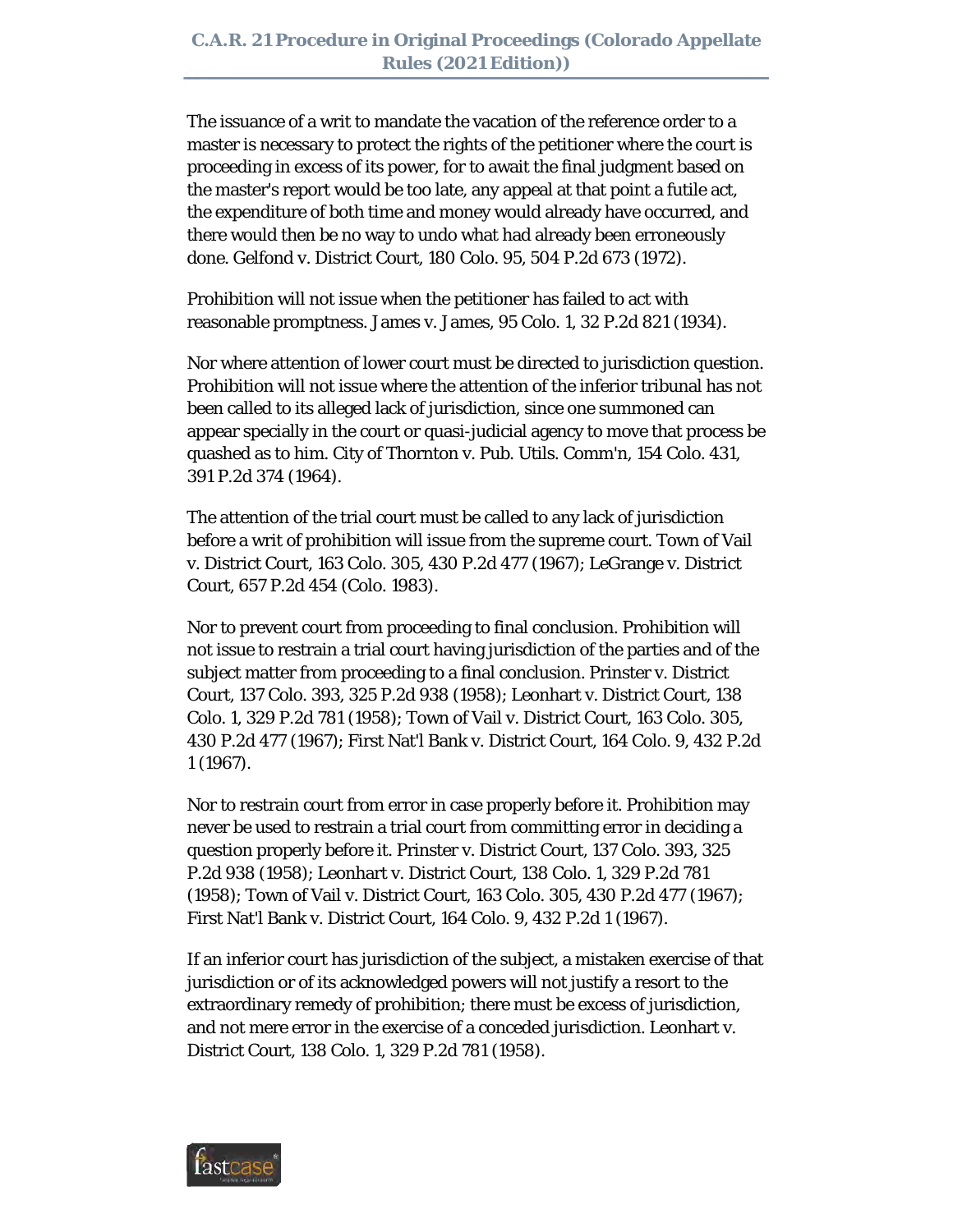Mere error, irregularity, or mistake in the proceedings of a court having jurisdiction does not justify a resort to the extraordinary remedy by prohibition. Prinster v. District Court, 137 Colo. 393, 325 P.2d 938 (1958).

A writ of prohibition does not correct mere error. Vaughn v. District Court, 192 Colo. 348, 559 P.2d 222 (1977); Alspaugh v. District Court, 190 Colo. 282, 545 P.2d 1362 (1976).

The writ of prohibition cannot be sued for appealing cases on the installment plan and it will not be issued on account of irregularities where the trial court had both jurisdiction of the subject matter and of the person of a defendant. Bustamante v. District Court, 138 Colo. 97, 329 P.2d 1013 (1958).

Questions on the merits of the case may be reviewed only by appeal; the supreme court will not use its constitutional supervisory power to prevent error in a trial court. Toll v. City & County of Denver, 139 Colo. 462, 340 P.2d 862 (1959).

And will not issue when lower court may properly and fully determine question. The supreme court will not exercise original jurisdiction when the question may be properly submitted and determined and the rights of the petitioner fully protected and enforced in the lower court. Rogers v. Best, 115 Colo. 245, 171 P.2d 769 (1946); Kemper v. District Court, 131 Colo. 325, 281 P.2d 512 (1955); Medberry v. Patterson, 174 F. Supp. 720 (D. Colo.), cert. denied, 358 U.S. 932, 79 S. Ct. 320, 3 L. Ed. 2d 304 (1959).

Review limited to questions of jurisdiction and abuse of discretion. Under this rule, the authority of the supreme court extends no further than to determine whether a trial court exceeds its jurisdiction or abuses its discretion. Toll v. City & County of Denver, 139 Colo. 462, 340 P.2d 862 (1959); People v. Martinez, 24 P.3d 629 (Colo. 2001).

When a writ of prohibition is presented to the supreme court, its only inquiry is whether the inferior judicial tribunal is exercising a jurisdiction it does not possess, or, having jurisdiction over the subject matter and the parties, has exceeded its legitimate powers. City of Aurora v. Congregation Beth Medrosh Hagodol, 140 Colo. 462, 345 P.2d 385 (1959); City of Colo. Springs v. District Court, 184 Colo. 177, 519 P.2d 325 (1974).

And court may not adjudicate rights of non-parties. Where parties who enjoyed favorable ruling in a trial court are not parties in prohibition proceedings in the supreme court, the court is in no position to adjudicate their rights. Prinster v. District Court, 137 Colo. 393, 325 P.2d 938 (1958).

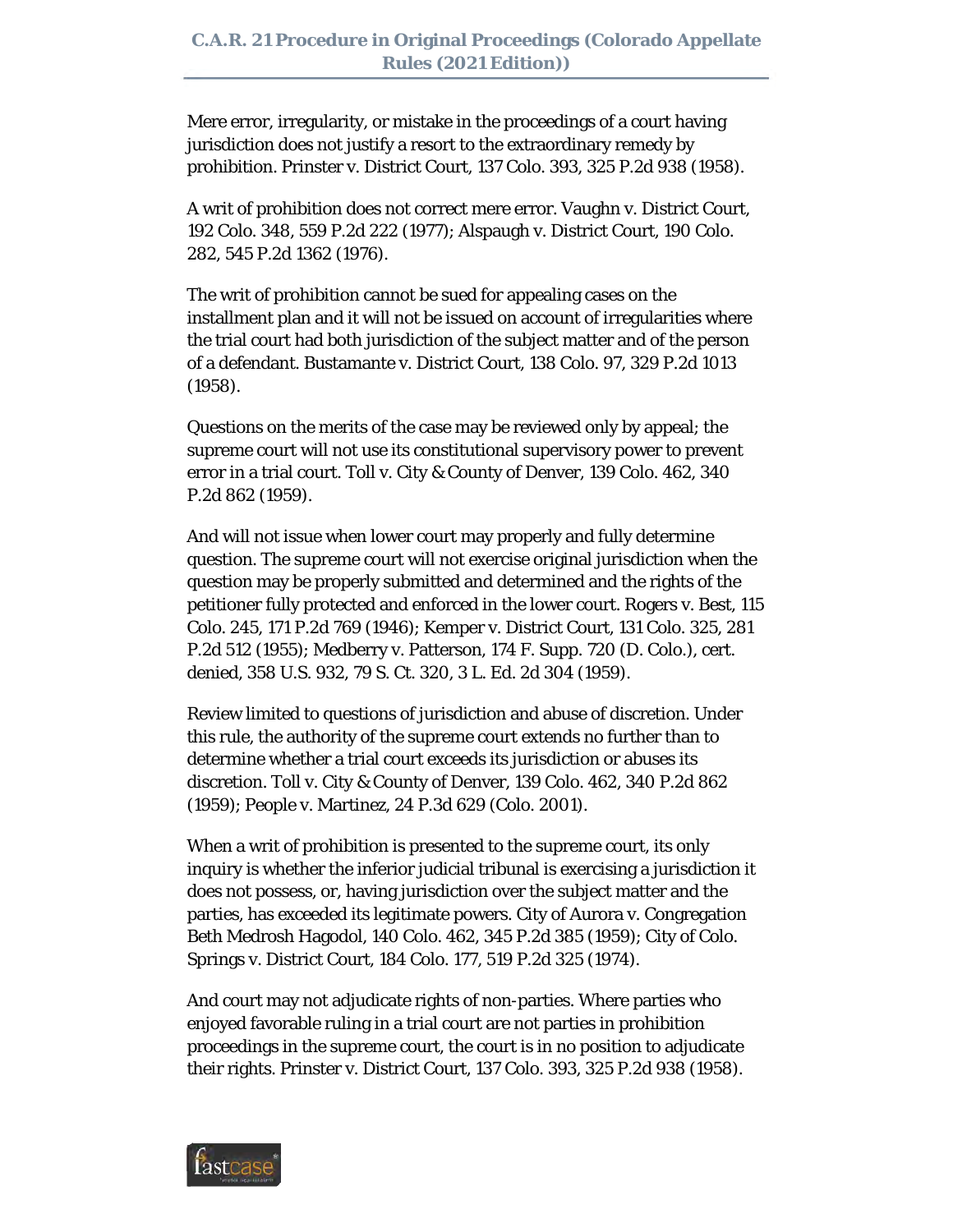But court may prevent future proceedings or enter proper order. Where an unauthorized act of an inferior tribunal has been performed, and something remains to be done to give full effect to the judgment in a matter beyond the lower court's jurisdiction, prohibition may be granted to prevent such further action and also to undo what has already been done by directing the lower court to set aside its order and enter a proper order. People ex rel. Long v. District Court, 28 Colo. 161, 63 P. 321 (1900).

When more than preventive relief available. Ordinarily, relief only lies to prevent the lower court from proceeding further with the cause, but where this would not give the relator the relief to which he is entitled, it may direct that all proceedings had in excess of jurisdiction be quashed and the order entered which should have been. People ex rel. Lackey v. District Court, 30 Colo. 123, 69 P. 597 (1902).

Application must show prima facie circumstances justifying jurisdiction. A party seeking to invoke the original jurisdiction of the supreme court under this rule, must be able to show, prima facie at least, circumstances justifying the exercise of such jurisdiction. Groendyke Transp., Inc. v. District Court, 140 Colo. 190, 343 P.2d 535 (1959).

And failure to do so is fatal defect. The application to invoke original jurisdiction is fatally defective in that there is no allegation that sets forth the circumstances which rendered it necessary or proper that the supreme court exercise its original jurisdiction. Rogers v. Best, 115 Colo. 245, 171 P.2d 769 (1946); Medberry v. Patterson, 174 F. Supp. 720 (D. Colo.), cert. denied, 358 U.S. 932, 79 S. Ct. 320, 3 L. Ed. 2d 304 (1959).

Burden is on petitioner. In an original proceeding pursuant to this rule, the burden is on the petitioner to clearly establish that the respondent trial court is proceeding without or in excess of its jurisdiction, or has seriously abused its discretion. Brewer v. District Court, 655 P.2d 819 (Colo. 1982); Miller v. District Court, 737 P.2d 834 (Colo. 1987).

Lower court and judge are indispensable parties. In an application to the appellate tribunal for relief against an inferior court, the court and judge thereof are indispensable parties. James v. James, 95 Colo. 1, 32 P.2d 821 (1934).

In a proceeding seeking a writ of mandamus, the district court and the district court judge, acting in his capacity as judge, should be named as the appropriate respondents. Wesson v. Bowling, 199 Colo. 30, 604 P.2d 23 (1979).

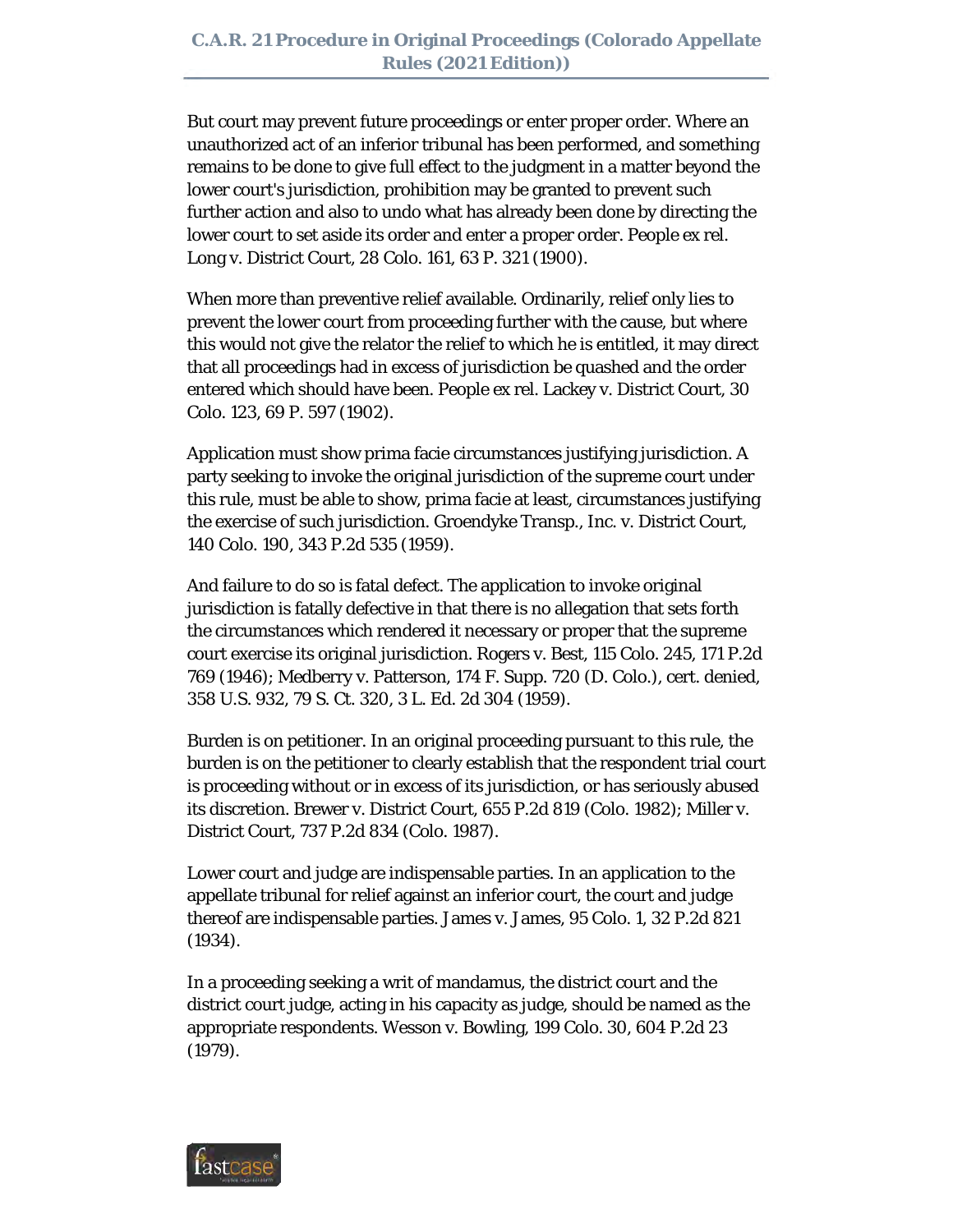No time limit on filing specified. This rule does not specify any time limit on filing. Application of the doctrine of laches may bar consideration of original proceedings by the supreme court; nevertheless, a three-month delay may not be unreasonable. Nolan v. District Court, 195 Colo. 6, 575 P.2d 9 (1978).

This rule tolls statutory speedy trial period. People v. Jamerson, 198 Colo. 92, 596 P.2d 764 (1979); People v. Beyette, 711 P.2d 1263 (Colo. 1986).

Although proceeding not technically interlocutory appeal. Section 18-1-405 and Crim. P. 48 exclude, from the computation of the time in which a defendant shall be brought to trial the period of delay caused by an interlocutory appeal, but an original proceeding under this rule is, technically speaking, not an interlocutory appeal. People v. Medina, 40 Colo. App. 490, 583 P.2d 293 (1978).

No authority for issuing writs of prohibition against attorney general. Although this rule provides for prohibition against district courts in appropriate circumstances, it expresses no authority for issuing such writs against the attorney general. Western Food Plan, Inc. v. District Court, 198 Colo. 251, 598 P.2d 1038 (1979).

Applied in Berger v. People, 123 Colo. 403, 231 P.2d 799, cert. denied, 342 U.S. 837, 77 S. Ct. 62, 96 L. Ed. 633 (1951); Colo. State Bd. of Exam'rs of Architects v. District Court, 126 Colo. 340, 249 P.2d 146 (1952); Caldwell v. District Court, 128 Colo. 498, 266 P.2d 771 (1953); Farrell v. District Court, 135 Colo. 329, 311 P.2d 410 (1957); Garrimore v. Justice Court, 143 Colo. 403, 355 P.2d 116 (1960); Scheer v. District Court, 147 Colo. 265, 363 P.2d 1059 (1961); Colo. State Council of Carpenters v. District Court, 155 Colo. 54, 392 P.2d 601 (1964); Schwader v. District Court, 172 Colo. 474, 474 P.2d 607 (1970); People ex rel. Heckers v. District Court, 170 Colo. 533, 463 P.2d 310 (1970); People ex rel. Dunbar v. District Court, 180 Colo. 107, 502 P.2d 420 (1972); City & County of Denver v. Juvenile Court, 182 Colo. 157, 511 P.2d 898 (1973); People v. Spencer, 185 Colo. 377, 524 P.2d 1084 (1974); Jacobucci v. District Court, 189 Colo. 380, 541 P.2d 667 (1975); City of Louisville v. District Court, 190 Colo. 33, 543 P.2d 67 (1975); Clinic Masters, Inc. v. District Court, 192 Colo. 120, 556 P.2d 473 (1976); Shon v. District Court, 199 Colo. 90, 605 P.2d 472 (1980); Barnes v. District Court, 199 Colo. 310, 607 P.2d 1008 (1980); Barker v. District Court, 199 Colo. 416, 609 P.2d 628 (1980); In re Henne, 620 P.2d 62 (Colo. App. 1980); People v. Jones, 631 P.2d 1132 (Colo. 1981); Sandefer v. District Court, 635 P.2d 547 (Colo. 1981); People v. Clerkin, 638 P.2d 808 (Colo. App. 1981); Cavanaugh v. State, Dept. of Soc. Servs., 644 P.2d 1 (Colo. 1982); Continental Title Co. v. District Court, 645 P.2d 1310 (Colo. 1982); Pleasant v. Tihonovich, 647 P.2d 236 (Colo. 1982); Faris v. Rothenberg, 648 P.2d 1089 (Colo. 1982); People v. Anderson, 649 P.2d 720 (Colo. App. 1982); Greenwell v. Gill, 660 P.2d 1305

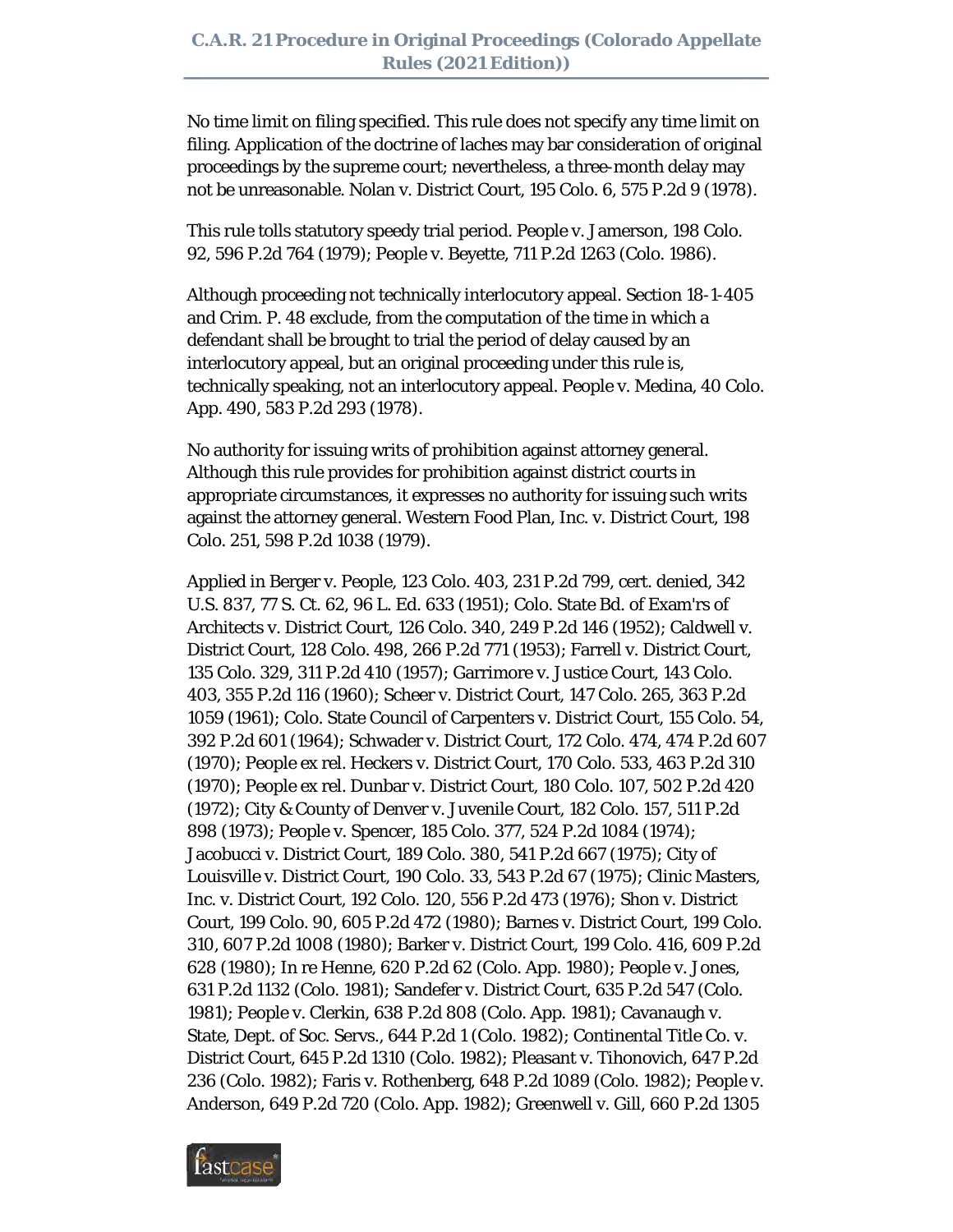(Colo. App. 1982); Pignatiello v. District Court, 659 P.2d 683 (Colo. 1983); People v. Smith, 984 P.2d 50 (Colo. 1999); People v. Villapando, 984 P.2d 51 (Colo. 1999).

II. Illustrative Cases.

Trial court found proceeding without jurisdiction. Carlson v. District Court, 116 Colo. 330, 180 P.2d 525 (1947); Kellner v. District Court, 127 Colo. 320, 256 P.2d 887 (1953); Warwick v. District Court, 129 Colo. 300, 269 P.2d 704 (1954); Stull v. District Court, 135 Colo. 86, 308 P.2d 1006 (1957).

Question of constitutionality is matter to be raised by appeal, and not by a petition for prohibition. Colo. State Bd. of Med. Exam'rs v. District Court, 138 Colo. 227, 331 P.2d 502 (1958).

Supreme court's discharge of a rule to show cause improvidently granted has no substantive significance and does not indicate approval or disapproval of trial court ruling, and, thus, trial court erred in using such discharge as a basis for dismissing criminal charges against a defendant. People v. McGraine, 679 P.2d 1084 (Colo. 1984).

But prohibition proper to prevent prosecution barred by statute of limitations. An original proceeding in prohibition is proper to prevent a trial judge from proceeding with a prosecution on an indictment which showed on its face that the indictment had not been returned within the time fixed by statute, as a court may not proceed contrary to the inhibitions contained in the statute of limitations. Markiewicz v. Black, 138 Colo. 128, 330 P.2d 539, 75 A.L.R.2d 678 (1958).

Where a trial court is without jurisdiction to try defendant under an indictment showing on its face that prosecution is barred by the statute of limitations, prohibition is the proper remedy for relief. Bustamante v. District Court, 138 Colo. 97, 329 P.2d 1013 (1958).

Or to prevent double jeopardy. Where it appears that defendants were in jeopardy and that a court is about to place them in jeopardy a second time for the same offense, prohibition is the proper proceeding to protect defendants in their constitutional right against being twice put in jeopardy for the same offense. Markiewicz v. Black, 138 Colo. 128, 330 P.2d 539, 75 A.L.R.2d 678 (1958).

This rule is an appropriate method for a defendant to challenge an erroneous ruling on probable cause. Habeas corpus relief is generally not available unless other relief is unavailable. Blevins v. Tihonovich, 728 P.2d 732 (Colo. 1986).

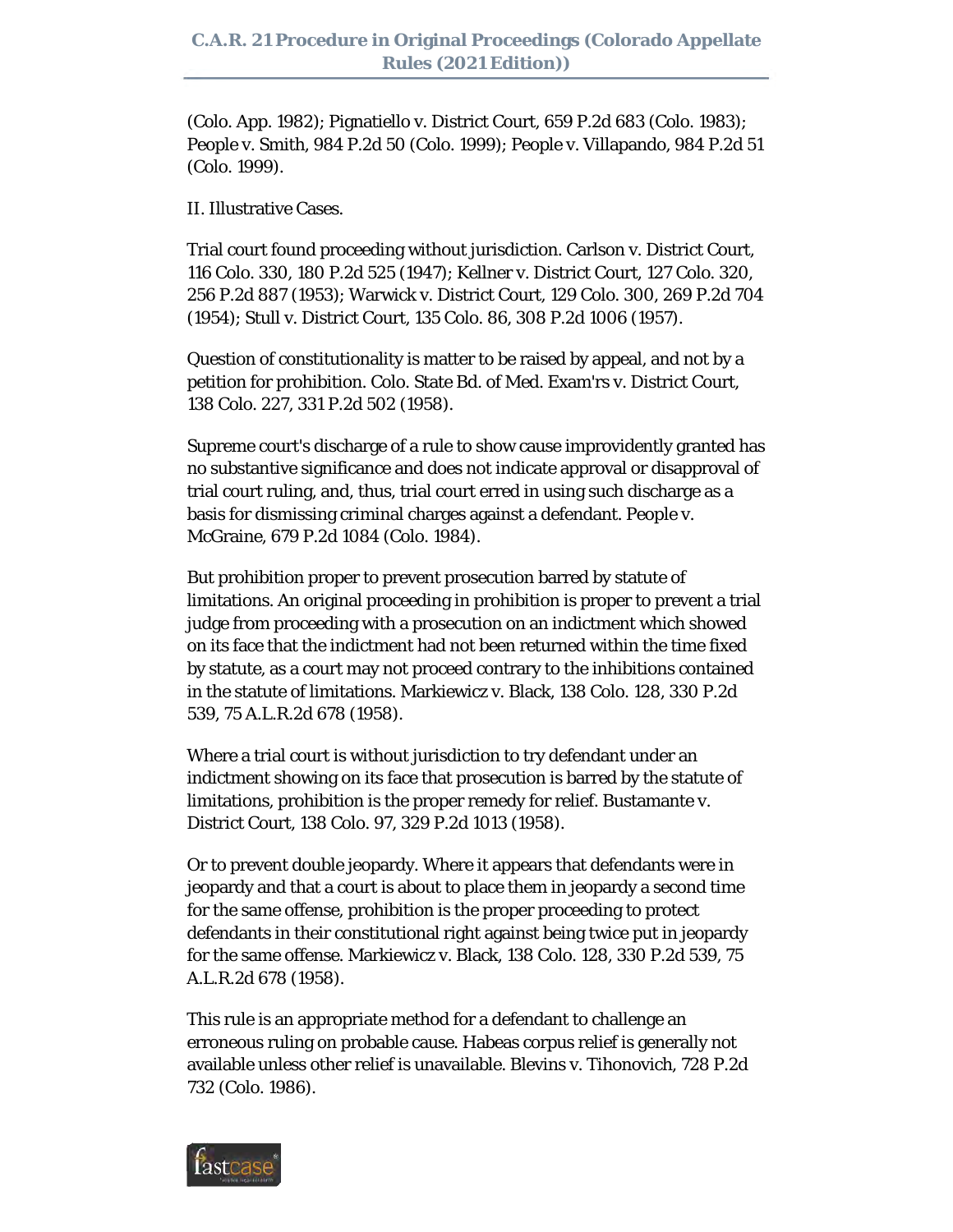This rule provides an appropriate procedural mechanism, absent any other adequate remedy, to mandate compliance by the department of corrections with trial court sentencing orders. People v. Dixon, 133 P.3d 1176 (Colo. 2006).

Original proceeding could have been filed to test preliminary hearing finding probable cause. White v. MacFarlane, 713 P.2d 366 (Colo. 1986).

Exercise of original jurisdiction proper to prevent confusion among prosecutors and uncertainty of defendants where pre-trial ruling declared death penalty statute to be unconstitutional. People v. Young, 814 P.2d 834 (Colo. 1991).

Exercise of original jurisdiction proper to resolve question of juvenile court's authority to order department of institutions not to send youths to out-ofstate facility. McDonnell v. Juvenile Court, 864 P.2d 565 (Colo. 1993).

Supreme court had original jurisdiction to determine whether trial court exceeded its jurisdiction or seriously abused its discretion in not allowing petitioner to proceed in forma pauperis. Magistrate's denial of motion did not constitute reversible error or prejudice to petitioner where magistrate determined petitioner's subsequent claims, and denied relief. Hawkinson v. Biddle, 880 P.2d 748 (Colo. 1994).

Exercise of jurisdiction under this rule proper to review trial court's ruling denying plaintiffs' request to proceed without filing cost bond since ruling had an obvious impact on the ability to litigate claims. Walcott v. District Ct., 2nd Jud. Dist., 924 P.2d 163 (Colo. 1996).

Exercise of jurisdiction proper under this rule, where the trial court abused its discretion in discharging defendant from the department of corrections and where appeal would be inadequate to remedy defendant's immediate and improper release from the department. People v. Miller, 25 P.3d 1230 (Colo. 2000).

Exercise of original jurisdiction proper to address the district courts staying of an employee's Wage Claim Act claim against an employer pending conclusion of arbitration proceedings when appellate review of the arbiter's final decision would not have been an adequate remedy because the underlying issue of the right to pursue compensation through the Colorado court system would not be resolved. Lambdin v. District Ct. of Arapahoe Cty., 903 P.2d 1126 (Colo. 1995).

Or where court lacks subject matter jurisdiction. Prohibition is applicable to restrain a trial court from proceeding with a criminal trial when it has no

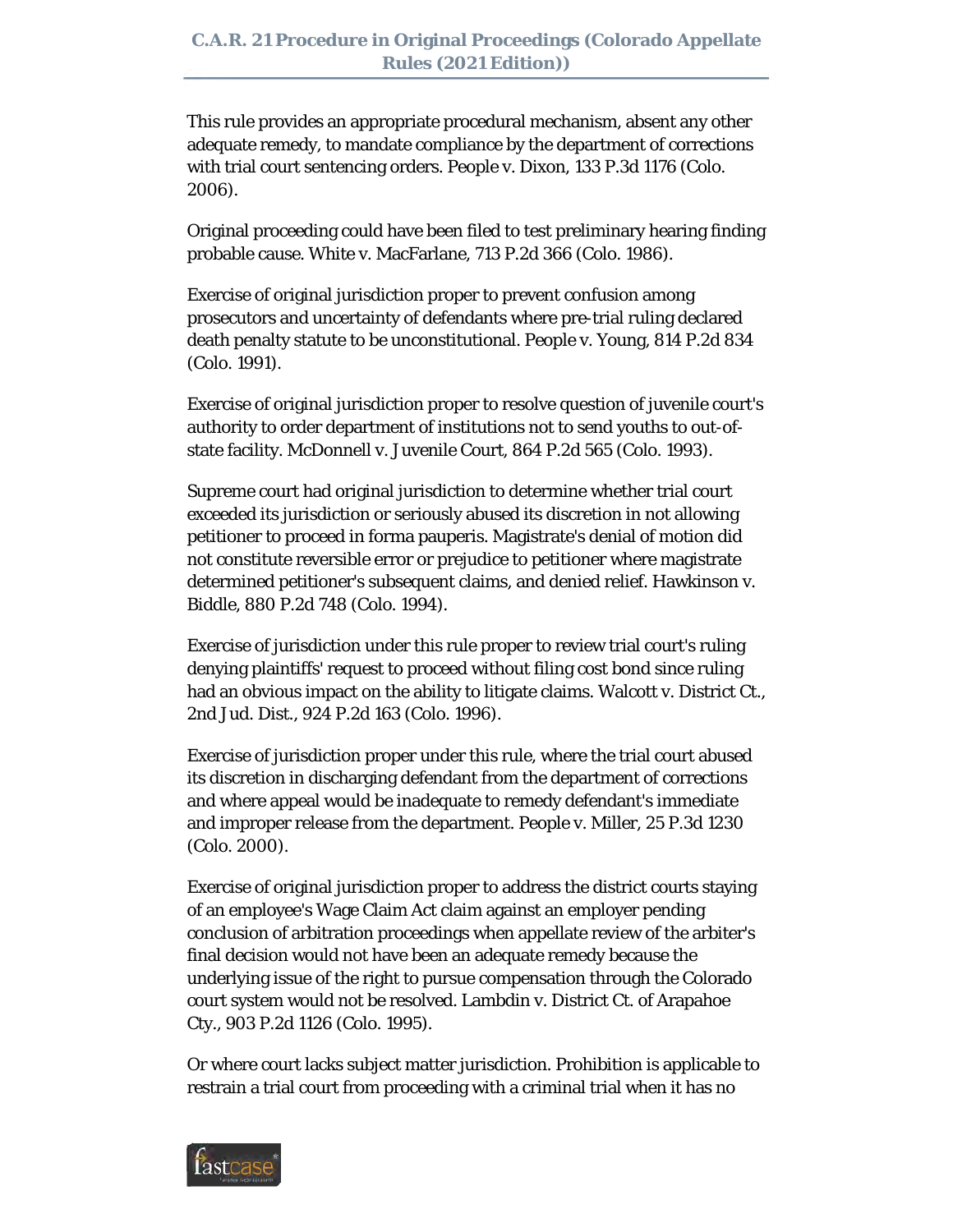jurisdiction over the subject matter. Bustamante v. District Court, 138 Colo. 97, 329 P.2d 1013 (1958).

Or personal jurisdiction. Prohibition is the proper remedy to invoke in a civil action where a district court is proceeding without jurisdiction of the person of a defendant. Bustamante v. District Court, 138 Colo. 97, 329 P.2d 1013 (1958).

Where a court lacked jurisdiction to determine a party's right to custody in a habeas corpus proceeding, prohibition is a proper remedy to challenge a custody order from that court. Lopez v. Smith, 146 Colo. 180, 360 P.2d 967 (1961); Brouwer v. District Court, 169 Colo. 303, 455 P.2d 207 (1969).

Where an application is made to a licensing authority for a retail liquor license and the license is duly issued, the district court does not have jurisdiction to reverse the findings of the licensing authority and revoke the license in review proceedings if the licensee is not made a party. The petitioner-licensee, not being a party to the review proceedings, has no remedy by appeal and properly sought relief by invoking the original jurisdiction of the supreme court. Short v. District Court, 147 Colo. 52, 362 P.2d 406 (1961).

Writ of mandamus will issue to insure full observance with the rules of civil procedure. In a proper case, a writ of mandamus will issue to insure the full observance of the rules of civil procedure, and, in such a case, it must be shown that the damage to petitioner cannot be cured by appeal and that judicial discretion has been abused. Curtis, Inc. v. District Court, 186 Colo. 226, 526 P.2d 1335 (1974).

Pretrial discovery may be proper subject for original writ. Matters relating to pretrial discovery are ordinarily within the trial court's discretion and are reviewable only by appeal rather than in an original proceeding; however, if it is shown that judicial discretion has been grossly abused and that damage to the petitioners could not be cured by appeal, an original writ in the nature of prohibition may issue. Chicago Cutlery Co. v. District Court, 194 Colo. 10, 568 P.2d 464 (1977).

When a procedural ruling will have a significant effect on a party's ability to litigate the merits of the controversy and the damage to a party could not be cured on appeal, an original proceeding is an appropriate remedy to challenge a trial court's order relating to matters of pretrial discovery. Kerwin v. District Court 649 P.2d 1086 (Colo. 1982).

Although matters of pretrial discovery are ordinarily within the discretion of the trial court, they are not exempted from extraordinary relief under

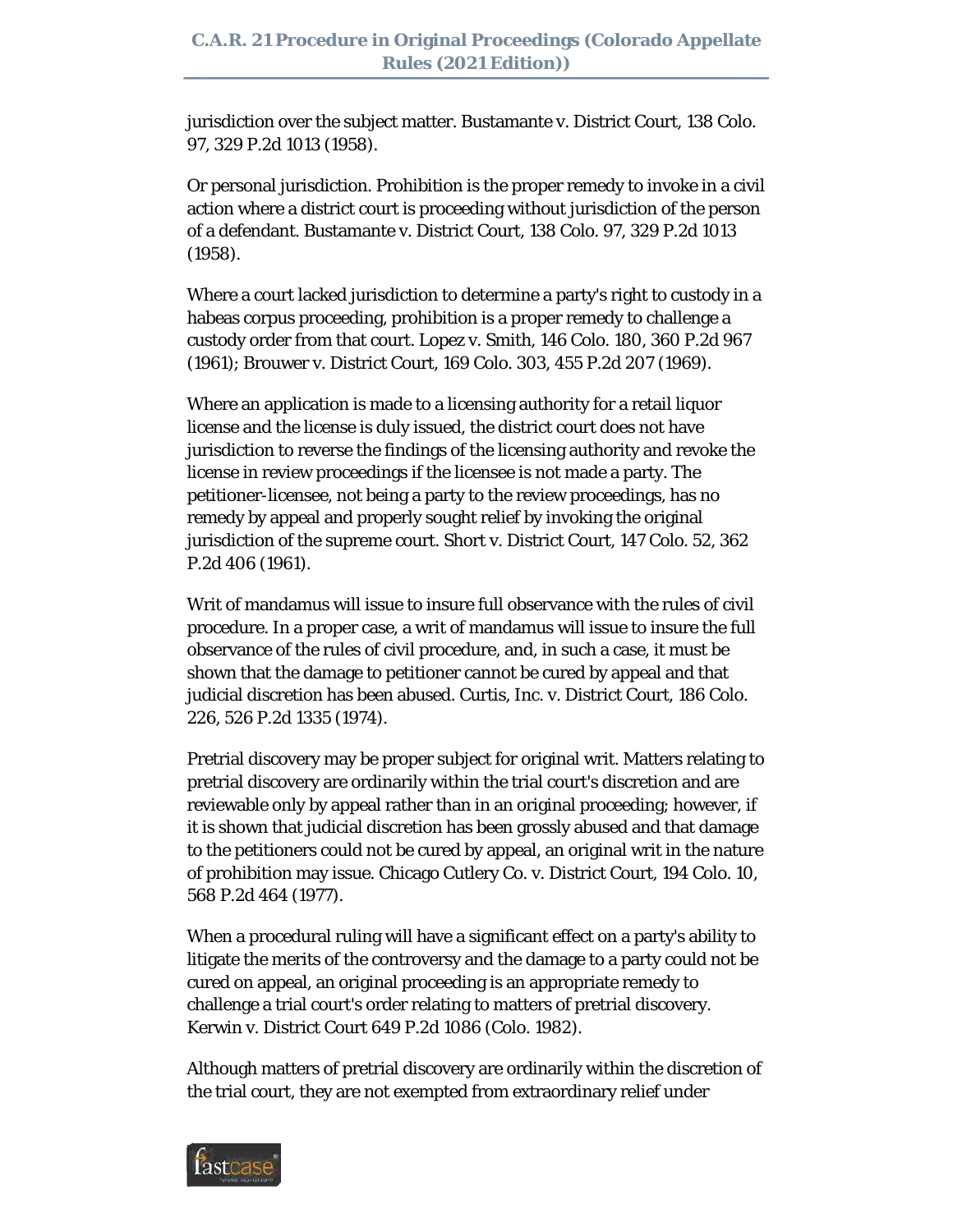appropriate circumstances. Sanchez v. District Court, 624 P.2d 1314 (Colo. 1981).

Although orders relating to pretrial discovery are interlocutory in nature and normally not reviewable in an original proceeding, the supreme court has not hesitated to exercise its original jurisdiction when a discovery order places a party at an unwarranted disadvantage in litigating the merits of his claim. Caldwell v. District Court, 644 P.2d 26 (Colo. 1982).

Where the trial court's order both prevented the plaintiff from accessing the sole source of factual information for which she demonstrated substantial need and departed significantly from the court's precedent in mandating that plaintiff waive medical record privileges, the court properly exercised its jurisdiction. Cardenas v. Jerath, 180 P.3d 415 (Colo. 2008).

As may be denial of amendment of complaint. Denial of petitioner's motion to amend his complaint was a ruling justifying the supreme court's exercise of original jurisdiction. Varner v. District Court, 618 P.2d 1388 (Colo. 1980).

And pretrial rulings on issues involving admissibility of evidence and imposition of sanctions against prosecution in criminal cases are claims which are properly before the supreme court for a decision on the merits in an original proceeding. People v. District Court, 664 P.2d 247 (Colo. 1983); People v. Casias, 59 P.3d 853 (Colo. 2002).

Relief was appropriate under this rule where the trial court's ruling barring introduction of DNA evidence would impair the prosecution's ability to present its case and double jeopardy would bar a retrial if the defendant were acquitted. The supreme court held that the trial court erred in refusing to admit the DNA evidence and that exclusion of the evidence was an abuse of discretion. People v. Shreck, 22 P.3d 68 (Colo. 2001).

And reviewing an erroneous discovery order that could place an unnecessary burden on the prosecution that is not mandated by the rules. People v. Vlassis, 247 P.3d 196 (Colo. 2011).

And psychiatric examination ordered in violation of C.R.C.P. 35(a). Petitioner's allegations that respondent court exceeded its jurisdiction and abused its discretion by ordering a psychiatric examination in violation of C.R.C.P. 35(a) presented a proper case for exercise of the supreme court's original jurisdiction. Post-judgment appeal obviously cannot reverse the possible adverse consequences of a pretrial psychiatric examination of petitioner. Tyler v. District Court, 193 Colo. 31, 561 P.2d 1260 (1977).

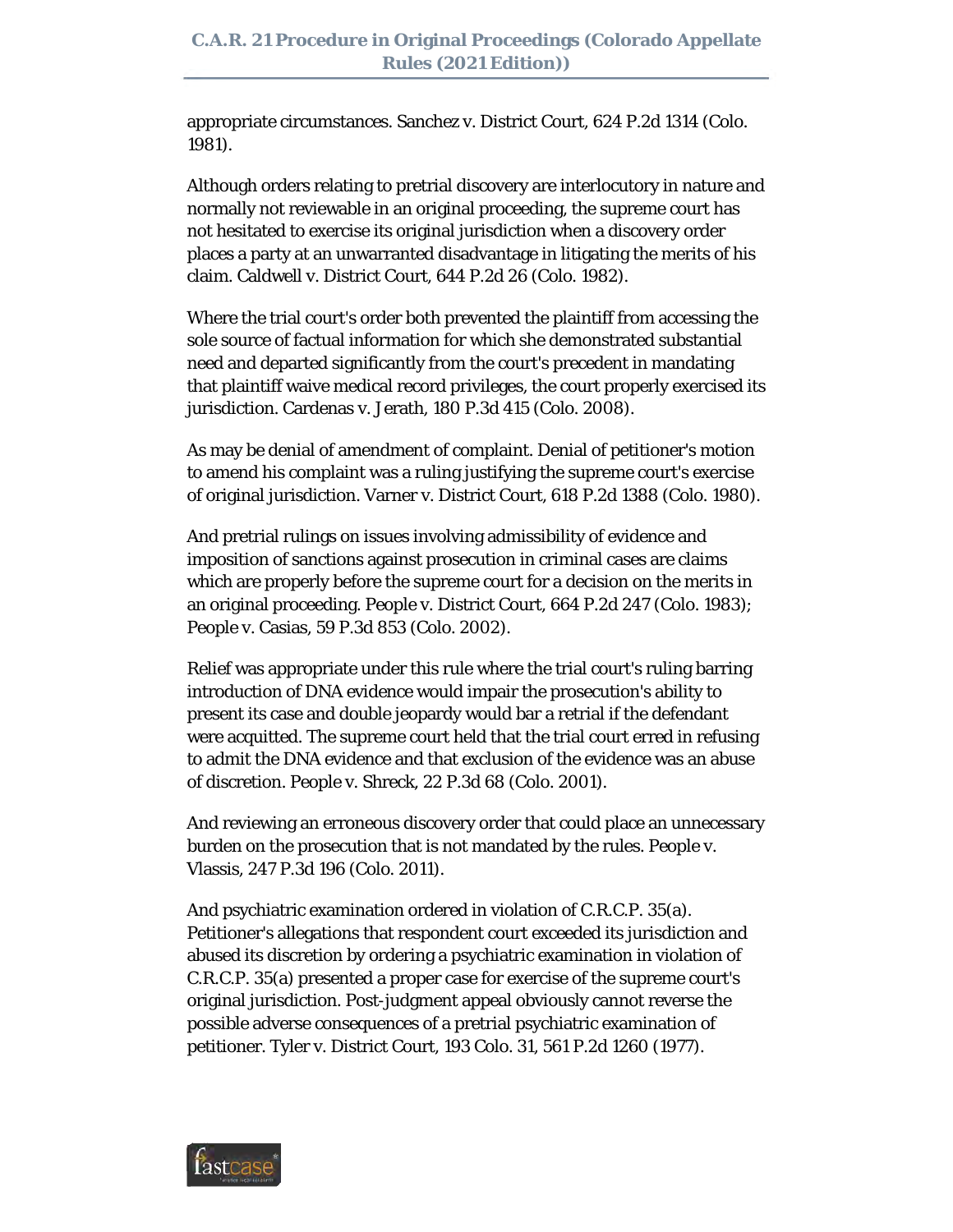And denial of intervention of right. In cases in which an order denies the right to intervene, situations may arise (e.g., where intervention is a matter of right) where the determination in the action may bind the intervenors and where the denial can be considered as a final order affecting the rights of the persons seeking to intervene. In such instances an order denying intervention may justify invoking the original jurisdiction of the supreme court to prevent a denial or miscarriage of justice. Groendyke Transp., Inc. v. District Court, 140 Colo. 190, 343 P.2d 535 (1959).

And improper consolidation of actions. Contention that district court had no power under ? §38-22-111(1) to consolidate one action which was pending with another action which had been dismissed without prejudice, and thus was proceeding without in personam jurisdiction, was a proper matter to be resolved in a proceeding for a writ of mandamus. Columbia Sav. & Loan Ass'n v. District Court, 186 Colo. 212, 526 P.2d 661 (1974).

And question of improper venue. The supreme court may consider the question of improper venue on an original writ in view of the importance of determining the question raised and of preventing the delay and expense of a retrial. Jameson v. District Court, 115 Colo. 298, 172 P.2d 449 (1946); Bd. of County Comm'rs v. District Court, 632 P.2d 1017 (Colo. 1981).

In an action on contract, it appearing that defendant was entitled to have the case tried in the county of his residence, relief is allowed against the trial in another county. People ex rel. Barnum v. District Court, 74 Colo. 121, 218 P. 1047 (1923).

And denial of dismissal for failure to grant speedy trial. Where a trial court has denied his motion for dismissal for failure to grant a speedy trial, a criminal defendant may seek a writ of prohibition. Hampton v. District Court, 199 Colo. 104, 605 P.2d 54 (1980).

Relief in the nature of prohibition under this rule is an appropriate remedy when a district court is proceeding without jurisdiction to try a defendant in violation of his right to a speedy trial. Marquez v. District Court, 200 Colo. 55, 613 P.2d 1302 (1980).

And protection of judgment lienor. An appeal following a trial on the merits may not be an adequate remedy for a judgment lienor whose priority might be destroyed by the sale of the encumbered property by a judgment creditor whose rights attached subsequent to the default judgment; thus, an original proceeding is proper. Weaver Constr. Co. v. District Court, 190 Colo. 227, 545 P.2d 1042 (1976).

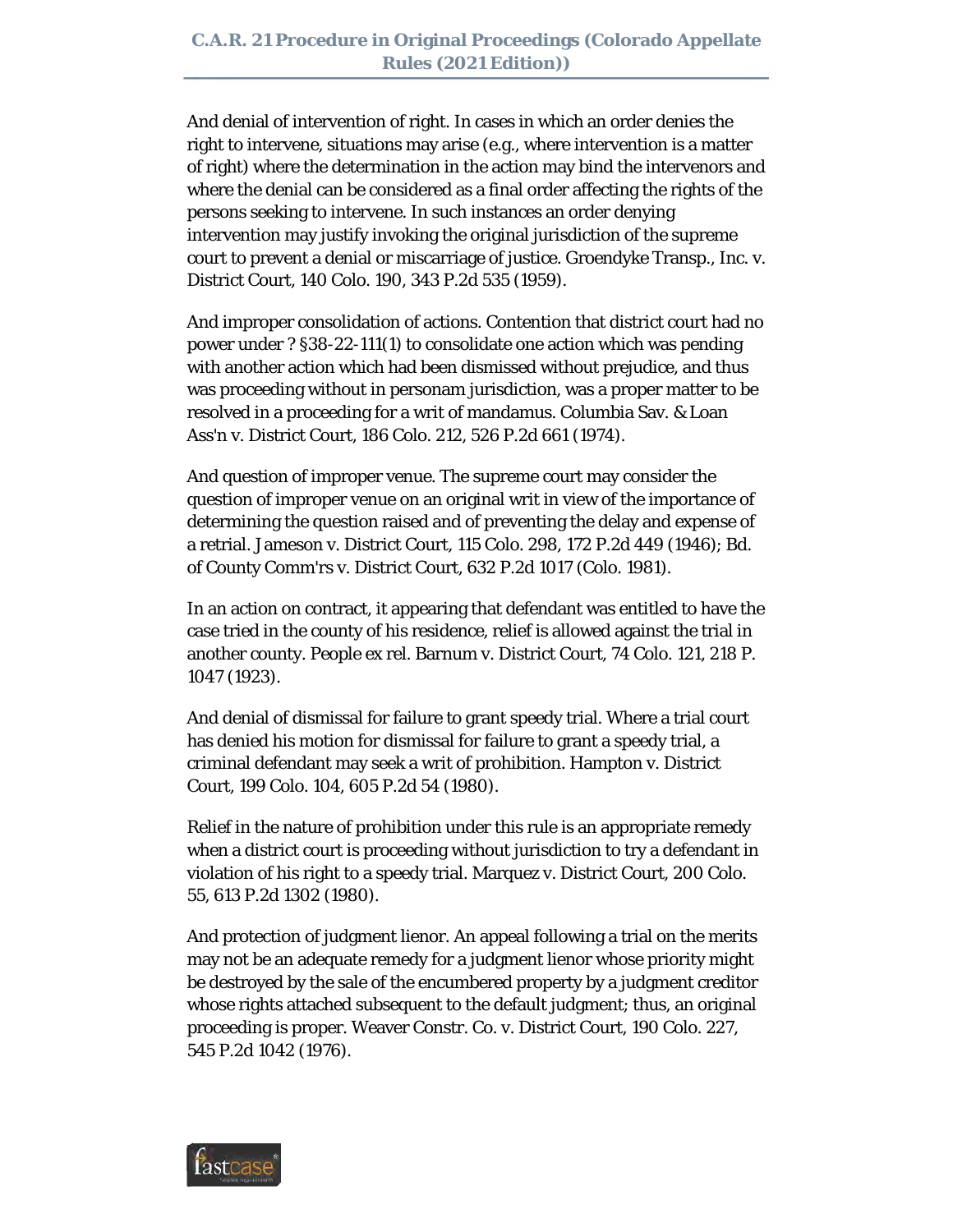And review of order for temporary possession in condemnation proceeding. Because an order for temporary possession in a condemnation proceeding is interlocutory, and review must be by an original proceeding. Larson v. Chase Pipe Line Co., 183 Colo. 76, 514 P.2d 1316 (1973).

And failure to provide transcript of preliminary hearing to indigent. Failure to provide a transcript of a preliminary hearing at the request of an indigent defendant in a criminal case, when the transcript is necessary for an effective defense, is an abuse of discretion by the district court and is subject to review by the supreme court on an original writ. Gonzales v. District Court, 198 Colo. 505, 602 P.2d 857 (1979).

And failure to provide transcript of preliminary hearing to indigent. Failure to provide a transcript of a preliminary hearing at the request of an indigent defendant in a criminal case, when the transcript is necessary for an effective defense, is an abuse of discretAnd question of reasonableness of bail. The proper remedy to the question of the reasonableness of the amount set as bail is by way of original proceedings in the supreme court. Balltrip v. People, 157 Colo. 108, 401 P.2d 259 (1965).ion by the district court and is subject to review by the supreme court on an original writ. Gonzales v. District Court, 198 Colo. 505, 602 P.2d 857 (1979).

Supreme court has jurisdiction to review trial court's order on attorney fees for a court-appointed attorney as an independent original proceeding, but, if there is an appeal on some aspect of the underlying action, the attorney fees issue may be raised in such appeal without the necessity of bringing the independent original proceeding. Bye v. District Court, 701 P.2d 56 (Colo. 1985).

Supreme court has jurisdiction to review controversy over sanctions, because it implicates entirely different legal theory than underlying action, is collateral to the merits of that action, and involves parties which are different than the parties to the underlying action. Halaby, McCrea & Cross v. Hoffman, 831 P.2d 902 (Colo. 1992).

But order granting intervention not reviewable on original writ. An order of a trial court granting intervention under C.R.C.P. 24 is not reviewable by the supreme court in an action invoking the court's original jurisdiction under this rule. Groendyke Transp., Inc. v. District Court, 140 Colo. 190, 343 P.2d 535 (1959).

Nor application to set aside default judgment. The only proper procedure to secure review of a trial court's order granting or denying an application to set aside a default judgment is by appeal after final judgment. Weaver Constr. Co. v. District Court, 190 Colo. 227, 545 P.2d 1042 (1976).

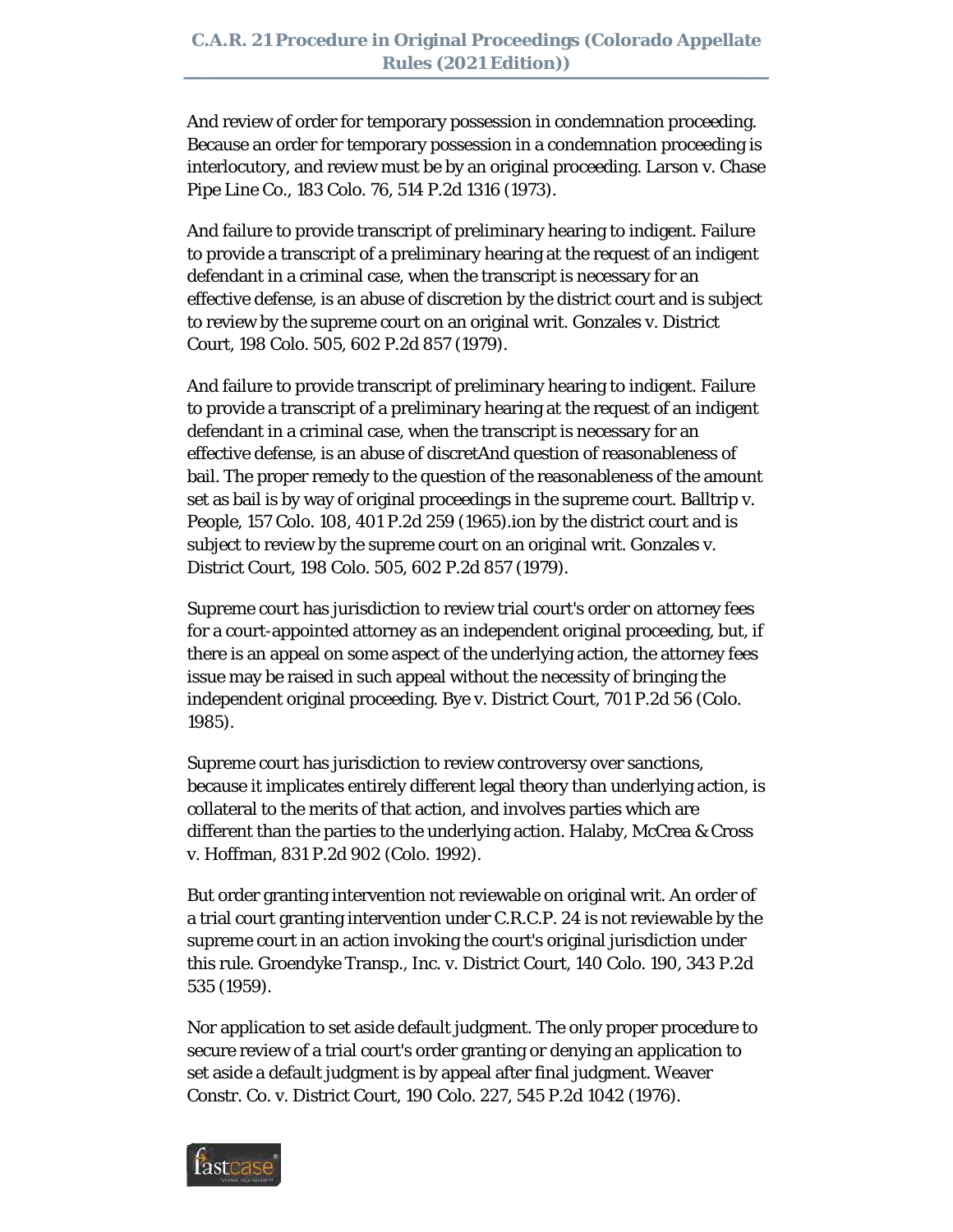The only proper procedure to secure review of a trial court's order granting an application to set aside a default judgment is by writ of error after final judgment, not prohibition. Stiger v. District Court, 188 Colo. 407, 535 P.2d 508 (1975).

And prohibition not usable to limit hearing by regulatory commission. Where the jurisdiction of the public utilities commission was invoked by the utility when it filed its application, the commission scheduled a hearing, and notice was directed to be given to those whom the commission envisioned might be interested, the supreme court certainly cannot enjoin the hearing or direct the scope thereof in order to prevent error, nor can it limit the parties to whom notice should be given; thus, a petition for prohibition is premature. City of Thornton v. Pub. Utils. Comm'n, 154 Colo. 431, 391 P.2d 374 (1964).

Revocation of conditional plea agreement in criminal proceeding by district court, which retains jurisdiction over agreement at least until the express condition has been satisfied, goes beyond the scope of supreme court review cognizable under this rule. White v. District Court, 695 P.2d 1133 (Colo. 1984).

Supreme court has no original jurisdiction to issue a writ of prohibition against an independent regulatory commission like the public utilities commission. Intermountain R.E.A. v. Pub. Utils. Comm'n, 723 P.2d 142 (Colo. 1986).

Supreme court has jurisdiction to review a defendant's sentence if the trial court's sentence is illegal. People v. District Court, 673 P.2d 991 (Colo. 1983).

Supreme court has jurisdiction to review the court of appeals' stay of the Colorado state board of medical examiners' suspension of a doctor's license to practice medicine. Bd. of Med. Exam'rs v. Court of Appeals, 920 P.2d 807 (Colo. 1996).

Interlocutory review granted to address the propriety of the trial court's orders for mediation, where trial court ordered mediation despite petitioner's claims of physical and psychological abuse by husband and appellate review would not prevent the harm petitioner sought to avoid. Pearson v. District Court, 18th Jud. Dist., 924 P.2d 512 (Colo. 1996).

Prohibition generally improper where new trial ordered. Relief in the nature of prohibition is not a proper remedy in cases where the trial court orders a new trial, unless the trial court's decision to grant or deny the new trial

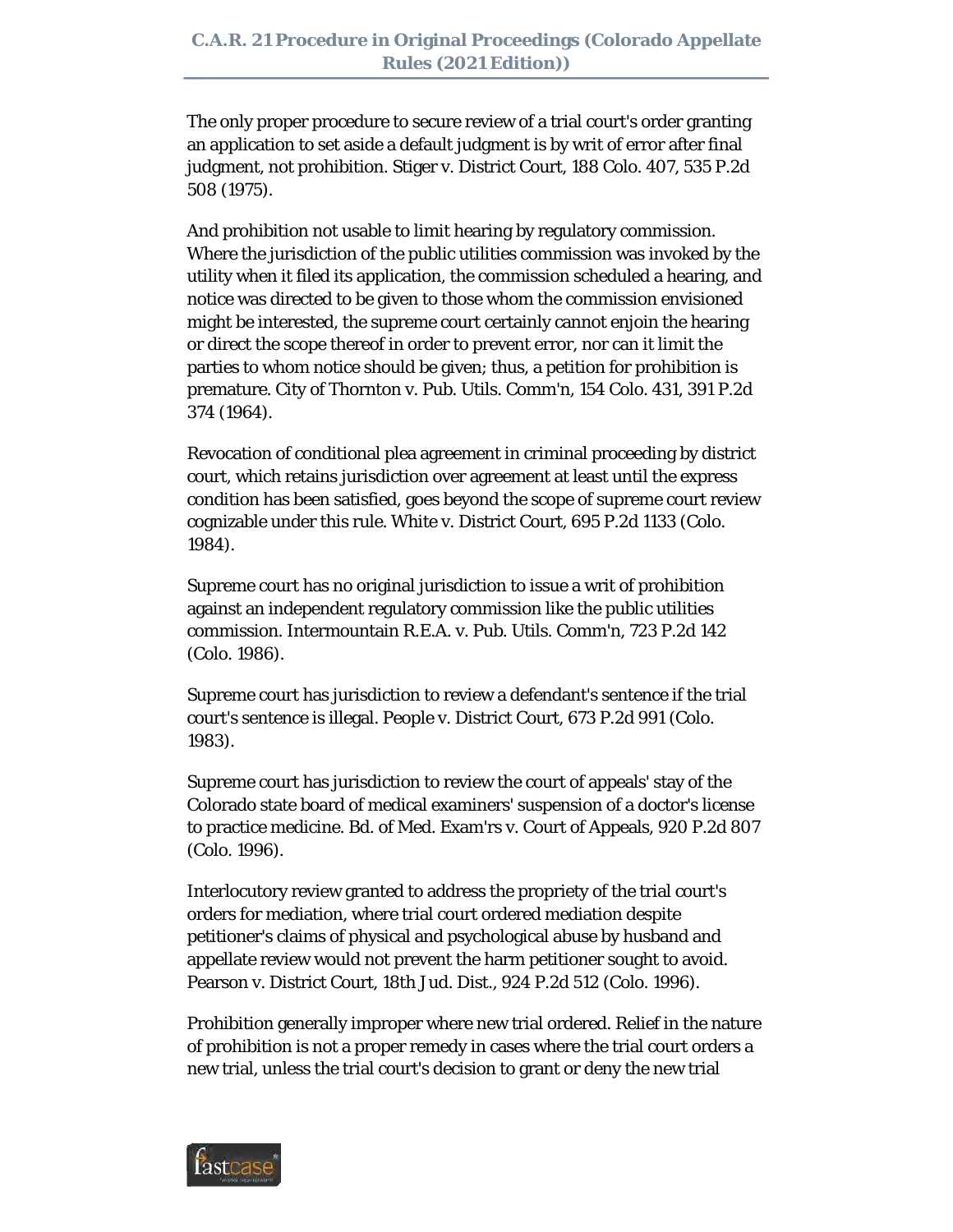reflects a clear showing of an abuse of discretion. People in Interest of P.N., 663 P.2d 253 (Colo. 1983).

Issuance of injunctive orders without complying with rules of civil procedure. Stull v. District Court, 135 Colo. 86, 308 P.2d 1006 (1957).

The court may set aside a lower court order allowing a person or entity to operate without a license when the lower tribunal has abused its discretion or acted outside of its jurisdiction to defeat exercise of the agency's authority delegated to it by the legislature. Due regard for the agency's role in carrying out the legislative design is at the heart of the court's inquiry in this regard. Kourlis v. District Court, El Paso County, 930 P.2d 1329 (Colo. 1997).

Rule to show cause issued why Boulder county district court should not grant the petitioners' motion for a change of venue and held that the district court erroneously denied the petitioners' motion for change of venue under C.R.C.P. 98(b)(2). Executive Dir. v. District Ct. for Boulder County, 923 P.2d 885 (Colo. 1996).

Rule to show cause made absolute where district court issued case management order that required the trial to be set within 30 days; the date of issuance of the order extended the deadline for setting of trial by 30 days. Becker v. District Ct. for Arapahoe County, 969 P.2d 700 (Colo. 1998).

Rule to show cause made absolute where trial court refused plaintiffs' uncontested motions to postpone the deadline for disclosure of expert testimony and to continue the trial. Parties were in agreement to wait for the NTSB's plane crash investigative report instead of hiring expert investigators on short notice. Burchett v. S. Denver Windustrial, 42 P.3d 19 (Colo. 2002).

Given the liberal interpretation afforded to procedural rules, district court abused its discretion by dismissing petitioner's motion for transfer as untimely filed under C.R.C.P. 520(b) and appellate remedy would be inadequate. Accordingly, court makes the rule to show cause absolute and directs direct court to grant petitioner's motion for transfer to county court. Semental v. Denver County Court, 978 P.2d 668 (Colo. 1999).

For relief available in the nature of remedial writs in the district court generally, see C.R.C.P. 106; for jurisdiction of supreme court to issue remedial and original writs in general, see ? §3 of art. VI, Colo. Const.

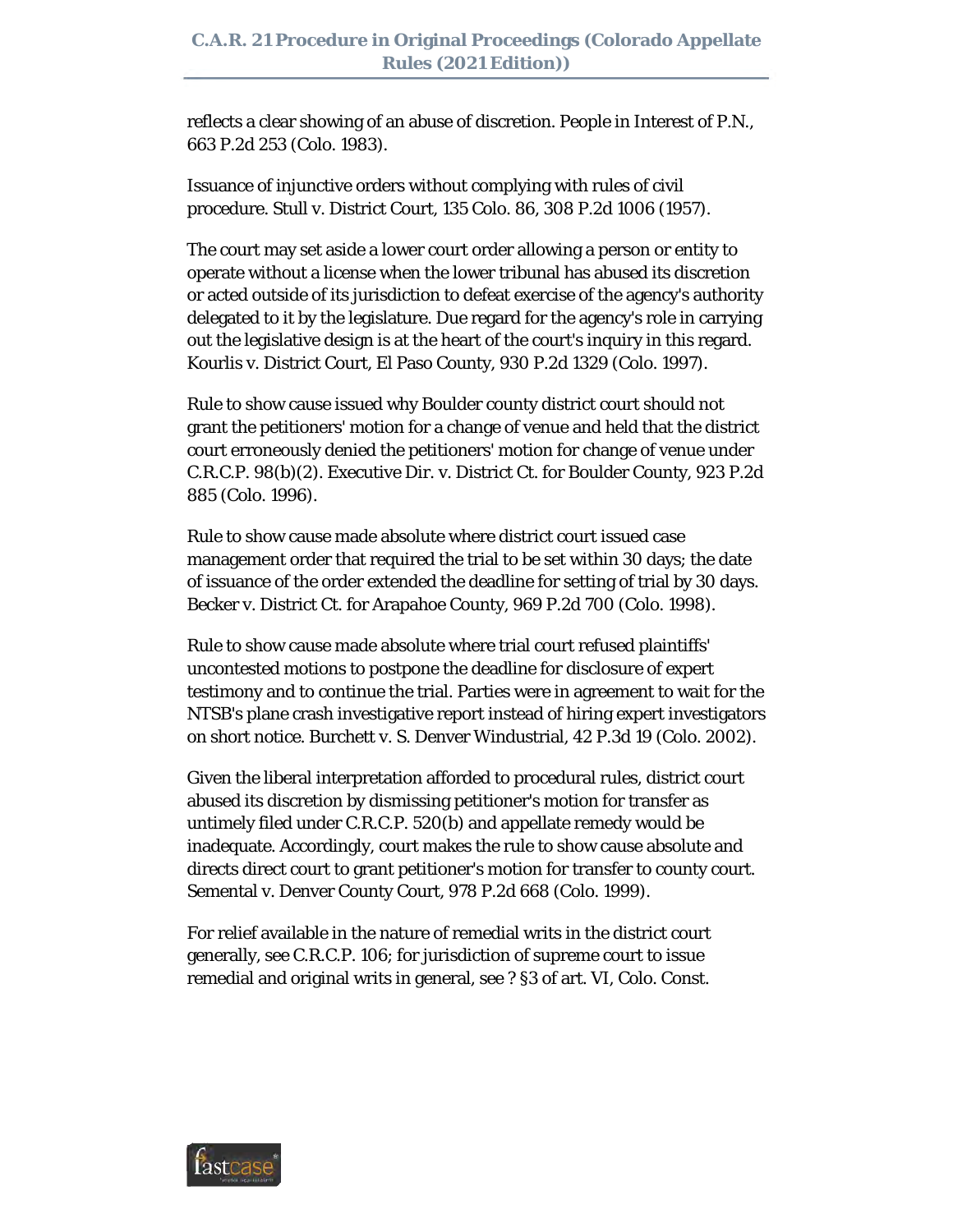# **RULE 21.1. Certification of Questions of Law**

(a) **Power to Answer.** The supreme court may answer questions of law certified to it by the Supreme Court of the United States, a Court of Appeals of the United States, a United States District Court, or other federal court, when requested by the certifying court, if there is involved in any proceeding before it questions of law of this state which may be determinative of the cause then pending in the certifying court and as to which it appears to the certifying court that there is no controlling precedent in the decisions of the supreme court.

(b) **Method of Invoking.** This rule may be invoked by an order of any of the courts referred to in section (a) upon said court's own motion or upon the motion of any party in which the certified question arose.

(c) **Contents of Certification Order.** A certification order must set forth:

(1) The questions of law to be answered; and

(2) A statement of all facts relevant to the questions certified and showing fully the nature of the controversy in which the questions arose.

(d) **Preparation of Certification Order.** The certifying court must prepare the certification order, which must be signed by the judge presiding at the hearing, and the clerk of the certifying court must forward the certification order under its official seal to the supreme court. The supreme court may require the original or copies of all or of any portion of the record before the certifying court to be filed under the certification order, if, in the opinion of the supreme court, the record or a portion thereof may be necessary in answering the certified questions.

(e) **Fees and Costs of Certification.** Fees and costs of certification are the same as in civil appeals docketed before the supreme court and will be equally divided between the parties unless otherwise ordered by the certifying court in its order of certification.

(f) **Briefs and Argument.** If the supreme court agrees to answer the questions certified to it, the court will notify all parties. The parties may not file any briefs unless ordered to do so by the court. If ordered to file briefs, the plaintiff in the trial court, or the appealing party in the appellate court must file its opening brief within 42 days from the date of receipt of the notice, and the opposing party or parties must file an answer brief within 35 days from service of the opening brief. A reply brief may be filed within 21 days of the service of the answer brief. Briefs must comply with the form and

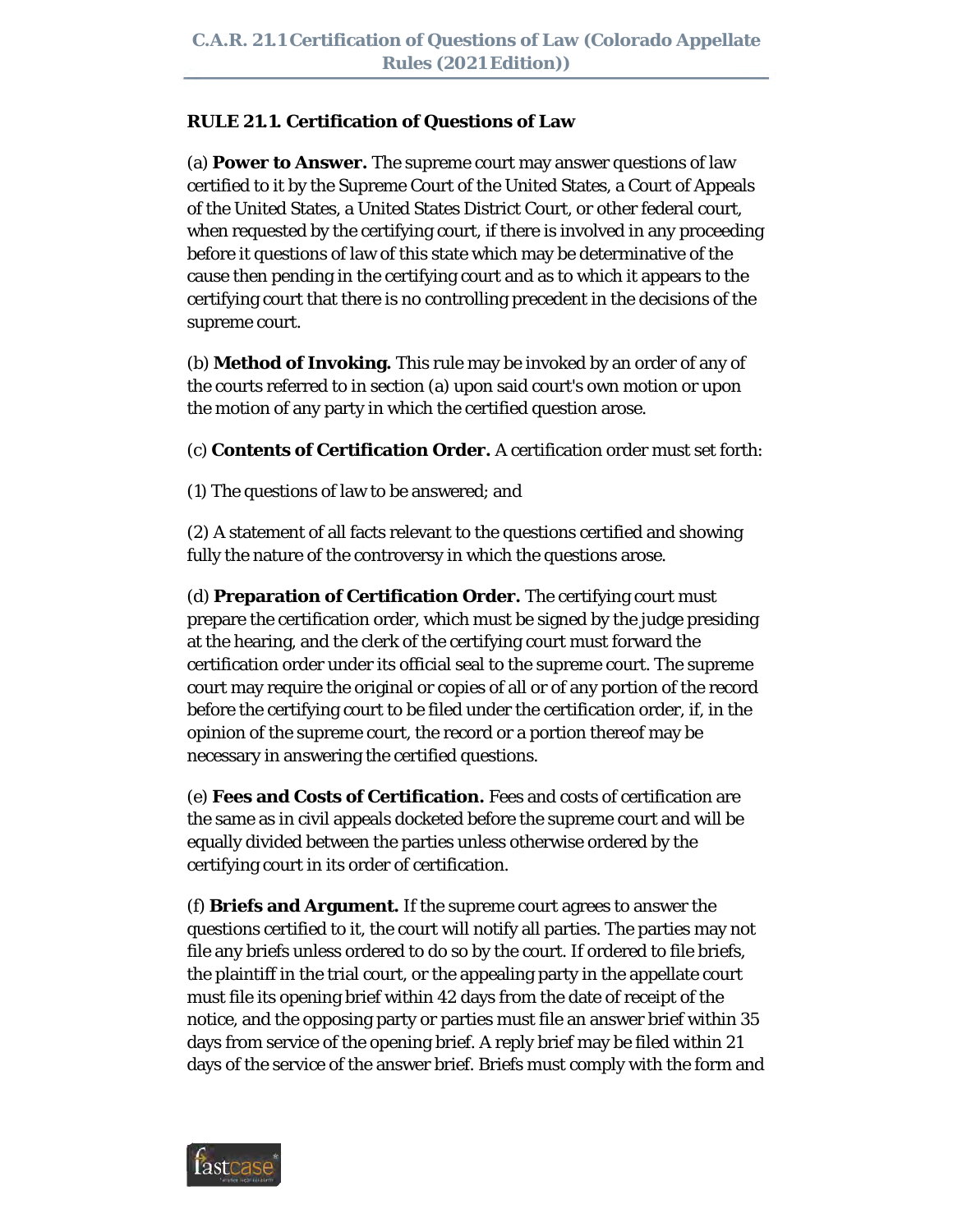service requirements of C.A.R. 28, 31, and 32. Oral arguments may be allowed as provided in C.A.R. 34.

(g) **Opinion.** The written opinion of the supreme court stating the law governing the questions certified will be sent by the clerk under the seal of the supreme court to the certifying court and to the parties.

(Source: f amended and adopted December 14, 2011, effective January 1, 2012, for all cases pending on or filed on or after January 1, 2012, pursuant to C.R.C.P. 1 b; amended and adopted June 7, 2018, effective July 1, 2018.)

### **Annotation**

Utilization of rule to obtain binding opinion from Colorado supreme court. See Imel v. United States, 375 F. Supp. 1102 (D. Colo. 1973), aff'd, 523 F.2d In re A-B Cattle Co. v. United States, 196 Colo. 539, 589 P.2d 57 (1978); Moore v. McFarlane, 642 P.2d 496 (Colo. 1982).

Applied in Imel v. United States, 523 F.2d 853 (10th Cir. 1975); United States v. United Banks, 542 F.2d 819 (10th Cir. 1976); People v. District Court, 196 Colo. 401, 586 P.2d 31 (1978); In re Question Concerning State Judicial Review, 199 Colo. 463, 610 P.2d 1340 (1980); City & County of Denver v. Bergland, 517 F. Supp. 155 (D. Colo. 1981); Keller v. A.O. Smith Harvestore Prods., 819 P.2d 69 (Colo. 1991); Leonard v. McMorris, 63 P.3d 323 (Colo. 2003); Hoery v. United States, 64 P.3d 214 (Colo. 2003).

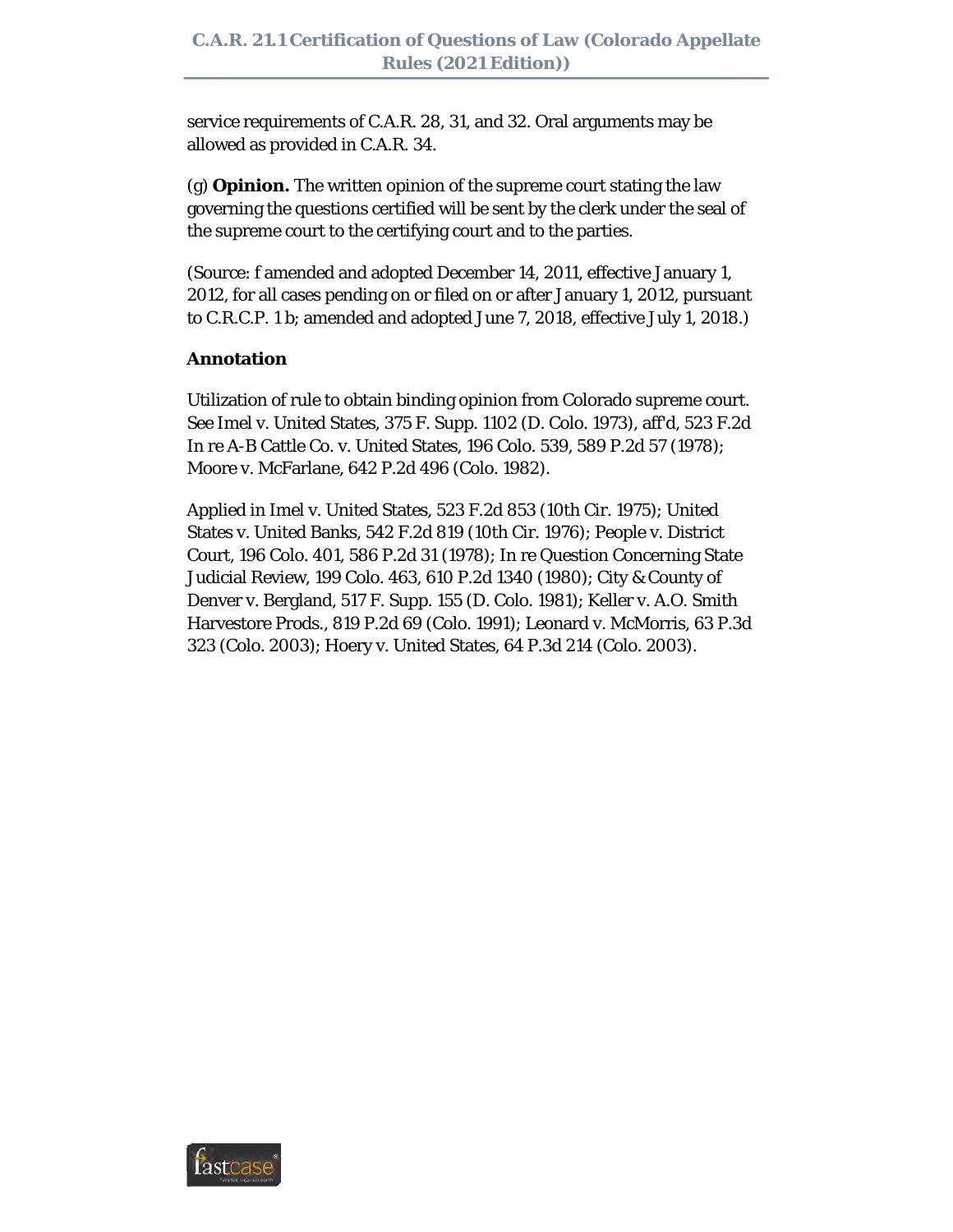# **RULE 24. Proceedings in Forma Pauperis**

(See C. A.R. 12(b).)

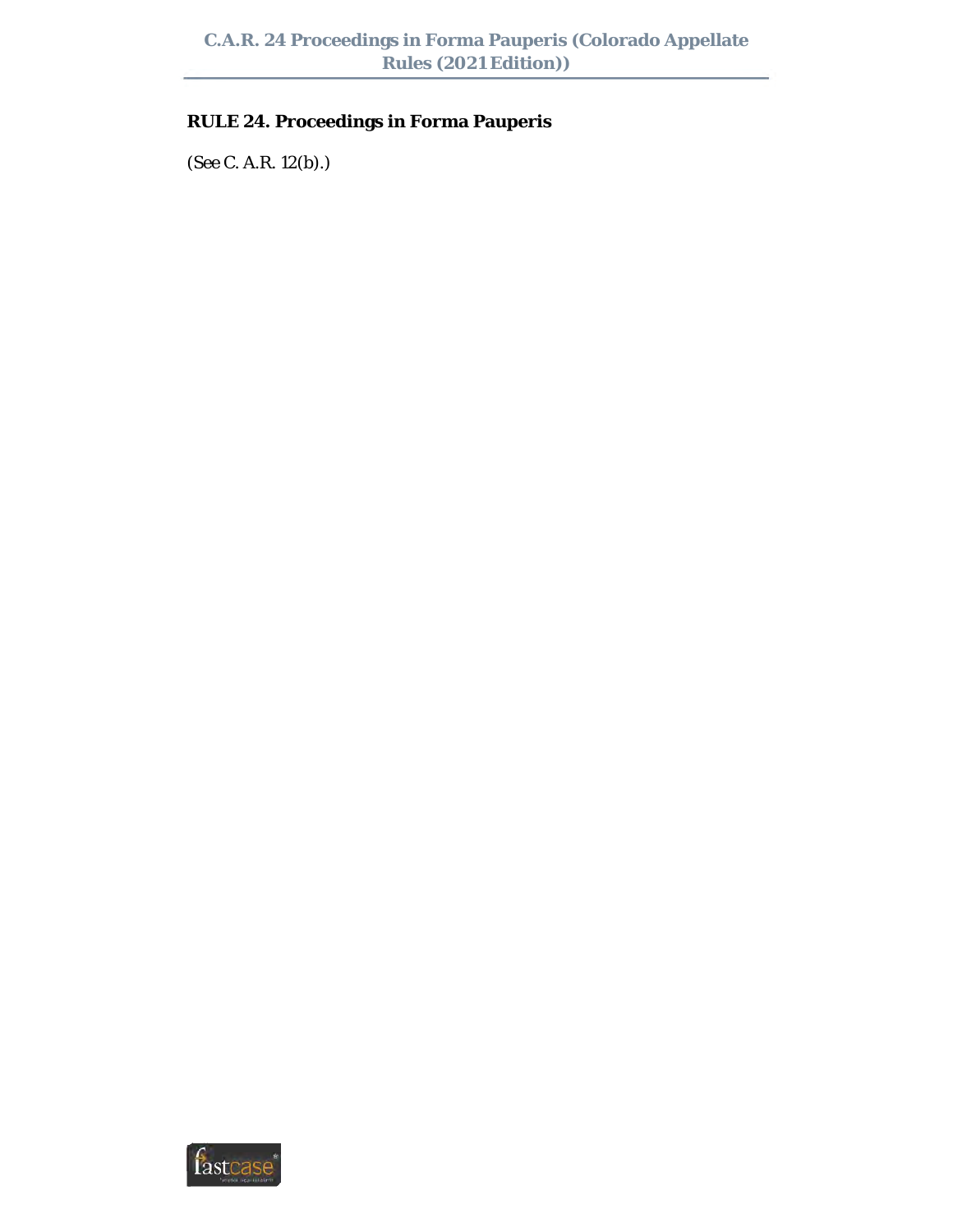### **RULE 25. Filing and Service**

(a) **Filing.** Documents required or permitted to be filed in the appellate court must be filed with the clerk. Filing may be accomplished by e-filing pursuant to C.A.R. 30, by mail addressed to the clerk, or by hand delivery to the clerk's office. The date of filing of documents is the date they are received by the clerk regardless of method of filing.

(b) **Inmate Filings.** Documents filed by an inmate confined to an institution will be deemed filed when filed in accordance with C.A.R. 25(b). Documents filed by an inmate confined in an institution are timely filed with the court if deposited in the institution's internal mailing system on or before the last day for filing. If an institution has a system designed for legal mail, the inmate must use that system to receive the benefit of this rule.

(c) **Service of all Documents Required.** Copies of all documents filed by any party and not required by these rules to be served by the clerk must, at or before the time of filing, be served by a party or person acting for that party on all other parties to the appeal or review. Service on a party represented by counsel must be made on counsel.

(d) **Manner of Service.** Service may be personal or by mail or E-Service. Personal service includes delivery of the copy to a clerk or other responsible person at the office of counsel. E-Service is complete upon the time and date of transmission by the E-Service provider.

(e) **Proof of Service.** Documents presented for filing must contain an acknowledgment of service by the person served or proof of service in the form of a statement of the date and manner of service and of the names of the person served, certified by the person who made service. Proof of service may appear on or be affixed to the documents filed. The clerk may permit documents to be filed without acknowledgment or proof of service but shall require such to be filed promptly thereafter.

(Source: Entire rule amended and adopted May 17, 2001, effective July 1, 2001; d amended and effective February 7, 2008.)

#### **Annotation**

With respect to the service of process requirement of ? § 8-53-119(3), service upon the attorney general constitutes service upon industrial commission (now industrial claim appeals office). Butkovich v. Indus. Comm'n, 723 P.2d 1306 (Colo. 1985).

Applied in In re Lowery v. Indus. Comm'n, 666 P.2d 562 (Colo. 1983).

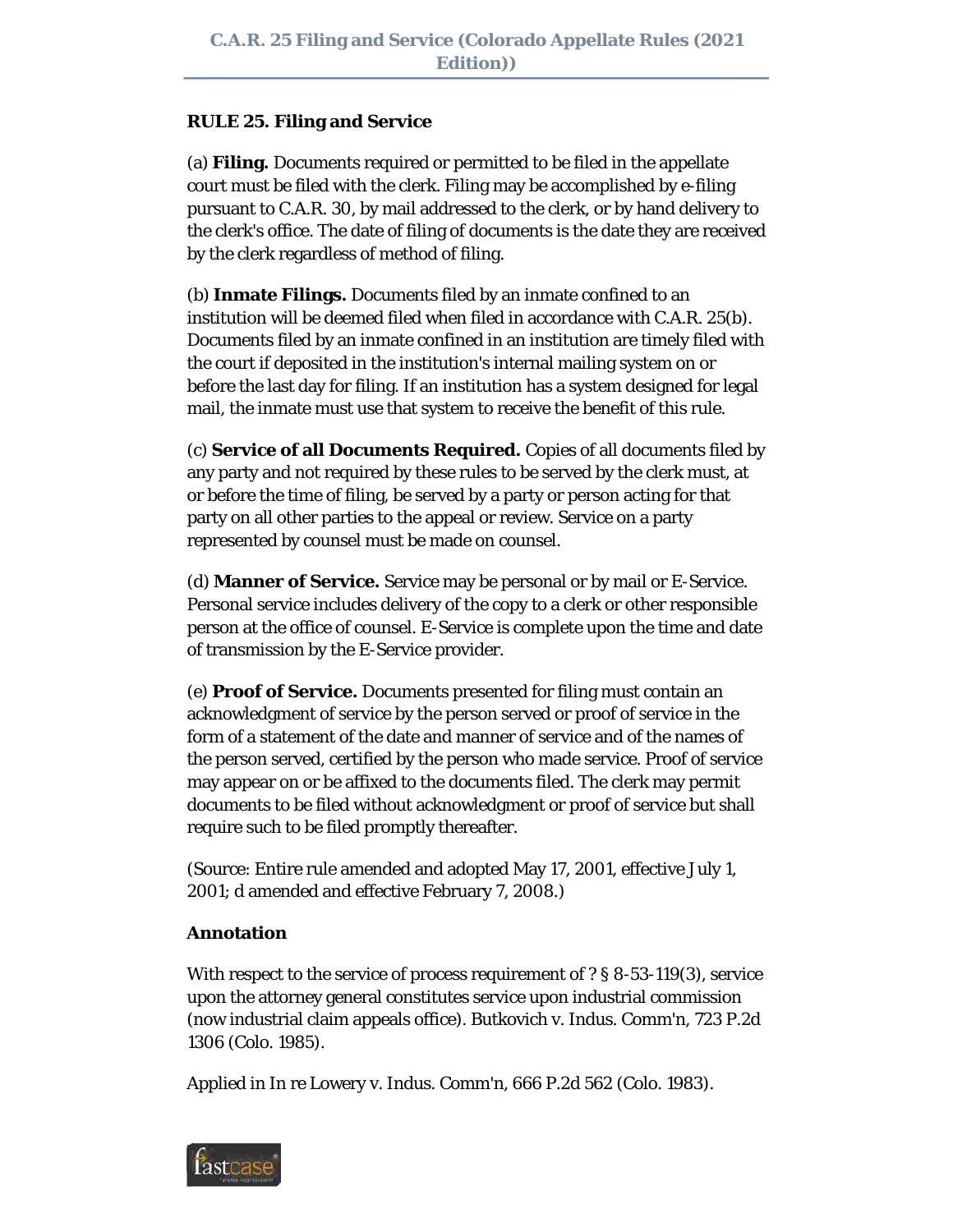

.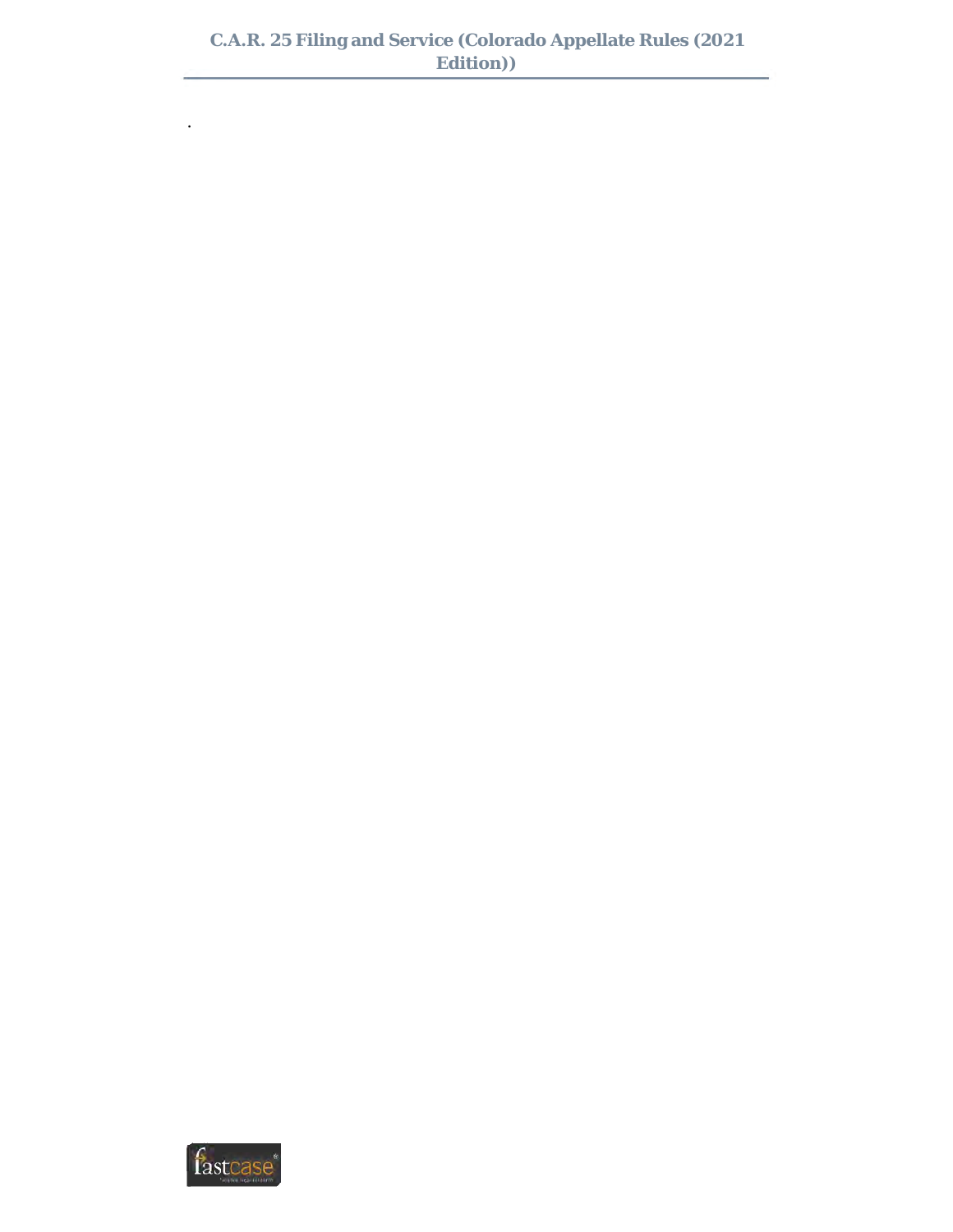# **RULE 26. Computation and Extension of Time**

(a) **Computation of Time.** In computing any period of time prescribed or allowed by these Rules the day of the act, event, or default from which the designated period of time begins to run shall not be included. Thereafter, every day shall be counted including holidays, Saturdays and Sundays. The last day of the period so computed shall be included, unless it is a Saturday, a Sunday, or a legal holiday, in which event the period runs until the end of the next day which is not a Saturday, a Sunday, or a legal holiday. As used in these Rules, "legal holiday" includes the first day of January, observed as New Year's Day; the third Monday in January, observed as Martin Luther King Day; the third Monday in February, observed as Washington-Lincoln Day; the last Monday in May, observed as Memorial Day; the fourth day of July, observed as Independence Day; the first Monday in September, observed as Labor Day; the second Monday in October, observed as Columbus Day; the 11th day of November, observed as Veteran's Day; the fourth Thursday in November, observed as Thanksgiving Day; the twentyfifth day of December, observed as Christmas Day, and any other day except Saturday or Sunday when the court is closed.

(b) **Enlargement of Time.** The appellate court for good cause shown may upon motion enlarge the time prescribed by these rules or by its order for doing any act, or may permit an act to be done after the expiration of such time; but the court may not enlarge the time for filing a notice of appeal beyond that prescribed in C.A.R. 4(a). Nor may the court enlarge the time prescribed by law for filing a petition to enjoin, set aside, suspend, modify, enforce, or otherwise review, or a notice of appeal from, an order of an administrative agency, board, commission, or officer of the State of Colorado, except as specifically authorized by law.

## (c) Repealed.

(Source: a amended and effective August 4, 1994; a amended and adopted June 27, 2002, effective July 1, 2002; a amended and effective and committee comment added and effective January 12, 2006; a amended and c repealed and adopted December 14, 2011, effective January 1, 2012, for all cases pending on or filed on or after January 1, 2012, pursuant to C.R.C.P. 1 b; comment added and adopted June 21, 2012, effective July 1, 2012.)

#### **Committee Comment**

The rule as amended conforms to C.R.C.P. 6(a).

**Comment**

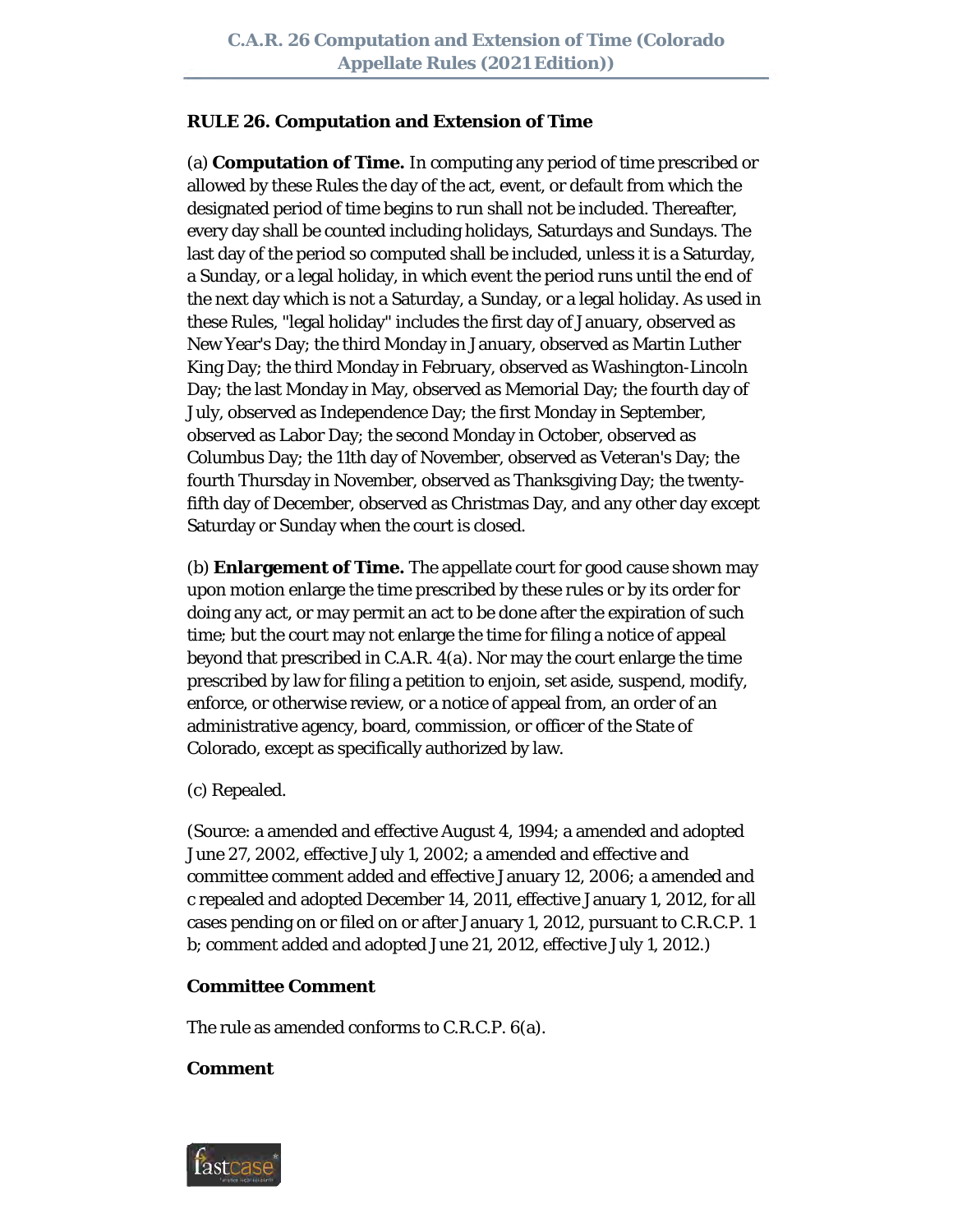After the particular effective date, time computation in most situations is intended to incorporate the Rule of Seven. Under the Rule of Seven, a day is a day, and because calendars are divided into 7-day week intervals, groupings of days are in 7-day or multiples of 7-day intervals. Groupings of less than 7 days have been left as they were because such small numbers do not interfere with the underlying concept. Details of the Rule of Seven reform are set forth in an article by Richard P. Holme, 41 Colo. Lawyer, Vol. 1, P 33 (January 2012).

Time computation is sometimes "forward," meaning starting the count at a particular stated event such as date of filing and counting forward to the deadline date. Counting "backward" means counting backward from the event to reach the deadline date such as a stated number of days being allowed before the commencement of trial . In determining the effective date of the Rule of Seven time computation/time interval amendments having a statutory basis, said amendments take effect on July 1, 2012 and regardless of whether time intervals are counted forward or backward, both the time computation start date and deadline date must be after June 30, 2012. Further, the time computation/time interval amendments do not apply to modify the settings of any dates or time intervals set by an order of a court entered before July 1, 2012.

## **Annotation**

Law reviews. For article, "The Problem of Delay in the Colorado Court of Appeals", see 58 Den. L.J. 1 (1980). For article, "'Rule of Seven' for Trial Lawyers: Calculating Litigation Deadlines", see 41 Colo. Law. 33 (January 2012).

Appellate court cannot enlarge the time for filing notice of appeal in civil cases beyond that prescribed in Rule 4(a), C.A.R.Chapman v. Miller, 29 Colo. App. 8, 476 P.2d 763 (1970).

The provisions of section (b) of this rule prohibit an appellate court from enlarging the time for filing a notice of appeal under C.A.R. (4)(a). People v. Allen, 182 Colo. 395, 513 P.2d 1060 (1973).

Filing appeal within time set by statute vests court of appeals with jurisdiction and the court itself cannot enlarge time set by statute. Denver v. Bd. of Assessment Appeals, 748 P.2d 1306 (Colo. App. 1987).

New requirement that notice of appeal be filed with the appellate court is jurisdictional and strict compliance with the rule is required. Therefore, a notice of appeal erroneously filed in the trial court was of no effect under the new rules, and trial court was without authority to grant an extension of

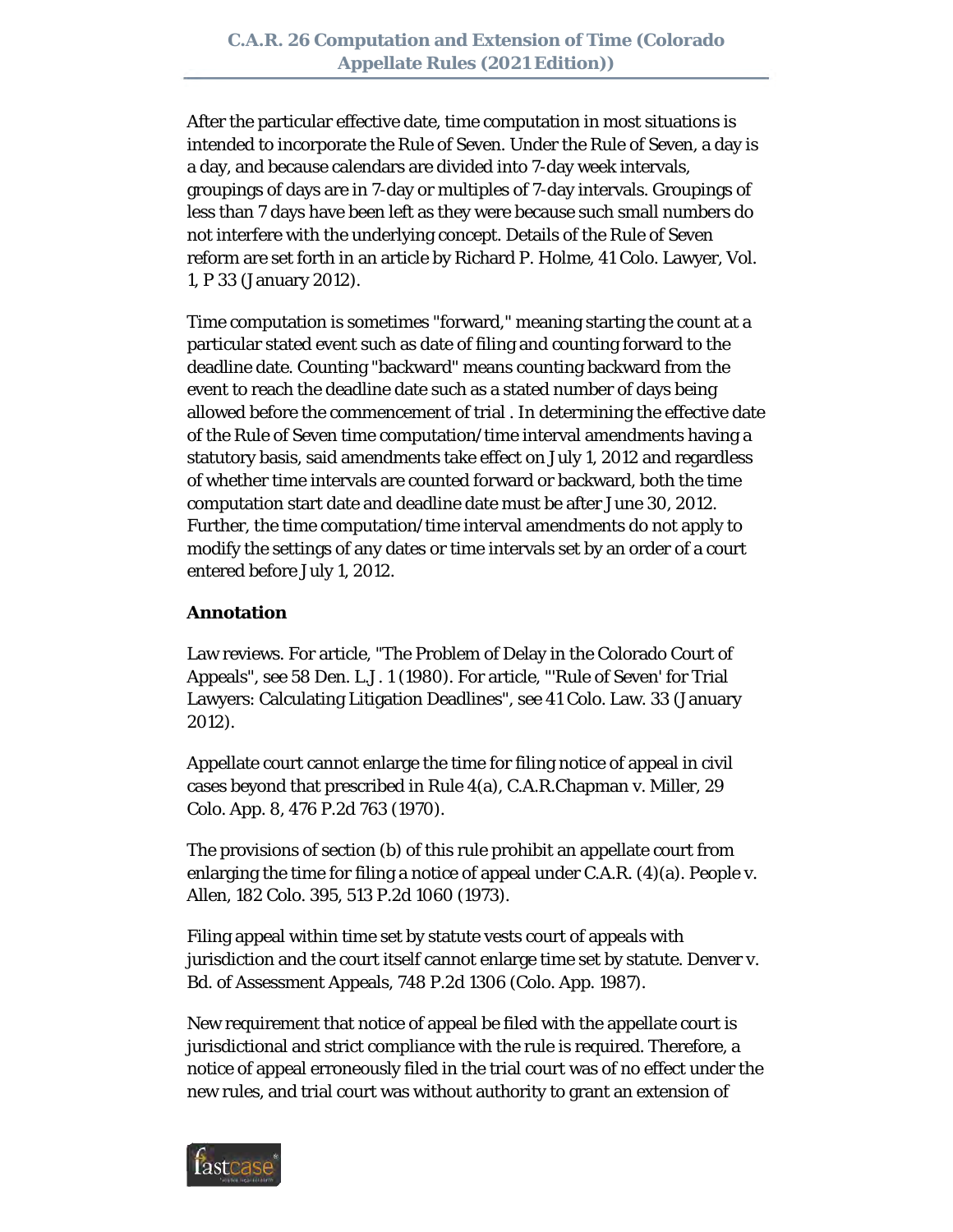time to correctly file a notice of appeal. Collins v. Boulder Urban Renewal Auth., 684 P.2d 952 (Colo. App. 1984).

But can enlarge time in criminal cases. An appellate court may, for good cause shown, enlarge the time for filing under C.A.R. (4)(a). People v. Allen, 182 Colo. 395, 513 P.2d 1060 (1973).

Although counsel's neglect in timely filing a notice of appeal is inexcusable, the court should consider whether other factors, such as the potential prejudice the appellee may suffer from a late filing, the interests of judicial economy, and the propriety of requiring the defendant to pursue other remedies to redress his counsel's neglect, weigh heavily in favor of permitting the late filing. Estep v. People, 753 P.2d 1241 (Colo. 1988).

Estep v. People factors equally important in a juvenile case when appellate review of a judgment of delinquency entered by a magistrate is foreclosed by counsel's failure to file a timely petition for district court review pursuant to ? §19-1-108(5). People ex rel. M.A.M., 167 P.3d 169 (Colo. App. 2007) (decided prior to 2007 repeal of ? §19-1-108(5)).

A knowing and intentional failure to file an appeal does not constitute good cause for extending the filing time pursuant to section (b). People v. Gilmore, 97 P.3d 123 (Colo. App. 2003).

Judicial economy may constitute excusable neglect under section (b) only when accepting the appeal prevents the case from going back to the trial court on a new motion. People v. Gilmore, 97 P.3d 123 (Colo. App. 2003).

Section (c) is inapplicable as extension of time limit for petition for rehearing set forth in C.A.R. (40)(a). Garrett v. Garrett, 30 Colo. App. 167, 505 P.2d 39 (1971).

Application for time extension must generally be made before time prescribed expires. The application for extension, except on the happening of an unforeseen contingency, must be made before the time to take the step for which further time is asked has expired. La Junta & Lamar Canal Co. v. Fort Lyon Canal Co., 25 Colo. 515, 55 P. 728 motion to set aside order dismissing appeal granted, 25 Colo. 513, 55 P. 729 (1898).

Otherwise, right to perform act lost. Under C.R.C.P. 6 and C.A.R. 31, a right to file an answer brief is lost where no request for extension of time is made within the time limit the brief was due, except upon a showing that failure to act was the result of excusable neglect. Fraka v. Malernee, 129 Colo. 87, 267 P.2d 651 (1954).

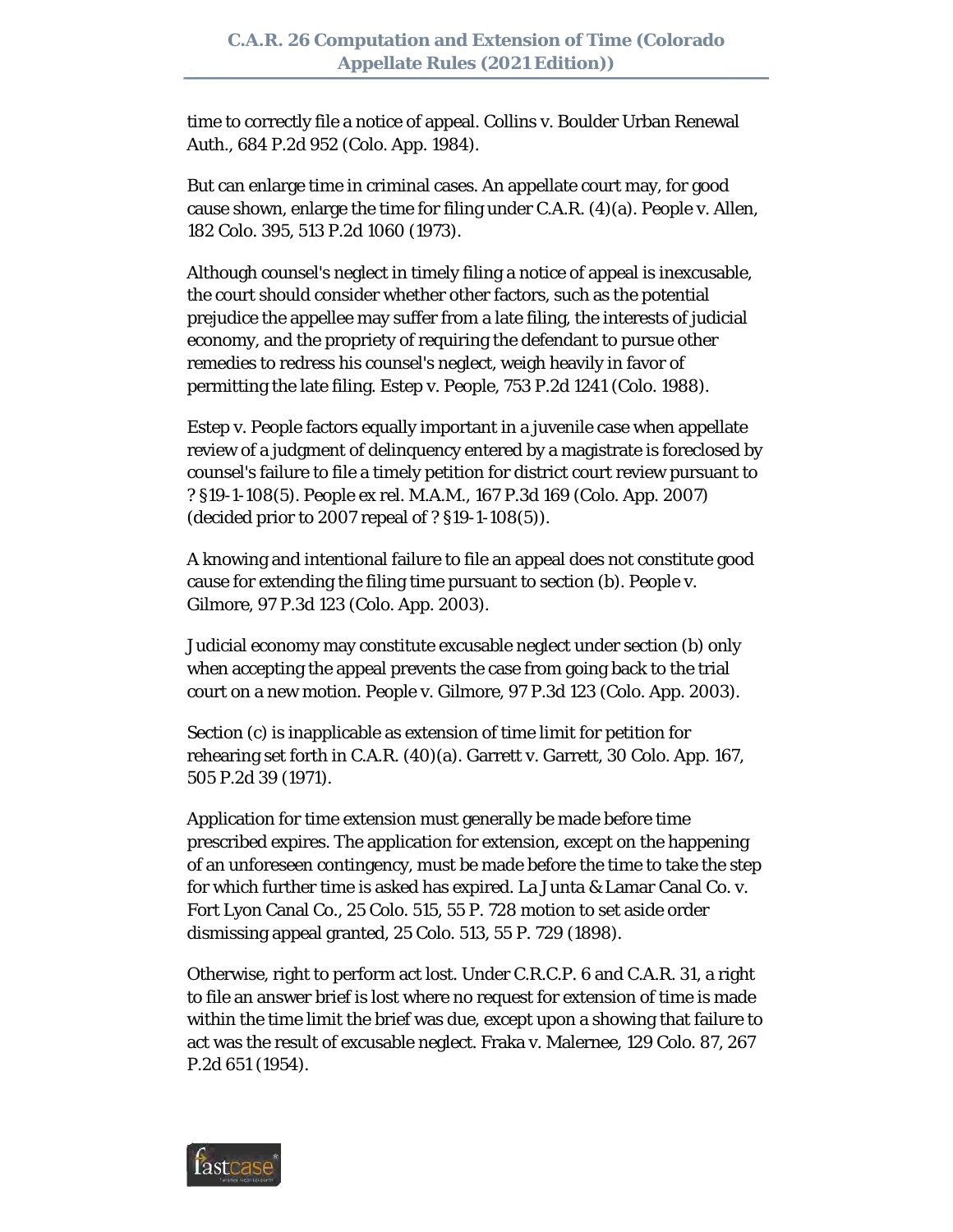Time extension granted where good cause shown. When the required steps in each case cannot be taken within the time limited, on good cause shown such time may be extended. La Junta & Lamar Canal Co. v. Fort Lyon Canal Co., 25 Colo. 515, 55 P. 728, motion to set aside order dismissing appeal granted, 25 Colo. 513, 55 P. 729 (1898).

When an appellant pleads for an enlargement of time under this rule solely on the basis that his counsel neglected to file the notice of appeal, such neglect constitutes "good cause" only if it satisfies the excusable neglect standard set forth in Farmers Ins. Group (507 P.2d 865). Estep v. People, 753 P.2d 1241 (Colo. 1988).

The determination of whether good cause exists for enlargement of time pursuant to this rule for the late filing of a notice of appeal is within the broad discretion of the court of appeals, but such discretion cannot be exercised in a manner that is manifestly arbitrary, unreasonable, or unfair. Estep v. People, 753 P.2d 1241 (Colo. 1988).

Stipulations fixing or extending time disregarded unless expressly approved. Parties cannot by stipulation or agreement fix or extend the time for filing briefs in the supreme court contrary to the rules, and, unless such agreements are approved by the court, they will be disregarded. Wilson v. People, 25 Colo. 375, 55 P. 721 (1898); La Junta & Lamar Canal Co. v. Fort Lyon Canal Co., 25 Colo. 515, 55 P. 728, motion to set aside order dismissing appeal granted, 25 Colo. 513, 55 P. 729 (1898); Estep v. People, 753 P.2d 1241 (Colo. 1988).

The time for filing an appeal to a decision of the title board is five days after the board denies the motion for rehearing and not five days from the date the secretary of state certifies the documents requested for appeal. Matter of Title, Ballot Title for 1997-98 No. 62, 961 P.2d 1077 (Colo. 1998).

The requirement that an appeal be filed within five days from the board's denial of a motion for rehearing is to be construed in conjunction with this rule, thus limiting the computation of five days to exclude Saturday and Sunday. Matter of Title, Ballot Title for 1997-98 No. 62, 961 P.2d 1077 (Colo. 1998).

General rule on time computation does not affect specific time limits imposed by statute. A party to a proceeding who received notice of the industrial claim appeals office's order by mail, and who did not file an appeal within 20 days after the date of the certificate of mailing of the order as required by the applicable statute, was not entitled to the additional three days allowed by this rule for service by mail. Indus. Claim Appeals Office v. Zarlingo, 57 P.3d 736 (Colo. 2002).

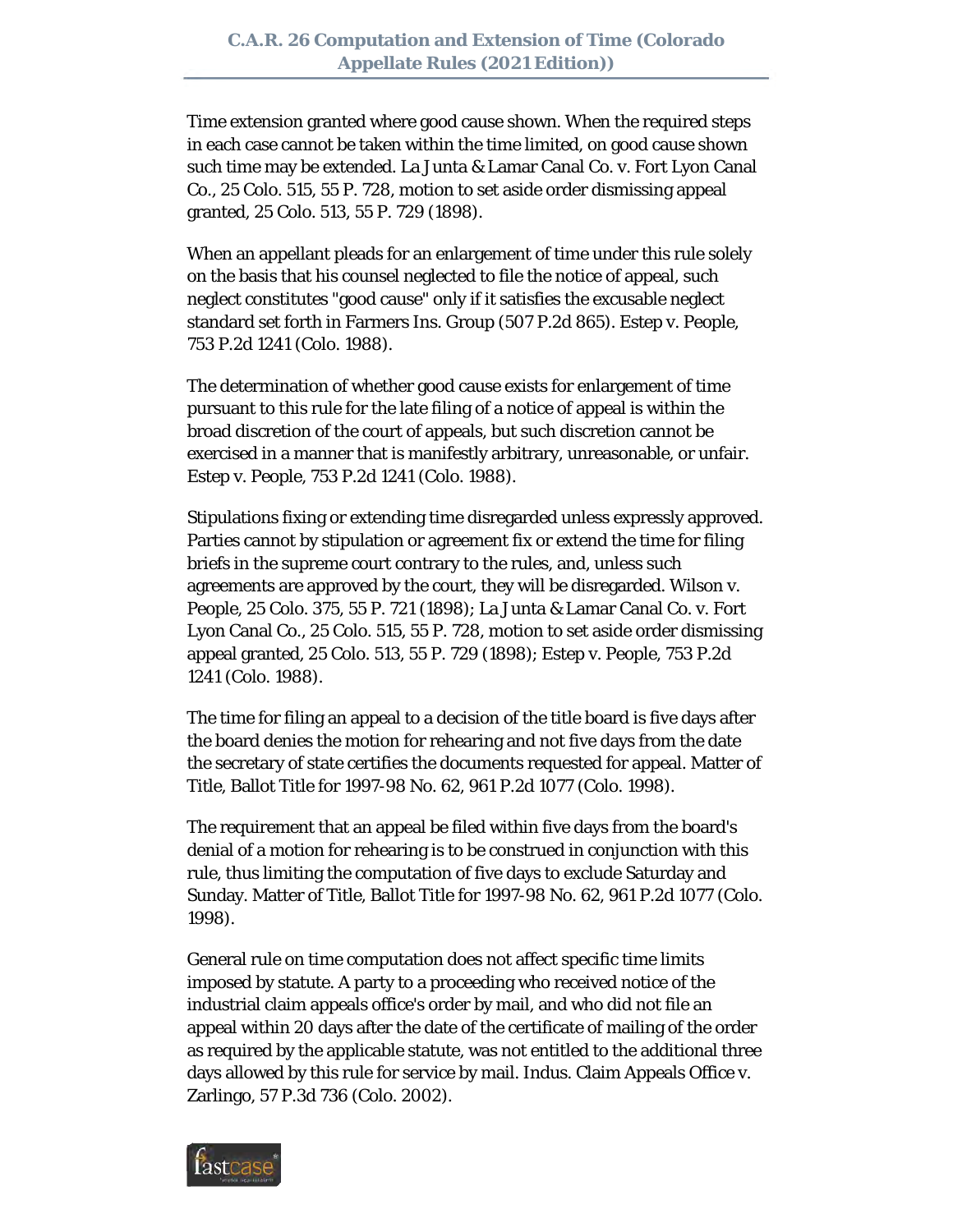Applied in Widener v. District Court, 200 Colo. 398, 615 P.2d 33 (1980); People v. Boivin, 632 P.2d 1038 (Colo. App. 1981); Cline v. Farmers Ins. Exch., 792 P.2d 305 (Colo. App. 1990); Garcia v. Medved Chevrolet, Inc., 240 P.3d 371 (Colo. App. 2009), aff'd, 263 P.3d 92 (Colo. 2011).

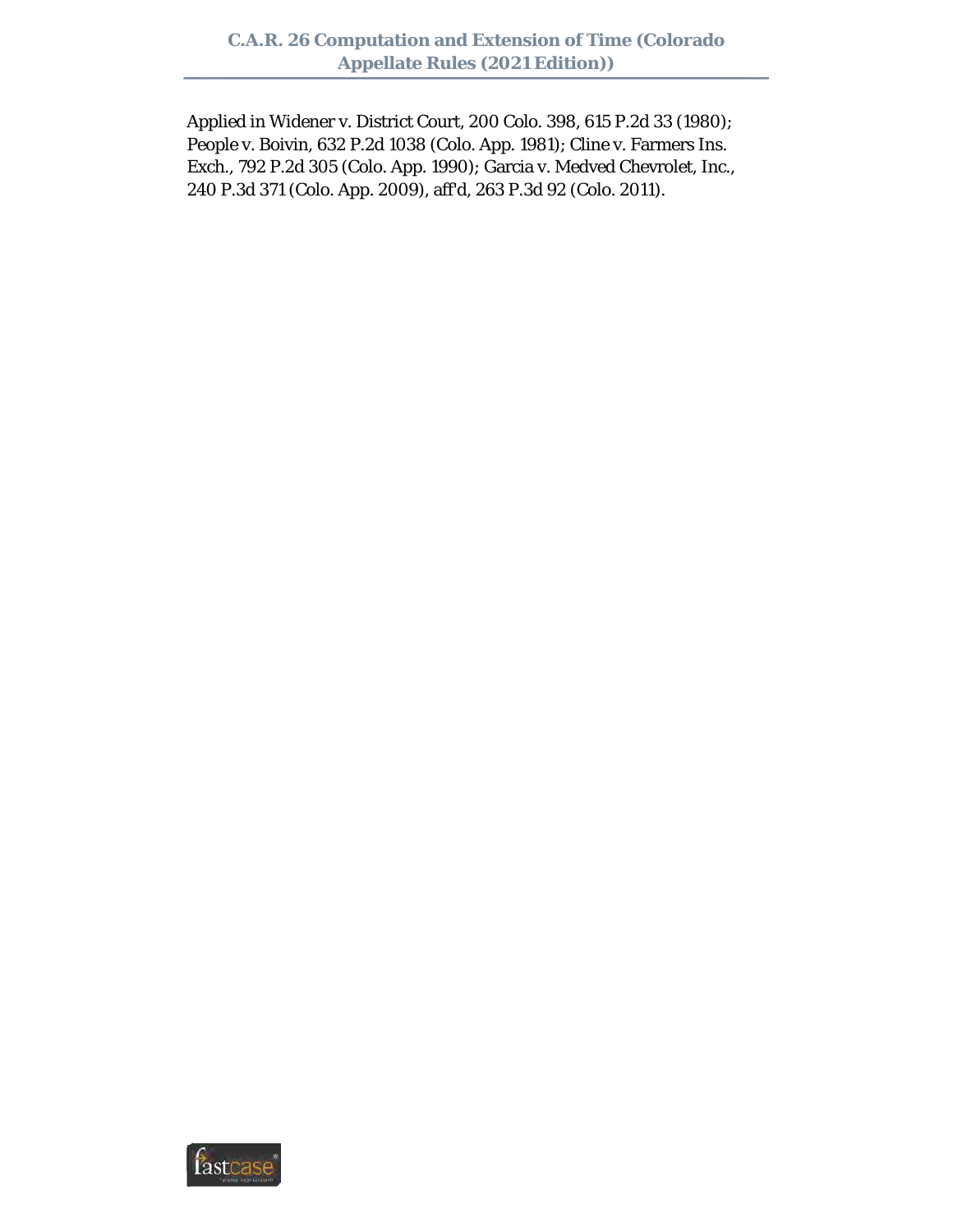#### **RULE 27. Motions**

(a) **In General.**

(1) **Application for Relief.** An application for an order or other relief must be made by filing a motion, unless these rules prescribe another form.

(2) **Content and Service of Motion.**

(A) **Grounds and Relief Sought.** A motion must state with particularity the grounds for the motion, the relief sought, and the legal argument necessary to support it.

(B) **Accompanying Documents.** Any affidavit or other documents necessary to support a motion must be filed with the motion, including documents required by a specific provision of these rules governing such a motion.

(C) **Documents Barred.** The following documents are barred:

(i) a separate brief;

(ii) a separate notice of motion; and

(iii) a proposed order.

(D) **Service.** The motion must be served on all other parties pursuant to Rule 25. A motion to consolidate an appeal with another appeal must be served on all parties in both appeals.

(3) **Response to Motion.**

(A) **Time to File.** Any party may file a response in opposition to a motion, other than a motion for a procedural order pursuant to section (b) of this rule. The response must be filed within 7 days after service of the motion unless the court shortens or extends the time. In its discretion, the court may act on a motion authorized by Rule 8, 8.1, 9, or 41 before the 7 day period runs.

(B) **Cross-Motion for Affirmative Relief.** A response may include a cross-motion for affirmative relief. The time to respond to the new motion for affirmative relief is governed by Rule 27(a)(3)(A). The title of the response must alert the court to the request for relief.

(b) **Determination of Stipulated Motions and Motions for Procedural Orders.** The court may act on a stipulated motion signed by all parties or a motion for a procedural orders, including motion under Rule

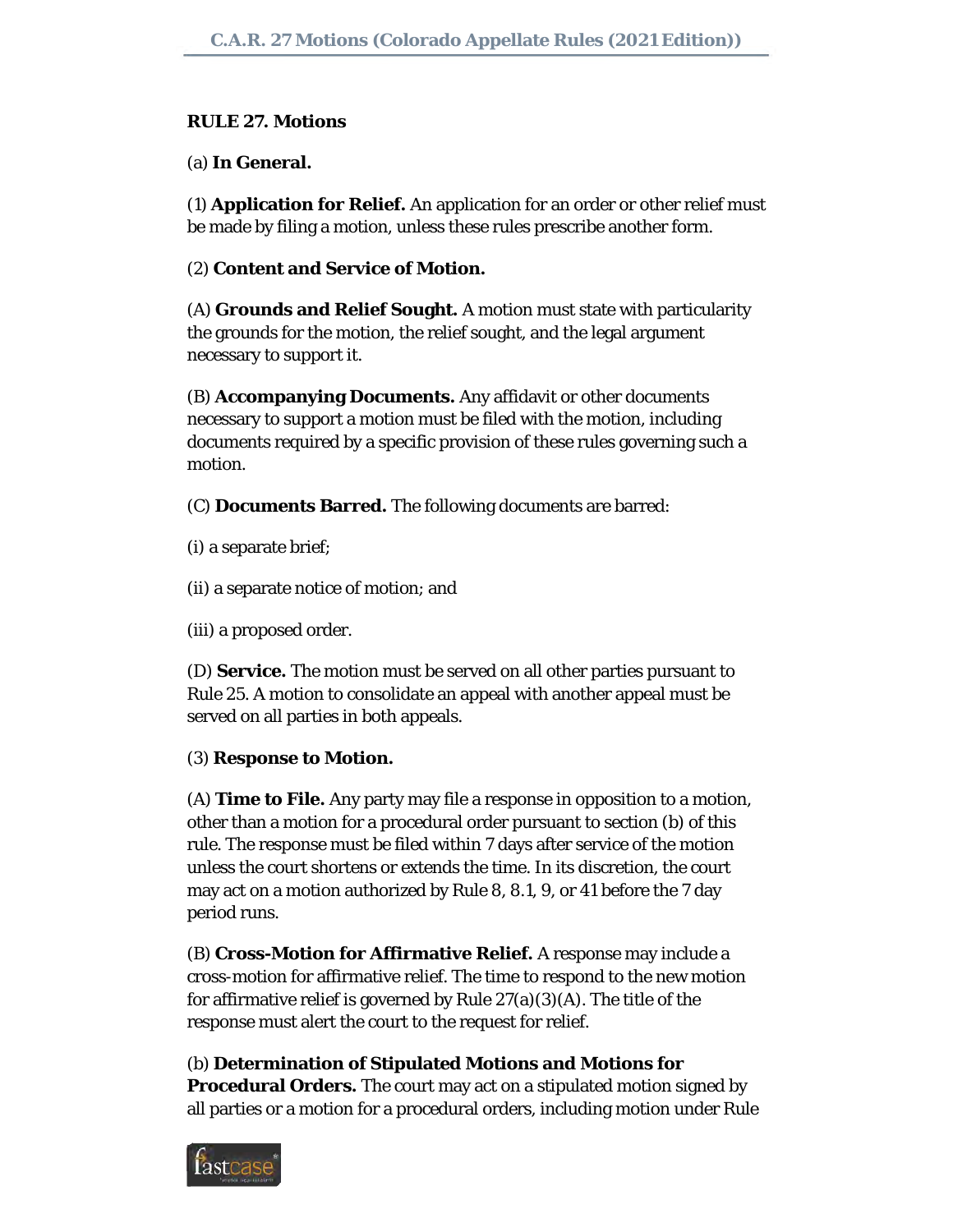26(b), at any time without awaiting a response. Any party adversely affected by the court's action may file a motion to reconsider, vacate, or modify that action. Timely opposition filed after the motion is granted in whole or in part does not constitute a request to reconsider, vacate, or modify the disposition; a motion specifically requesting that relief must be filed.

(c) **Power of a Single Justice or Judge to Decide a Motion.** In addition to the authority expressly conferred by these rules or by law, a single justice or judge may act alone on non-dispositive motions and on voluntary or uncontested dispositive motions. The appellate court may provide by rule or by order that only the court or a division of the court may act on any motion or class of motions. The court or a division of the court may review the action of a single justice or judge.

(d) **Form of Motions.** All documents and pleadings relating to motions must comply with Rule 32.

(e) **No Oral Argument.** A motion will be decided without oral argument unless the court orders otherwise.

(Source: d amended August 30, 1985, effective January 1, 1986; a amended and adopted April 4, 1996, effective July 1, 1996; entire rule amended and adopted February 24, 2005, effective July 1, 2005; a amended and adopted December 14, 2011, effective January 1, 2012, for all cases pending on or filed on or after January 1, 2012, pursuant to C.R.C.P. 1 b; amended effective January 7, 2015.)

**Annotation**

Law reviews. For article, "Motions Practice in the Court of Appeals", see 23 Colo. Law. 1797 (1994). For article, "Amendments to Appellate Rules Concerning Type Size and Word Count", see 34 Colo. Law. 27 (June 2005).

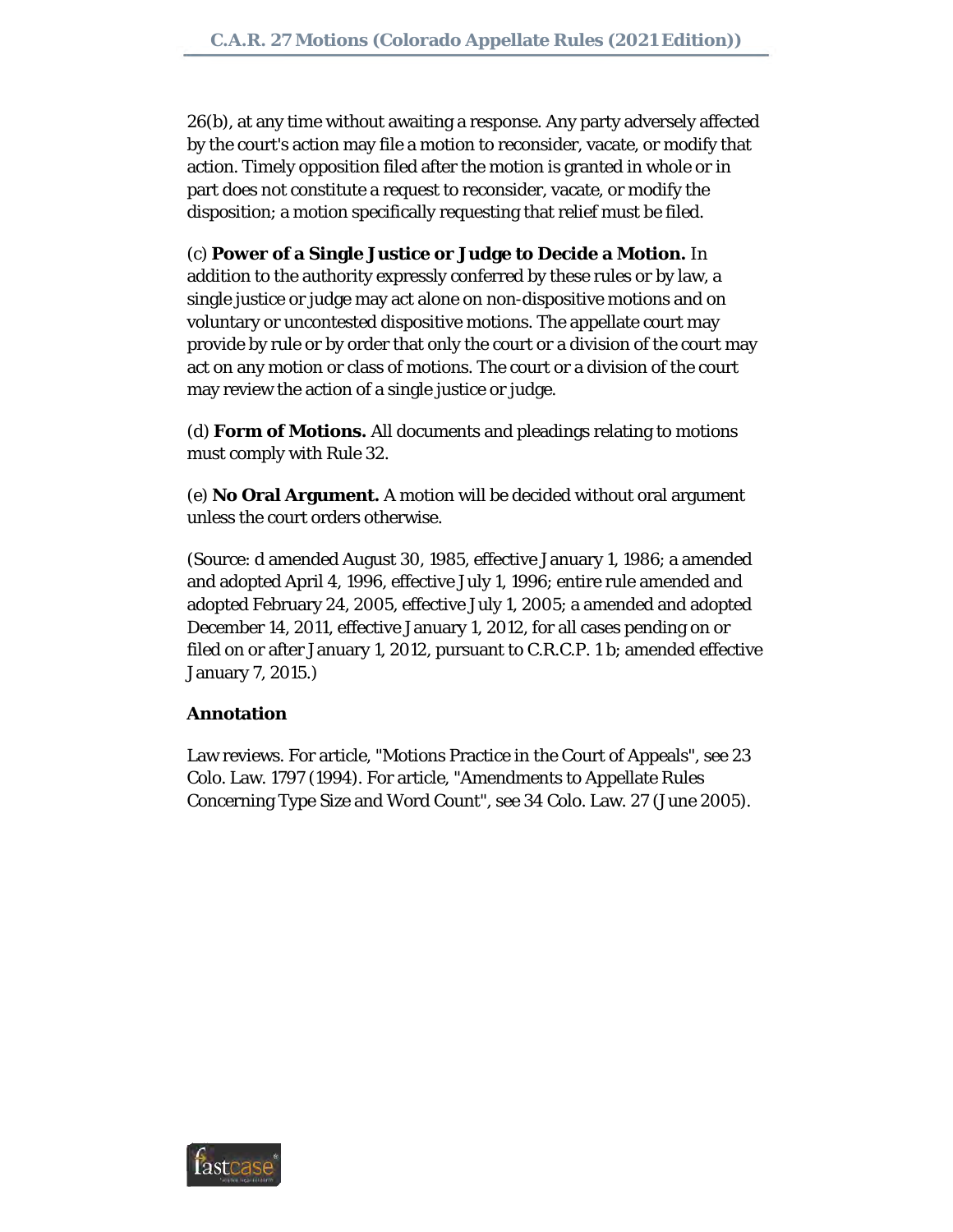#### **RULE 28. Briefs**

(a) **Appellant's Brief.** The appellant's brief must be entitled "opening brief" and must contain the following under appropriate headings and in the order indicated:

(1) a certificate of compliance as required by C.A.R. 32(h);

(2) a table of contents, with page references;

(3) a table of authorities - cases (alphabetically arranged), statutes, and other authorities --with references to the pages of the brief where they are cited;

(4) a statement of the issues presented for review;

(5) a concise statement identifying the nature of the case, the relevant facts and procedural history, and the ruling, judgment, or order presented for review, with appropriate references to the record (see C.A.R. 28 (e));

(6) a summary of the arguments, which must:

(A) contain a succinct, clear, and accurate statement of the arguments made in the body of the brief;

(B) articulate the major points of reasoning employed as to each issue presented for review; and

(C) not merely repeat the argument headings or issues presented for review;

(7) the arguments which must contain:

(A) under a separate heading placed before the discussion of each issue, statements of the applicable standard of review with citation to authority, whether the issue was preserved, and if preserved, the precise location in the record where the issue was raised and where the court ruled; and

(B) appellant's contentions and reasoning, with citations to the authorities and parts of the record on which the appellant relies;

(8) a short conclusion stating the precise relief sought; and

(9) any request for attorney fees.

(b) **Appellee's Brief.** The appellee's answer brief must be entitled "answer brief" and must conform to the requirements of C.A.R. 28 (a) except that a statement of the issues or of the case need not be made unless the appellee is

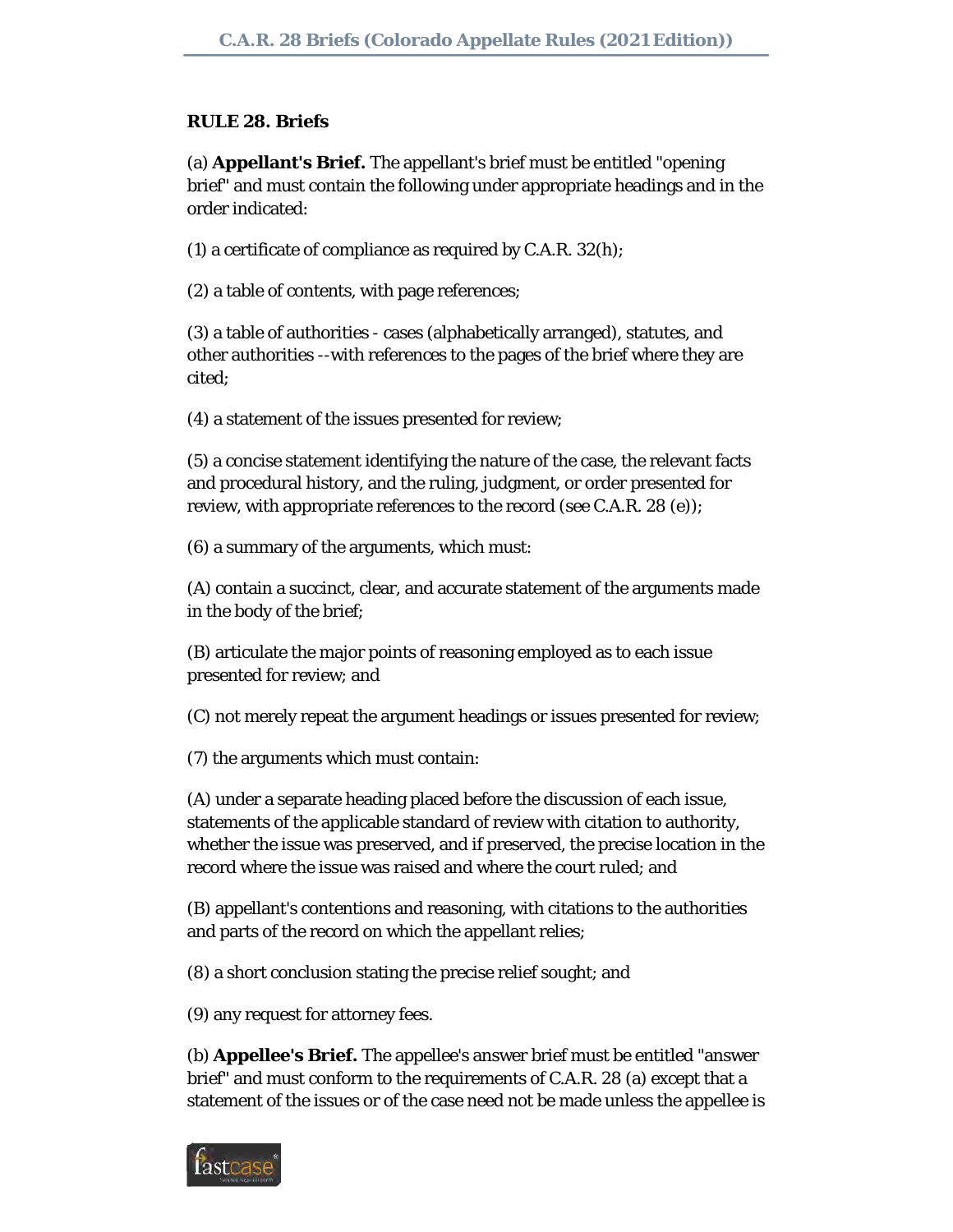dissatisfied with the appellant's statement. For each issue, the answer brief must, under a separate heading placed before the discussion of the issue, state whether the appellee agrees with the appellant's statements concerning the standard of review with citation to authority and preservation for appeal, and if not, why not. The answer brief must also contain any request for attorney fees or state any opposition to attorney fees requested in the opening brief.

(c) **Reply Brief.** The appellant may file a brief, which must be entitled "reply brief" in reply to the answer brief. A reply brief must comply with C.A.R. 28(a)(l)-(3), and must state any opposition to attorney fees requested in the answer brief. No further briefs may be filed except with leave of court.

(d) **References in Briefs to Parties.** Parties should minimize use of the terms "appellant" and "appellee." Parties should use the designations used in the lower court or agency proceeding, the parties' actual names or initials, or descriptive terms such as "the employee," "the injured person," or "the taxpayer."

(e) **References to the Record.** Reference to the record and to material appearing in an addendum to the brief should generally follow the format detailed in the "Court of Appeals Policy on Citation to the Record." Record references, including abbreviations, must be clear and readily identifiable.

(f) **Reproduction of Statutes, Rules, Regulations, etc.** If the court's determination of the issues presented requires the study of regulations, ordinances, or any statutes or rules not currently in effect or not generally available in an electronic format, the relevant parts may be reproduced in an addendum at the end of the brief.

(g) **Length of Briefs.**

(1) An opening brief and an answer brief must contain no more than 9,500 words. A reply brief must contain no more than 5,700 words. Headings, footnotes, and quotations count toward the word limitations. The caption, table of contents, table of authorities, certificate of compliance, certificate of service, and signature block do not count toward the word limit.

(2) A self-represented party who does not have access to a word-processing system must file a typewritten or legibly handwritten opening or answer brief of not more than 30 double-spaced and single-sided pages, or a reply brief of no more than 18 double-spaced and single-sided pages. Such a brief must otherwise comply with C.A.R. 32.

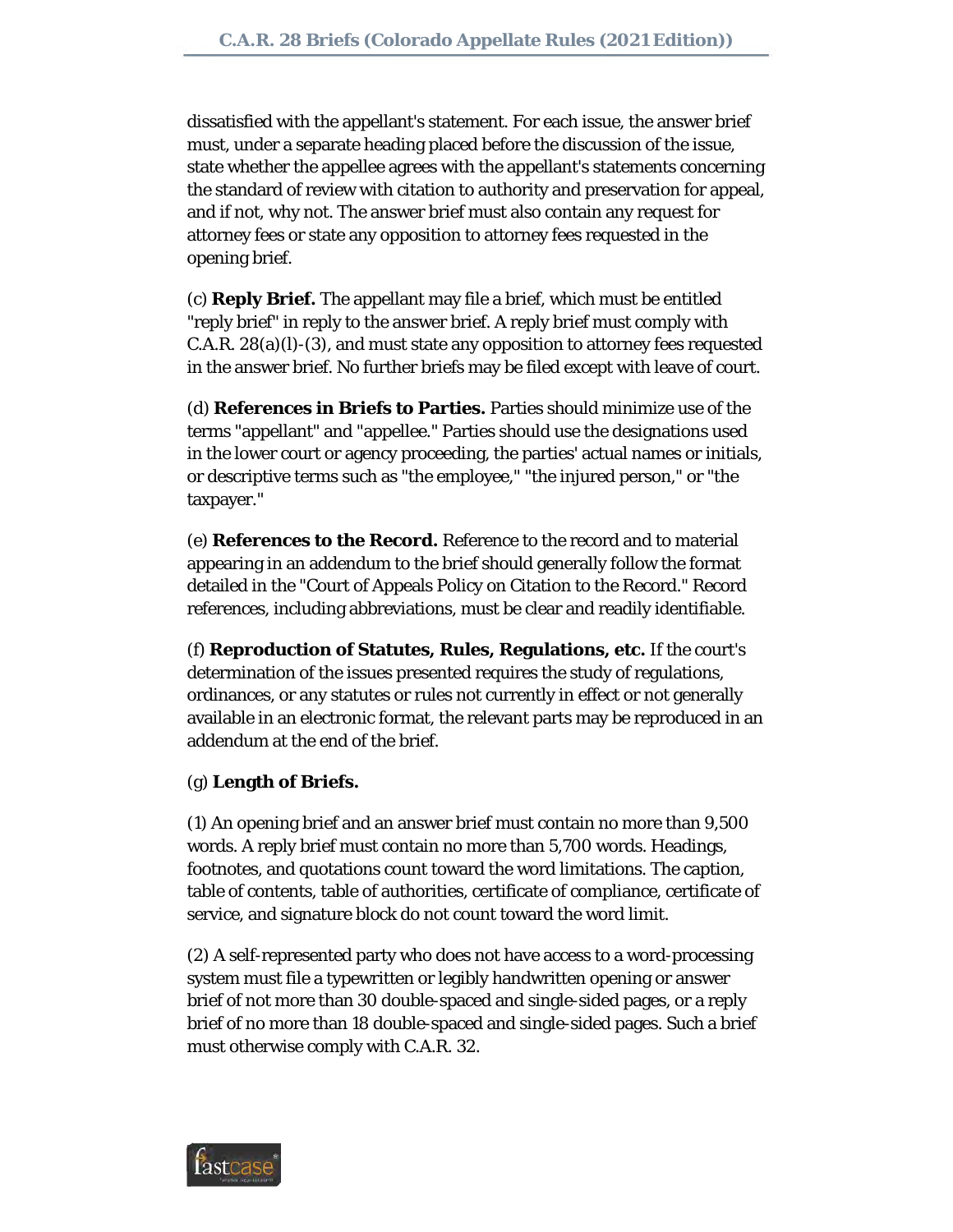(3) A party may file a motion to exceed the word limitation explaining the reasons why additional words are necessary. The motion must be filed with the brief.

(h) **Briefs in Cases Involving Multiple Appellants or Appellees.** In cases involving more than one appellant or appellee, including consolidated cases, any number of appellants or appellees may join in a single brief, and any party may adopt by reference any part of another's brief, but a party may not both file a separate brief and incorporate by reference the brief of another party. Parties may also join in reply briefs. In cases involving a single appellant or appellee with multiple opposing parties, the single party must file a single brief in response to multiple opposing parties' briefs. Except by permission of the court, such a brief is restricted to the page and word limits set forth in C.A.R. 28(g), regardless of the cumulative page and word counts of the opposing parties' briefs. Multiple parties represented by the same counsel must file a joint brief.

(i) **Citation of Supplemental Authorities.** If pertinent and significant new authority comes to a party's attention after the party's brief has been filed, a party may promptly advise the court by giving notice, with a copy to all parties. The notice must set forth the citation and state, without argument, the reason for the supplemental citation, referring either to the page of the brief or to a point argued orally. The body of the notice must not exceed 350 words. Any response must be made promptly and must be similarly limited.

(Source: IP(a), (b), (c), (g), and (h) amended March 17, 1994, effective July 1, 1994; entire rule amended and adopted December 4, 2003, effective January 1, 2004; entire rule amended and adopted February 24, 2005, effective July 1, 2005; (k) and committee comment added and effective June 22, 2006; (e) amended and effective September 7, 2006; (g) amended and effective May 28, 2009; entire rule and comments amended and effective June 25, 2015.)

#### **COMMENTS**

#### **2006**

Compliance with subsection (k) does not warrant lengthy discussion but requires only the declaration of the applicable standard of review and the record reference to where the issue was preserved. The following are examples:

(1) An appellate court reviews the wording of an instruction for abuse of discretion, [cite case]. Because this is a criminal case and no objection was

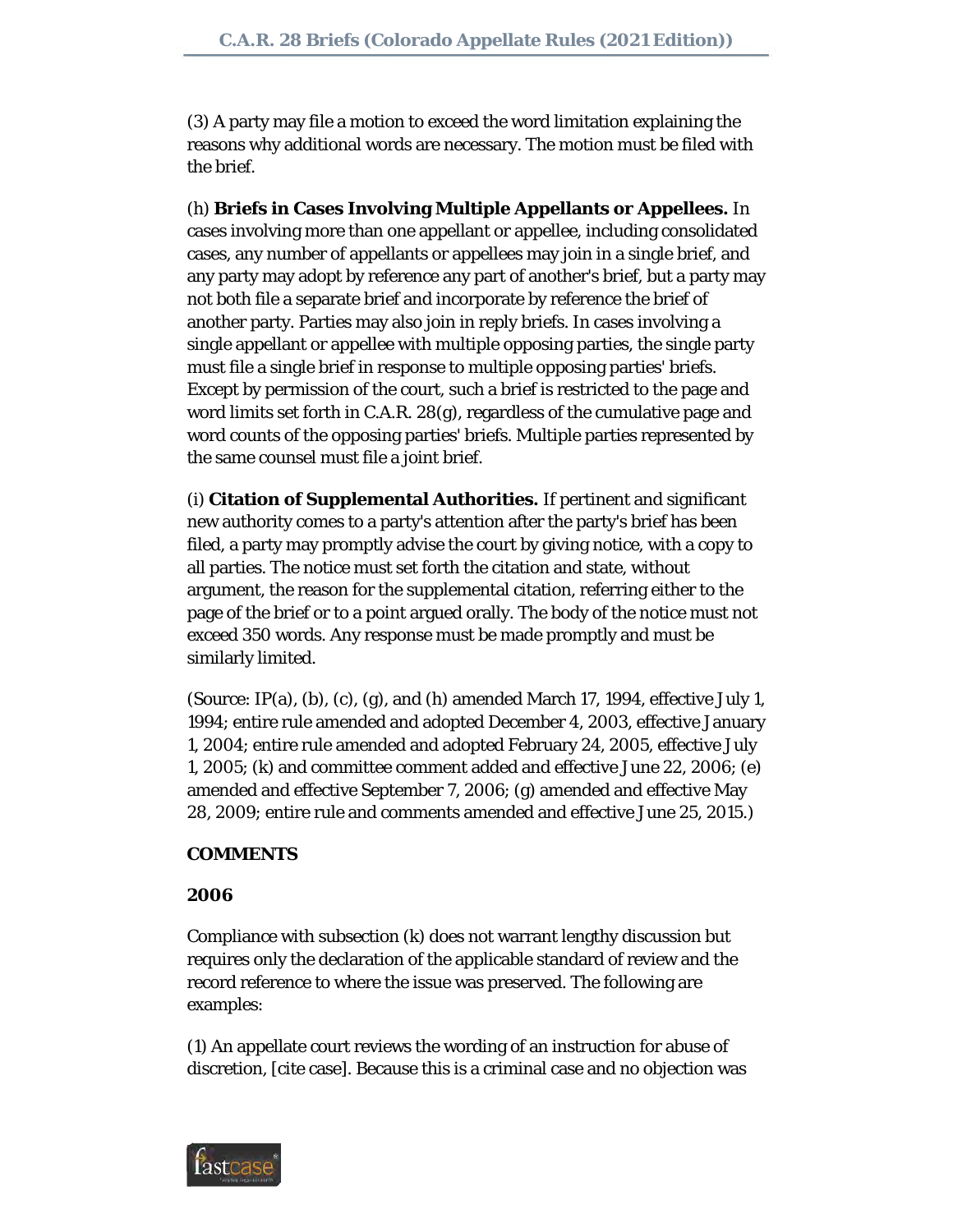made or alternative instruction tendered in the trial court, the issue should be reviewed for plain error [cite case].

(2) The admissibility of expert testimony is reviewed for abuse of discretion, [cite case] This issue was preserved by appellant's offer of proof. R.  $p_{\cdot}$ .

## **2015**

Prior subsection (h) entitled, "Briefs in Cases Involving Cross-Appeals," has been deleted from C.A.R. 28. The substance of prior subsection (h) now appears in C.A.R. 28.1, which sets forth briefing requirements for cases involving cross-appeals.

Prior subsection 28(k) entitled, "Standard of Review; Preservation," has been deleted, but parties must continue to comply with its substantive requirements, which are now set forth in subsections 28(a)(7)(A) and (b). Compliance with subsections 28(a)(7)(A) and (b) does not warrant lengthy discussion but requires only the declaration of the applicable standard of review with citation to authority and the record reference to where the issue was preserved. The following are examples:

(1) An appellate court reviews the wording of an instruction for abuse of discretion, [cite case]. Because this is a criminal case and no objection was made or alternative instruction tendered in the trial court, the issue should be reviewed for plain error [cite case].

(2) The admissibility of expert testimony is reviewed for abuse of discretion, [cite case] This issue was preserved by appellant's offer of proof. R. CF, p.

The deletion of prior subsections (h) and (k) required the re-lettering of the substance of previous subsections (i), "Briefs in Cases Involving Multiple Appellants or Appellees," and (j) "Citation of Supplemental Authorities," to new subsections (h) and (i), respectively.

# **ANNOTATION**

.

**Law reviews.**

For article, "How Not to Write a Brief", see 22 Dicta 109 (1945). For article, "Supreme Court Proceedings: Rules 111-119", see 23 Rocky Mt. L. Rev. 618 (1951). For article, "Colorado Criminal Procedure - Does It Meet Minimum Standards?", see 28 Dicta 14 (1951). For article, "Appellate Procedure and the New Supreme Court Rules", see 30 Dicta 1 (1953). For article, "Some

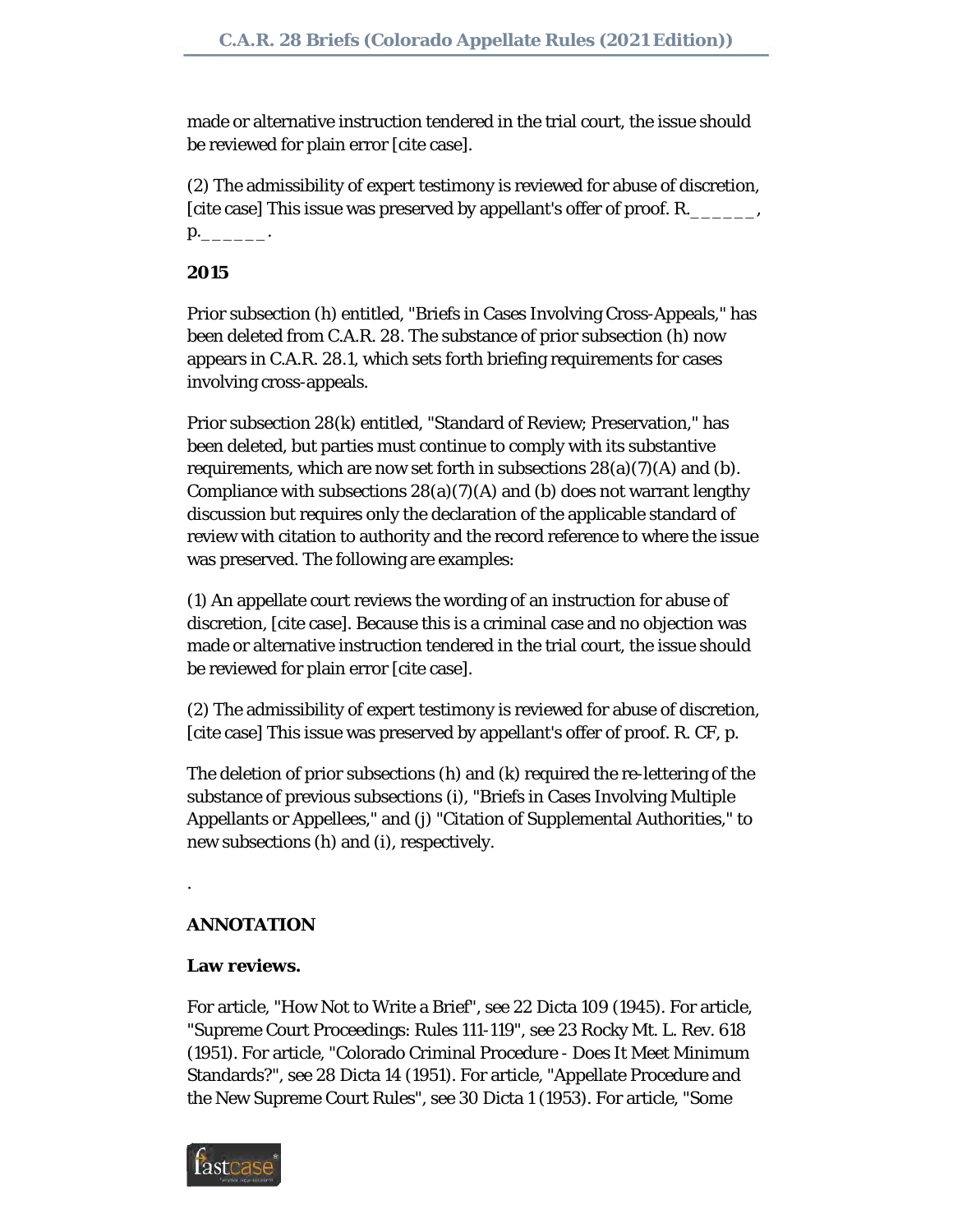Observations on Colorado Appellate Practice", see 34 Dicta 363 (1957). For article, "Some Observations on Brief Writing", see 33 Rocky Mt. L. Rev. 23 (1960). For note, "Colorado Appellate Procedure", see 40 U. Colo. L. Rev. 551 (1968). For article, "Amendments to Appellate Rules Concerning Type Size and Word Count", see 34 Colo. Law. 27 (June 2005). For article, "Complying With C.A.R. 28 and 32", see 39 Colo. Law. 65 (November 2010).

**Where court could discern that certain issues manifested themselves from a search of the briefs,**

fact appellant's brief was deficient relative to the requirements of this rule did not require dismissal. Barr Lake Vill. Metro. Dist. v. Colo. Water Quality Control Comm'n, 835 P.2d 613 (Colo. App. 1992).

**Purpose of rules of court.**

Rules of court are for the purpose of enforcing an orderly and diligent preparation and submission of causes. La Junta & Lamar Canal Co. v. Fort Lyon Canal Co., 25 Colo. 515, 55 P. 728, motion to set aside order dismissing appeal granted, 25 Colo. 513, 55 P. 729 (1898).

**Requirements of this rule adopted as aid to court in disposing of causes.**

The requirements of this rule were not adopted merely for the protection or convenience of litigants, but in a large measure as aids to the court in disposing of causes submitted. Dubois v. People, 26 Colo. 165, 57 P. 187 (1899).

**Counsel cannot determine for themselves in what manner they shall prepare a case**

for hearing, in disregard of the requirements prescribed by the rules. Dubois v. People, 26 Colo. 165, 57 P. 187 (1899).

**Failure to comply with this rule may result in dismissal.**

Denver, W. & Pac. Ry. v. Woy, 7 Colo. 556, 5 P. 815 (1884); Meyer v. Helland, 2 Colo. App. 209, 29 P. 1135 (1892); McDonald v. McLeod, 3 Colo. App. 344, 33 P. 285 (1893); Hammond v. Herdman, 3 Colo. App. 379, 33 P. 933 (1893); Buckey v. Phenicie, 4 Colo. App. 204, 35 P. 277 (1894); Wilson v. People, 25 Colo. 375, 55 P. 721 (1898); Dubois v. People, 26 Colo. 165, 57 P. 187 (1899); Meldrum v. Bassler, 40 Colo. 506, 90 P. 1033 (1907); Knapp v. Fleming, 127 Colo. 414, 258 P.2d 489 (1953); Waters v. Culver, 130 Colo. 360, 275 P.2d 936 (1954).

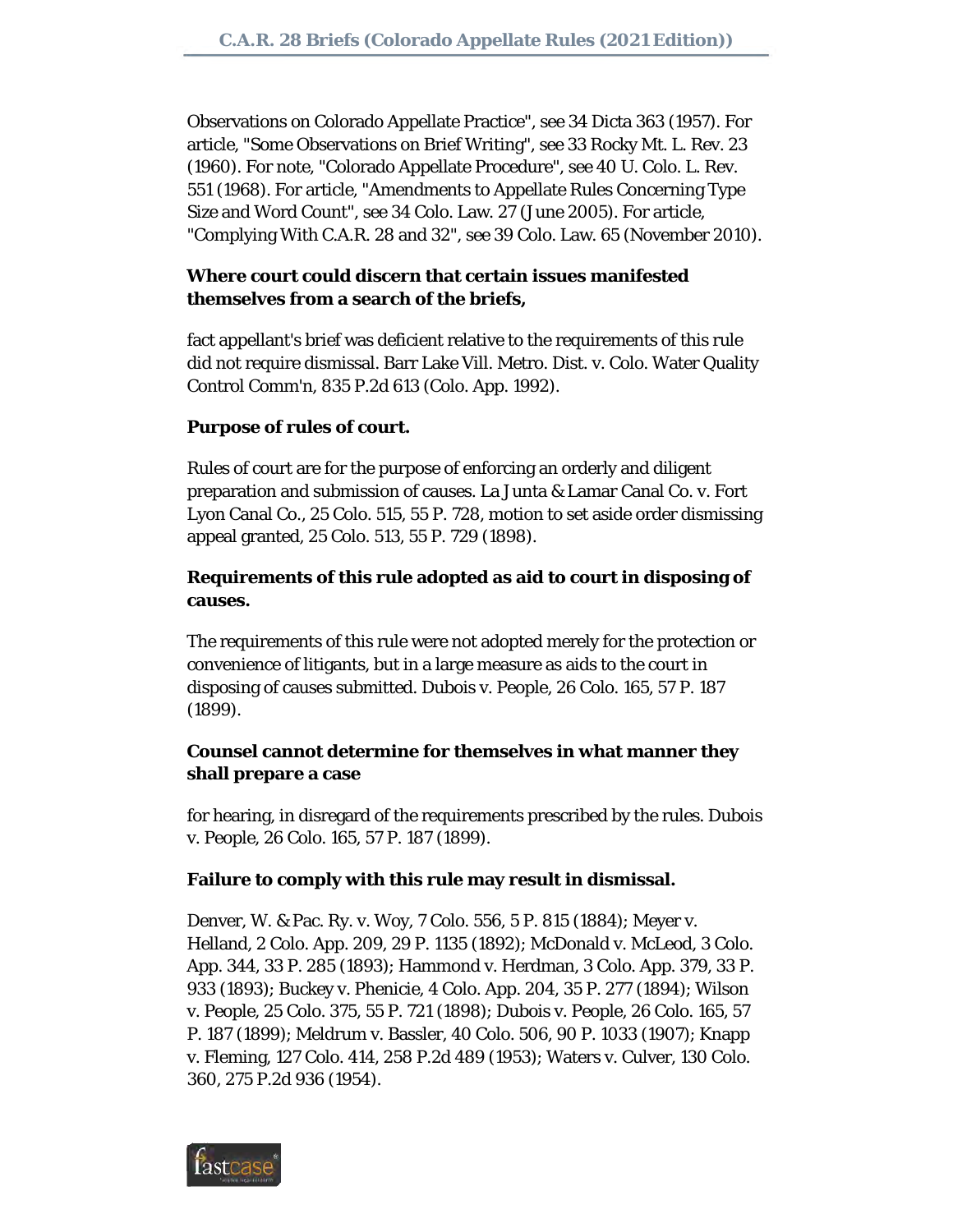**Or affirmance of judgment.**

A judgment may be affirmed upon appellant's failure to comply with the requirements for printing briefs. Mitchell v. Pearson, 34 Colo. 281, 82 P. 447 (1905).

**General composition of briefs.**

Gardner v. City of Englewood, 131 Colo. 210, 282 P.2d 1084 (1955).

**Length and contents of appellate briefs.**

It is neither necessary nor advisable that every previous procedural move and ruling be presented to the appellate court. Only those procedural steps which are relevant to the issues raised in the appellate court need be recited. People v. Galimanis, 728 P.2d 761 (Colo. App. 1986).

For when the limit on length may be modified, see People v. Galimanis, 728 P.2d 761Colo. App. 1986).

**Rule does not extend an open invitation to counsel to conduct additional research**

after the close of briefing and then present the fruits of such research to the court on the eve of argument. Glover v. Innis, 252 P.3d 1204 (Colo. App. 2011).

**Sufficient statement of the case is presented by relating only the facts material to a decision.**

F. W. Woolworth Co. v. Peet, 132 Colo. 11, 284 P.2d 659 (1955).

This rule requires a statement in the brief of the facts material to a decision of the case. Lowe v. United States Fid. & Guar. Co., 171 Colo. 215, 466 P.2d 73 (1970).

**Rule provides for a summary of argument.**

Farrell v. Bashor, 140 Colo. 408, 344 P.2d 692 (1959).

**Appellant required to set out part of record supporting contentions of error.**

The elimination of the requirement of an abstract of the record does not relieve the appellant of the duty of setting out such parts of the pleadings, the evidence, the findings, and the judgment as are required to support his contentions of error. In re Hay's Estate, 127 Colo. 411, 257 P.2d 972 (1953).

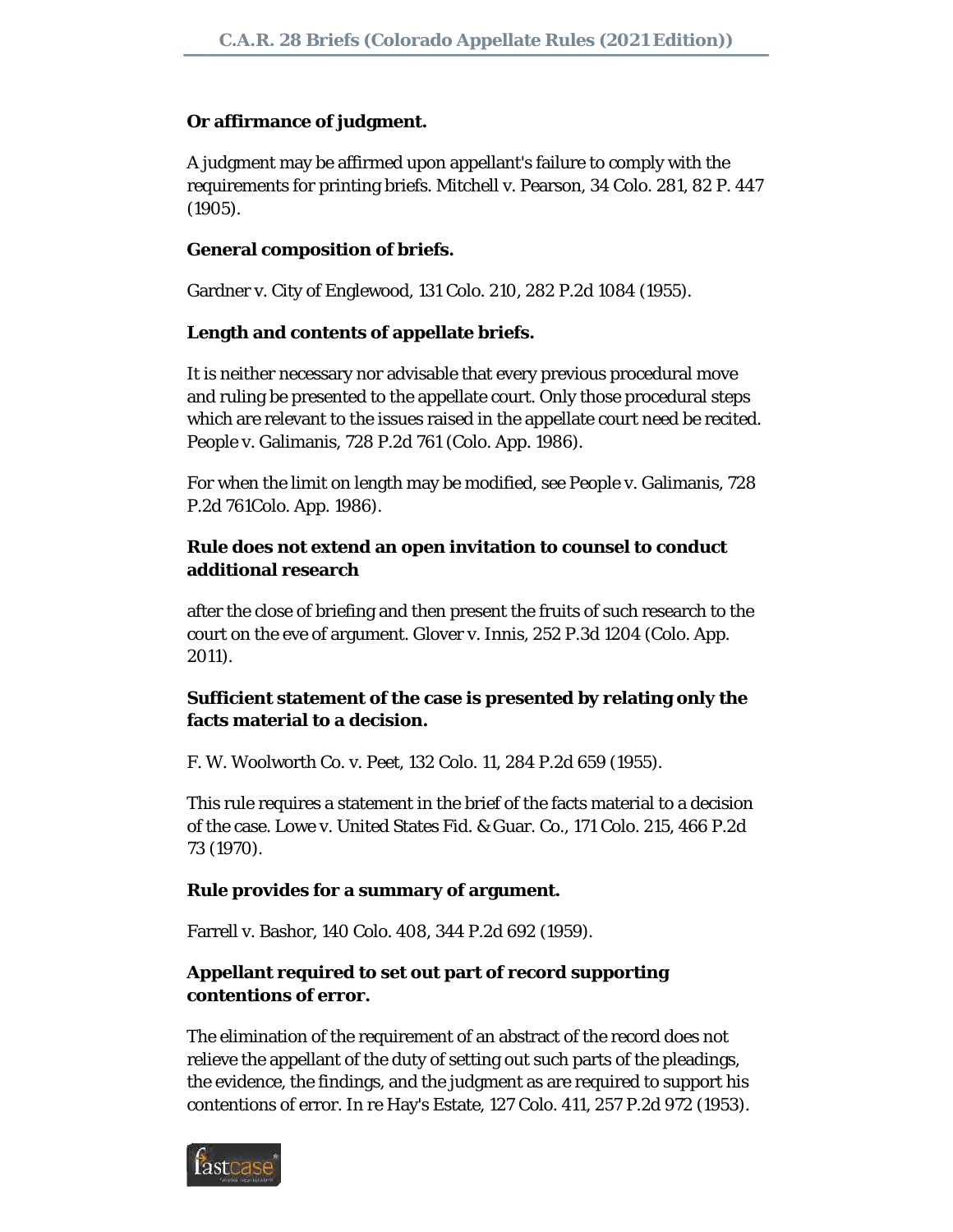**As court will not search through briefs to discover errors and supporting evidence.**

The court will not search through briefs to discover what errors are relied on, and then search through the record for supporting evidence. It is the task of counsel to inform the court, as required by the rules, both as to the specific errors relied on and the grounds and supporting facts and authorities therefor. Mauldin v. Lowery, 127 Colo. 234, 255 P.2d 976 (1953); Westrac, Inc. v. Walker Field, 812 P.2d 714 (Colo. App. 1991); Castillo v. Koppes-Conway, 148 P.3d 289 (Colo. App. 2006).

Where a taxpayer appeals from an adverse decision in a quo warranto action challenging right of member of the federal rent advisory board to hold office as a city councilman and the federal statutes were not quoted or cited or summarized or analyzed in the record or in the taxpayer's brief, the appellate court will not search through the federal statutes to find grounds of technical disability in order to remove the councilman from office. People ex rel. Miller v. Cavender, 123 Colo. 175, 226 P.2d 562 (1950).

**Argument that is merely a bald assertion of error violates section (a) of this rule and is not properly presented for review.**

Sinclair Transp. Co. v. Sandberg, 2014 COA 76M, P.3d.

**Brief held inadequate.**

Mauldin v. Lowery, 127 Colo. 234, 255 P.2d 976 (1953); In re Hay's Estate, 127 Colo. 411, 257 P.2d 972 (1953); Westrac, Inc. v. Walker Field, 812 P.2d 714 (Colo. App. 1991); Castillo v. Koppes-Conway, 148 P.3d 289 (Colo. App. 2006).

**Scurrilous brief attacking trial judge stricken.**

Knapp v. Fleming, 127 Colo. 414, 258 P.2d 489 (1953).

**Briefs stricken and appeal dismissed due to uncivil language and inadequate argument.**

Martin v. Essrig, 277 P.3d 857 (Colo. App. 2011).

**Applied** in Barlow v. Staples, 28 Colo. App. 93, 470 P.2d 909 (1970).



.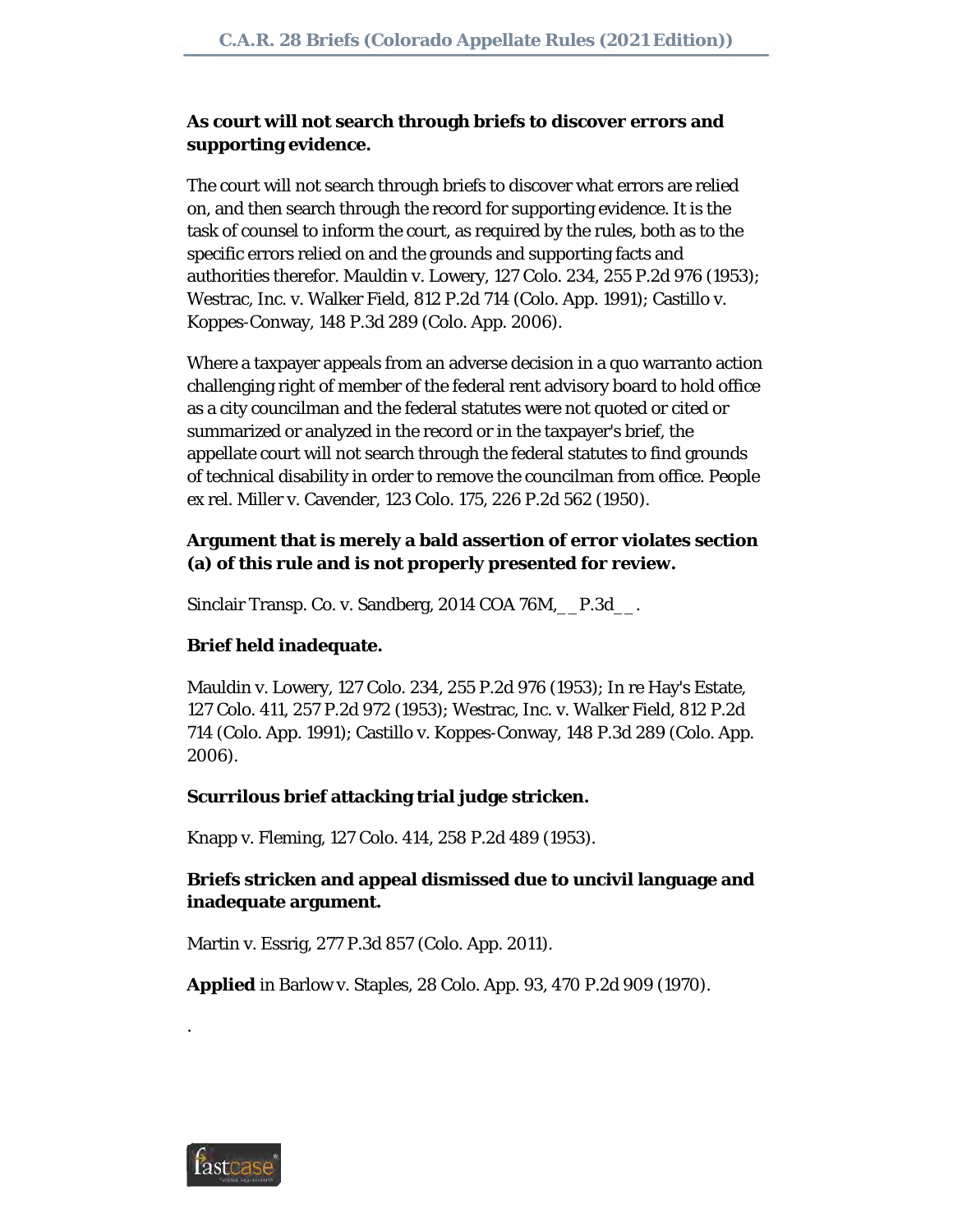**RULE 28.1. Briefs in Cases Involving Cross-Appeals** 

(a) **Applicability.** This rule applies to a case in which a cross-appeal is filed.

(b) **Designation of Appellant.** The party who files a notice of appeal first is the appellant for the purposes of this rule and C.A.R. 34. These designations may be modified by the parties' agreement or by court order.

(c) **Appellant's Opening Brief.** The appellant must file an opening brief in the appeal. This brief must be entitled "opening brief" and must comply with C.A.R. 28(a) and (d)-(h).

(d) **Appellee's Opening-Answer Brief.** The appellee must file an opening brief in the cross-appeal and must, in the same brief, respond to the opening brief in the appeal. This brief must be entitled "opening-answer brief" and must comply with C.A.R. 28(a), (b), and (d)-(h), except that the brief need not include a statement of the case unless the appellee is dissatisfied with the appellant's statement of the case.

(e) **Appellant's Answer-Reply Brief.** The appellant must file a brief that responds to the portion of the opening-answer brief that constitutes an opening brief in the cross-appeal, and may, in the same brief, reply to the portion of the opening-answer brief that constitutes an answer brief in the appeal. This brief must be entitled "answer-reply brief" and must comply with C.A.R. 28(b)-(h).

(f) **Appellee's Reply Brief.** The appellee may reply to the portion of the answer-reply brief that constitutes an answer brief. This brief must be entitled "reply brief" and must comply with C.A.R. 28(c)-(h) and must be limited to the issues raised in the cross-appeal. No further briefs may be filed except with leave of court.

(g) **Length of Briefs.**

(1) An opening, opening-answer, and answer-reply brief must contain no more than 9,500 words. An appellee's reply brief must contain no more than 5,700 words. Headings, footnotes, and quotations count toward the word limitations. The caption, table of contents, table of authorities, certificate of compliance, certificate of service, and signature block do not count toward the word limit.

(2) A self-represented party who does not have access to a word-processing system must file a typewritten or legibly handwritten opening, openinganswer, or answer-reply brief of not more than 30 double-spaced and single-

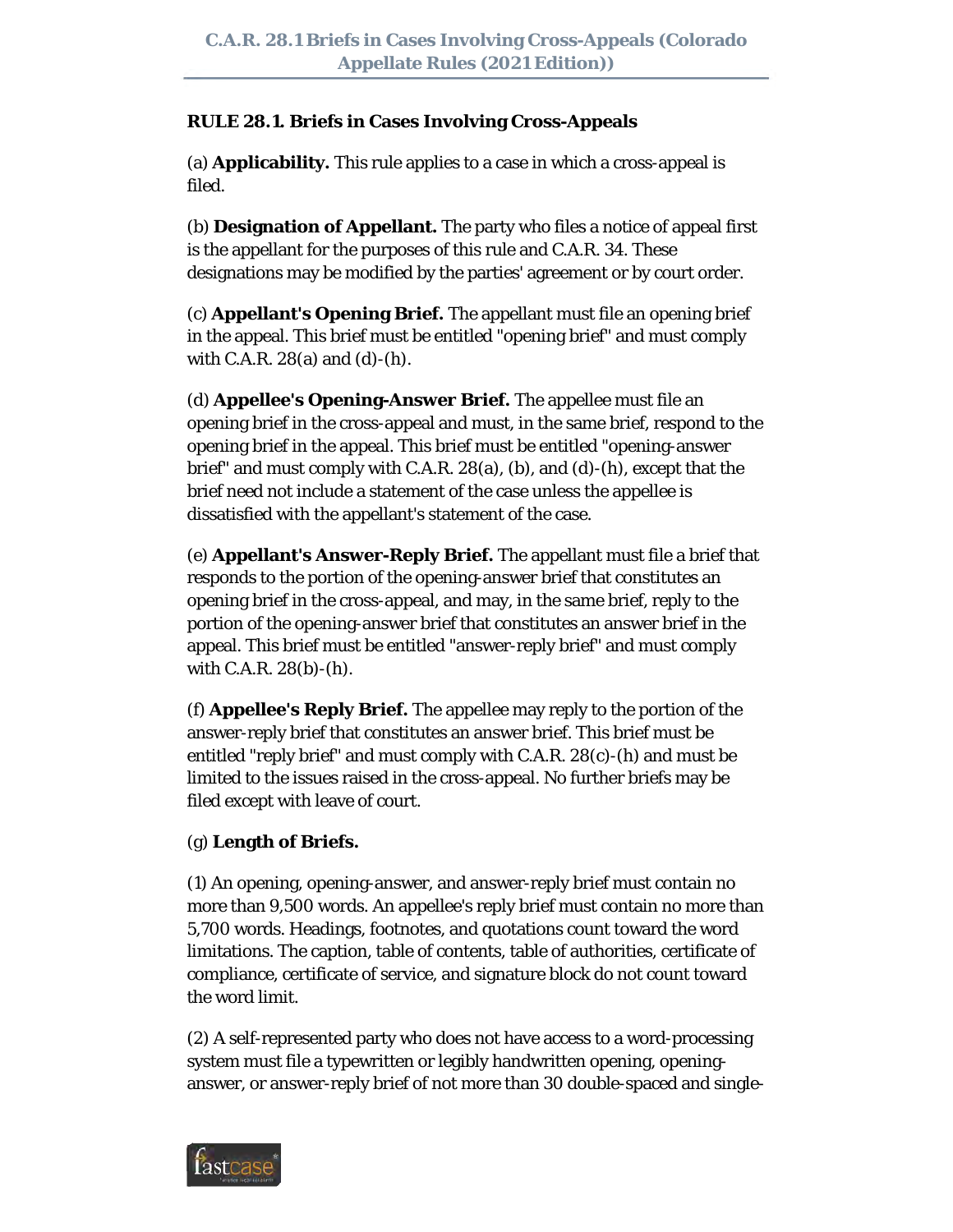sided pages, or a reply brief of no more than 18 double-spaced and singlesided pages. Such a brief must otherwise comply with C.A.R. 32.

(3) A party may file a motion to exceed the word limitation explaining the reasons why additional words are necessary. The motion must be filed with the brief.

(h) **Citation of Supplemental Authorities.** If pertinent and significant new authority comes to a party's attention after the party's brief has been filed, a party may promptly advise the court by giving notice, with a copy to all parties. The notice must set forth the citation and state, without argument, the reason for the supplemental citation, referring either to the page of the brief or to a point argued orally. The body of the notice must not exceed 350 words. Any response must be made promptly and must be similarly limited.

**Comment**

**2015**

The new rule is similar to Fed. R. App. P. 28.1 and applies to briefs involving cross-appeals. The portions of the previous version of C.A.R. 28(h) and (g) referencing cross-appeals have been removed. The substance of those subsections has been imported into C.A.R. 28.1.

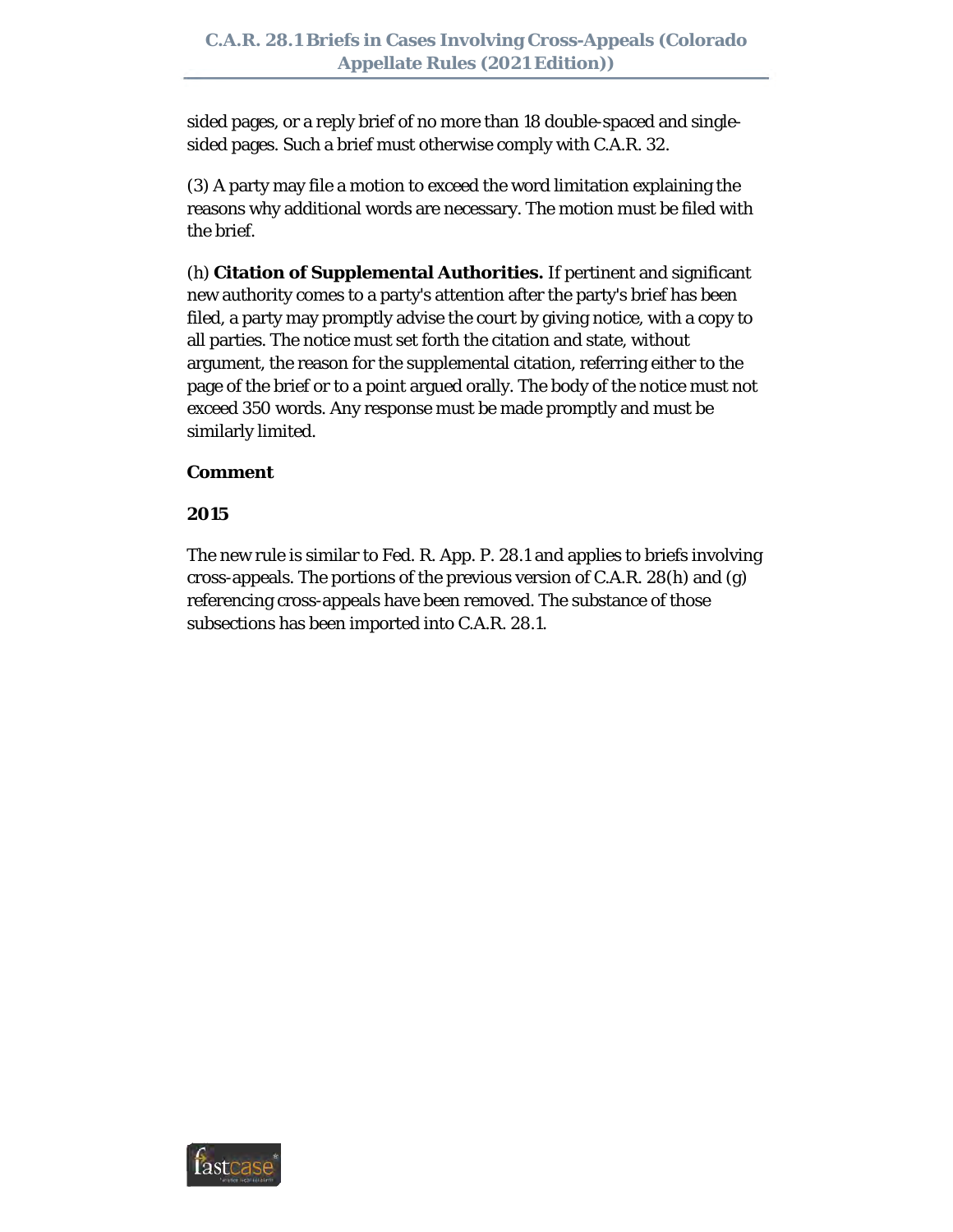### **RULE 29. Brief of an Amicus Curiae**

(a) **When Permitted.** An amicus curiae may file a brief only by leave of court or at the court's request.

(b) **Motion for Leave to File.** The motion to file an amicus brief must identify the movant's interest and state the reasons why an amicus brief would be helpful to the court. The brief must be conditionally filed with the motion, unless the court grants leave to file the motion without the brief.

(c) **Content and Form.** An amicus brief must comply with Rule 32. The caption page on the brief must indicate whether the brief is submitted in support of a party, and if so must identify the party or parties supported. The brief must also comply with Rule 28(a)(2) and (3) and must include the following:

(1) a certificate of compliance as required by Rule  $32(h)$ ;

(2) a concise statement of the identity of the amicus curiae and its interest in the case; and

(3) an argument, which may be preceded by a summary but need not include a statement of the applicable standard of review or whether the issue was preserved.

(d) **Length.** Except by the court's permission, an amicus brief may be no more than one-half the maximum length authorized by these rules for a party's principal brief. If the court grants a party permission to file a longer brief, that extension does not affect the length of the amicus brief.

(e) **Time for Filing.** An amicus curiae must file its brief within the deadline for filing the principal brief of the party being supported. An amicus curiae that does not support either party must file its brief no later than 7 days after the appellant's opening brief is filed. A court may grant leave for later filing, specifying the time within which an opposing party may answer.

(f) **Reply Brief.** Unless the court orders otherwise, an amicus curiae may not file a reply brief.

(g) **Oral Argument.** An amicus curiae may participate in oral argument only with the court's permission, which will be granted only for extraordinary reasons. A motion to participate in oral argument must state that the supported party does not object and will share its allotted time with amicus. The length of oral argument will not be extended to accommodate amicus participation.

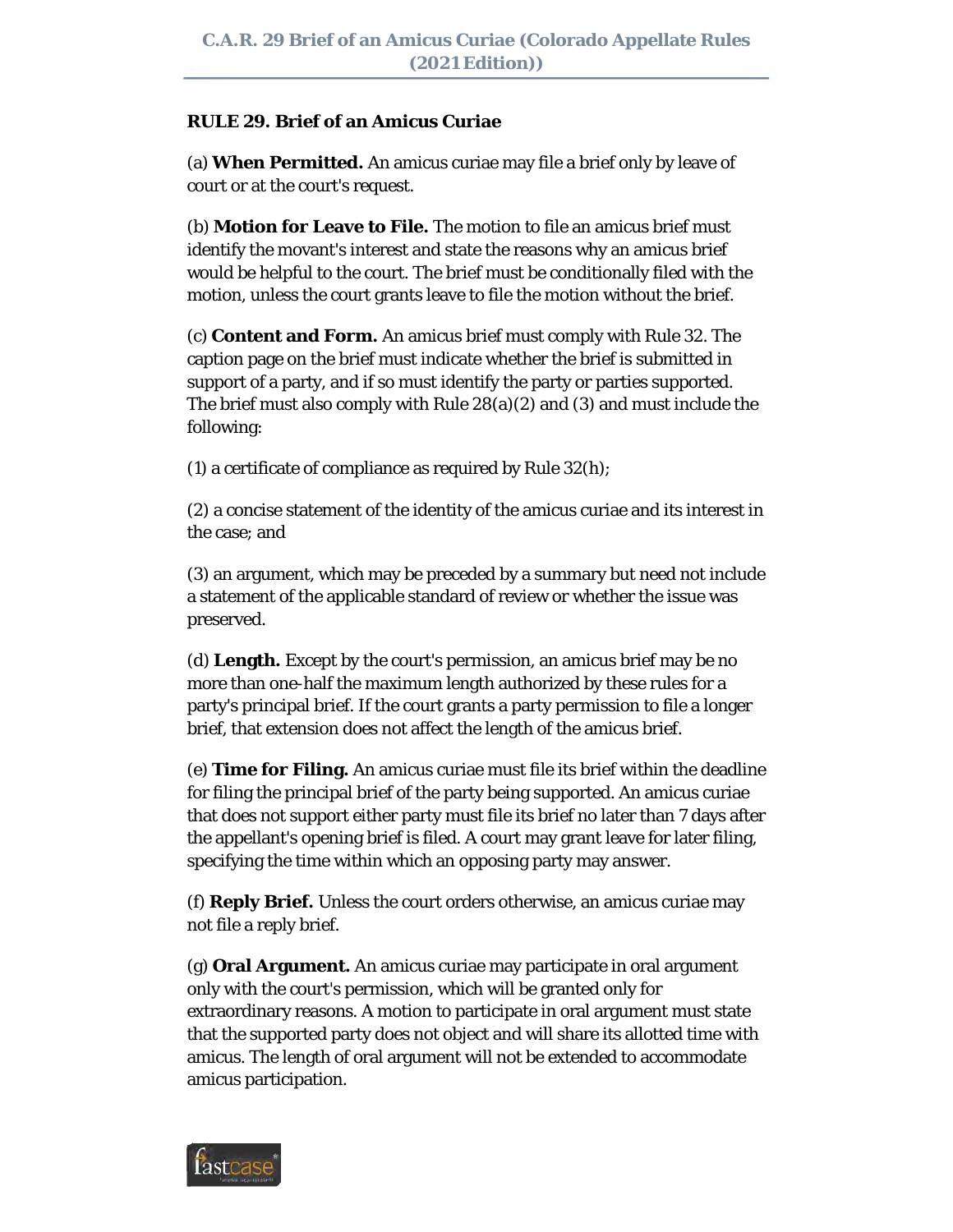### **Annotation**

.

Amicus curiae limited to questions raised by appealing parties. An appellate court will consider only those questions properly raised by the appealing parties. Amicus curiae must accept the issues made and propositions urged by the appealing parties, and any additional questions presented in a brief filed by an amicus curiae will not be considered. Denver United States Nat'l Bank v. People ex rel. Dunbar, 29 Colo. App. 93, 480 P.2d 849 (1970).

Applied in First Lutheran Mission v. Dept. of Rev., 44 Colo. App. 417, 613 P.2d 351 (1980).

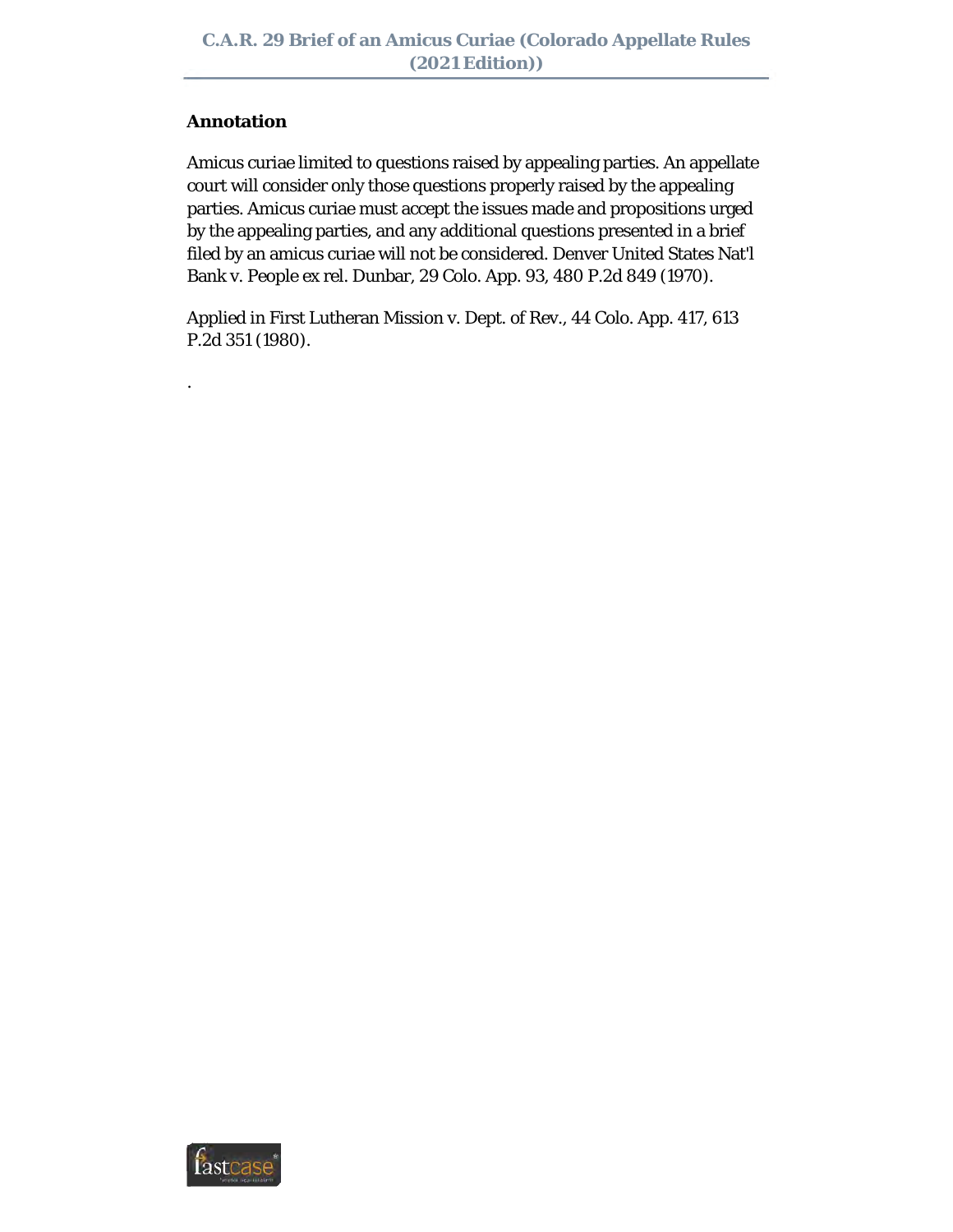### **RULE 30. E-Filing**

(a) **Definitions.**

(1) **Document.** A pleading, motion, brief, writing or other paper filed or served under Colorado Appellate Rules.

(2) **E-Filing/Service System.** The E-Filing/Service System ("E-System") approved by the Colorado Supreme Court for filing and service of documents via the Internet through the Court-authorized E-System provider.

(3) **Electronic Filing.** Electronic filing ("E-Filing") is the transmission of documents to the clerk of the court, and from the court, via the E-System.

(4) **Electronic Service.** Electronic service ("E-Service") is the transmission of documents to any party in a case via the E-System. Parties who have subscribed to the E-System have agreed to receive service via the E-System.

(5) **E-System Provider.** The E-Service/E-Filing System Provider authorized by the Colorado Supreme Court.

(6) **S/Name.** A symbol representing the signature of the person whose name follows the "S/" on the electronically or otherwise signed form of the E-Filed or E-Served document.

(b) **Types of Cases Applicable.** E-Filing and E-Service are permissible in all cases.

(c) **To Whom Applicable.**

(1) Attorneys licensed to practice law in Colorado may register to use the E-System.

(2) Where the system and necessary equipment are in place to permit it, pro se parties and government entities and agencies may register to use the E-System.

(d) **E-Filing-Date and Time of Filing.** A document transmitted to the E-System Provider by 11:59 p.m. Colorado time shall be deemed to have been filed with the clerk of the court on that date.

(e) **E-Service-When Required-Date and Time of Service.** Documents submitted to the court through E-Filing shall be served under C.A.R. 25 by E-Service. A document transmitted to the E-System Provider for service by 11:59 p.m. Colorado time shall be deemed to have been served on that date.

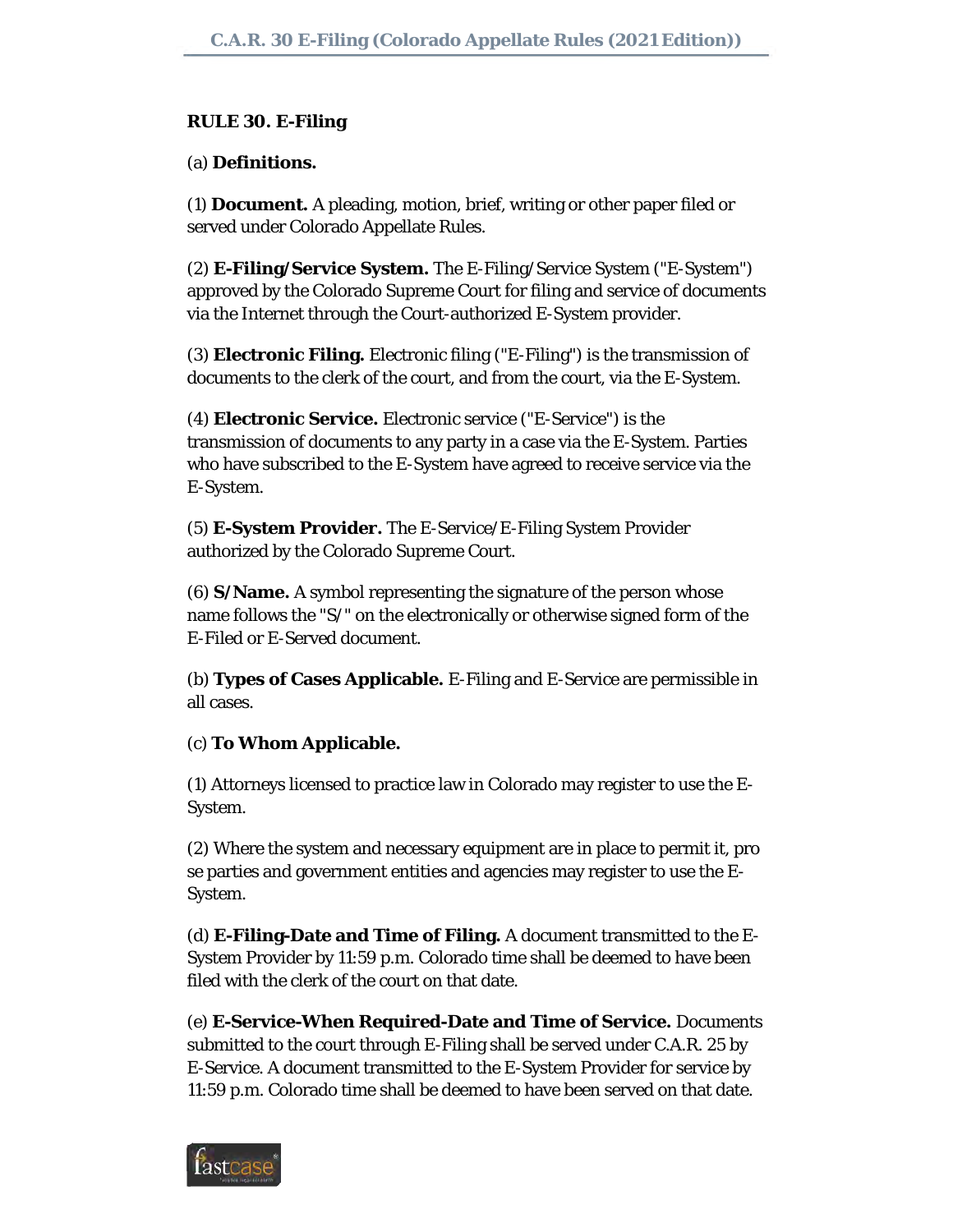(f) **Filing Party to Maintain the Signed Copy-Paper Document Not to Be Filed-Duration of Maintaining of Document.** A printed or printable copy of an E-Filed or E-Served document with original or scanned signatures shall be maintained by the filing party and made available for inspection by other parties or the court upon request, but shall not be filed with the court. When these rules require a party to maintain a document, the filer is required to maintain the document for a period of two years after the final resolution of the action, including the final resolution of all appeals.

(g) **Documents Requiring E-Filed Signatures.** For all E-Filed and E-Served documents, signatures of attorneys and parties may be in S/Name typed form to satisfy signature requirements, once the necessary signatures have been obtained on a paper form of the document. Attorneys and parties may also use an electronic ink signature.

(h) **Documents under Seal.** A motion for leave to file documents under seal may be E-Filed. Documents to be filed under seal pursuant to an order of the court may be E-Filed at the direction of the court; however, the filing party may object to this procedure.

(i) **Transmitting of Orders, Notices, Opinions and Other Court Entries.** Appellate courts shall distribute orders, notices, opinions, and other court entries using the E-System in cases where E-Filings were received from any party.

(j) **Form of E-Filed Documents.** E-Filed documents shall comply with all requirements as to form contained within these rules.

(k) **E-Filing May be Mandated.** The Chief Justice may mandate, or, with the permission of the Chief Justice, the Chief Judge of the court of appeals may mandate E-Filing for specific case classes or types of cases. An appellate justice or judge may mandate E-Filing and E-Service for a specific case for submitting documents to the court and serving documents on case parties. Where E-Filing is mandatory, the court may thereafter accept a document in paper form and the court shall scan the document and upload it to the E-Service Provider. After notice to an attorney that all future documents are to be E-Filed, the court may charge a fee of \$50 per document for the service of scanning and uploading a document filed in paper form. Where E-Filing and E-Service are mandatory an appellate justice or judge may exclude pro se parties from mandatory E-Filing requirements.

(l) **Relief in the Event of Technical Difficulties.**

(1) Upon satisfactory proof that E-Filing or E-Service of a document was not completed because of: (a) an error in the transmission of the document to

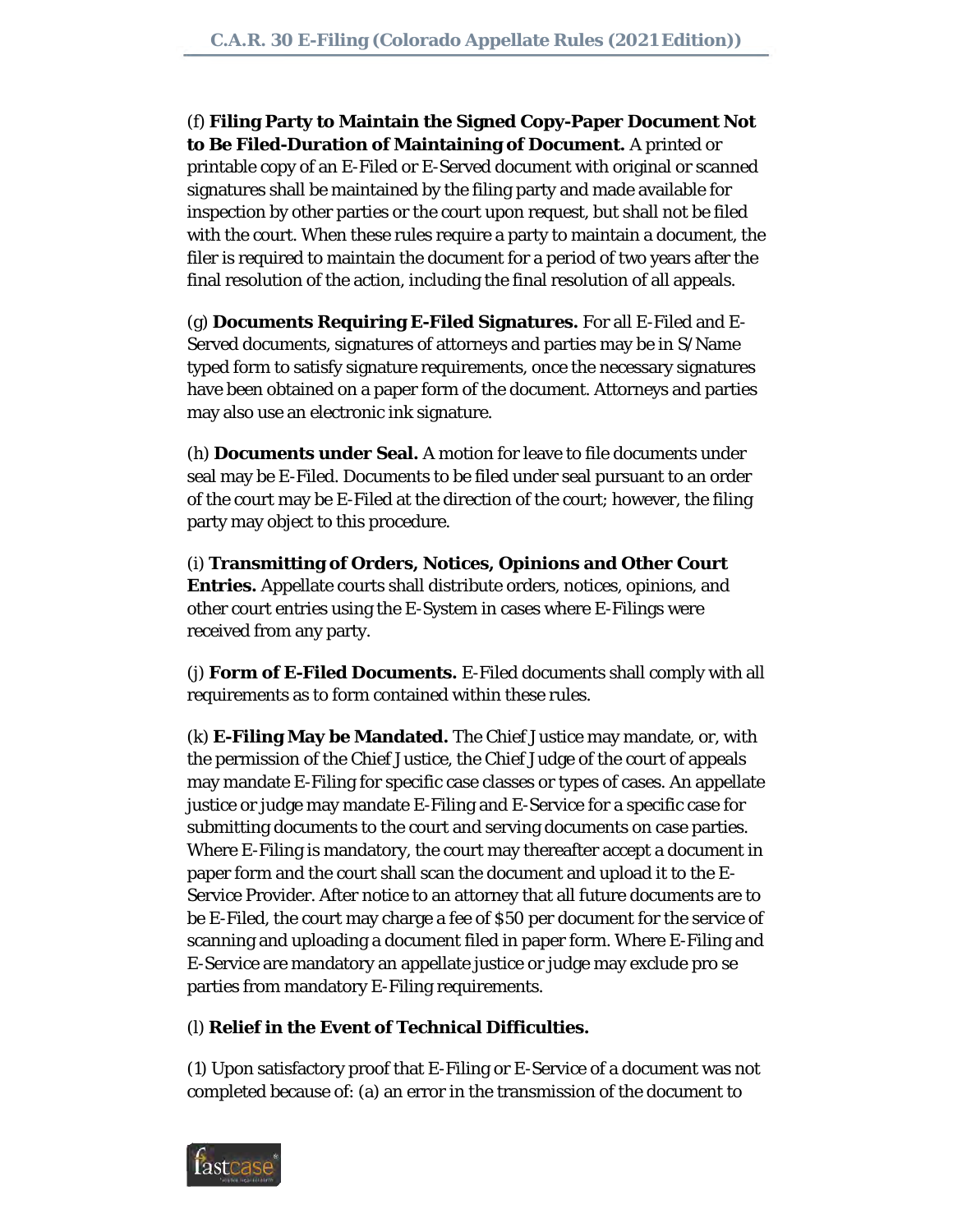the E-System Provider which was unknown to the sending party; (b) a failure of the E-System Provider to process the E-Filing when received, or (c) other technical problems experienced by the filer or E-System Provider, the court may enter an order permitting the document to be filed nunc pro tunc to the date it was first attempted to be sent electronically.

(2) Upon satisfactory proof that an E-Served document was not received by or unavailable to a party served, the court may enter an order extending the time for responding to that document.

(m) Form of Electronic Documents.

(1) **Electronic Document Format, Size and Density.** Electronic document format, size, and density shall be as specified by Chief Justice Directive #11-01, as amended.

(2) **Multiple Documents.** Multiple documents may be filed in a single electronic filing transaction. Each document in that filing must bear a separate document title.

(3) The Court authorized service provider for the program is Colorado Courts E-Filing (www.courts.state.co.us).

(Source: Entire rule added and effective February 7, 2008; e amended and adopted December 14, 2011, effective January 1, 2012, for all cases pending on or filed on or after January 1, 2012, pursuant to C.R.C.P. 1 b; amended October 26, 2017, effective October 26, 2017.)

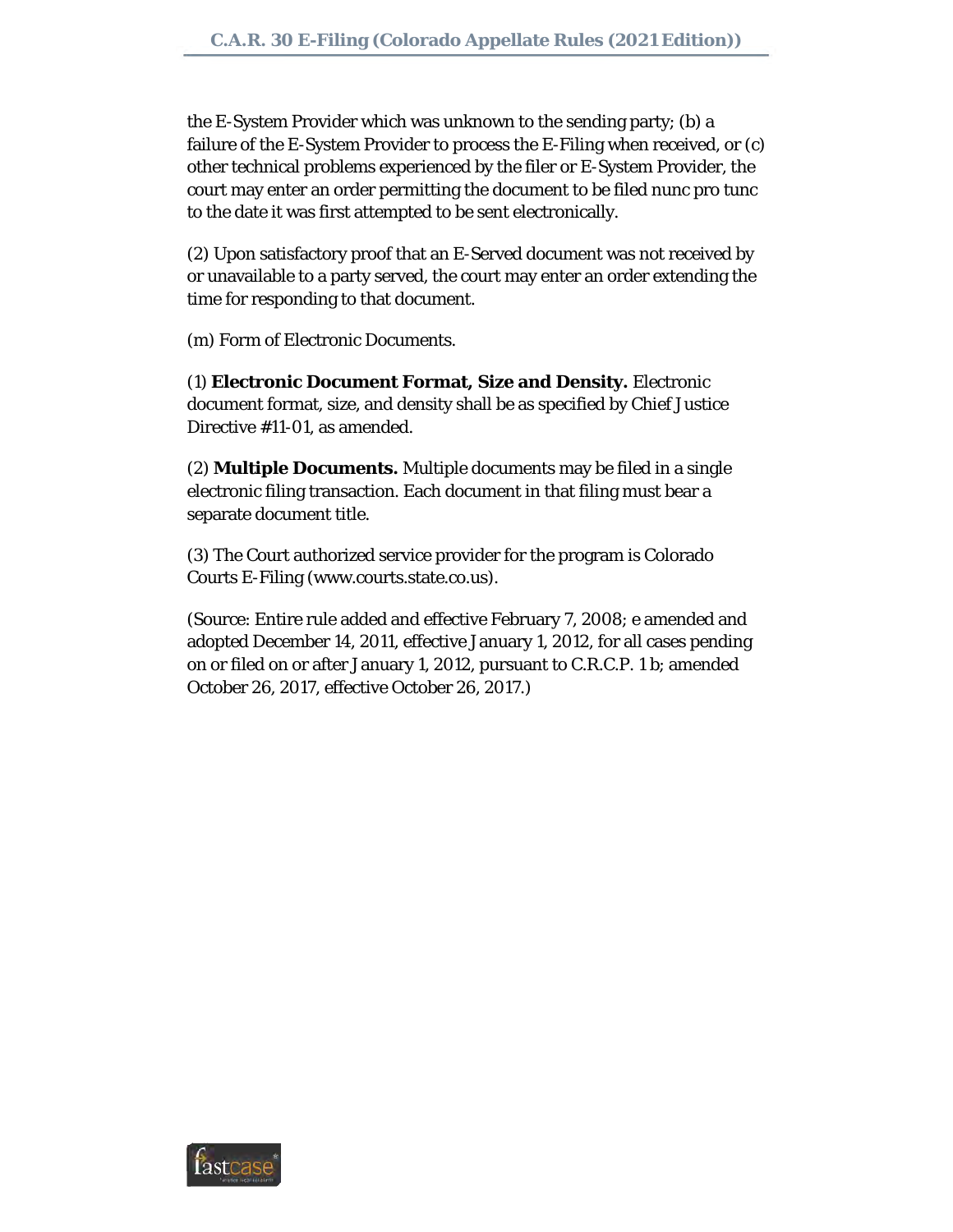## **RULE 31. Serving and Filing Briefs**

(a) **Time to Serve and File Briefs.** The appellant must serve and file the opening brief within 42 days after record is filed. The appellee must serve and file the answer brief within 35 days after service of the opening brief. The appellant may serve and file a reply brief within 21 days after service of the answer brief. In cases involving cross-appeals the appellant must serve and file the opening brief within 42 days after the record is filed, the crossappellant's opening-answer brief and the appellant's answer-reply brief shall be served and filed within 35 days after service of the opposing party's brief. The cross-appellant may serve and file a reply brief within 21 days after service of the appellant's answer-reply brief.

(b) **Consequence of Failure to File.** If an appellant or cross-appellant fails to file a brief within the time provided by this rule, or within an extended time as permitted by the court, the court may dismiss the appeal on its own motion or a motion to dismiss filed by the appellee or crossappellee.

(Source: a amended March 17, 1994, effective July 1, 1994; b and c amended May 12, 1994, effective July 1, 1994; a amended and adopted December 14, 2011, effective January 1, 2012, for all cases pending on or filed on or after January 1, 2012, pursuant to C.R.C.P. 1 b.)

#### **Annotation**

Law reviews. For article, "The Problem of Delay in the Colorado Court of Appeals", see 58 Den. L.J. 1 (1980).

Purpose and observance of rule. This rule is for the proper dispatch of business, and its observance is required in the interests of litigants generally. Wilson v. People, 25 Colo. 375, 55 P. 721 (1898); People v. J. H. Cooper Enterprises, 111 Colo. 338, 141 P.2d 414 (1943).

Briefs may not be filed whenever or wherever counsel may find it convenient. Smith v. Woodall, 129 Colo. 435, 270 P.2d 746 (1954); Freeman v. Cross, 134 Colo. 437, 305 P.2d 759 (1957).

Burden is clearly on appellants to make a timely filing of their opening brief pursuant to this rule and ? §24-4-106(4), C.R.S.Warren Village, Inc. v. Bd. of Assmt. Appeals, 619 P.2d 60 (Colo. 1980); Wilkinson v. Motor Vehicle Div., 634 P.2d 1016 (Colo. App. 1981).

Right to file answer brief is lost where no request for extension of time is made within the time limit the brief was due, except upon a showing that

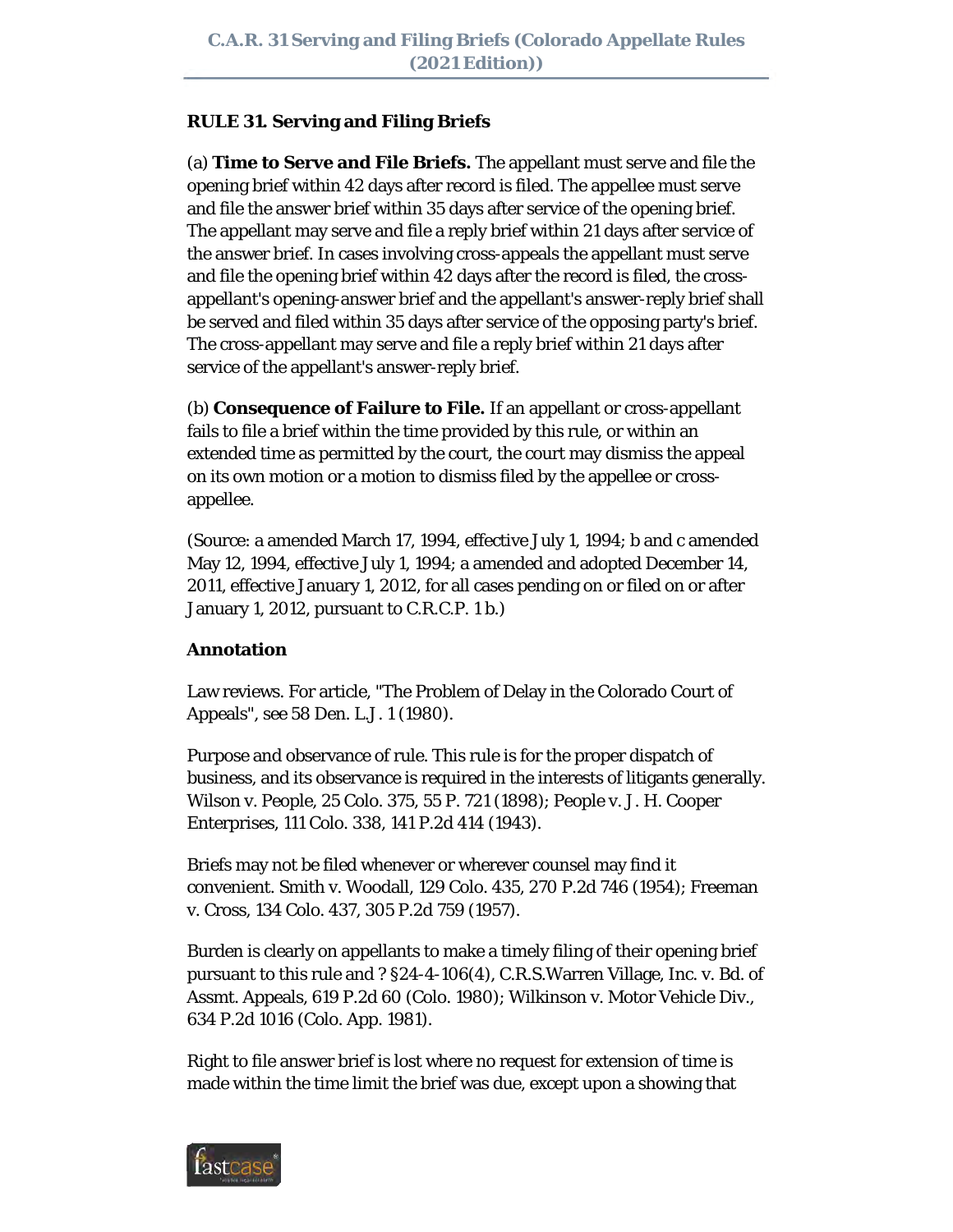failure to act was the result of excusable neglect. Fraka v. Malernee, 129 Colo. 87, 267 P.2d 651 (1954).

Court's discretion to dismiss. Dismissal for failure to comply with statutory time limitations for filing briefs is within the discretion of the trial court. Wilkinson v. Motor Vehicle Div., 634 P.2d 1016 (Colo. App. 1981).

Time for filing when motion to dismiss appeal denied. Time for filing an answer brief on the merits, where a motion to dismiss an appeal is denied, shall commence to run on the date of the announcement of the opinion; otherwise, this rule will control in the matter of filing briefs. Johnson v. George, 119 Colo. 153, 200 P.2d 931 (1948).

Judicial review of agency action pursuant to ? §24-4-106(4), C.R.S., is subject to the time limitations specified in section (a) of this rule. Dismissal for failure to comply with statutory time limitations for filing briefs is left within the trial court's discretion. DuPuis v. Charnes, 668 P.2d 1 (Colo. 1983).

Agreement between parties extending time not binding on court. A court is not bound by an agreement between parties which extends the time for filing briefs. Wilkinson v. Motor Vehicle Div., 634 P.2d 1016 (Colo. App. 1981).

Applied in Smith v. County of El Paso, 42 Colo. App. 316, 593 P.2d 979 (1979); People v. Boivin, 632 P.2d 1038 (Colo. App. 1981).



.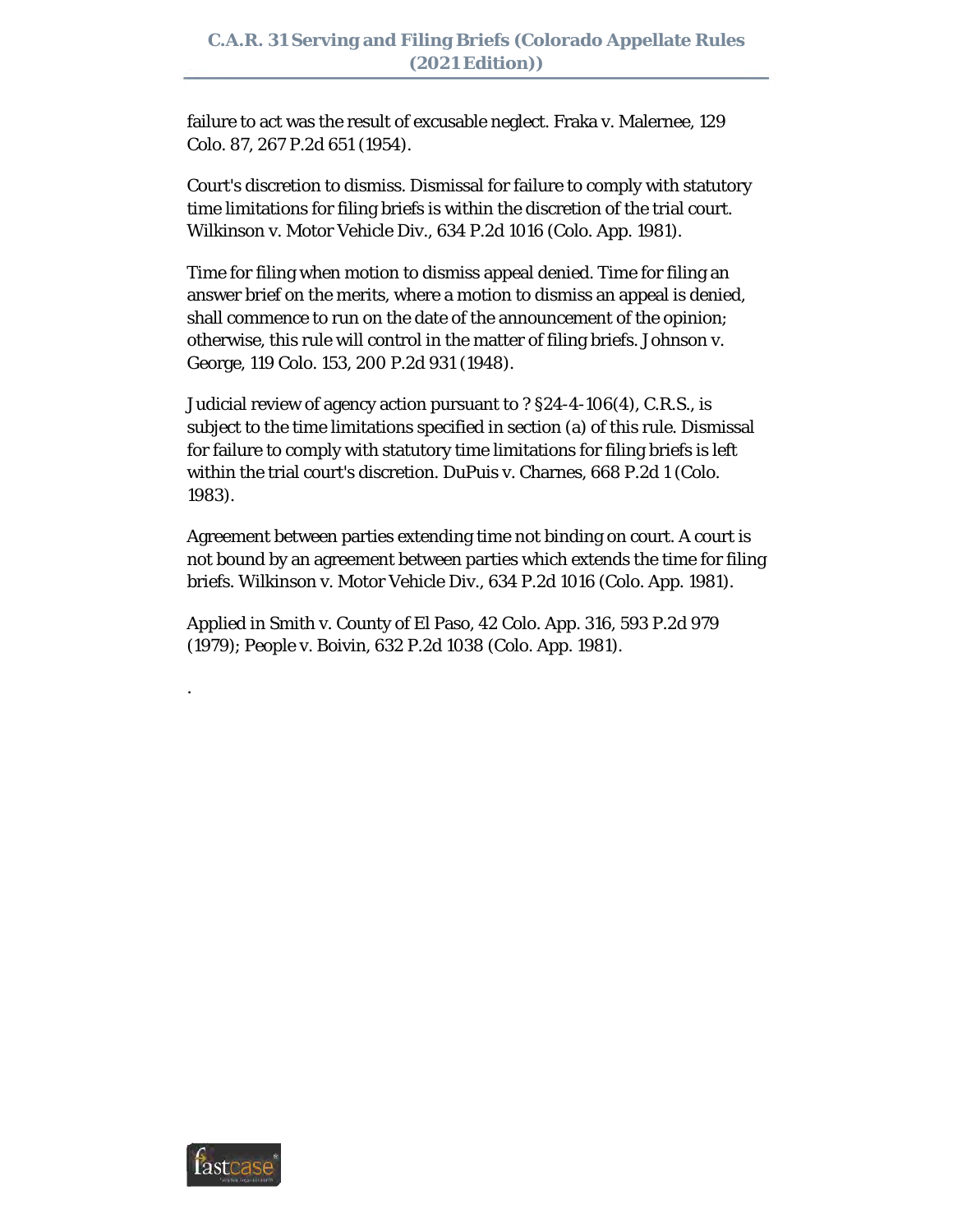## **RULE 32. Form of Briefs and Appellate Documents**

(a) **Form of Briefs and Other Appellate Documents.** Except as otherwise provided in this rule or by leave of court, all briefs and other appellate documents must comply with the following standards:

(1) **Type Size.** The typeface must be 14-point or larger, including footnotes, except that the caption may be in 12-point if necessary to fit on one page;

(2) **Typeface.** The type must be a plain, Roman style with serifs. Italics or boldface may be used for emphasis. Cited case names must be italicized or underlined.

(3) **Paper Size, Line Spacing, and Margins.** All documents must be on 8 ?½ by 11 inch paper. The text must be double-spaced, but quotations more than two lines long may be indented and single-spaced. Headings and footnotes may be single-spaced. Margins must be at least 1 ?½ inches on the top and 1 inch on the left, right, and bottom. Page numbers, are required; and may be placed in the bottom margin, but no text may appear there.

(4) **Length.** If a brief or other appellate document is subject to a word limit, it must include a certificate by the attorney, or by a self-represented party, that the document complies with the applicable word limit. The person preparing the certificate may rely on the word count of the word-processing system used to prepare the document. The certificate must state the number of words in the document.

(b) **Documents Submitted by Self-Represented Parties.** A selfrepresented party who does not have access to a word-processing system must file typewritten or legibly handwritten briefs and other appellate documents. Such documents must otherwise comply with the form requirements of this rule and the requirements of C.A.R. 28 and, if applicable, C.A.R. 28.1.

(c) **Binding and Reproduction.** Briefs and other appellate documents may be produced by any process that yields a clear black image on white paper. The paper must be opaque and unglazed. Only one side of the paper may be used. Text must be reproduced with a clarity that equals or exceeds the output of a laser printer. Photographs, illustrations, and tables may be reproduced by any method that results in a good copy of the original; a glossy finish is acceptable if the original is glossy. Consecutive sheets must be stapled together at the top left margin.

(d) **Caption.** The first page of each brief or other appellate document must contain a caption that includes the following basic document information:

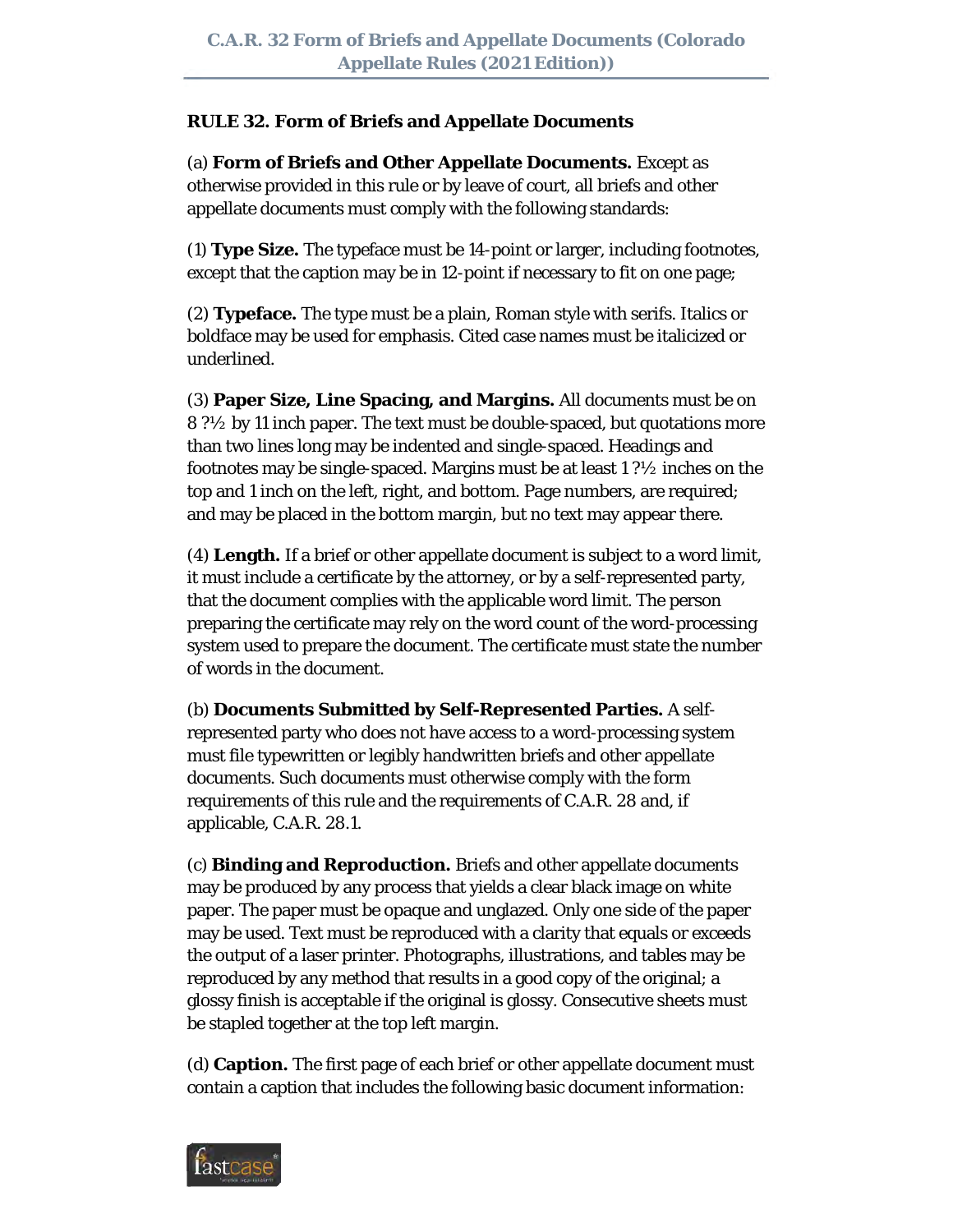(1) the name and address of the court in which the proceeding is filed;

(2) the nature of proceeding (e.g., Appeal, Petition for Writ of Certiorari, Petition for Rule to Show Cause); name of the court(s), agency, or board below; and the lower court judge(s), and case number(s);

(3) the names of parties with appellate court party designations as follows:

(A) In the Supreme Court: Appellant(s) or Appellee(s) in cases in which the Supreme Court has original appellate jurisdiction; Petitioner(s) or Respondent(s) in original proceedings filed pursuant to C.A.R. 21 and certiorari proceedings.

(B) In the Court of Appeals: Petitioner(s) or Respondent(s) in appeals filed pursuant to C.A.R. 3.1 and 3.4 (see Appendix to Chapter 32); Appellant(s) or Appellee(s) in all other appeals.

(4) the name, address, telephone number, e-mail address (if any), and fax number (if any) of counsel or self-represented party filing the document;

(5) if the document is filed by counsel, his or her attorney registration number;

(6) the title of the document (e.g., Opening Brief, Petition for Writ of Certiorari), identifying the party or parties for whom the document is filed; and

(7) on the top-right side (opposite filing court information), a blank area that is at least 2 ?½ inches wide and 1 ?¾ inches long, with the words "Case Number."

Form 7 illustrates the required caption for all documents created using a word-processing system. Form 7A illustrates the required caption for all documents filed by a self-represented party who does not have access to a word-processing system and is unable to obtain and complete Form 7.

(e) **Signature.** Every brief, motion, or other document filed with an appellate court must be signed by the party filing the document or, if the party is represented, by one of the party's attorneys.

(f) **References to Sexual Assault Victims and Minors.** Except as otherwise provided by this rule or by leave of court, the following individuals must not be named in briefs or other appellate documents and must be identified by initials or appropriate general descriptive terms such as "victim" or "child":

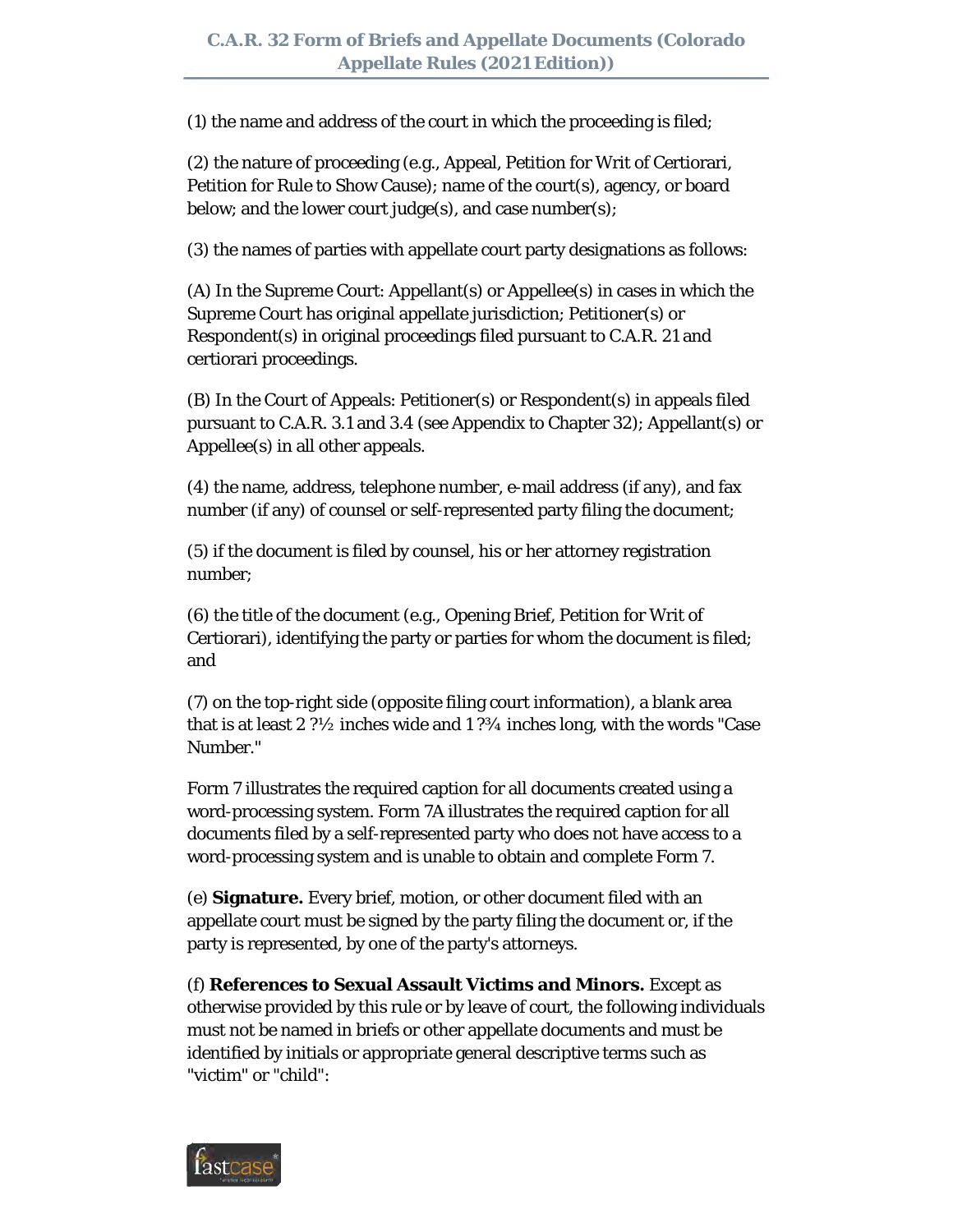### (1) sexual assault victims; and

(2) minors in criminal cases and cases brought under Title 19.

Any relative whose name could be used to determine the name of a person protected under this subsection must also be identified by initials or appropriate general descriptive terms. When the defendant in a criminal case is a family member of the person protected under this subsection, the defendant may be named.

(g) **Non-Compliant Documents.** If the clerk determines that a brief or other document does not comply with the Colorado Appellate Rules or is not sufficiently legible, the clerk will accept the document for filing but may require that a conforming document be filed.

(h) **Certificate of Compliance.** Each brief must include, on a separate page immediately behind the caption page, a certificate that the brief complies with all requirements of C.A.R. 28 and C.A.R. 32, and, if applicable, C.A.R. 28.1 or 29. Forms 6 and 6A are the preferred forms for a certificate of compliance and will be regarded as meeting the requirements of C.A.R. 32(a)(4).

(Source: a, b, and c2 amended and d added, effective July 8, 1993; entire rule amended and adopted March 13, 1997, effective July 1, 1997; c amended and Comment added June 1, 2000, effective July 1, 2000; entire rule and Comment amended and adopted June 28, 2001, effective July 1, 2001; c1II and c2II corrected July 24, 2001, effective nunc pro tunc July 1, 2001; entire rule amended and adopted February 24, 2005, effective July 1, 2005; IPa amended and effective February 7, 2008; f added and effective May 28, 2009.)

**Comments**

**2000**

This rule conforms the appellate practice to the forms of case captions provided in C.R.C.P. 10 for all documents that are filed in Colorado courts, including both criminal and civil cases. The purpose of the form captions is to provide a uniform and consistent format that enables practitioners, clerks, administrators, and judges to locate identifying information more efficiently.

The preferred case caption format for documents initiated by a party is found in subsection (c)(1)(I). The preferred caption for documents issued by the court or clerk of court is found in subsection (c)(1)(II). Because some parties may have difficulty formatting their documents to include vertical

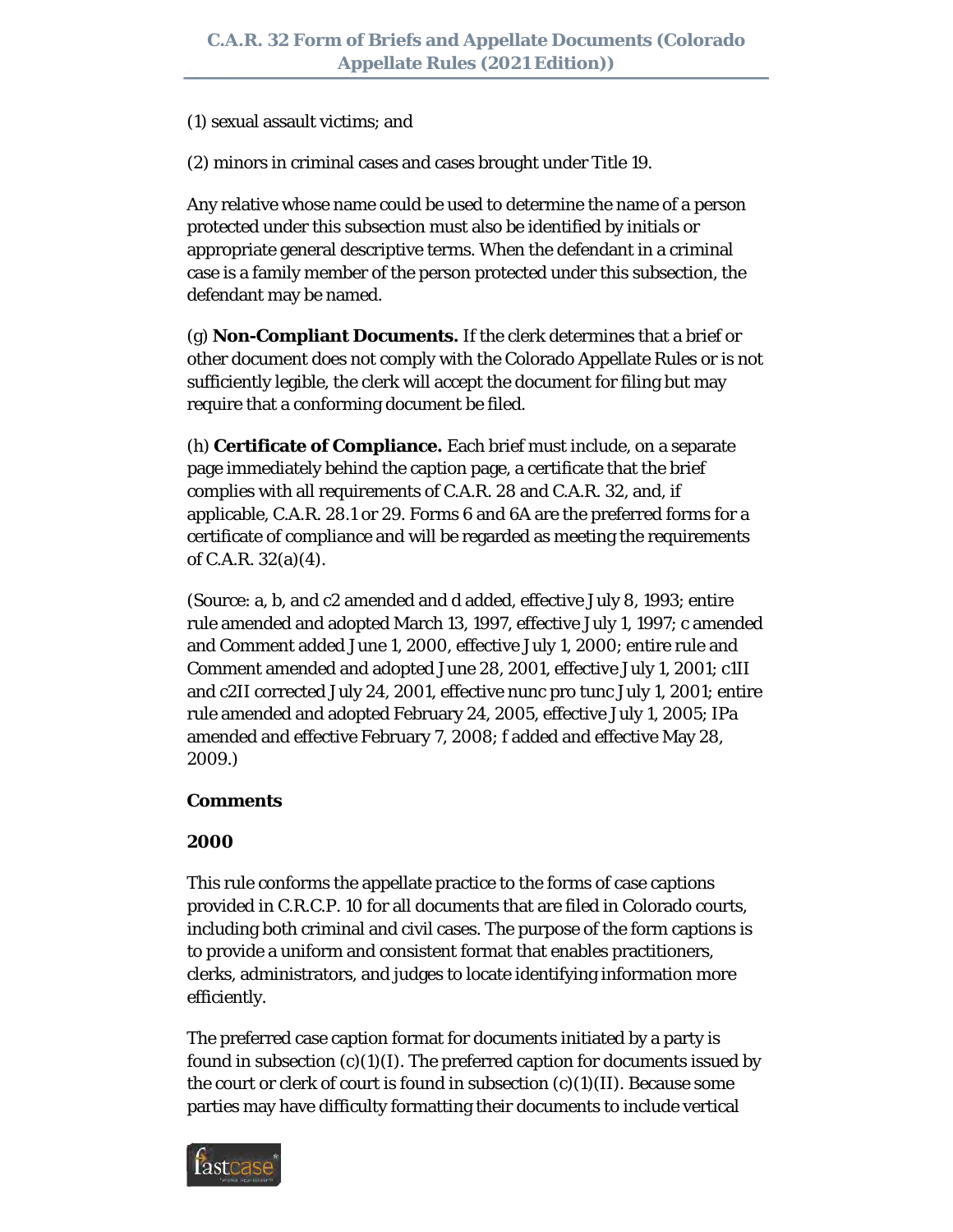lines and boxes, alternate case caption formats are found in subsections (c)(2)(I) and (c)(2)(II). However, the box format is the preferred and recommended format.

The boxes may be vertically elongated to accommodate additional party and attorney information if necessary. The "court use" and "case number" boxes, however, shall always be located in the upper right side of the caption.

Forms approved by the State Court Administrator's Office (designated "JDF" or "SCAO" on preprinted or computer-generated forms), forms set forth in the Colorado Court Rules, volume 12, C.R.S. (including those pre-printed or computer-generated forms designated "CRCP" or "CPC" and those contained in the appendices of volume 12, C.R.S.), and forms generated by the state's judicial electronic system, "ICON," shall conform to criteria established by the State Court Administrator's Office with the approval of the Colorado Supreme Court. This includes preprinted and computergenerated forms. JDF and SCAO forms and a flexible form of caption which allows the entry of additional party and attorney information are available and can be downloaded from the Colorado courts web page at http://www.courts.state.co.us/scao/Forms.htm.

### **2014**

This rule conforms the appellate practice to the forms of case captions provided in C.R.C.P. 10 for all documents filed in Colorado appellate courts. The purpose of the form caption is to provide a uniform and consistent format that enables practitioners, clerks, administrators, and judges to locate identifying information more efficiently.

The preferred case caption format for documents initiated by a party is found in subsection (d)(1). Parties who cannot format documents to include vertical lines and boxes may use the alternate case caption format in subsections (d)(2). However, the box format is the preferred and recommended format.

## **2015**

The purpose of the form caption is to provide a uniform and consistent format that enables practitioners, clerks, administrators, and judges to locate identifying information more efficiently. The changes to this rule make the appellate practice caption forms consistent with the forms of case captions provided in C.R.C.P. 10 for all documents filed in Colorado appellate courts.

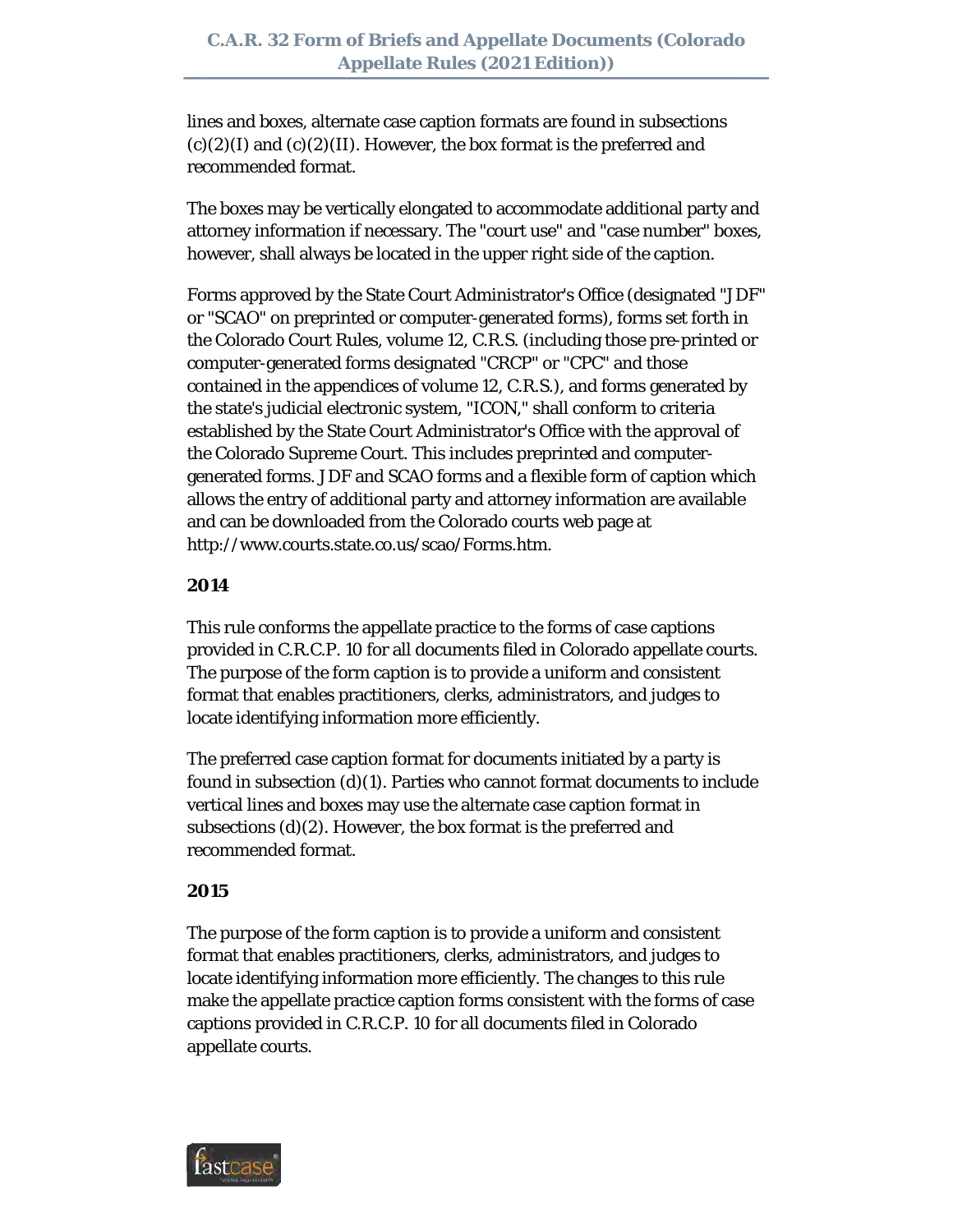The required case caption format for documents created using a wordprocessing system is found in Form 7. Self-represented parties who do not have access to a word-processing system and cannot format documents to include vertical lines and boxes may use the alternate case caption format in Form 7A. However, Form 7 caption format is preferred and recommended.

Subsection (f) is a new subsection. It is based on the legislative requirements set forth in Colo. Rev. Stat. ? §? §19-1-102 (1.7), 19-1-109(1), and 24-72- 304(4)(a), and is consistent with longstanding court practice.

Prior subsection (e), formerly titled "Improper Form and Briefs of Other Papers," now titled "Non-Compliant Documents" and (f) titled "Certificate of Compliance" have been re-lettered to subsections (g) and (h), respectively. The substance of the prior subsections has not changed.

#### **Annotation**

.

Law reviews. For article, "Amendments to Appellate Rules Concerning Type Size and Word Count", see 34 Colo. Law. 27 (June 2005). For article, "Complying With C.A.R. 28 and 32 ", see 39 Colo. Law. 65 (November 2010).

Noncompliance will result in dismissal. Where an appellant fails to comply with this provision, the appeal will be dismissed. Dubois v. People, 26 Colo. 165, 57 P. 187 (1899).

Example of noncompliance. A reply brief which is in indistinct and blurred typewriting flagrantly violates this provision. Mitchell v. Pearson, 34 Colo. 281, 82 P. 447 (1905).

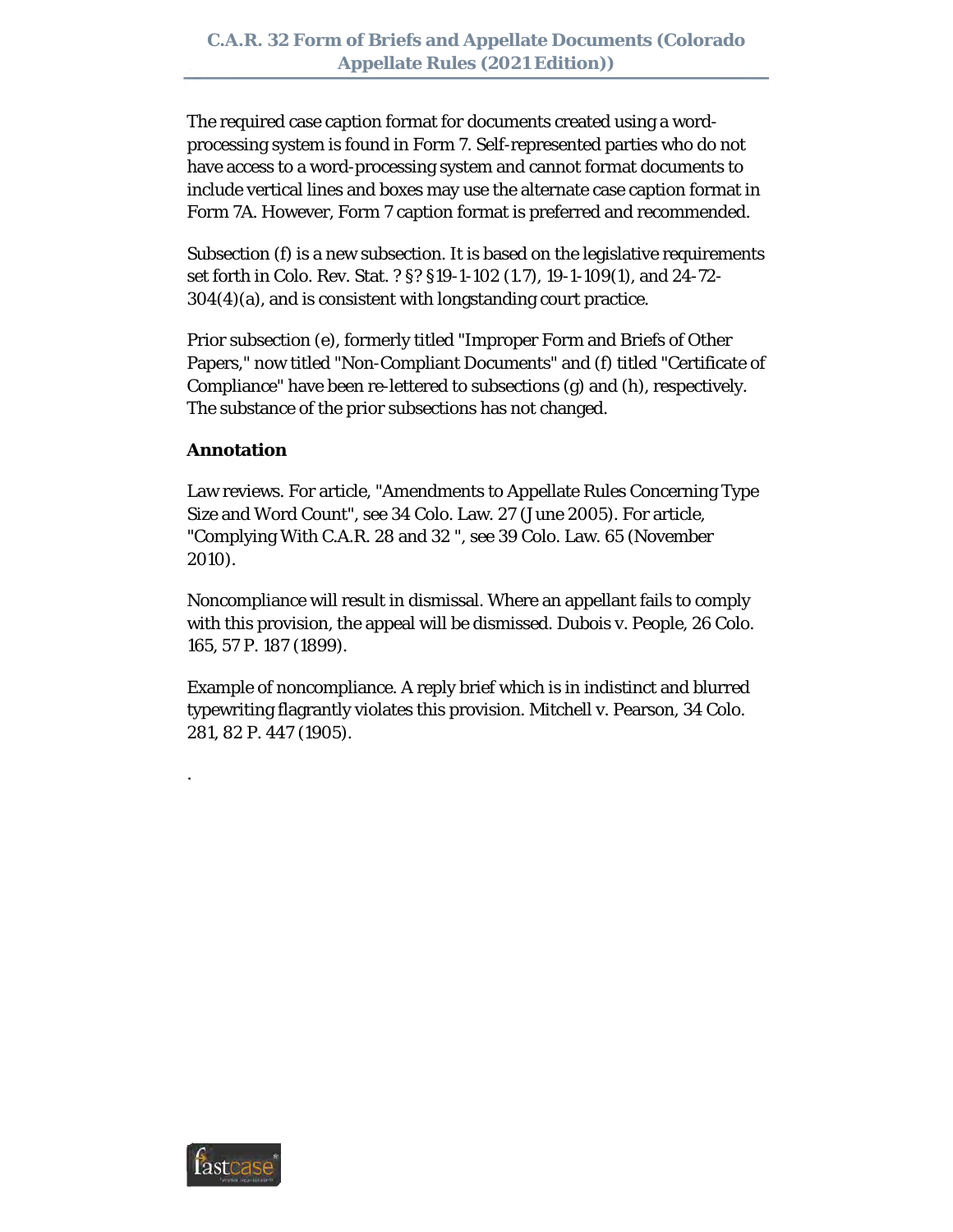## **RULE 33. Prehearing Conference**

(Repealed effective [January 7, 2015].)

**Annotation**

.

Law reviews. For article, "The Problem of Delay in the Colorado Court of Appeals", see 58 Den. L.J. 1 (1980).

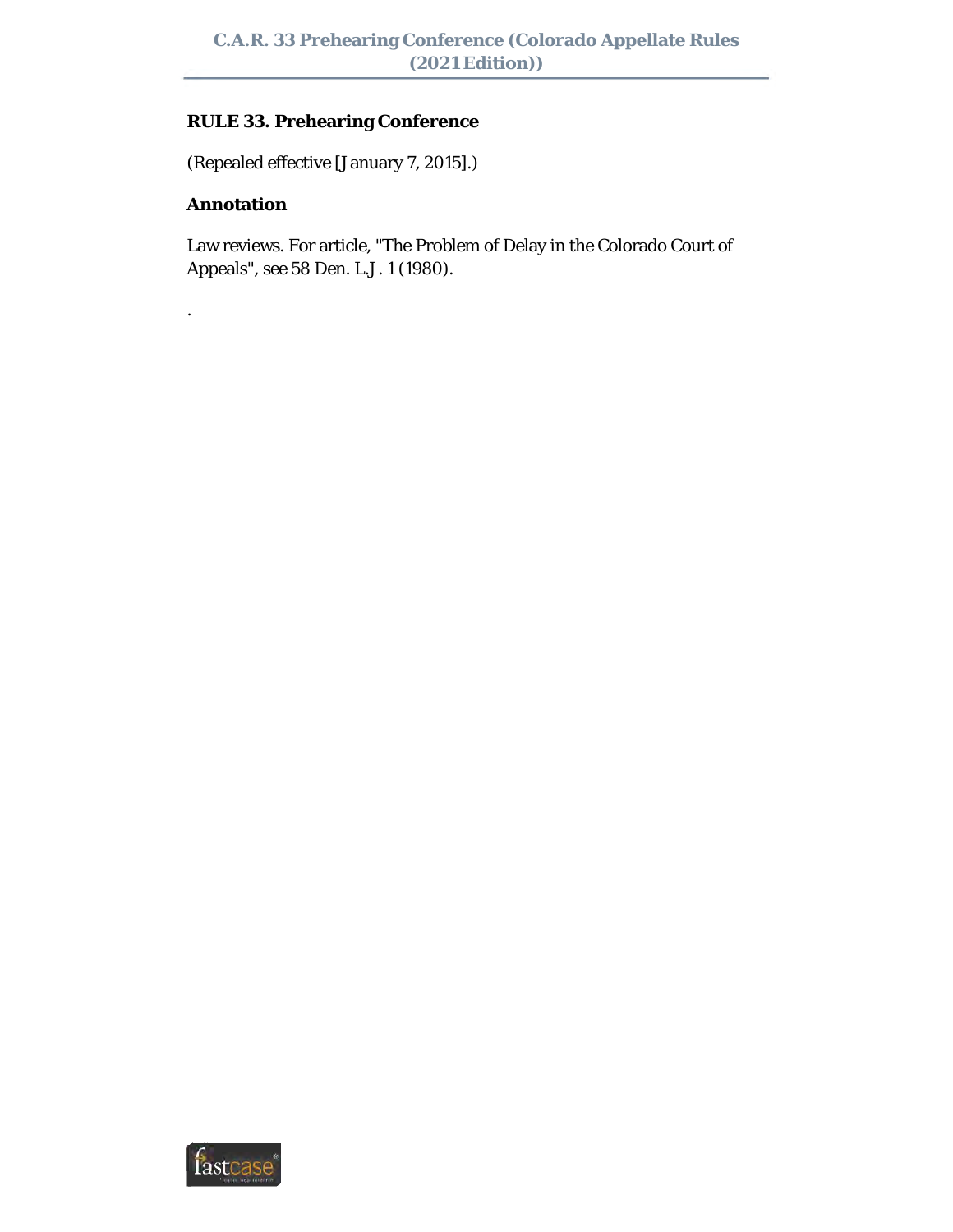#### **RULE 34. Oral Argument**

(a) **In General.** Oral argument may be allowed at the discretion of the court. A request for oral argument must be made in a separate document entitled "request for oral argument." The request must be filed no later than 7 days after briefs are closed. The court may order oral argument regardless of whether any party requested oral argument.

(b) **Notice of Argument; Postponement.** The clerk must advise all parties of the date, time, and place oral argument. A motion to postpone the argument must be filed reasonably in advance of the argument date.

(c) **Time Allowed for Argument.**

(1) **In the Supreme Court.** Unless the court orders otherwise, each side will be allowed 30 minutes for argument. Any motion for additional time must be made by motion filed within 7 days after the briefs are closed, and will be granted only if good cause is shown. The court may vacate or terminate the argument if, in its judgment, further argument is unnecessary.

(2) **In the Court of Appeals.** Unless the court orders otherwise, each side will be allowed 15 minutes for argument. Any motion for additional time must be filed within 7 days after the briefs are closed and will be granted only if good cause is shown. The court may vacate or terminate the argument if, in its judgment, further argument is unnecessary.

(d) **Order and Content of Argument.** The appellant opens the argument and may reserve a portion of its allotted time for rebuttal. Parties should not read at length from briefs, records, or authorities. Unless the court orders otherwise, oral arguments will be limited to the issues raised in the briefs.

(e) **Cross-Appeals and Separate Appeals.** If there is a cross-appeal, C.A.R. 28.1(b) determines which party is the appellant and which is the appellee for purposes of oral argument. Unless the court directs otherwise a cross-appeal will be argued with the initial appeal ast a single argument. The court may set separate appeals that involve the same or similar issues together for argument. In such cases, separate parties should avoid duplicative argument.

(f) **Nonappearance of Parties.** If the appellee fails to appear for argument, the court may hear argument by the appellant, if present. If the appellant fails to appear, the court may hear argument by the appellee. If neither party appears, the case will be decided on the briefs unless the court orders otherwise.

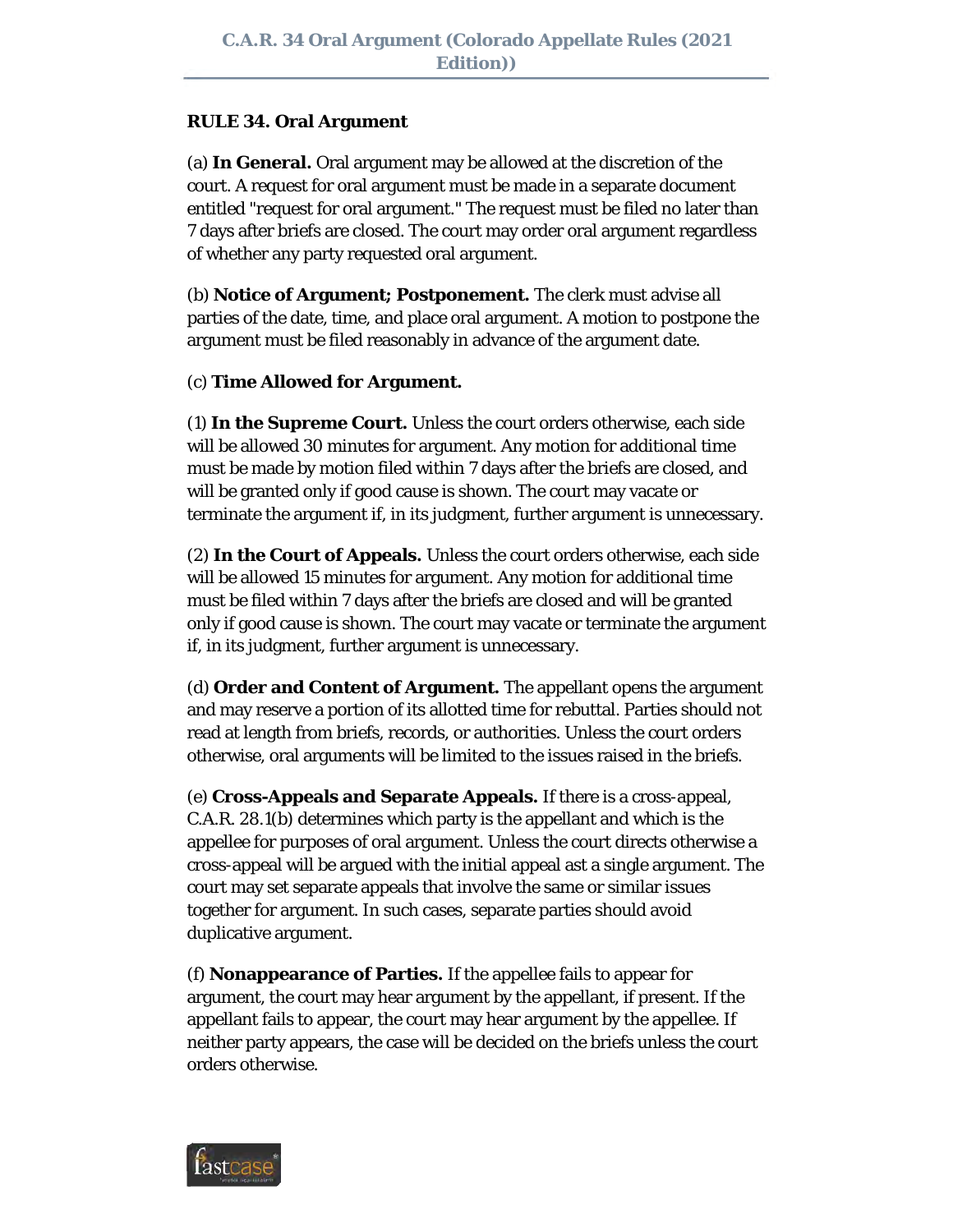(g) **Use of Physical Exhibits at Argument; Removal.** Parties intending to use physical exhibits other than documents at the argument must arrange with the clerk of court to place them in the court room on the day of the argument before the court convenes. After the argument, the party must removed the exhibits from the court room unless the court directs otherwise. The clerk may destroy or dispose of the exhibits if a party does not reclaim them within a reasonable time after the clerk has given notice to remove them.

(h) **Supreme Court Sessions En Banc and in Departments.** The chief justice may convene the court en banc at any time, and must do so on the written request of three justices. Subject to this provision, or as limited by the constitution, sessions of the court in departments for the purpose of hearing oral arguments, and designation of the justices to hear such arguments, will be under the direction and control of the chief justice.

(i) **References to Minors and Sexual Assault Victims.** Reference at oral arguments to sexual assault victims and minors must comply with the requirements of C.A.R. 32(f).

(Source: b1 and c amended March 15, 1985, effective July 1, 1985; b amended August 30, 1985, effective January 1, 1986; d amended and adopted April 4, 1996, effective July 1, 1996; b2 amended and effective September 9, 2004; b amended and adopted December 14, 2011, effective January 1, 2012, for all cases pending on or filed on or after January 1, 2012, pursuant to C.R.C.P. 1 b.)

## **Comment**

**2015**

Subsection (i) is a new subsection. It is consistent with new C.A.R. 32(f), and is based on the legislative requirements set forth in Colo. Rev. Stat. ? §? §19- 1-102 (1.7), 19-1-109(1), and 24-72-304(4)(a), and is consistent with longstanding court practice.

Comment to (b): This change places a limit on the time period for filing a request for oral argument. The time period is the same as the limit for filing a request for additional time.

## **Annotation**

Law reviews. For article, "Supreme Court Proceedings: Rules 111-119 ", see 23 Rocky Mt. L. Rev. 618 (1951).

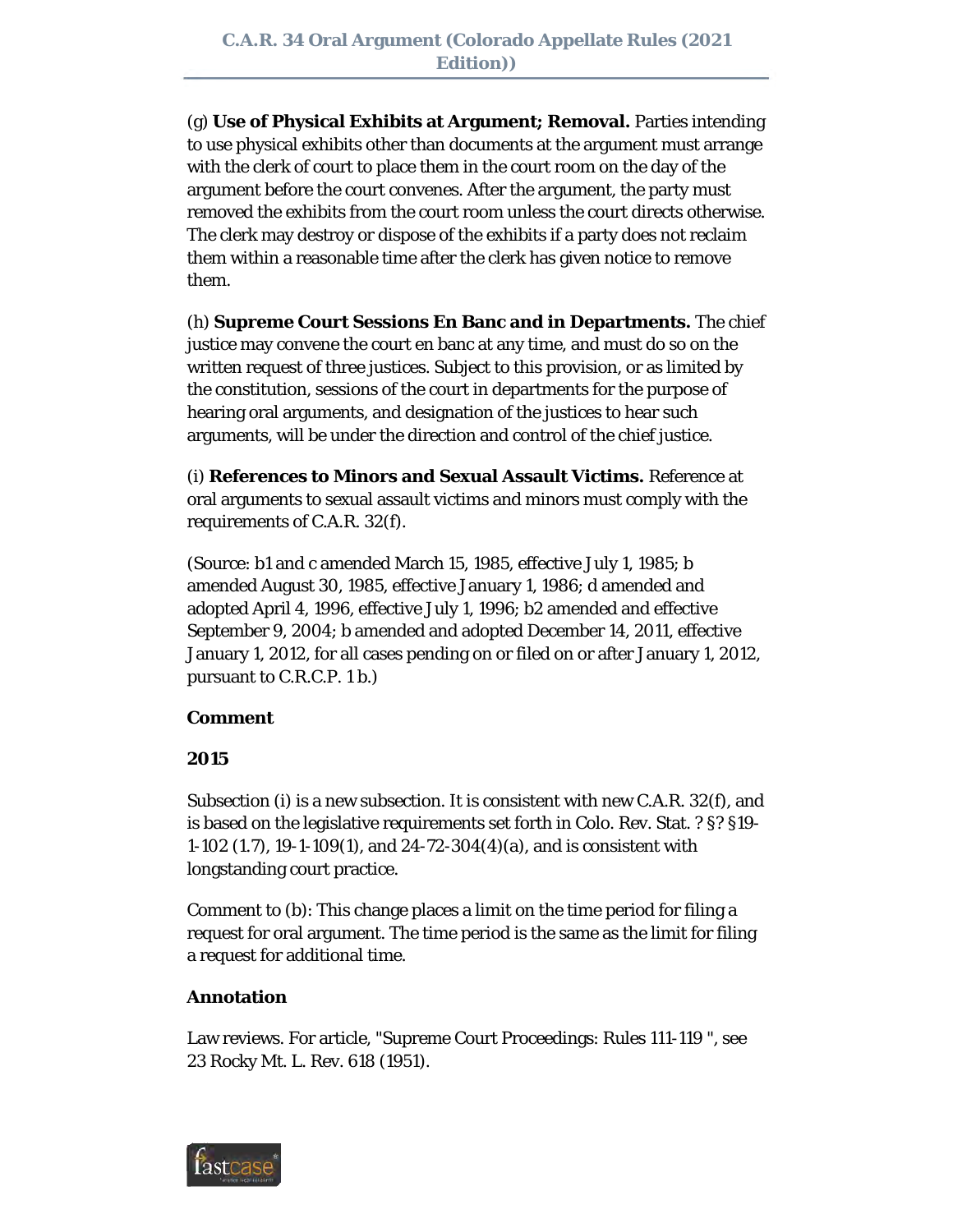Decision on briefs satisfies obligation of counsel on criminal appeal. Where counsel for the parties filed with the court a statement requesting a decision upon the briefs of the respective parties without oral argument pursuant to section (f), it was held that the statement was in accord with the standards of criminal justice, as they relate to the obligations of counsel for the defendant on appeal. Garcia v. People, 174 Colo. 372, 483 P.2d 1347 (1971).

Requests for further oral arguments. Where no request for further oral argument was made, nor was any request for an argument en banc made until after the announcement of the court's decision, the right, if it existed, was waived. Scott v. Shook, 80 Colo. 40, 249 P. 259, 47 A.L.R. 1108 (1926) (decided under former Supreme Court Rule 43).



.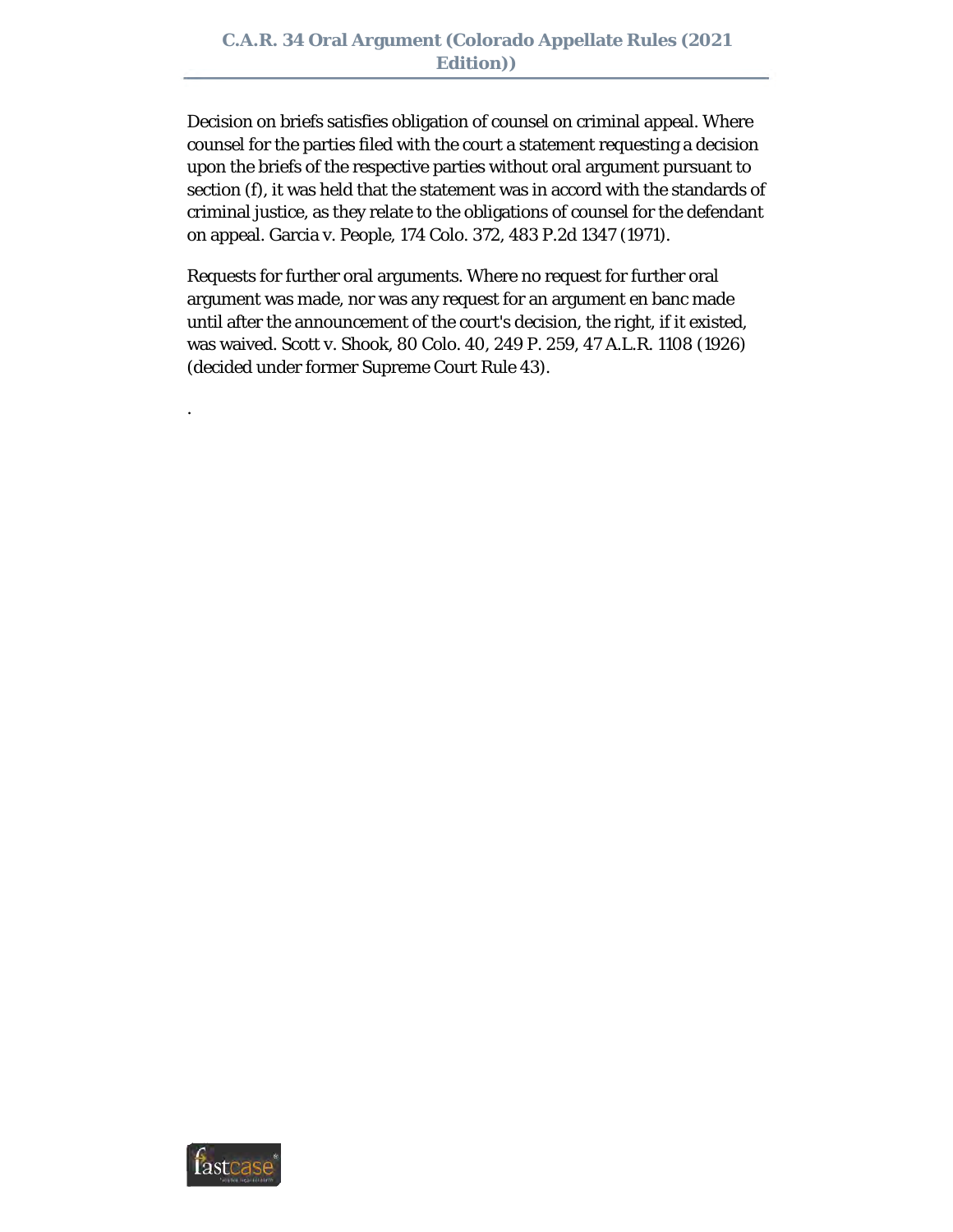### **RULE 35. Determination of Appeal**

(a) **Disposition of Appeal.** The appellate court may, in whole or in part, dismiss an appeal; affirm, vacate, modify, reverse, or set aside a lower court judgment; and remand any portion of the case to the lower court for further proceedings. When reviewing a ruling or judgment dismissing criminal charges, the appellate court may approve or disapprove of the judgment if retrial of the defendant is prohibited. The appellate court may dismiss an appeal or affirm a lower court judgment without opinion, but it must issue a written opinion when vacating, modifying, reversing, setting aside, or remanding any portion of the lower court judgment.

(b) **Equally Divided Supreme Court.** When the supreme court acting en banc is equally divided in an opinion, the judgment being appealed will stand affirmed.

(c) **Harmless Error.** The appellate court may disregard any error or defect not affecting the substantial rights of the parties.

(d) **Advancement on Docket.** Any pending action may be advanced on the docket and may be disposed of in such order as the court deems appropriate. The court may make such orders relating to the time and necessity for the filing brief and for oral argument as it deems the circumstances demand.

(e) **Published Opinions of Court of Appeals.** A majority of all of the judges of the court of appeals shall determine which opinions of that court will be designated for official publication. They opinions shall be published in the official publication designated by the supreme court. Opinions designated for official publication must be followed as precedent by all lower court judges in the state of Colorado.

No court of appeals opinion shall be designated for official publication unless it satisfies one or more of the following standards:

(1) the opinion establishes a new rule of law, or alters or modifies an existing rule, or applies an established rule to a novel fact situation;

(2) the opinion involves a legal issue of continuing public interest;

(3) the majority opinion, dissent, or special concurrence directs attention to the shortcomings of existing common law or inadequacies in statutes; or

(4) the opinion resolves an apparent conflict of authority.

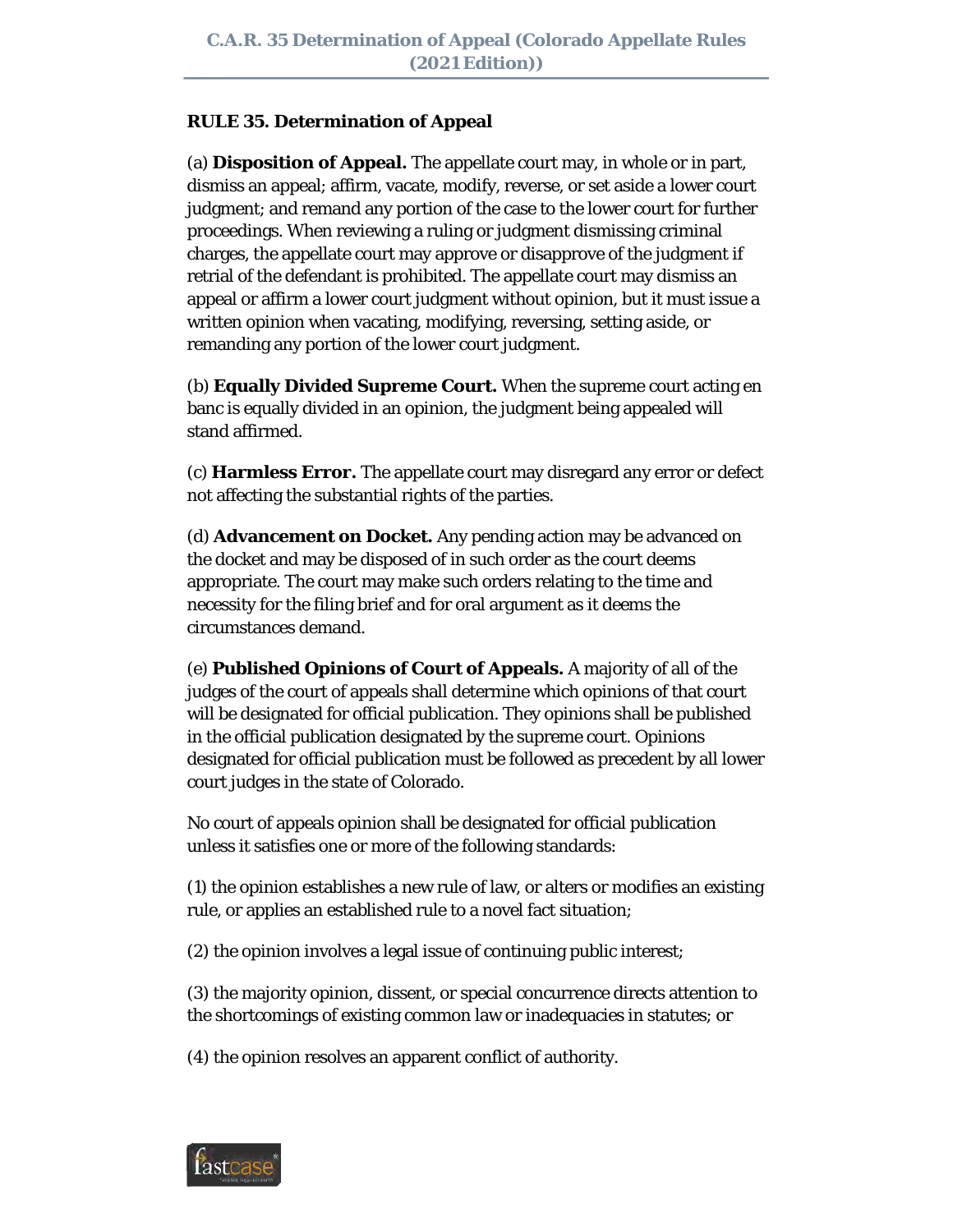(f) **Unpublished Opinions of Court of Appeals.** A court of appeals opinion not designated for official publication must contain the following notation on the title page: "NOT PUBLISHED PURSUANT TO C.A.R. 35(e)."

If the supreme court grants certiorari to a court of appeals opinion not designated for official publication, and if the supreme court announces an opinion in the case, the court of appeals' opinion will not be published unless otherwise ordered by the supreme court.

(g) **Effect of Denial of Writ of Certiorari.** The supreme court's denial of a writ of certiorari does not constitute approval of the lower court judgment.

(h) **References to Minors and Sexual Assault Victims.** Opinions and orders issued by the appellate courts will refer to sexual assault victims and minors in a manner consistent with C.A.R. 32(f).

(Source: f amended and adopted June 27, 2002, effective July 1, 2002; f amended and effective February 7, 2008; e amended and effective April 5, 2010.)

### **COMMENTS**

2016

**(1)** Prior subsections (c), entitled, "Affirmation;" (d), entitled, "Reversal;" and (e), entitled, "Disposition of Cause;" were deleted to reflect current appellate practice, for readability, and because portions of these prior subsections addressed functions of the trial court rather than functions of an appellate court. The relevant substance of those prior subsections, however, has been relocated to new subsections (a), entitled "Disposition of Appeal;" (b) entitled "Equally Divided Supreme Court;" and (c), entitled "Harmless Error."

**(2)** Because prior subsections (c), (d), and (e) were deleted, prior subsection (f), entitled, "Published Opinions of the Court of Appeals," has been relettered to subsection (e). For readability and organization, the contents of prior subsection (f) have been divided into new subsections (e); (f), entitled, "Unpublished Opinions of the Court of Appeals;" and (g) entitled, "Effect of Denial of Writ of Certiorari."

**(3)** New subsection (h) is consistent with C.A.R. 32(f) and 34, and is based on the legislative requirements set forth in Colo. Rev. Stat. ? §? §19-1-102 (1.7), 19-1-109(1), and 24-72-304(4)(a), and is consistent with longstanding court practice.

## **Annotation**

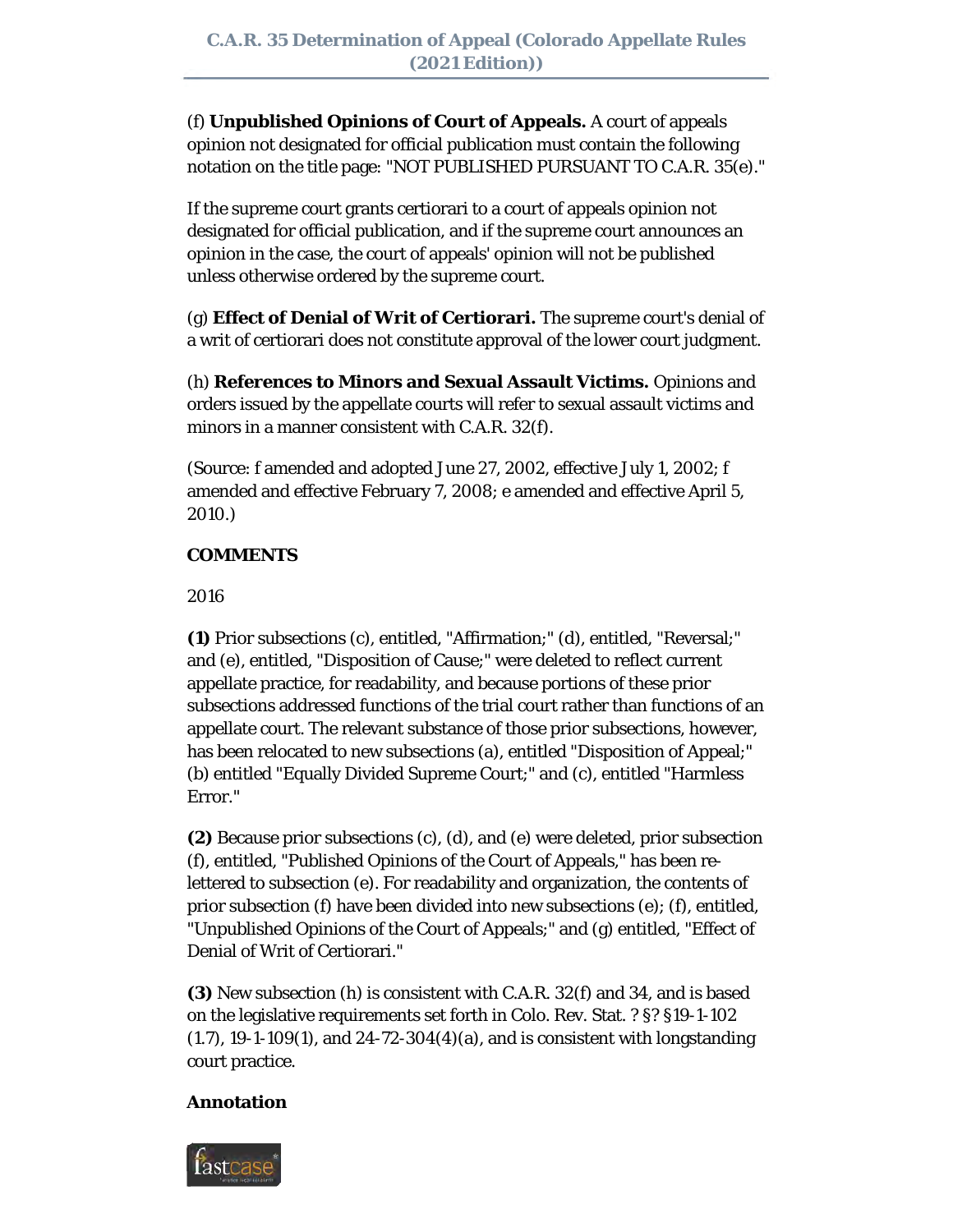#### I. General Consideration.

Law reviews. For article, "Supreme Court Proceedings: Rules 111-119 ", see 23 Rocky Mt. L. Rev. 618 (1951). For article, "Appellate Procedure and the New Supreme Court Rules", see 30 Dicta 1 (1953). For article, "A Summary of Colorado Supreme Court Internal Operating Procedures", see 11 Colo. Law. 356 (1982). For article, "Collecting Pre- and Post-Judgment Interest in Colorado: A Primer", see 15 Colo. Law. 753 (1986).

Where question presented on appeal is moot, dismissal of the appeal is in order. People in Interest of P.L.V., 176 Colo. 342, 490 P.2d 685 (1971).

An appeal from order of foreclosure on real property was mooted where record reveals a conscious and voluntary choice by the defendants to allow the property to be sold to satisfy the judgment. Stenback v. Front Range Financial Corp., 764 P.2d 380 (Colo. App. 1988).

Appeal becomes moot if events subsequent to the filing of the appeal render the issues present moot. In re Hartley, 886 P.2d 665 (Colo. 1994).

A case is moot when a judgment, if rendered, would have no practical legal effect upon the existing controversy. In re Hartley, 886 P.2d 665 (Colo. 1994).

Decision on review reinvests jurisdiction in lower court. When a case is determined in the supreme court on review, the lower court is thereupon immediately reinvested with jurisdiction without the issuance of, or receipt by the clerk of the trial court, of a remittitur. Haggott v. Plains Iron Works Co., 74 Colo. 37, 218 P. 909 (1923).

Remittitur is not essential. The former rule directing the clerk to issue remittitur contained no suggestion that it is essential to further proceeding in the trial court. The practice from earliest times has been for the clerk to issue the mandate only upon request. Haggot v. Plains Iron Works Co., 74 Colo. 37, 218 P. 909 (1923).

Supreme court has jurisdiction to compel obedience to its remittitur to district court to require that court to show cause as to whether and in what manner remittitur had been complied with. Green v. Green, 170 Colo. 197, 460 P.2d 224 (1969).

Applied in Brinker v. City of Sterling, 121 Colo. 430, 217 P.2d 613 (1950); Lewis v. Oliver, 129 Colo. 479, 271 P.2d 1055 (1954); Pettingell v. Moede, 129 Colo. 484, 271 P.2d 1038 (1954); Bohn v. Bd. of Adjustment, 129 Colo. 539, 271 P.2d 1051 (1954); Am. Nat'l Bank v. Hereford State Bank, 139 Colo. 345, 338 P.2d 1032 (1959); Colo. Interstate Gas Co. v. Logan Props. Corp., 140

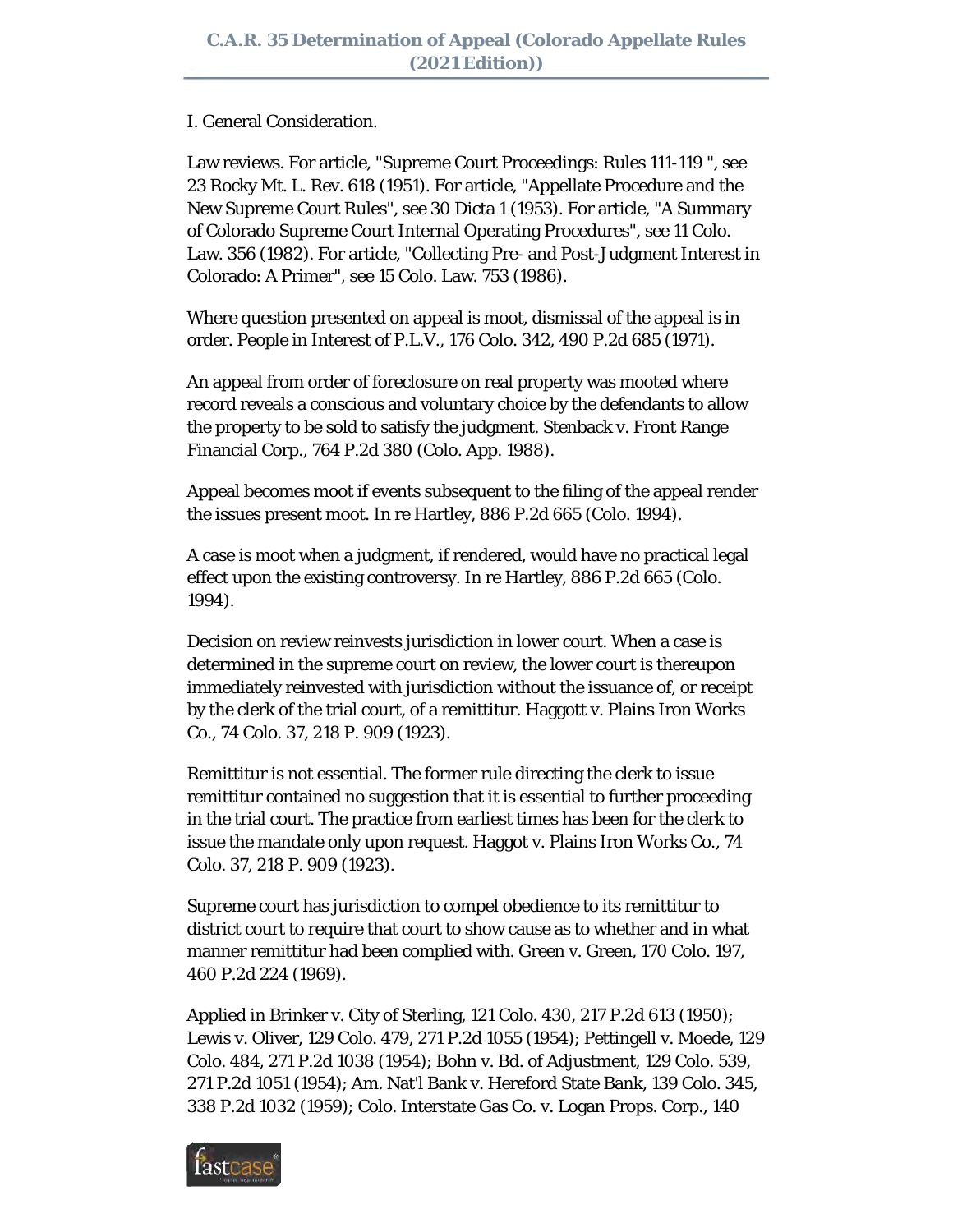Colo. 411, 344 P.2d 693 (1959); McKenzie v. People, 178 Colo. 450, 497 P.2d 1262 (1972); People v. Chavez, 179 Colo. 69, 498 P.2d 341 (1972); Thornburg v. Homestead Minerals Corp., 184 Colo. 141, 518 P.2d 941 (1974); Coen v. Boulder Valley Sch. Dist. No. RE-2, 402 F. Supp. 1335 (D. Colo. 1975); People v. Morris, 190 Colo. 215, 545 P.2d 151 (1976); Martin v. District Court, 191 Colo. 107, 550 P.2d 864 (1976); Columbine Valley Constr. Co. v. Bd. of Dirs., 626 P.2d 686 (Colo. 1981); Jackson v. Harsco Corp., 653 P.2d 407 (Colo. App. 1982); Palmer v. A.H. Robins Co., Inc., 684 P.2d 187 (Colo. 1984); Martinez v. Dixon, 710 P.2d 498 (Colo. App. 1985); Banek v. Thomas, 733 P.2d 1171 (Colo. 1986); Coors v. Sec. Life of Denver Ins. Co., 112 P.3d 59 (Colo. 2005).

II. Affirmation.

Findings of the trial court will not be disturbed on review unless they are clearly erroneous. C.K.A. v. M.S., 695 P.2d 785 (Colo. App. 1984), cert. denied, 705 P.2d 1391 (Colo. 1985).

Affirmance of the trial court's action disposes of all issues properly presented for review. Mills v. Saunders, 30 Colo. App. 462, 494 P.2d 1309 (1972).

Judgment affirmed where a retrial would result in the same judgment. Boyd v. Munson, 59 Colo. 166, 147 P. 662 (1915); Swanson v. First Nat'l Bank, 74 Colo. 135, 219 P. 784 (1923).

Or when supported by substantial evidence. A determination by a quasijudicial body is not arbitrary or capricious, and thus not an abuse of discretion, where it is supported by substantial competent evidence, and it will be affirmed on review. Kizer v. Beck, 30 Colo. App. 569, 496 P.2d 1062 (1972).

Where the sufficiency of the evidence to support a guilty verdict is challenged, an appellate court must review the testimony in the light most favorable to the prosecution. If there is sufficient competent evidence to establish the essential elements of a crime, a guilty verdict will not be overturned by an appellate court even though there are conflicts and inconsistencies in the evidence. People v. Diefenderfer, 784 P.2d 741 (Colo. 1989).

The court of appeals should not substitute its opinion of what damages are appropriate for that of the jury. Mere disagreement with the amount of damages awarded is not a sufficient ground to overturn an award of damages which is supported by competent evidence in the record as it is the sole province of the jury to fix fair and just damages, and only upon a

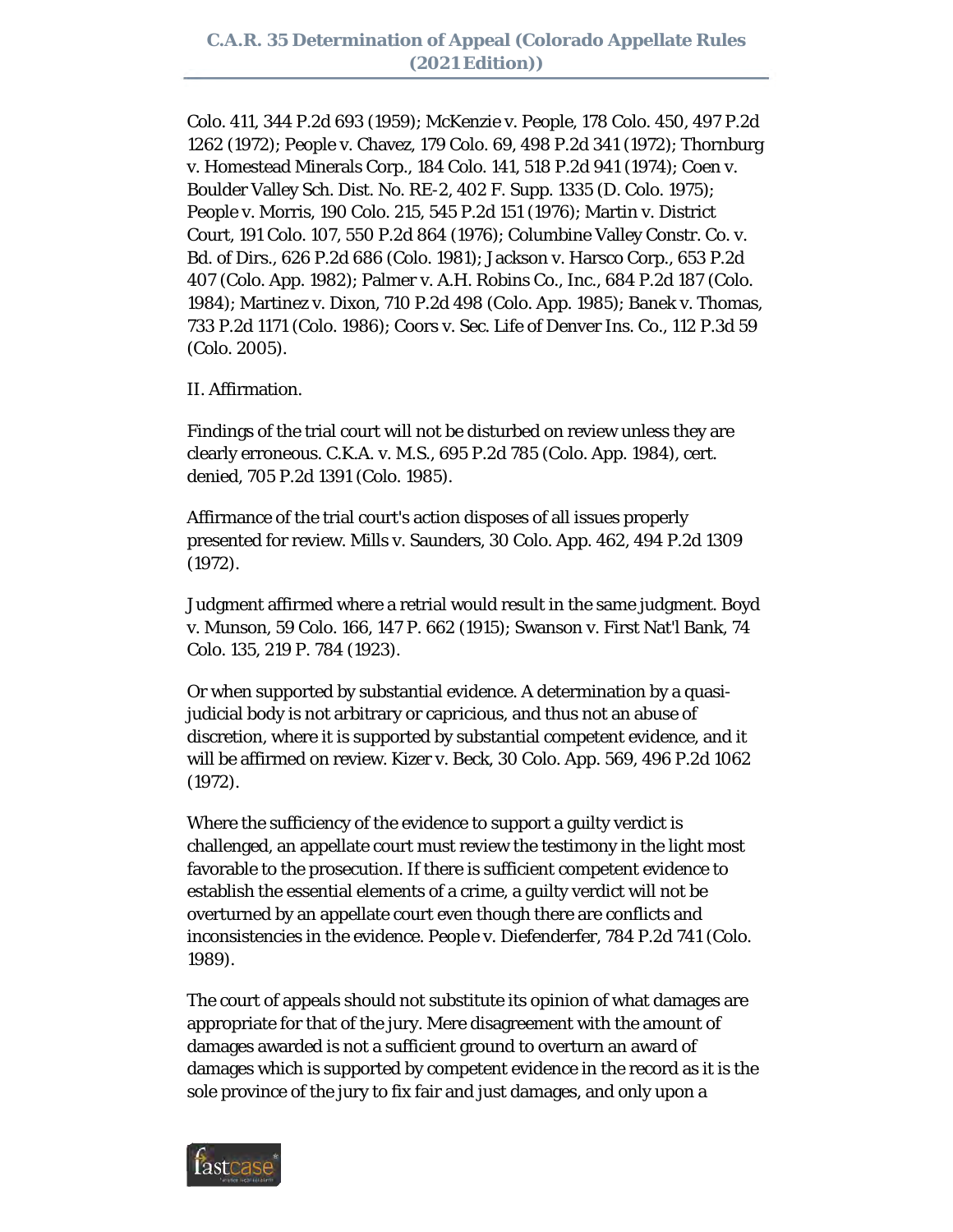showing of arbitrary or capricious jury action, or that the jury was swayed by passion or prejudice, should an appellate court overturn a jury verdict. Morrison v. Bradley, 655 P.2d 385 (Colo. 1982); Lee's Mobile Wash v. Campbell, 853 P.2d 1140 (Colo. 1993).

Where the evidence is conflicting, a reviewing court should not disregard the jury's verdict, which has support in the evidence, in favor of its own view of the evidence, but must reconcile the verdict with the evidence if at all possible, and if there is any basis for the verdict, it will not be reversed for inconsistency. Lee's Mobile Wash v. Campbell, 853 P.2d 1140 (Colo. 1993).

There was evidence in the record to support the jury award of zero noneconomic damages, and the fact that the jury instruction mandated that the jury "shall determine" the amount of noneconomic damages did not necessarily require an affirmative award of damages since an award of such damages was required only if the damages were caused by the petitioners' negligence. Lee's Mobile Wash v. Campbell, 853 P.2d 1140 (Colo. 1993).

Deference is given to the trial court's findings of fact which will not be overturned as long as there is support for them. This is true even though a contrary position may find support in the record and even though the court might have reached a different result had it been acting as the finder of fact. People v. Thomas, 853 P.2d 1147 (Colo. 1993).

Correct judgment entered for the wrong reason will be affirmed. Klipfel v. Neill, 30 Colo. App. 428, 494 P.2d 115 (1972).

III. Reversal.

Retrial may be ordered on liability only. On reversal of a judgment in an action for damages, the reviewing court may order retrial only upon the question of liability, holding the amount of damages to have been established on the first trial. Boyle v. Bay, 81 Colo. 125, 254 P. 156 (1927).

Or on amount of damages. Where the amount of the judgment due plaintiff was determined on conflicting evidence, a reversal of the judgment will require that the amount be set aside in its entirety pending a trial court determination of the sum properly due plaintiff. Farmers Elevator Co. v. First Nat'l Bank, 30 Colo. App. 529, 497 P.2d 352 (1972) aff'd, 181 Colo. 231, 508 P.2d 1261 (1973).

Mixed questions of law and fact presented for determination must be decided by the trial court, and where left undecided, the cause will be remanded for additional findings. Cook v. Cook, 74 Colo. 339, 221 P. 883 (1923).

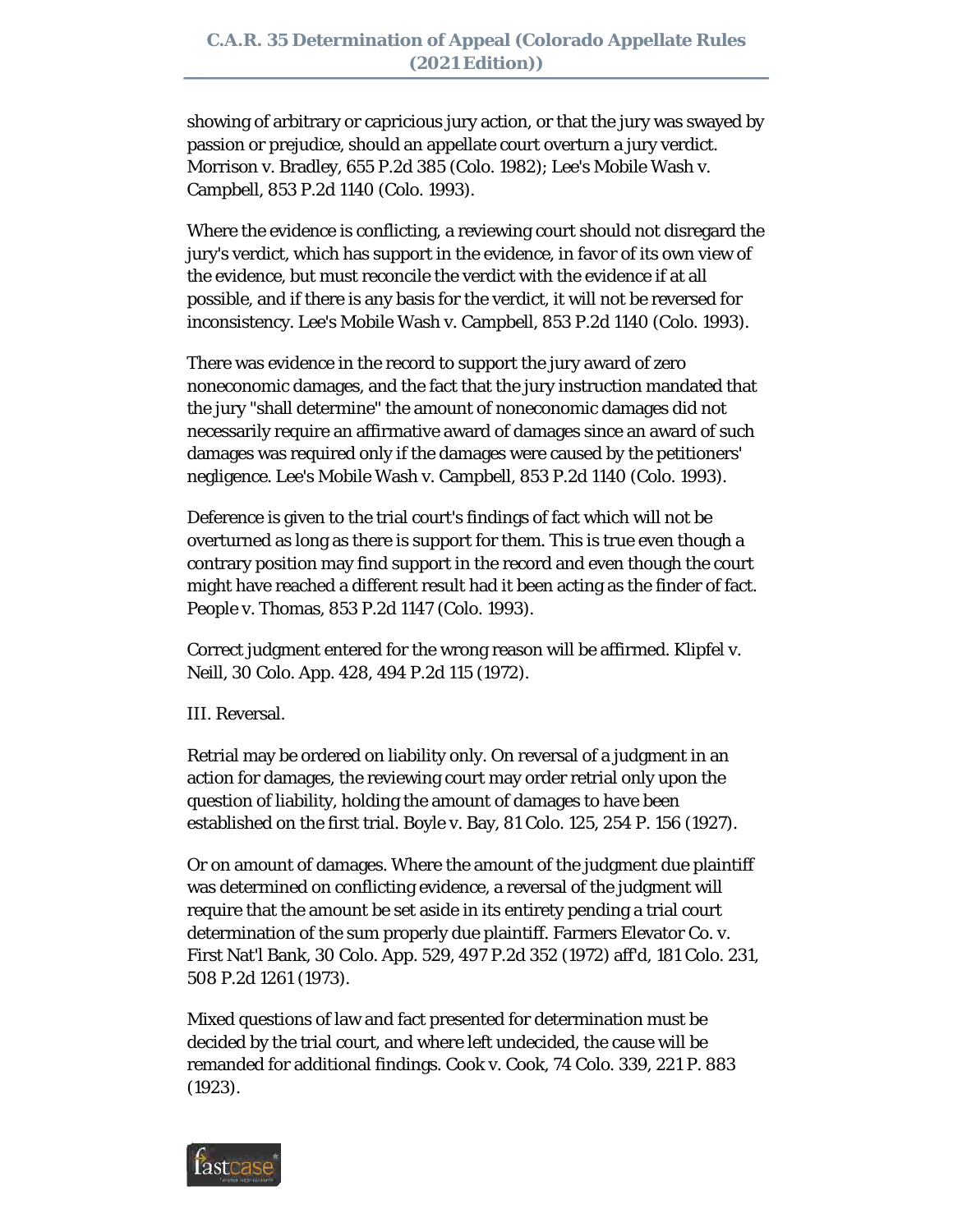When court may direct that proper judgment be entered. Where on review the record clearly discloses the entry of a judgment by the trial court finding all issues for the plaintiff but for an erroneous sum, the cause may be remanded with directions to enter the proper judgment. Mystic Tailoring Co. v. Jacobstein, 94 Colo. 306, 30 P.2d 263 (1934).

In appeal involving challenge to sales and use tax provisions of municipal code, appropriate remedy on appeal is not remand to district court for de novo review under ? §29-2-106.1 since taxpayer pursued review under municipal code. Arapahoe Roofing & Sheet Metal v. Denver, 831 P.2d 451 (Colo. 1992).

Judgment reversed where appeal and questions presented are moot. An ordinance passed while an action is pending on error renders the question before the supreme court moot, and a new zoning resolution adopted by the board of county commissioners even before the action is commenced renders the original action moot. Holding that the action before the lower court and the proceedings on appeal before the supreme court are on questions that are now moot, the judgment of the trial court is reversed and the cause is remanded with directions to dismiss the complaint. Bd. of Adjustment v. Iwerks, 135 Colo. 578, 316 P.2d 573 (1957).

Abstract claim, as an afterthought on appeal, will not support reversal. Anderson v. People, 176 Colo. 224, 490 P.2d 47 (1971), cert. denied, 405 U.S. 1042, 92 S. Ct. 1376, 31 L. Ed. 2d 583 (1972).

IV. Disposition of Cause.

A. In General.

Duties of trial court.Upon regaining jurisdiction, a trial court, through the use of its own enforcement procedures, is then responsible for execution on its own judgment in accordance with any directions issued by an appellate court. Hylton v. City of Colo. Springs, 32 Colo. App. 9, 505 P.2d 26 (1973).

Petition for certiorari is addressed to sound judicial discretion, and denial does not constitute a determination of the issues on the merits. Menefee v. City & County of Denver, 190 Colo. 163, 544 P.2d 382 (1976).

Denial of a petition for certiorari in a criminal case means nothing more than that the supreme court has declared that the case is not properly postured for further appellate review. Menefee v. City & County of Denver, 190 Colo. 163, 544 P.2d 382 (1976).

B. Equally Divided Court.

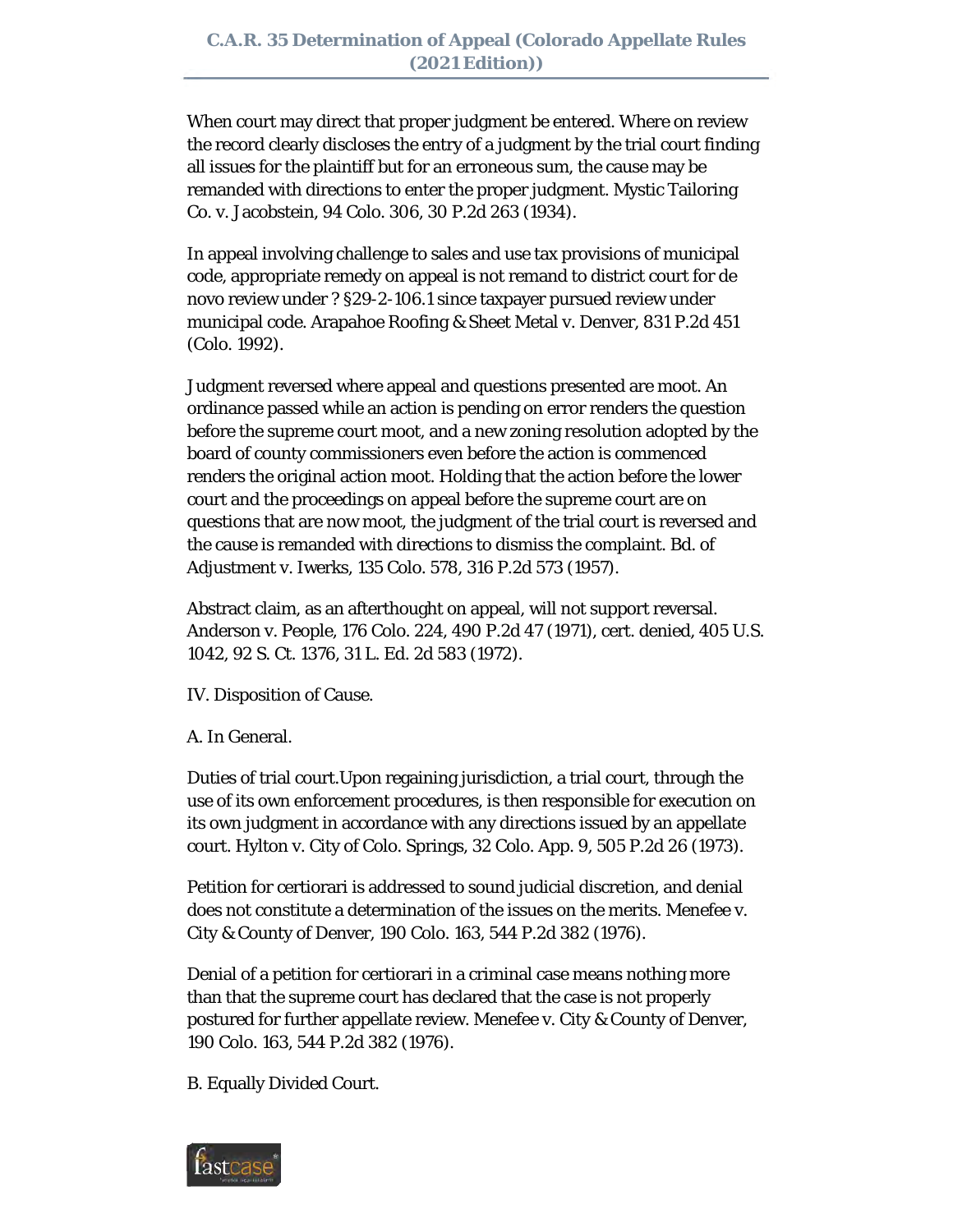Affirmed by operation of law. Where one justice did not sit and the remaining six divided equally, the judgment is affirmed by operation of law. Speer v. People ex rel. Rush, 52 Colo. 325, 122 P. 768 (1912); City & County of Denver v. Gunter, 63 Colo. 69, 163 P. 1118 (1917); Menzel v. McKee Live Stock Comm'n Co., 71 Colo. 326, 206 P. 383 (1922); People v. Stapleton, 79 Colo. 629, 247 P. 1062 (1926); Craddock v. Craddock, 90 Colo. 284, 8 P.2d 1112 (1932); La Argo v. Cronbaugh, 90 Colo. 286, 8 P.2d 1112 (1932); Midland Oil Ref. Co. v. Allen, 93 Colo. 102, 23 P.2d 1119 (1933); People ex rel. Link v. Tucker, 96 Colo. 273, 42 P.2d 472 (1935); Pring v. Brown, 96 Colo. 284, 42 P.2d 607 (1935); Larson v. Kalcevic, 99 Colo. 279, 62 P.2d 572 (1936); Courtright v. Legislative Statutory Comm'n, 100 Colo. 82, 65 P.2d 710, cert. denied, 302 U.S. 695, 58 S.Ct. 13, 82 L. Ed. 537 (1937); Creel v. Pueblo Masonic Bldgs. Ass'n, 100 Colo. 281, 68 P.2d 23 (1937); Taylor v. Bd. of Control of State Indus. Sch., 105 Colo. 219, 94 P.2d 184 (1939); Snyder v. Bd. for Appointment of Civil Serv. Comm'rs, 106 Colo. 83, 101 P.2d 436 (1940); Roenfeldt v. Rinker, 108 Colo. 359, 116 P.2d 964 (1941); Butler v. Byrne, 108 Colo. 507, 120 P.2d 196 (1941); Henderson v. Anderson, 108 Colo. 529, 120 P.2d 195 (1941); Hinkley v. Oriental Ref. Co., 116 Colo. 33, 178 P.2d 416 (1947); White v. Jensen, 116 Colo. 378, 182 P.2d 139 (1947); DeWitt v. Victor Am. Fuel Co., 116 Colo. 450, 181 P.2d 816 (1947); State v. Knight-Campbell Music Co., 117 Colo. 326, 187 P.2d 931 (1947); Oestereick v. Roper, 122 Colo. 59, 220 P.2d 551 (1950); Metropolitan Life Ins. Co. v. Hoffman, 122 Colo. 431, 222 P.2d 620 (1950); Eresch v. Hines, 122 Colo. 588, 225 P.2d 59 (1950); In re McNeal's Estate, 124 Colo. 99, 234 P.2d 622 (1951); Hix v. Stanchfield, 124 Colo. 422, 238 P.2d 200 (1951); Jabelonsky v. Fike, 125 Colo. 487, 244 P.2d 1081 (1952); City & County of Denver v. Bd. of County Comm'rs, 145 Colo. 451, 359 P.2d 1031 (1961); State Dept. of Hwys. v. Biella, 672 P.2d 529 (Colo. 1983); Pease v. District Court, 708 P.2d 800 (Colo. 1985).

Constitutes no precedent. A judgment by an equally divided court constitutes no precedent. People ex rel. Walker v. Stapleton, 79 Colo. 629, 247 P. 1062 (1926).

Same question cannot be relitigated between the same parties merely by bringing in a different action. In re Craddock's Estate, 91 Colo. 79, 11 P.2d 807 (1932).

Because judgment has the same effect as if entered with the approval of all the justices. In re Craddock's Estate, 91 Colo. 79, 11 P.2d 807 (1932).

C. Error Not Affecting Substantial Rights of the Parties.

Error which clearly does not prejudice substantial rights of the complaining party is not ground for reversal. Swanson v. First Nat'l Bank, 74 Colo. 135,

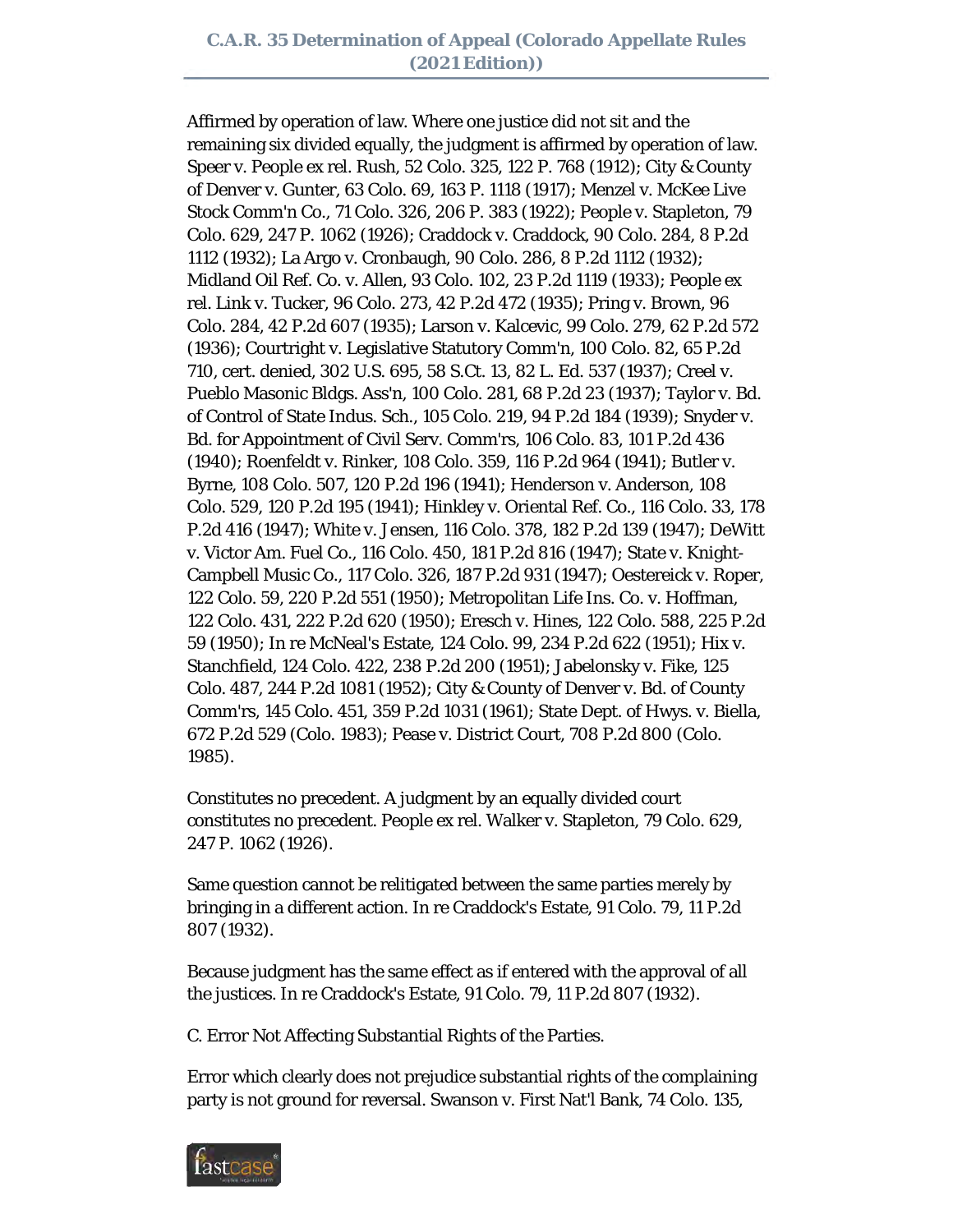219 P. 784 (1923); Thuro v. Meredith, 75 Colo. 471, 226 P. 867 (1924); Myers v. Hayden, 82 Colo. 98, 257 P. 351 (1927); Parker v. Ullom, 84 Colo. 433, 271 P. 187 (1928).

"Substantial right" defined. In construing this rule, as well as C.R.C.P. 61, a substantial right is one which relates to the subject matter and not to a matter of procedure and form. Sowder v. Inhelder, 119 Colo. 196, 201 P.2d 533 (1948).

Variance between pleading and proof does not affect substantial rights. Hiner v. Cassidy, 92 Colo. 78, 18 P.2d 309 (1932).

The variance was not such as affected the substantial right of the parties and was, therefore, such error or defect as the supreme court may disregard. Southwestern Sur. Ins. Co. v. Miller, 63 Colo. 15, 164 P. 507 (1917); Otis & Co. v. Teal, 74 Colo. 336, 221 P. 884 (1923).

Harmless instruction does not affect substantial rights. Howard v. Mitchell, 27 Colo. App. 45, 146 P. 486 (1915).

Improper admission of evidence to a fact which is established by other sufficient evidence does not affect substantial rights. Patterson v. People ex rel. Parr, 23 Colo. App. 479, 130 P. 618 (1913).

Appellate review of trial court's determination pursuant to ? §13-25-129 regarding admissibility of child's hearsay statement should be based upon record made at in limine hearing and may go beyond such record only if issue of harmless error or plain error is raised. People v. Bowers, 801 P.2d 511 (Colo. 1990).

Defect in summons. Error cannot be predicated on any defect in a summons unless the defect results in prejudice. Hocks v. Farmers Union Coop. Gas & Oil Co., 116 Colo. 282, 180 P.2d 860 (1947).

Receipt of verdict in absence of trial judge is technical error. Although the trial judge was not present when the verdict was received, it did not appear that any substantial rights of the defendant were violated by the trial court's procedure, and, as directed by this rule, mere technicalities would not constitute ground for reversal. Sowder v. Inhelder, 119 Colo. 196, 201 P.2d 533 (1948).

V. Published Opinions of Court of Appeals.

An unpublished court of appeals decision has no value as precedent. In re Ballot Title 2005-06 No. 55, 138 P.3d 273 (Colo. 2006).

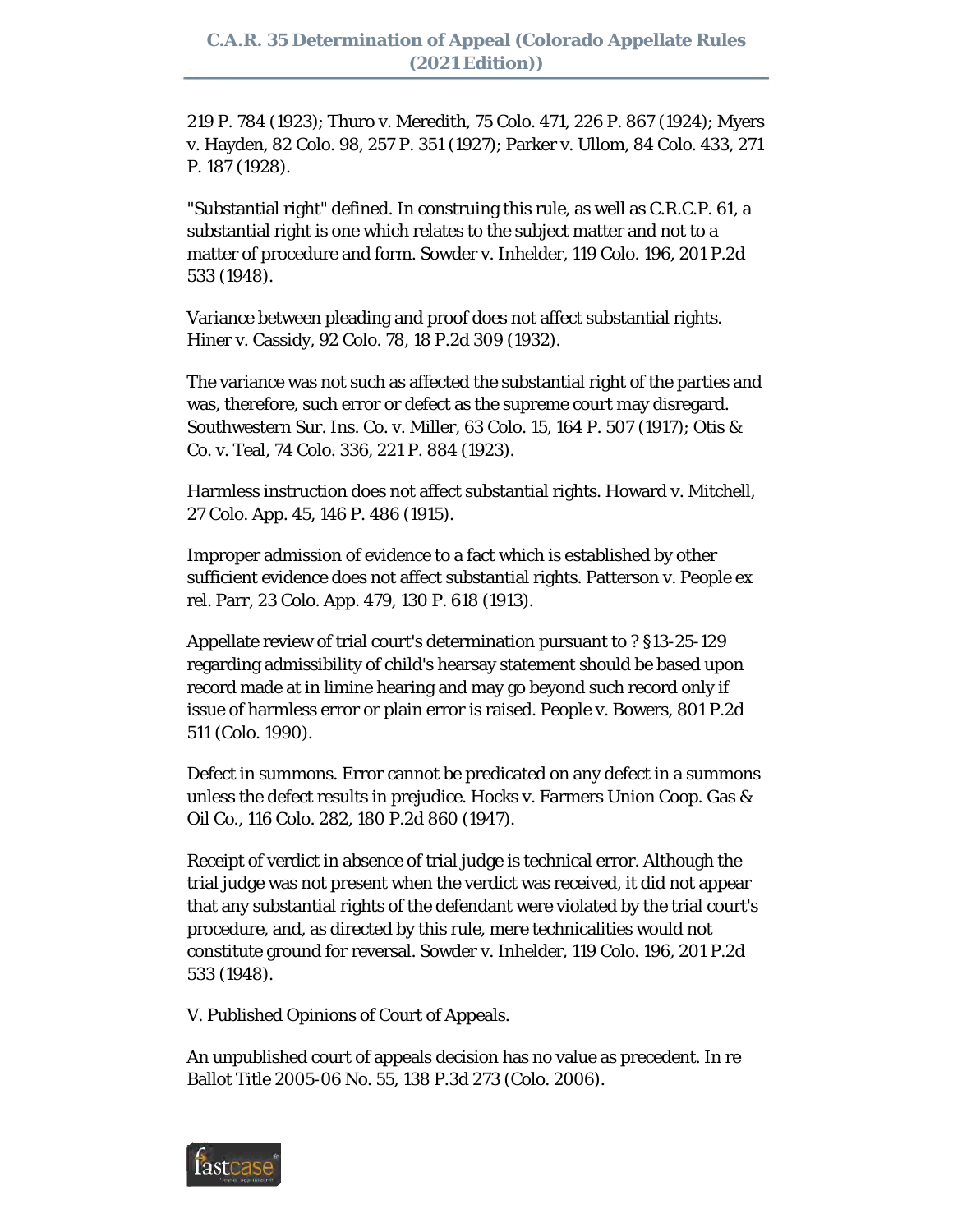For provision on harmless error in proceedings before the trial court, see C.R.C.P. 61.



.

.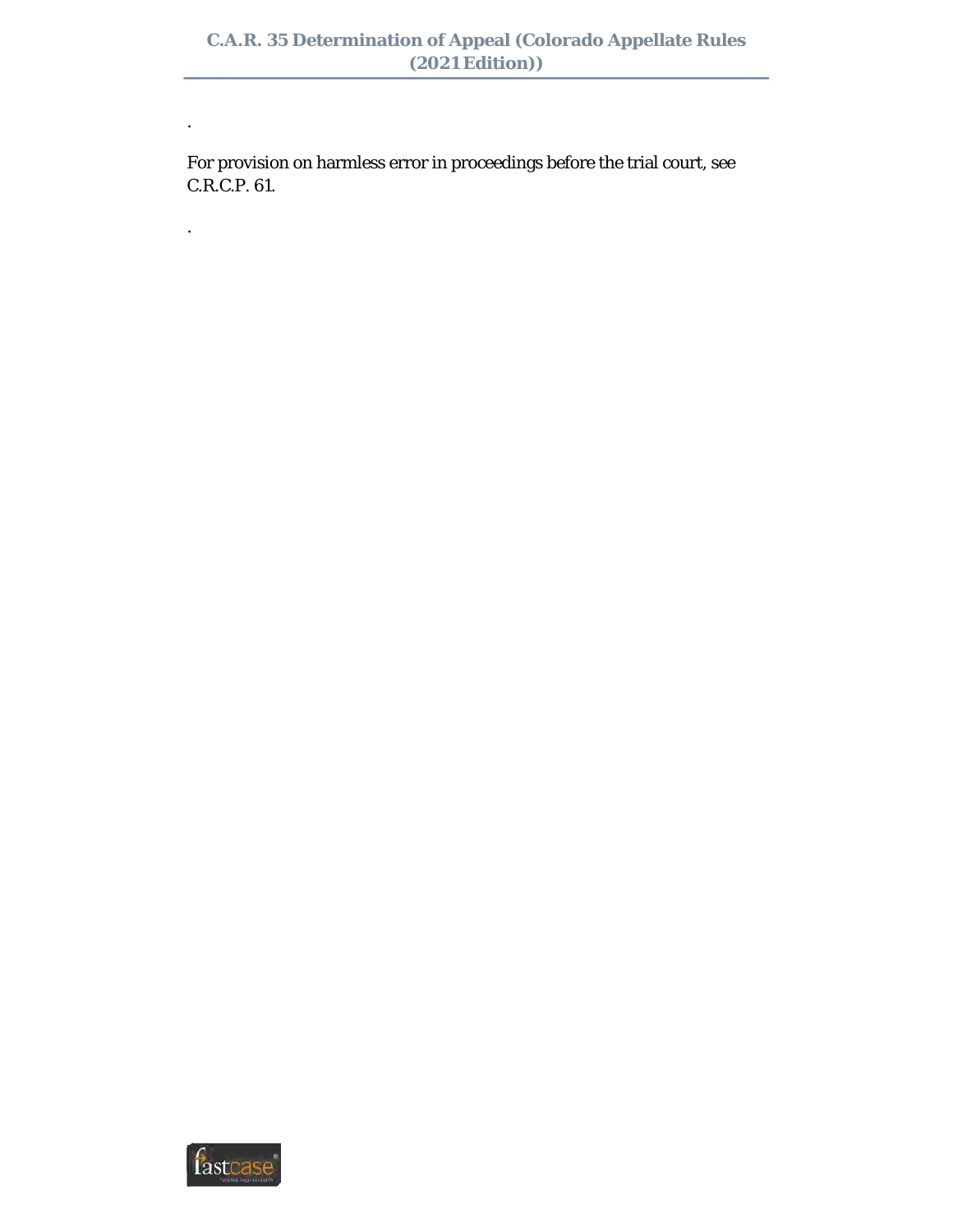## **RULE 36. Entry and Service of Judgment**

An appellate judgment is entered when the court issues or announces its dispositive order or opinion. The clerk must serve the order or opinion on all parties on the day it is entered.

**Comment**

**2015**

This rule was changed for brevity and to reflect the current practice of the appellate courts.

**Annotation**

Am. Jur.2d. See 20 Am. Jur.2d, Courts, ? § 22.

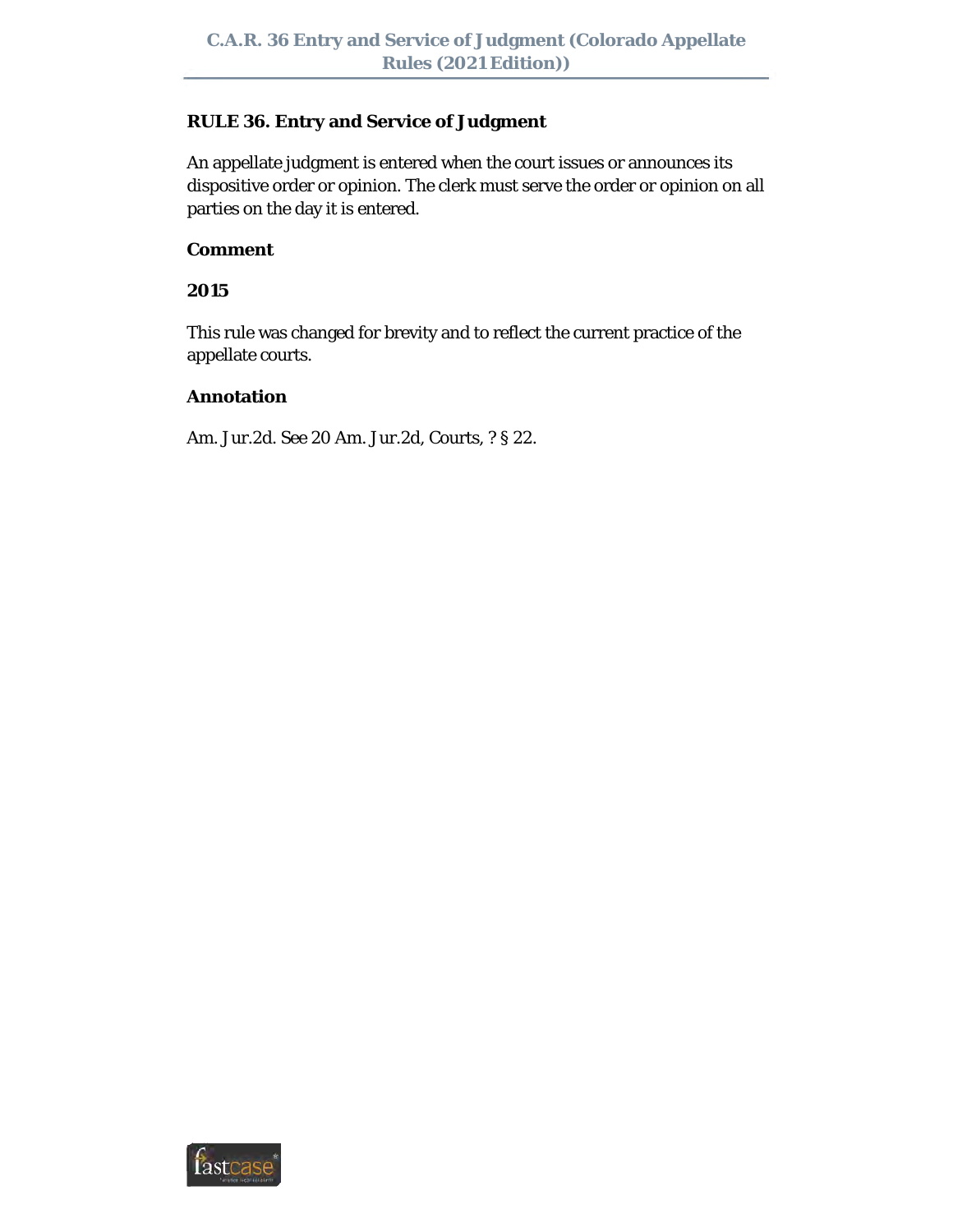#### **RULE 37. Interest on Judgments**

(a) **When the Court Affirms.** Unless the law provides otherwise, if a money judgment in a civil case is affirmed, whatever interest is allowed by law is payable from the date on which the judgment was entered in the lower court.

(b) **When the Court Does Not Affirm.** If a all or part of a judgment is dismissed, vacated, modified, reversed, or set aside with a direction that a money judgment be entered in the lower court, the mandate must contain instructions with respect to allowance of interest.

### **Annotation**

This rule is identical to Federal Appellate Rule 37. Pet Inc. v. Goldberg, 37 Colo. App. 257, 547 P.2d 943 (1975).

Appellate court's authority to determine interest is exclusive. While the appellate court may, of course, remand to the trial court for a determination of the proper statutory interest, the trial court, without such an instruction, lacks jurisdiction to enter any amount of interest not stated in the mandate. Pet Inc. v. Goldberg, 37 Colo. App. 257, 547 P.2d 943 (1975); In re Gutfreund, 148 P.3d 136 (Colo. 2006).

Proper method of attacking an appellate court's instructions as to interest is to petition for amendment or recall of the mandate. Such a procedure is available in Colorado. Pet Inc. v. Goldberg, 37 Colo. App. 257, 547 P.2d 943 (1975).

Applied in Loesekan v. Benefit Trust Life Ins. Co., 37 Colo. App. 493, 552 P.2d 36 (1976); Westec Constr. Mgmt. Co. v. Postle Enter. I, Inc., 68 P.3d 529 (Colo. App. 2002).

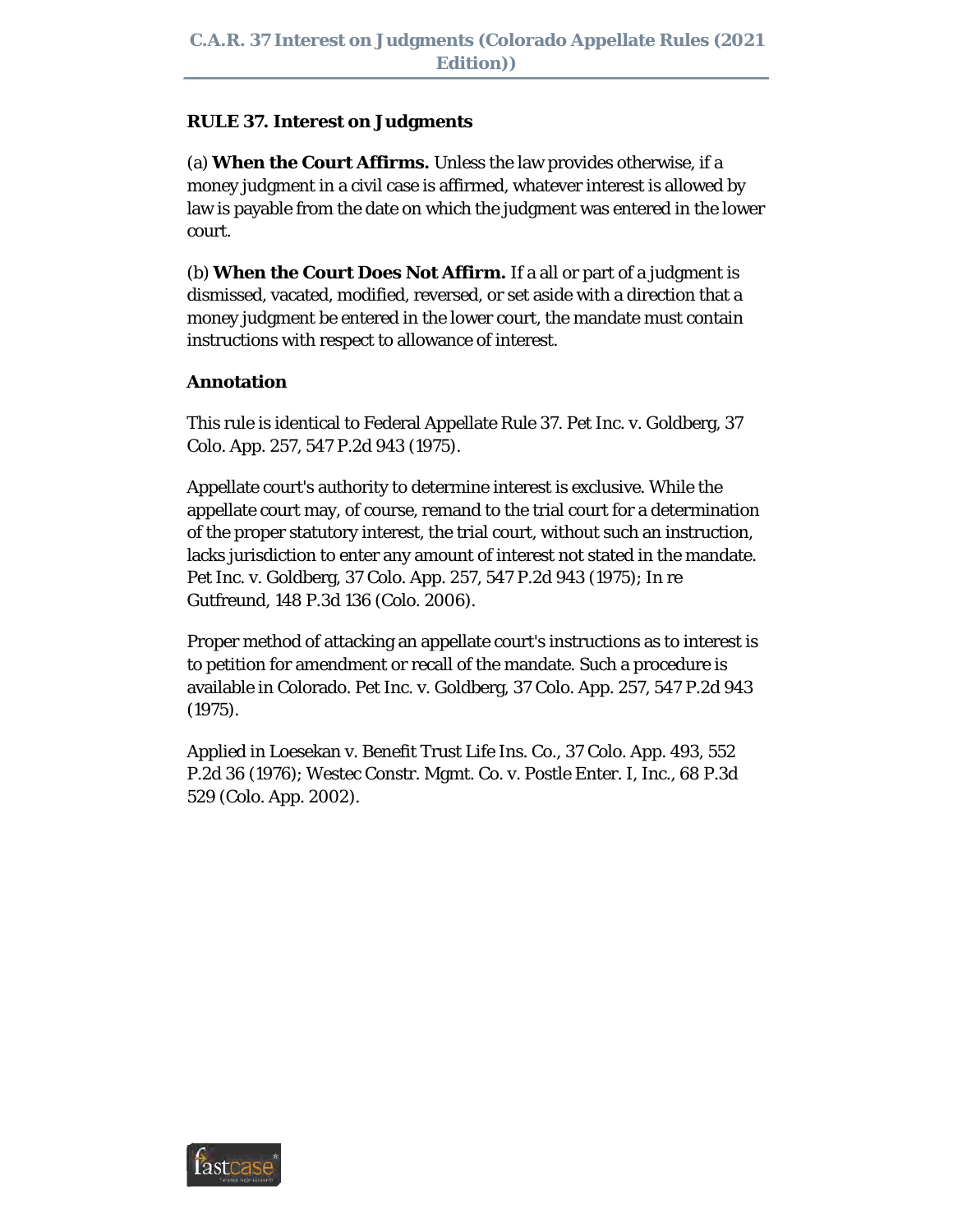### **RULE 38. Sanctions**

(a) **General Powers of the Court; Sanctions for Non-Compliance.** The appellate court may dismiss an appeal or other appellate proceeding or impose other sanctions it deems appropriate, including attorney fees, for the failure to comply with any of its orders or these appellate rules, including for failure to prosecute the appeal, cause timely transmission of the record, or file an opening brief.

(b) **Sanctions for Frivolous Appeal.** If the appellate court determines that an appeal or cross-appeal is frivolous, it may award damages it deems appropriate, including attorney fees, and single or double costs to the appellee or cross-appellee.

**Comments**

**1984**

[1] This rule now gathers all the sanctions specified in the appellate rules into one rule and broadens the powers of the court by the addition of (e).

**2015**

[2] Prior subsections (b), entitled, "Consequence of Failure to File Brief," (c), entitled, "Failure to Prosecute Appeal," and (e), entitled "General Powers of the Court," have been deleted. The relevant substance of these prior subsections has been combined and condensed and now appears in revised subsection (a).

[3] The statement contained in prior subsection (b) that the court may dispense with oral argument if an appellant or cross-appellee fails to file a brief has been deleted from the Rule because, pursuant to C.A.R. 34, whether to allow oral argument is always at the discretion of the appellate court.

[4] Because prior subsections (b), (c), and (e) were deleted, prior subsection (d), entitled "Sanctions for Frivolous Appeal," has been re-lettered to subsection (b).

#### **Annotation**

Law reviews. For comment, "Attorney Fee Assessments for Frivolous Litigation in Colorado", see 56 U. Colo. L. Rev. 663 (1985).

Due process considerations. When an appellate court imposes sanctions upon an appellant, due process requires that the appellant be afforded

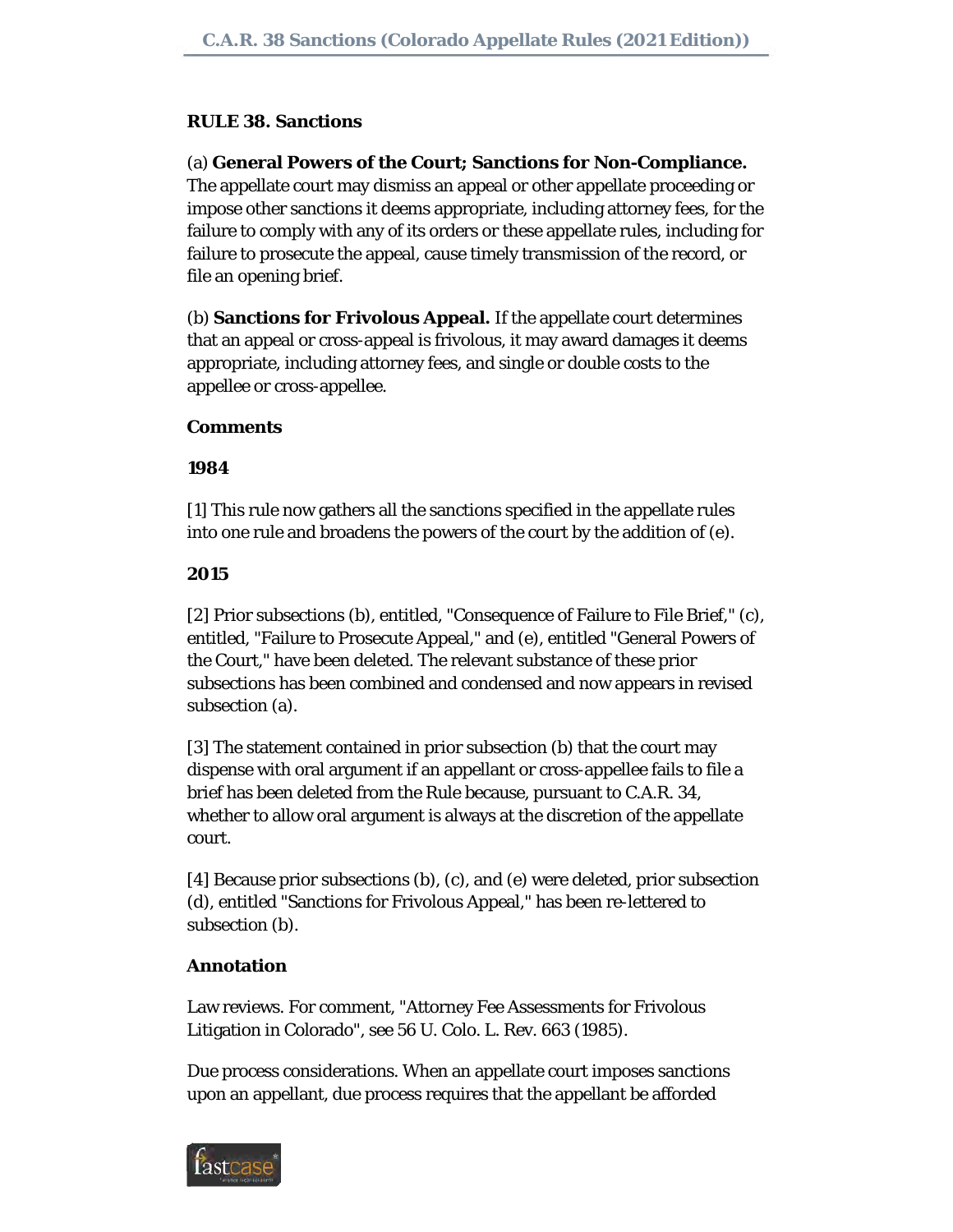certain protections before being deprived of his property. He is entitled to notice and an opportunity to respond. Mission Denver Co. v. Pierson, 674 P.2d 363 (Colo. 1984).

Award against state for damages may only be ordered if authorized by statute. People in Interest of A.L.B., 683 P.2d 813 (Colo. App. 1984).

No basis for damages where genuine issue in dispute. There is no basis for an award of damages pursuant to this rule where there is a genuine disputed issue in the matter on appeal. Rocky Mt. Sales & Serv., Inc. v. Havana RV, Inc., 635 P.2d 935 (Colo. App. 1981).

Even where trial court's entry of summary judgment in favor of defendant is upheld on appeal and no genuine issue of material fact is found to have existed, plaintiff's appeal is not automatically frivolous and defendant's request for fees may be denied. Price v. Conoco, Inc., 748 P.2d 349 (Colo. App. 1987).

Appeal held not frivolous because of absence of Colorado authority on the question forming basis of appeal. Jorgenson Realty, Inc. v. Box, 701 P.2d 1256 (Colo. App. 1985).

Abuse of discretion. In light of the significance of the issues on appeal (i.e., the state's obligation to maintain state prisoners in state correctional facilities and to reimburse counties for confining state prisoners) and the fact that both petitioner and respondent sought appellate review, court of appeals abused its discretion in dismissing case for failure to timely transmit the record. Dept. of Corr. v. Pena, 788 P.2d 143 (Colo. 1990).

Substantiality of issues. When determining whether dismissal is an appropriate sanction for failure to timely transmit the record, an appellate court should consider the substantiality of the issues on appeal and the full range of possible sanctions and should select the sanction most appropriate under the circumstances. Dept. of Corr. v. Pena, 788 P.2d 143 (Colo. 1990).

Because the theory propounded on appeal was not a "relitigation" of a settled issue, wholly lacking in precedential support, devoid of a plausible rationale, or brought vexatiously, it cannot be said to be "frivolous". Wood Brothers Homes, Inc. v. Howard, 862 P.2d 925 (Colo. 1993) (decided under former ? § 13-80-127); Adams v. Land Servs., Inc., 194 P.3d 429 (Colo. App. 2008).

Damages not awarded where amount not specified. Where a number of the issues raised by the appellant are frivolous, but where the appellee has not

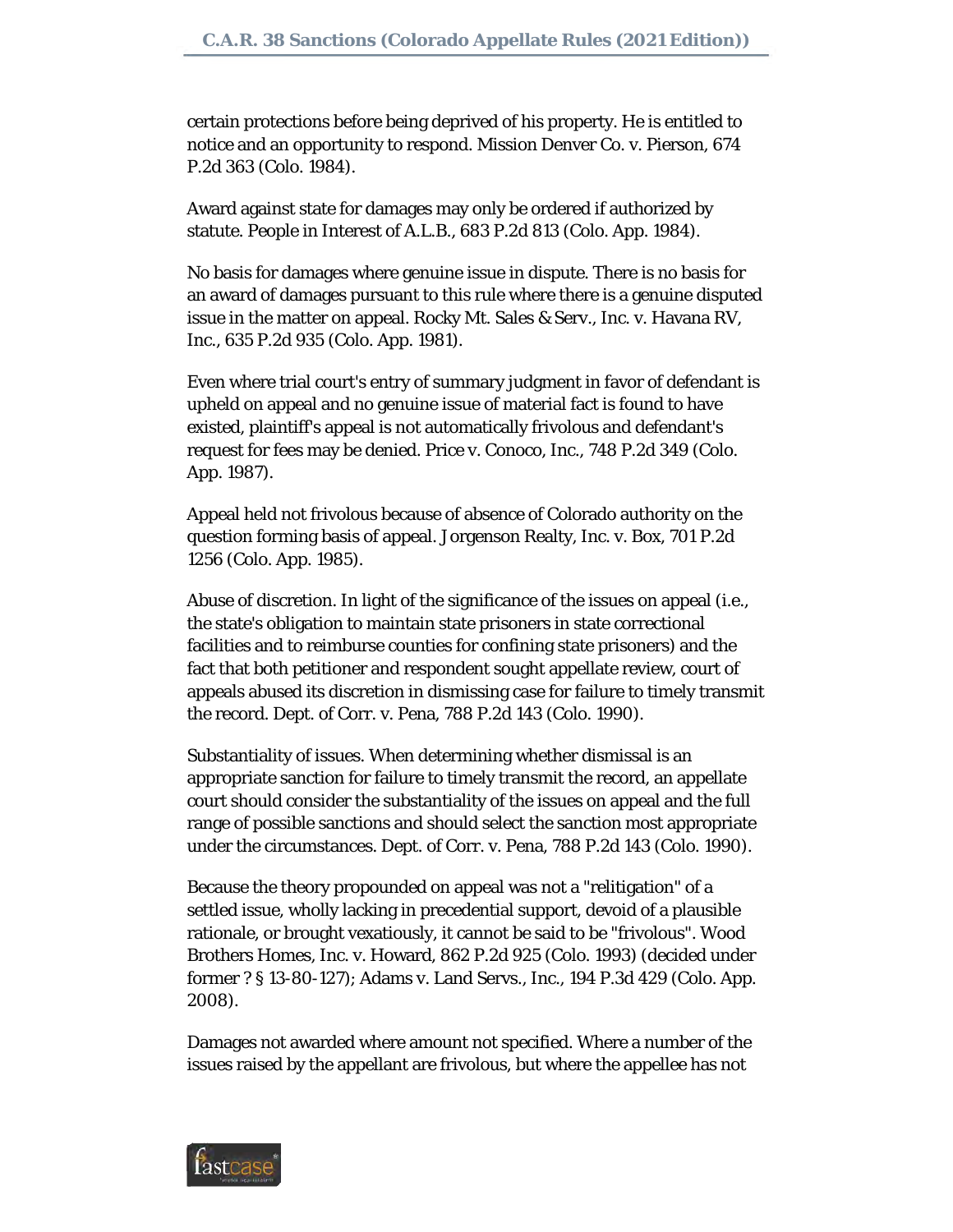specified an amount requested for damages, the appellate court will decline to award damages. In re Mann, 655 P.2d 814 (Colo. 1982).

Appeal should be considered frivolous if the proponent can present no rational argument based on the evidence or law in support of a proponent's claim or defense, or the appeal is prosecuted for the sole purpose of harassment or delay. Mission Denver Co. v. Pierson, 674 P.2d 363 (Colo. 1984).

Appeal held to be frivolous, and attorney's fees assessed. Rogers v. Charnes, 656 P.2d 1322 (Colo. App. 1982); Artes-Roy v. City of Aspen, 856 P.2d 823 (Colo. 1993); In re Purcell, 879 P.2d 468 (Colo. App. 1994); Martin v. Essrig, \_\_ P.3d \_\_ (Colo. App. 2011).

An appeal "lacks substantial justification" and is "substantially frivolous" when the appellant's brief fails to set forth, in a manner consistent with C.A.R. 28, a coherent assertion of error supported by legal authority. As a result, it is appropriate to assess attorney fees against the attorney prosecuting the appeal in this case. Castillo v. Koppes-Conway, 148 P.3d 289 (Colo. App. 2006).

Because appeal is not frivolous, court denies defendants' request for their appellate attorney fees pursuant to paragraph (d) of this rule. Lobato v. Taylor, 13 P.3d 821 (Colo. App. 2000), rev'd on other grounds, 71 P.3d 938 (Colo. 2002).

Board of education is entitled to reasonable attorney fees incurred in defending claim of breach of duty to teach morality in public schools where plaintiff relied primarily on overruled case law, constitutional and statutory provisions that imposed no duty, and where plaintiff presented no rational argument based on existing law. Skipworth v. Bd. of Educ., 874 P.2d 487 (Colo. App. 1994).

A claim is frivolous if the proponent can present no rational argument based on the evidence or the law in support thereof. Such test encompasses appeals that are manifestly insufficient or futile. Lego v. Schmidt, 805 P.2d 1119 (Colo. App. 1990).

No sanctions awarded for frivolous appeal even though the court rejected appellants' public policy argument. In re Estate of Schlagel, 89 P.3d 419 (Colo. App. 2003).

Request for costs pursuant to this rule denied. Dewar v. LeNard, 653 P.2d 82 (Colo. App. 1982); People ex rel. A.R.D., 43 P.3d 632 (Colo. App. 2001).

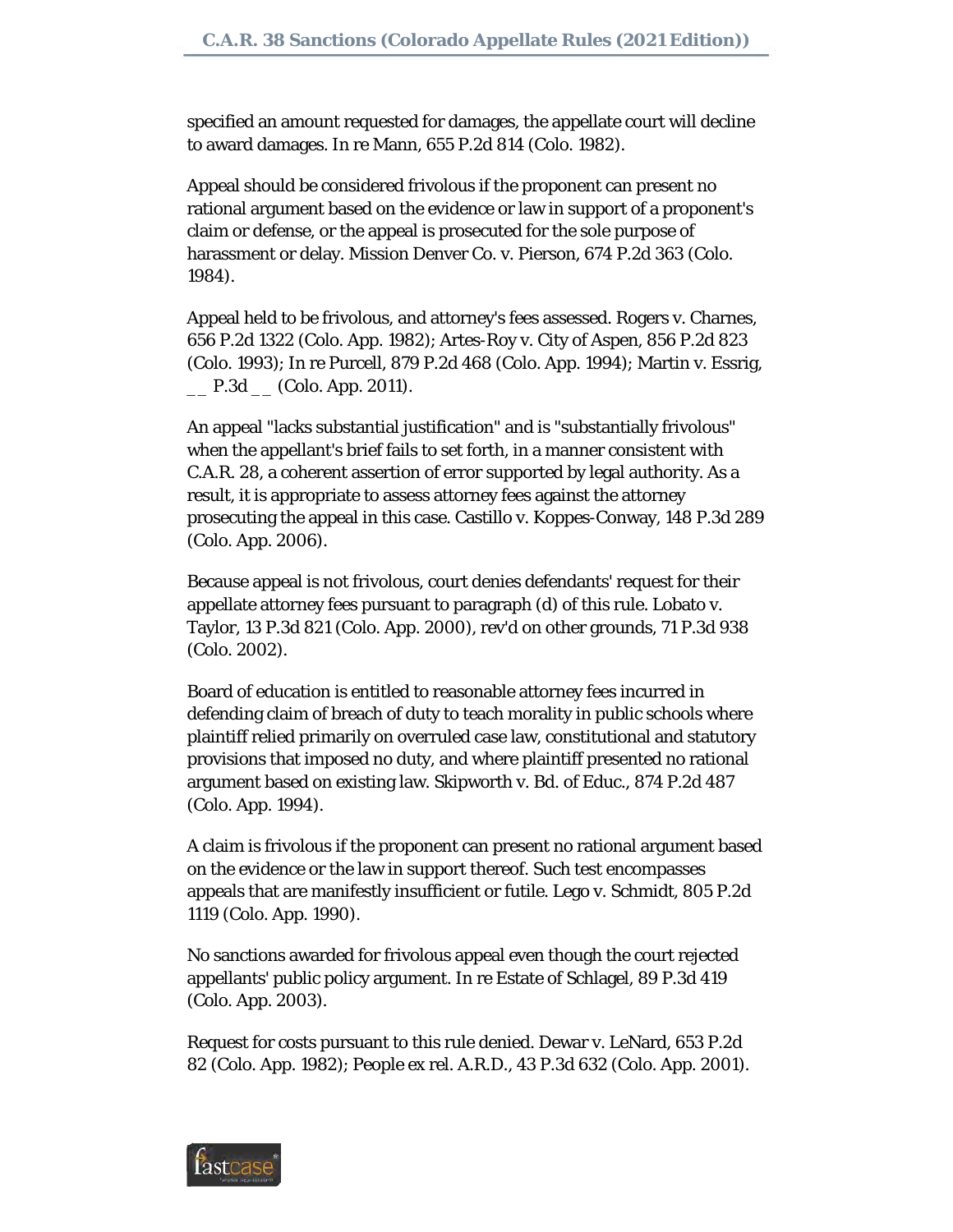Applied in In re Estate of Perini, 34 Colo. App. 201, 526 P.2d 313 (1974); In re Trask, 40 Colo. App. 556, 580 P.2d 825 (1978); Sports Premiums, Inc. v. Kaemmer, 42 Colo. App. 172, 595 P.2d 696 (1979); Applewood Gardens Homeowners' Ass'n v. Richter, 42 Colo. App. 510, 596 P.2d 1226 (1979); In re Erickson, 43 Colo. App. 319, 602 P.2d 909 (1979); In re Joseph, 44 Colo. App. 128, 613 P.2d 344 (1980); Wyatt v. United Airlines, 638 P.2d 812 (Colo. App. 1981); In re Norton, 640 P.2d 254 (Colo. App. 1981); People in Interest of W.M., 643 P.2d 794 (Colo. App. 1982); United Bank of Denver Nat'l Ass'n v. Pierson, 661 P.2d 1191 (Colo. App. 1982); Smith v. Colo. Dept. of Rev., 661 P.2d 1192 (Colo. App. 1982); Schoonover v. Hedlund Abstract Co. Inc., 727 P.2d 408 (Colo. App. 1986); Citicorp Mortg., Inc. v. Younger, 856 P.2d 52 (Colo. App. 1993); Anderson v. Somatogen, Inc., 940 P.2d 1079 (Colo. App. 1996); In re Custody of C.J.S., 37 P.3d 479 (Colo. App. 2001); Yadon v. Lowry, 126 P.3d 332 (Colo. App. 2005).



.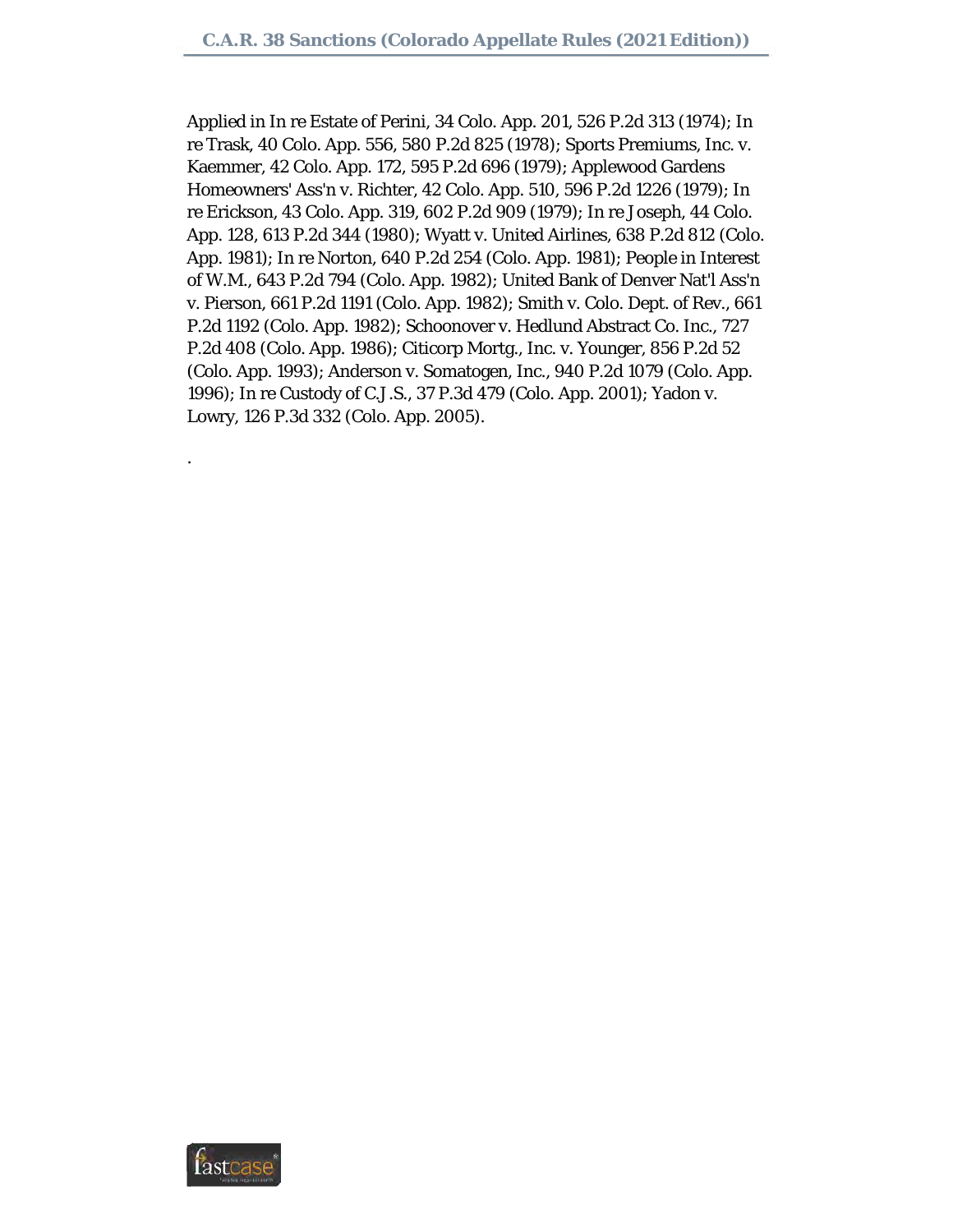#### **RULE 39. Costs**

(a) **Against Whom Assessed.** The following rules apply unless the law provides or the court orders otherwise:

(1) if an appeal is dismissed, costs are taxed against the appellant unless the parties agree otherwise;

(2) if a judgment is affirmed, costs are taxed against the appellant;

(3) if a judgment is reversed, costs are taxed against the appellee;

(4) if a judgment is affirmed in part, reversed in part, modified, or vacated, costs are taxed only as ordered by the trial court.

(b) **Costs for and Against the State of Colorado.** Costs for or against the State of Colorado or any of its agencies or officers will be assessed under subsection (a) only if authorized by law.

(c) **Costs on Appeal Taxable in the Trial Court.**

(1) **Costs Allowed.** The following costs on appeal are taxable in the trial court for the benefit of the party entitled to costs under this rule:

(A) the preparation and transmission of the record;

(B) the reporter's transcript, if needed to determine the appeal;

(C) premiums paid for a supersedeas or other bond to preserve rights pending appeal;

(D) docket fees charged pursuant to C.A.R. 12(a); and

(E) fees charged for E-Filing and E-Service as defined in C.A.R. 30(a).

(2) **Bill of Costs.** A party who wants costs to be taxed in the appellate court must file an itemized and verified bill of costs with the clerk of the trial court. The cost of printing or otherwise producing necessary copies of the record is taxable at rates not higher than those generally charged for such work in Denver. The bill of costs and proof of service must be filed within 14 days after entry of the appellate mandate. Any objection must be filed within 14 days after service of the bill of costs. Upon request to of the trial court clerk, the clerk of the appellate court will provide a receipt reflecting docket fees paid pursuant to Rule 12 and fees paid for E-Filing and E-Service.

(Source: c and e amended May 15, 1986, effective November 1, 1986; c amended and adopted December 14, 2011, effective January 1, 2012, for all

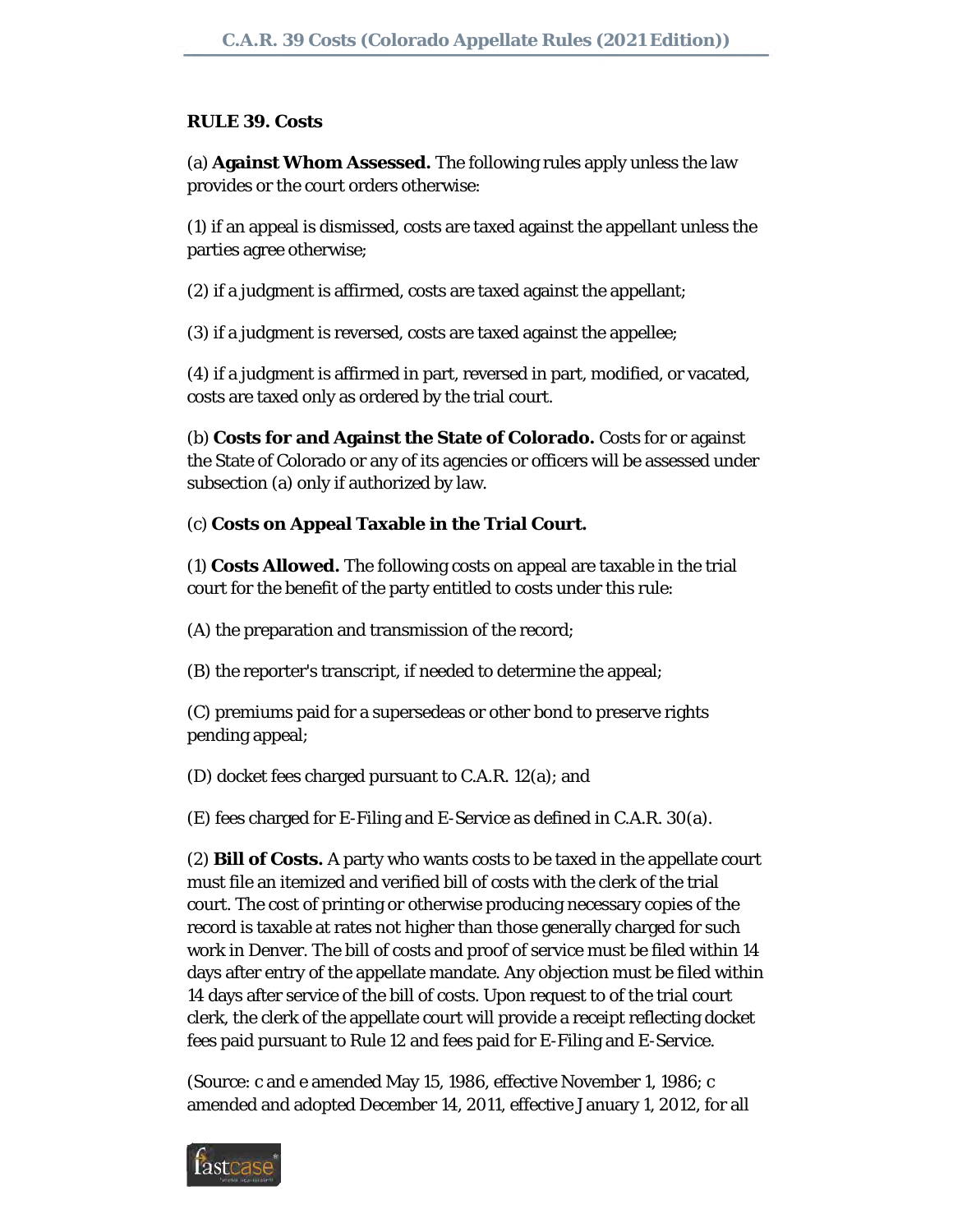cases pending on or filed on or after January 1, 2012, pursuant to C.R.C.P. 1 b. Amended and Adopted by the Court, En Banc, November 3, 2015, effective immediately.)

**Comments**

**2015**

[1] This rule has been amended, in part, to be consistent with F.R.A.P. 39, which governs costs, and for clarity and readability. The rule was also revised to shift responsibility for taxing costs from the appellate courts to the trial courts, which reflects and is consistent with the current practice of the courts.

[2] Prior subsection (a), which was previously titled, "To Whom Allowed," is now, more accurately titled, "Against Whom Assessed." The substance of prior subsection (a) had not changed, but its contents are now organized in list form.

[3] Prior subsection (c), entitled "Costs on Appeal Taxable in the Trial Courts," has been deleted, but its substance has been relocated to revised subsection (c)(2), entitled, "Bill of Costs."

[4] Prior subsection (d), entitled "Clerk to Include Costs in Mandate," has been deleted.

[5] Prior subsection (e), entitled "Costs of Appeal Taxable in the Trial Court," has been re-lettered to revised subsection (c) as a result of the deletion of prior subsections (c) and (d), and its title had been slightly revised to "Costs on Appeal Taxable in the Trial Courts."

**Annotation**

.

Law reviews. For article, "Appellate Procedure and the New Supreme Court Rules", see 30 Dicta 1 (1953).

Costs, strictly so called, are a matter of statute or rule of court. Antero & Lost Park Reservoir Co. v. Lowe, 70 Colo. 467, 203 P. 265 (1921).

Costs are recoverable only by virtue of the statute allowing them. Phillips v. Corbin, 25 Colo. 567, 56 P. 180 (1899); Giampapa v. Am. Family Mut. Ins. Co., 12 P.3d 839 (Colo. App. 2000), rev'd on other grounds, 64 P.3d 230 (Colo. 2003).

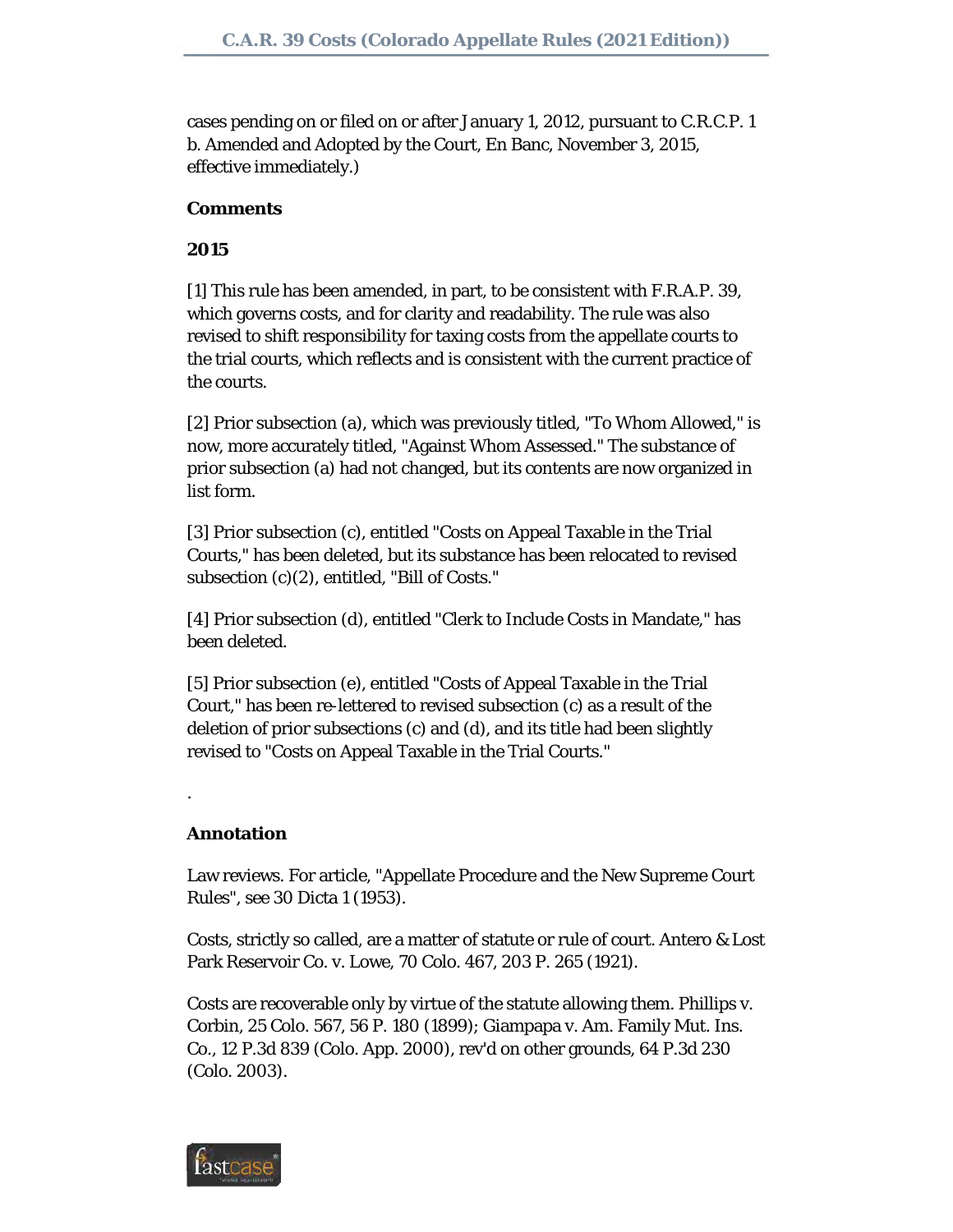Costs are limited to docket fees and the expense of producing necessary copies of briefs filed with the appellate court. Giampapa v. Am. Family Mut. Ins. Co., 12 P.3d 839 (Colo. App. 2000), rev'd on other grounds, 64 P.3d 230 (Colo. 2003).

The appellate court is the appropriate court for determination of an award of costs under this rule. Where the trial court awarded costs of the appeal on remand, following a denial by the appellate court of an untimely request for costs under this rule, the trial court erred. Giampapa v. Am. Family Mut. Ins. Co., 12 P.3d 839 (Colo. App. 2000), rev'd on other grounds, 64 P.3d 230 (Colo. 2003).

Court discretion. The use of the word "shall" in section (a) does not mean that a trial court is required to award costs sought under section (e) to a prevailing party on appeal or that the court only has discretion with respect to the amount. In re Goodbinder, 119 P.3d 584 (Colo. App. 2005).

Costs and attorney fees distinguished. Where there is statutory authorization for an award of attorney fees incurred by the prevailing party in defending a judgment on appeal, the question of what court should determine the amount awarded is not governed by this or any other rule. Giampapa v. Am. Family Mut. Ins. Co., 12 P.3d 839 (Colo. App. 2000), rev'd on other grounds, 64 P.3d 230 (Colo. 2003).

In the absence of any statute, rule, or precedent limiting the trial court's jurisdiction to award prevailing party appellate attorney fees, an application to the trial court was appropriate. Giampapa v. Am. Family Mut. Ins. Co., 12 P.3d 839 (Colo. App. 2000), rev'd on other grounds, 64 P.3d 230 (Colo. 2003).

Costs are only to reimburse the successful party. Antero & Lost Park Reservoir Co. v. Lowe, 70 Colo. 467, 203 P. 265 (1921).

For all trials of same cause. Where there is more than one trial of the same cause, the successful party is entitled to recover costs for all the trials. Wallace Plumbing Co. v. Dillon, 73 Colo. 10, 213 P. 130 (1922).

And including annexation proceedings. Under this rule the successful party may recover costs incurred in the supreme court upon appeal in annexation proceedings. Phillips v. Corbin, 25 Colo. 567, 56 P. 180 (1898).

Where suit is instituted and prosecuted vexatiously, defendant's attorney fees may be taxed as costs. London v. Allison, 87 Colo. 27, 284 P. 776 (1930).

In action in mandamus to compel a city council to grant a permit, where judgment is for the plaintiff, he is entitled to recover from the defending

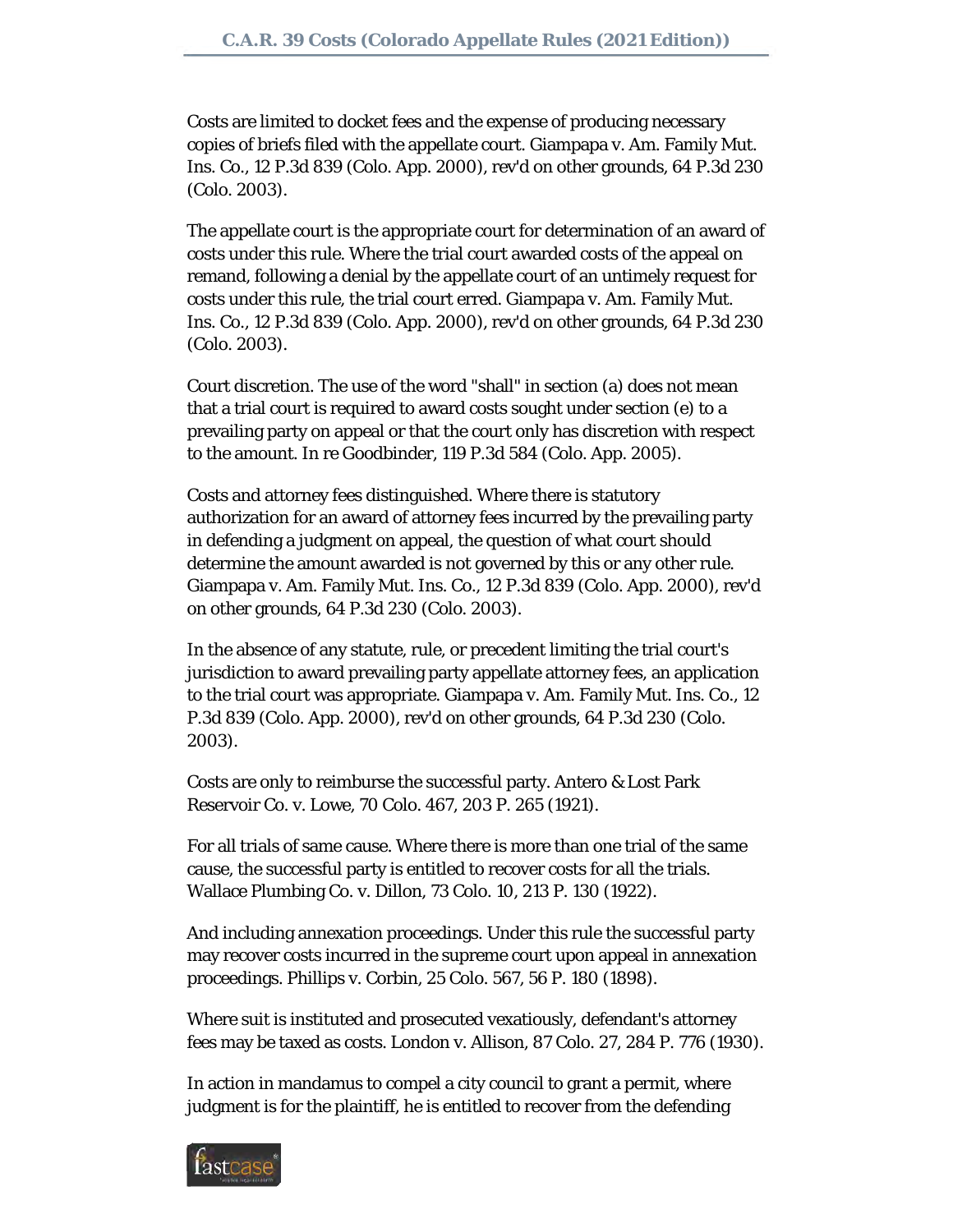officials who voted against granting the permit his costs taxed in the trial court, but not from those who voted in favor of granting the permit. City of Colorado Springs v. Street, 81 Colo. 181, 254 P. 440 (1927).

This rule does not include a case dismissed for want of jurisdiction. Bartels v. Hoey, 3 Colo. 279 (1877).

Objection barred after payment of costs. When there is no fraud or wrongful purpose or mistake of fact, one may not object further to a taxation of costs against him after he has paid them, or received payment thereof. Webber v. Phister, 71 Colo. 332, 206 P. 385 (1922).

Rationale for section (b) limitation. The limitation in section (b) stems from the basic concept that costs should not be charged against a sovereign state, unless the proper authority so directs. People in Interest of W.M., 643 P.2d 794 (Colo. App. 1982).

Applied in In re Trask, 40 Colo. App. 556, 580 P.2d 825 (1978); Caldwell v. Armstrong, 642 P.2d 47 (Colo. App. 1981); Holcomb v. Steven D. Smith, Inc., 170 P.3d 815 (Colo. App. 2007); URS Group, Inc. v. Tetra Tech FW, Inc., 181 P.3d 380 (Colo. App. 2008); Lucht's Concrete Pumping, Inc. v. Horner, 224 P.3d 355 (Colo. App. 2009), rev'd on other grounds, 255 P.3d 1058 (Colo. 2011).

For costs incurred in civil actions in general, see article 16 of title 13, C.R.S.



.

.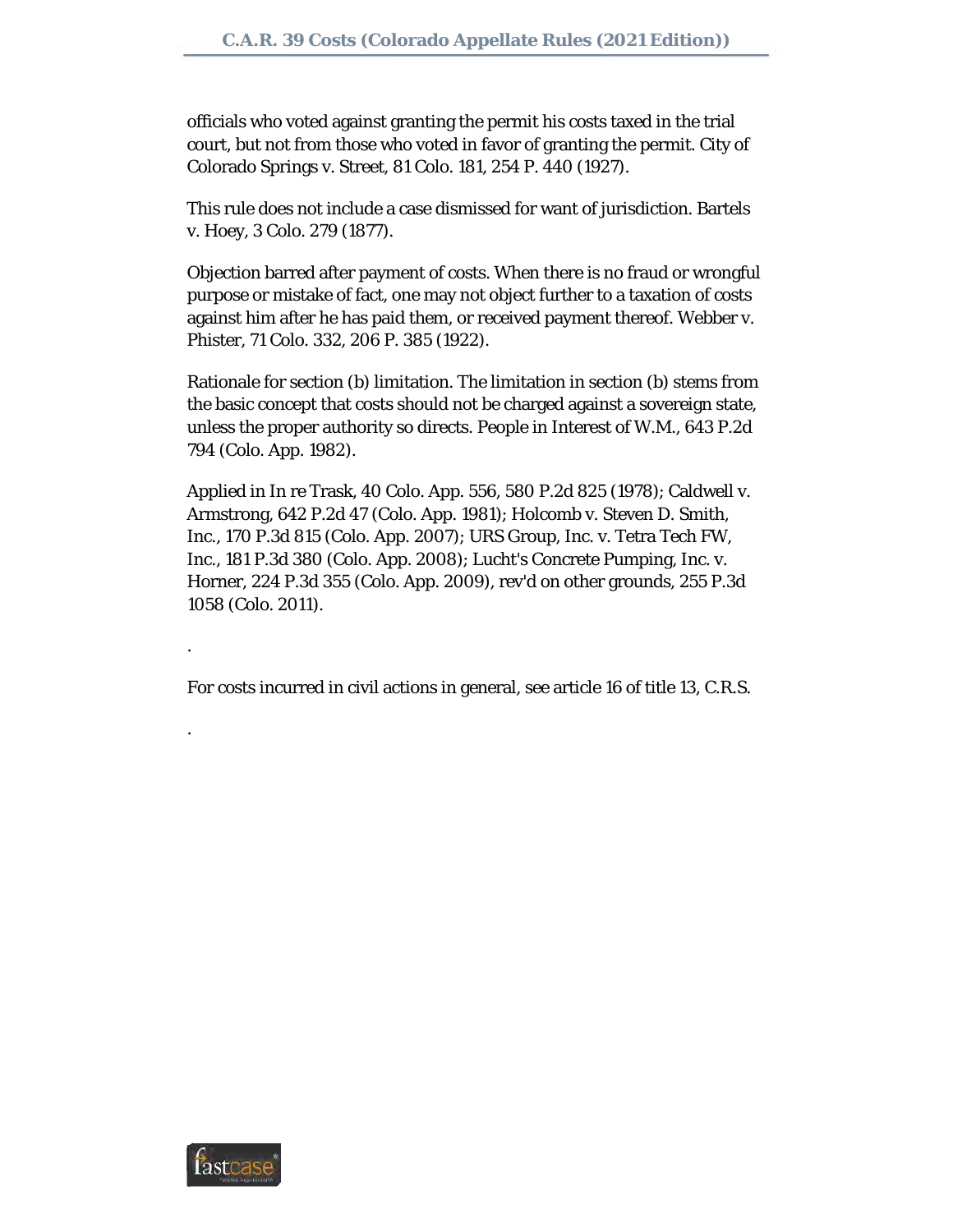## **RULE 39.1. Attorney Fees on Appeal**

If attorney fees are recoverable for the appeal, the principal brief of the party claiming attorney fees must include a specific request, and explain the legal and factual basis, for an award of attorney fees. Any opposition to a request for attorney fees, and the legal and factual basis for the opposition, must be set forth in either the answer or reply brief, as appropriate. In its discretion, the appellate court may determine entitlement to and the amount of an award of attorney fees for the appeal, or may remand those determinations to the lower court or tribunal.

(Source: Entire rule added and adopted December 4, 2003, effective January 1, 2004; entire rule corrected February 2, 2004, nun pro tunc December 4, 2003, effective January 1, 2004; amended and adopted by the Court, En Banc, June 9, 2016, effective immediately.)

#### **Annotation**

Merely identifying the statute under which fees are requested, without stating the specific grounds that justify an award of fees, does not adequately comply with this rule. In re Newell, 192 P.3d 529 (Colo. App. 2008).

Neither party is entitled to recover its appellate attorney fees from the estate where decedent's siblings and nieces are contesting who is entitled to the estate proceeds, and their respective attorneys are not employed by the personal representative. In re Estate of Evarts, 166 P.3d 161 (Colo. App. 2007).

No award of attorney fees to condominium association on appeal under this rule and ? §38-33.3-123 . Section 38-33-123(1)(c) provides for recovery of attorney fees only in actions to "enforce or defend the provision of this article or of the declaration, bylaws, articles, or rules and regulations". Condominium association defended against purchasers' breach of contract action and sought declaratory action that contract was void. Neither purchasers' claims nor associations' counterclaims were to enforce or defend the article; thus, the statute does not apply. Platt v. Aspenwood Condo. Ass'n, 214 P.3d 1060 (Colo. App. 2009).

Contract provision concerning attorney fees should be considered on remand where it was not part of the record on appeal. Adams v. Land Servs., Inc., 194 P.3d 429 (Colo. App. 2008).

Appellate attorney fees are only awardable where requesting party states a legal basis for recovery. In re Wells, 252 P.3d 1212 (Colo. App. 2011).

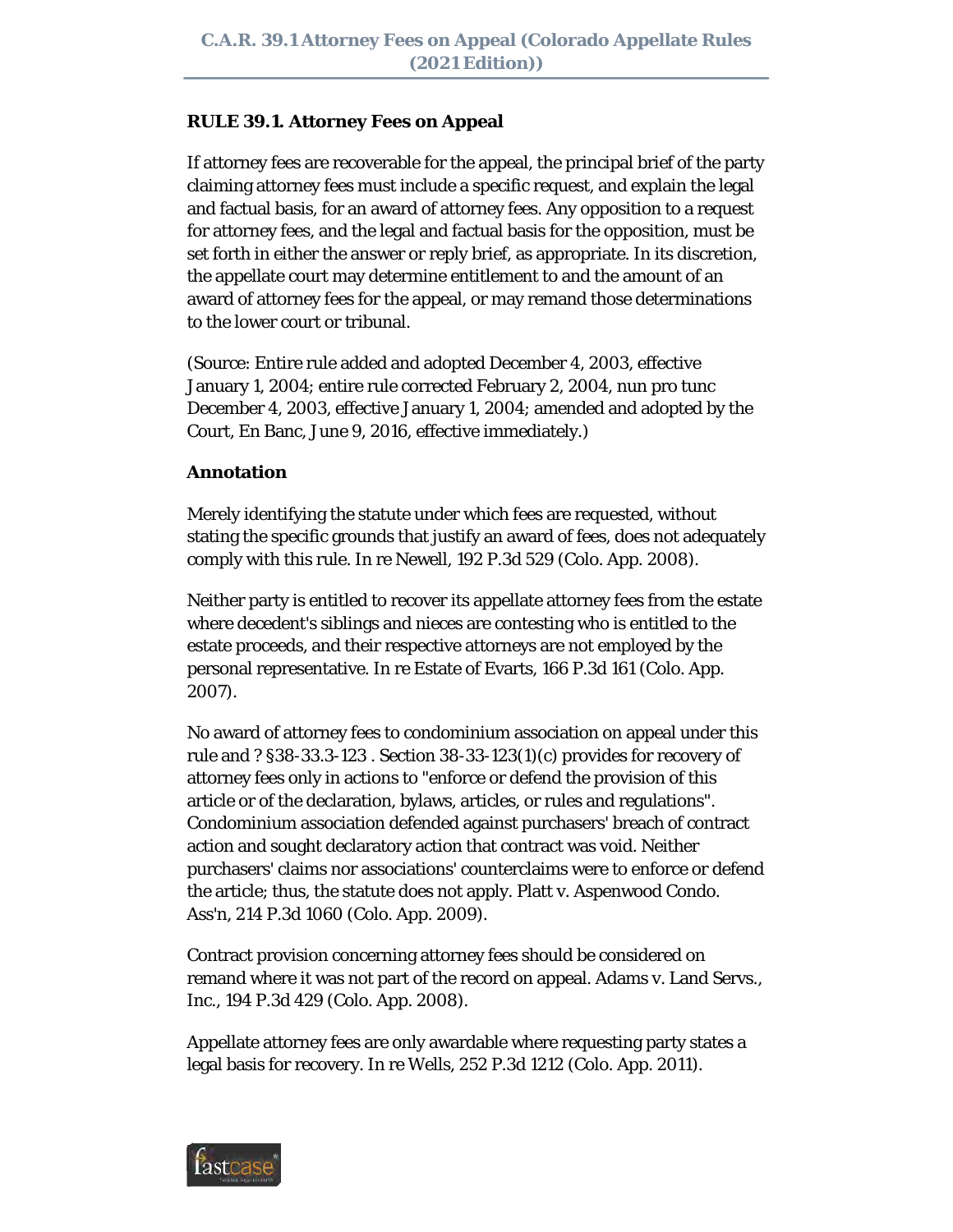## **RULE 40. Petition for Rehearing**

(a) **Time to File; Contents; Answer; Oral Argument; Action by Court if Granted.**

(1) **Time.** Unless the time is shortened or extended by order, a petition for rehearing may be filed within 14 days after entry of judgment.

(2) **Contents.** The petition must state with particularity each points of law or fact the petitioner believes the court has overlooked or misapprehended and must include an argument in support of the petition.

(3) **Answer.** Unless the court requests a response, no answer to a petition for rehearing is permitted.

(4) **Oral Argument.** Oral argument is not permitted on a petition for rehearing.

(5) **Action by the Court.** If a petition for rehearing is granted, the court may:

(A) make a final disposition of the case without reargument;

(B) restore the case to the calendar for reargument or resubmission; or

(C) issue any other order it deems appropriate.

(b) **Form of Petition; Length.** The petition must comply in form with C.A.R. 32. The petition must include the following in the caption:

(1) If filed in the supreme court: the name of the author justice; the name of any justice who wrote or participated in a separate opinion; the name of any justice who did not participate in the case; whether the decision was en banc; and, if a departmental decision, the names of the participating justices.

(2) If filed in the court of appeals: the names of the author judge and participating judges, and the name of any judge who wrote or participated in a separate opinion.

Except by permission of court, a petition for rehearing must not exceed 1,900 words, excluding material not counted under C.A.R. 28(g)(1).

(c) **Petition for Rehearing in Supreme Court Proceedings.** A petitions for rehearing filed in proceedings before the supreme court must comply with the requirements of subsections (a) and (b) of this rule.

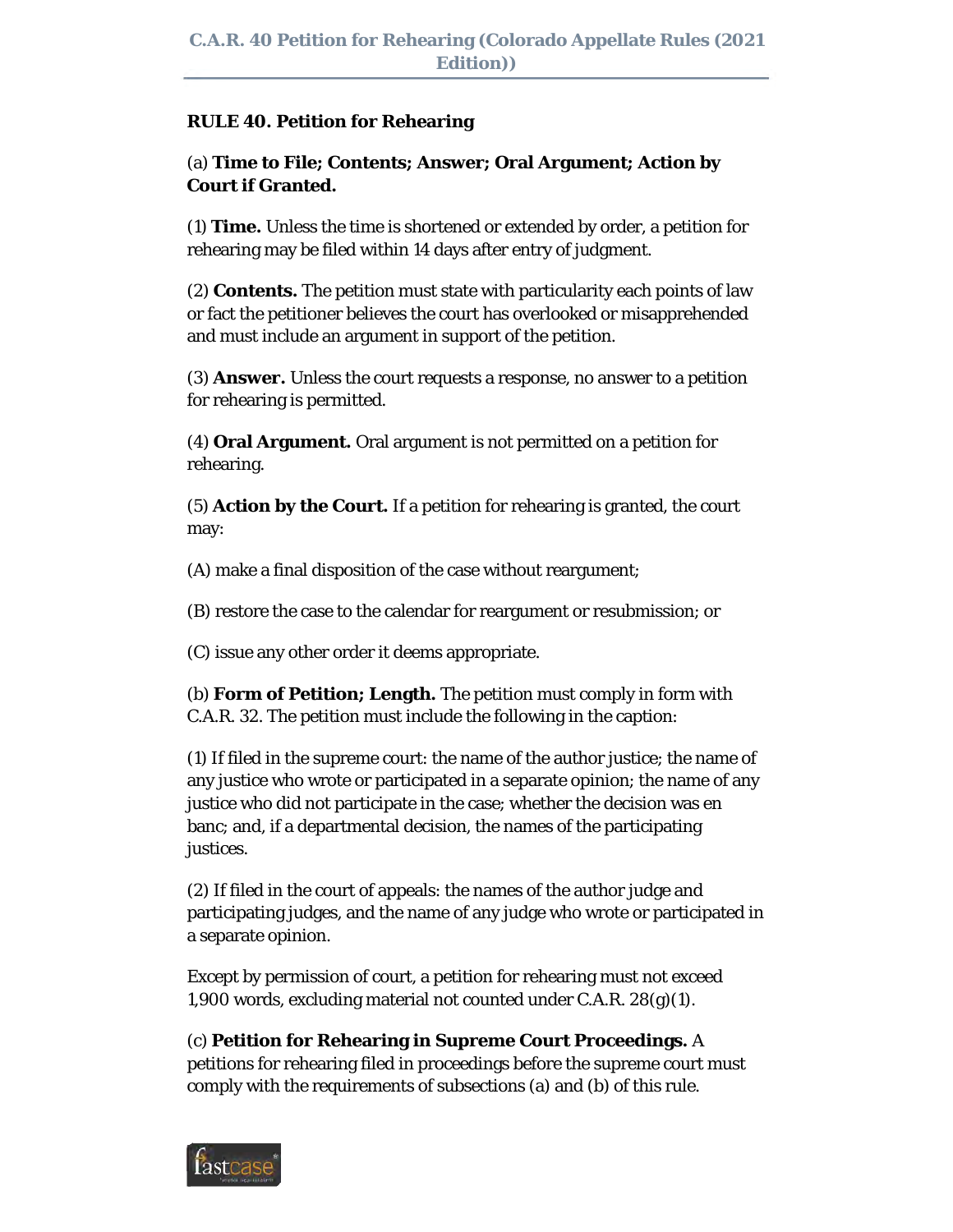(1) **In Direct Appeals.** A petition for rehearing may be filed in a direct appeal to the supreme court only after issuance of an opinion. No petition for rehearing may be filed after issuance of an order affirming a lower court order.

(2) **In Proceedings Under C.A.R. 21.** A petition for rehearing may be filed after issuance of an opinion discharging a rule to show cause or making a rule absolute. No petition for rehearing may be filed after denial of a petition without explanation.

(3) **In Certiorari Proceedings.** A petition for rehearing may be filed after issuance of an opinion on the merits of a granted petition for writ of certiorari, or when, after granting a writ of certiorari, the court later denies the writ as having been improvidently granted. No petition for rehearing may be filed after issuance of an order denying a petition for writ of certiorari.

(4) **In Interlocutory Appeals in Criminal Cases under C.A.R. 4.1.** No petition for rehearing shall be permitted in interlocutory appeals filed pursuant to C.A.R. 4.1.

(Source: b amended and adopted April 4, 1996, effective July 1, 1996; entire rule amended and adopted February 24, 2005, effective July 1, 2005; a amended and adopted December 14, 2011, effective January 1, 2012, for all cases pending on or filed on or after January 1, 2012, pursuant to C.R.C.P. 1 b.)

**COMMENT**

2016

Subsection (c), entitled "Petition for Rehearing in Supreme Court Proceedings" is new. It explains when a petition for rehearing may be filed, see also C.A.R. 21(n) and 54(b); reiterates that a petition for rehearing shall not be permitted in interlocutory appeals in criminal cases, see C.A.R. 4.1  $((g))$  and clarifies that a petition for rehearing may not be filed after issuance of an order without explanation.

## **Annotation**

Law reviews. For article, "A Summary of Colorado Supreme Court Internal Operating Procedures", see 11 Colo. Law. 356 (1982). For article, "Amendments to Appellate Rules Concerning Type Size and Word Count", see 34 Colo. Law. 27 (June 2005).

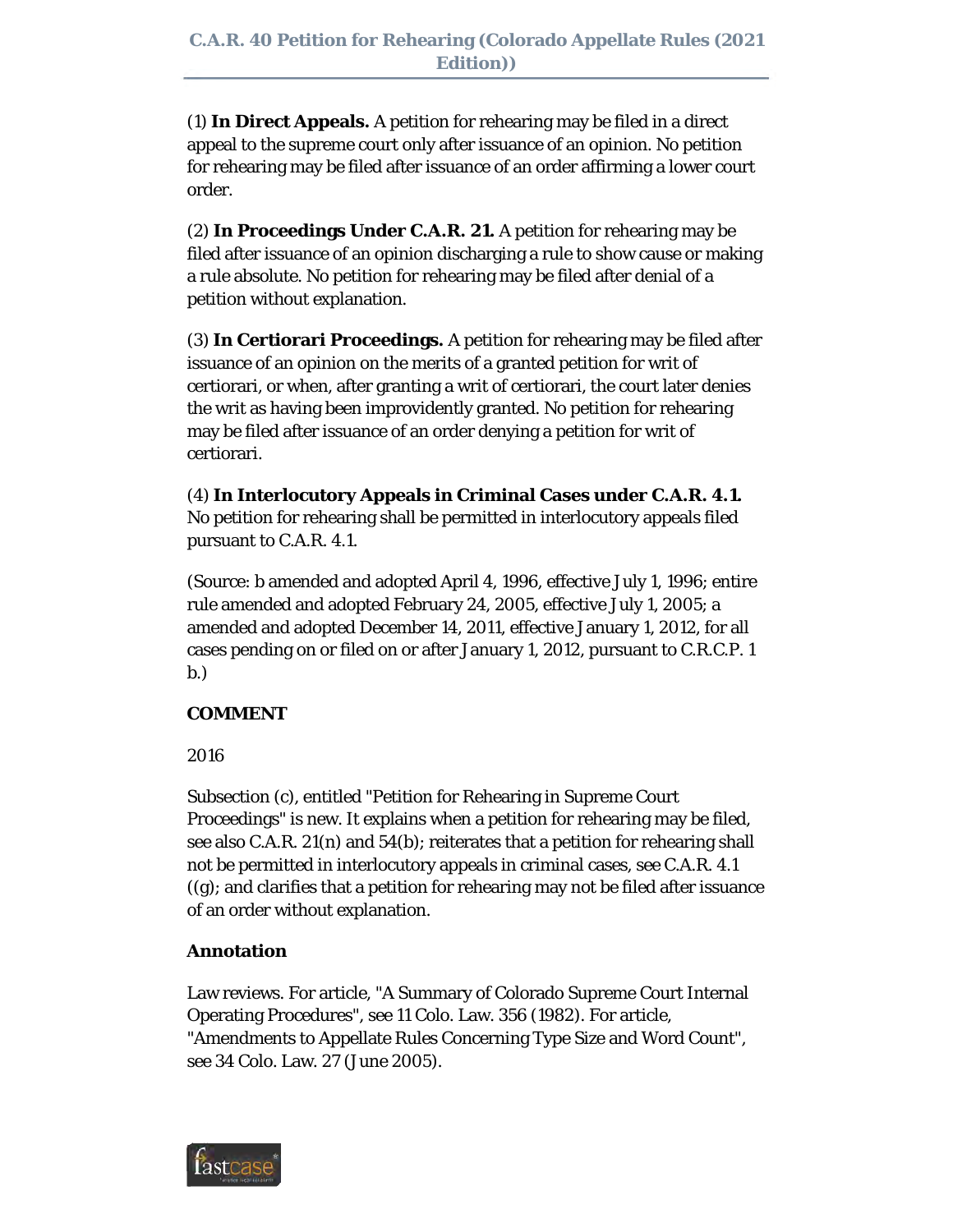Object of a petition for rehearing is to give the parties an opportunity to point out mistakes of law or fact, or both, which it may be claimed the court has made in reaching its conclusion. Norris v. Kelsey, 60 Colo. 297, 152 P. 1167 (1915).

Direct attack upon the judgment after the mandate has issued is not contemplated by the appellate rules. Garrett v. Garrett, 30 Colo. App. 167, 490 P.2d 313 (1971).

Rule inapplicable to decision neither raised nor argued. The prohibitions of this rule do not apply where a cause is decided upon a question not raised by the record nor argued by counsel. Model Land & Irrigation Co. v. Baca Irrigating Ditch Co., 83 Colo. 131, 262 P. 517 (1927).

Rule does not prohibit the citation of authorities, or a reference to those cited in the briefs. Book v. Book, 71 Colo. 502, 208 P. 474 (1922).

Appellate court has no duty to accept untimely petition. Nothing in the language of this rule would imply nor was it the intention of this court in drafting this language that there be a duty on the part of the appellate court to accept an untimely petition for rehearing. The only duty which this rule creates is that the court use its sound discretion in considering a request for any extension of time. Wiggins v. People, 199 Colo. 341, 608 P.2d 348 (1980).

Refusal to enlarge time was an abuse of discretion where the failure to timely file was due to the failure of the clerk of the court of appeals to mail copies of the court of appeals opinion to the third party defendants as required by C.A.R. 36. Brewster v. Nandrea, 705 P.2d 1 (Colo. 1985).

Appellate court's jurisdiction not relinquished pending petition for rehearing. The appellate court holds jurisdiction of the cause for a fixed period for the purpose of permitting an application for a rehearing, and in no case except upon special order, is this jurisdiction relinquished during such period. Norris v. Kelsey, 60 Colo. 297, 152 P. 1167 (1915).

If a petition for rehearing is filed, jurisdiction is retained until such application is finally disposed of, and which may result in a modification or even a reversal of the original judgment of the appellate court. Norris v. Kelsey, 60 Colo. 297, 152 P. 1167 (1915).

Jurisdiction of district court is not restored until cause is finally disposed of by appellate court. Norris v. Kelsey, 60 Colo. 297, 152 P. 1167 (1915).

Evenly divided vote denies petition. A three to three division of the supreme court on the question of granting or denying the first petition for a rehearing

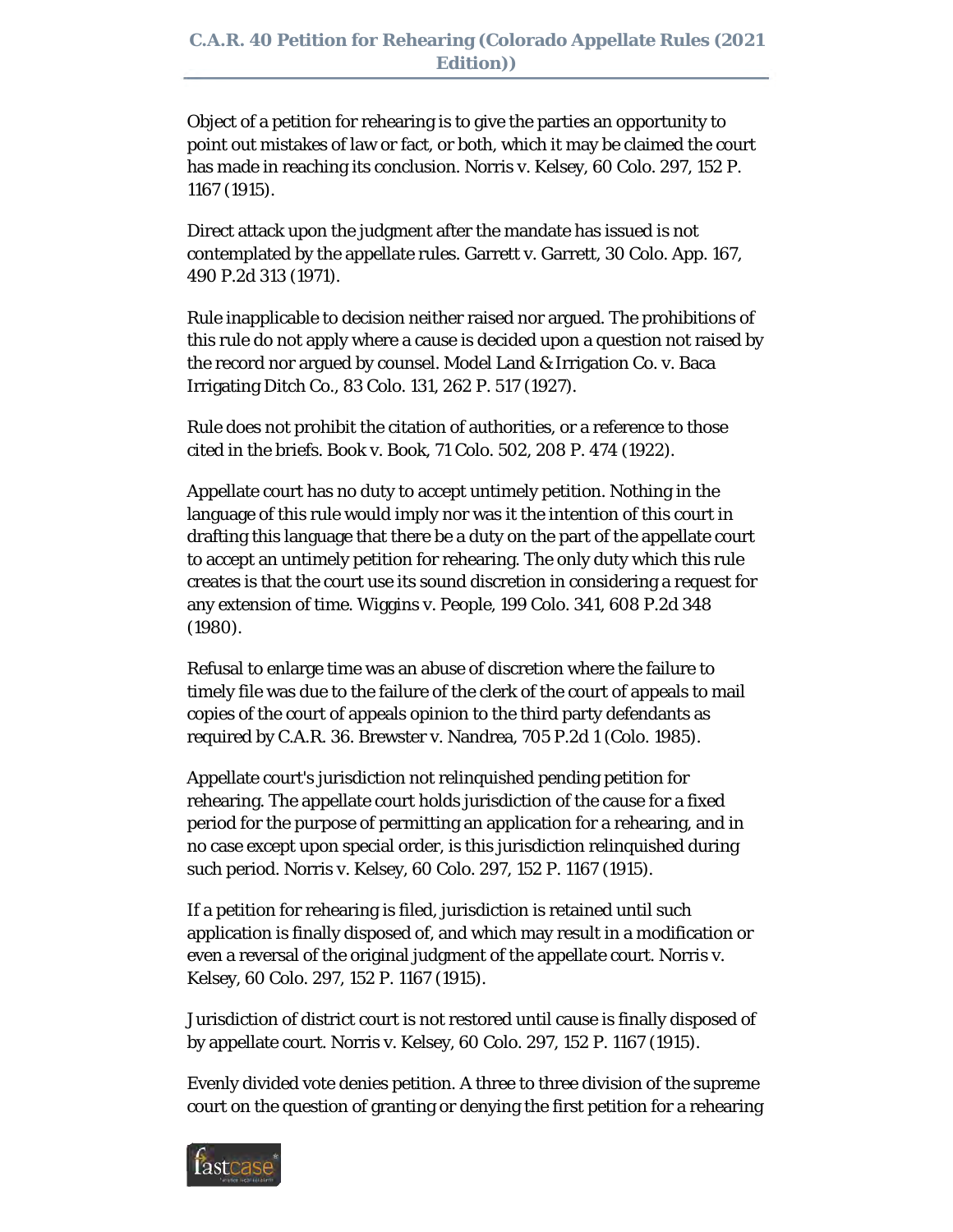operates to deny that petition. For that reason, under this rule, the appellant was without legal right to file the second petition for rehearing, and should not have been permitted to do so. Such petition, if filed, should be stricken, or if not stricken, then denied. People ex rel. Link v. Tucker, 96 Colo. 273, 42 P.2d 472 (1935).

C.A.R. 26(c) inapplicable as time extension. C.A.R. 26(c), relating to additional time after service by mail, has no application as an extension of time limit set forth in section (a) of this rule. Garrett v. Garrett, 30 Colo. App. 167, 490 P.2d 313 (1971).

Petition held to sufficiently state issue. A petition stating a point the court might have overlooked, and showing the relation of that point to the court's decision, and nothing irrelevant thereto, does not violate this rule. Colburn v. Ernst, 75 Colo. 120, 223 P. 759 (1924).

Petition which contains insulting criticism of the courts or flagrantly disregards court rules will be stricken. Goodrich v. Union Oil Co., 85 Colo. 218, 274 P. 935 (1929).

Applied in Honey v. Ranchers & Farmers Livestock Auction Co., 191 Colo. 503, 553 P.2d 799 (1976); People v. Parsons, 645 P.2d 850 (Colo. 1982).



.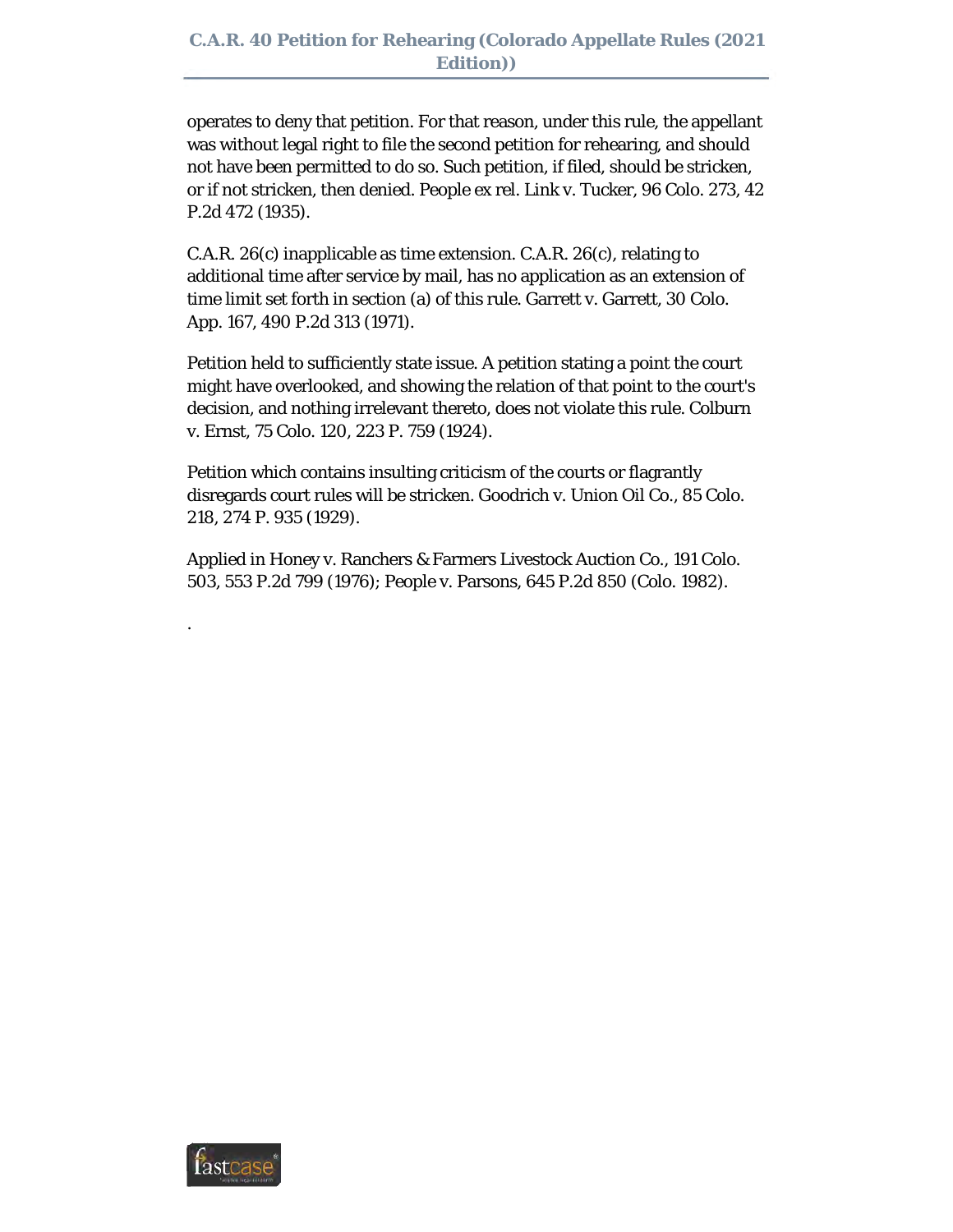#### **RULE 41. Mandate**

(a) **Contents.** The clerk of the court will issue the mandate with a copy of the appellate court judgment.

(b) **When Issued.** Unless the court grants or removes a stay, or otherwise changes the time by order, the mandate will issue as follows:

(1) **In the Court of Appeals.** Except as provided in subsections (A) and (B), the court of appeals mandate will issue no earlier than 42 days after entry of the judgment.

(A) If the court extends the time to file a petition for rehearing but no petition is filed within the extended period, the mandate will issue following the last day of the extended period for filing the petition for rehearing or after the day specified by this rule, whichever occurs later. The mandate will issue no earlier than 28 days after the court denies the petition for rehearing.

(B) In workers' compensation and unemployment insurance cases, the mandate will issue no earlier than 28 days after entry of the judgment, or 14 days after the court denies a timely petition for rehearing, whichever occurs later.

(2) **In the Supreme Court.** The supreme court mandate will issue no earlier than 14 days after entry of the judgment. If a petition for rehearing is denied, or if the court extends the time to file a petition for rehearing but no petition is filed within the extended period, the mandate will issue no earlier than 2 days after entry of the order denying the petition or the extended deadline for filing a petition. The supreme court must issue the mandate immediately when a copy of a United States Supreme Court order denying a petition for writ of certiorari is filed.

(c) **Staying the Mandate.**

(1) **On Petition for Rehearing or Motion.** The timely filing of a petition for rehearing or motion for stay of mandate stays the mandate until disposition of the petition or motion, unless the court orders otherwise.

(2) **Pending Petition for Writ of Certiorari in the Colorado Supreme Court.** The timely filing of a petition for writ of certiorari pursuant to C.A.R. 52 stays the court of appeals mandate until disposition of the petition.

(3) **Pending Petition for Writ of Certiorari in the United States Supreme Court.**

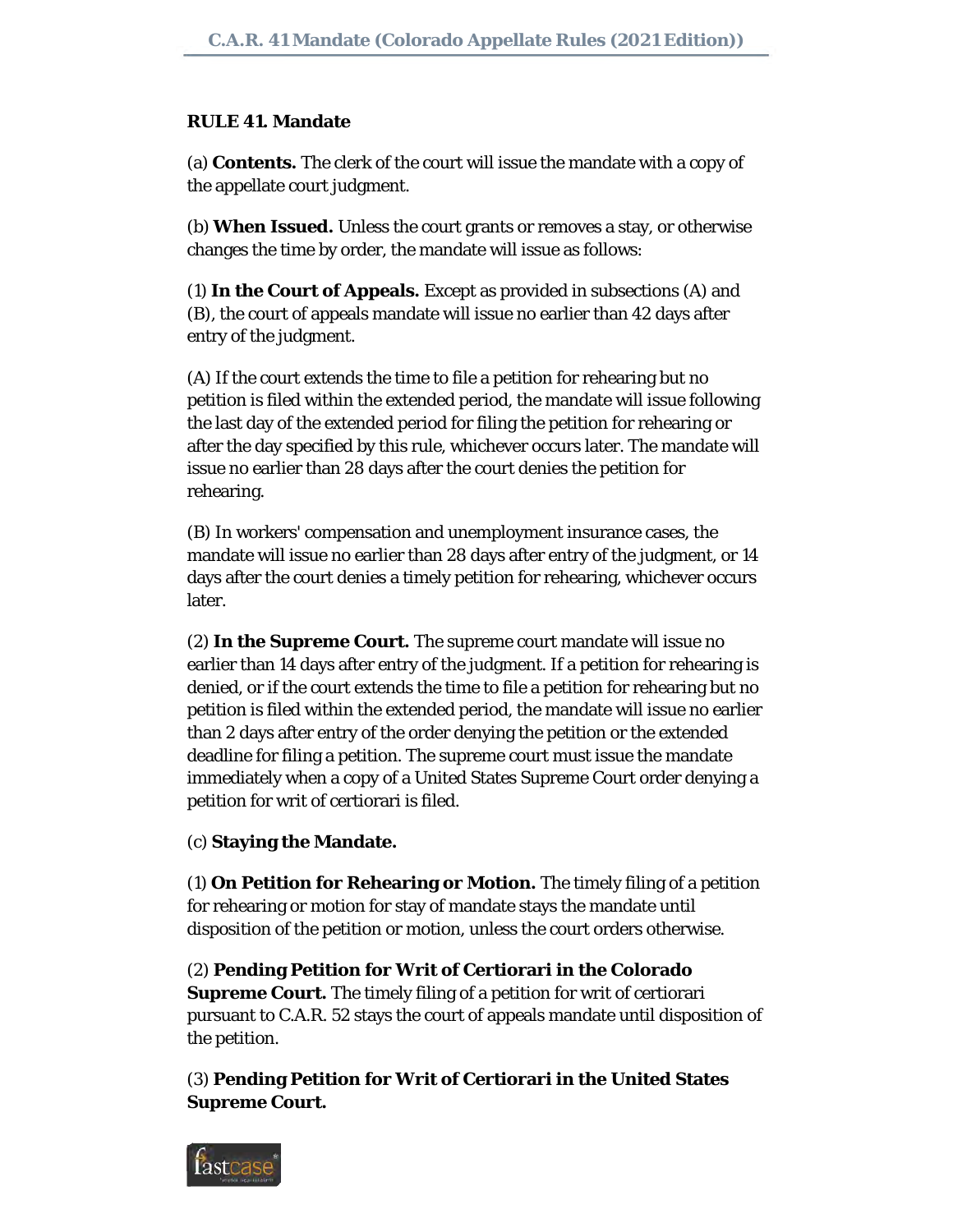(A) A party may move to stay the appellate mandate pending the filing of a petition for a writ of certiorari in the United States Supreme Court. The motion must be served on all parties and must show that the certiorari petition would present a substantial question and that there is good cause for a stay.

(B) The court, or a judge or justice thereof, may stay issuance of the mandate until the petition for writ of certiorari is filed, or if review is timely sought, until the petition is ruled on, or, if review is granted, until final disposition of the case by the United States Supreme Court. A stay pending the filing of a petition for writ of certiorari must not exceed 90 days, unless the period is extended for good cause or unless the party who obtained the stay files a petition for the writ and so notifies the clerk of the appellate court, in writing, within the period of the stay, in which case the stay continues until disposition of the petition.

(C) The court may require a bond or other security as a condition of granting or continuing a stay of the mandate.

(d) **Effective Date.** The mandate is effective when issued.

(e) **Recall of Mandate.** The court of appeals may recall its mandate, and the supreme court may recall any appellate mandate as it deems appropriate. Upon recall of a mandate, re-issuance of the mandate may be stayed pursuant to subsection (c) of this rule.

(Source: Entire rule amended and adopted November 20, 1998, effective January 1, 1999; entire rule amended and adopted and committee comment added and adopted December 14, 2000, effective January 1, 2001; committee comment corrected and effective January 4, 2001; b amended and adopted December 14, 2011, effective January 1, 2012, for all cases pending on or filed on or after January 1, 2012, pursuant to C.R.C.P. 1 b.)

## **Comments**

## 2001

**(1)** The purpose of this amendment is to clarify that the Court of Appeals can extend the stay of the issuance of the mandate when an extension of time to file a petition for rehearing is timely filed. The rule change addresses the specific problem that arises when, after an extension has been granted, no petition for rehearing is filed. Practitioners had been concerned that, without having filed a petition for rehearing, any petition for certiorari filed beyond the time specified in the rule for stay of the issuance of the mandate would be untimely.

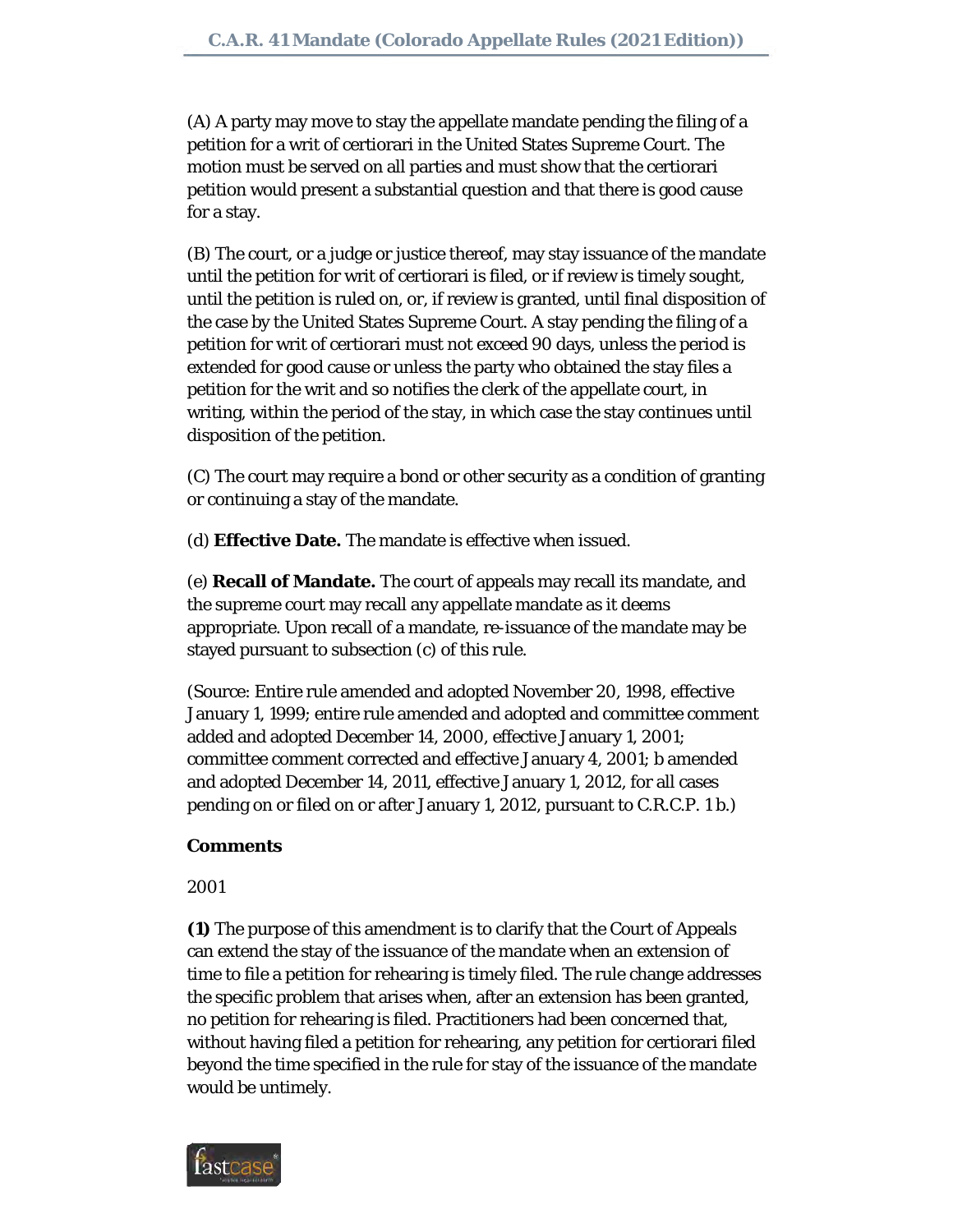### 2016

**(2)** The amendments to this Rule are mainly structural, not substantive, and were made to provide better organization. They were modeled, in part, on F.R.A.P. 41. The title of the Rule changed to "Mandate," because the revisions created a more comprehensive rule. The Rule now contains separate subsections explaining when a mandate issues (subsection  $(b)$ ); when a mandate may be stayed (subsection (c)); when a mandate becomes effective (subsection (d)); and when an appellate court may recall a mandate (subsection (e)).

**(3)** Rule 41.1 has been deleted, and its substance has been relocated to new subsections (c) and (e) of Rule 41.

### **Annotation**

Intent is to establish finality of judgment. The mandate provided for in this rule intended to establish the finality of the judgment upon which the parties can rely. Garrett v. Garrett, 30 Colo. App. 167, 490 P.2d 313 (1971); Hrabczuk v. John Lucas Landscaping, 888 P.2d 367 (Colo. App. 1994).

Direct attack upon the judgment after the mandate has issued is not contemplated by the appellate rules. Garrett v. Garrett, 30 Colo. App. 167, 490 P.2d 313 (1971). See Hrabczuk v. John Lucas Landscaping, 888 P.2d 367 (Colo. App. 1994).

Lower court without jurisdiction until date mandate may issue. The date when the mandate may issue under this rule must be held to be the earliest date upon which the district court can acquire jurisidction. Until this occurs the lower court is without jurisdiction for any purpose. Norris v. Kelsey, 60 Colo. 297, 152 P. 1167 (1915); People v. Jones, 631 P.2d 1132 (Colo. 1981).

Directions in remand "for consideration of the request for attorney fees" set out in order are controlling over language contained in mandate form regarding attorney fees issued by the clerk's office of the court. Hrabczuk v. John Lucas Landscaping, 888 P.2d 367 (Colo. App. 1994).

Applied in People v. Martinez, 186 Colo. 388, 527 P.2d 534 (1974).

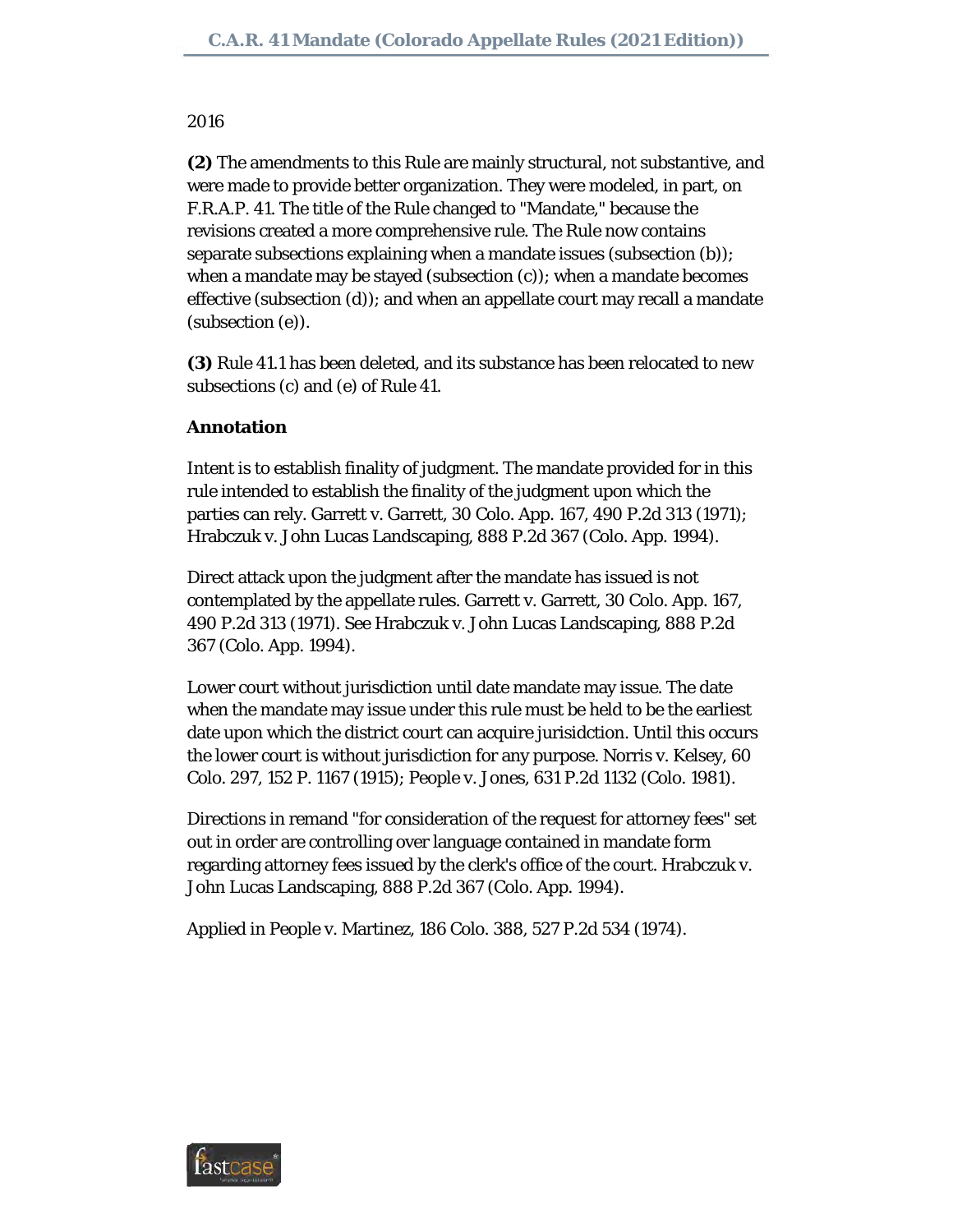**RULE 41.1. [Deleted]** 

(Deleted eff. April 7, 2016.)

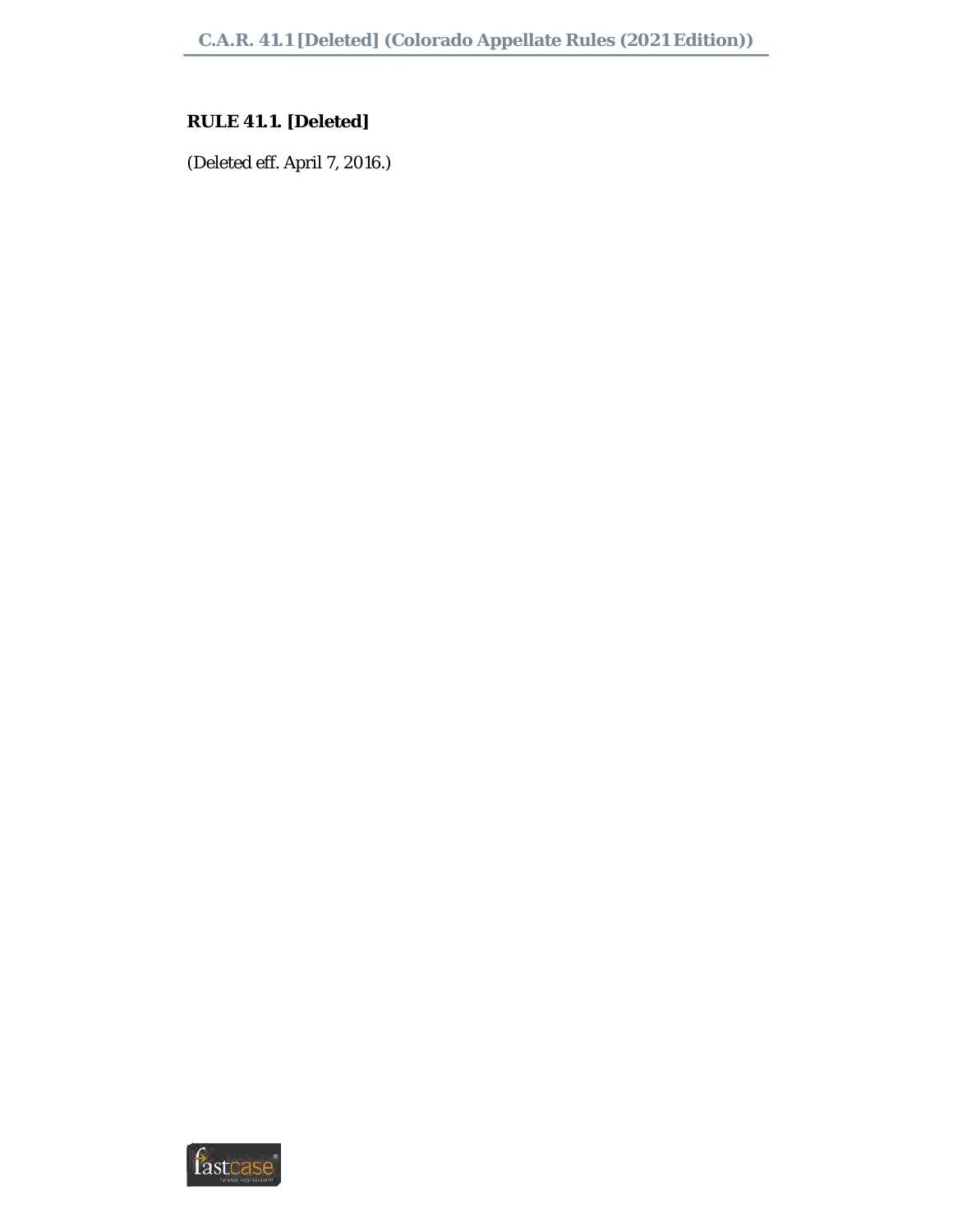# **RULE 42. Voluntary Dismissal**

The appellate court must dismiss an appeal or other appellate proceeding if the parties file a signed dismissal agreement specifying how costs will be paid and pay any fees that are due. The appellate court may dismiss an appeal or other appellate proceeding on the appellant's or petitioner's motion on terms agreed upon by the parties or fixed by the court. No mandate or other process may issue without a court order.

(Source: Entire rule amended and effective January 6, 2005.)

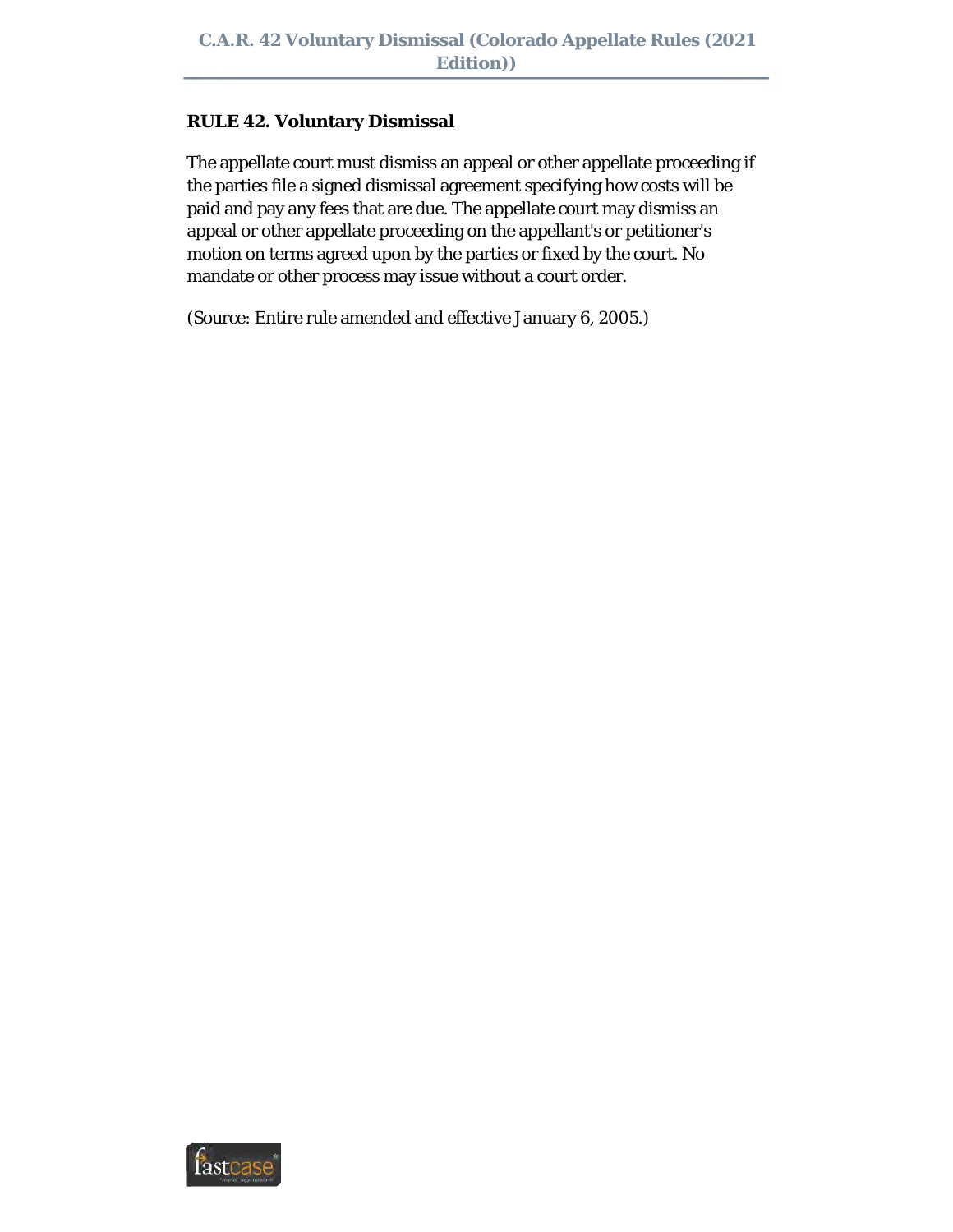### **RULE 43. Substitution of Parties**

## (a) **Death of a Party.**

(1) **After Notice of Appeal is Filed.** If a party dies after a notice of appeal is filed or while a proceeding is otherwise pending in the appellate court, the personal representative of the deceased party may be substituted as a party on motion filed by the representative or any party. A death certificate or other official proof of death must be filed with the motion. A party's motion must be served on the representative in accordance with C.R.C.P. 25. If the decedent has no representative, any party may suggest the death on the record, and the court may then direct appropriate proceedings.

(2) **Before Notice of Appeal is Filed - Potential Appellant.** If a party entitled to appeal dies before filing a notice of appeal, the decedent's personal representative-or, if the decedent has no personal representative, the decedent's attorney of record-may file a notice of appeal within the time prescribed by these rules. After the notice of appeal is filed, substitution must be in accordance with section (a)(1) of this rule.

(3) **Before Notice of Appeal is Filed - Potential Appellee.** If a party against whom an appeal may be taken dies after entry of a judgment or order in the underlying proceeding, but before a notice of appeal is filed, an appellant may proceed as if the death had not occurred. After the notice of appeal is filed, substitution must be in accordance with section (a)(1) of this rule.

(b) **Substitution for Reasons Other Than Death.** If substitution of a party is required for any reason other than death, the party seeking substitution must file a motion stating the grounds for substitution.

(c) **Public Officers; Identification; Substitution.** 

(1) **Identification of Party.** A public officer who is a party to an appeal or other proceeding in an official capacity may be described as a party by the public officer's official title rather than by name; but the court may require the public officer's name to be added.

(2) **Automatic Substitution of Officeholder.** When a public officer who is a party to an appeal or other proceedings in an official capacity dies, resigns, or otherwise ceases to hold office, the action does not abate. The public officer's successor is automatically substituted as a party. Proceedings following the substitution must be in the name of the substituted party, but any misnomer that does not affect the substantial rights of the parties may

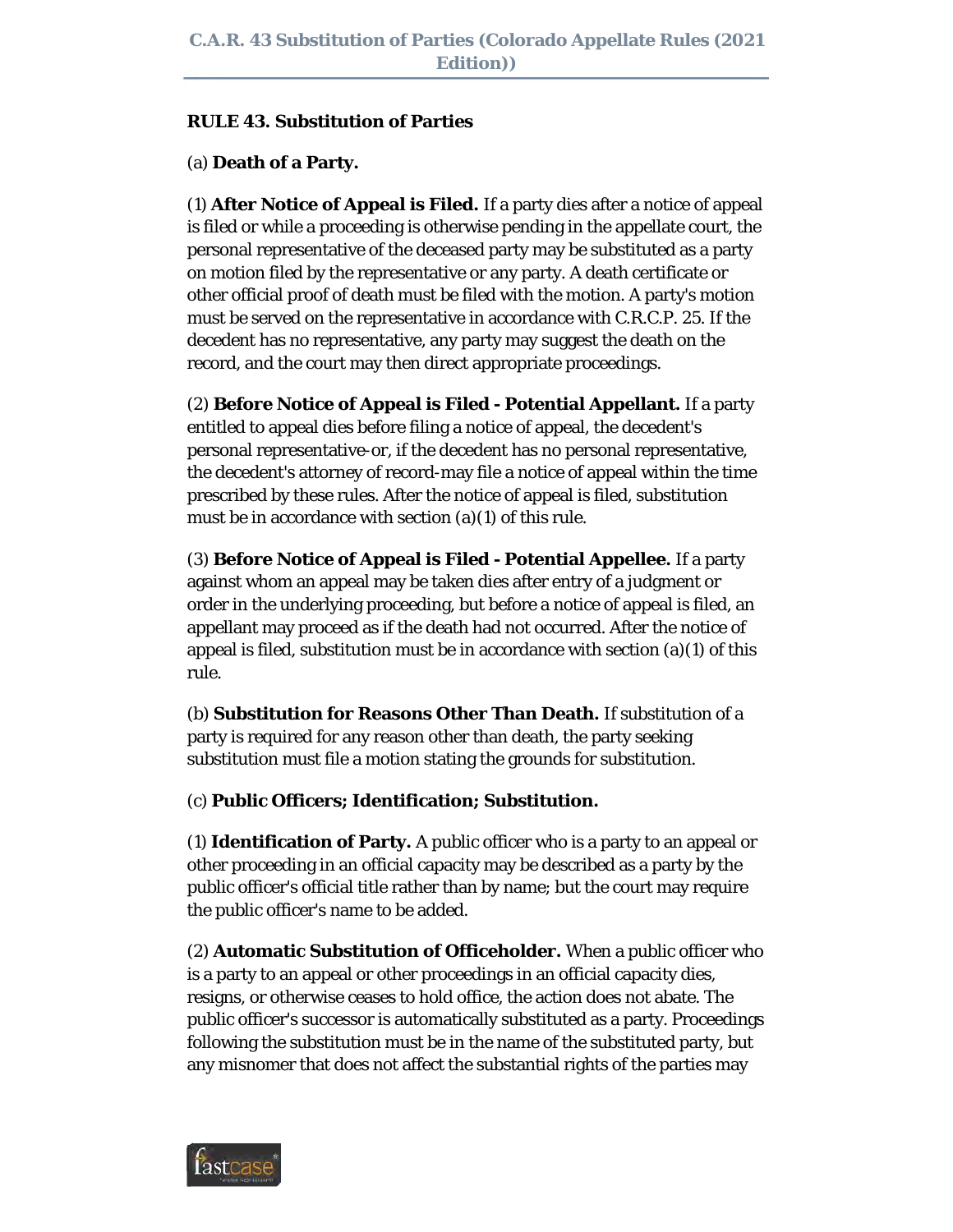be disregarded. The court may enter an order of substitution at any time, but failure to enter an order does not affect the substitution.

((a) amended effective June 23, 2014; amended and adopted by the Court, En Banc, June 9, 2016, effective immediately.)

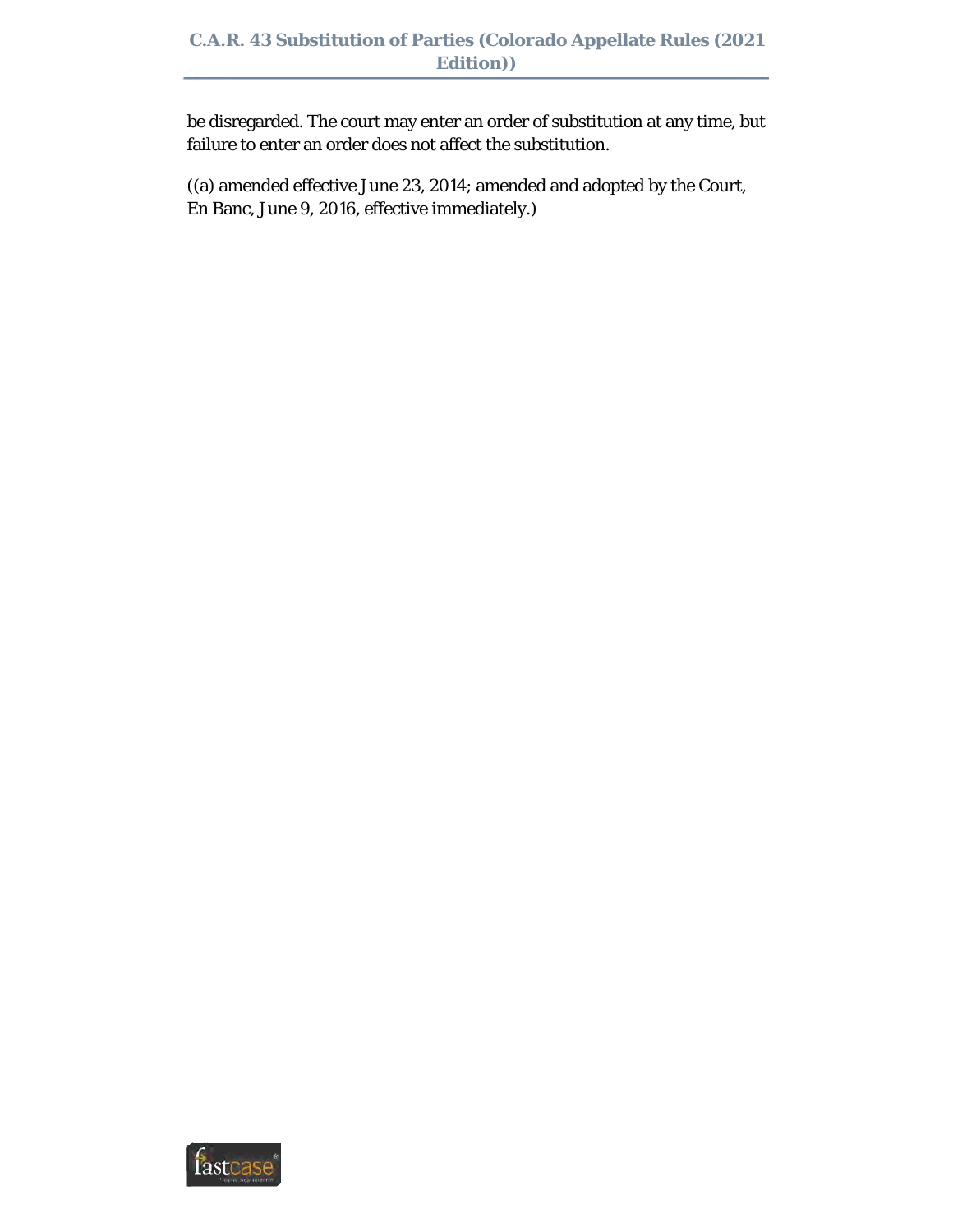**C.A.R. 44 Cases Involving a Constitutional Question When the State of Colorado is Not a Party (Colorado Appellate Rules (2021 Edition))**

## **RULE 44. Cases Involving a Constitutional Question When the State of Colorado is Not a Party**

If a party questions the constitutionality of any Colorado statute in an appellate proceeding in which the state, its agency, officer, or employee is not a party in an official capacity, the questioning party must notify the clerk of the supreme court in writing immediately upon the filing of the proceeding or as soon as the question is raised in the appellate court. The clerk must then certify that fact to the Attorney General.

(Amended and adopted by the Court, En Banc, June 9, 2016, effective immediately.)

# **COMMENT**

**2016**

The substance of prior subsections (b) and (c) has been relocated to C.A.R. 44.1.

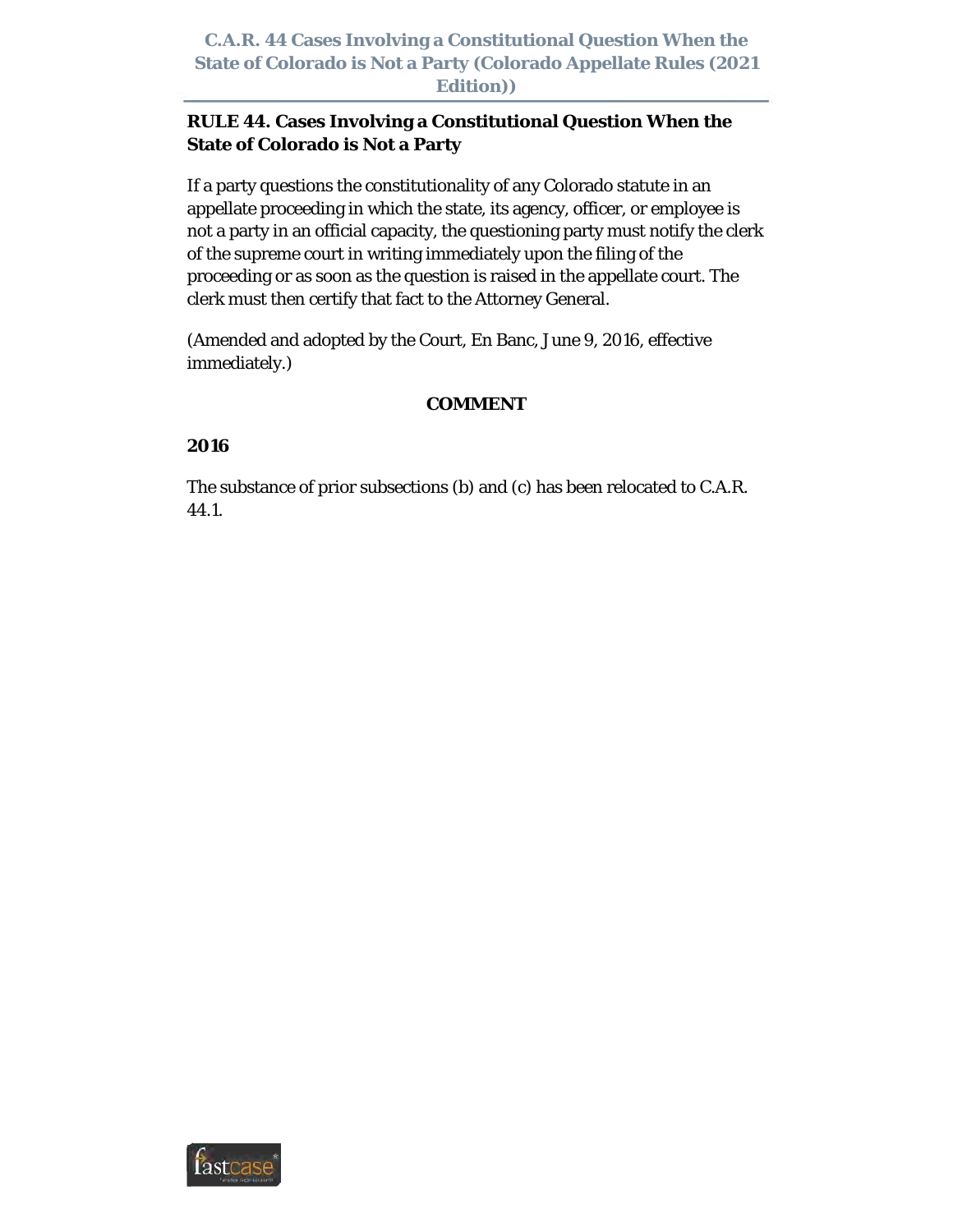**C.A.R. 44.1 Cases Involving Public Utilities Laws or the Public Utilities Commission When the Commission is Not a Party (Colorado Appellate Rules (2021 Edition))**

**RULE 44.1. Cases Involving Public Utilities Laws or the Public Utilities Commission When the Commission is Not a Party** 

(a) **Challenge to Public Utilities Law or Act of Public Utilities Commission.** If a party questions the validity, interpretation, or application of any section of the Public Utilities Law of the State of Colorado or of any rule, regulation, order, certificate, or permit issued by the Public Utilities Commission in a proceeding in which the Commission is not a party, the questioning party must notify the clerk of the appellate court in writing immediately upon the filing of the proceeding or as soon as the question is raised in the appellate court. The clerk must then certify that fact to the Secretary of the Public Utilities Commission.

(b) **Other Proceedings Impacting the Public Utilities Commission.**  In an appellate proceeding involving a municipally owned utility in which the court's decision may impact the powers and duties of the Public Utilities Commission or the interpretation of the Public Utilities Law of the State of Colorado, the clerk of the appellate court must notify the Secretary of the Public Utilities Commission of the pendency of the proceeding and invite the Commission to intervene or to enter an appearance as amicus curiae.

(Adopted by the Court, En Banc, June 9, 2016, effective immediately.)

## **COMMENT**

**2016**

This new rule contains the substance of prior C.A.R. 44(b) and (c), pertaining to cases involving Public Utilities Law or proceedings impacting the Public Utilities Commission when the Commission is not a party.

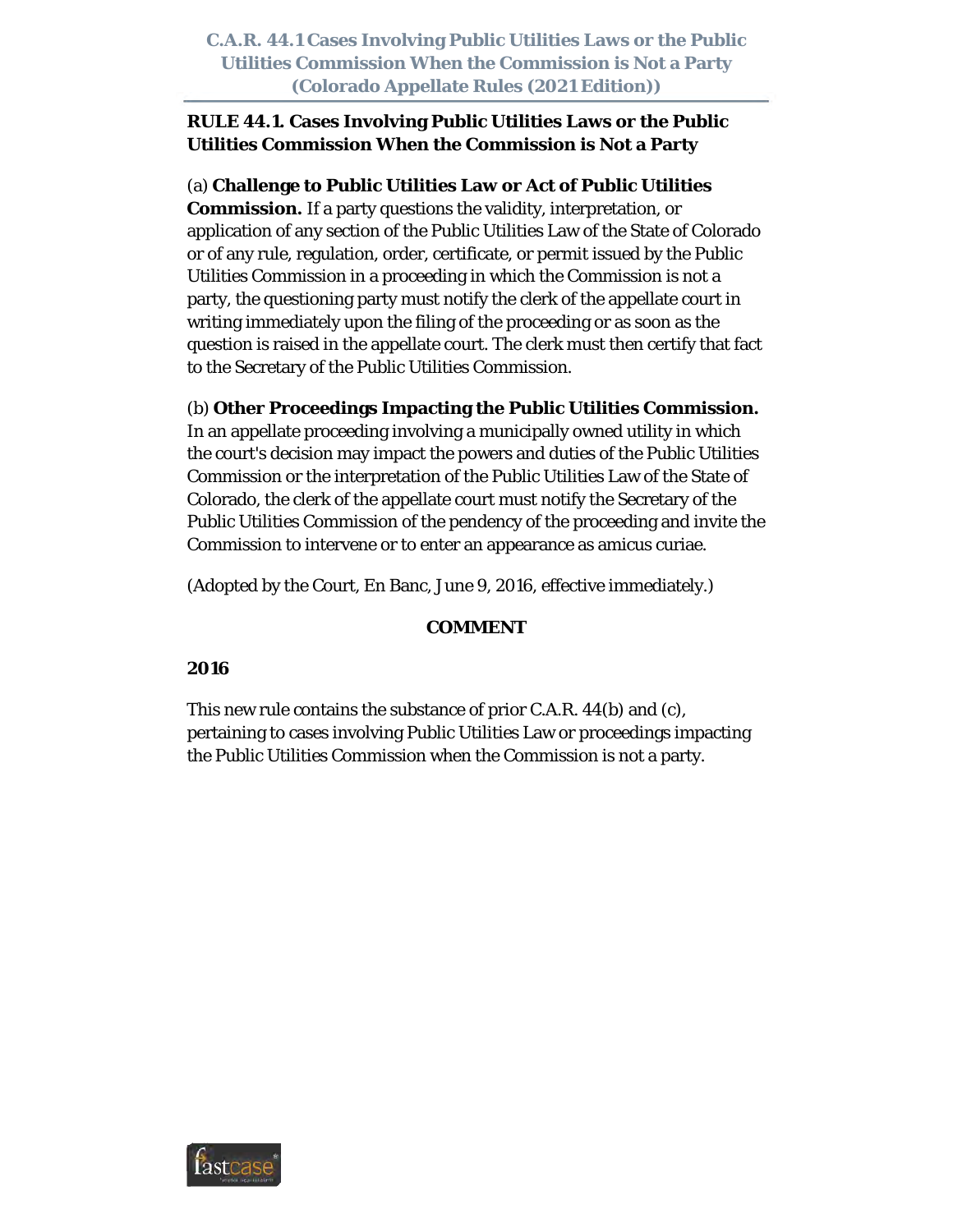## **RULE 45. Duties of Clerk of the Appellate Court**

(a) **General Provisions.**

(1) **Qualifications.** The clerk of the appellate court must take any oath required by law. Neither the clerk nor any deputy clerk may practice as an attorney or counselor in any court while in office.

(2) **When Court is Open.** The appellate courts are always open for filing any document, issuing and returning process, making a motion, and entering an order. The clerk's office with the clerk or a deputy in attendance must be open during business hours on all days except Saturdays, Sundays, and legal holidays, as defined in C.A.R. 26(a), but the chief justice may order that the clerk's office be open or closed during specified hours on other days.

(b) **Records.** 

(1) **The Docket.** The clerk must maintain a docket and an index of all docketed cases in the manner prescribed by the appellate court. The clerk must record all documents filed with the clerk and all process, orders, and judgments.

(2) **Calendar.** Under the court's direction, the clerk must prepare a calendar of cases awaiting argument. In placing cases on the calendar for argument, the clerk must give preference to appeals and other proceedings entitled to preference by law.

(3) **Other Records.** The clerk must keep other records as required by the court.

(c) **Service of Orders and Judgments.** The clerk must serve all orders and judgments on each party and note the date of service on the docket. Service on a party represented by counsel must be made on counsel.

(d) **Custody of Records and Documents.** The clerk has custody of the court's records and documents. Unless the court orders otherwise, the clerk must not permit an original record or document to be taken from the clerk's custody. Upon disposition of the case, the clerk must return original documents containing the record on appeal or review to the court or agency from which they were received. The clerk must preserve a copy of any brief, appendix, or other document that has been filed.

(Amended and effective June 23, 2014; amended and adopted by the Court, En Banc, June 9, 2016, effective immediately.)

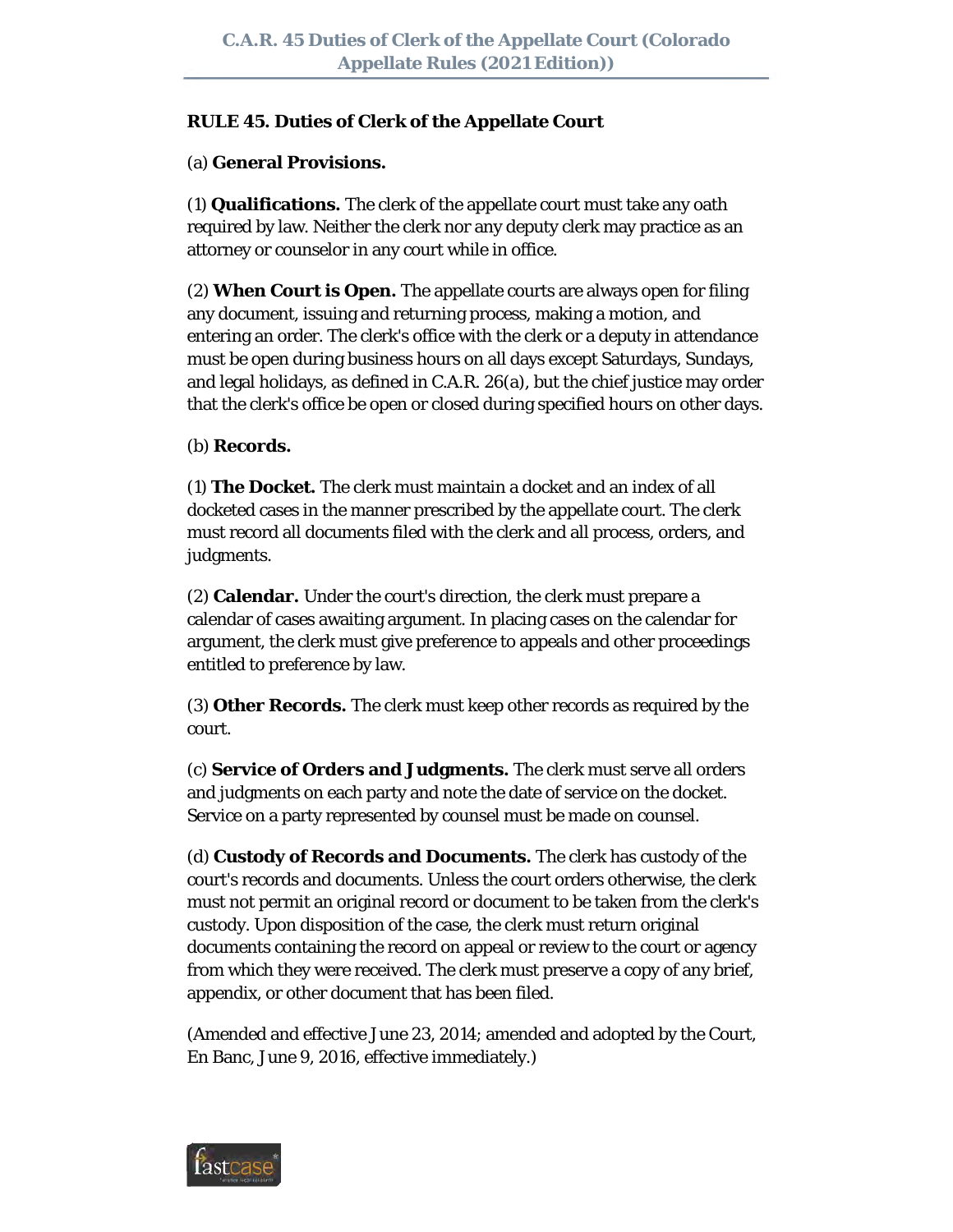**C.A.R. 46 Review of Workers' Compensation Decisions of the Industrial Claim Appeals Panel by the Court of Appeals [Repealed] (Colorado Appellate Rules (2021 Edition))**

**RULE 46. Review of Workers' Compensation Decisions of the Industrial Claim Appeals Panel by the Court of Appeals [Repealed]** 

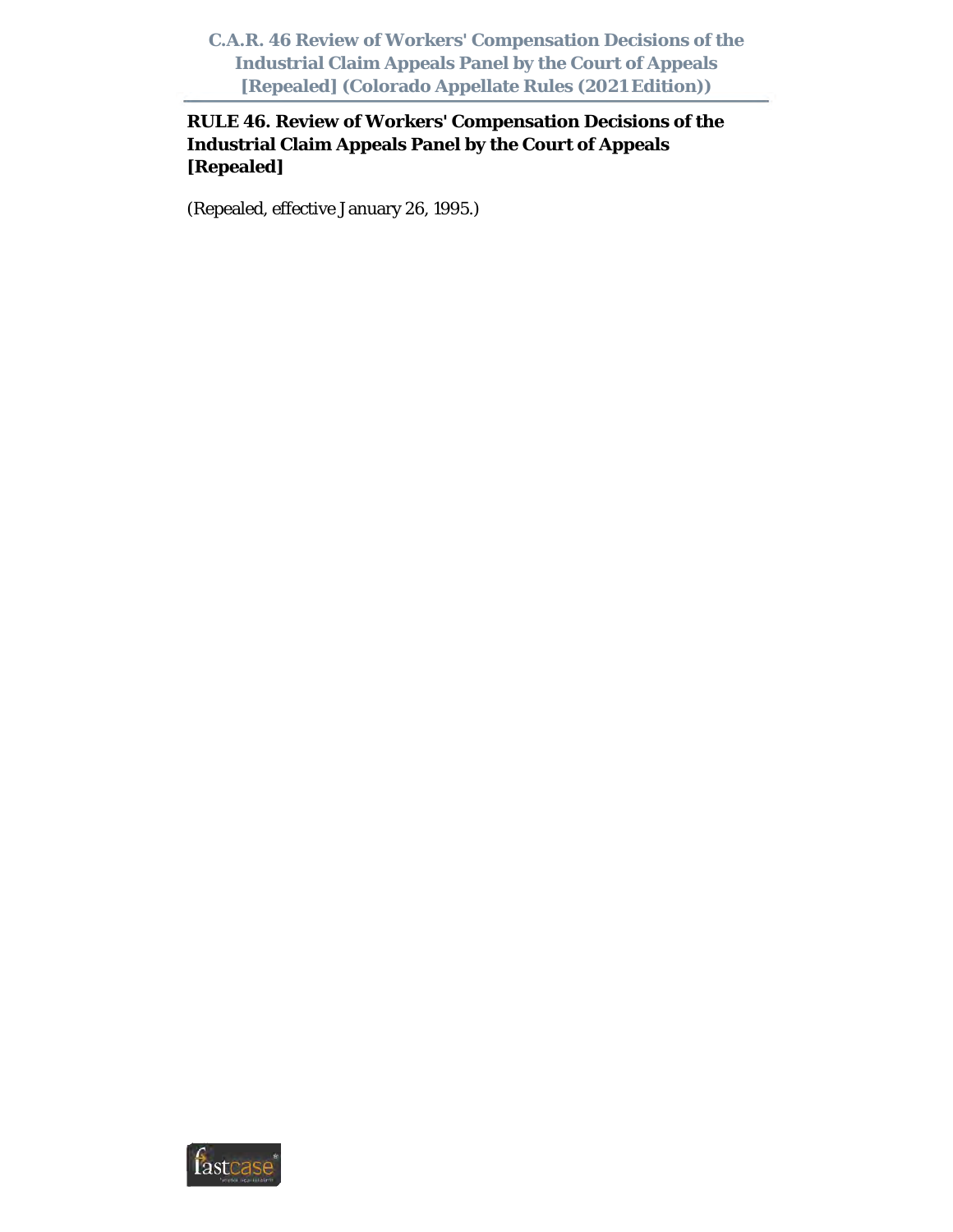## **RULE 46.1. Time for Petitioning**

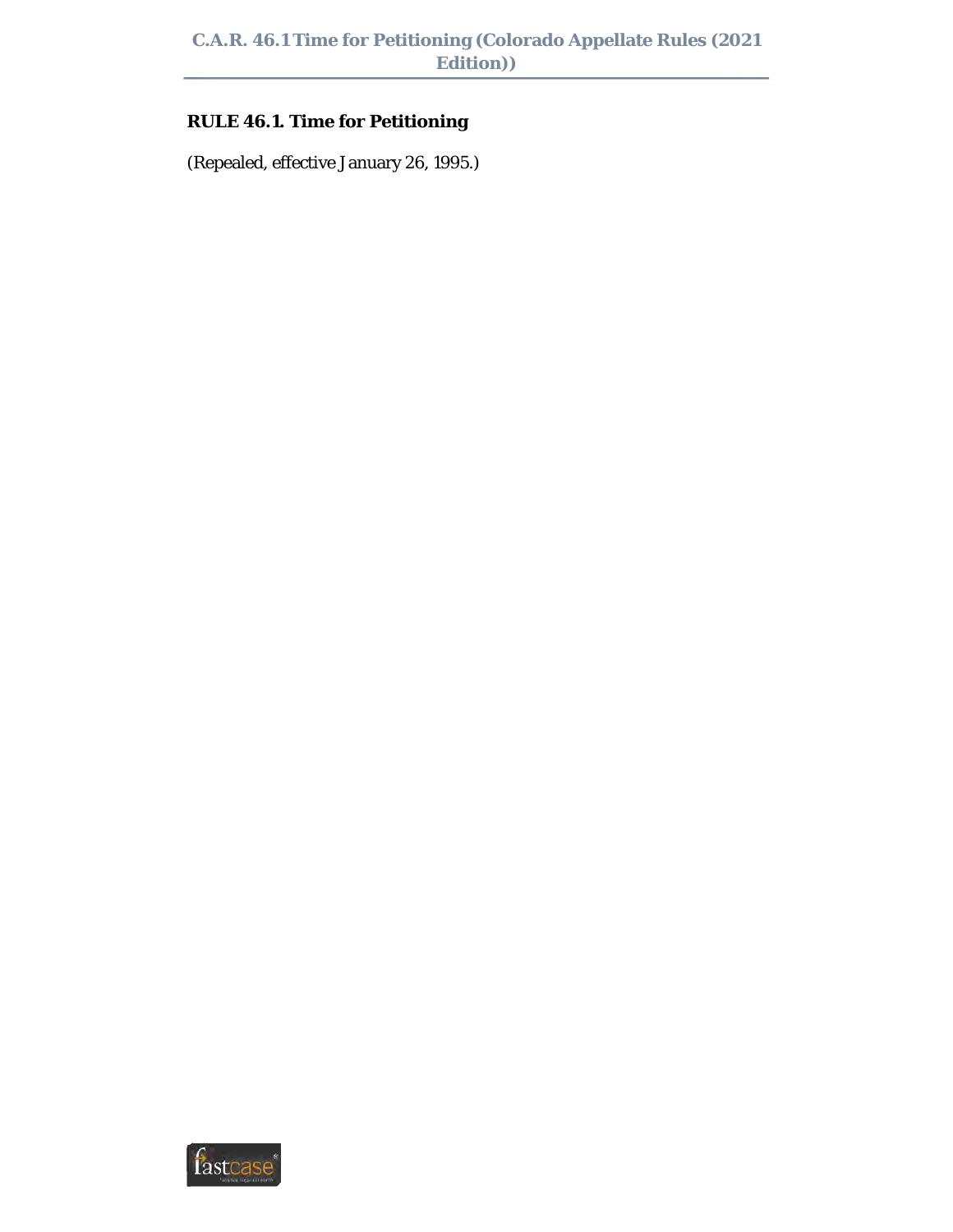**RULE 46.2. Review on Certiorari to the Court of Appeals - How Sought [Repealed]** 

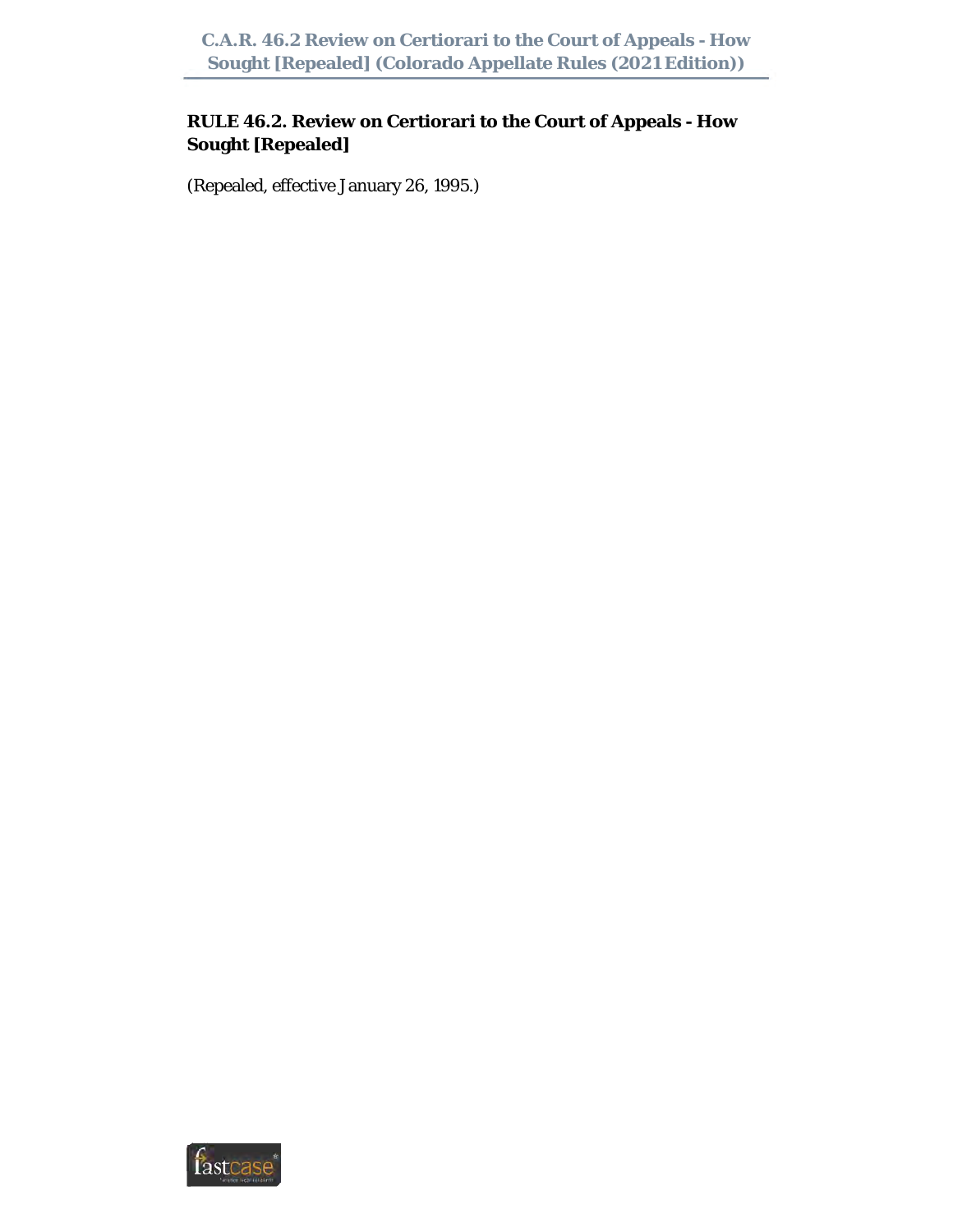## **RULE 46.3. The Petition for Certiorari**

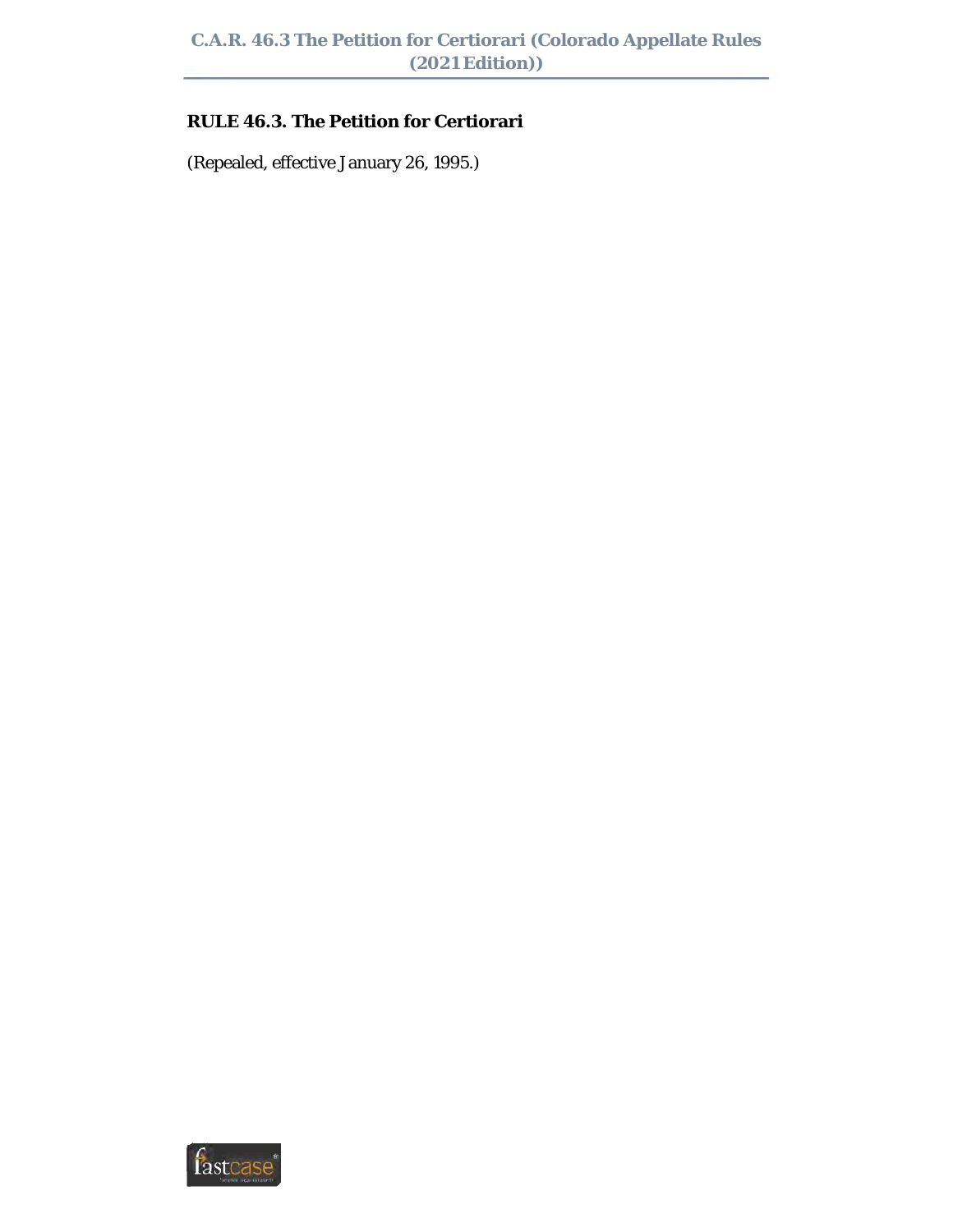# **RULE 46.4. Order Granting or Denying Certiorari**

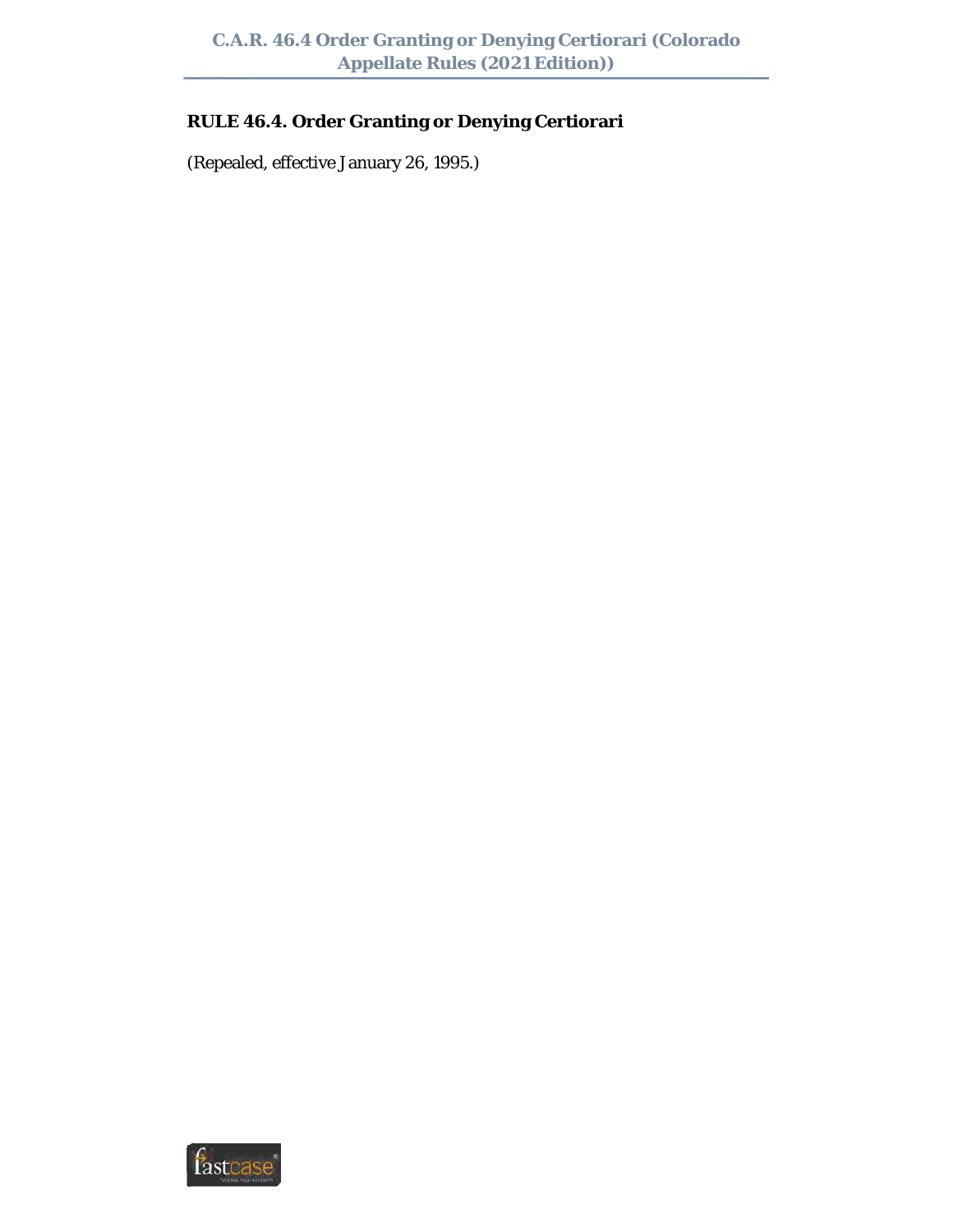## **RULE 46.5. Briefs-In General**

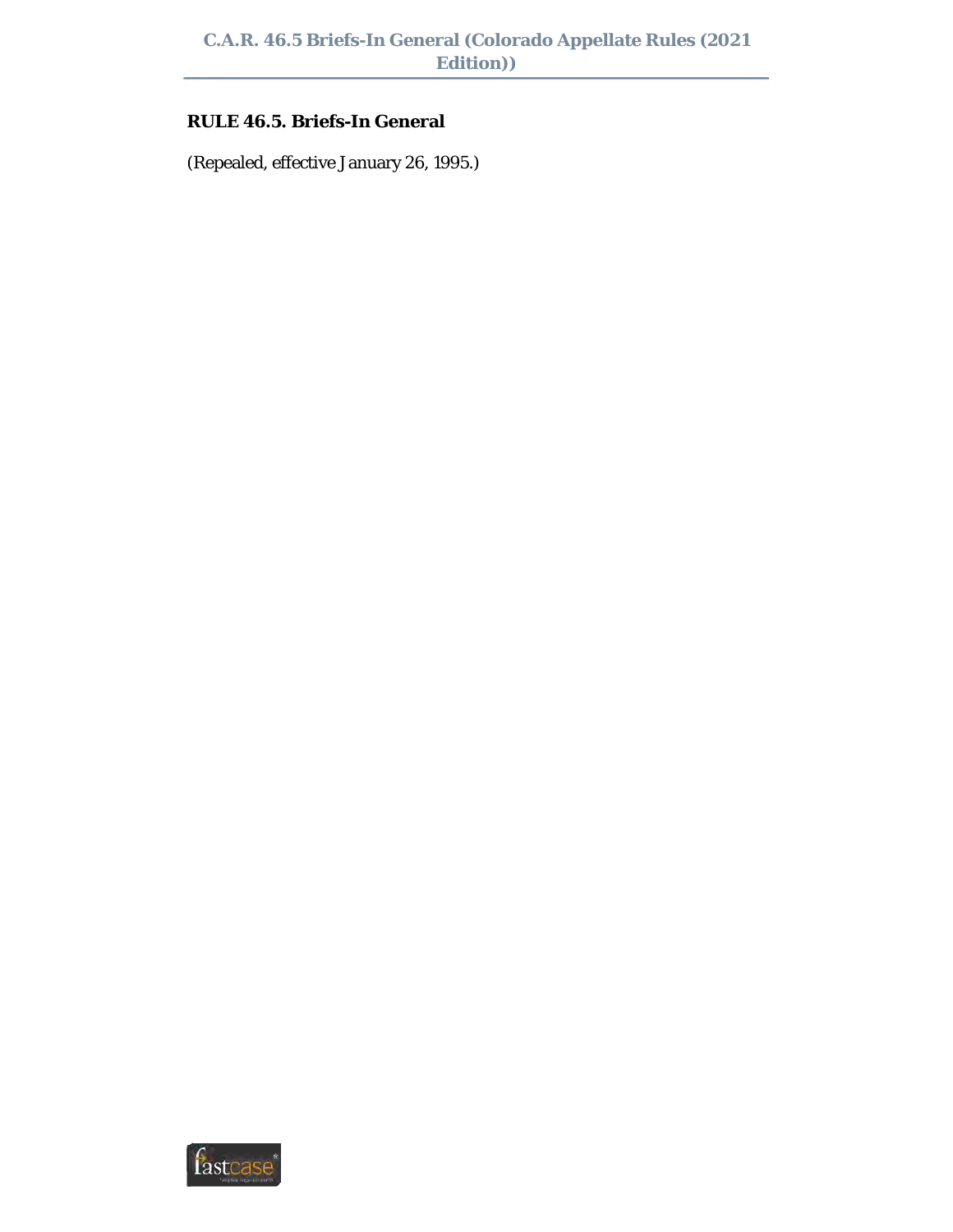## **RULE 46.6. Oral Argument**

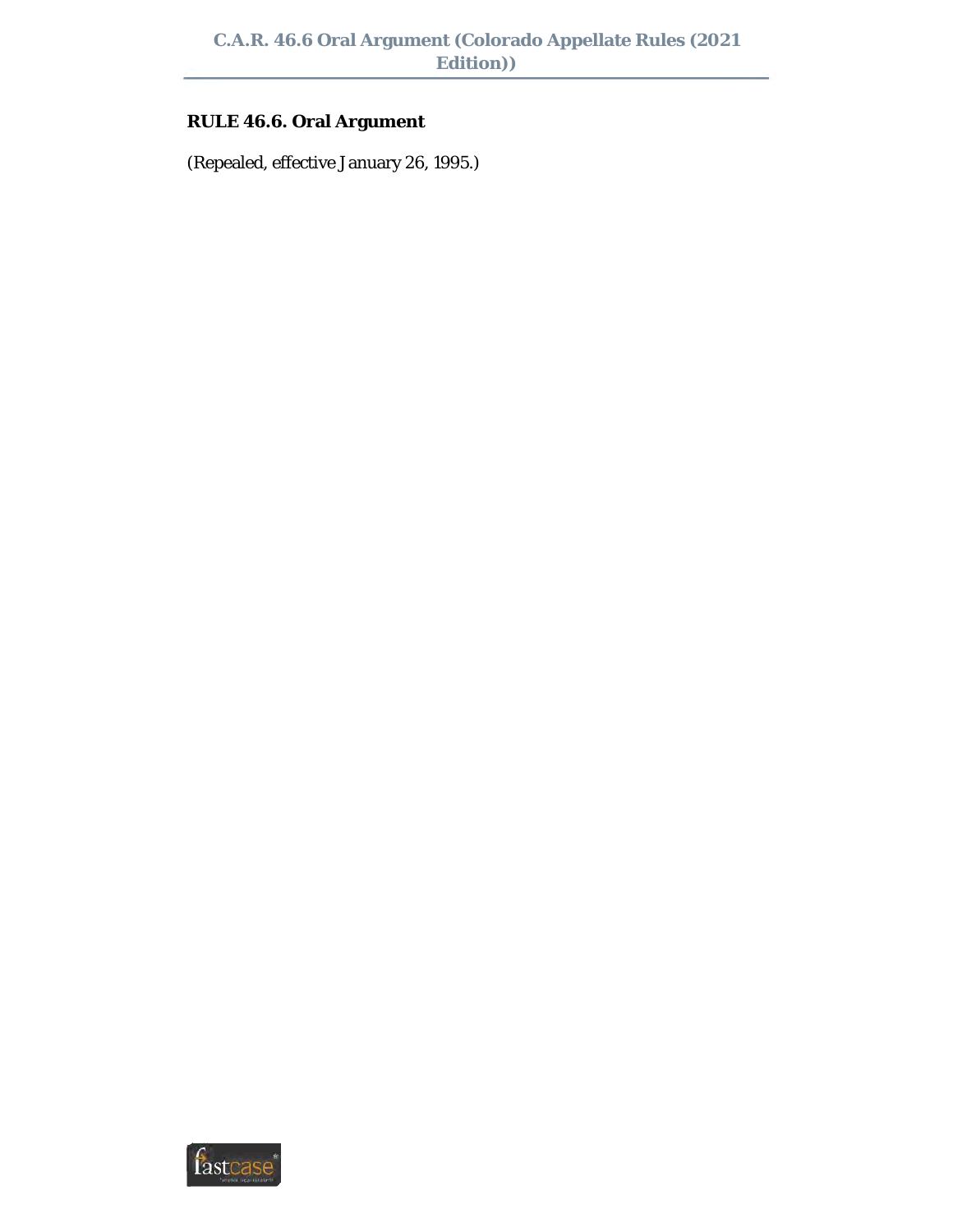## **RULE 46.7. Further Review**

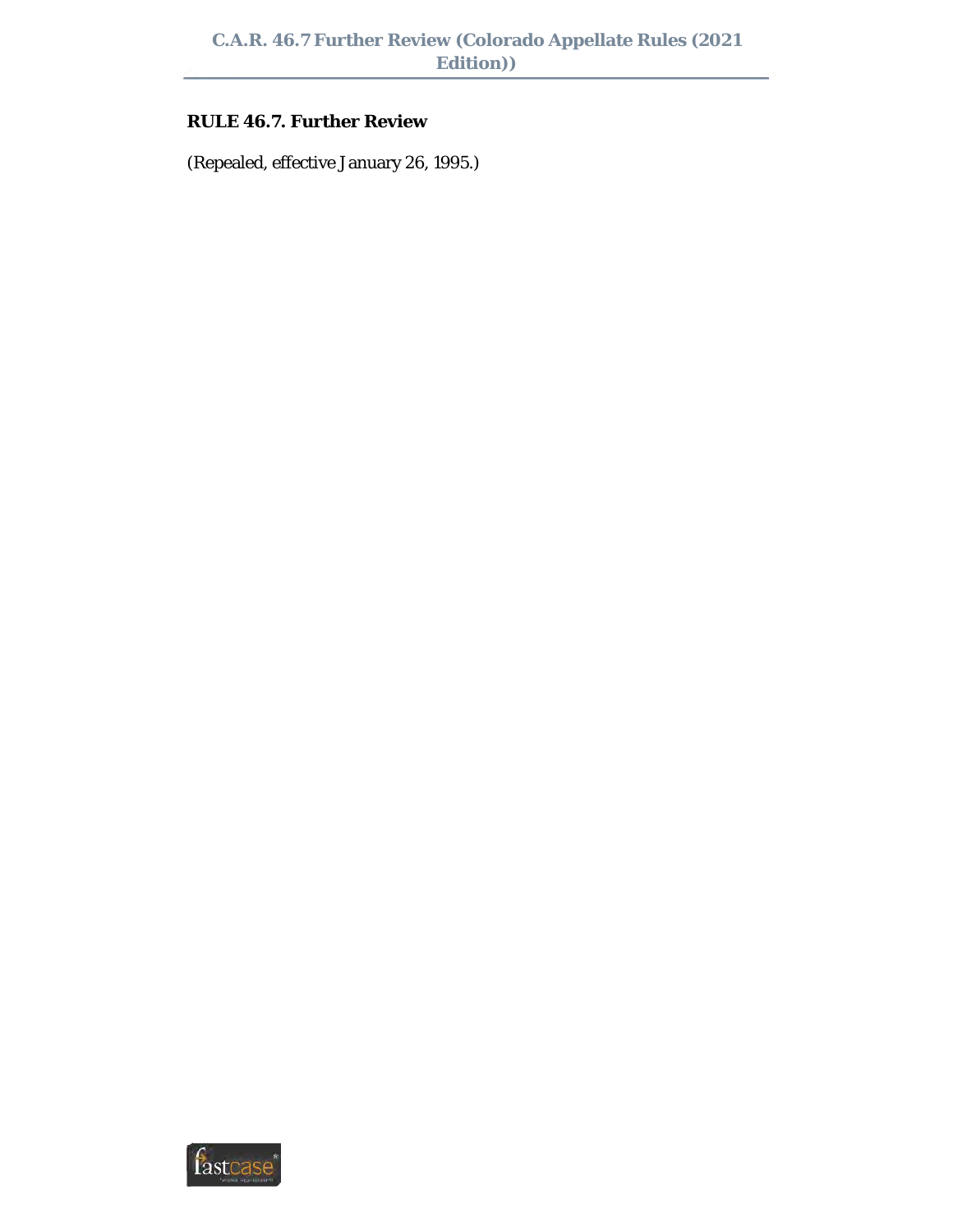### **RULE 49. Considerations Governing Review on Certiorari**

Review in the supreme court on a writ of certiorari as provided in section 13- 4-108, C.R.S., and section 13-6-310, C.R.S., is a matter of sound judicial discretion and will be granted only when there are special and important reasons. The following, while neither controlling nor fully measuring the supreme court's discretion, indicate the character of reasons that will be considered:

(a) the district court on appeal from the county court has decided a question of substance not yet determined by the supreme court;

(b) Where the court of appeals, or district court on appeal from the county court, has decided a question of substance in a way probably not in accord with applicable decisions of the supreme court;

(c) a division of the court of appeals has rendered a decision in conflict with the decision of another division of said court; the same ground applies to judgments and decrees of district courts on appeal from the county court when a decision is in conflict with another district court on the same matters;

(d) the court of appeals has so far departed from the accepted and usual course of judicial proceedings or so far sanctioned such procedure by a lower court as to call for the exercise of the supreme court's power of supervision.

(Amended and adopted June 7, 2018, effective July 1, 2018.)

## **Annotation**

Law reviews. For article, "A Summary of Colorado Supreme Court Internal Operating Procedures", see 11 Colo. Law. 356 (1982).

The common-law writ of certiorari serves to correct substantial errors of law not otherwise reviewable which are committed by an inferior tribunal. Sutterfield v. District Court, 165 Colo. 225, 438 P.2d 236 (1968).

Statutes creating appellate remedies take precedence over judicial rules of procedure. Bill Dreiling Motor Co. v. Court of Appeals, 171 Colo. 448, 468 P.2d 37 (1970).

Scope of constitutional rule-making power. The manner in which subject matter jurisdiction is exercised is properly within the scope of the supreme court's rule-making powers vested by ? §2(1) of art. VI, Colo. Const. This procedure has been established and is set forth in C.A.R. 50 to 57. Bill Dreiling Motor Co. v. Court of Appeals, 171 Colo. 448, 468 P.2d 37 (1970).

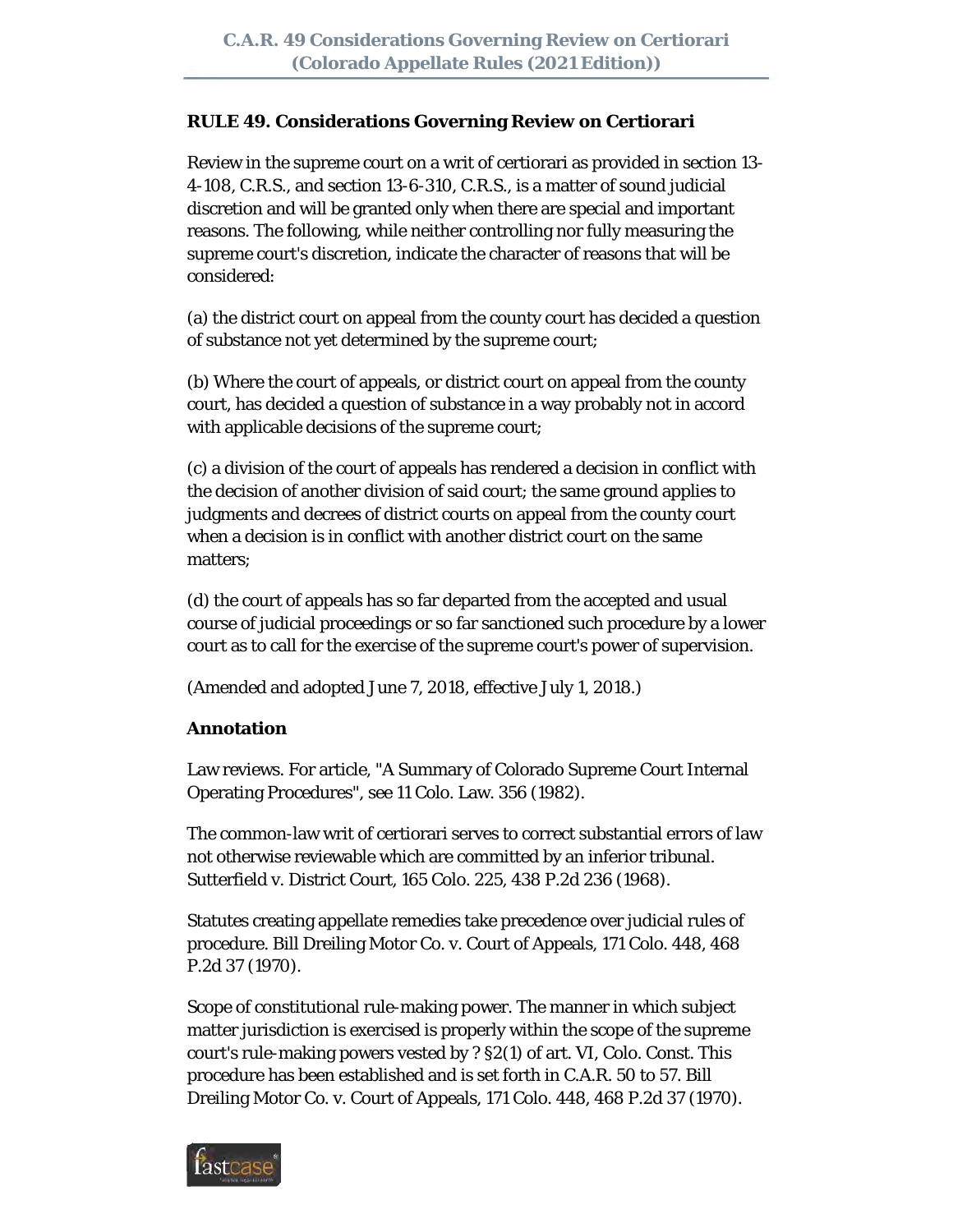Supreme court may not expand jurisdiction by rule. Supreme court jurisdiction, as initially spelled out in the Colorado constitution, may be expanded by statute. But there is no authority for the supreme court to expand its jurisdiction by rule of court. Bill Dreiling Motor Co. v. Court of Appeals, 171 Colo. 448, 468 P.2d 37 (1970).

Certiorari is proper remedy to protect substantial right. An original proceeding in the nature of certiorari under this rule, when directed to an endangered, fundamentally substantive and substantial right, is maintainable and recognized as a proper remedy. Potashnik v. Pub. Serv. Co., 126 Colo. 98, 247 P.2d 137 (1952); Lucas v. District Court, 140 Colo. 510, 345 P.2d 1064 (1959).

Where usual review does not afford adequate protection. The power of certiorari is exercisable where usual review on appeal would not afford adequate protection to substantive rights of the petitioners. Sutterfield v. District Court, 165 Colo. 225, 438 P.2d 236 (1968).

Certiorari may be granted to determine a policy. Where no well-defined policy has emerged on a subject, the court will grant certiorari in order to make such a determination. Mile High Fence Co. v. Radovich, 175 Colo. 537, 489 P.2d 308 (1971).

Petition for certiorari is addressed to sound judicial discretion, and denial does not constitute a determination of the issues on the merits. Menefee v. City & County of Denver 190 Colo. 163, 544 P.2d 382 (1976).

The issuance of a writ of certiorari is always discretionary. Sutterfield v. District Court, 165 Colo. 225, 438 P.2d 236 (1968).

Review of interlocutory orders. The supreme court has the power under ? §3 of art. VI, Colo. Const., to issue certiorari to review interlocutory orders of lower courts. Sutterfield v. District Court, 165 Colo. 225, 438 P.2d 236 (1968).

The proper proceeding for relief from an interlocutory order is by certiorari. Lucas v. District Court, 140 Colo. 510, 345 P.2d 1064 (1959).

Review of eminent domain interlocutory order. Within the period of stay of execution granted by a trial court, the owners of property being condemned, not having the right of review of an interlocutory order on appeal, may file original action by way of certiorari in the supreme court, alleging that otherwise they are without remedy whatsoever to protect their property from seizure under an order of a district court, which they contend is

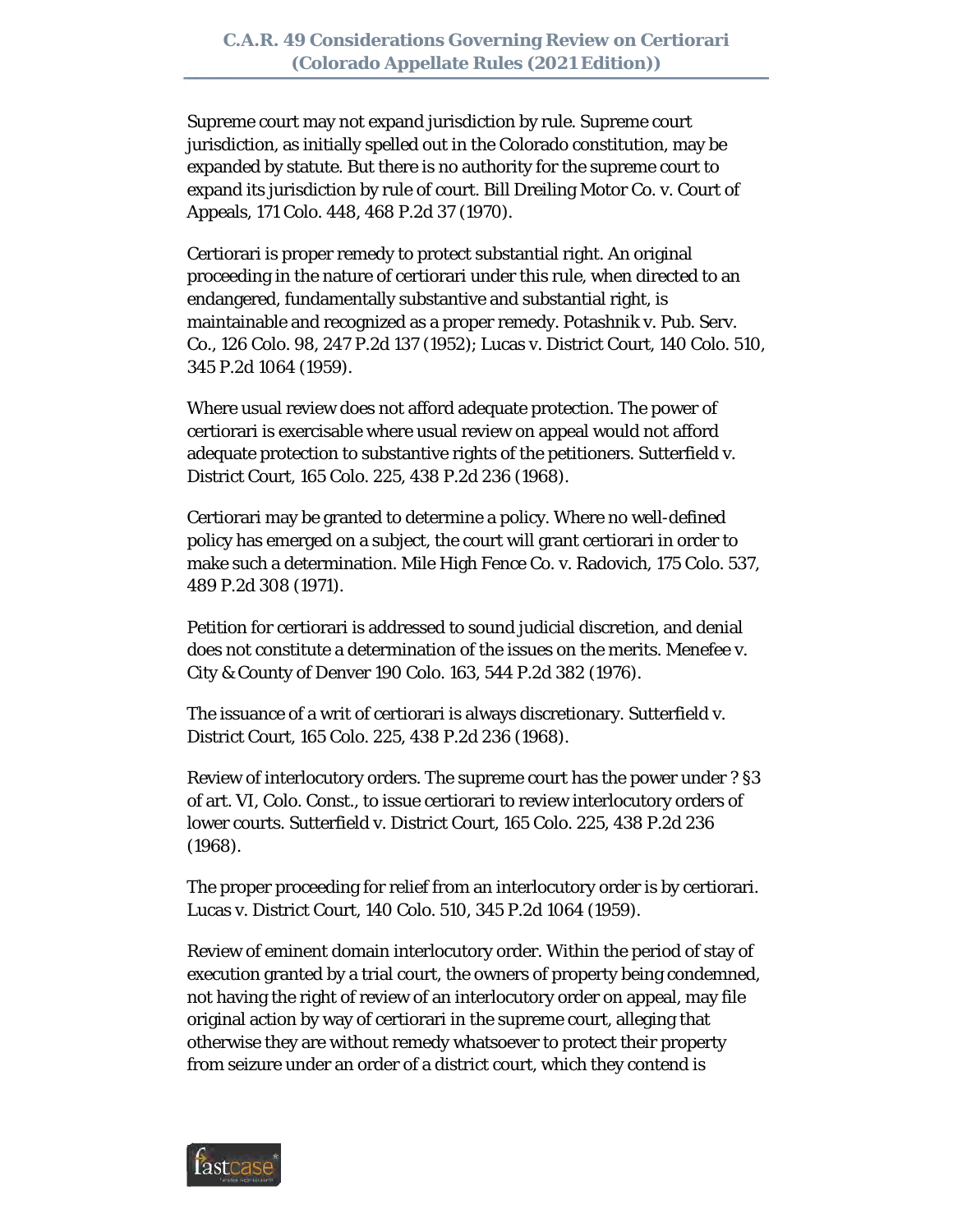without lawful authority. Lucas v. District Court, 140 Colo. 510, 345 P.2d 1064 (1959).

Pretrial proceedings reviewable. The denial of an asserted right in pretrial proceedings, not otherwise reviewable, may be determined by means of an original proceeding in certiorari in the supreme court. Lucas v. District Court, 140 Colo. 510, 345 P.2d 1064 (1959).

Certiorari granted where judgment would render question moot. Application for an original writ of mandamus or certiorari in the supreme court is the only procedure by which to test the validity of a trial court's ruling where the question involved, if permitted to await final judgment, would become moot. Lucas v. District Court, 140 Colo. 510, 345 P.2d 1064 (1959).

Certiorari to review joinder of claims was issued where all parties would be put to unnecessary delay and expense were it required that one or both of these tort claims be fully tried before determining whether the claims should have remained joined in the first instance. Should plaintiffs obtain a favorable judgment in both lawsuits, none of the parties will be in a position to raise the procedural question of separate trials posed by this original proceeding. Sutterfield v. District Court, 165 Colo. 225, 438 P.2d 236 (1968).

Amended answers ordered to be struck. In an original proceeding for relief as in certiorari, it was held that the district court should strike amended and amending answers which it allowed to be filed subsequent to the supreme court's remanding order which mentioned the specific pleadings out of which the trial court should ascertain the issues and on which it should conduct the trial. People ex rel. Henderson v. Greeley Nat'l Bank, 112 Colo. 274, 148 P.2d 580 (1944).

Review of superior court's reversal of county court. The supreme court may review by certiorari a superior court's reversal of a county court judgment. People v. Dee, 638 P.2d 749 (Colo. 1981).

The appellate review of county court judgments by the superior court is subject to ultimate review by the supreme court, since any party has the right to petition for a writ of certiorari. People v. Superior Court, 175 Colo. 391, 488 P.2d 66 (1971).

Certiorari dismissed where denial of charge of venue may be considered on appeal. Under applicable rules of civil procedure, where a motion for change of venue has been filed by defendants and said motion has been denied, the defendants can thereafter file an answer and proceed to trial without waiving the question of error based upon the denial of said motion. An original proceeding in the nature of a writ of certiorari to review the denial

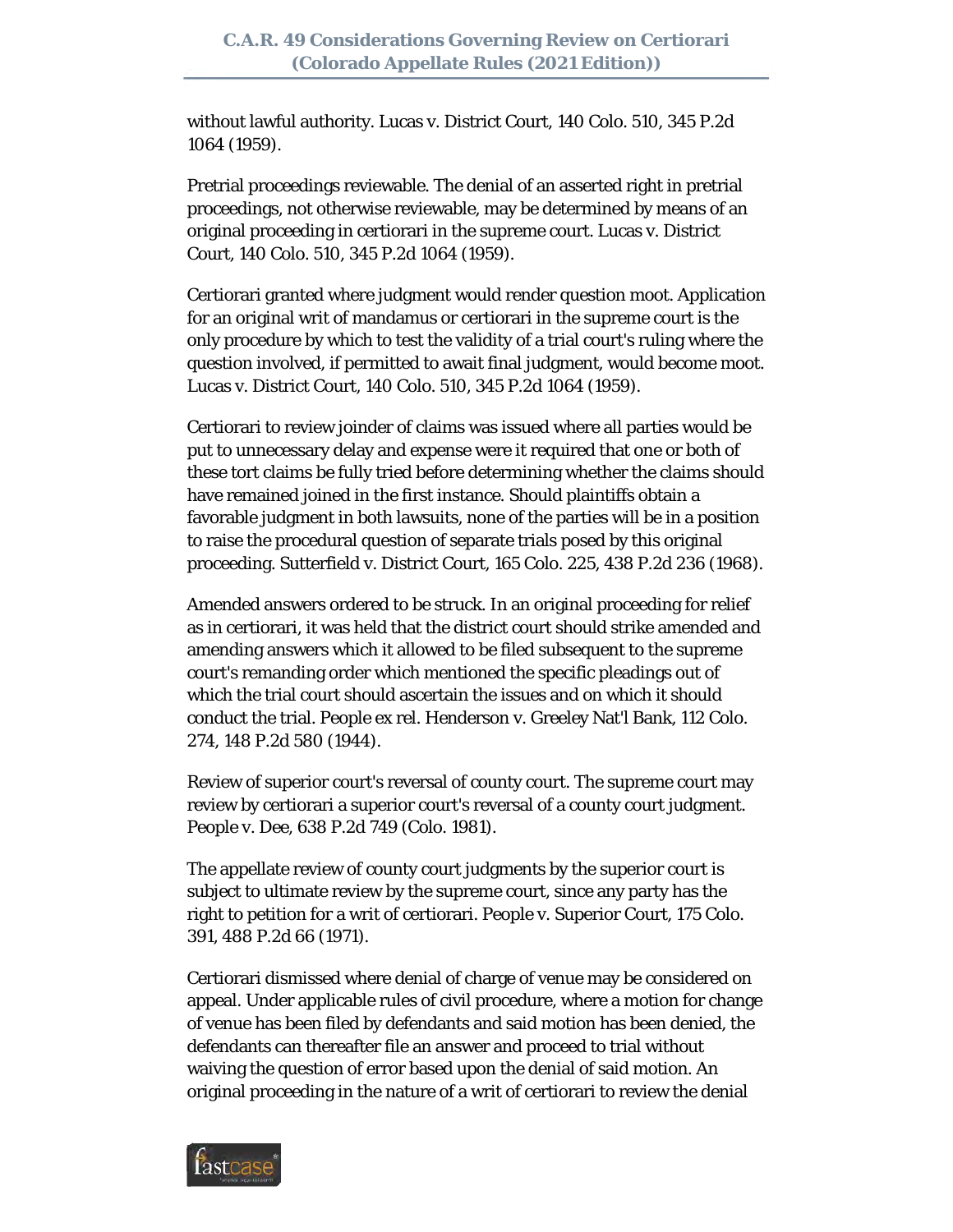of a motion for change of venue by a district court will be dismissed. Colo. State Bd. of Exam'rs of Architects v. District Court, 126 Colo. 340, 249 P.2d 146 (1952).

Where conviction necessarily involves only a factual issue, certiorari to review such conviction will be dismissed as improvidently granted. Erickson v. City & County of Denver, 179 Colo. 412, 500 P.2d 1183 (1972).

Denial of a petition for certiorari in a criminal case means nothing more than that the supreme court has declared that the case is not properly postured for further appellate review. Menefee v. City & County of Denver, 190 Colo. 163, 544 P.2d 382 (1976).

Where a decision of a reviewing court could not result in further proceedings against the petitioner, he has no standing to prosecute appellate proceedings beyond the court where his acquittal occurred. Garcia v. City of Pueblo, 176 Colo. 96, 489 P.2d 200 (1971).

Moot question not reviewed. Where the question involved does not have that degree of public importance to justify review of a moot question, it is properly dismissed. People in Interest of P. L. V., 176 Colo. 342, 490 P.2d 685 (1971).

Appellate courts are bound by the jury's findings where there is sufficient competent evidence in the record to support the finding, where the jury makes the finding on conflicting evidence, and where the jury has been correctly instructed by the trial court. Vigil v. Pine, 176 Colo. 384, 490 P.2d 934 (1971).

Applied in McGregor v. People, 176 Colo. 309, 490 P.2d 287 (1971); Bd. of County Comm'rs v. Fifty-first Gen. Ass'y, 198 Colo. 302, 599 P.2d 887 (1979).

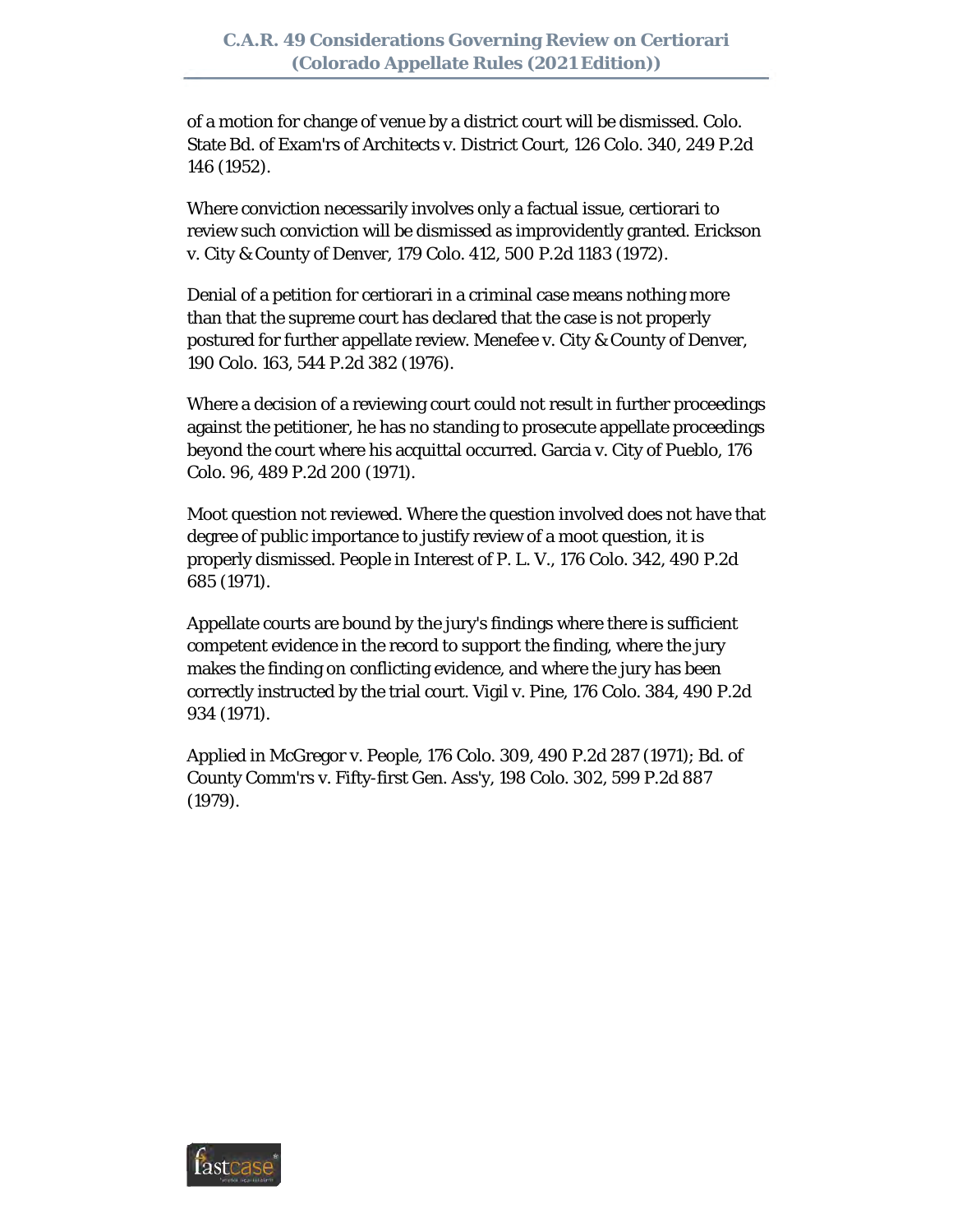#### **RULE 50. Certiorari to Court of Appeals Before Judgment**

(a) **Considerations Governing.** A petition for writ of certiorari from the supreme court to review a case newly filed or pending in the court of appeals, before judgment is given in said court, may be granted upon a showing that:

(1) the case involves a matter of substance not yet determined by the supreme court of Colorado, or that the case if decided according to the relief sought on appeal involves the overruling of a previous decision of the supreme court; or

(2) the court of appeals is being asked to decide an important state question which has not been, but should be, determined by the supreme court; or

(3) the case is of such imperative public importance as to justify the deviation from normal appellate processes and to require immediate determination in the supreme court.

(b) **By Whom Sought.** The petition for a writ of certiorari may be filed by either party or by stipulation of the parties. The court of appeals on its own motion may request transfer to the supreme court, or the supreme court may on its own motion require transfer of the case to it.

(c) Applicability. This rule does not permit certiorari review in cases pending in the district court on appeal from the county court before judgment is entered in the district court.

(Amended and adopted June 7, 2018, effective July 1, 2018.)

#### **Annotation**

Law reviews. For article, "A Summary of Colorado Supreme Court Internal Operating Procedures", see 11 Colo. Law. 356 (1982). For comment, "In the Interest of R.C., Minor Child: The Colorado Artificial Insemination by Donor Statute and the Non-Traditional Family", see 67 Den. U.L. Rev. 79 (1990).

Procedure provides for appellate review. The procedure established in ? §13- 4-108(2), C.R.S., and in C.A.R. 50 through C.A.R. 57, C.A.R., clearly provides for appellate review in the supreme court. Bill Dreiling Motor Co. v. Court of Appeals, 171 Colo. 448, 468 P.2d 37 (1970).

And is constitutional. The changes brought about by pertinent statutes with respect to the jurisdiction of the supreme court and the court of appeals are within the authority of the general assembly. Bill Dreiling Motor Co. v. Court of Appeals, 171 Colo. 448, 468 P.2d 37 (1970).

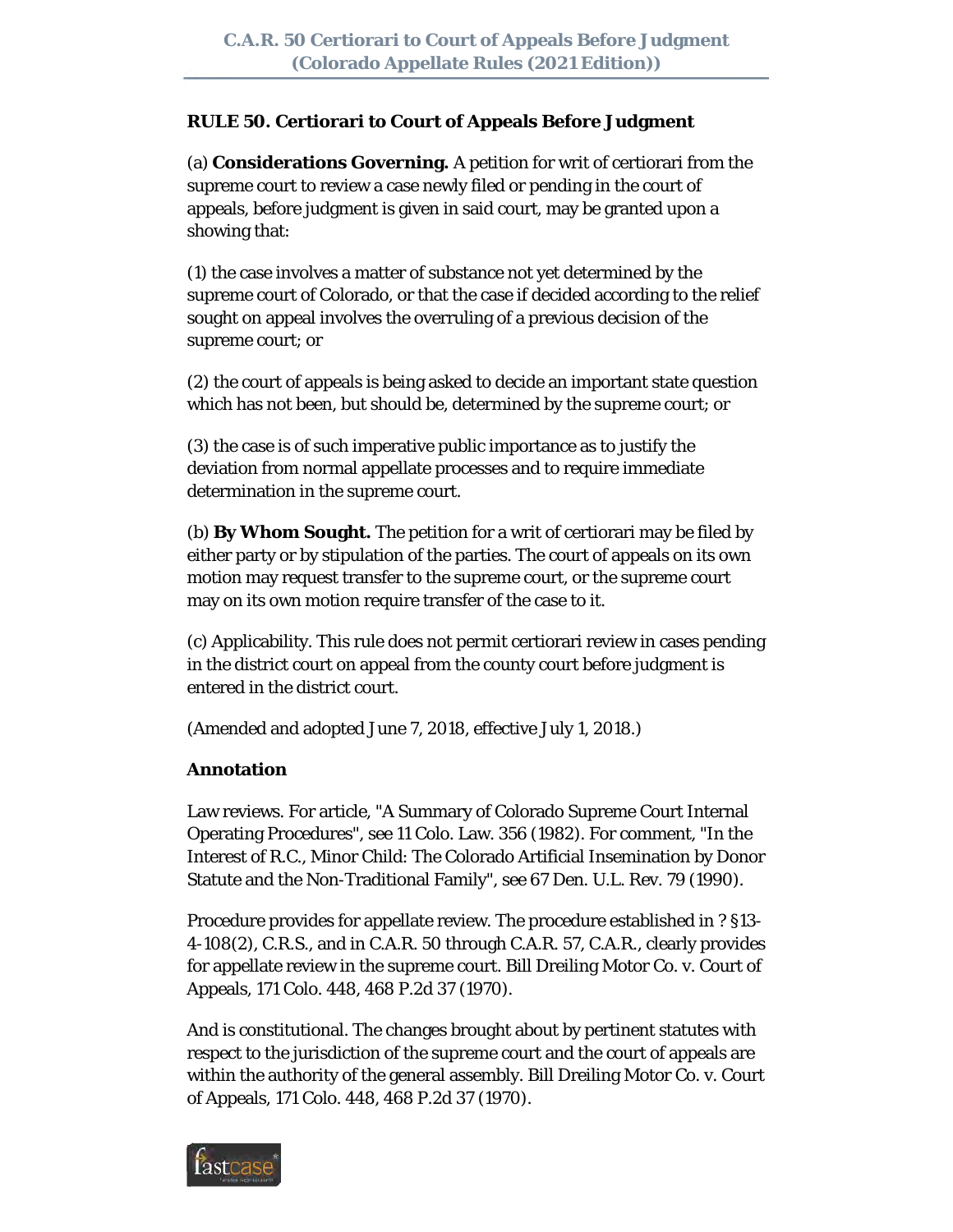Review similar to common-law certiorari. The form of certiorari review the supreme court will maintain over the court of appeals is quite similar to the common-law review by certiorari, and distinguishable from the limited ancillary type of certiorari in existence in past years under Rule 106(a)(4), C.R.C.P. Bill Dreiling Motor Co. v. Court of Appeals, 171 Colo. 448, 468 P.2d 37 (1970).

The supreme court may retain and review an appeal of a declaratory order of the state personnel board that should have been filed with the court of appeals. The court's authority rests in its power under section (b) to review cases pending in the court of appeals prior to judgment and under C.A.R. 2 to suspend the rules of appellate procedure. Colo. Ass'n of Pub. Emp. v. Dept. of Hwys., 809 P.2d 988 (Colo. 1991).

Study of petition and record constitutes review. The study by the supreme court of the petition provided in the Colorado appellate rules and of the record on appeal to determine whether to grant or deny the petition constitutes a review. Bill Dreiling Motor Co. v. Court of Appeals, 171 Colo. 448, 468 P.2d 37 (1970).

Applied in Ackmann v. Merchants Mtg. & Trust Corp., 645 P.2d 7 (Colo. 1982); Slack v. City of Colo. Springs, 655 P.2d 376 (Colo. 1982); Rustic Hills Shopping Plaza, Inc. v. Columbia Sav. & Loan Ass'n, 661 P.2d 254(Colo. 1983); Income Realty & Mtg., Inc. v. Columbia Sav. & Loan Ass'n, 661 P.2d 257 (Colo. 1983); Krause v. Columbia Sav. & Loan Ass'n, 661 P.2d 265 (Colo. 1983); In the Interest of R.C., 775 P.2d 27 (Colo. 1989); Romer v. Bd. of County Comm'rs, Weld County, 897 P.2d 779 (Colo. 1995).

For general considerations governing certiorari, see C.A.R. 49; for certification and transfer of cases, see ? §? §13-4-109 and 13-4-110 , C.R.S.

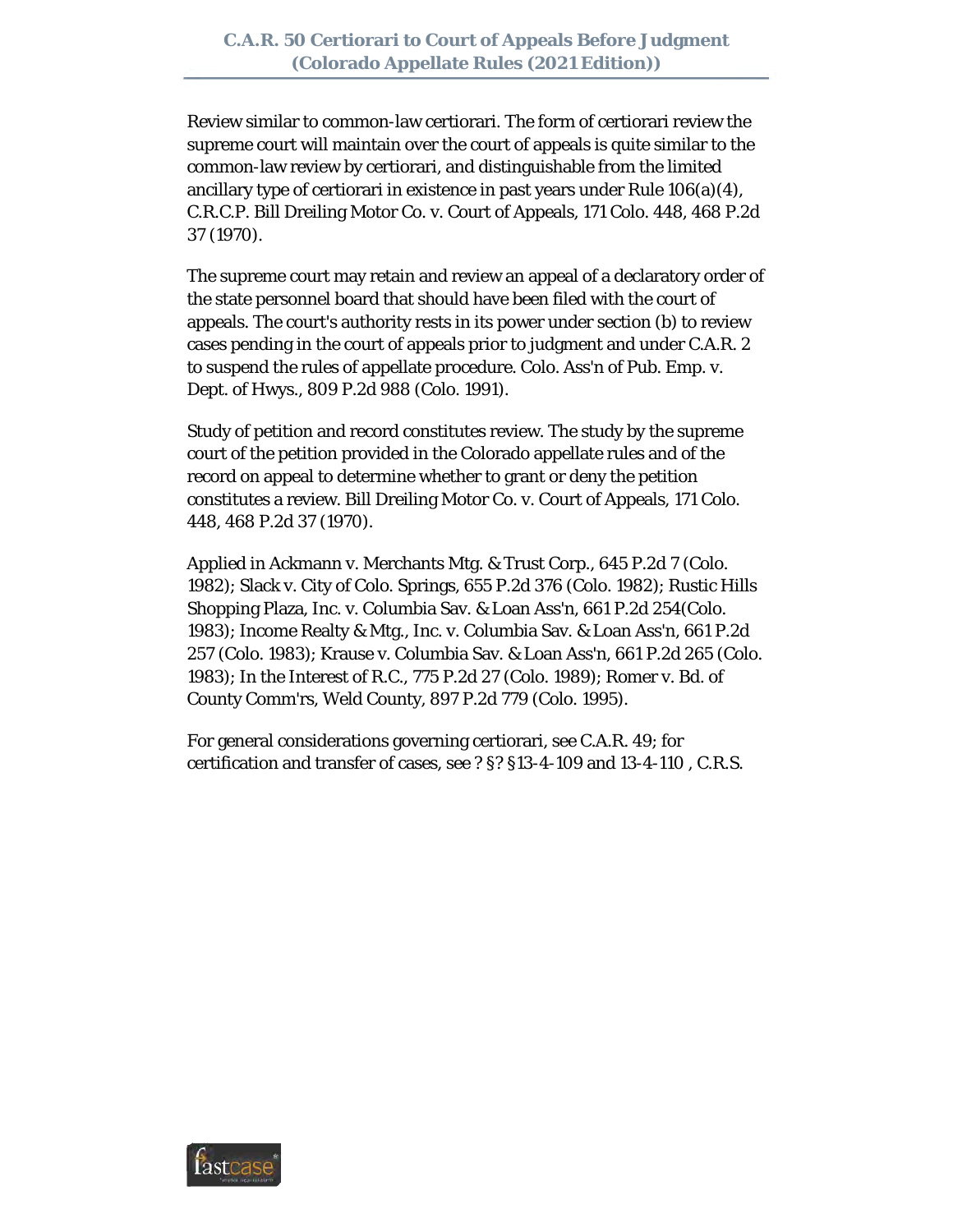### **RULE 51. Review on Certiorari-How Sought**

(a) **Filing and Record on Appeal.** A party seeking review on certiorari must file, within the time limit provided in C.A.R. 52, a petition that complies with C.A.R. 25 and 32 with the clerk of the supreme court.

(1) Record from a District Court Judgment. For appeals from district courts reviewing final judgments and decrees of the county court or municipal court, the clerk of the district court must certify the complete record in the case and transmit the record to the clerk of the supreme court within fourteen days of the filing of the petition.

(2) Record from a Court of Appeals Judgment. For appeals from the court of appeals, no action is required by the clerk of the court of appeals to transmit the record.

(b) **Petitioner's Docket Fee.** Upon the filing of the petition or a motion for extension of time in which to file the petition pursuant to C.A.R. 26(b), petitioner must pay the docket fee of \$225.00, of which \$1.00 will be transferred to the state general fund as a tax levy pursuant to section 2-5-119 , C.R.S. The case will then be placed on the certiorari docket.

(c) **Docket Fee.** Upon respondent's initial filing, if any respondent must pay the docket fee of \$115.00.

(Source: a amended and effective March 23, 2000; b and d amended and adopted February 27, 2003, effective March 3, 2003; amended and adopted June 7, 2018, effective July 1, 2018.)

#### **Annotation**

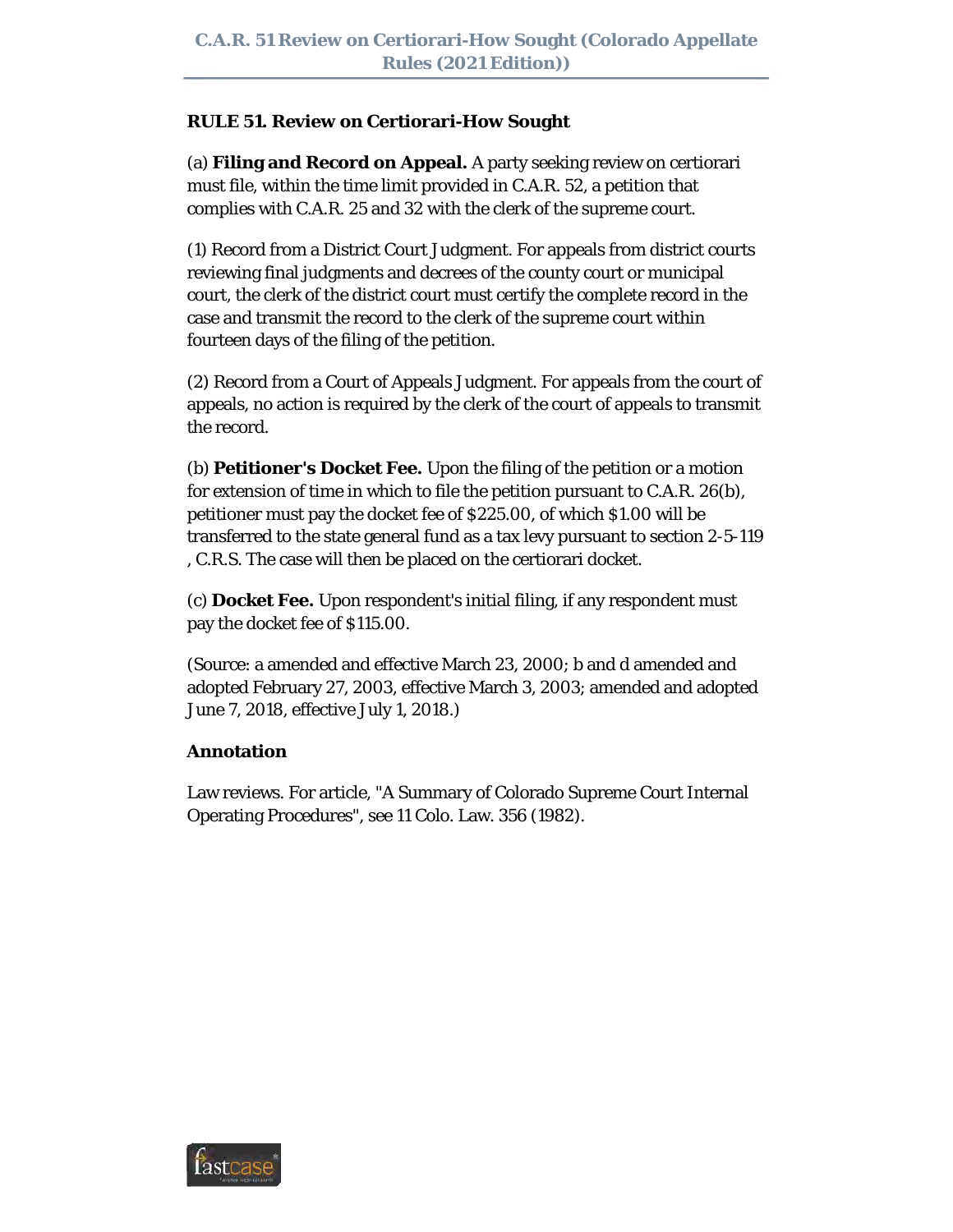# **RULE 51.1. Exhaustion of State Remedies Requirement in Criminal Cases**

#### (a) **Exhaustion of Remedies.**

In all appeals from criminal convictions or postconviction relief matters from or after July 1, 1974, a litigant is not required to petition for rehearing and certiorari following an adverse decision of the intermediate appellate court in order to be deemed to have exhausted all available state remedies respecting a claim of error. Rather, the litigant will have exhausted all available state remedies when a claim has been presented to the intermediate appellate court and the supreme court, and relief has been denied or when relief has been denied in the intermediate appellate court and the time for petitioning for certiorari review has expired.

(b) **Savings Clause.**

f a litigant's petition for federal habeas corpus is dismissed or denied for failure to exhaust state remedies based on a decision that this rule is ineffective, the litigant may file a motion to recall the mandate together with a writ of certiorari presenting any claim of error not previously presented in reliance on this rule. Any motion to recall the mandate must be filed within 49 days after entry of the federal court's dismissal or denial order.

(Source: Entire rule added and effective May 18, 2006; (b) amended and adopted December 14, 2011, effective January 1, 2012, for all cases pending on or filed on or after January 1, 2012, pursuant to C.R.C.P. 1(b); amended and adopted June 7, 2018, effective July 1, 2018.)

## **RECENT ANNOTATIONS**

Section (a) permits state prisoners to exhaust all available state remedies without seeking discretionary relief from the state supreme court, rendering state supreme court review "unavailable" for purposes of federal Antiterrorism and Effective Death Penalty Act of 1996 exhaustion. Ellis v. Raemisch, 872 F.3d 1064 (10th Cir. 2017).

## **Annotation**

Section (a) does not require a litigant to raise a claim in the supreme court if he or she has already raised it in the court of appeals and been denied relief. Once a litigant raises a claim before the court of appeals, and relief is denied, "all available state remedies" are deemed unavailable. Al-Yousif v. Trani, 11 F. Supp. 3d 1032 (D. Colo. 2014), rev'd on other grounds, 779 F.3d 1173 (10th Cir. 2015).

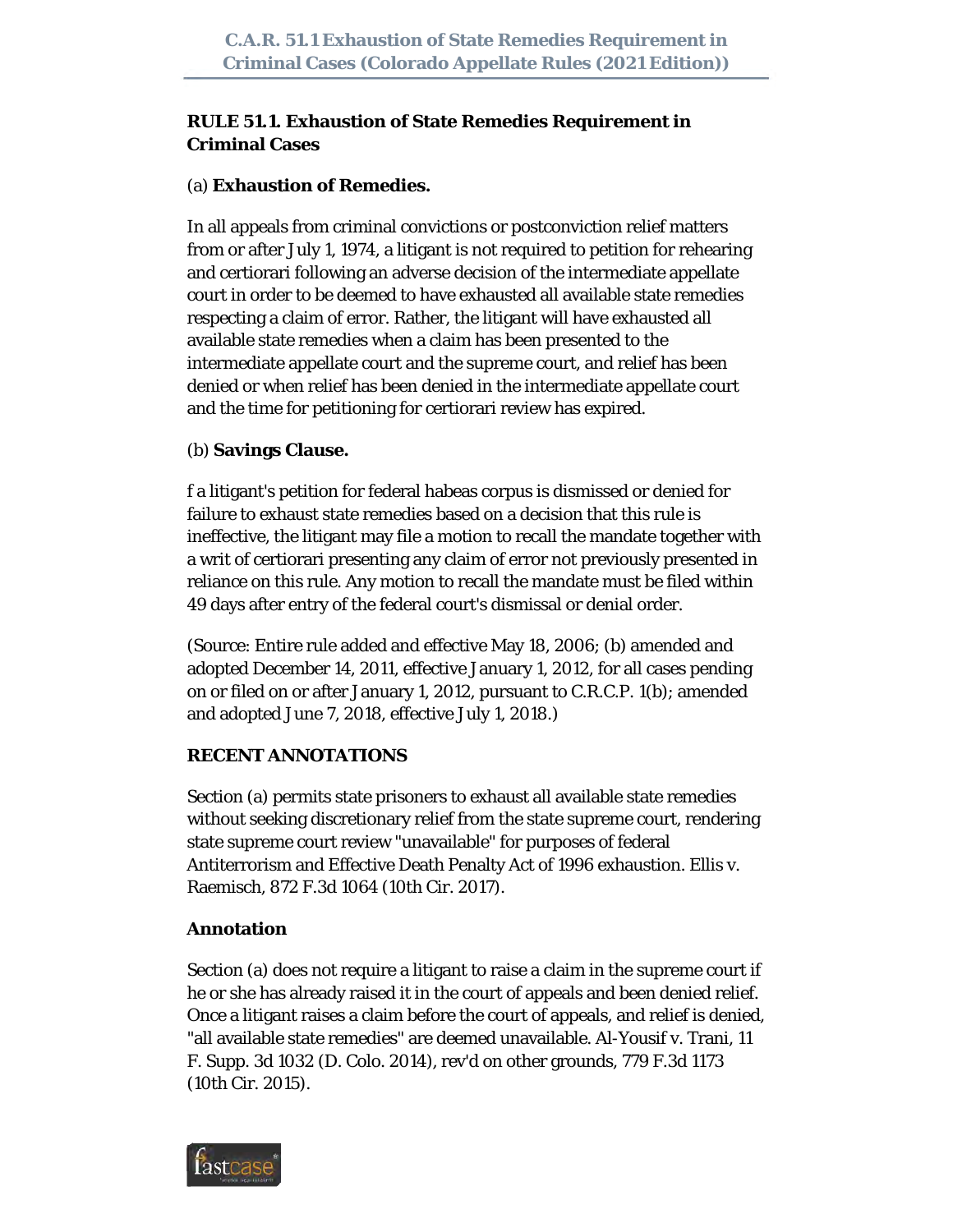

.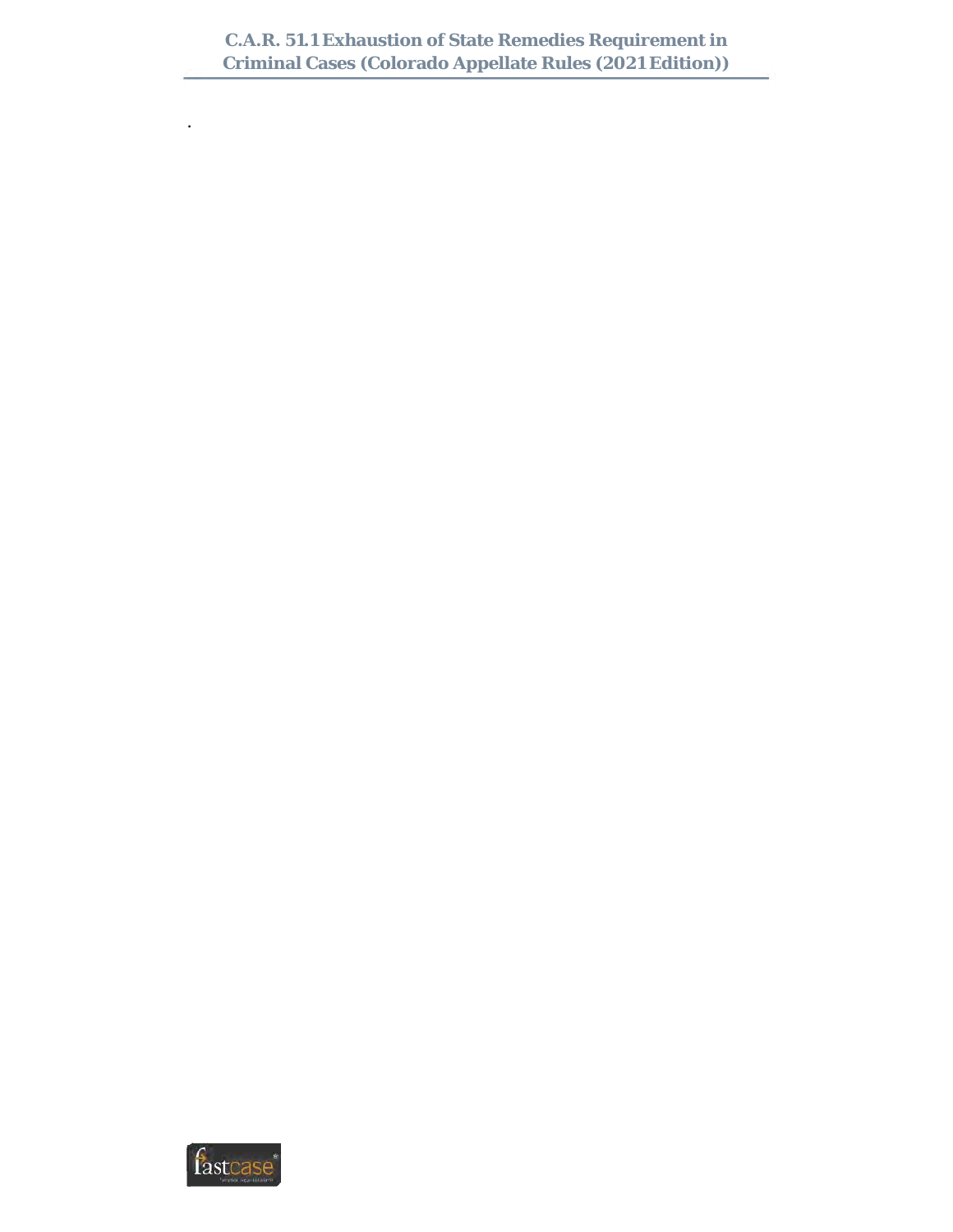# **RULE 52. Review on Certiorari-Time for Petitioning**

(a) **Petition for Rehearing Optional.** Filing a petition for rehearing in the intermediate appellate court before seeking certiorari review in the supreme court is optional.

(b) **Time to File.**

(1) **In General.** Except as provided in subsections (2) and (3) of this rule, a petition for writ of certiorari must be filed within 42 days after entry of the judgment on appeal if no petition for rehearing is filed. If a petition for rehearing is filed, the petition for writ of certiorari must be filed within 28 days after the intermediate appellate court's denial of the petition for rehearing. No petition for issuance of a writ of certiorari may be submitted to the Supreme Court until the time for filing a petition for rehearing in the intermediate appellate court has expired.

(2) **In Workers' Compensation and Unemployment Insurance Cases.** A petition for writ of certiorari to review a judgment of the court of appeals in workers' compensation and unemployment insurance cases must be filed in the supreme court within 28 days after the issuance of the court of appeals opinion if no petition for rehearing is filed, or within 14 days after the denial of a petition for rehearing by the court of appeals.

(3) **In Dependency or Neglect Cases.** A petition for writ of certiorari to review a judgment of the court of appeals in dependency or neglect cases must be filed within 28 days after issuance of the court of appeals opinion if no petition for rehearing is filed, or within 14 days after the denial of a petition for rehearing by the court of appeals.

(Source: b amended June 4, 1987, effective January 1, 1988; a amended and effective May 17, 1990; b amended July 11, 1991, effective July 1, 1991; b amended and adopted November 20, 1998, effective January 1, 1999; b3 amended and effective February 7, 2008; b3 amended and effective May 28, 2009; a and b3 amended and adopted December 14, 2011, effective January 1, 2012, for all cases pending on or filed on or after January 1, 2012, pursuant to C.R.C.P. 1 b; amended and adopted June 7, 2018, effective July 1, 2018.)

# **COMMENTS**

C.A.R. 52 has been revised to recognize that petitions for rehearing of a district court's review of a county court judgment are permissible, and if a petition for rehearing is filed, the petition for writ of certiorari must be filed within 28 days after the district court's denial of the petition for rehearing.

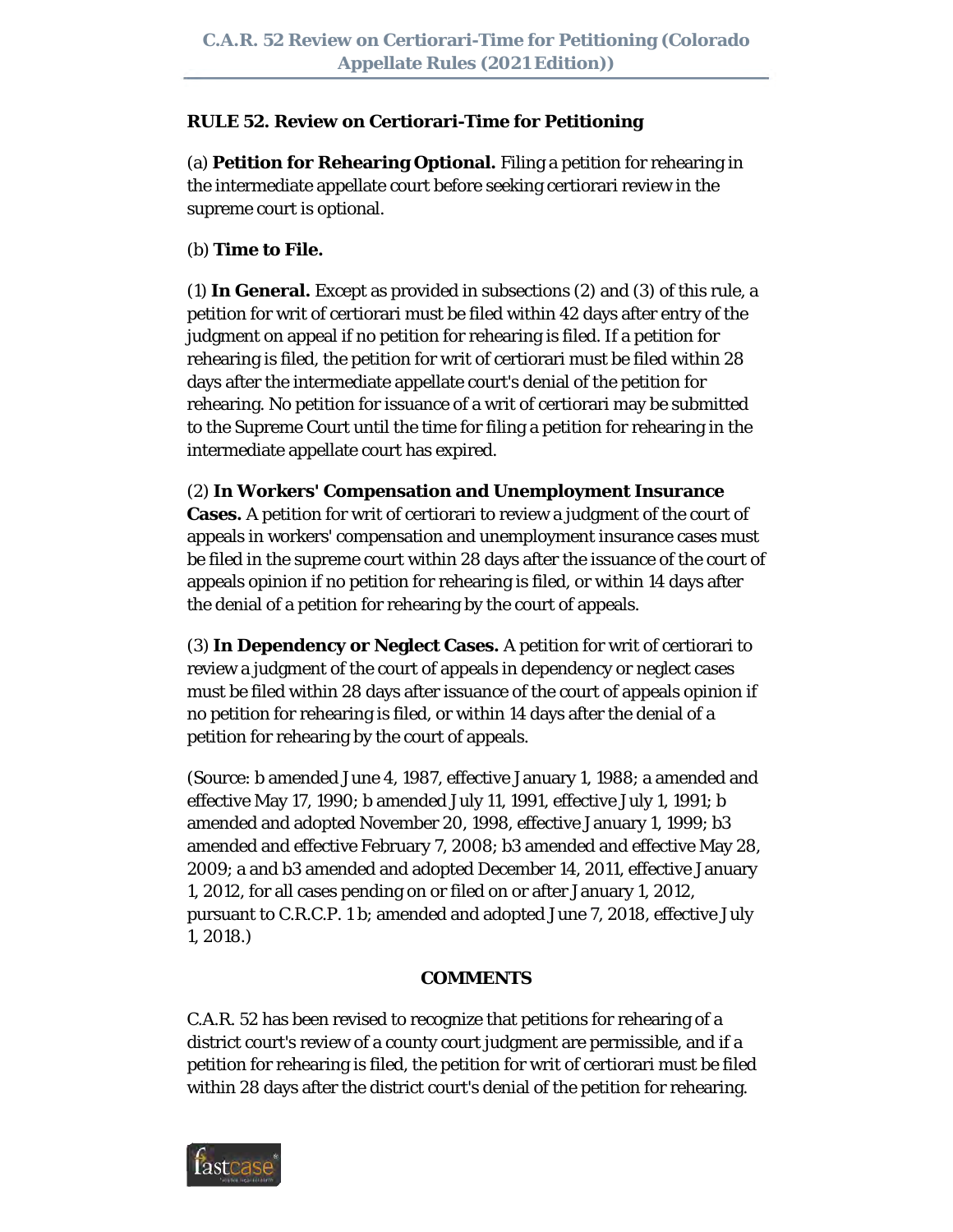C. A.R. 52(b)(3) is a new subsection and is consistent with the petition for writ of certiorari requirements set forth in C.A.R. 3.4(l).

#### **Annotation**

Law reviews. For article "A Summary of Colorado Supreme Court Internal Operating Procedures", see 11 Colo. Law, 356 (1982).

When a petition for rehearing of a municipal court judgment is timely filed in the district court, the district court judgment will not become final for purposes of this rule until the district court denies the petition. City of Aurora v. Rhodes, 689 P.2d 603 (Colo. 1984).

If a party files a conditional cross-petition for certiorari of issues not reached unless the underlying judgment is disturbed, there is no requirement that the party first file a petition for rehearing in the court of appeals. Farmers Group, Inc. v. Williams, 805 P.2d 419 (Colo. 1991).

Health maintenance organization (HMO) could not seek certiorari where HMO was dismissed from suit on its motion for summary judgment, was not a party in the court of appeals, was not substantially aggrieved by the disposition of the case by the court of appeals, and did not file the prerequisite petition for rehearing. Colo. Permanente Medical Group v. Evans, 926 P.2d 1218 (Colo. 1996).

Applied in Honey v. Ranchers & Farmers Livestock Auction Co., 191 Colo. 503, 553 P.2d 799 (1976); Wiggins v. People, 199 Colo. 341, 608 P.2d 348 (1980); People v. Dee, 638 P.2d 749 (Colo. 1981); Byrd v. People, 58 P.3d 50 (Colo. 2002).

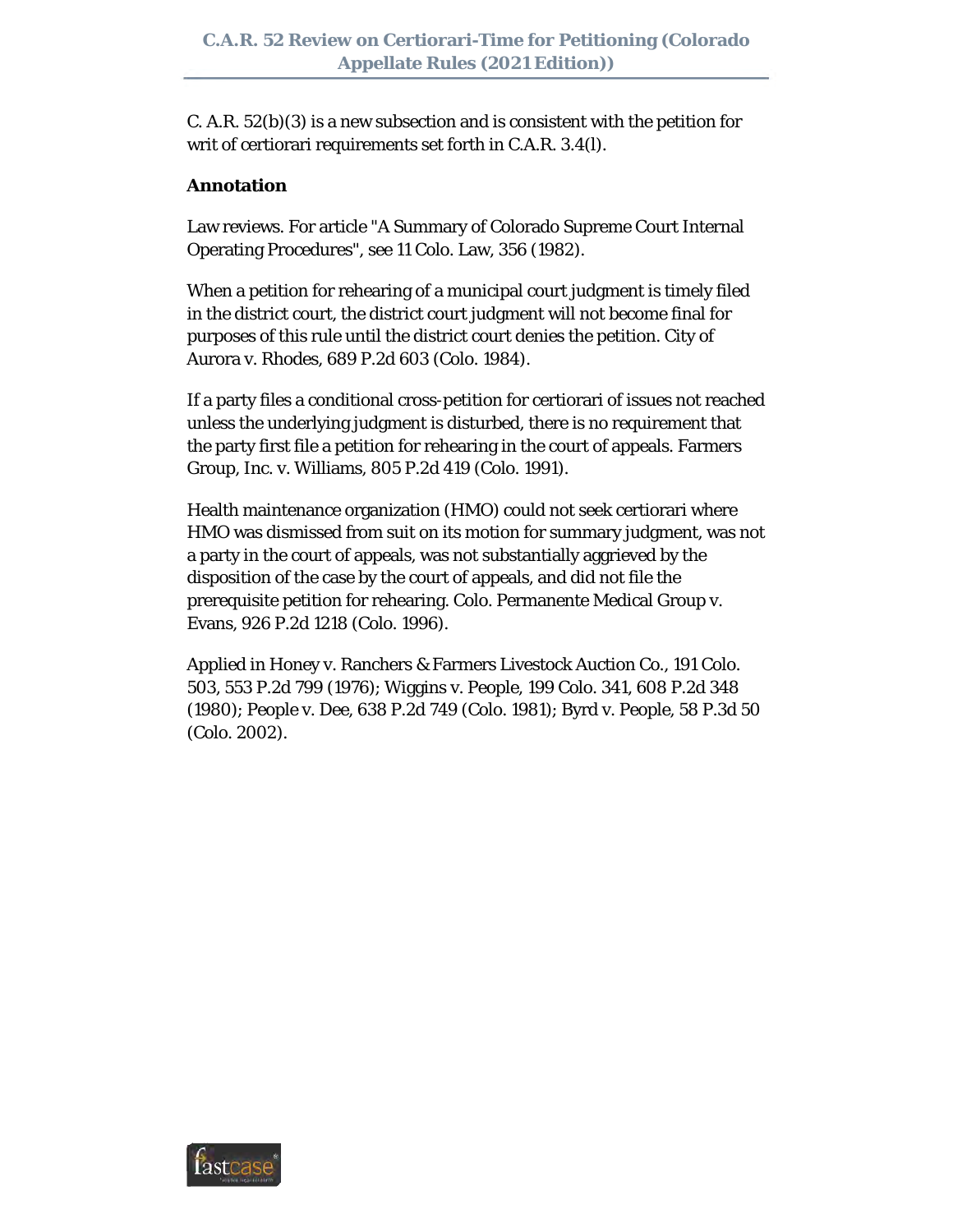**RULE 53. Petition for Writ of Certiorari and Cross-Petition for Writ of Certiorari** 

(a) **The Petition.** The petition for certiorari must comply with C.A.R. 32 and must contain the following under appropriate headings and in the order here indicated:

(1) a table of contents, with page references;

(2) a table of authorities-cases (alphabetically arranged), statutes, and other authorities-with references to the pages of the petition or cross-petition where they are cited;

(3) an advisory listing of the issues presented for review expressed in the terms and circumstances of the case but without unnecessary detail. The statement of an issue presented will be deemed to include every subsidiary issue clearly comprised therein. Only the issues set forth or fairly comprised therein will be considered.

(4) a reference to the official or unofficial reports of the opinion, judgment, or decree from which review is sought;

(5) an concise statement of the grounds on which jurisdiction of the supreme court is invoked, showing:

(A) the date of the opinion, judgment, or decree sought to be reviewed and the time of its entry;

(B) the date of any order respecting a rehearing and the date and terms of any supreme court order granting an extension of time within which to petition for writ of certiorari;

(6) a reference to any pending cases in which the supreme court has granted certiorari review on the same legal issue on which review is sought;

(7) a concise statement of the case containing the matters material to consideration of the issues presented;

(8) A direct and concise argument explaining the reasons relied on for the issuance of the writ, whether the issues raised in the petition were preserved in the lower court, and the applicable standard of review; and

(9) an appendix containing:

(A) a copy of any opinion, judgment, or decree from which review is sought;

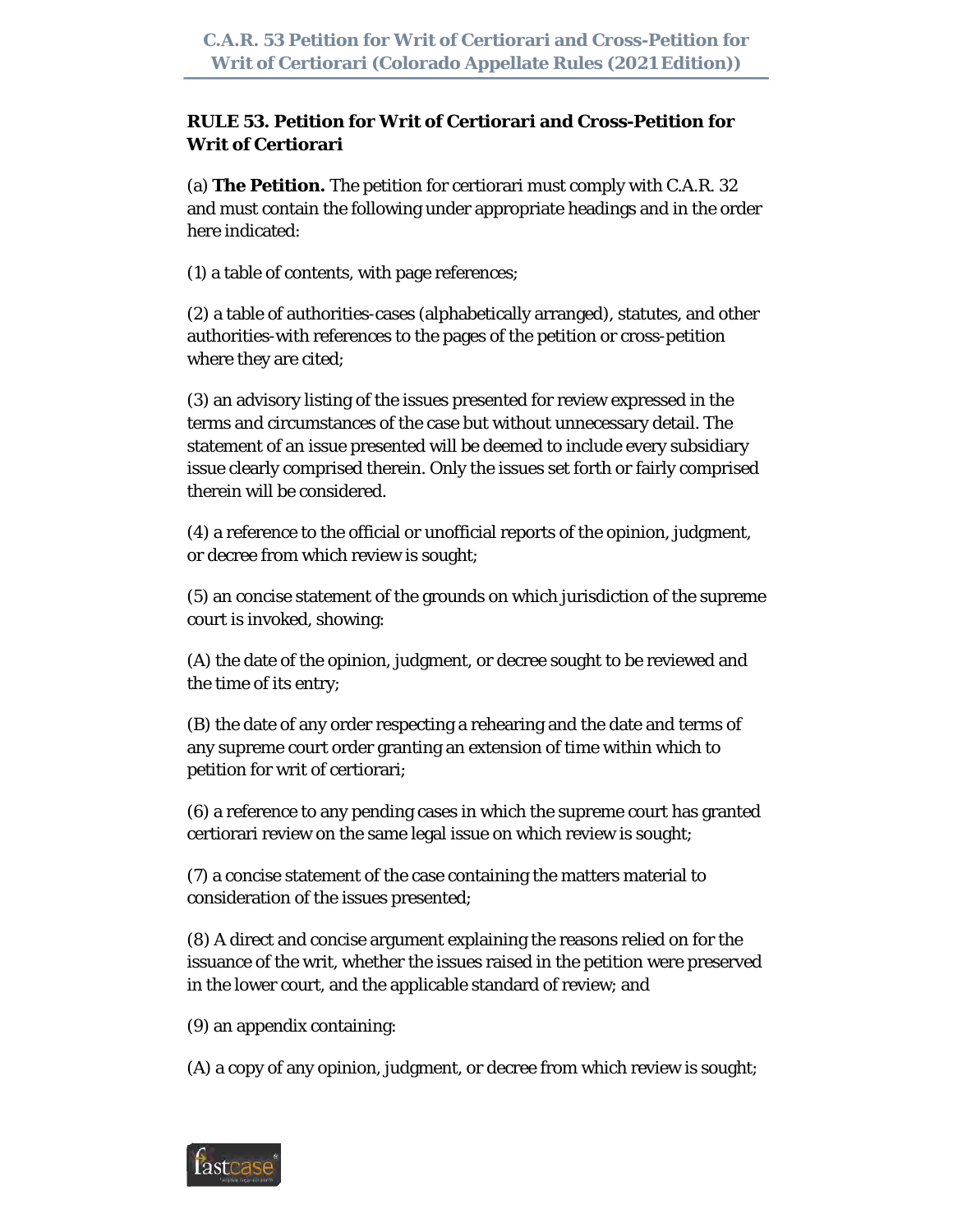(B) the text of any pertinent statute, rule, ordinance, or regulation not currently in effect or not generally available in electronic format.

(b) **Cross-Petition.** Any cross-petition must be filed and served within 14 days after service of the petition for writ of certiorari. A cross-petition must comply with C.A.R. 32 and must have the same contents, in the same order, as the petition.

(c) **Opposition Brief.**

(1) **In General.** An opposition brief is not required unless otherwise ordered by the court. Any opposition brief must comply with C.A.R.  $53(a)(1)-(3)$ .

(2) **By the Respondent.** The respondent must file and serve any opposition brief within 14 days after service of the petition. If a respondent files a cross-petition, any opposition brief and cross-petition may be combined.

(3) **By the Petitioner.** The petitioner must file any opposition brief within 14 days after service of the cross-petition.

(d) **Reply Brief.** A reply brief is not required unless otherwise ordered by the court. A petitioner or cross-petitioner must file and serve any reply brief within 7 days after service of an opposition brief. The reply brief must comply with C.A.R. 32.

(e) **No Separate Brief.** No separate brief may be appended to the petition, any cross-petition, the opposition brief, or the reply brief.

(f) **Length of Petition, Cross-Petition, Opposition, and Reply Briefs.**

(1) A petition, cross-petition, opposition brief, and combined cross-petition and opposition brief must contain no more than 3,800 words. A reply brief must contain no more than 3,150 words. Headings, footnotes, and quotations count toward the word limitation. The caption, table of contents, table of authorities, certificate of compliance, certificate of service, and signature block do not count toward the word limit.

(2) A self-represented party who does not have access to a word-processing system must file a typewritten or legibly handwritten petition, crosspetition, opposition brief, or combined cross-petition and opposition brief containing no more than 12 double-spaced and single-sided pages, or a reply brief of no more than 10 double-spaced and single sided pages.

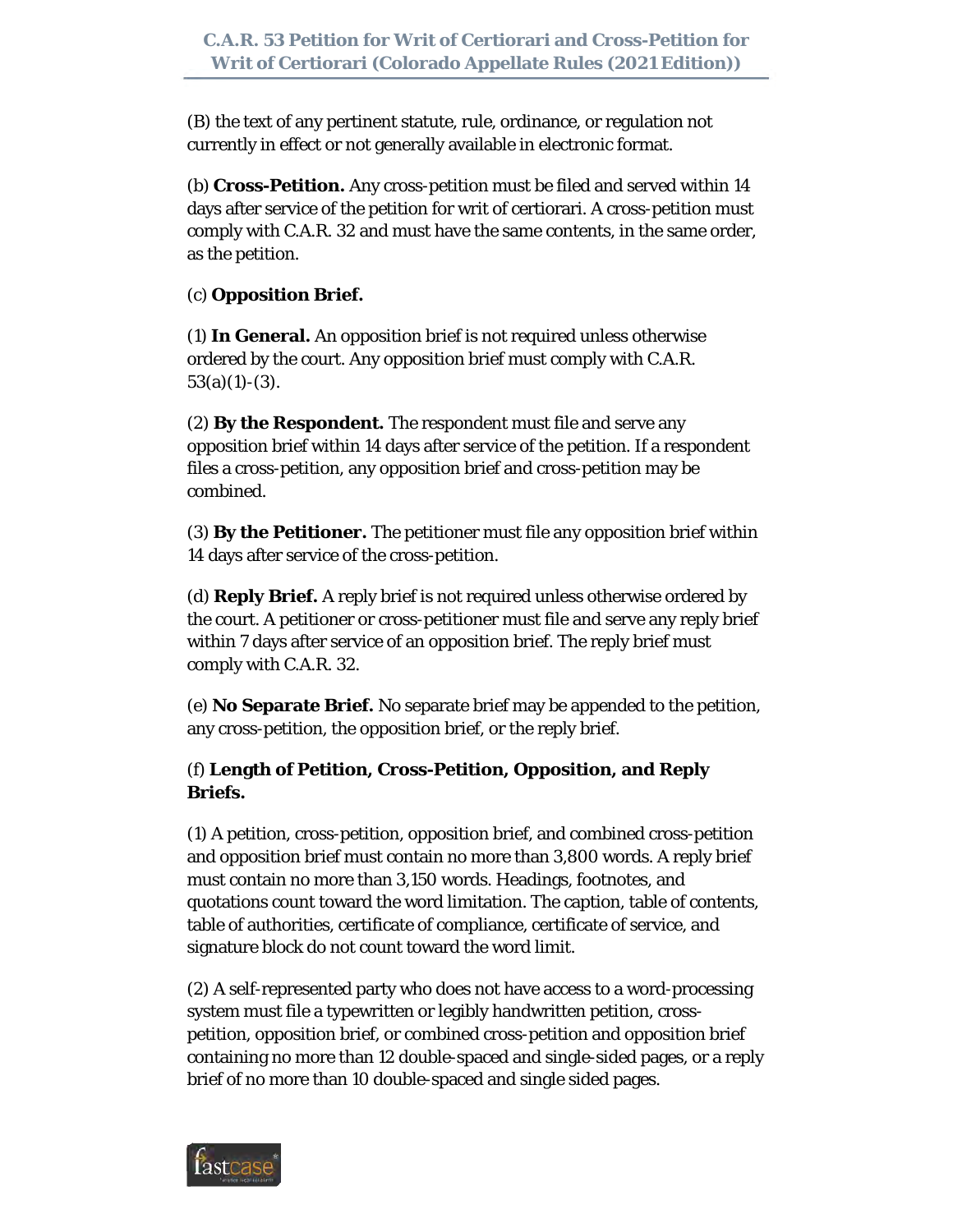(3) A party may file a motion to exceed the word limitation explaining the reasons why additional words are necessary. The motion must be filed with the document for which the party seeks to expand the word limit. Motions to exceed the word limitation will be granted rarely and only upon a showing of exceptional need to exceed the word limitation.

(g) **Amicus Briefs.** An amicus curiae may file a brief in support of or in opposition to a petition, opposition, or cross-petition only by leave of court or at the court's request. Leave to file an amicus brief must be sought in accordance with C.A.R. 29(b) and may not be filed until after a petition for writ of certiorari has been filed. Amicus briefs must comply with the content and form requirements of C.A.R. 29(c). Except by the court's permission, an amicus brief must contain no more than 3,150 words. An amicus brief must be filed within 7 days after the filing of the petition, opposition, or crosspetition that the amicus brief supports. An amicus curiae that does not support either party must file its brief within 7 days after the filing of the petition or cross-petition in which the issue to which the amicus brief is directed was first raised.

(h) **Filing and Service.** Filing and service must be in the same manner as provided in C.A.R. 25.

(Source: Entire rule repealed and readopted August 30, 1985, effective January 1, 1986; IPa and b to d amended and effective July 8, 1993; rule title amended and effective April 7, 1994; a7 repealed, e amended, and f added April 4, 1996, effective July 1, 1996; entire rule amended and adopted February 24, 2005, effective July 1, 2005; b, c, and d amended and adopted December 14, 2011, effective January 1, 2012, for all cases pending on or filed on or after January 1, 2012, pursuant to C.R.C.P. 1 b; amended and adopted June 7, 2018, effective July 1, 2018.)

#### **Annotation**

Law reviews. For article, "A Summary of Colorado Supreme Court Internal Operating Procedures", see 11 Colo. Law. 356 (1982). For article, "Amendments to Appellate Rules Concerning Type Size and Word Count", see 34 Colo. Law. 27 (June 2005).

The petition for writ of certiorari is an application of right. Bill Dreiling Motor Co. v. Court of Appeals, 171 Colo. 448, 468 P.2d 37 (1970).

If a party files a conditional cross-petition for certiorari of issues not reached unless the underlying judgment is disturbed, there is no requirement that the party first file a petition for rehearing in the court of appeals. Farmers Group, Inc. v. Williams, 805 P.2d 419 (Colo. 1991).

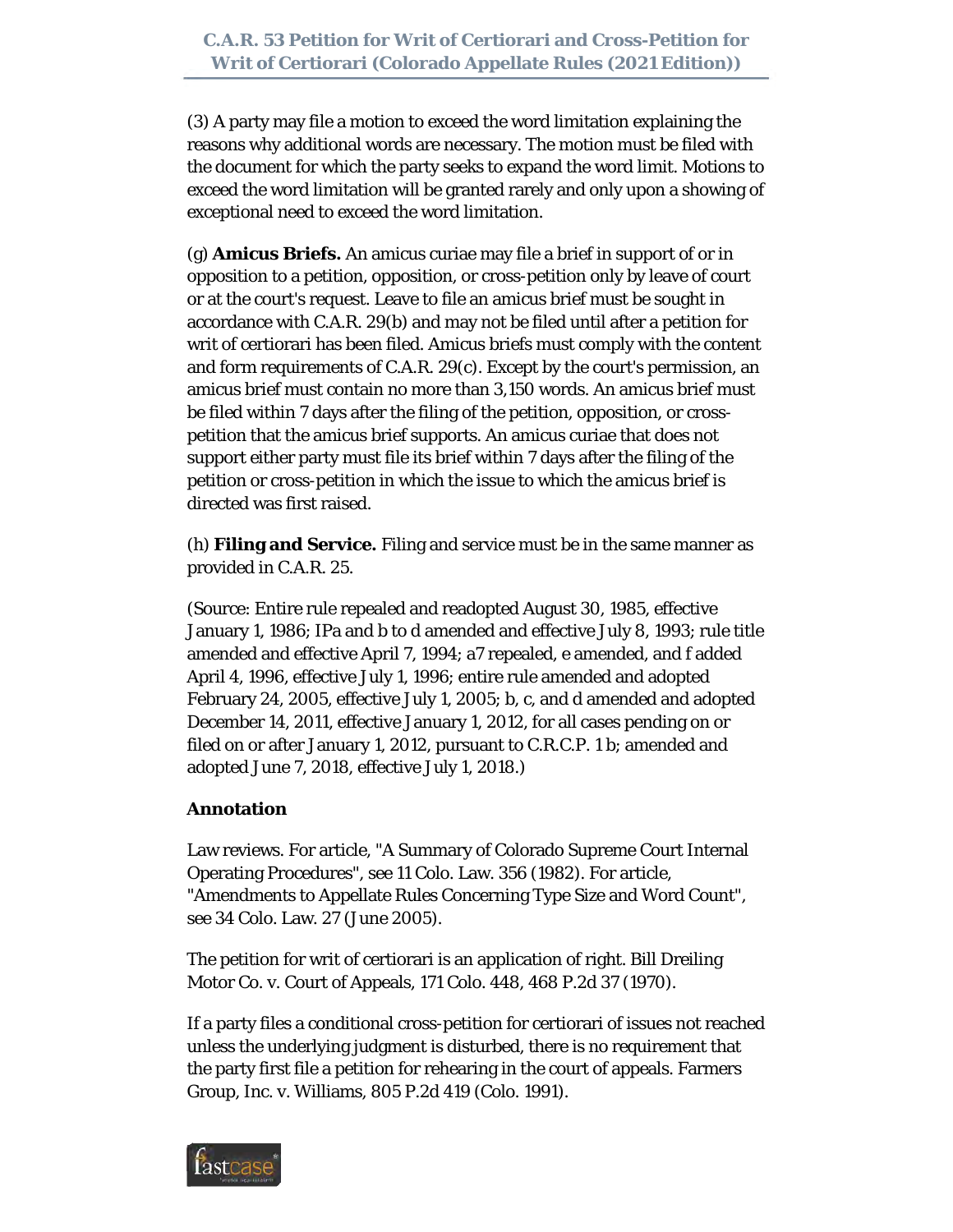Issue held not to be fairly comprised within issues raised by petition for certiorari, as required by subsection (a)(3). Vigoda v. Denver Urban Renewal Auth., 646 P.2d 900 (Colo. 1982).

Applied in County of Clearwater v. Petrash, 198 Colo. 231, 598 P.2d 138 (1979).

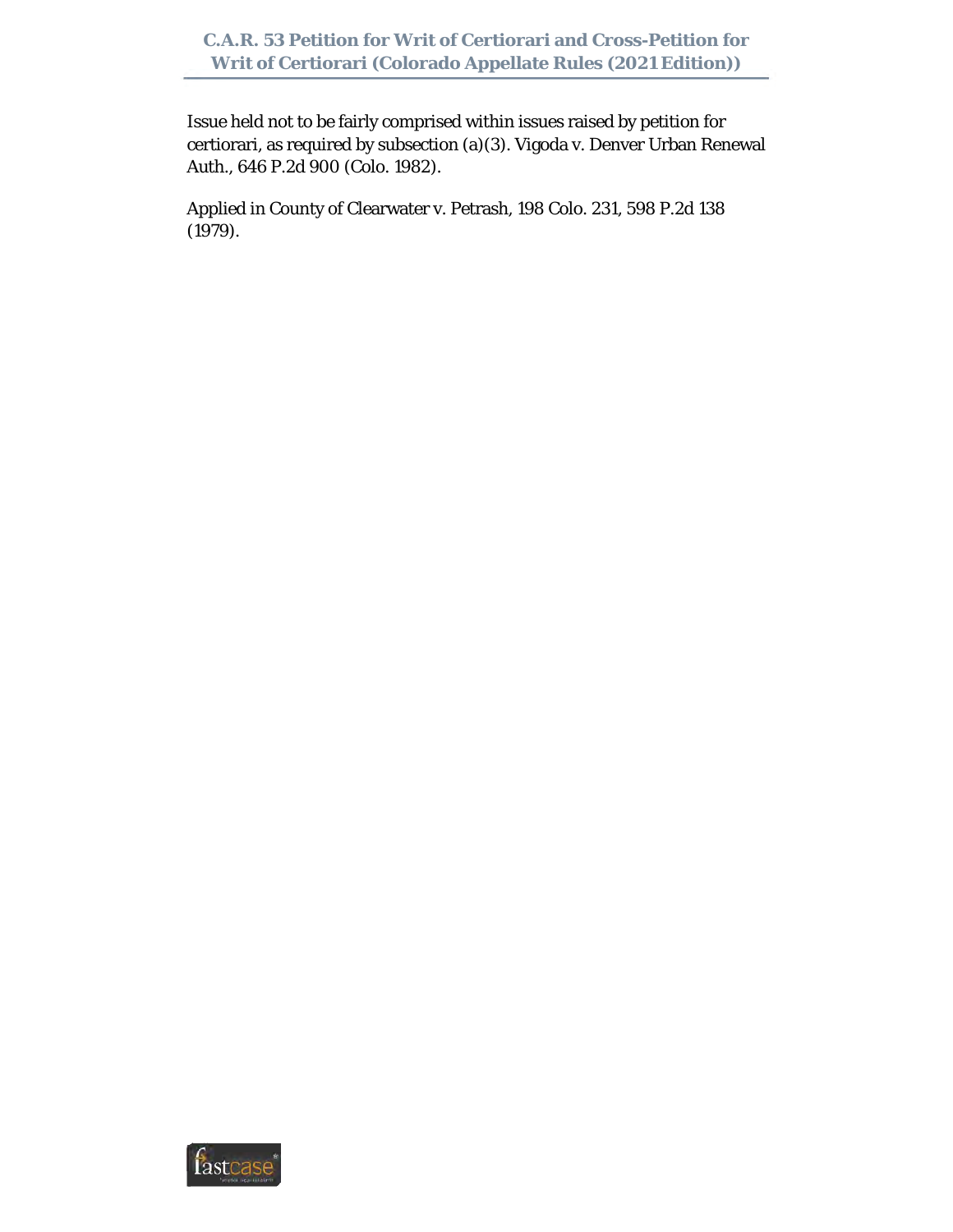## **RULE 54. Order Granting or Denying Certiorari**

(a) **Grant of Writ.** Whenever a petition for writ of certiorari to review a decision of any court is granted, the clerk will issue an order to that effect, and will notify the lower court and counsel of record. The order will direct that the certified transcript of record on file be treated as though sent up in response to a formal writ. A formal writ will not issue unless specially directed.

(b) **Denial of Writ.** No mandate will issue upon the denial of a petition for writ of certiorari. Whenever the court denies a petition for writ of certiorari, the clerk will issue an order to that effect, and will notify the lower court and counsel of record. If, after granting the writ, the court later denies the same as having been improvidently granted or renders decision by opinion of the court on the merits of the writ, a petition for rehearing may be filed in accordance with the provisions of C.A.R. 40. No petition for rehearing may be filed after the issuance of an order denying a petition for writ of certiorari.

(Amended and adopted June 7, 2018, effective July 1, 2018.)

## **Annotation**

Law reviews. For article, "A Summary of Colorado Supreme Court Internal Operating Procedures", see 11 Colo. Law. 356 (1982). For article, "Amendments to Appellate Rules Concerning Type Size and Word Count", see 34 Colo. Law. 27 (June 2005).

Review by certiorari constitutes appellate review under the Colorado constitution. Menefee v. City & County of Denver, 190 Colo. 163, 544 P.2d 382 (1976).

The denial of a petition for certiorari is "appellate review" as that term is used in the Colorado constitution. Bill Dreiling Motor Co. v. Court of Appeals, 171 Colo. 448, 468 P.2d 37 (1970).

Petition for certiorari is addressed to sound judicial discretion, and denial does not constitute a determination of the issues on the merits. Menefee v. City & County of Denver, 190 Colo. 163, 544 P.2d 382 (1976).

Denial of a petition for certiorari in a criminal case means nothing more than that the supreme court has declared that the case is not properly postured for further appellate review. Menefee v. City & County of Denver, 190 Colo. 163, 544 P.2d 382 (1976).

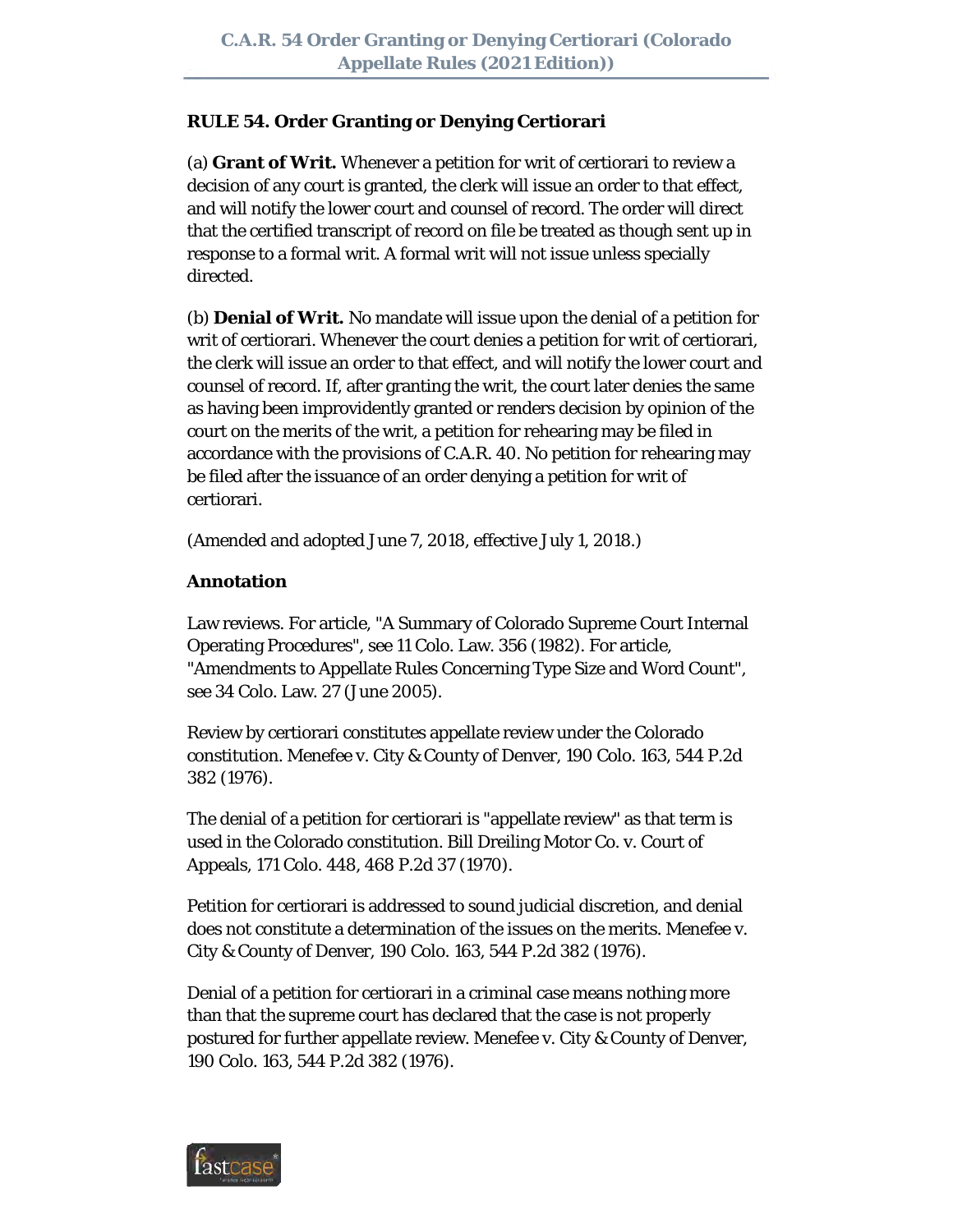## **RULE 55. Stay Pending Review on Certiorari**

Application to the supreme court for stay of execution of a decision of the court of appeals or the judgment of a district court on appeal from a county court will normally not be entertained until application for a stay has first been made to the court rendering the decision sought to be reviewed and that court has denied or failed to rule on a motion to stay the judgment on appeal. A motion for stay filed pursuant to this rule must comply with C.A.R.  $8(a)(2)$ .

(Amended and adopted June 7, 2018, effective July 1, 2018.)

**Annotation**

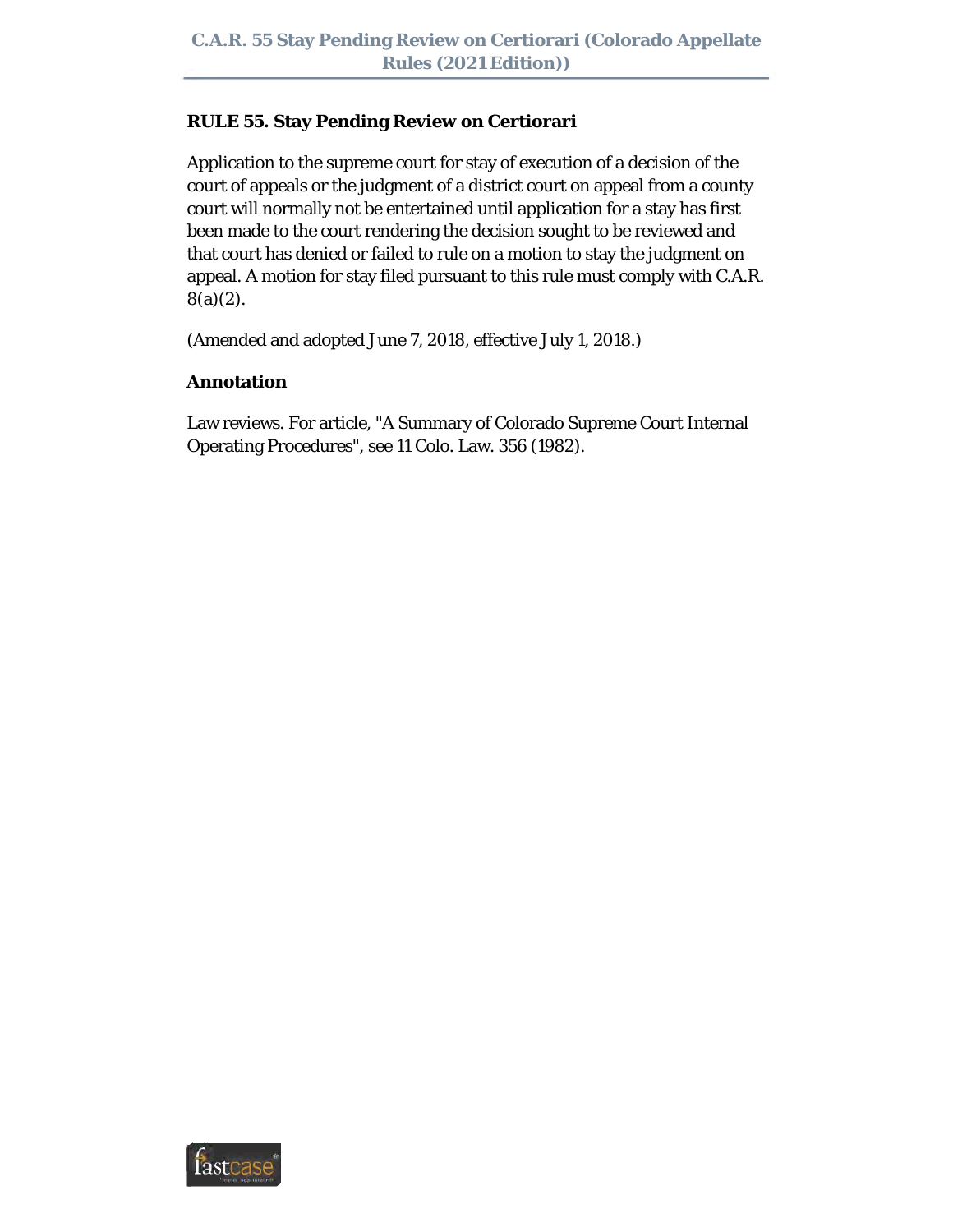### **RULE 56. Extension of Time**

After appearance is made and a docket fee paid, the supreme court for good cause shown may upon motion extend the time prescribed by these rules for filing a petition for writ of certiorari, or may permit the petition to be filed after the expiration of such time. Any initial motion for extension of time must include the date on which the court of appeals issued its opinion or the date on which the district court on appeal from the county court issued its order.

(Amended and adopted June 7, 2018, effective July 1, 2018.)

Comment: This change requires an appearance and payment of the docket fee under Rule 51(b) before counsel will be permitted to file a motion for the enlargement of time in which to file the writ of certiorari.

#### **Annotation**

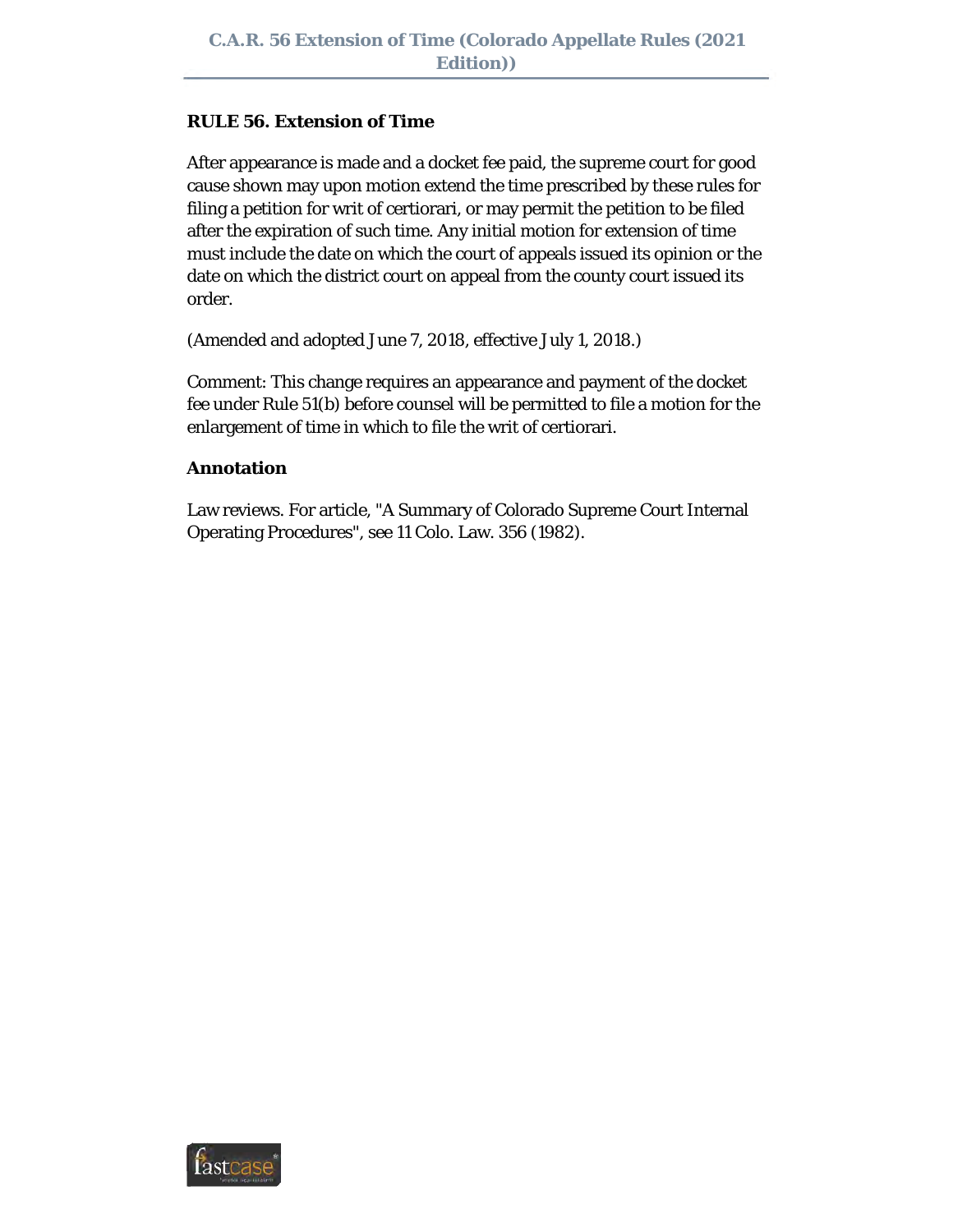#### **RULE 57. Briefs-In General**

Briefs of the petitioner and the respondent on the merits must comply with the content and length requirements of C.A.R. 28 and the form and service requirements of C.A.R. 25 and 32. Briefs must be filed within the time prescribed in C.A.R. 31; except that in workers' compensation cases the petitioner must serve and file the petitioner's opening brief within 14 days and the respondent must file the respondent's brief within 7 days after service of the petitioner's brief, and no other brief will be permitted. Incorporation by reference of briefs previously filed in the lower court is prohibited.

(Source: Entire rule amended June 4, 1987, effective January 1, 1988; entire rule amended and effective July 8, 1993; amended and adopted June 7, 2018, effective July 1, 2018.)

#### **Annotation**

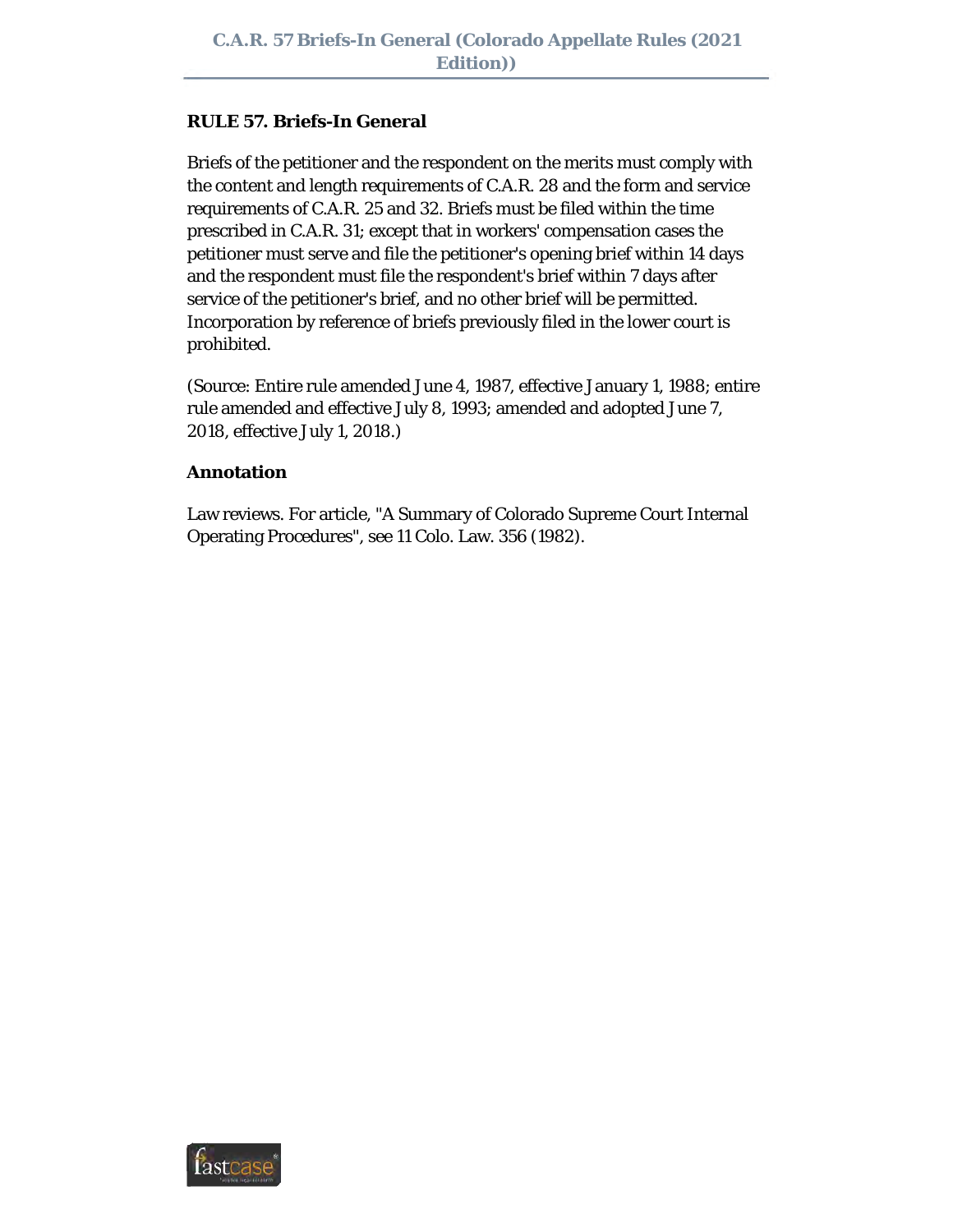#### **RULE 58. Citation**

These rules in Chapter 32 may be known as the Colorado Appellate Rules and shall be cited as "C.A.R.", followed by the number of the rule.

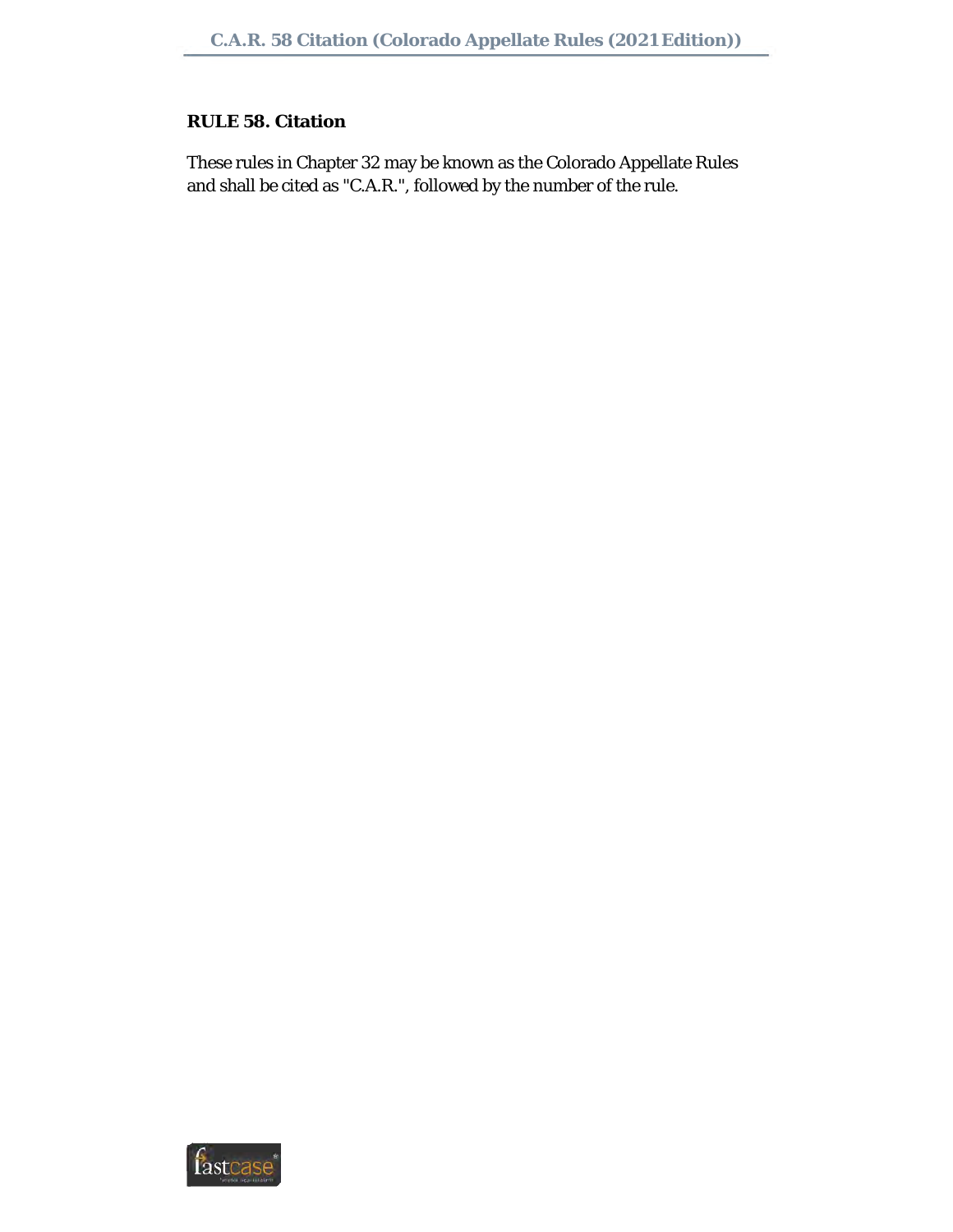**FORM 1. Notice of Appeal (Cross-Appeal) and Designation of Record** 

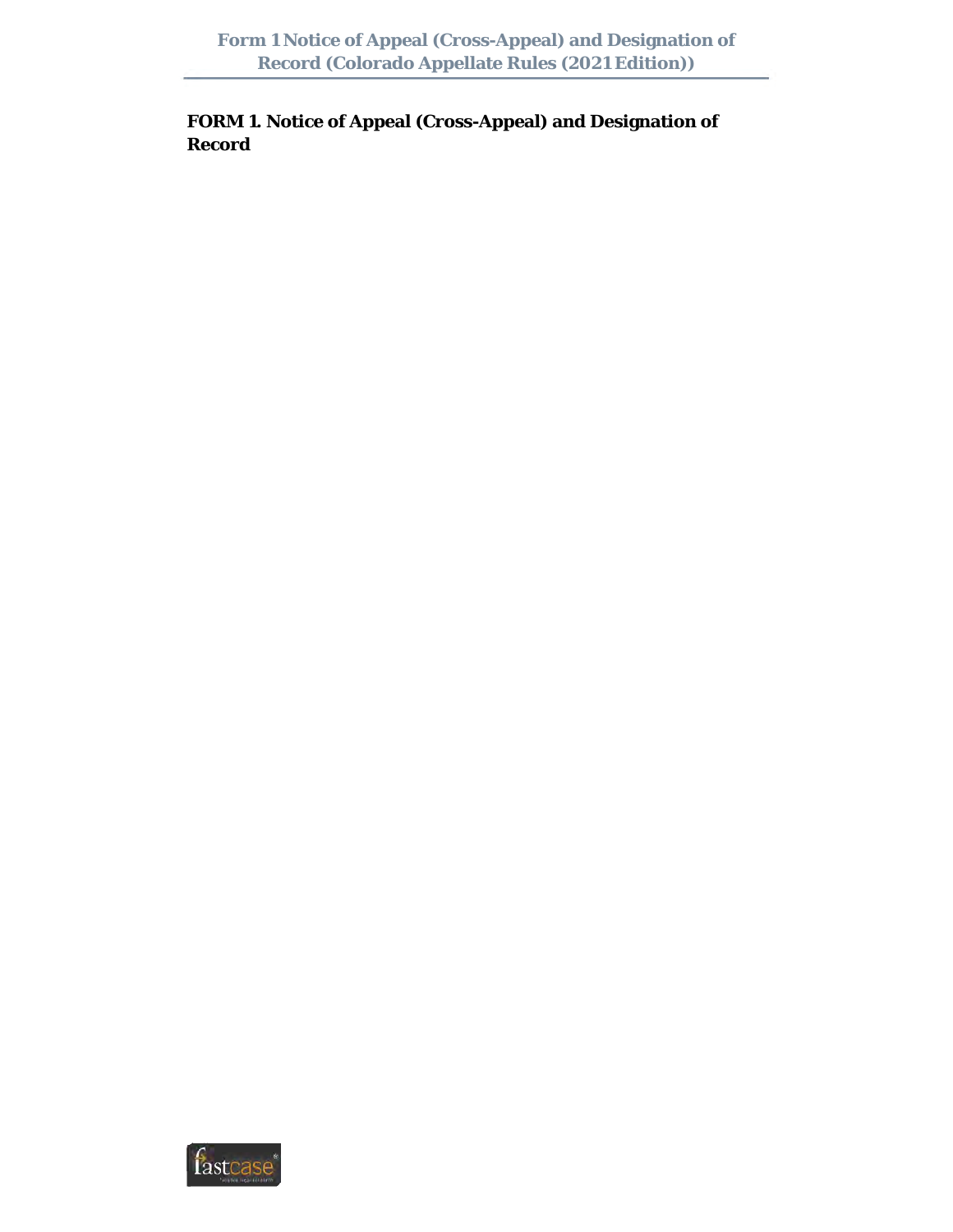# **FORM 2. Certificate of Diligent Search [Delete]**

(Deleted July 1, 2016.)

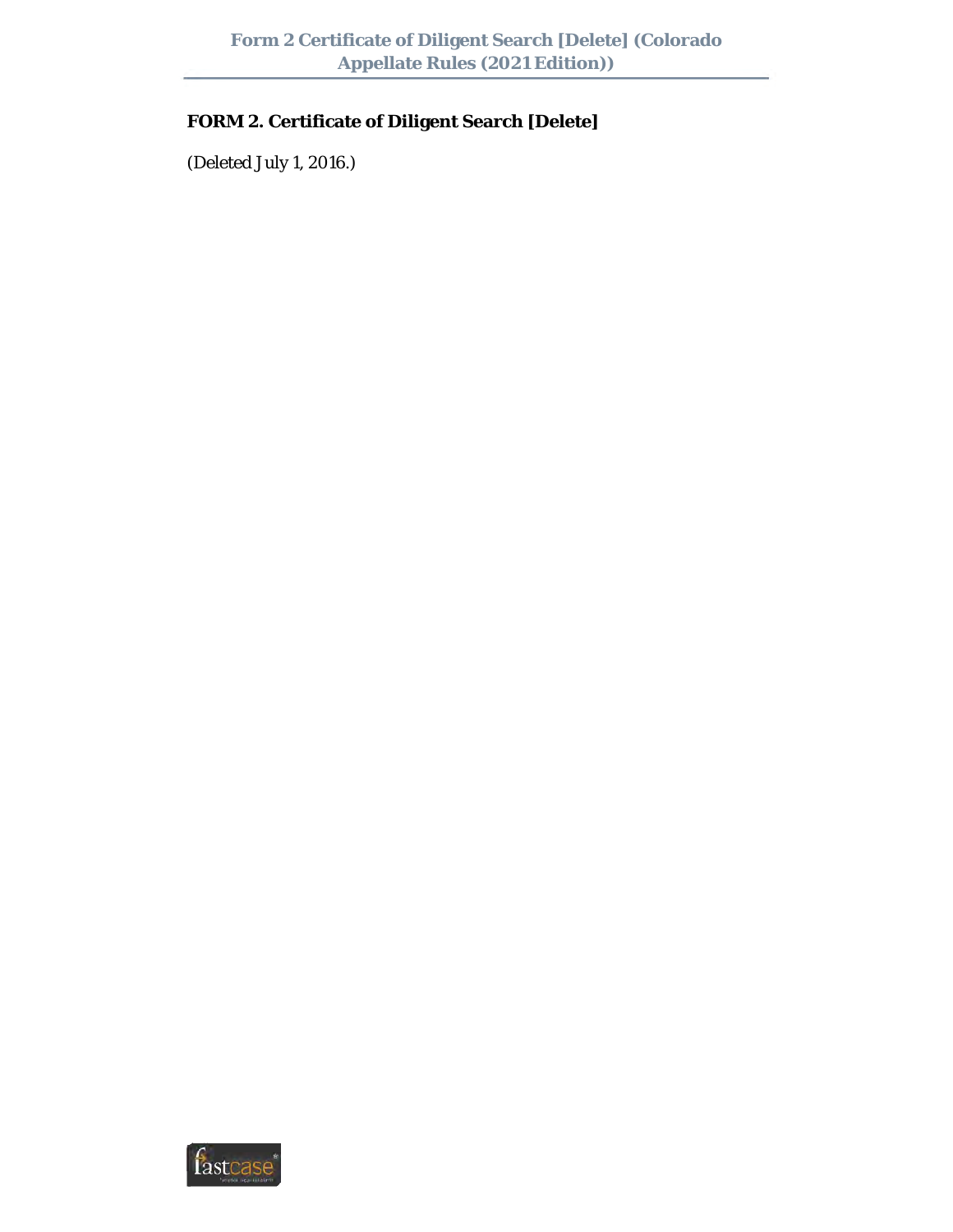# **FORM 3. Supplemental Designation of Record**

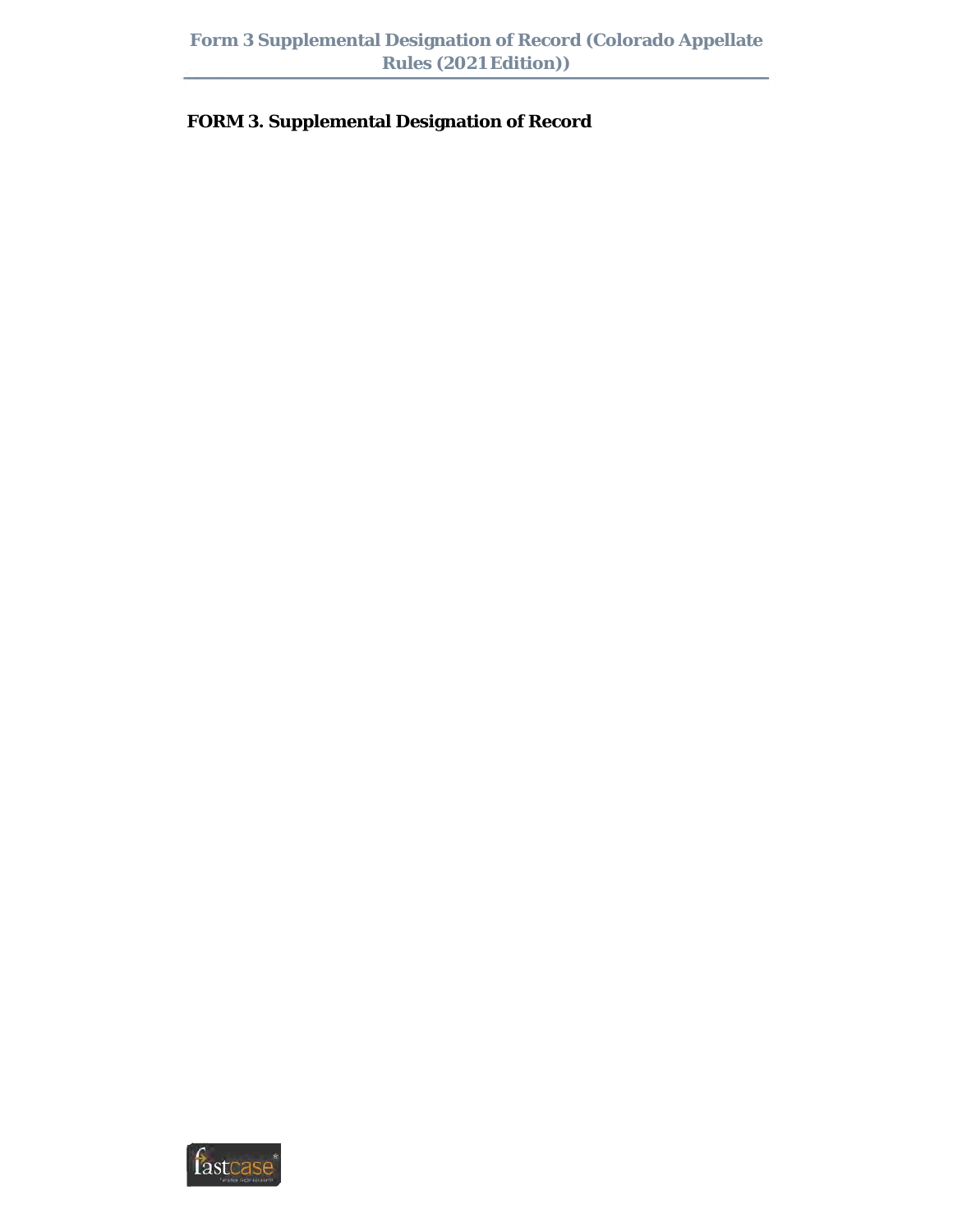# **FORM 4. Petition on Appeal [Delete]**

(Deleted July 1, 2016.)

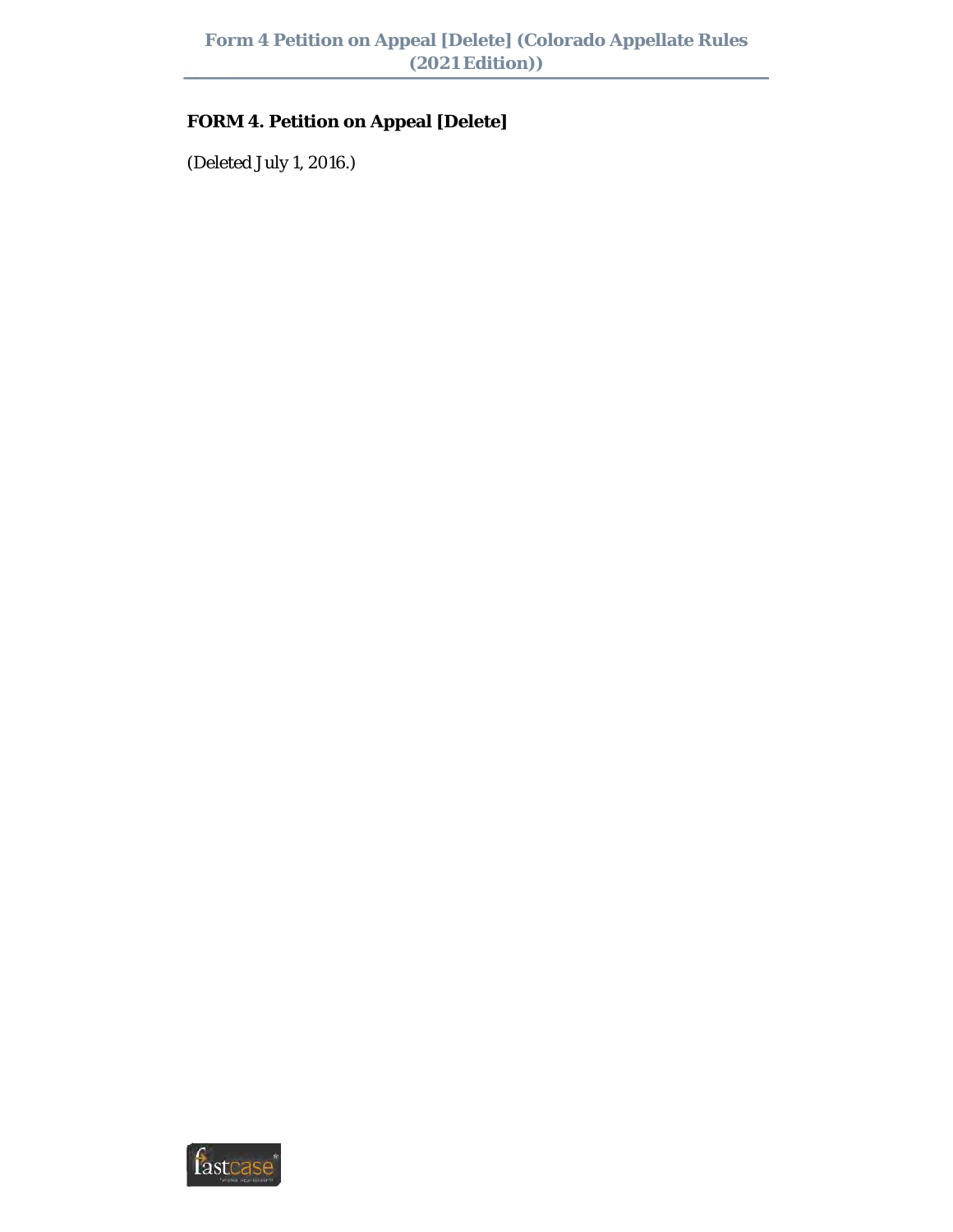# **FORM 5. Response to Petition on Appeal (Cross-Appeal) [Delete]**

(Deleted July 1, 2016.)

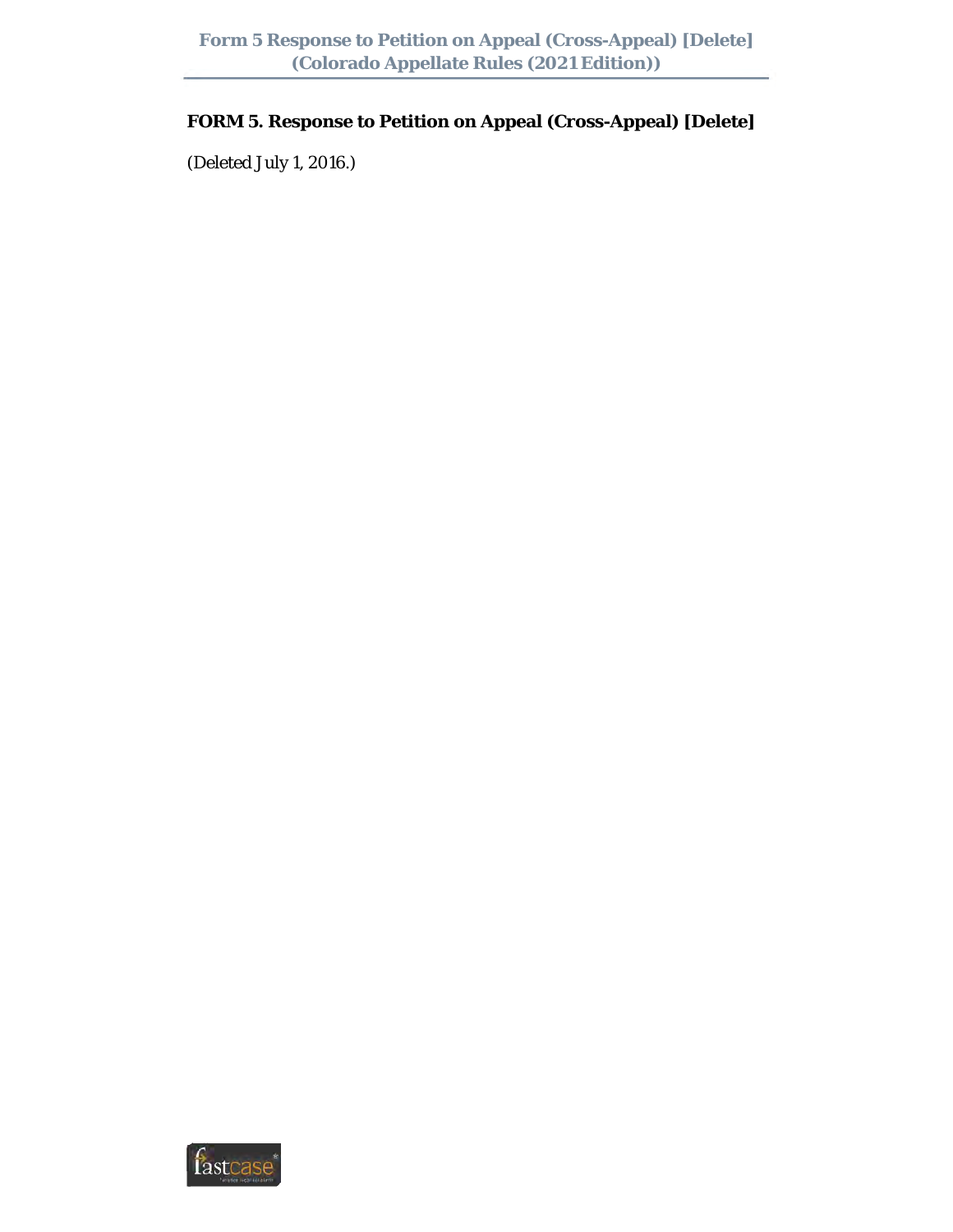**FORM 6. Certificate of Compliance** 

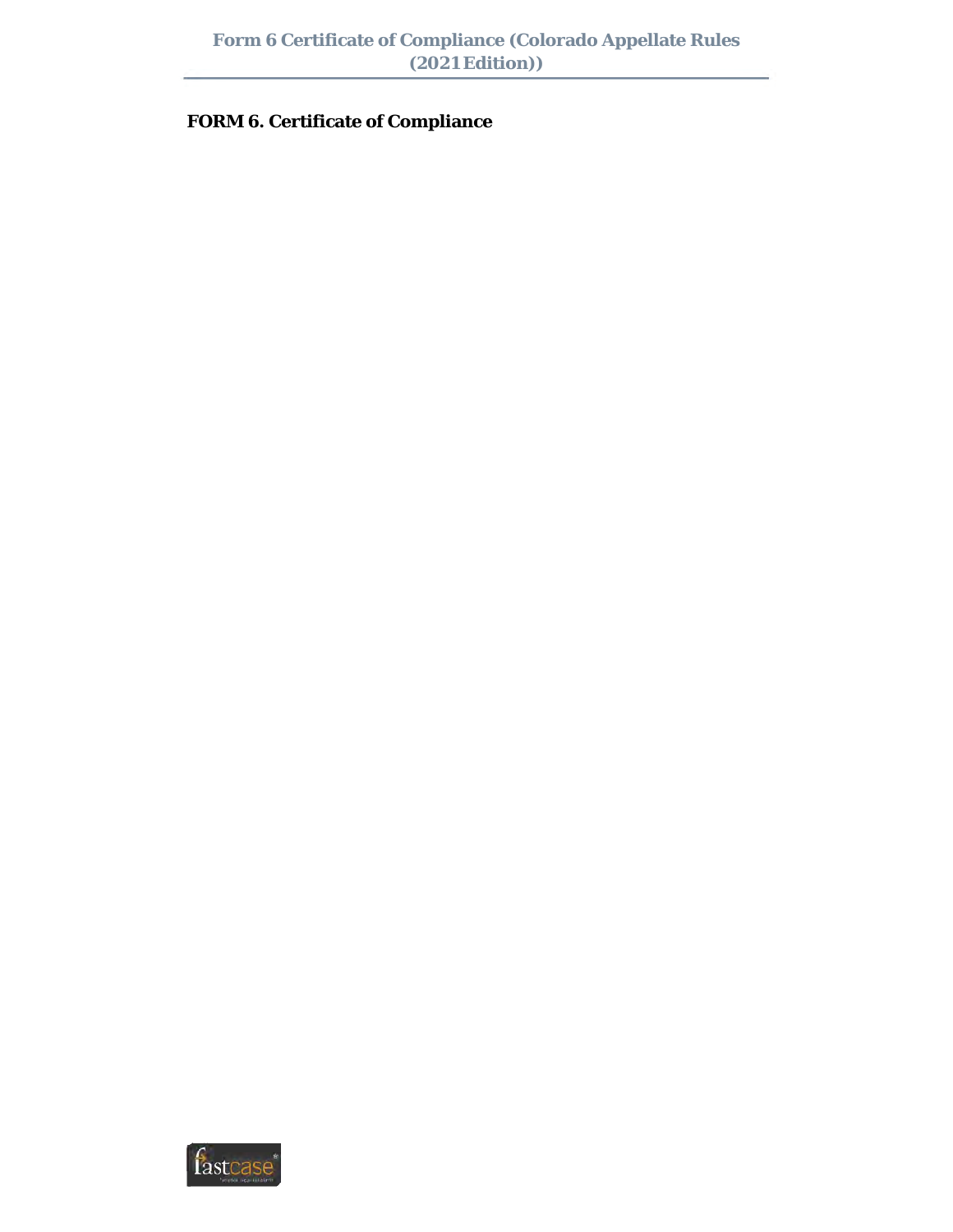# **FORM 6A. Amicus Certificate of Compliance**

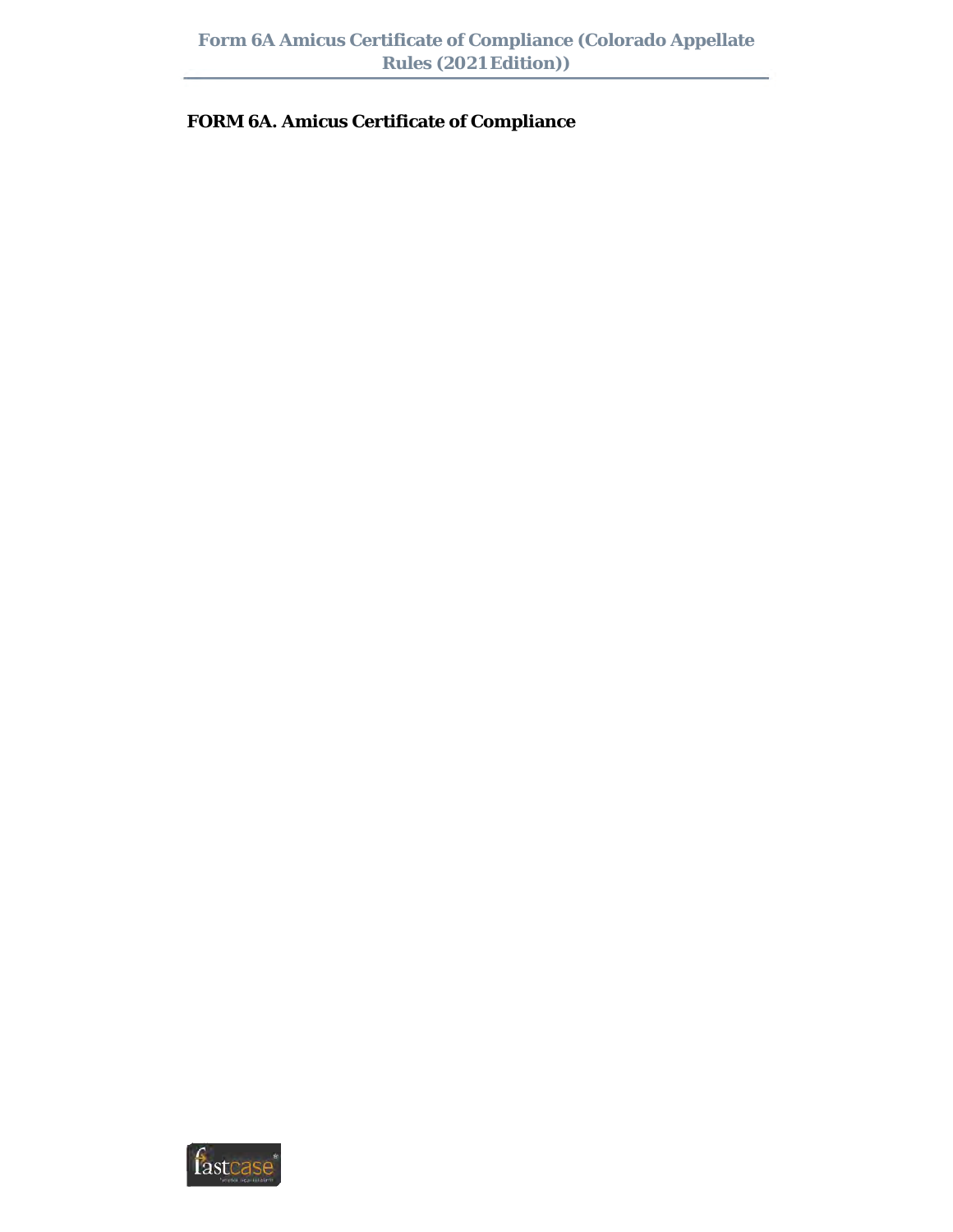**Form 7 Caption for Documents Filed by Party with Access to Word-Processing System (Colorado Appellate Rules (2021 Edition))**

**FORM 7. Caption for Documents Filed by Party with Access to Word-Processing System** 

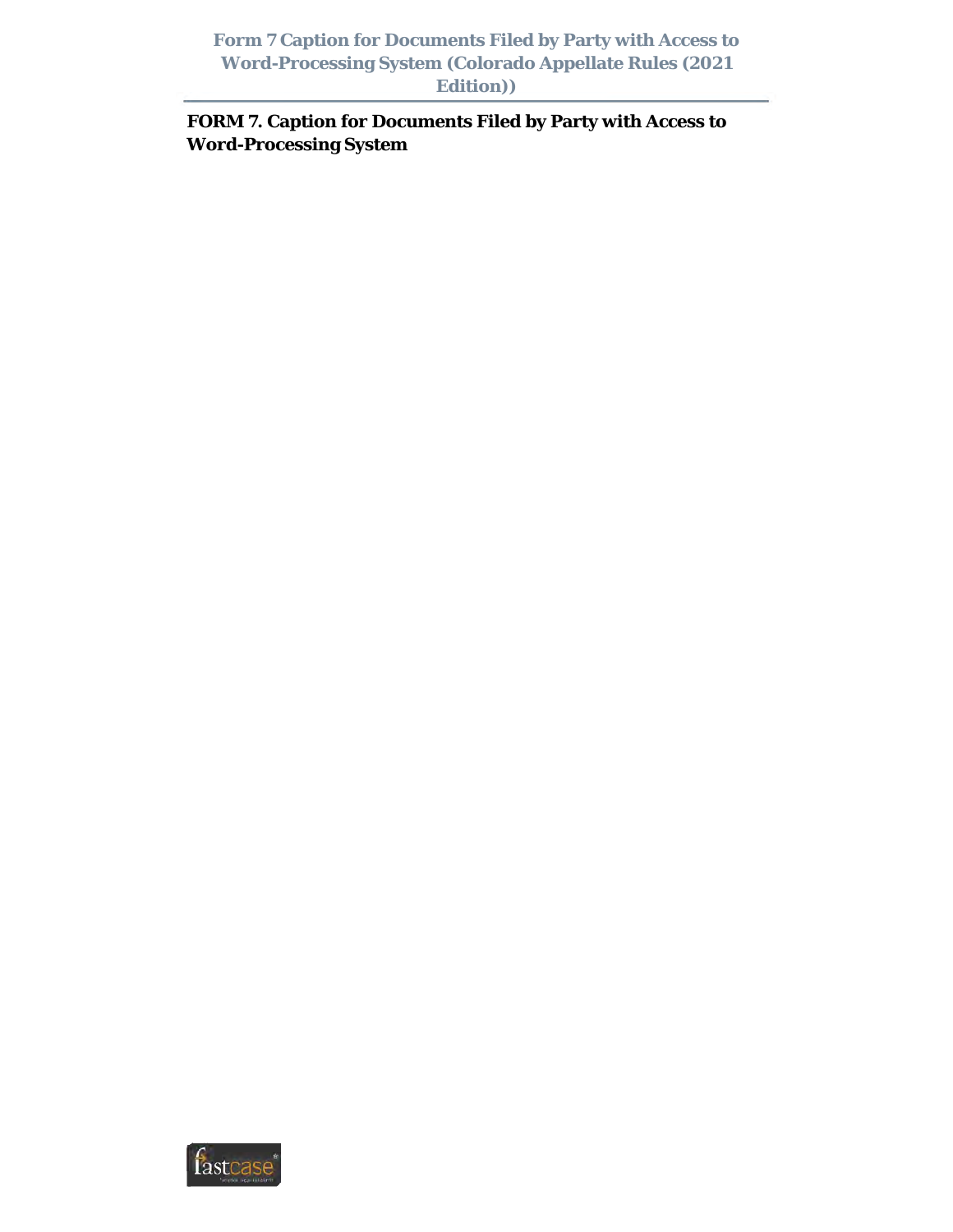**Form 7A Caption for Documents Filed by Self-Represented Party Without Access to Word-Processing System (Colorado Appellate Rules (2021 Edition))**

**FORM 7A. Caption for Documents Filed by Self-Represented Party Without Access to Word-Processing System** 

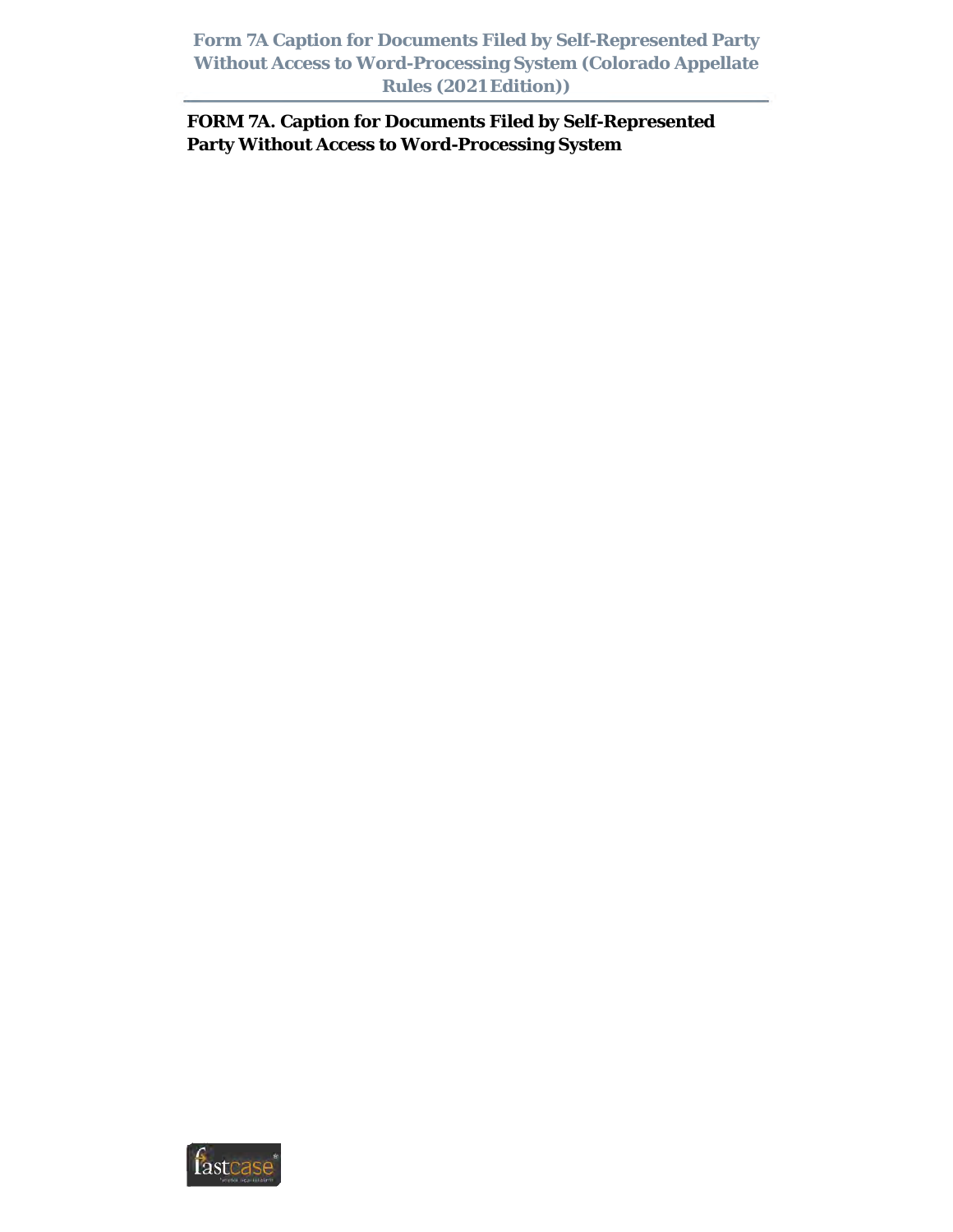# **FORM 8. Designation of Transcripts**

[Designation of Transcripts](https://resources.fastcase.com/Colorado%20Appellate%20Rules/Colorado%20Appellate%20Rules%20(2021%20Edition)/appform_8.pdf)

(Amended and adopted June 7, 2018, effective July 1, 2018.)